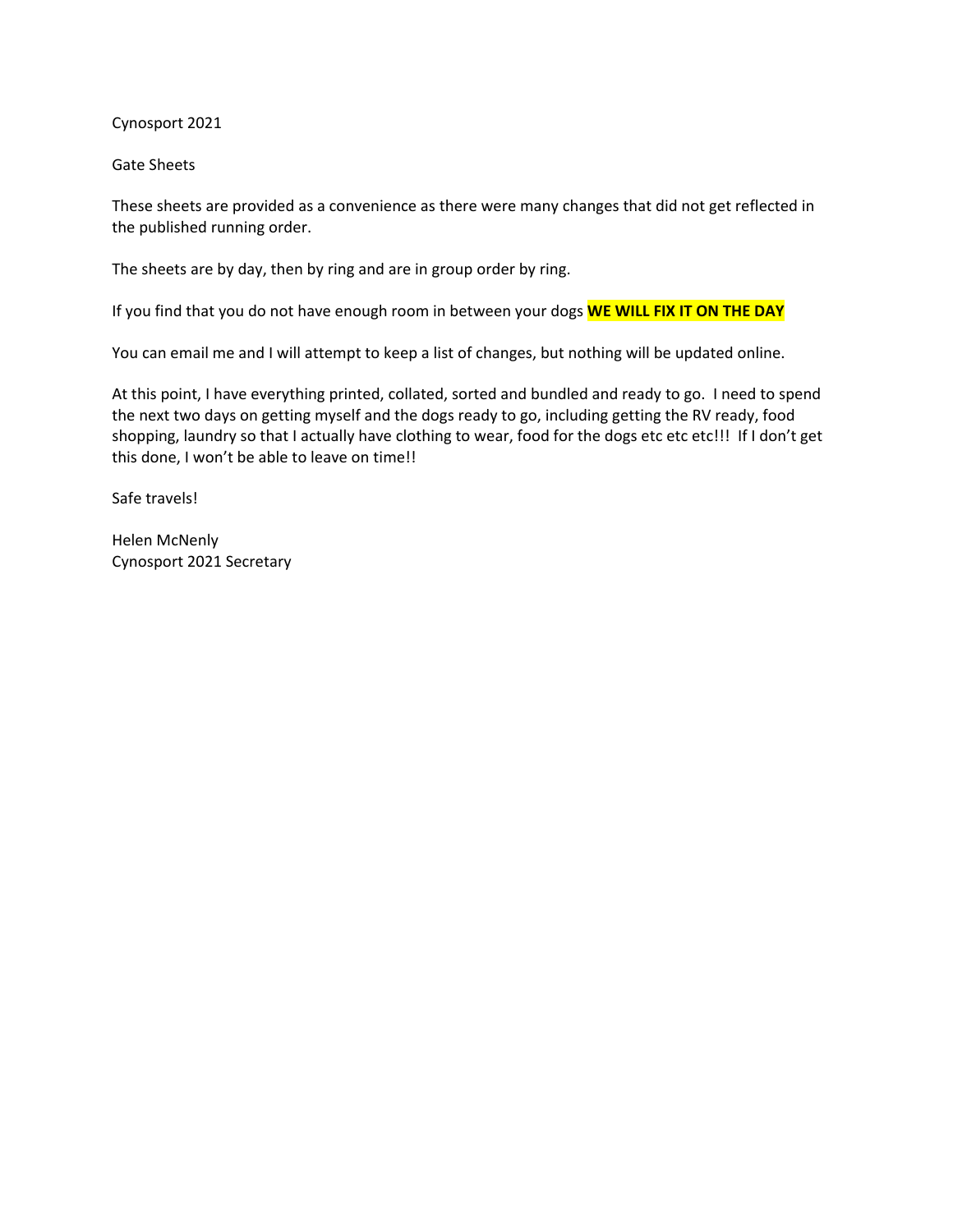# **Wednesday, October 20, 2021 Ring 1: Warm Up Wed AM Handler Last Names – A-G Vet, Perf, Ch**

| Check<br>In | Run | Armband Callname Breed                |        |                   |                                               | Handler                |
|-------------|-----|---------------------------------------|--------|-------------------|-----------------------------------------------|------------------------|
|             |     |                                       |        |                   | Ring 1: Warm Up Wed AM – Vet Last Names A-G   |                        |
|             |     | 5' Aframe, Spreads Out                |        |                   |                                               |                        |
|             |     | 12": 4 competitors                    |        |                   |                                               |                        |
|             |     |                                       |        | $12002(P)$ Hype   | All-American                                  | Anna Blanton           |
|             |     |                                       |        | $12044(P)$ Zuri   | <b>Border Collie</b>                          | Renee Clark            |
|             |     |                                       |        | $12046(P)$ Guts   | <b>Border Collie</b>                          | Dawn Fillips           |
|             |     |                                       |        | $12033(P)$ Ringer | <b>Border Collie</b>                          | <b>Allison Garcia</b>  |
|             |     | 16": 1 competitor                     |        |                   | <b>16110(P)</b> Courageous Labrador Retriever | Chris Ciardelli        |
|             |     | 8": 1 competitor1<br>$08031(P)$ Elise |        |                   | <b>Shetland Sheepdog</b>                      | <b>Tina Desrosiers</b> |
|             |     |                                       |        |                   | Ring 1: Warm Up Wed AM-Perf. Last Names A-G   |                        |
|             |     | 8": 5 competitors<br>08020(P)         | Serena |                   | Pembroke Welsh Corgi                          | Virginia Besthoff      |

| $\vert 08020(P) \vert$ Serena |       | Pembroke Welsh Corgi     | Virginia Besthoff |
|-------------------------------|-------|--------------------------|-------------------|
| $08012(P)$ Bleu               |       | Papillon                 | Alicia Bennett    |
| 08026(P) Bindi                |       | <b>Boston Terrier</b>    | Sarah Closson     |
| $08024(P)$ Vapor              |       | <b>Shetland Sheepdog</b> | <b>Barb Davis</b> |
| 08033(P)                      | Marlo | Pembroke Welsh Corgi     | Virginia Besthoff |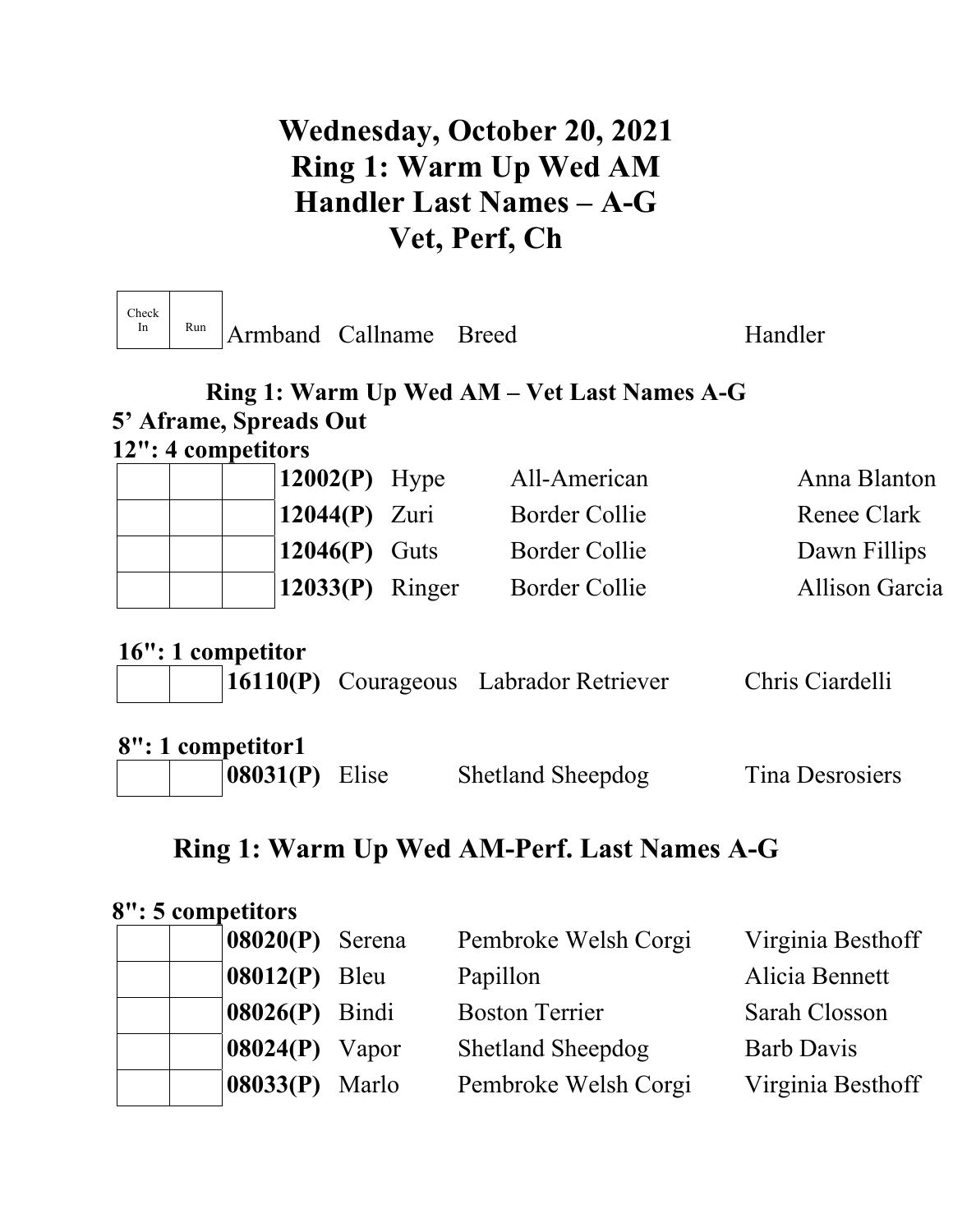### **5'6" Aframe 12": 5 competitors**

| 12007 $(P)$ Giddy |         | <b>Pyrenean Shepherd</b>         | Elizabeth Evans  |
|-------------------|---------|----------------------------------|------------------|
|                   | Marie   |                                  |                  |
| $12005(P)$ Teddy  |         | All-American                     | Betsie Bolger    |
| $12016(P)$ Shiloh |         | Sheltie Mix                      | <b>Beth Bond</b> |
| $12026(P)$ Better |         | All-American                     | Allison Garcia   |
|                   | Cheddar |                                  |                  |
|                   |         | 12048(P) Polka-Dot Border Collie | Elizabeth Evans  |

# **14": 6 competitors**

| $14008(P)$ Legacy  | <b>Border Collie</b>            | <b>Elizabeth Dott</b>   |
|--------------------|---------------------------------|-------------------------|
| 14033 $(P)$ Henna  | <b>Australian Cattle Dog</b>    | Jennifer Baiocco        |
| 14042 $(P)$ Zoe    | Wheatable                       | <b>Cliff Anderson</b>   |
| 14050 $(P)$ Epic   | <b>Border Collie</b>            | Lexi Brigante           |
| 14051(P) Pixie Pig | <b>Border Collie</b>            | Alicia Bennett          |
| 14053(P) Razzi     | <b>English Springer Spaniel</b> | <b>Crystal Anderson</b> |

## **16": 14 competitors**

| $16089(P)$ Denali   |                            | <b>Border Collie</b> | Jeannie Bonsignore    |
|---------------------|----------------------------|----------------------|-----------------------|
|                     | $16013(P)$ Fleur De<br>Lis | <b>Border Collie</b> | Renee Culpepper       |
| 16017 $(P)$ Charlie |                            | <b>Border Collie</b> | <b>Wendy Crawshaw</b> |
|                     | $16020(P)$ Lady Iris       | Border Collie        | Sheri Boone           |
| $16036(P)$ Ultra    |                            | <b>Border Collie</b> | <b>Ashley Castro</b>  |
| $16049(P)$ Axel     |                            | Border Collie        | Amanda Brandenbur     |
|                     | $16050(P)$ Desmond         | <b>Border Collie</b> | Danielle Davis        |
| $16053(P)$ Lickity  |                            | Border Collie        | Krista Cantrell       |
| 16055(P)            | <b>Jiffy</b>               | <b>Border Collie</b> | Lexi Brigante         |
|                     |                            |                      |                       |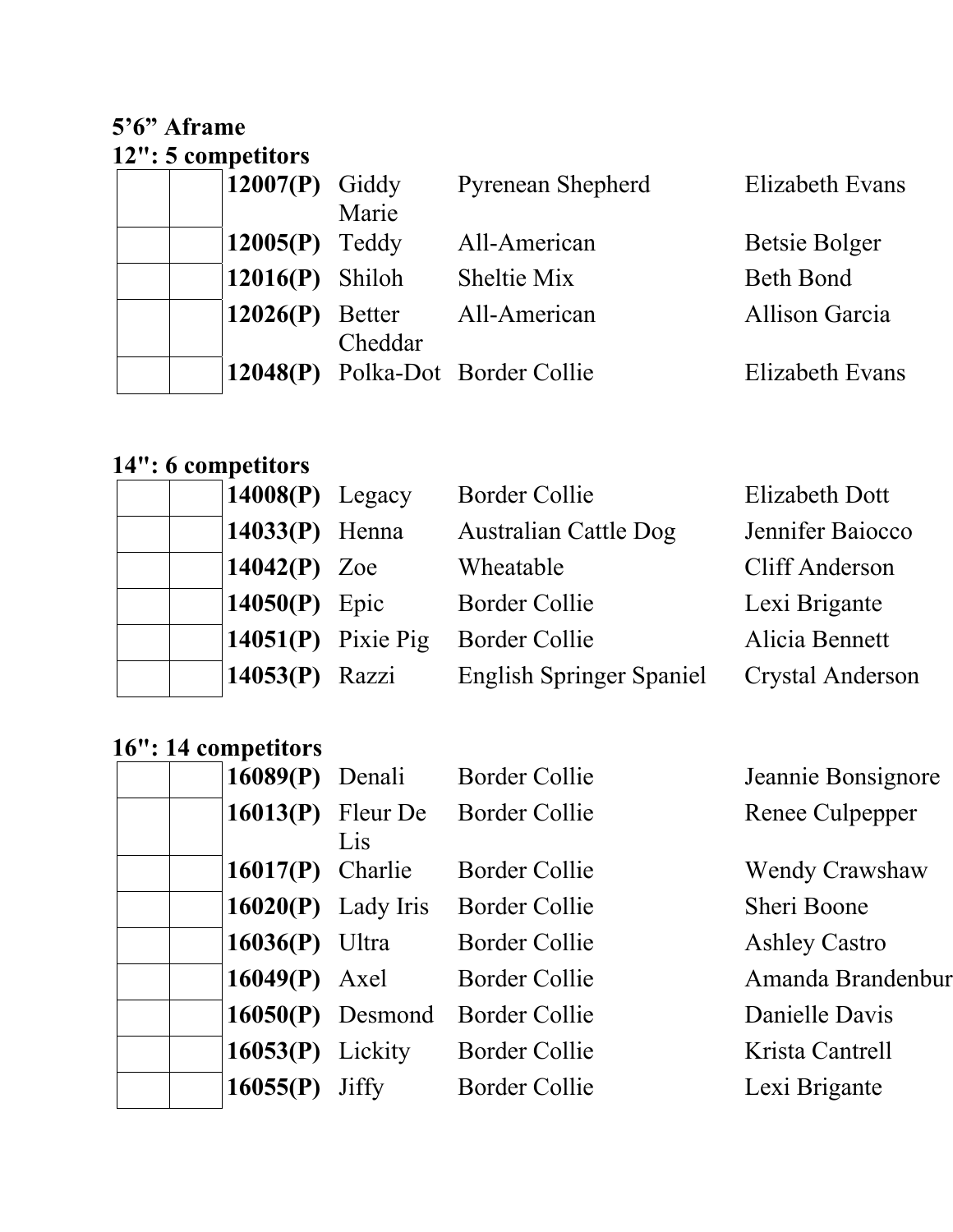| $16060(P)$ Weebo  |       | All-American                            | Phil Boone             |
|-------------------|-------|-----------------------------------------|------------------------|
| 16063 $(P)$ Livie | Clare | <b>Border Collie</b>                    | Gail Chadwick          |
|                   |       | $(16074(P)$ Lincoln D Shetland Sheepdog | <b>Tina Desrosiers</b> |
| 16109 $(P)$ Trek  |       | <b>Border Collie</b>                    | Lauri Duke             |
| 16086 $(P)$ Prize |       | <b>Border Collie</b>                    | Dawn Fillips           |

## **20": 10 competitors**

| $20133(P)$ Shannon |      | Golden Retriever                | Lesie Garofalo      |
|--------------------|------|---------------------------------|---------------------|
| $20045(P)$ Sizzle  |      | Border Collie                   | Carol Boggess       |
| $20057(P)$ Torque  |      | Border Collie                   | Dan Brackney        |
| $20033(P)$ Kip     |      | Border Collie                   | Krista Cantrell     |
| $20062(P)$ Plenty  |      | Golden Retriever                | Mardi Closson       |
| $20065(P)$ Voodoo  |      | Golden Retriever                | Cindy Gray          |
| $20082(P)$ Tillie  |      | <b>Chesapeake Bay Retriever</b> | <b>VeeAnn Cross</b> |
| $20113(P)$ Tiger   |      | <b>Border Collie</b>            | Gina Day            |
| $20134(P)$ Brecker |      | <b>Border Collie</b>            | Julianne Booth      |
| 20136(P)           | Doby | <b>Australian Shepherd</b>      | Lori Duncan         |
|                    |      |                                 |                     |

# **Ring 1: Warm Up Wed AM-Ch Last Names A-G Spreads In**

# **10": 4 competitors**

|  | 10015 | Miley              | <b>Shetland Sheepdog</b> | Amber Abbott   |
|--|-------|--------------------|--------------------------|----------------|
|  | 10005 | Hedy               | Poodle (Miniature)       | Susan Cochran  |
|  | 10008 | Sprinkles Papillon |                          | Nicole Cabrera |
|  | 10014 | Coco               | All-American             | Betsie Bolger  |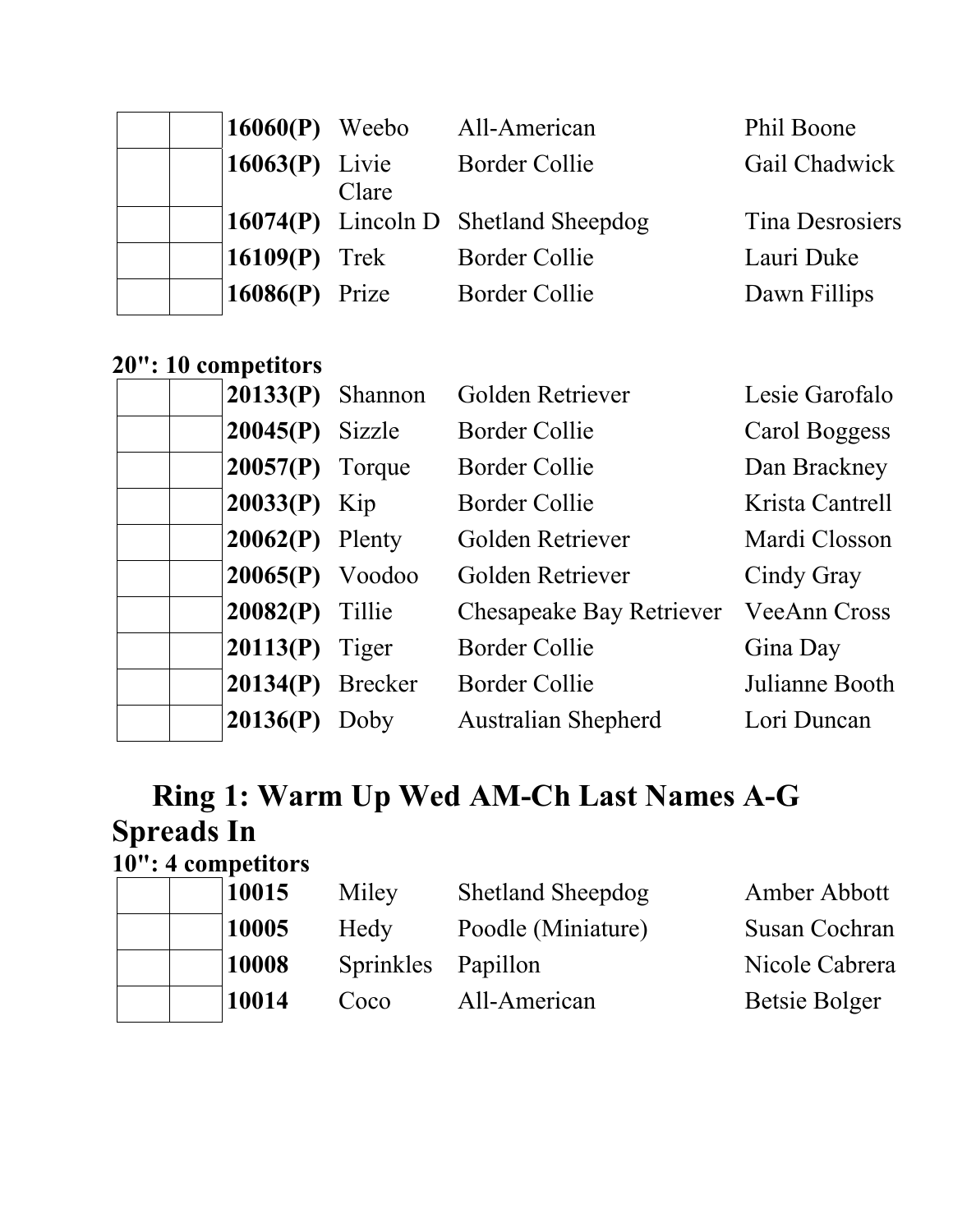# **12": 2 competitors**

| 12009 | Pete | <b>Jack Russell Terrier</b> | <b>Kate Barnes</b> |
|-------|------|-----------------------------|--------------------|
| 12049 | Luna | <b>Shetland Sheepdog</b>    | Beth Bond          |

## **14": 6 competitors**

| 14030 | Stripper     | <b>Shetland Sheepdog</b>    | <b>Susan Crank</b>    |
|-------|--------------|-----------------------------|-----------------------|
| 14052 | Rio          | <b>Shetland Sheepdog</b>    | Jennifer Crank        |
| 14003 | Valkyrie     | <b>Bedlington Terrier</b>   | <b>JoAnn Burtness</b> |
| 14017 | Chrome       | <b>Jack Russell Terrier</b> | Cheryl Earnshaw       |
| 14025 | <b>Newt</b>  | <b>Jack Russell Terrier</b> | <b>Kate Barnes</b>    |
| 14036 | <b>Sting</b> | Shetland Sheepdog           | Susan Crank           |

## **16": 8 competitors**

| 16007 | Tawnie        | All Breed                             | Leonda Armstrong       |
|-------|---------------|---------------------------------------|------------------------|
| 16008 | Pawley        | <b>Boykin Spaniel</b>                 | Anne Cook              |
| 16032 | Nina          | <b>Shetland Sheepdog</b>              | Jeffrey Cohen          |
| 16084 | Mambo         | Nova Scotia Duck Tolling<br>Retriever | <b>Lisette Berrios</b> |
| 16118 | Rebel         | <b>Border Collie</b>                  | Sheyla Gutierrez       |
| 16093 | Quiver        | BorderPap                             | Marya Brackney         |
| 16106 | Marshall      | BorderPap                             | Amber Abbott           |
| 16098 | <b>Streak</b> | <b>Shetland Sheepdog</b>              | <b>Susan Crank</b>     |

# **20": 20 competitors**

| 20005 | Envy   | <b>Border Collie</b>    | Kaitlyn Arnsdorf   |
|-------|--------|-------------------------|--------------------|
| 20008 | Franky | <b>Border Collie</b>    | <b>Blynn Baker</b> |
| 20010 |        | Keahilani Border Collie | Lili Dawidowicz    |
| 20014 | Ditto  | <b>Border Collie</b>    | Kris DuRocher      |
| 20019 |        | Hula Girl Border Collie | Renee Culpepper    |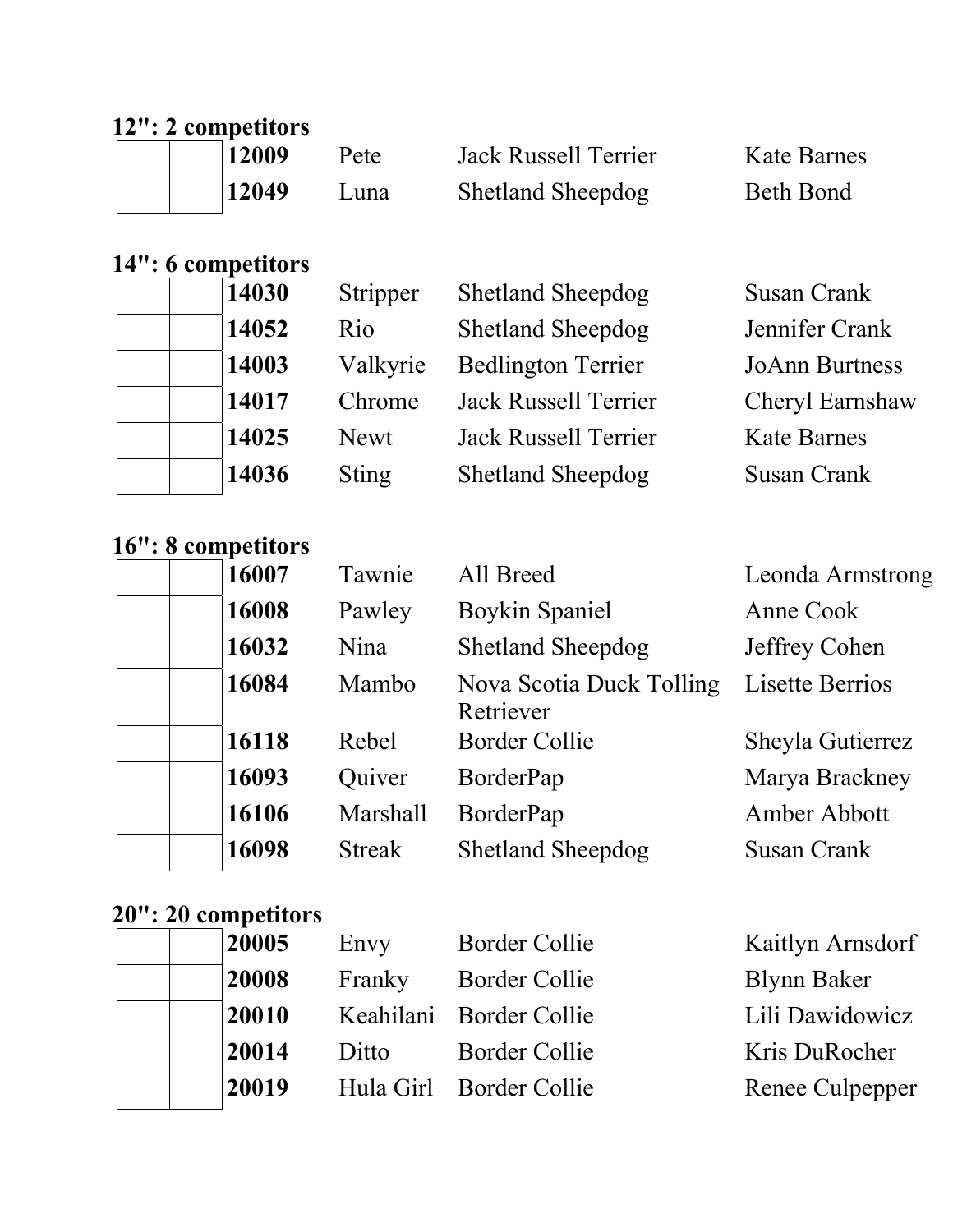| 20024 | Taryn<br>Skye | <b>Border Collie</b>      | Gail Chadwick        |
|-------|---------------|---------------------------|----------------------|
| 20046 | Surprise      | Border Collie             | Jennifer Crank       |
| 20051 | Moxie         | Border Collie             | Andrea Friedel       |
| 20053 | Kona          | Border Collie             | Jeannie Bonsignore   |
| 20078 | Johnny B      | <b>Border Collie</b>      | <b>Janet Gauntt</b>  |
| 20080 | Splendid      | <b>Border Collie</b>      | Michelle Beardsley   |
| 20084 | Whit          | <b>Border Collie</b>      | <b>Tracey Fulmer</b> |
| 20085 | Glory         | <b>Border Collie</b>      | <b>Rachel Downs</b>  |
| 20107 | Lidl<br>Abner | <b>Standard Schnauzer</b> | <b>Kathy Grace</b>   |
| 20111 | P-Piper       | Border Collie             | Patty Drom           |
| 20121 | Rev           | <b>Border Collie</b>      | Lexi Brigante        |
| 20128 | Rebel         | Border Collie             | Ashleigh Fann        |
| 20131 | Vex E         | <b>Border Collie</b>      | <b>Rachel Evers</b>  |
| 20112 | Salsa         | <b>Border Collie</b>      | Kelley Ferguson      |
| 20048 | Koozie        | <b>Border Collie</b>      | <b>Shawn Cossart</b> |

# **22": 38 competitors**

| 22111 | Misty   | <b>Border Collie</b> | Peter Cinotto            |
|-------|---------|----------------------|--------------------------|
| 22014 | Fame    | <b>Border Collie</b> | <b>Janet Boggs</b>       |
| 22001 | Equis   | <b>Border Collie</b> | <b>Stefanie Anderson</b> |
| 22036 | Zachery | Koolie               | Anne Crawshaw            |
| 22008 | Legacy  | <b>Border Collie</b> | <b>Janet Gauntt</b>      |
| 22013 | Teller  | <b>Border Collie</b> | Lauri Duke               |
| 22027 | Pixie   | <b>Border Collie</b> | <b>Ginny Carlson</b>     |
| 22031 | Hoosier | <b>Border Collie</b> | Lexi Brigante            |
|       |         |                      |                          |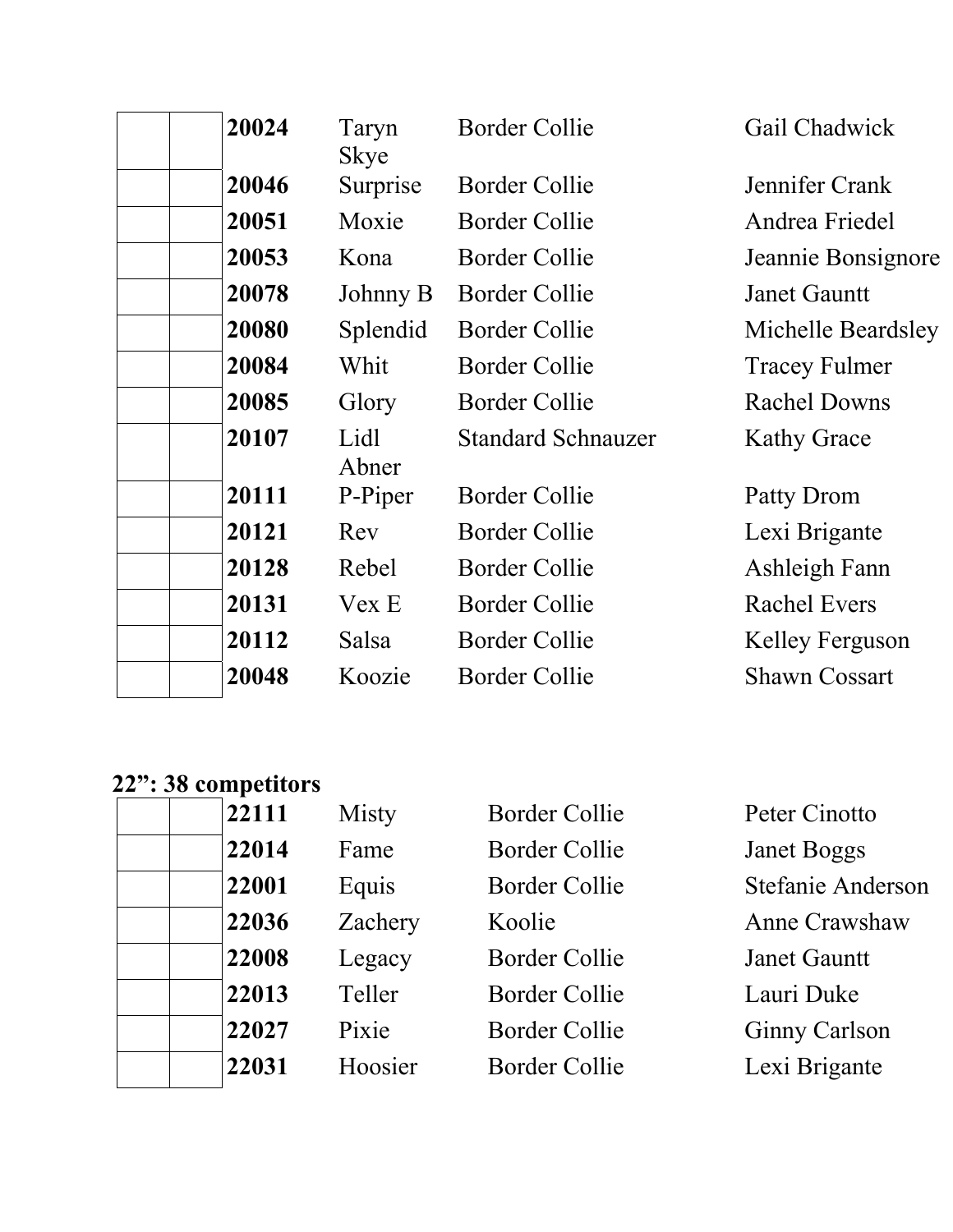| 22034 | Aero                  | <b>Border Collie</b>          | <b>Renee Clark</b>    |
|-------|-----------------------|-------------------------------|-----------------------|
| 22038 | Angel                 | <b>Border Collie</b>          | <b>Wendy Crawshaw</b> |
| 22050 | Cappuccino!           | CoolCross                     | <b>Barb Davis</b>     |
| 22052 | Tri                   | <b>Border Collie</b>          | Anne Cook             |
| 22058 | Jack Daniels          | <b>Border Collie</b>          | Jennifer Crank        |
| 22063 | Flair                 | <b>Border Collie</b>          | Amber Abbott          |
| 22067 | Tabby                 | <b>Border Collie</b>          | Chris Ciardelli       |
| 22073 | Stella                | Golden Retriever              | Julee Blair           |
| 22080 | <b>Mystery</b>        | <b>Border Collie</b>          | Alice Cinotto         |
| 22081 | Seb                   | <b>Border Collie</b>          | <b>Cliff Anderson</b> |
| 22086 | Justice               | <b>Border Collie</b>          | Kate Almasy           |
| 22089 | Grits                 | <b>Border Collie</b>          | Marie Dunn            |
| 22091 | Simi                  | <b>Border Collie</b>          | Leonda Armstrong      |
| 22093 | Trouble               | <b>Border Collie</b>          | <b>Ginny Carlson</b>  |
| 22097 | Renegade              | <b>Border Collie</b>          | <b>Rita Browning</b>  |
| 22108 | Malcolm               | <b>Speckled Faced Ball</b>    | Annie DeChance        |
| 22109 | Young                 | Hound<br><b>Border Collie</b> | Anna Blanton          |
| 22114 | <b>Rhys</b><br>Rascal | <b>Border Collie</b>          | Peter Cinotto         |
| 22115 | Link                  | <b>Border Collie</b>          | <b>Ashley Castro</b>  |
| 22116 | Phoenix C             | Belgian Tervuren              | Jeanine Collins       |
| 22117 | Boogie                | <b>Border Collie</b>          | Peggy Friauf          |
| 22120 | Remington             | <b>Australian Shepherd</b>    | <b>Christie Deen</b>  |
| 22121 | Babe                  | <b>Border Collie</b>          | <b>Richard Eggie</b>  |
| 22123 | Universe              | <b>Border Collie</b>          | <b>Rachel Evers</b>   |
| 22075 | Kickit                | <b>Border Collie</b>          | <b>Janet Boggs</b>    |
| 22124 | Sail                  | Golden Retriever              | Lesie Garofalo        |
| 22127 | Ziya                  | Australian Kelpie             | Sarah Espinoza-Soka   |
|       |                       |                               |                       |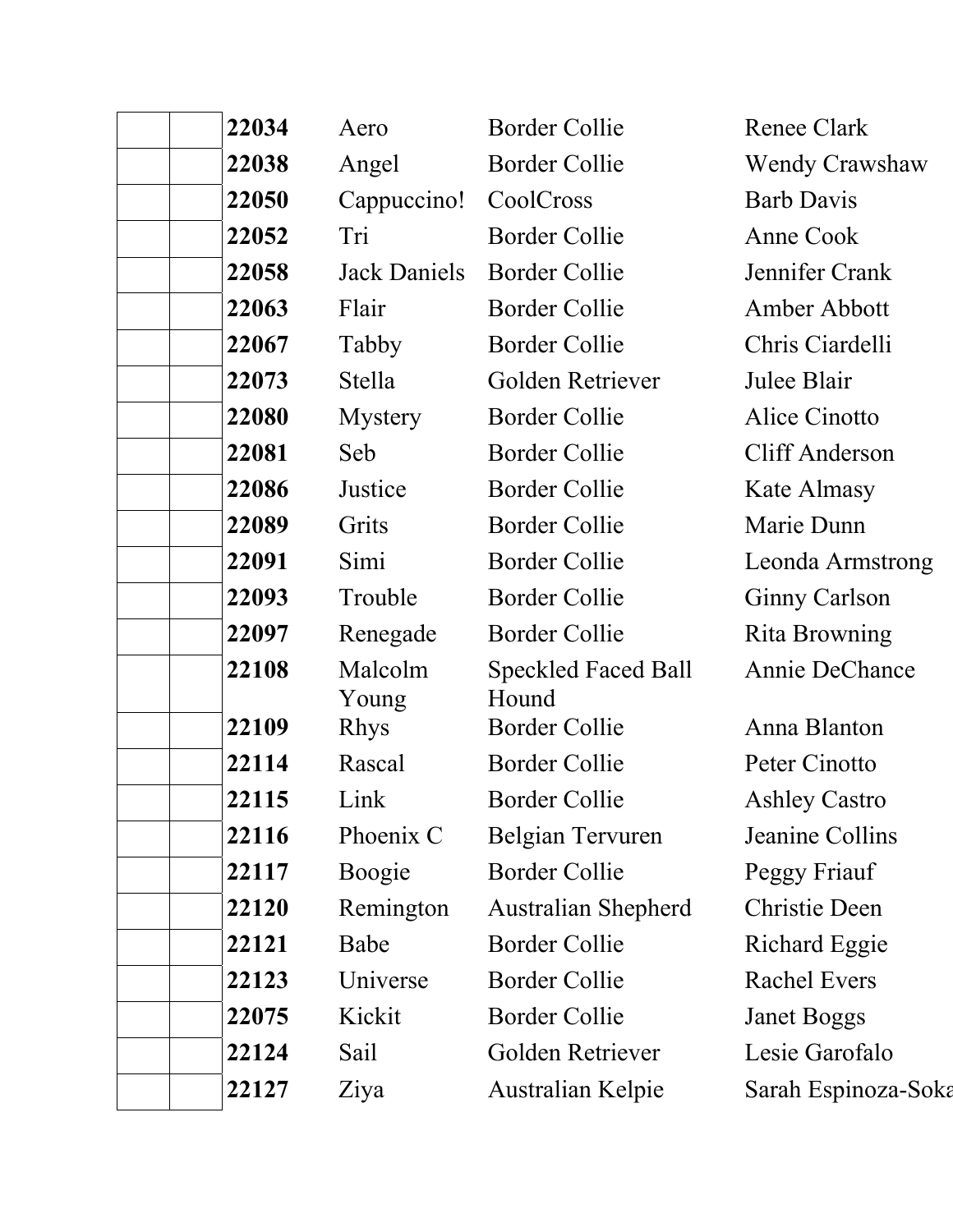|  | 22128 | Rori   | Border Collie                      | Dan Brackney   |
|--|-------|--------|------------------------------------|----------------|
|  | 22005 | Peyote | Working Bearded Collie Mary Cheney |                |
|  | 22126 | Hi5    | Border Collie                      | Jennifer Crank |

# **24": 12 competitors**

| 24003 | Archie                  | <b>English Shepherd</b> | <b>Charlotte Gunby</b> |
|-------|-------------------------|-------------------------|------------------------|
| 24004 | Tuna                    | <b>Border Collie</b>    | Nicholas Carleton      |
| 24005 | <b>Malys</b>            | Belgian Tervuren        | Jeanine Collins        |
| 24008 | Kenobi                  | Border Collie           | Maria Badamo           |
| 24012 | Aine                    | German Shepherd Dog     | <b>Beth Bradshaw</b>   |
| 24014 | <b>Sidekick</b><br>Kato | <b>Border Collie</b>    | Lili Dawidowicz        |
| 24015 | Kyber                   | Sato                    | Sheyla Gutierrez       |
| 24016 | Legolas                 | <b>Border Collie</b>    | <b>Rachel Downs</b>    |
| 24024 | Rocky                   | Border Collie           | Rachel Carlson         |
| 24035 | <b>Buzz B</b>           | Border Collie           | <b>Blynn Baker</b>     |
| 24036 | Solo                    | <b>Border Collie</b>    | <b>Ashley Castro</b>   |
| 24043 | Edge                    | Border Collie           | Dawn Fillips           |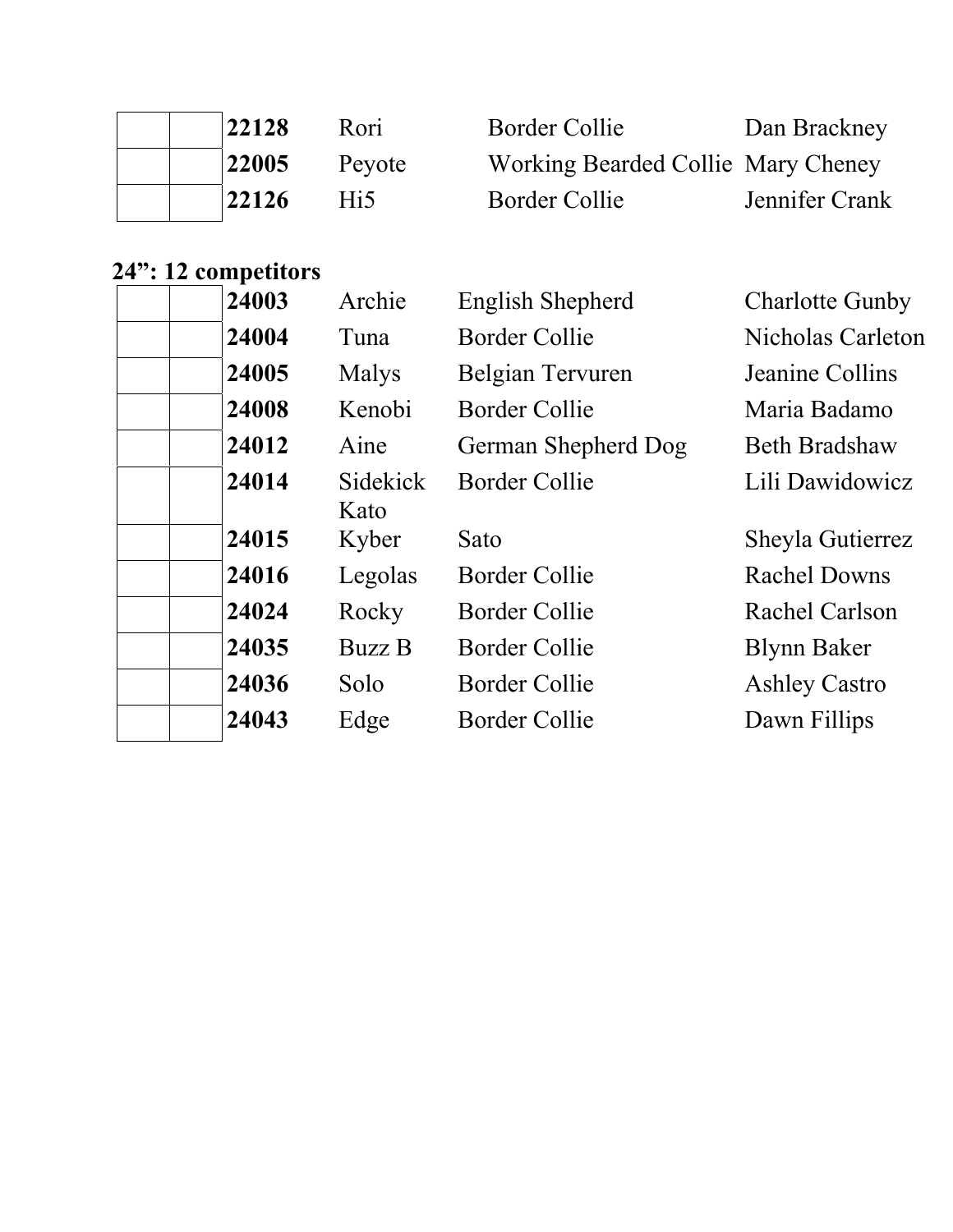# **Wednesday, October 20, 2021 Ring 2: Warm Up Wed AM Handler Last Names – H-O Vet, Perf, Ch**

| Check<br>Run<br>Armband Callname Breed |  | Handler |
|----------------------------------------|--|---------|
|----------------------------------------|--|---------|

**5'0" Aframe** 

## **Ring 2: Warm Up Wed AM – Perf Last Names H-O**

| 8": 5 competitors           |           |                     |
|-----------------------------|-----------|---------------------|
| 08005(P) Roni               | Papillon  | <b>Betty Hinson</b> |
| $ 08034(P)$ Francine        | Evil Fox  | Courtney Keys       |
| $ 08019(P)$ Hoo!            | Chihuahua | Laura Miller        |
| $\vert 08007(P) \vert$ Star | Papillon  | <b>Betty Hinson</b> |

## **Ring 2: Warm Up Wed AM – Vet Last Names H-O**

| 12": 2 competitors |  |                             |  |                                 |                 |
|--------------------|--|-----------------------------|--|---------------------------------|-----------------|
|                    |  | $\vert 12010(P) \vert$ Fine |  | Border Collie                   | Jean Hood       |
|                    |  |                             |  | 12031(P) Blizzard Border Collie | Catherine Laria |

# **Ring 2: Warm Up Wed AM -Perf. Last Names H-O**

| 5'6" Aframe |                    |                          |                     |
|-------------|--------------------|--------------------------|---------------------|
|             | 12": 4 competitors |                          |                     |
|             | $12001(P)$ Lindi   | Cocker Spaniel           | Jen Ludlum          |
|             | $12021(P)$ Vegas   | All-American             | Kim Neff            |
|             | $12028(P)$ Riot    | <b>Shetland Sheepdog</b> | <b>Katy Mallory</b> |
|             | $12045(P)$ Brink   | All-American             | <b>Beth Martin</b>  |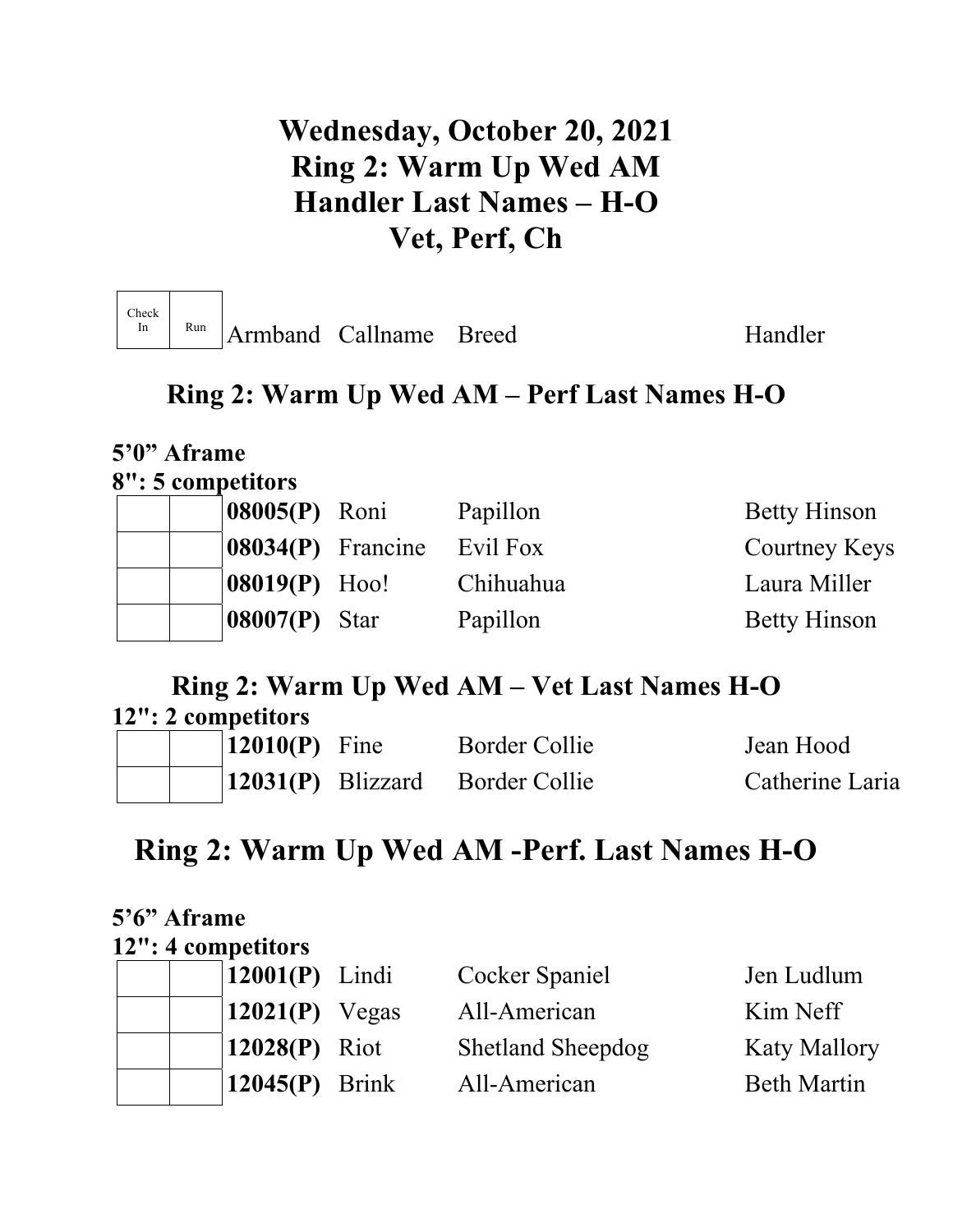## **14": 11 competitors**

| 14001(P) Rush     |                       | <b>Border Collie</b>       | Makayla Luse            |
|-------------------|-----------------------|----------------------------|-------------------------|
|                   |                       |                            |                         |
| $14005(P)$ Talla  |                       | Border Collie              | <b>Sarah Jones</b>      |
| $14007(P)$ Link   |                       | Icelandic Sheepdog         | Jessica Ibarra          |
| 14018(P) Kona     |                       | <b>Australian Shepherd</b> | Jeanette Losey          |
| $14031(P)$ Grace  |                       | Border Collie              | Ann Koenig              |
| $14040(P)$ Lizzy  |                       | Border Collie              | Lea Harvey              |
| 14041(P) $Jax$    |                       | Border Collie              | Karena Kosco            |
|                   | 14044(P) Skye Bear    | All Breed                  | <b>Beth Kline</b>       |
| $14049(P)$ Ginger |                       | <b>Australian Shepherd</b> | Diana Johnson-Ford      |
|                   | $14046(P)$ Moneypenny | <b>Border Collie</b>       | <b>Catherine Holmes</b> |
| $14023(P)$ Decker |                       | <b>Border Staffy</b>       | Robin Newman            |
|                   |                       |                            |                         |

## **16": 12 competitors**

| 16001(P) Cash L    |                   | <b>Border Collie</b>                   | Sue Lindsay             |
|--------------------|-------------------|----------------------------------------|-------------------------|
| $16014(P)$ Jolt    |                   | Border Collie                          | Tawni Millet            |
| $16027(P)$ Mesa    |                   | Border Collie                          | <b>Brooke Ortale</b>    |
|                    |                   | 16030(P) Holly All-American            | Hannah McCausland       |
|                    |                   | 16064(P) Bindi Sue Border Collie       | Kaimen Miller           |
|                    |                   | 16067(P) Gabby Blu Australian Shepherd | <b>Suzette McCauley</b> |
| $16037(P)$ Elvis   |                   | <b>Border Collie</b>                   | <b>Tracy Horn</b>       |
|                    | $16070(P)$ Bindi  | <b>Australian Shepherd</b>             | Tom Howard              |
| 16051(P) Kaj       |                   | All American Love Bug                  | Tami Olheiser           |
|                    | 16083(P) Ninja Ml | <b>Labrador Retriever</b>              | Dawn Mlatecek           |
| 16094(P) Swig      |                   | Border Collie                          | Renee King              |
| $16097(P)$ Banshee |                   | Mongrel                                | Kaimen Miller           |
|                    |                   |                                        |                         |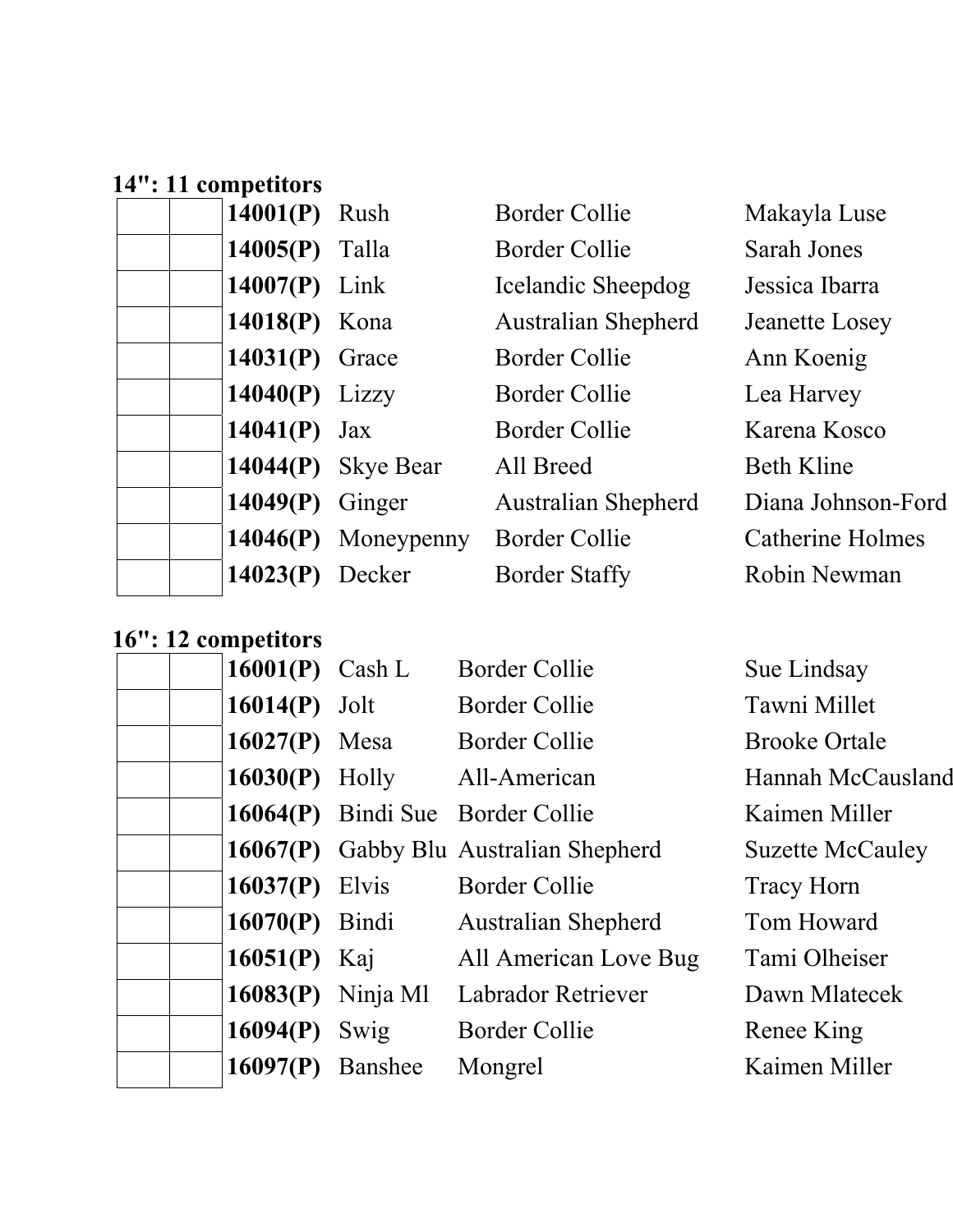## **20": 14 competitors**

| $20122(P)$ Howie-  | Wowie | <b>Border Collie</b>      | Amber McCune          |
|--------------------|-------|---------------------------|-----------------------|
| $20137(P)$ Fenway  |       | Labrador Retriever        | <b>Beth McClung</b>   |
| $20016(P)$ Blue    |       | Border Collie             | Scarlett Miller       |
| $20029(P)$ Pearl   |       | Catahoula Leopard Dog     | Lori Leonhardt        |
| $20032(P)$ Stig    |       | Border Collie             | <b>Allison Osting</b> |
| $20038(P)$ Etta    |       | Labrador Retriever        | Joann McDermott       |
| $20044(P)$ Aura    |       | Labrador Retriever        | Dawn Mlatecek         |
| $20055(P)$ Cajun   |       | Vizsla                    | Louis Moeckler        |
| $20061(P)$ Westley |       | <b>Border Collie</b>      | Mary Metelko          |
| $20094(P)$ Rango   |       | <b>Labrador Retriever</b> | Debbie Heifner        |
| $20108(P)$ Jenga!  |       | <b>Border Collie</b>      | Courtney Iannello     |
| $20115(P)$ Panda   |       | All-American              | Freda Jessen          |
| $20135(P)$ Finn    |       | Border Collie             | Makayla Luse          |
| $20091(P)$ Kaboom  |       | <b>Border Collie</b>      | <b>Amber McCune</b>   |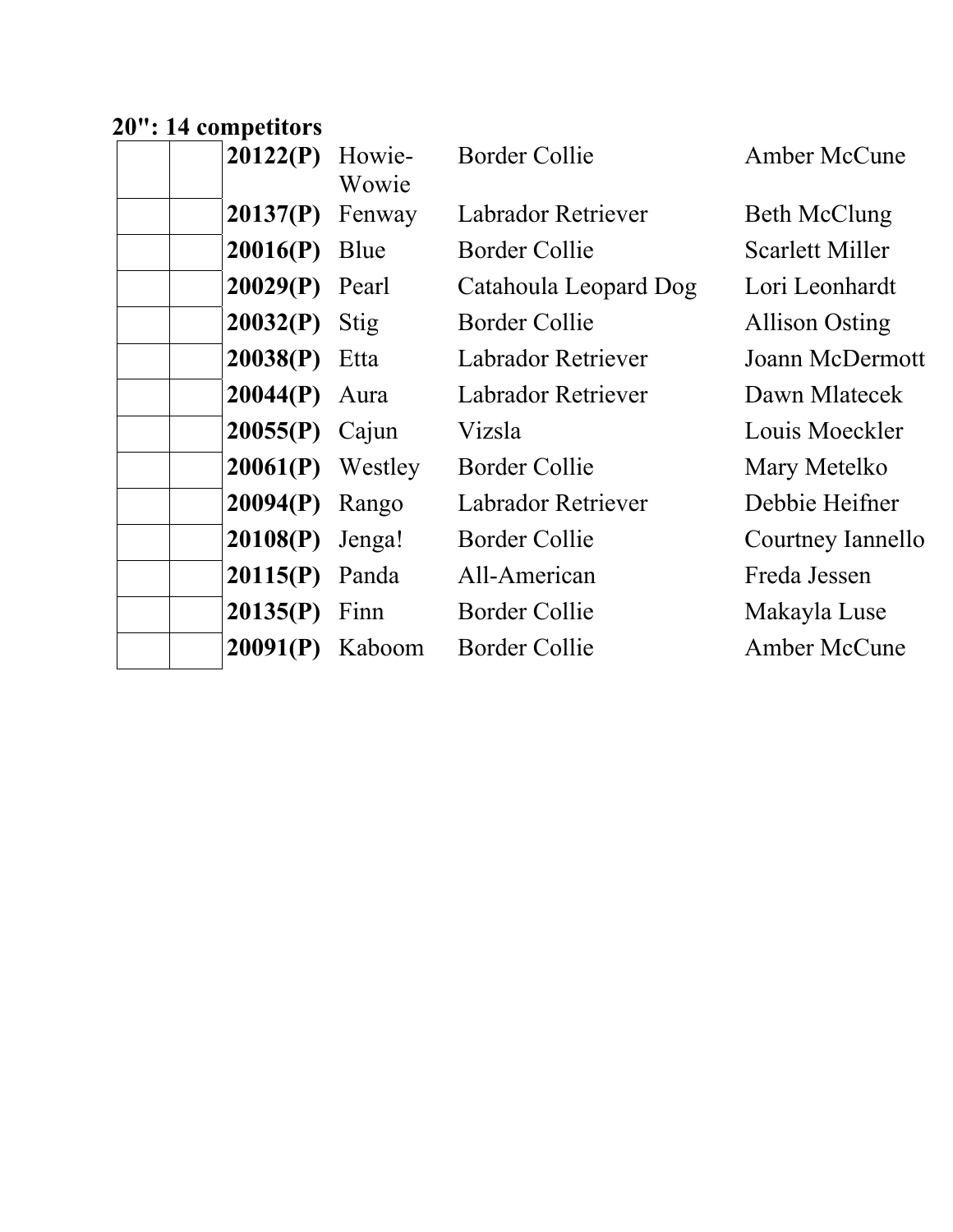# **Ring 2: Warm Up Wed AM -Ch. Last Names H-O**

# **Spreads In**

### **10": 6 competitors**

| 10001 | <b>Butter</b> | BorderPapPap                            | <b>Courtney Moore</b> |
|-------|---------------|-----------------------------------------|-----------------------|
| 10002 | Pink          | <b>Cocker Spaniel</b>                   | Carolyn Hess          |
| 10003 | Phoebe        | <b>Cavalier King Charles</b><br>Spaniel | Deb Orosz             |
| 10004 | Rabbit        | <b>Jack Russell Terrier</b>             | Robin Newman          |
| 10016 | Snooker       | Pomeranian                              | Lisa Ann Koenigs      |
| 10010 | Bee           | <b>Jack Russell Terrier</b>             | Nicole Newman         |

### **12": 4 competitors**

|  | 12006 |
|--|-------|
|  | 12018 |
|  | 12027 |
|  | 12043 |

| $\sim$ . $\sim$ competitors |             |                             |                    |
|-----------------------------|-------------|-----------------------------|--------------------|
| 12006                       | Stevie      | Cavalier King Charles       | Katlynn Moffle     |
|                             |             | Spaniel                     |                    |
| 12018                       | <b>Bree</b> | <b>Jack Russell Terrier</b> | Emily Klarman      |
| 12027                       | Nelson      | <b>Jack Russell Terrier</b> | Laura Miller       |
| 12043                       | Yeti        | <b>Jack Russell Terrier</b> | <b>Beth Martin</b> |

## **14": 6 competitors**

|  | 14020 |
|--|-------|
|  | 14021 |
|  | 14028 |
|  | 14037 |
|  |       |
|  | 14047 |
|  | 14054 |

| 14020 | <b>Bette</b>                            | All-American                            | Kim Neff                                                         |
|-------|-----------------------------------------|-----------------------------------------|------------------------------------------------------------------|
| 14021 | <b>Brite</b>                            | <b>Shetland Sheepdog</b>                | Daneka Hedges                                                    |
| 14028 | Bolt                                    | <b>Shetland Sheepdog</b>                | Judy Klar                                                        |
| 14037 | Phyllis<br>Diller                       | Poodle (Miniature)                      | Emily Ingersoll                                                  |
| 14047 | Nimble                                  | Unicorn                                 | Cynthia Hornor                                                   |
| 11071 | $\bigcap$ $\bigcup$ $\bigcup$ $\bigcap$ | $\lambda$ 11 $\mathbf{D}$ . $\lambda$ 1 | $\mathbf{T}$ , and $\mathbf{T}$ are $\mathbf{T}$ . The second is |

### Katlynn Moffler

**1405** Oliver All Breed Jessica Ibarra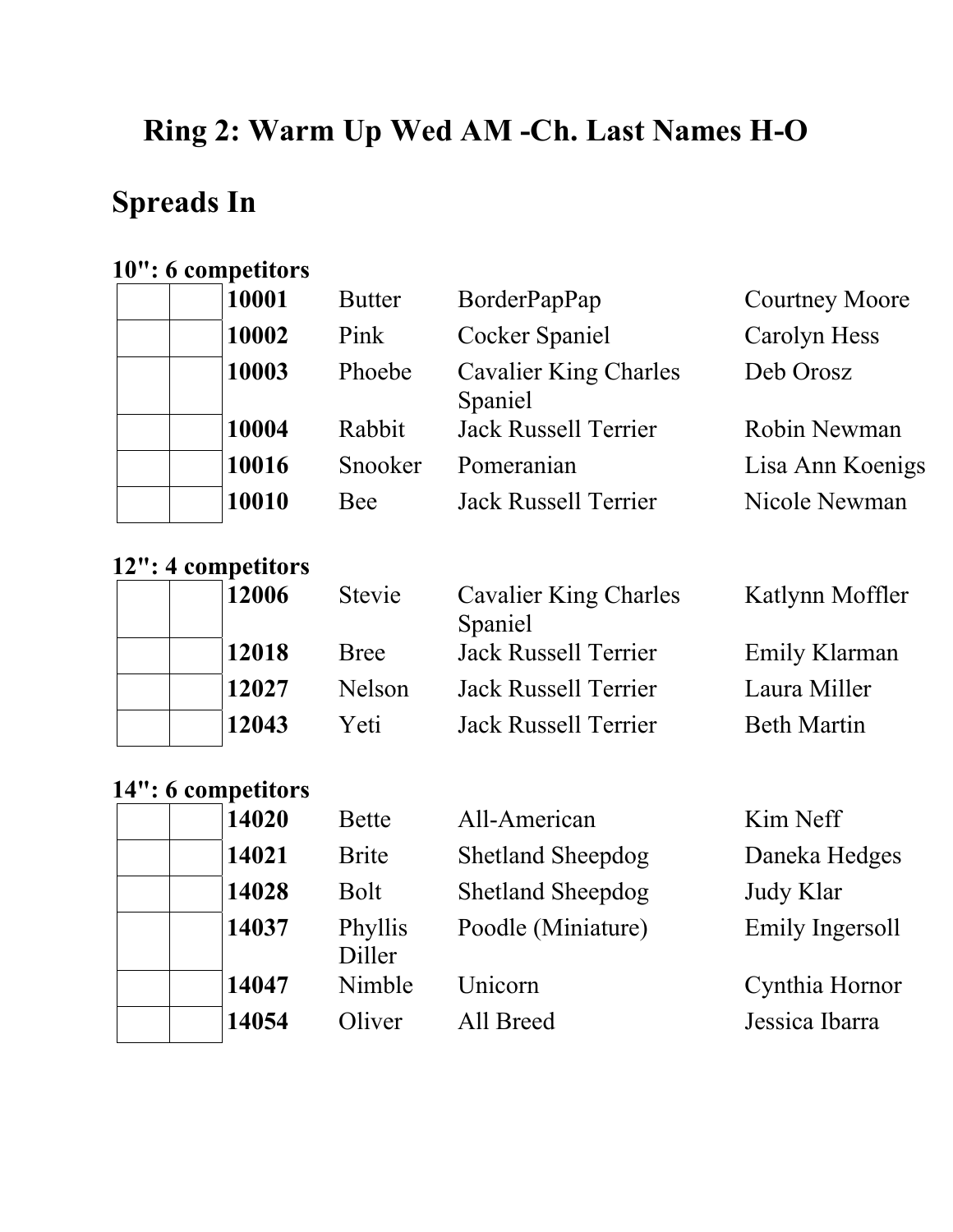## **16": 9 competitors**

| 16028 | Guster       | Miniature Schnauzer      | Grace Huffma        |
|-------|--------------|--------------------------|---------------------|
| 16058 | Anthem       | <b>Shetland Sheepdog</b> | Daniel Lomba        |
| 16071 | Kahuna       | Poodle (Miniature)       | Melinda Mell        |
| 16079 | Dottie       | All-American             | Aimee Legeno        |
| 16081 | Reacher      | All-American             | Robin Newma         |
| 16059 | <b>Spark</b> | <b>Shetland Sheepdog</b> | Katherine Ost       |
| 16039 | Tempo        | <b>Shetland Sheepdog</b> | Traci McClun        |
| 16040 | Wasabi       | All Breed                | Melinda Mell        |
| 16077 | Ares         | <b>Shetland Sheepdog</b> | <b>Katy Mallory</b> |
|       |              |                          |                     |

### **20": 25 competitors**

| 20047 | Marmalade                  | Poodle (Standard)    | Laura Novick        |
|-------|----------------------------|----------------------|---------------------|
| 20004 | Cola                       | <b>Border Collie</b> | Lea Harvey          |
| 20007 | Abby                       | <b>Border Collie</b> | Kathy Ketner        |
| 20011 | Metric                     | <b>Border Collie</b> | <b>Amber McCune</b> |
| 20023 | <b>Jelly Belly</b><br>Bean | <b>Border Collie</b> | Catherine Laria     |
| 20025 | Ringo                      | <b>Border Collie</b> | Jeannette Molina    |
| 20030 | Jenny                      | <b>Border Collie</b> | Kent Mahan          |
| 20031 | Celebrate                  | <b>Border Collie</b> | <b>Shirley Loos</b> |
| 20034 | Fang                       | BorderPap            | Emily Ingersoll     |
| 20049 | Jetter                     | <b>Border Collie</b> | Ronnie Marquez      |
| 20054 | Focus                      | <b>Border Collie</b> | H.Lee Miller        |
| 20058 | Little<br>Sparkle          | <b>Border Collie</b> | Tawni Millet        |
| 20063 | Fury                       | <b>Border Collie</b> | Jennifer Kerwick    |
| 20066 | Clarity                    | <b>Border Collie</b> | Anna Marszalek      |
| 20071 | Legion                     | <b>Border Collie</b> | Martine Kopka       |
|       |                            |                      |                     |

**Grace Huffman** 

**Daniel Lombard** 

Aimee Legendre

**Robin Newman** 

Traci McClung

**Melinda Mello** 

**Katherine Ostiguy** 

**Melinda Mello**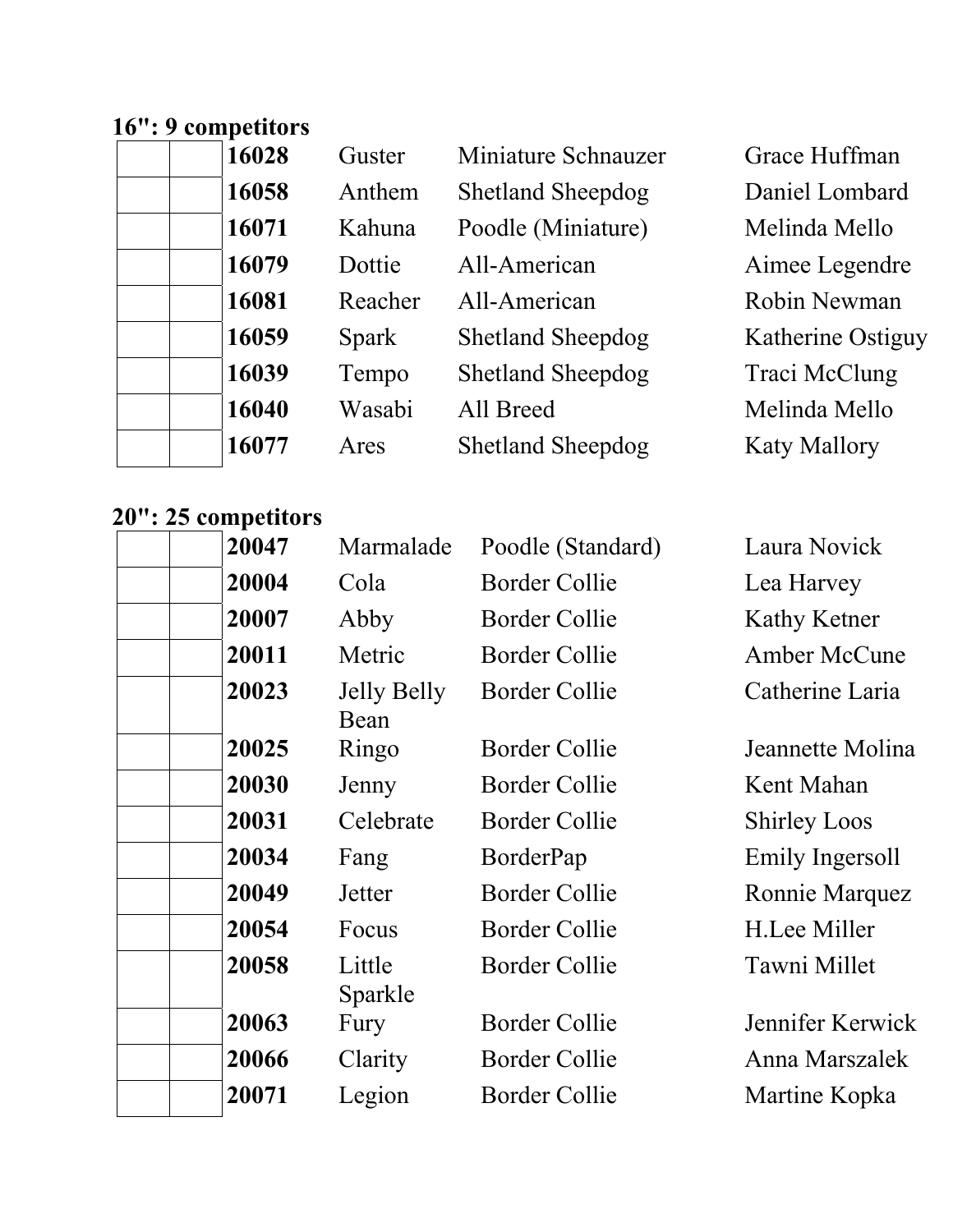| 20086 | Finesse          | Border Collie    | <b>Brooke Ortale</b>    |
|-------|------------------|------------------|-------------------------|
| 20088 | Sloane<br>Ranger | Border Collie    | <b>Catherine Holmes</b> |
| 20098 | Ritz             | Border Collie    | Nicole Houghton         |
| 20102 | Shine J          | English Shepherd | Hope Jones              |
| 20118 | Koi              | Border Collie    | Debbie McLean           |
| 20103 | Ella             | All-American     | Courtney Holscher       |
| 20120 | Mender           | Border Collie    | <b>Stefanie Hawkins</b> |
| 20123 | Safari           | Border Collie    | Katlynn Moffler         |
| 20129 | Swedish<br>Fika  | Border Collie    | Renee King              |
| 20089 | Kelila           | Border Collie    | Laura Novick            |

## **22": 118 competitors**

| 22130 |     | London           | <b>Border Collie</b>            | Kaimen Miller          |
|-------|-----|------------------|---------------------------------|------------------------|
| 22098 |     | Jury             | Border Collie                   | Nikki Hall             |
| 22028 |     | Jetta            | <b>Border Collie</b>            | Sue Lindsay            |
| 22006 |     | Shelby-<br>Cobra | <b>Border Collie</b>            | <b>Amber McCune</b>    |
| 22009 |     | Vibe             | All-American                    | Nicole James           |
| 22010 |     | Sophie<br>Bella  | Border Collie                   | Anne Hong              |
| 22016 |     | Pixel            | Catahoula Leopard Dog           | Mandy Kleiman          |
| 22019 | Ska |                  | <b>English Springer Spaniel</b> | Katherine Ostiguy      |
| 22026 |     | Roulez           | Golden Retriever                | Carrie Neyland         |
| 22032 |     | Rhythm           | Border Collie                   | Linda Husson           |
| 20139 |     | <b>Sticks</b>    | <b>Border Collie</b>            | Jacqueline Hoye        |
| 22045 |     | Soda Pop         | <b>Border Collie</b>            | Gloria Krueger         |
| 22082 |     | Hero             | <b>Border Collie</b>            | <b>Shelley Nichols</b> |
|       |     |                  |                                 |                        |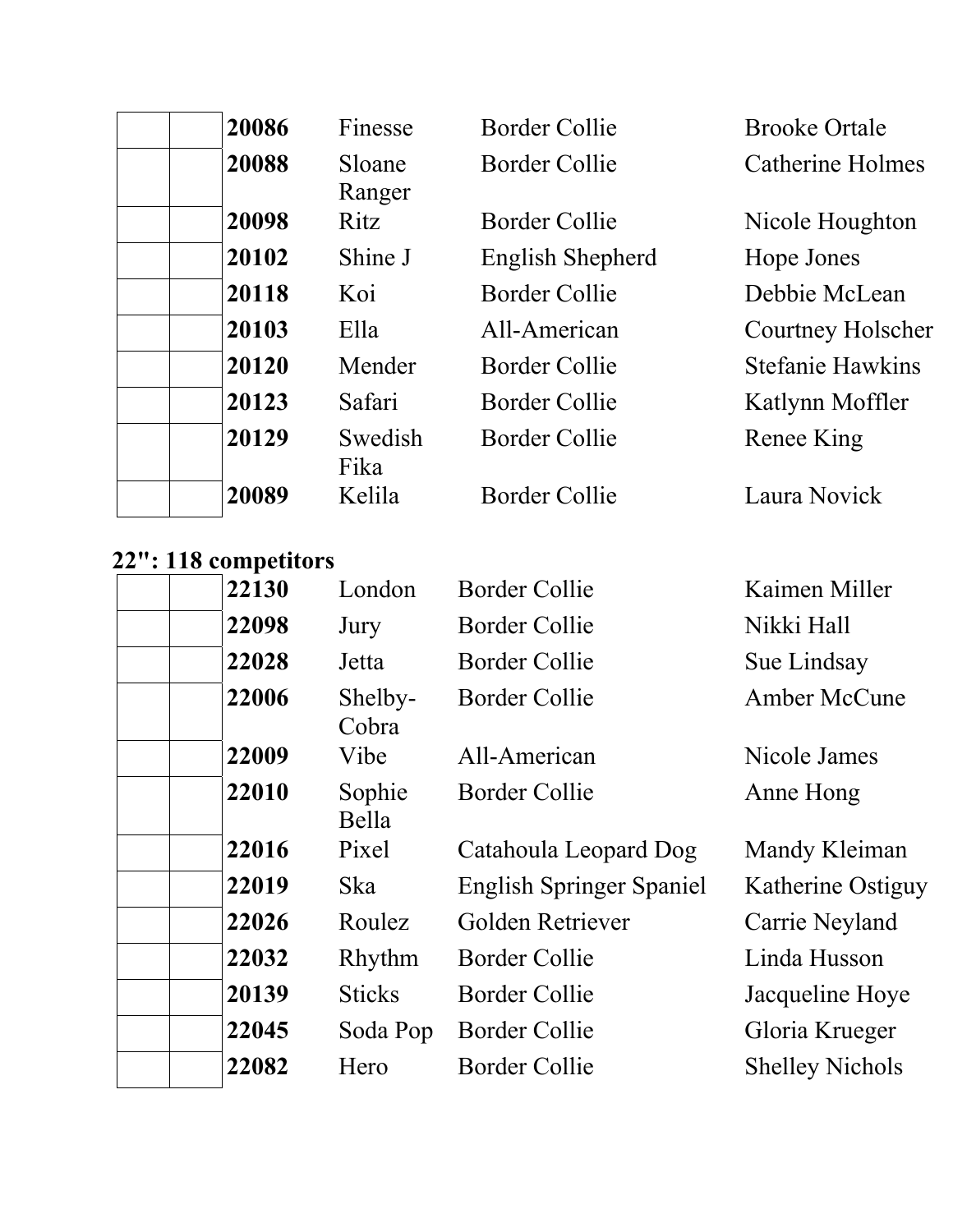| 22084 | Fib            | <b>Border Collie</b>       | <b>Tracy Horn</b>     |
|-------|----------------|----------------------------|-----------------------|
| 22092 | Lark           | <b>Border Collie</b>       | Helen McNenly         |
| 22102 | Rafaga         | <b>Border Collie</b>       | Rosarito Martinez     |
| 22118 | Gilles         | <b>Border Collie</b>       | Nicole Houghton       |
| 22025 | Bacardi        | Mongrel                    | Kaimen Miller         |
| 22119 | Chevy          | <b>Border Collie</b>       | Jamie Lyle            |
| 22047 | Sadie          | <b>Border Collie</b>       | <b>Katelyn Jones</b>  |
| 22055 | Callie         | <b>Australian Shepherd</b> | Jamie Juckett         |
| 22065 | Spiff          | Golden Retriever           | Sandra Haigler        |
| 22074 | Cayman         | <b>Border Collie</b>       | <b>Nanette Nance</b>  |
| 22066 | Doon!          | <b>Border Collie</b>       | Sarah Jones           |
| 22077 | Ze'ev          | <b>Border Collie</b>       | Barbara Holbrook      |
| 22011 | Zest           | <b>Border Collie</b>       | Debbie McLean         |
| 22079 | Spark          | <b>Border Collie</b>       | Debbie Heifner        |
| 22132 | Veni           | <b>Border Collie</b>       | Dave Hill             |
| 22133 | Riot           | <b>Border Collie</b>       | <b>Courtney Moore</b> |
| 22134 | Libbi          | <b>Border Collie</b>       | Lynnea Landers        |
| 22002 | Salty          | <b>Border Collie</b>       | Martine Kopka         |
| 22003 | <b>Skeemer</b> | Vizsla                     | Louis Moeckler        |
| 22048 | Shiver         | <b>Border Collie</b>       | Nikki Hall            |
| 22129 | Smudge         | <b>Border Collie</b>       | Kaimen Miller         |
|       |                |                            |                       |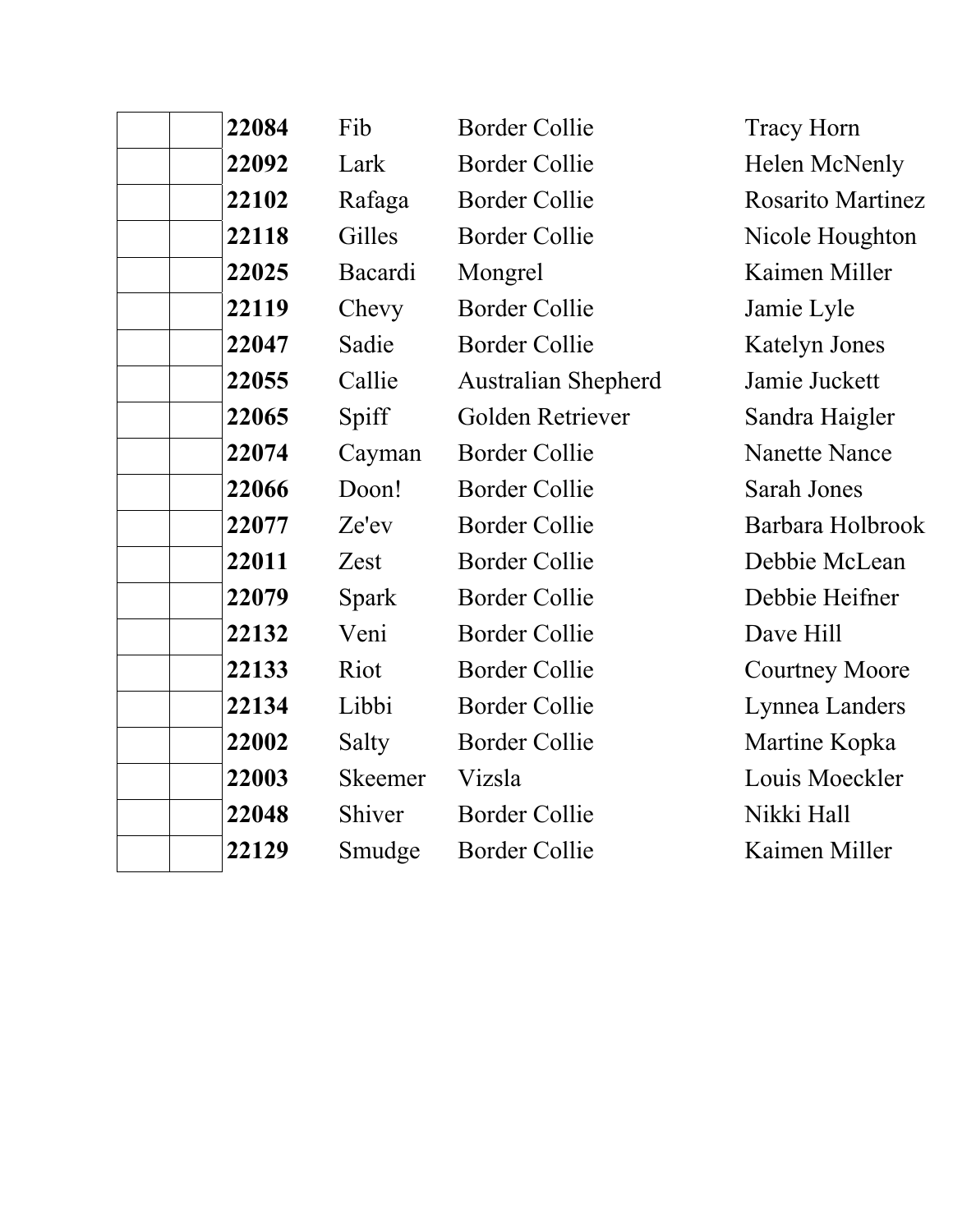# **24": 31 competitors**

| 24029 | Granite       | <b>Flat-Coated Retriever</b> | Amber McCune        |
|-------|---------------|------------------------------|---------------------|
| 24017 | Truant        | Border Collie                | Cynthia Hornor      |
| 24010 | Firefly       | Belgian Waffle               | Roger Ly            |
| 24018 | Electra       | Siberian Husky               | Jennifer Kerwick    |
| 24019 | Dravi         | Belgian Sheepdog             | LeAnn Miller        |
| 24020 | Dezi          | Border Collie                | Linda Husson        |
| 24026 | Trubbel       | <b>Border Collie</b>         | Susan Jearls        |
| 24027 | Cruz          | <b>Border Collie</b>         | LeAnne Meyer        |
| 24044 |               | Legendary Border Collie      | Tawni Millet        |
| 24041 | <b>Static</b> | Border Collie                | Ronnie Marquez      |
| 24040 | Tita'N        | <b>Border Collie</b>         | Norm Lende          |
| 24033 | Venom         | <b>Border Collie</b>         | Tim Mitchell        |
| 24030 | Typo          | <b>Border Collie</b>         | <b>Amber McCune</b> |
|       |               |                              |                     |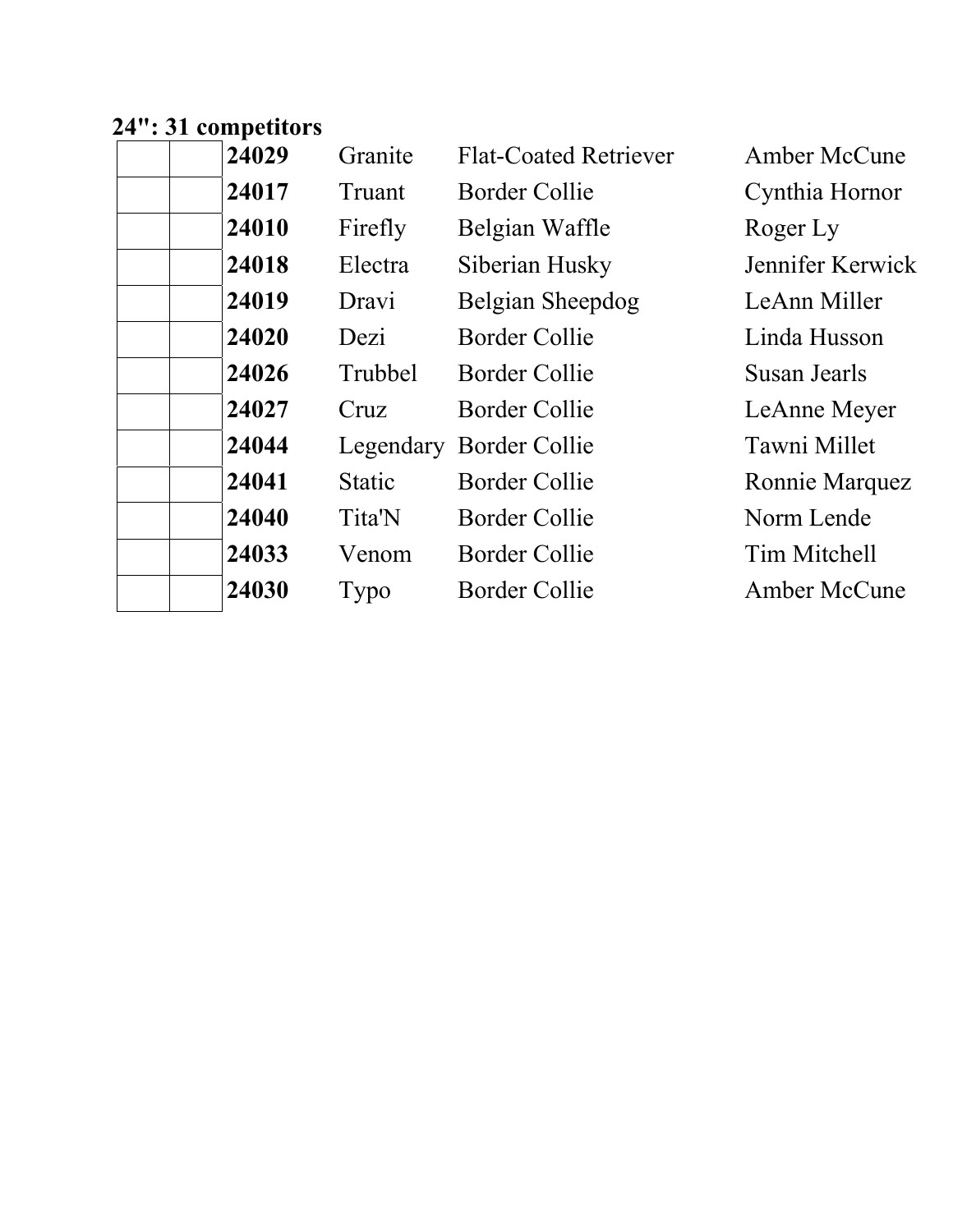# **Wednesday, October 20, 2021 Ring 5: Warm Up Wed AM Handler Last Names – P-Z Vet, Perf, Ch**

## **Ring 5: Warm Up Wed AM -Vet. Last Names P-Z**

| 5' Aframe, Spreads Out |                 |       |                      |                      |
|------------------------|-----------------|-------|----------------------|----------------------|
| 12": 2 competitors     |                 |       |                      |                      |
|                        | 12040(P)        | Flyer | <b>Border Collie</b> | <b>Steve Schwarz</b> |
|                        | $12036(P)$ Coby |       | Pumi                 | Kellie Verrelli      |
| 16": 1 competitor      | $16087(P)$ Cash |       | <b>Border Collie</b> | Karen Stinnett       |
| 8": 1 competitor       |                 |       |                      |                      |
|                        | 08003(P)        | Dusty | Miniature Schnauzer  | <b>Heather Smith</b> |

# **Ring 5: Warm Up Wed AM –Perf. Last Names P-Z**

| Check<br>In | Run |                       | Armband Callname | <b>Breed</b>                                 | Handler            |
|-------------|-----|-----------------------|------------------|----------------------------------------------|--------------------|
|             |     | 8": 7 competitors     |                  |                                              |                    |
|             |     | 08030(P) Cricket      |                  | All-American                                 | Jennifer Woelke    |
|             |     | $08011(P)$ LT         |                  | <b>Scottish Terrier</b>                      | Kellie Verrelli    |
|             |     | $08004(P)$ Ezion      |                  | Papillon                                     | Katelyn Scott      |
|             |     |                       |                  | <b>08010(P)</b> Carly Rae Poodle (Miniature) | Megan Shepter Garg |
|             |     | $08027(P)$ Reddy      |                  | Pembroke Welsh Corgi                         | Barbara Stephens   |
|             |     | <b>08013(P)</b> Ember |                  | <b>Scottish Terrier</b>                      | Tim Verrelli       |
|             |     | 08016(P)              | Gecko            | $Chi-Mix$                                    | Jennifer Woelke    |
|             |     |                       |                  |                                              |                    |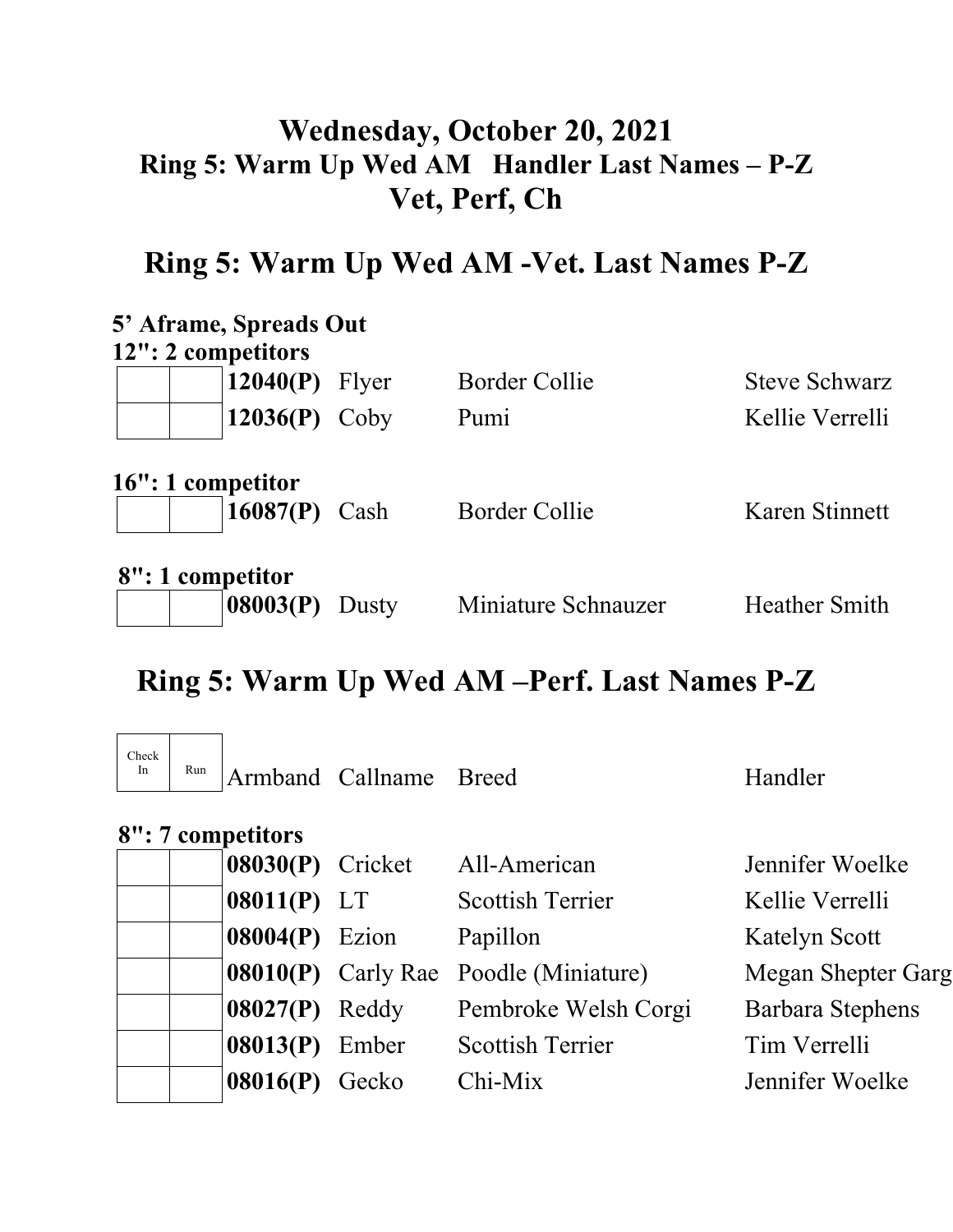#### **5'6" Aframe 12": 4 competitors**

| $12003(P)$ Decker            | <b>Chinese Crested</b> | Val Rutled        |
|------------------------------|------------------------|-------------------|
| $12013(P)$ Raana             | Budi                   | Kris Seiter       |
| $\vert 12014(P) \vert$ Primo | Papillon               | Sarah Rutl        |
| $12020(P)$ Rudy              | Miniature Schnauzer    | <b>Heather Sr</b> |
|                              |                        |                   |

**12003** Chinese Crested Val Rutledge Papillon Sarah Rutland **Miniature Schnauzer** Heather Smith

### **14": 6 competitors**

| 14009(P) Ver<br>14012(P) Sin<br>14013(P) Ink<br>14022(P) Stu<br>14026(P) Em<br>14034(P) Gra |
|---------------------------------------------------------------------------------------------|

| nus  | <b>Border Collie</b> | Jessica Sabras     |
|------|----------------------|--------------------|
| ni   | Border Collie        | Sharon Wiran       |
| a    | All-American         | <b>Skye Priesz</b> |
| n    | <b>Border Collie</b> | Meryl Sheard       |
| ma   | <b>Border Collie</b> | Mike Wagner        |
| acey | <b>Border Collie</b> | Kaitlyn Rohr       |

### **16": 15 competitors**

| 16088(P) | Velo  |
|----------|-------|
| 16016(P) | Mont  |
| 16015(P) | Norm  |
| 16019(P) | Nikko |
| 16021(P) | Hause |
| 16035(P) | Roxie |
| 16012(P) | Usher |
| 16041(P) | Reese |
| 16044(P) | Ziva  |
| 16046(P) | Jake  |
| 16057(P) | Bria  |
|          |       |

**1608** Border Collie Maddie Speagle **16016** Shetland Sheepdog Viveka Rosenberger 1 **1601** Border Collie Donna Rohaus **1601** 1601 1601 1602 1608 1608 1609 1608 1609 1608 1609 1608 1609 1608 1609 1608 1609 1608 1608 160 er Border Collie Lizabeth Smith **1603** Border Collie Brooke Robey **1601** Border Collie Abby Peach e **16041** Australian Shepherd Crystal Ragan German Coolie Ernie Rodriguez **1604** Border Collie Kaitlyn Rohr **English Springer** Spaniel

Karen Schelling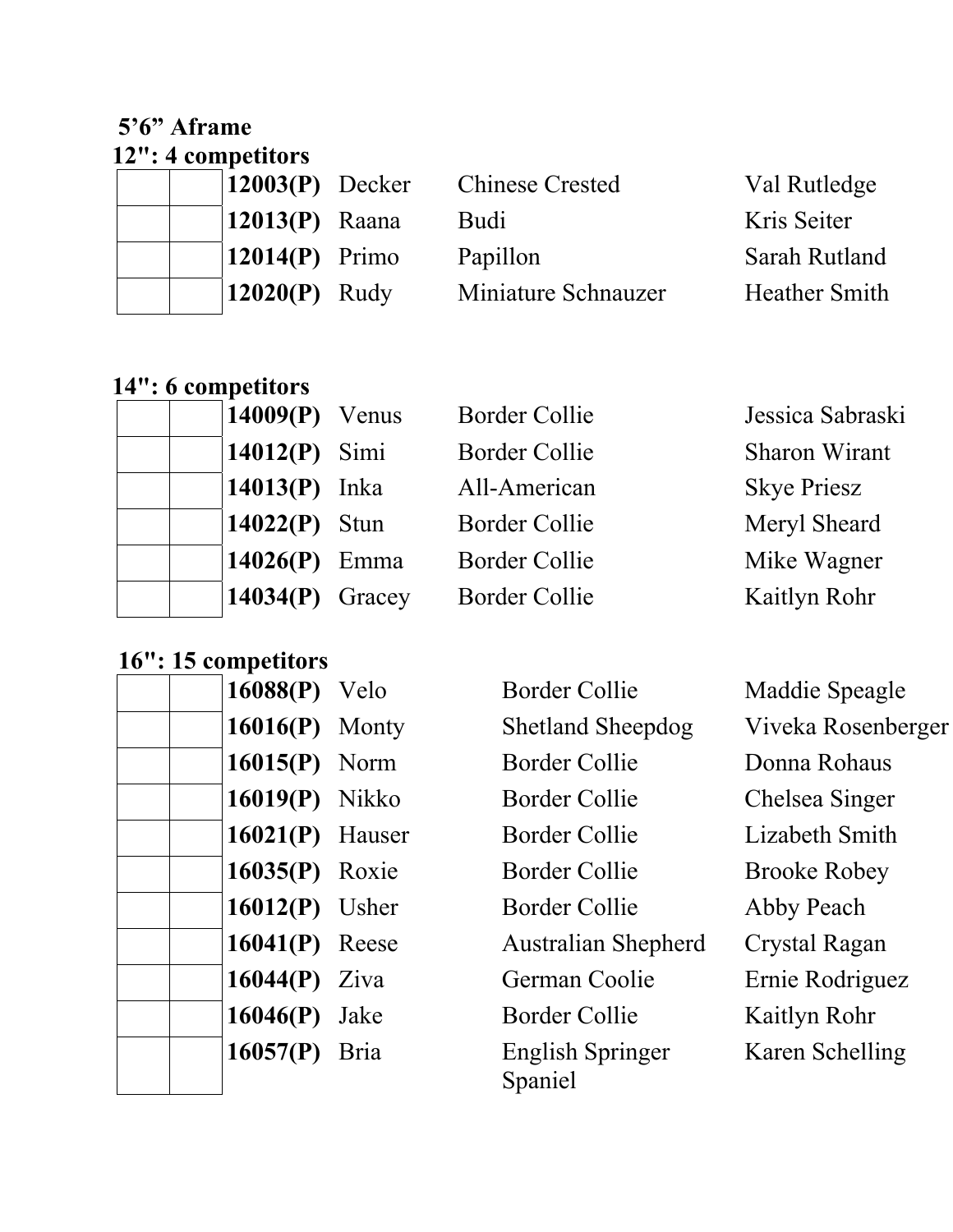| $\vert 16090(P) \vert$ Carbon |                                   | Border Collie        | <b>Katelyn Scott</b> |
|-------------------------------|-----------------------------------|----------------------|----------------------|
|                               | $\vert 16111(P) \vert$ Phenomenon | <b>Border Collie</b> | Merritt Speagle      |
| 16113 $(P)$ Tutti             |                                   | Golden Retriever     | <b>Sally Peters</b>  |
| 16101(P) Atomic               |                                   | <b>Border Collie</b> | Maddie Speagle       |

### **20": 15 competitors**

| $20043(P)$ Fly     |                     | <b>Border Collie</b>         | Karen Stinnett        |
|--------------------|---------------------|------------------------------|-----------------------|
| $20059(P)$ Bentlee |                     | Golden Retriever             | Jada Sawhney          |
| $20006(P)$ Sly     |                     | Border Collie                | Judy Pretli           |
| $20026(P)$ Player  |                     | <b>Border Collie</b>         | Dana Pike             |
| $20060(P)$ Flight  |                     | <b>Australian Shepherd</b>   | Jen Waller            |
| $20079(P)$ Hero    |                     | <b>Border Collie</b>         | Laura Selmic          |
|                    | 20095(P) Mazikeen   | Dutch Shepherd               | <b>Heather Sather</b> |
| $20097(P)$ Leeroy  |                     | Border Collie                | Jennifer Weaver       |
| $20104(P)$ Murphy  |                     | <b>Australian Shepherd</b>   | Dinah Reece           |
|                    | $20105(P)$ Sprocket | <b>Australian Cattle Dog</b> | Brea Witt             |
| $20106(P)$ True    |                     | Golden Retriever             | <b>Kathy Quiroz</b>   |
| 20110(P) Louie     |                     | Doberman Pinscher            | Judi Villano          |
| $20087(P)$ Caper   |                     | Golden Retriever             | <b>Sally Peters</b>   |
| $20075(P)$ M.E.    |                     | <b>Border Collie</b>         | Karen Stinnett        |
| 20074(P)           | Tallee              | Golden Retriever             | Jada Sawhney          |
|                    |                     |                              |                       |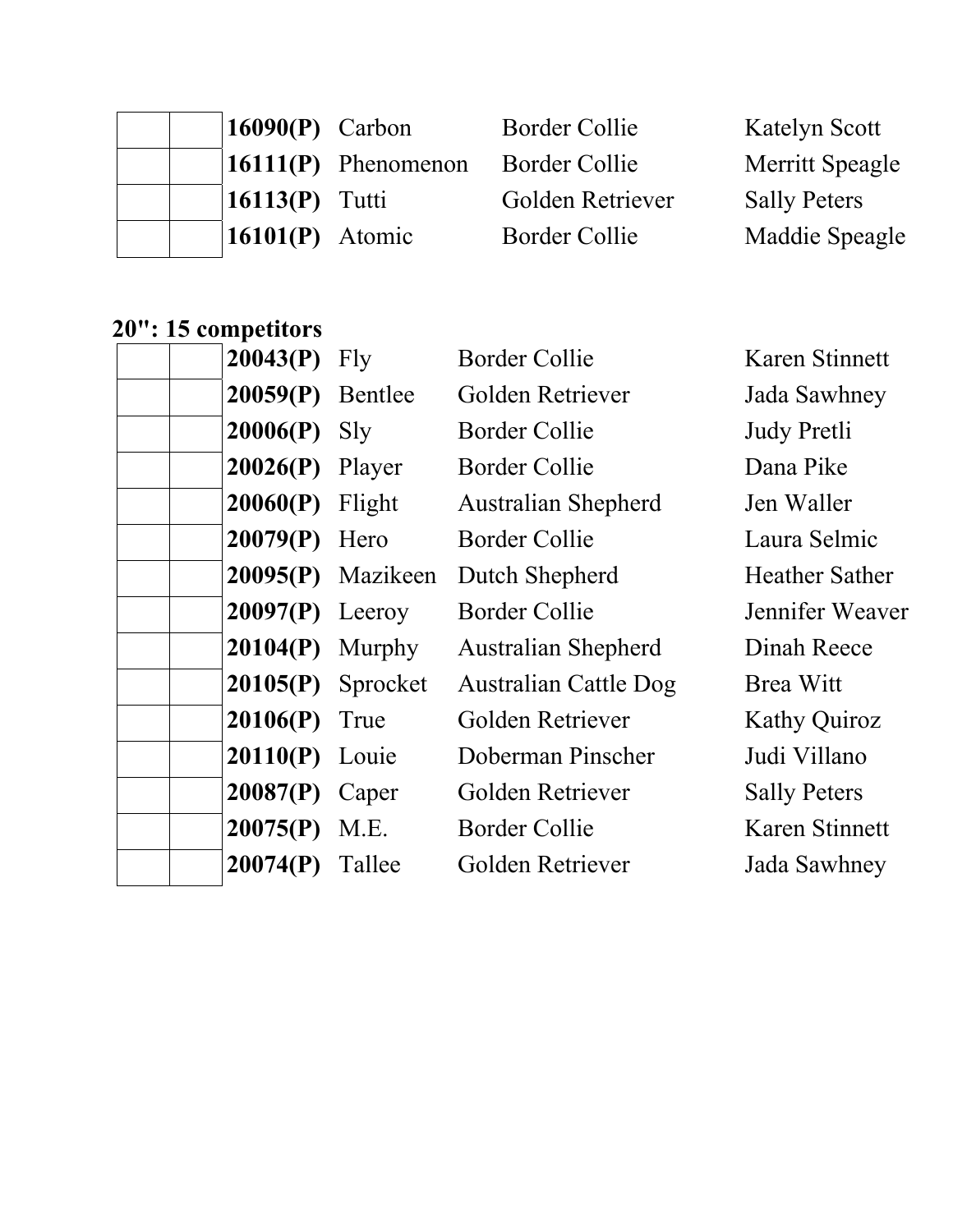# **Ring 5: Warm Up Wed AM –Perf. Last Names P-Z**

|         | <b>Spreads In</b>  |                |                          |                 |
|---------|--------------------|----------------|--------------------------|-----------------|
|         | 10": 3 competitors |                |                          |                 |
|         | 10007              | Maus           | Chihuahua                | Jennifer Woelke |
|         | 10013              | Rowan          | <b>Shetland Sheepdog</b> | Heather Witt    |
|         | 10017              | Zaya           | Papillon                 | Sharon Wirant   |
|         |                    |                |                          |                 |
| $12"$ : | competitors        |                |                          |                 |
|         | 12011              | <b>Breanna</b> | <b>Shetland Sheepdog</b> | Nick Sparks     |
|         |                    |                |                          |                 |

| 14": 8 competitors |         |                             |                       |
|--------------------|---------|-----------------------------|-----------------------|
| 14045              |         | Madeleine Pyrenean Shepherd | Pam Vojtas            |
| 14002              | Zig-zag | <b>Shetland Sheepdog</b>    | Sara Peterson         |
| 14004              | Synge   | Poodle (Miniature)          | <b>Suzanne Wesley</b> |
| 14006              | Kite    | Poodle (Miniature)          | <b>Sue Parker</b>     |
| 14011              | Aurora  | Poodle (Miniature)          | Gabriela Sloan        |
| 14014              | Finn    | <b>Shetland Sheepdog</b>    | Karen Siebeck         |
| 14016              | Jay     | <b>Shetland Sheepdog</b>    | Karen Schelling       |
| 14048              | Joy     | <b>Shetland Sheepdog</b>    | Lisa Stoddard         |

# **16": 15 competitors**

| 16006 |             | The Palinka All-American | Chris Tucci   |
|-------|-------------|--------------------------|---------------|
| 16010 | Switch      | <b>Shetland Sheepdog</b> | Katie Rogers  |
| 16034 | City Lights | All-American             | Jen Waller    |
| 16045 | Grifter     | All-American             | Pamela Reid   |
| 16061 | Journey     | <b>SMT</b>               | Ann Petrochko |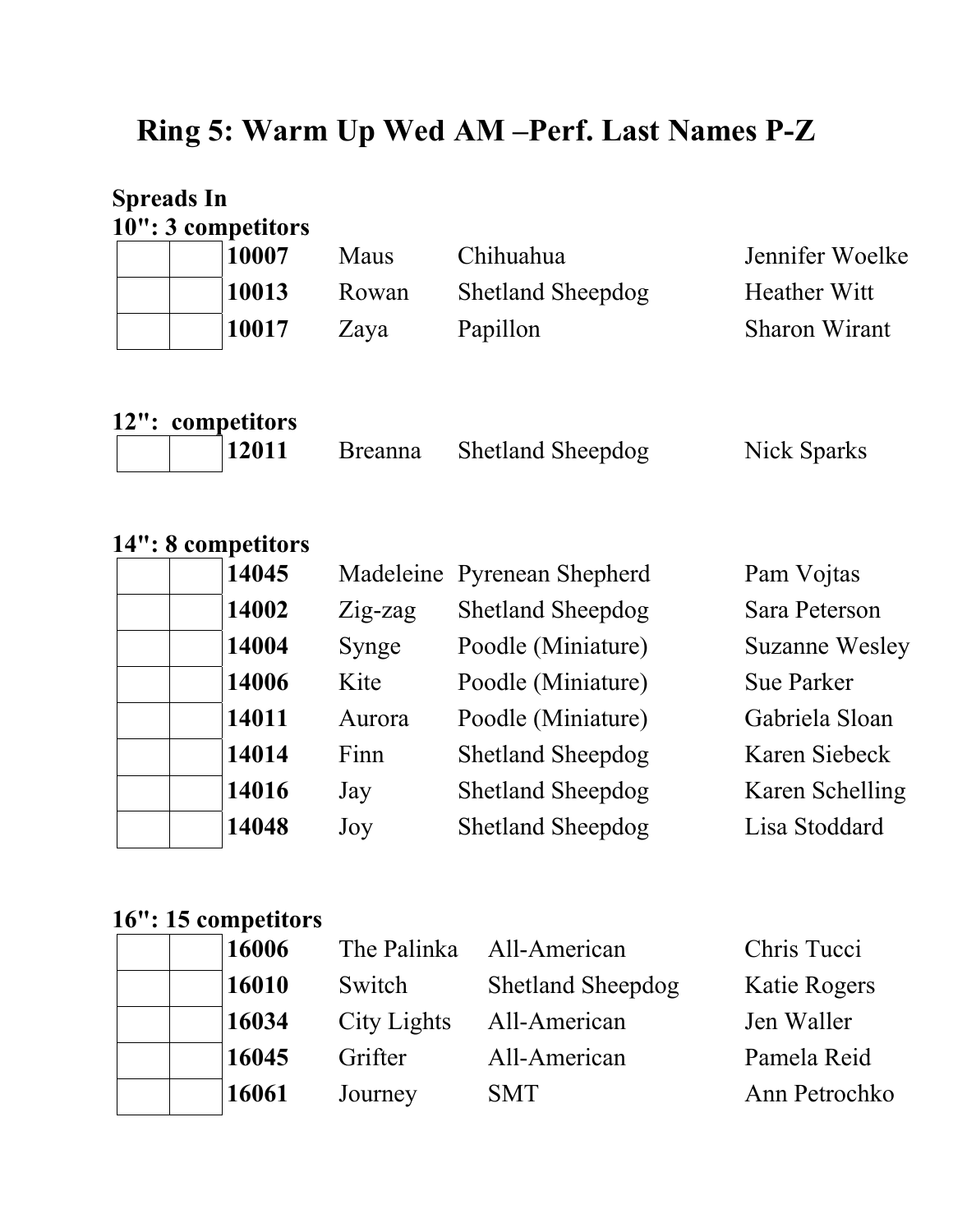| 16062 | Genevieve  | <b>Pyrenean Shepherd</b>                     | Pam Vojtas       |
|-------|------------|----------------------------------------------|------------------|
| 16068 | Demi       | Border Collie                                | Meryl Sheard     |
| 16073 | Lincoln Q  | Cocker Spaniel                               | Erin Queen       |
| 16075 | Bug        | <b>Border Staffy</b>                         | Laura Slusher    |
| 16096 | Cider      | Nova Scotia Duck<br><b>Tolling Retriever</b> | Tammi Stone      |
| 16099 | Rok        | Miniature American<br>Shepherd               | Dana Pike        |
| 16104 | Airy       | BorderPap                                    | Ginsey St. Croix |
| 16107 | Beauregard | <b>Boston Terrier</b>                        | Kari Taylor      |
| 16112 | Gatsby     | <b>Mixed Awesome Sauce</b>                   | Chelsea Singer   |
| 16115 | Maddie     | <b>Border Collie</b>                         | Jenna Williams   |

#### **20": 19 competitors**

| 20003 | The Boy   | <b>SMT</b>                     | Ann Petrochko           |
|-------|-----------|--------------------------------|-------------------------|
| 20009 | Stitch    | <b>Border Collie</b>           | <b>Shelly Vandevens</b> |
| 20015 | Cinder    | <b>Shetland Sheepdog</b>       | Katie Rogers            |
| 20018 | Animal    | <b>Border Collie</b>           | Chris Tucci             |
| 20021 | Speedy    | Border Collie                  | Kathy Sheehan           |
| 20040 | Lagniappe | All-American                   | Kathy Topham            |
| 20050 | Keavy     | Border Collie                  | <b>Kerry Stevens</b>    |
| 20067 | Shine S   | <b>Border Collie</b>           | Kim Schaefer            |
| 20077 | Menty     | <b>Border Collie</b>           | <b>Janet Terry</b>      |
| 20081 | Vex W     | Miniature American<br>Shepherd | Lisa Woodside           |
| 20083 | Diva      | <b>Border Whippet</b>          | Laura Slusher           |
| 20090 | Fate      | <b>Border Collie</b>           | Jennifer Yates          |
| 20099 | Hot Dog   | Border Collie                  | Anne Platt              |
|       |           |                                |                         |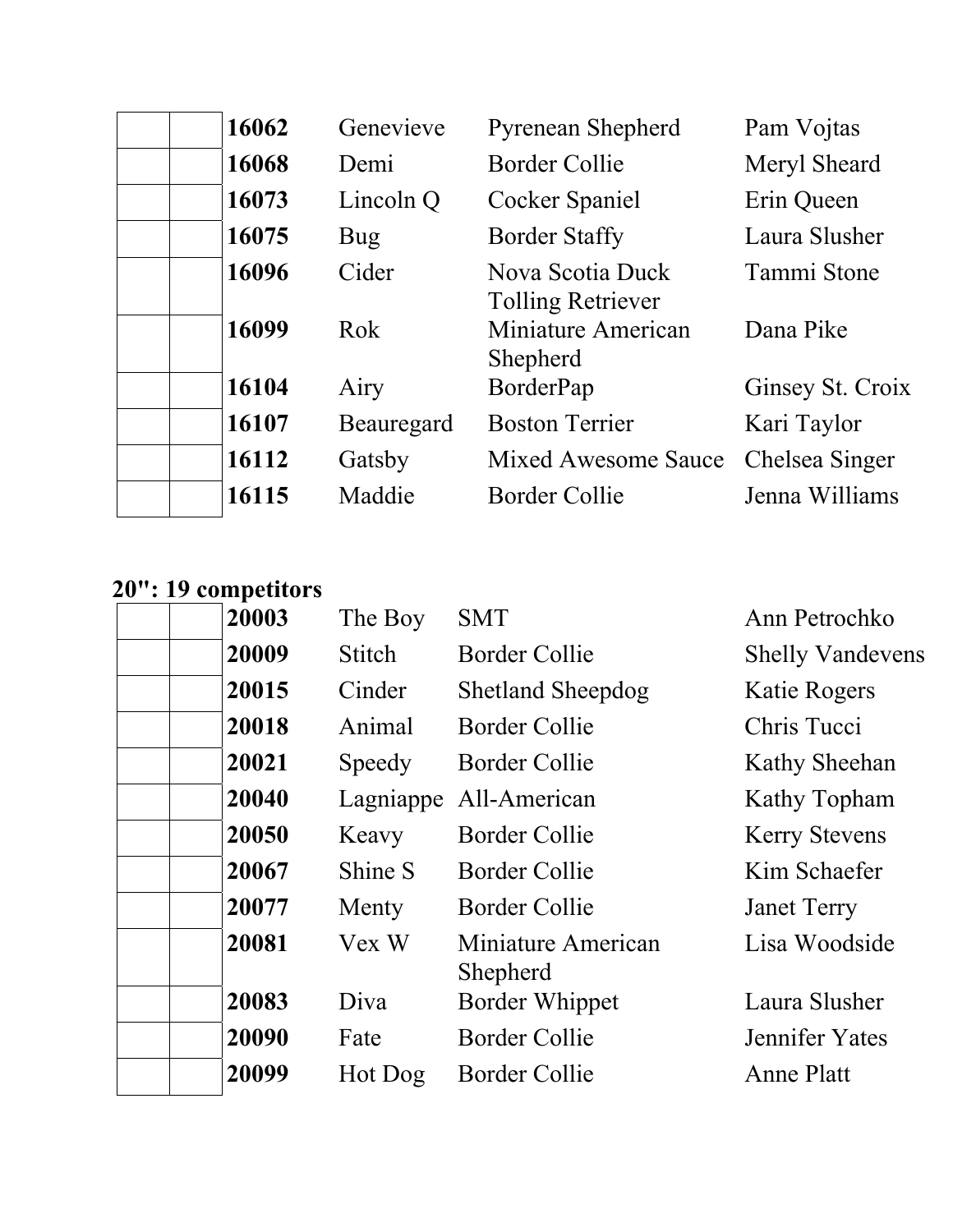| 20101 | <b>Bright</b>    | <b>Border Collie</b>       | Leanne Wortman    |
|-------|------------------|----------------------------|-------------------|
| 20109 | Kindle           | <b>Australian Shepherd</b> | Kathleen Schaefer |
| 20119 | Electra          | <b>Border Collie</b>       | Ricardo Segui     |
| 20124 | <b>Brilliant</b> | <b>Australian Shepherd</b> | Crystal Ragan     |
| 20127 |                  | Damuraz Border Collie      | Merritt Speagle   |
| 20001 | Veritas          | <b>Border Collie</b>       | Jordan Phoenix    |

### **22": 46 competitors**

| 22007 | Charisma      | <b>Border Collie</b> | Shawna Richgels      |
|-------|---------------|----------------------|----------------------|
| 22012 | Wyn           | <b>Border Collie</b> | Sheila Ross          |
| 22040 | Jedi          | <b>Border Collie</b> | Karissa Solberg      |
| 22070 | Outspoken     | <b>Border Collie</b> | Abby Peach           |
| 22095 | Kaiden        | All Breed            | Robin Taylor         |
| 22004 | Journey       | Boxer                | Jennifer Yates       |
| 22017 | Voulez        | Golden Retriever     | Katie Williamson     |
| 22021 | Jango         | Australian Koolie    | Ernie Rodriguez      |
| 22022 | Rascal Joe    | All-American         | <b>Suzan Roberts</b> |
| 22023 | <b>Brodie</b> | <b>Border Collie</b> | Sue Tetanich         |
| 22024 | Kyla          | <b>Border Collie</b> | <b>Nancy Tetrick</b> |
| 22029 | Nate          | <b>Border Collie</b> | Pam Presser          |
| 22030 | Ben           | <b>Border Collie</b> | Eric Swanson         |
| 20138 | Huey          | <b>Border Collie</b> | Caitlin Varhalla     |
| 22060 | Lily          | <b>Border Collie</b> | Mike Wagner          |
| 22042 | Nile          | <b>Border Collie</b> | Jordan York          |
| 22043 | Ignite        | <b>Border Collie</b> | <b>Susan Rolek</b>   |
| 22044 | Tarot         | Belgian Tervuren     | Samantha Saldana     |
| 22049 | Naavdanya     | <b>Border Collie</b> | Kris Seiter          |
| 22051 | <b>Bob</b>    | <b>Border Collie</b> | Mark Wirant          |
|       |               |                      |                      |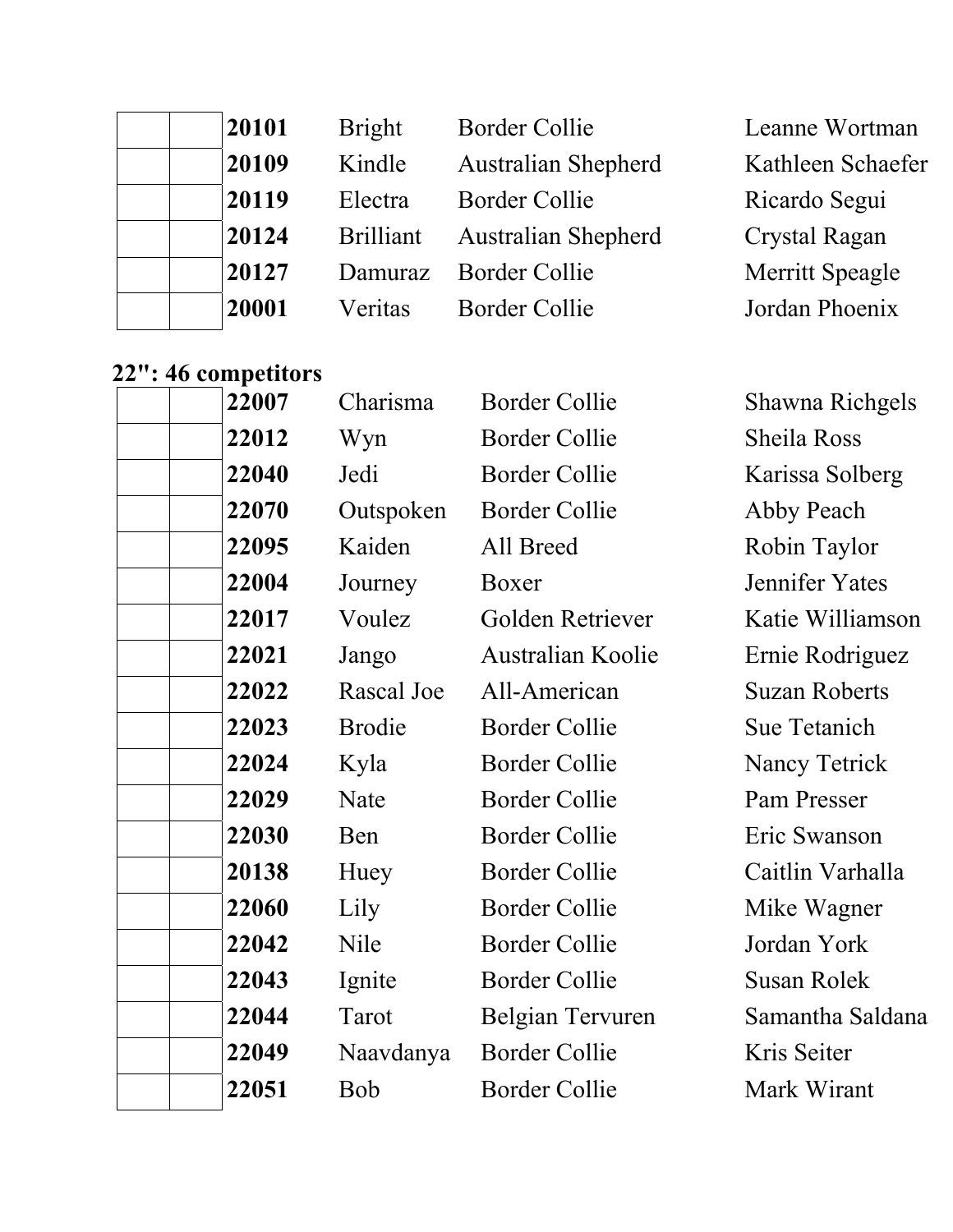| 22053 | Hotsy-totsy    | <b>Border Collie</b>       | Dana Pike              |
|-------|----------------|----------------------------|------------------------|
| 22057 | Xcel           | Australian Kelpie          | Erin Stumler           |
| 22059 | Chica          | <b>Border Collie</b>       | Merritt Speagle        |
| 22061 | Dash           | <b>Border Collie</b>       | Kim Udovic             |
| 22062 | Felix          | <b>Border Collie</b>       | <b>Sarah Stremming</b> |
| 22064 | TerrA          | <b>Border Collie</b>       | Val Rutledge           |
| 22068 | Glen           | <b>Border Collie</b>       | Janet Wagner           |
| 22072 | Blitz          | <b>Border Collie</b>       | Kaitlyn Rohr           |
| 22076 | Slate          | <b>Border Collie</b>       | Judy Whitbred          |
| 22083 | Cash W         | <b>Border Collie</b>       | Chloe Williams         |
| 22085 | Vinny          | <b>Border Collie</b>       | Chris Villano          |
| 22087 | Bailey         | <b>Australian Shepherd</b> | Ronald Seiter          |
| 22094 | Planet 9       | <b>Border Collie</b>       | Abby Peach             |
| 22099 | Cara           | <b>Border Collie</b>       | Maddie Speagle         |
| 22104 | Peak           | <b>Border Collie</b>       | Desiree Snelleman      |
| 22107 | Crush          | <b>Border Collie</b>       | Chelsea Singer         |
| 22110 | <b>Believe</b> | <b>Border Collie</b>       | <b>Stefanie Rainer</b> |
| 22112 | Twist          | <b>Border Collie</b>       | <b>Christy Skinner</b> |
| 22113 | Epic           | <b>Border Collie</b>       | <b>Susan Rolek</b>     |
| 22122 | Eugene         | Border Collie              | Gabriela Sloan         |
| 22125 | Trooper        | <b>Border Collie</b>       | Janice Saylors         |
| 22106 | Capture        | <b>Border Collie</b>       | Jordan York            |
| 22131 | Snap!          | <b>Border Collie</b>       | <b>Steve Schwarz</b>   |
| 22103 | Raze           | <b>Border Collie</b>       | Robin Taylor           |
| 22041 | Stoked         | <b>Border Collie</b>       | Sheila Ross            |
| 22056 | Ren            | <b>Border Collie</b>       | Karissa Solberg        |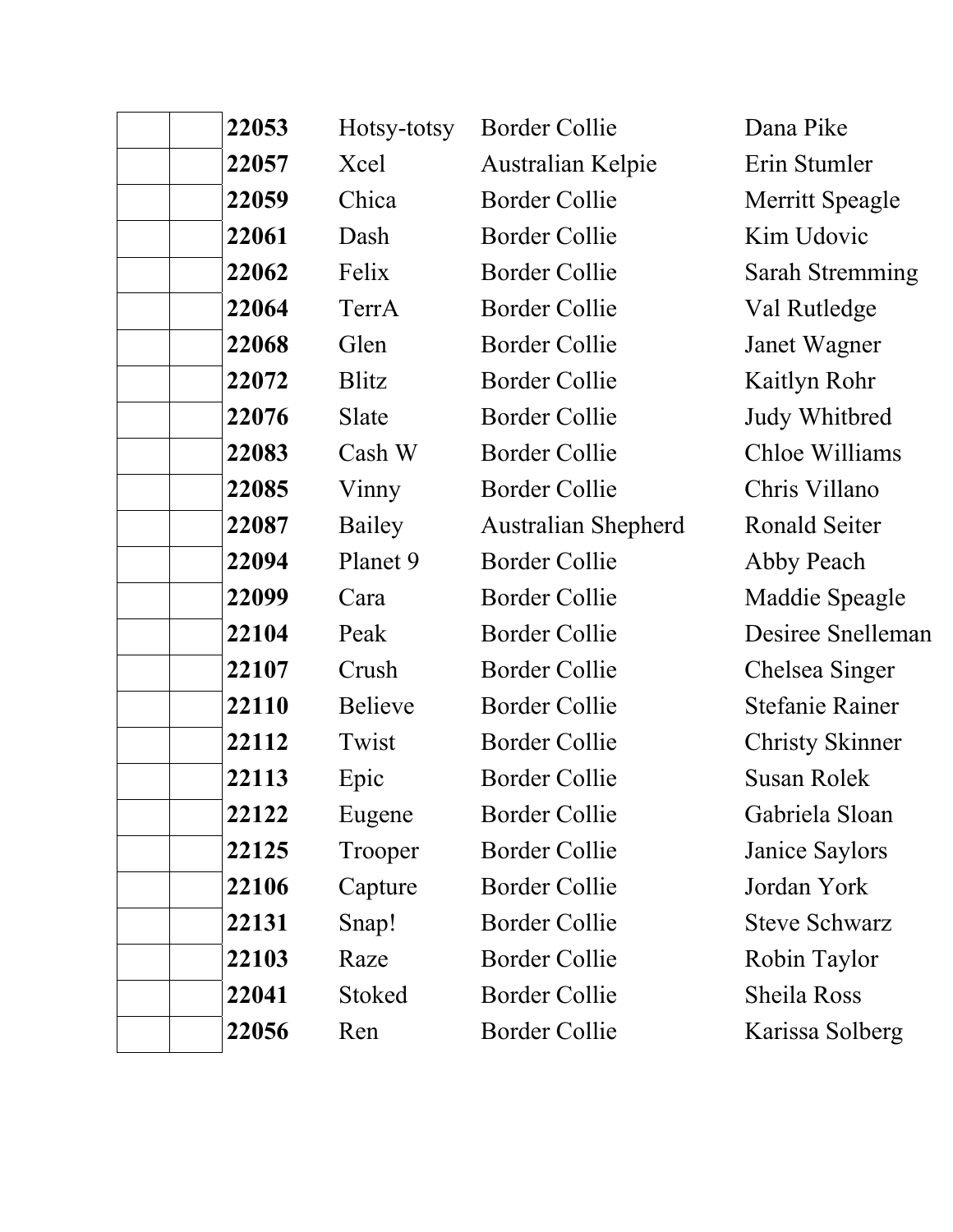# **24": 6 competitors**

| 24007 | <b>Moss</b> | <b>Border Collie</b> | <b>Shelby Tilden</b>   |
|-------|-------------|----------------------|------------------------|
| 24009 | Fever       | <b>Border Collie</b> | Sarah Westcott         |
| 24002 | Joker       | <b>Border Collie</b> | <b>Finley Richgels</b> |
| 24023 | Racer       | Golden Retriever     | <b>Kathy Quiroz</b>    |
| 24038 | Onyx        | <b>Border Collie</b> | <b>Tiffany Roehr</b>   |
| 24042 | Lainey      | <b>Border Collie</b> | Donna Rohaus           |
|       |             |                      |                        |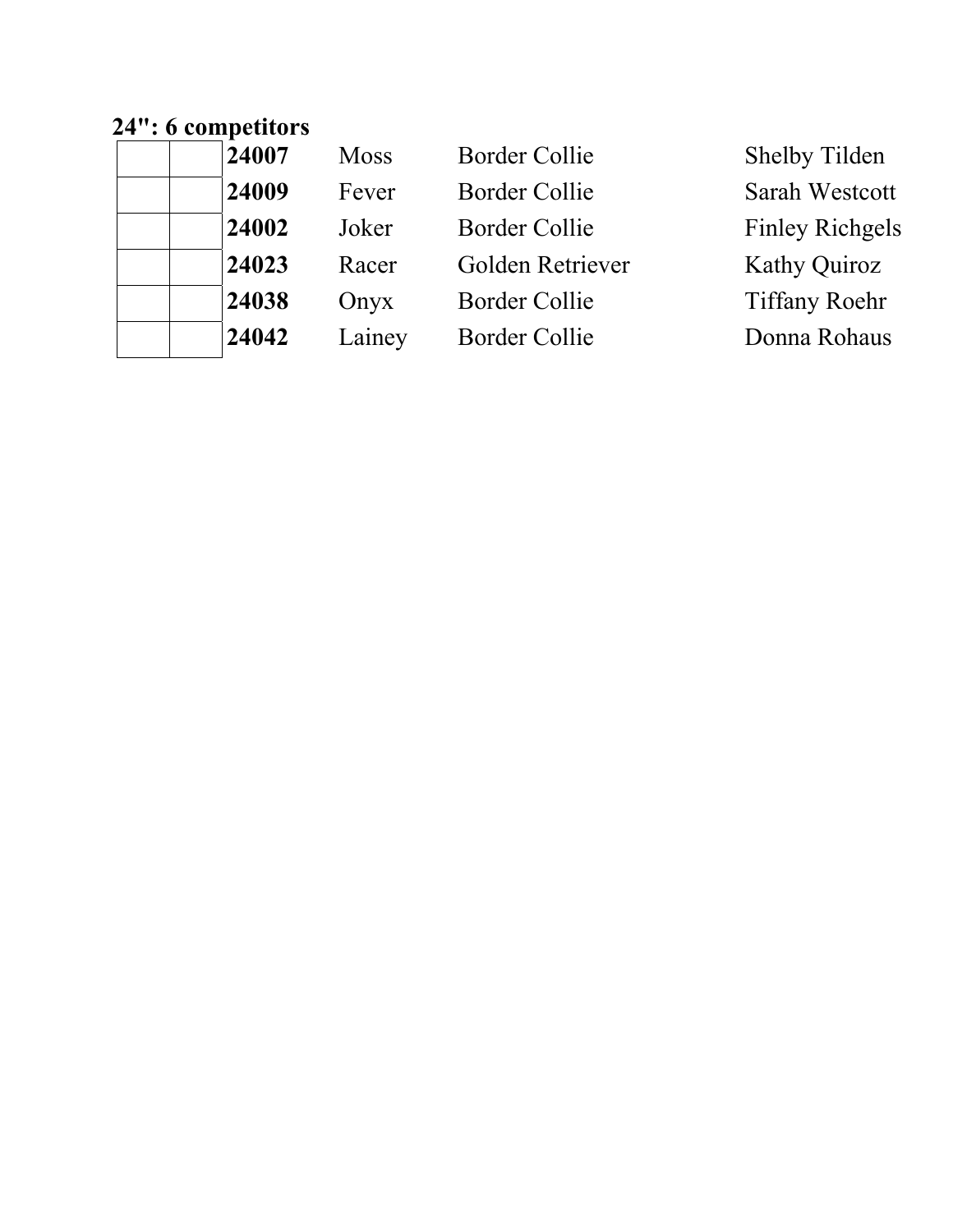# **Wednesday, October 20, 2021 Ring 1: Grand Prix Quarterfinals 12,14,22,24 Group Order: D,E,A,B,C**

# **Group D**

## **12": 7 competitors**

### **Spreads In**

|  | 12011 | <b>Breanna</b> | <b>Shetland Sheepdog</b>                | Nick Sparks     |
|--|-------|----------------|-----------------------------------------|-----------------|
|  | 12034 | Pitch          | <b>Shetland Sheepdog</b>                | Jennifer Thomas |
|  | 12006 | Stevie         | <b>Cavalier King Charles</b><br>Spaniel | Katlynn Moffler |

### **Spreads Out**

| Elizabeth Evans |
|-----------------|
|                 |
|                 |
|                 |
|                 |
| Elizabeth Evans |
|                 |

### **14": 2 competitors**

| $\vert 14009(P)$ Venus | Border Collie                   | Jessica Sabraski |
|------------------------|---------------------------------|------------------|
| $14053(P)$ Razzi       | <b>English Springer Spaniel</b> | Crystal Anderson |

### **Spreads In 22": 24 competitors**

| 22012 | Wyn       | <b>Border Collie</b> | Sheila Ross          |
|-------|-----------|----------------------|----------------------|
| 22040 | Jedi      | <b>Border Collie</b> | Karissa Solberg      |
| 22070 | Outspoken | <b>Border Collie</b> | Abby Peach           |
| 22115 | Link      | <b>Border Collie</b> | <b>Ashley Castro</b> |
| 22013 | Teller    | <b>Border Collie</b> | Lauri Duke           |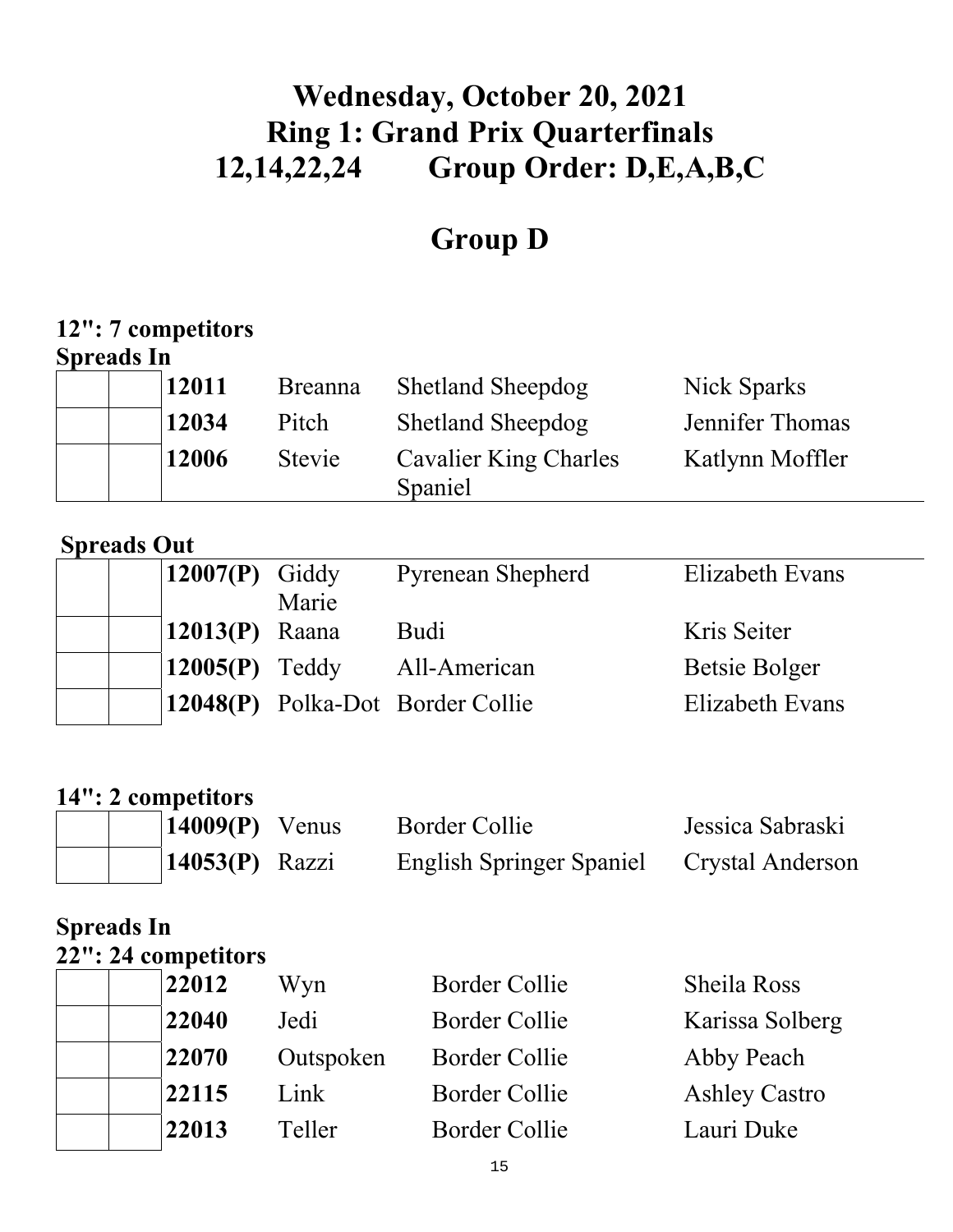| 22044 | Tarot          | Belgian Tervuren         | Samantha Saldana       |
|-------|----------------|--------------------------|------------------------|
| 22045 | Soda Pop       | <b>Border Collie</b>     | Gloria Krueger         |
| 22064 | TerrA          | <b>Border Collie</b>     | Val Rutledge           |
| 22072 | <b>Blitz</b>   | <b>Border Collie</b>     | Kaitlyn Rohr           |
| 22079 | Spark          | <b>Border Collie</b>     | Debbie Heifner         |
| 22085 | Vinny          | <b>Border Collie</b>     | Chris Villano          |
| 22089 | Grits          | <b>Border Collie</b>     | Marie Dunn             |
| 22097 | Renegade       | <b>Border Collie</b>     | <b>Rita Browning</b>   |
| 22099 | Cara           | <b>Border Collie</b>     | Maddie Speagle         |
| 22110 | <b>Believe</b> | <b>Border Collie</b>     | <b>Stefanie Rainer</b> |
| 22124 | Sail           | Golden Retriever         | Lesie Garofalo         |
| 22127 | Ziya           | <b>Australian Kelpie</b> | Sarah Espinoza-Sokal   |
| 22132 | Veni           | <b>Border Collie</b>     | Dave Hill              |
| 22134 | Libbi          | <b>Border Collie</b>     | Lynnea Landers         |
| 22059 | Chica          | <b>Border Collie</b>     | Merritt Speagle        |
| 22049 | Naavdanya      | <b>Border Collie</b>     | Kris Seiter            |
| 22041 | Stoked         | <b>Border Collie</b>     | <b>Sheila Ross</b>     |
| 22056 | Ren            | <b>Border Collie</b>     | Karissa Solberg        |
| 22094 | Planet 9       | <b>Border Collie</b>     | Abby Peach             |
|       |                |                          |                        |

### **24": 6 competitors**

| 24008 | Kenobi  | <b>Border Collie</b> | Maria Badamo         |
|-------|---------|----------------------|----------------------|
| 24016 | Legolas | <b>Border Collie</b> | <b>Rachel Downs</b>  |
| 24019 | Dravi   | Belgian Sheepdog     | LeAnn Miller         |
| 24024 | Rocky   | <b>Border Collie</b> | Rachel Carlson       |
| 24031 | Flirt   | <b>Border Collie</b> | Pamela Shattuck      |
| 24036 | Solo    | <b>Border Collie</b> | <b>Ashley Castro</b> |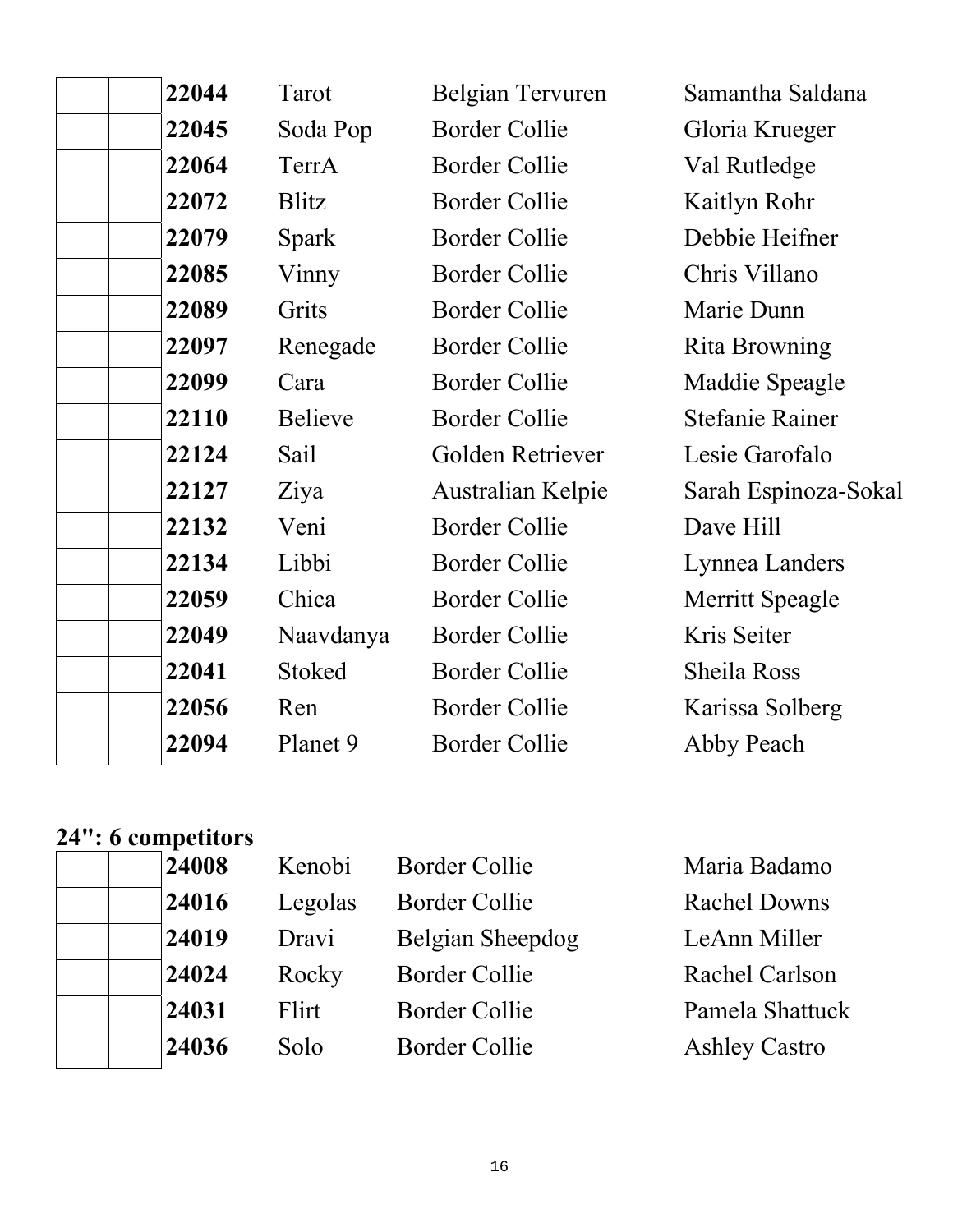# **Wednesday, October 20, 2021 Ring 1: Grand Prix Quarterfinals 12,14,22,24 Group Order: D,E,A,B,C**

# **Group E**

| <b>Spreads In</b>  |                             |               |                                                  |                         |
|--------------------|-----------------------------|---------------|--------------------------------------------------|-------------------------|
|                    | 12": 2 competitors          |               |                                                  |                         |
|                    | 12018                       | <b>Bree</b>   | <b>Jack Russell Terrier</b>                      | Emily Klarman           |
|                    | 12049                       | Luna          | <b>Shetland Sheepdog</b>                         | <b>Beth Bond</b>        |
|                    |                             |               |                                                  |                         |
|                    | 14": 5 competitors<br>14047 | Nimble        | Unicorn                                          | Cynthia Hornor          |
|                    | 14016                       | Jay           | <b>Shetland Sheepdog</b>                         | Karen Schelling         |
|                    |                             |               |                                                  |                         |
| <b>Spreads Out</b> |                             |               |                                                  |                         |
|                    | 14001(P)                    | Rush          | <b>Border Collie</b>                             | Makayla Luse            |
|                    | 14040(P)                    | Lizzy         | <b>Border Collie</b>                             | Lea Harvey              |
|                    | 14046(P)                    | Moneypenny    | <b>Border Collie</b>                             | <b>Catherine Holmes</b> |
|                    |                             |               |                                                  |                         |
| <b>Spreads In</b>  |                             |               |                                                  |                         |
|                    | 22": 30 competitors         |               |                                                  |                         |
|                    | 22095                       | Kaiden        | All Breed                                        | Robin Taylor            |
|                    | 22048                       | Shiver        | <b>Border Collie</b>                             | Nikki Hall              |
|                    | 22010                       | Sophie Bella  | <b>Border Collie</b>                             | Anne Hong               |
|                    | 22092                       | Lark          | <b>Border Collie</b>                             | Helen McNenly           |
|                    | 22020                       | Phoenix H     | Nova Scotia Duck                                 | Randy Holford           |
|                    | 22023                       | <b>Brodie</b> | <b>Tolling Retriever</b><br><b>Border Collie</b> | <b>Sue Tetanich</b>     |
|                    | 22024                       | Kyla          | <b>Border Collie</b>                             | Nancy Tetrick           |
|                    |                             |               |                                                  |                         |
|                    | 22009                       | Vibe          | All-American                                     | Nicole James            |
|                    | 22007                       | Charisma      | <b>Border Collie</b>                             | <b>Shawna Richgels</b>  |
|                    | 22087                       | Bailey        | <b>Australian Shepherd</b>                       | <b>Ronald Seiter</b>    |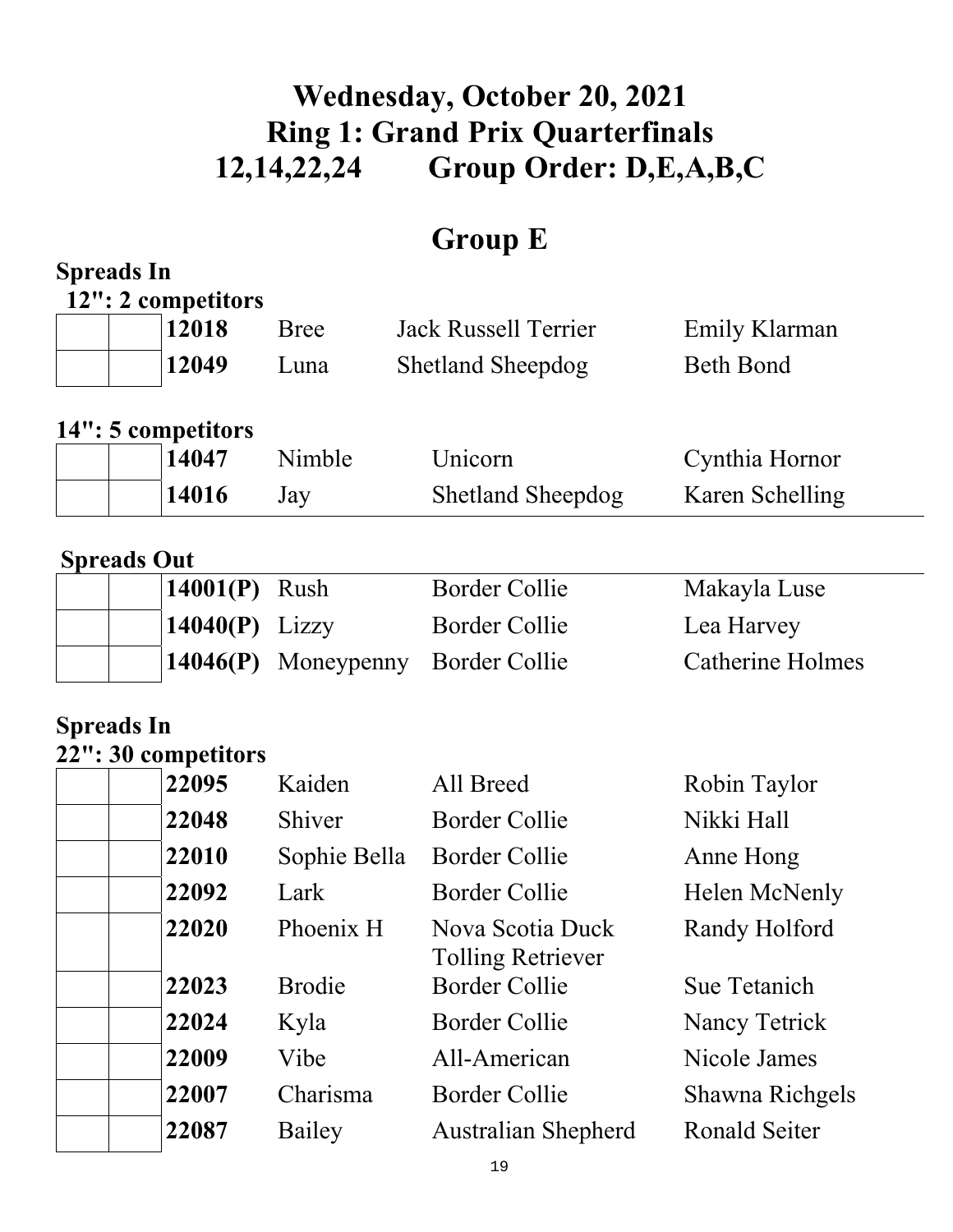| 22029 | Nate          | <b>Border Collie</b>       | Pam Presser           |
|-------|---------------|----------------------------|-----------------------|
| 22030 | Ben           | <b>Border Collie</b>       | Eric Swanson          |
| 20138 | Huey          | <b>Border Collie</b>       | Caitlin Varhalla      |
| 22057 | Xcel          | Australian Kelpie          | Erin Stumler          |
| 20139 | <b>Sticks</b> | <b>Border Collie</b>       | Jacqueline Hoye       |
| 22047 | Sadie         | <b>Border Collie</b>       | <b>Katelyn Jones</b>  |
| 22065 | Spiff         | Golden Retriever           | Sandra Haigler        |
| 22022 | Rascal Joe    | All-American               | <b>Suzan Roberts</b>  |
| 22076 | Slate         | <b>Border Collie</b>       | Judy Whitbred         |
| 22077 | Ze'ev         | <b>Border Collie</b>       | Barbara Holbrook      |
| 22081 | Seb           | <b>Border Collie</b>       | <b>Cliff Anderson</b> |
| 22084 | Fib           | <b>Border Collie</b>       | <b>Tracy Horn</b>     |
| 22086 | Justice       | <b>Border Collie</b>       | Kate Almasy           |
| 22096 | Beckett       | <b>Australian Shepherd</b> | Anne Popper           |
| 22105 | Drake         | <b>Australian Shepherd</b> | Lynn Proe             |
| 22117 | Boogie        | <b>Border Collie</b>       | Peggy Friauf          |
| 22123 | Universe      | <b>Border Collie</b>       | <b>Rachel Evers</b>   |
| 22128 | Rori          | <b>Border Collie</b>       | Dan Brackney          |
| 22103 | Raze          | <b>Border Collie</b>       | Robin Taylor          |
| 22098 | Jury          | <b>Border Collie</b>       | Nikki Hall            |
|       |               |                            |                       |

# **24": 7 competitors**

|  | 24009 |
|--|-------|
|  | 24045 |
|  | 24010 |
|  | 24002 |
|  | 24035 |
|  | 24038 |
|  | 24014 |
|  |       |

| Fever            | <b>Border Collie</b>       | <b>Sarah Westcott</b>  |
|------------------|----------------------------|------------------------|
| Eli              | <b>Australian Shepherd</b> | Dawn Wood              |
| Firefly          | Belgian Waffle             | Roger Ly               |
| Joker            | Border Collie              | <b>Finley Richgels</b> |
| <b>Buzz B</b>    | <b>Border Collie</b>       | <b>Blynn Baker</b>     |
| Onyx             | <b>Border Collie</b>       | <b>Tiffany Roehr</b>   |
| Sidekick<br>Kato | <b>Border Collie</b>       | Lili Dawidowicz        |

Lili Dawidowicz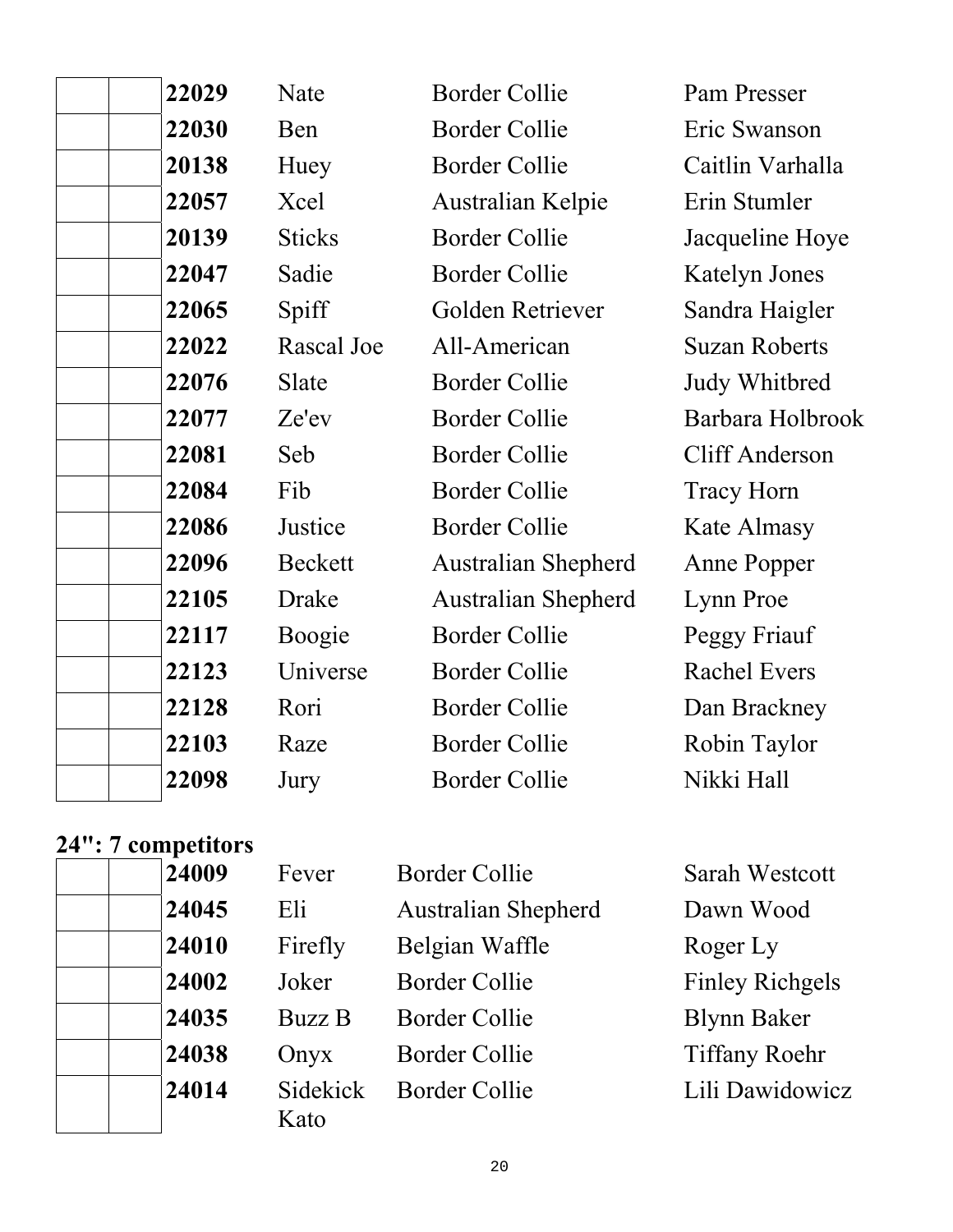# **Wednesday, October 20, 2021 Ring 1: Grand Prix Quarterfinals 12,14,22,24 Group Order: D,E,A,B,C**

# **Group A**

|                    | <b>Spreads In</b>           |                     |                             |                      |  |  |
|--------------------|-----------------------------|---------------------|-----------------------------|----------------------|--|--|
|                    | 12": 2 competitors<br>12009 | Pete                | <b>Jack Russell Terrier</b> | <b>Kate Barnes</b>   |  |  |
| <b>Spreads Out</b> |                             |                     |                             |                      |  |  |
|                    | 12020(P)                    | Rudy                | Miniature Schnauzer         | <b>Heather Smith</b> |  |  |
|                    | 14": 7 competitors          |                     |                             |                      |  |  |
|                    | $14007(P)$ Link             |                     | Icelandic Sheepdog          | Jessica Ibarra       |  |  |
|                    | 14044(P)                    | Skye Bear All Breed |                             | <b>Beth Kline</b>    |  |  |
|                    | 14005(P)                    | Talla               | <b>Border Collie</b>        | Sarah Jones          |  |  |
|                    | 14049(P)                    | Ginger              | <b>Australian Shepherd</b>  | Diana Johnson-Ford   |  |  |
|                    |                             |                     |                             |                      |  |  |
| <b>Spreads In</b>  | 14036                       | <b>Sting</b>        | <b>Shetland Sheepdog</b>    | <b>Susan Crank</b>   |  |  |
|                    | 14052                       | Rio                 | <b>Shetland Sheepdog</b>    | Jennifer Crank       |  |  |
|                    | 14054                       | Oliver              | All Breed                   | Jessica Ibarra       |  |  |
|                    |                             |                     |                             |                      |  |  |
|                    | 22": 20 competitors         |                     |                             |                      |  |  |
|                    | 22042                       | Nile                | <b>Border Collie</b>        | Jordan York          |  |  |
|                    | 22027                       | Pixie               | <b>Border Collie</b>        | <b>Ginny Carlson</b> |  |  |
|                    | 22130                       | London              | <b>Border Collie</b>        | Kaimen Miller        |  |  |
|                    | 22003                       | <b>Skeemer</b>      | Vizsla                      | Louis Moeckler       |  |  |
|                    | 22032                       | Rhythm              | <b>Border Collie</b>        | Linda Husson         |  |  |
|                    | 22037                       | James               | <b>Border Collie</b>        | <b>Brenda Kelly</b>  |  |  |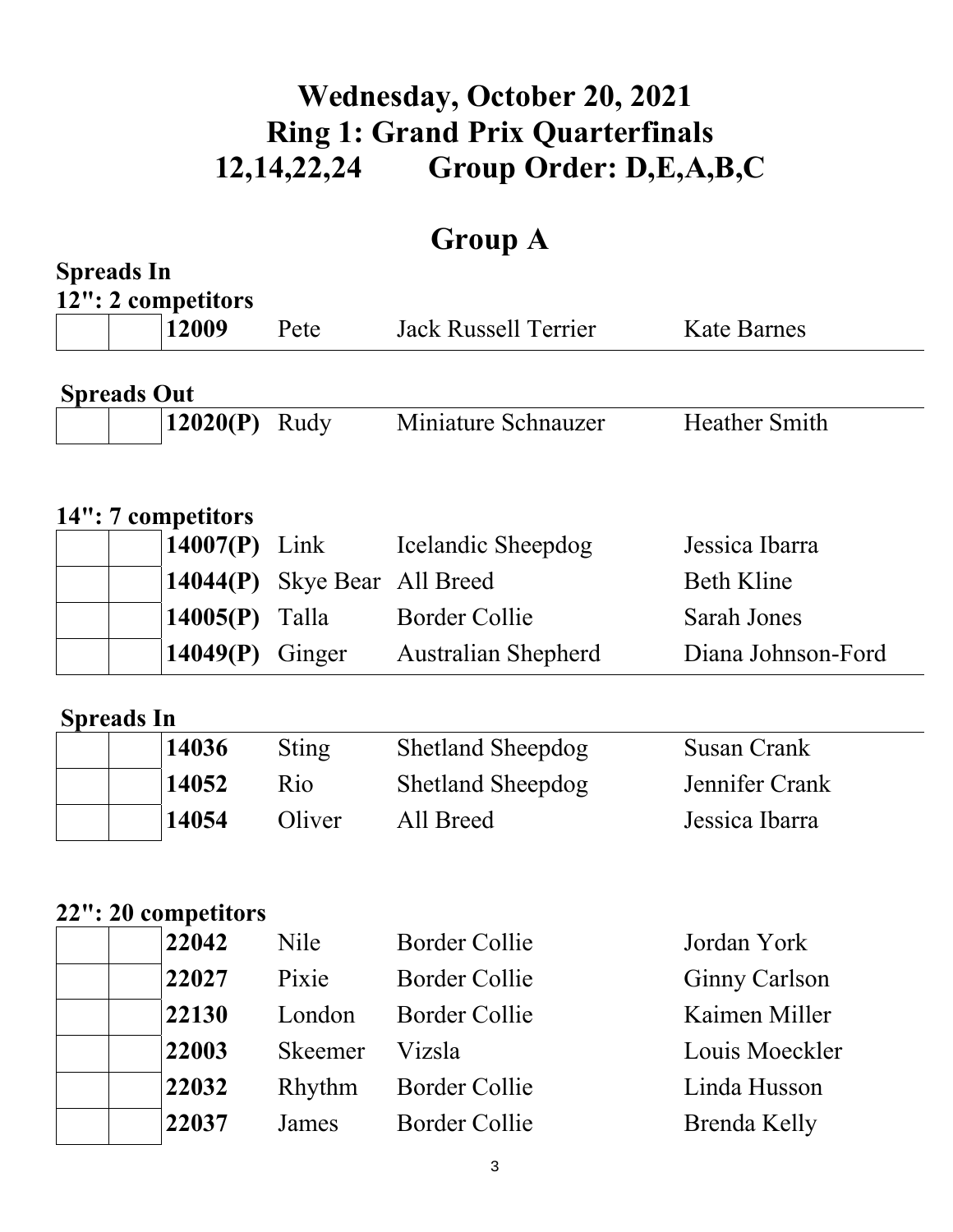| 22004 | Journey           | Boxer                | Jennifer Yates       |
|-------|-------------------|----------------------|----------------------|
| 22017 | Voulez            | Golden Retriever     | Katie Williamson     |
| 22058 | Jack<br>Daniels   | <b>Border Collie</b> | Jennifer Crank       |
| 22011 | Zest              | <b>Border Collie</b> | Debbie McLean        |
| 22025 | Bacardi           | Mongrel              | Kaimen Miller        |
| 22028 | Jetta             | Border Collie        | Sue Lindsay          |
| 22036 | Zachery           | Koolie               | Anne Crawshaw        |
| 22067 | Tabby             | Border Collie        | Chris Ciardelli      |
| 22001 | Equis             | Border Collie        | Stefanie Anderson    |
| 22083 | Cash <sub>W</sub> | Border Collie        | Chloe Williams       |
| 22093 | Trouble           | Border Collie        | <b>Ginny Carlson</b> |
| 22106 | Capture           | Border Collie        | Jordan York          |
| 22126 | Hi5               | Border Collie        | Jennifer Crank       |
| 22129 | Smudge            | Border Collie        | Kaimen Miller        |

### **24": 6 competitors**

| 24039 | Buzz M     | <b>Border Collie</b>    | Melissa Moerland        |
|-------|------------|-------------------------|-------------------------|
| 24003 | Archie     | English Shepherd        | <b>Charlotte Gunby</b>  |
| 24025 |            | Kepler-79 All-American  | <b>Bridget Thomas</b>   |
| 24037 | <b>Max</b> | <b>Border Collie</b>    | <b>Karen Overstreet</b> |
| 24021 | Superdry   | Belgian Malinois        | Melanie Rock            |
| 24044 |            | Legendary Border Collie | Tawni Millet            |
|       |            |                         |                         |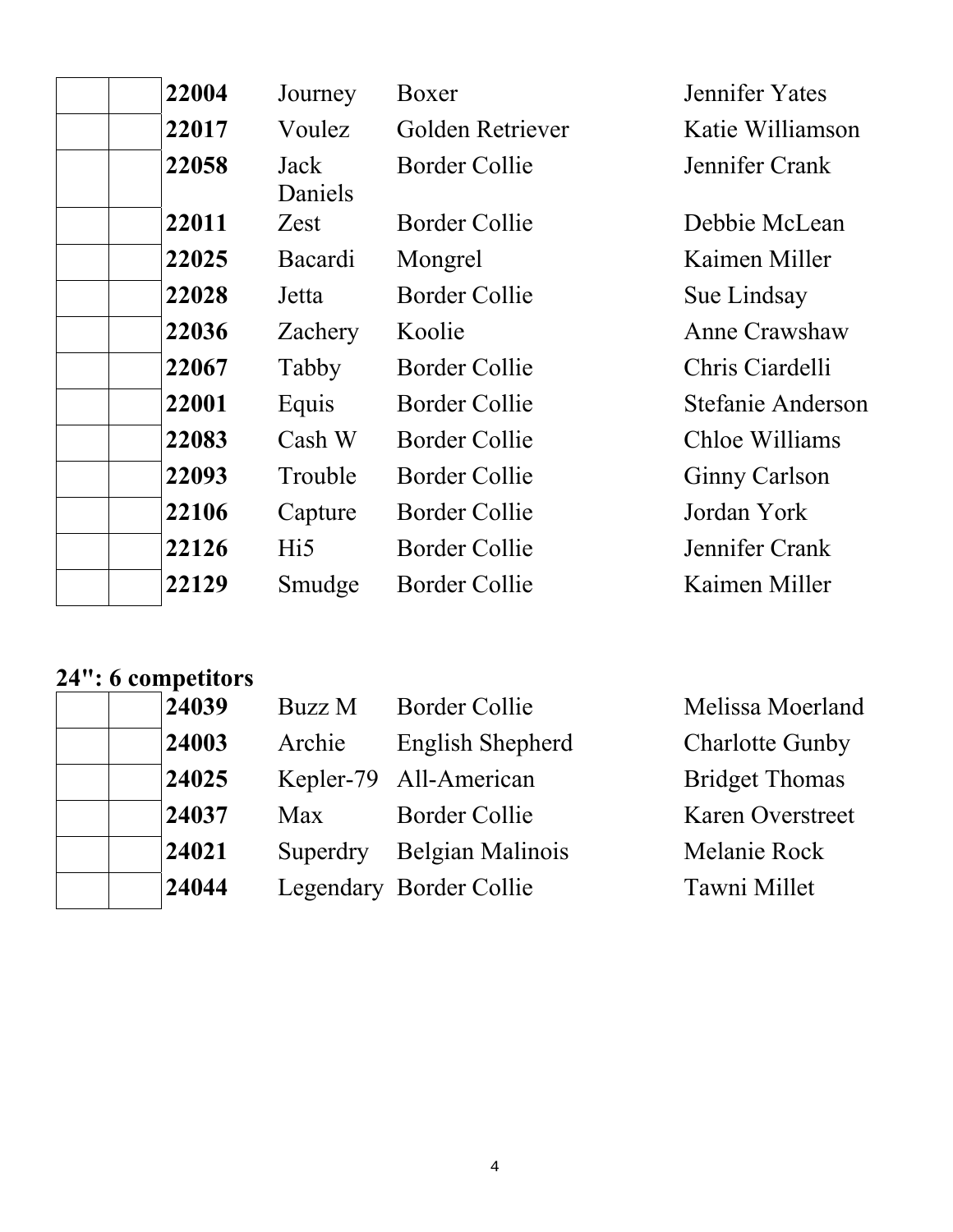# **Wednesday, October 20, 2021 Ring 1: Grand Prix Quarterfinals 12,14,22,24 Group Order: D,E,A,B,C**

# **Group B**

### **14": 12 competitors**

| <b>Spreads Out</b>          |                            |                       |
|-----------------------------|----------------------------|-----------------------|
| 14050 $(P)$ Epic            | Border Collie              | Lexi Brigante         |
| $14012(P)$ Simi             | <b>Border Collie</b>       | <b>Sharon Wirant</b>  |
| $\vert 14013(P) \vert$ Inka | All-American               | <b>Skye Priesz</b>    |
| 14018 $(P)$ Kona            | <b>Australian Shepherd</b> | <b>Jeanette Losey</b> |

| <b>Spreads In</b> |              |                             |                       |  |  |
|-------------------|--------------|-----------------------------|-----------------------|--|--|
| 14002             | $Zig$ -zag   | <b>Shetland Sheepdog</b>    | Sara Peterson         |  |  |
| 14004             | Synge        | Poodle (Miniature)          | <b>Suzanne Wesley</b> |  |  |
| 14006             | Kite         | Poodle (Miniature)          | <b>Sue Parker</b>     |  |  |
| 14017             | Chrome       | <b>Jack Russell Terrier</b> | Cheryl Earnshaw       |  |  |
| 14021             | <b>Brite</b> | <b>Shetland Sheepdog</b>    | Daneka Hedges         |  |  |
| 14028             | <b>Bolt</b>  | <b>Shetland Sheepdog</b>    | Judy Klar             |  |  |
| 14045             |              | Madeleine Pyrenean Shepherd | Pam Vojtas            |  |  |
| 14048             | Joy          | <b>Shetland Sheepdog</b>    | Lisa Stoddard         |  |  |

## **22": 15 competitors**

| 22006 | Shelby-<br>Cobra | <b>Border Collie</b> | Amber McCune        |
|-------|------------------|----------------------|---------------------|
| 22043 | Ignite           | Border Collie        | Susan Rolek         |
| 22014 | Fame             | <b>Border Collie</b> | Janet Boggs         |
| 22008 | Legacy           | <b>Border Collie</b> | <b>Janet Gauntt</b> |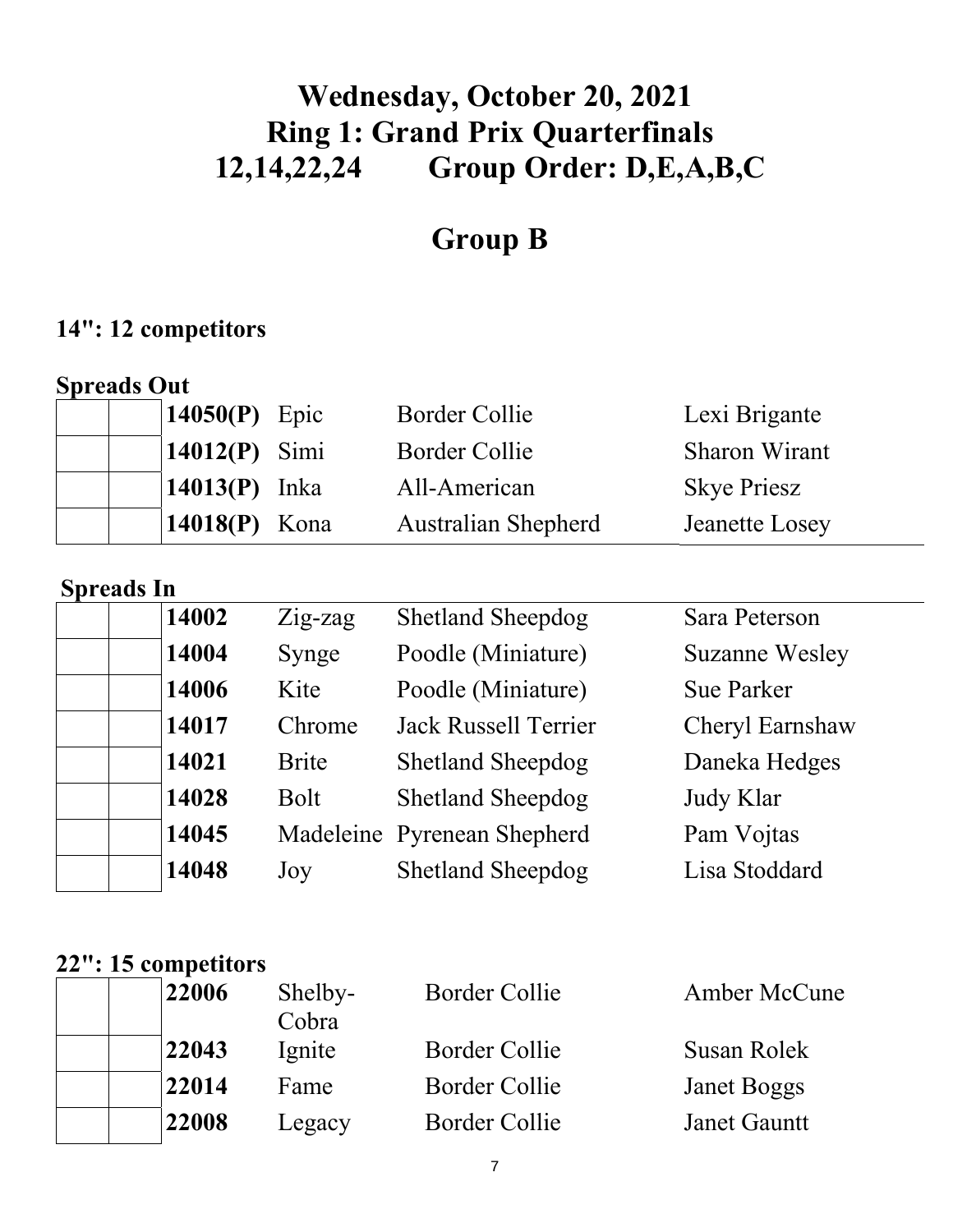| 22016 | Pixel         | Catahoula Leopard Dog Mandy Kleiman        |                      |
|-------|---------------|--------------------------------------------|----------------------|
| 22019 | <b>Ska</b>    | English Springer Spaniel Katherine Ostiguy |                      |
| 22034 | Aero          | <b>Border Collie</b>                       | Renee Clark          |
| 22050 | Cappuccino!   | CoolCross                                  | <b>Barb Davis</b>    |
| 22051 | <b>Bob</b>    | Border Collie                              | Mark Wirant          |
| 22073 | <b>Stella</b> | Golden Retriever                           | Julee Blair          |
| 22109 | <b>Rhys</b>   | Border Collie                              | Anna Blanton         |
| 22131 | Snap!         | Border Collie                              | <b>Steve Schwarz</b> |
| 22031 | Hoosier       | Border Collie                              | Lexi Brigante        |
| 22113 | Epic          | Border Collie                              | Susan Rolek          |
| 22075 | Kickit        | Border Collie                              | <b>Janet Boggs</b>   |
|       |               |                                            |                      |

#### **24": 6 competitors**

 $\mathbf{I}$ 

| 24029 | Granite | <b>Flat-Coated Retriever</b> | Amber McCune         |
|-------|---------|------------------------------|----------------------|
| 24004 | Tuna    | Border Collie                | Nicholas Carleton    |
| 24012 | Aine    | German Shepherd Dog          | <b>Beth Bradshaw</b> |
| 24027 | Cruz    | <b>Border Collie</b>         | LeAnne Meyer         |
| 24043 | Edge    | Border Collie                | Dawn Fillips         |
| 24030 | Typo    | Border Collie                | Amber McCune         |
|       |         |                              |                      |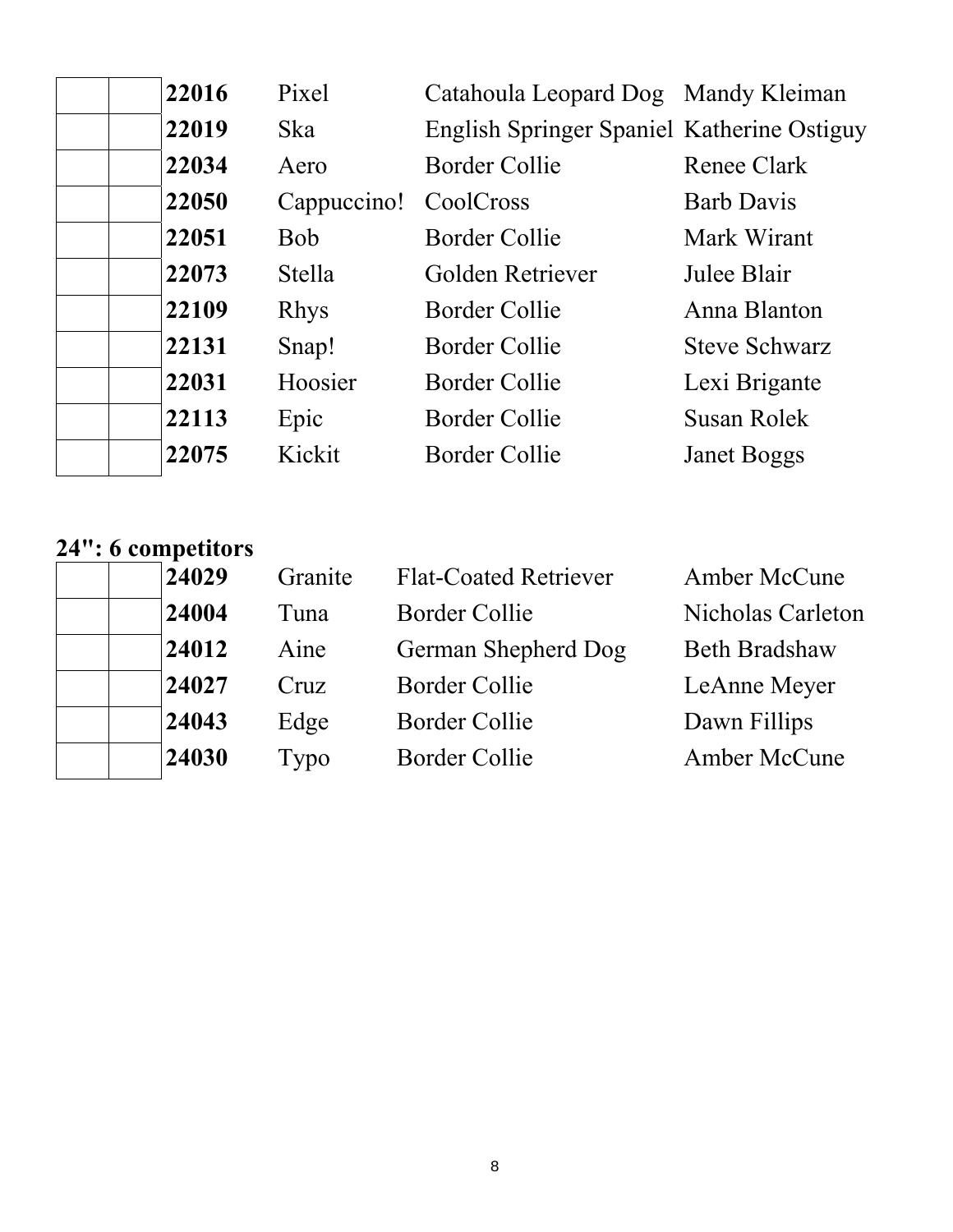# **Wednesday, October 20, 2021 Ring 1: Grand Prix Quarterfinals 12,14,22,24 Group Order: D,E,A,B,C**

# **Group C**

### **Spreads Out 12": 3 competitors**

| $\vert 12021(P)$ Vegas       | All-American | Kim Neff             |
|------------------------------|--------------|----------------------|
| $\vert 12014(P) \vert$ Primo | Papillon     | <b>Sarah Rutland</b> |
| $\vert$ 12019(P) Spur        | Schapendoes  | Mary Cheney          |

### **14": 6 competitors**

|  | $14008(P)$ Legacy | Border Collie                           | Elizabeth Dott   |
|--|-------------------|-----------------------------------------|------------------|
|  | $14033(P)$ Henna  | Australian Cattle Dog                   | Jennifer Baiocco |
|  |                   | <b>16020(P)</b> Lady Iris Border Collie | Sheri Boone      |

### **Spreads In**

| 14011 | Aurora       | Poodle (Miniature)       | Gabriela Sloan |
|-------|--------------|--------------------------|----------------|
| 14014 | Finn         | <b>Shetland Sheepdog</b> | Karen Siebeck  |
| 14020 | <b>Bette</b> | All-American             | Kim Neff       |

### **22": 23 competitors**

| 22116 | Phoenix C   | Belgian Tervuren         | Jeanine Collins   |
|-------|-------------|--------------------------|-------------------|
| 22018 | Cruz'N      | <b>Border Collie</b>     | <b>Shar Henry</b> |
| 22021 | Jango       | <b>Australian Koolie</b> | Ernie Rodriguez   |
| 22026 | Roulez      | Golden Retriever         | Carrie Neyland    |
| 22039 | Ast'N       | <b>Border Collie</b>     | Norm Lende        |
| 22053 | Hotsy-totsy | <b>Border Collie</b>     | Dana Pike         |
| 22111 | Misty       | <b>Border Collie</b>     | Peter Cinotto     |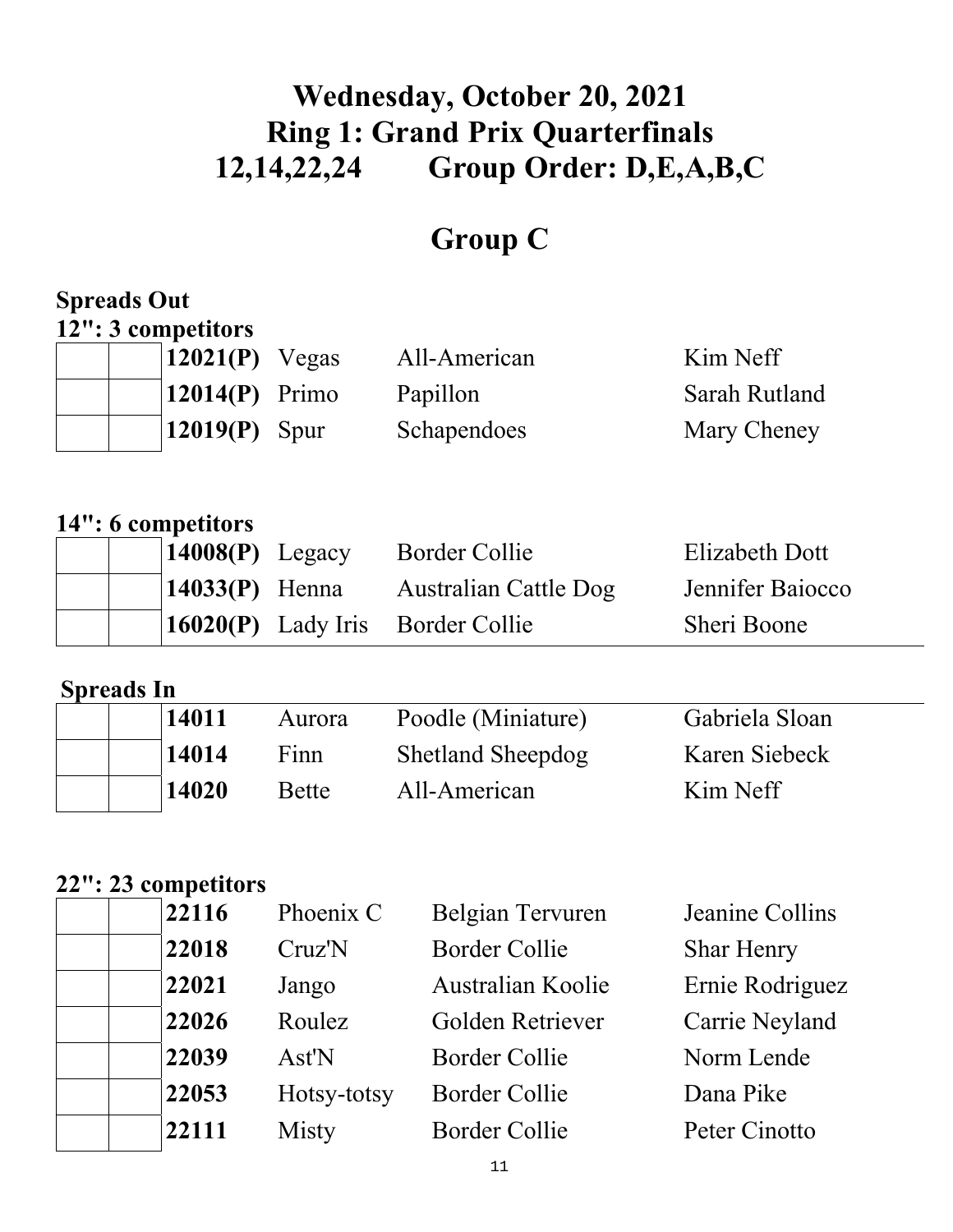| 22055 | Callie  | <b>Australian Shepherd</b>       | Jamie Juckett            |
|-------|---------|----------------------------------|--------------------------|
| 22060 | Lily    | <b>Border Collie</b>             | Mike Wagner              |
| 22062 | Felix   | <b>Border Collie</b>             | Sarah Stremming          |
| 22080 | Mystery | <b>Border Collie</b>             | Alice Cinotto            |
| 22082 | Hero    | <b>Border Collie</b>             | <b>Shelley Nichols</b>   |
| 22091 | Simi    | <b>Border Collie</b>             | Leonda Armstrong         |
| 22101 | Koza    | <b>Border Collie</b>             | Jody Lolich              |
| 22102 | Rafaga  | <b>Border Collie</b>             | <b>Rosarito Martinez</b> |
| 22104 | Peak    | <b>Border Collie</b>             | Desiree Snelleman        |
| 22112 | Twist   | <b>Border Collie</b>             | <b>Christy Skinner</b>   |
| 22119 | Chevy   | <b>Border Collie</b>             | Jamie Lyle               |
| 22068 | Glen    | <b>Border Collie</b>             | Janet Wagner             |
| 22121 | Babe    | <b>Border Collie</b>             | Richard Eggie            |
| 22114 | Rascal  | <b>Border Collie</b>             | Peter Cinotto            |
| 22122 | Eugene  | <b>Border Collie</b>             | Gabriela Sloan           |
| 22005 | Peyote  | <b>Working Bearded</b><br>Collie | Mary Cheney              |

### **24": 6 competitors**

| 24007 | <b>Moss</b> | <b>Border Collie</b> | <b>Shelby Tilden</b> |
|-------|-------------|----------------------|----------------------|
| 24023 | Racer       | Golden Retriever     | <b>Kathy Quiroz</b>  |
| 24026 | Trubbel     | Border Collie        | Susan Jearls         |
| 24033 | Venom       | Border Collie        | Tim Mitchell         |
| 24005 | Malys       | Belgian Tervuren     | Jeanine Collins      |
| 24040 | Tita'N      | Border Collie        | Norm Lende           |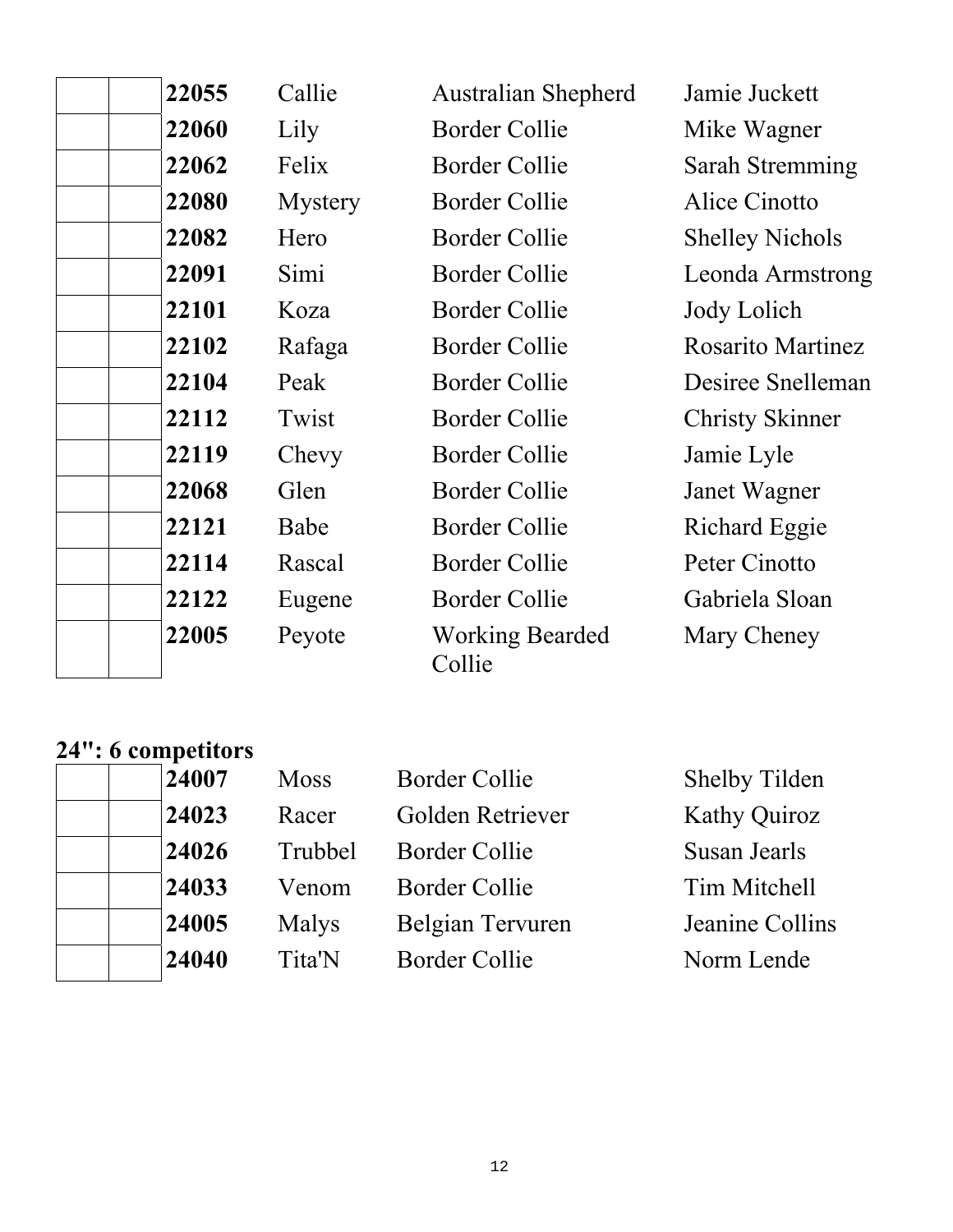# **Wednesday, October 20, 2021 Ring 2 (Main Ring): Grand Prix Quarterfinals 8,10,16,20 Group Order: E,C,B,D,A**

### **Group E**

## **5'Aframe, Spreads Out**

## **8": 7 competitors**

| $08020(P)$ Serena       | Pembroke Welsh Corgi                  | Virginia Besthoff           |
|-------------------------|---------------------------------------|-----------------------------|
| 08030(P) Cricket        | All-American                          | Jennifer Woelke             |
| <b>08002(P)</b> Kit Kat | Papillon                              | <b>Lindsey Barrows</b>      |
|                         | 08010(P) Carly Rae Poodle (Miniature) | <b>Megan Shepter Garges</b> |
| $08015(P)$ Cooper       | All-American                          | <b>Tiffany Roehr</b>        |
| $08027(P)$ Reddy        | Pembroke Welsh Corgi                  | <b>Barbara Stephens</b>     |
| 08033(P) Marlo          | Pembroke Welsh Corgi                  | Virginia Besthoff           |

### **5'6" Aframe, Spreads In 10": 3 competitors**

|  | 10002 | Pink | Cocker Spaniel     | Carolyn Hess    |
|--|-------|------|--------------------|-----------------|
|  | 10005 | Hedy | Poodle (Miniature) | Susan Cochran   |
|  | 10007 | Maus | Chihuahua          | Jennifer Woelke |

### **16": 7 competitors**

| 16052 | Joose  | Border Collie              | Kelley Ferguson |
|-------|--------|----------------------------|-----------------|
| 16112 | Gatsby | <b>Mixed Awesome Sauce</b> | Chelsea Singer  |
| 16093 | Ouiver | <b>BorderPap</b>           | Marya Brackney  |

### **Spreads Out**

| $\mid$ <b>16091(P)</b> Whit | Border Collie                   | Freda Jessen          |
|-----------------------------|---------------------------------|-----------------------|
| 16057 $(P)$ Bria            | <b>English Springer Spaniel</b> | Karen Schelling       |
| 16018 $(P)$ Luna            | All-American                    | <b>Heather Venkat</b> |
| 16037 $(P)$ Elvis           | Border Collie                   | <b>Tracy Horn</b>     |
|                             |                                 |                       |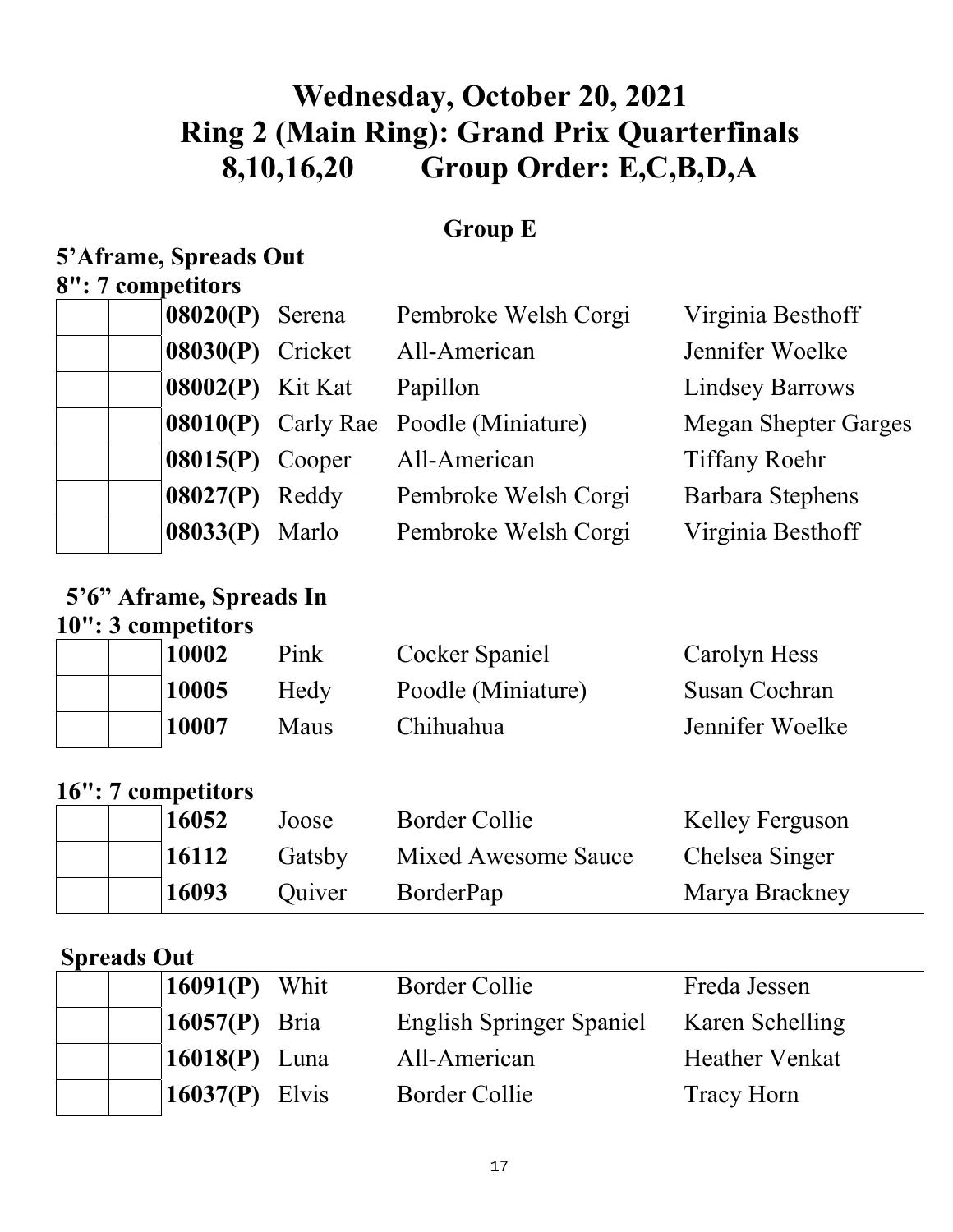### **20": 21 competitors**

| $ 20057(P)$ Torque | <b>Border Collie</b>      | Dan Brackney        |
|--------------------|---------------------------|---------------------|
| $20062(P)$ Plenty  | Golden Retriever          | Mardi Closson       |
| $20079(P)$ Hero    | <b>Border Collie</b>      | Laura Selmic        |
| $20108(P)$ Jenga!  | <b>Border Collie</b>      | Courtney Iannello   |
| $20135(P)$ Finn    | <b>Border Collie</b>      | Makayla Luse        |
| $20137(P)$ Fenway  | <b>Labrador Retriever</b> | <b>Beth McClung</b> |
| $20115(P)$ Panda   | All-American              | Freda Jessen        |

**Spreads In** 

| 20096 | Vanish           | <b>Border Collie</b>       | Emily Klarman           |
|-------|------------------|----------------------------|-------------------------|
| 20088 | Sloane<br>Ranger | Border Collie              | <b>Catherine Holmes</b> |
| 20003 | The Boy          | <b>SMT</b>                 | Ann Petrochko           |
| 20004 | Cola             | <b>Border Collie</b>       | Lea Harvey              |
| 20008 | Franky           | <b>Border Collie</b>       | <b>Blynn Baker</b>      |
| 20010 | Keahilani        | Border Collie              | Lili Dawidowicz         |
| 20051 | Moxie            | <b>Border Collie</b>       | Andrea Friedel          |
| 20080 | Splendid         | <b>Border Collie</b>       | Michelle Beardsley      |
| 20084 | Whit             | <b>Border Collie</b>       | <b>Tracey Fulmer</b>    |
| 20107 | Lidl<br>Abner    | <b>Standard Schnauzer</b>  | <b>Kathy Grace</b>      |
| 20109 | Kindle           | <b>Australian Shepherd</b> | Kathleen Schaefer       |
| 20112 | <b>Salsa</b>     | <b>Border Collie</b>       | Kelley Ferguson         |
| 20120 | Mender           | Border Collie              | <b>Stefanie Hawkins</b> |
| 20128 | Rebel            | <b>Border Collie</b>       | Ashleigh Fann           |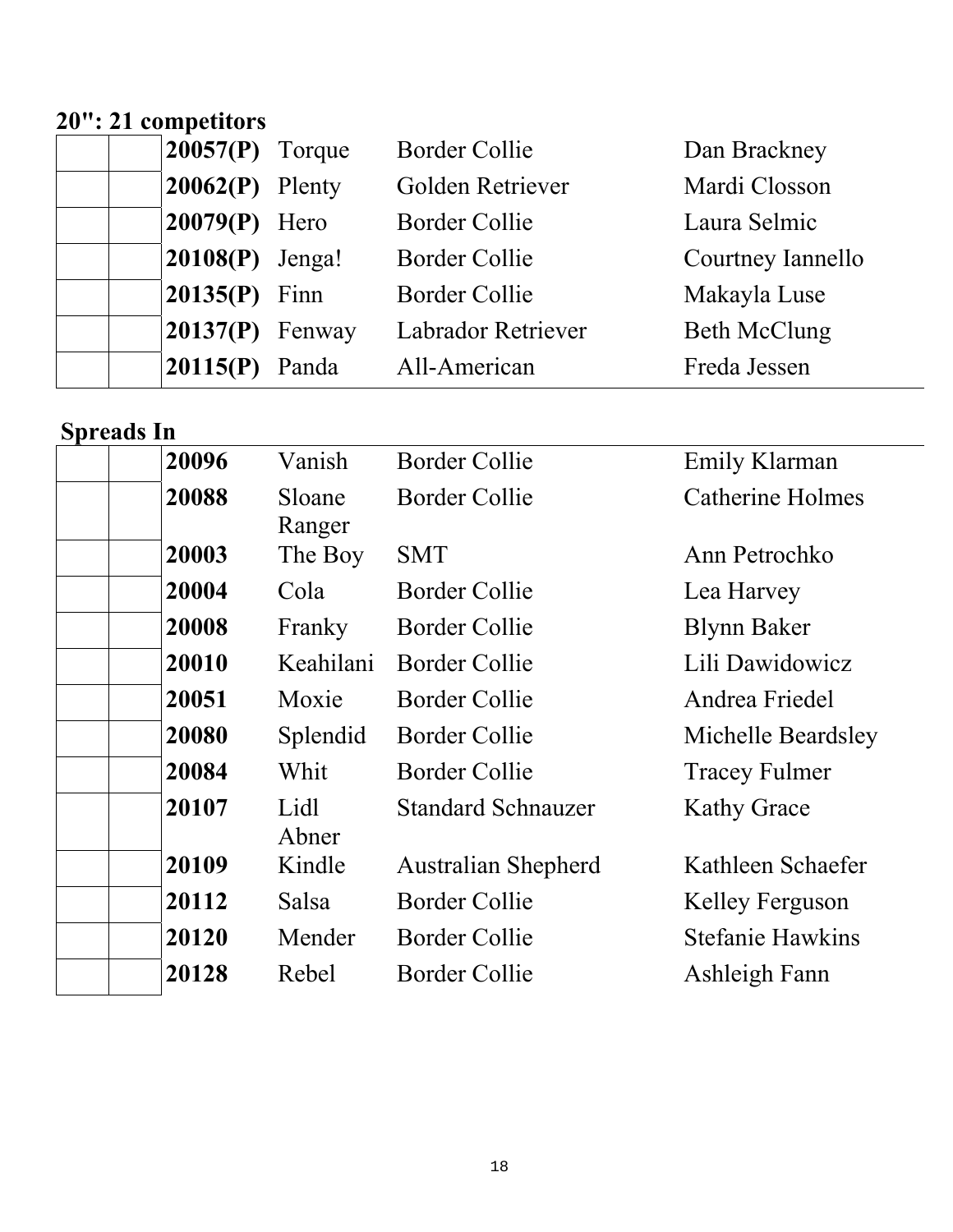# **Wednesday, October 20, 2021 Ring 2 (Main Ring): Grand Prix Quarterfinals 8,10,16,20 Group Order: E,C,B,D,A**

## **Group C**

#### **5' Aframe, Spreads Out 8": 2 competitors**

| 08019(P)<br>08026(P) Bindi | Hoo!               | Chihuahua                                      | Laura Miller           |
|----------------------------|--------------------|------------------------------------------------|------------------------|
|                            |                    |                                                |                        |
|                            |                    | <b>Boston Terrier</b>                          | Sarah Closson          |
|                            |                    |                                                |                        |
|                            |                    |                                                |                        |
| 10008                      | <b>Sprinkles</b>   | Papillon                                       | Nicole Cabrera         |
|                            |                    |                                                |                        |
| 16040                      | Wasabi             | All Breed                                      | Melinda Mello          |
| 16010                      | Switch             | <b>Shetland Sheepdog</b>                       | Katie Rogers           |
| 16099                      | Rok                | Miniature American<br>Shepherd                 | Dana Pike              |
| 16008                      | Pawley             | <b>Boykin Spaniel</b>                          | Anne Cook              |
| 16079                      | Dottie             | All-American                                   | Aimee Legendre         |
| 16084                      | Mambo              | Nova Scotia Duck Tolling<br>Retriever          | <b>Lisette Berrios</b> |
| 16095                      | Piston             | Australian Cattle Dog                          | <b>Tracey Roth</b>     |
| 16115                      | Maddie             | <b>Border Collie</b>                           | Jenna Williams         |
| 16118                      | Rebel              | <b>Border Collie</b>                           | Sheyla Gutierrez       |
| 16071                      | Kahuna             | Poodle (Miniature)                             | Melinda Mello          |
|                            | 10": 1 competitors | 5'6" Aframe, Spreads In<br>16": 18 competitors |                        |

### **Spreads Out**

|  | 16027 $(P)$ Mesa                         | Border Collie | <b>Brooke Ortale</b> |
|--|------------------------------------------|---------------|----------------------|
|  | $\left  16063(P) \right $ Livie<br>Clare | Border Collie | Gail Chadwick        |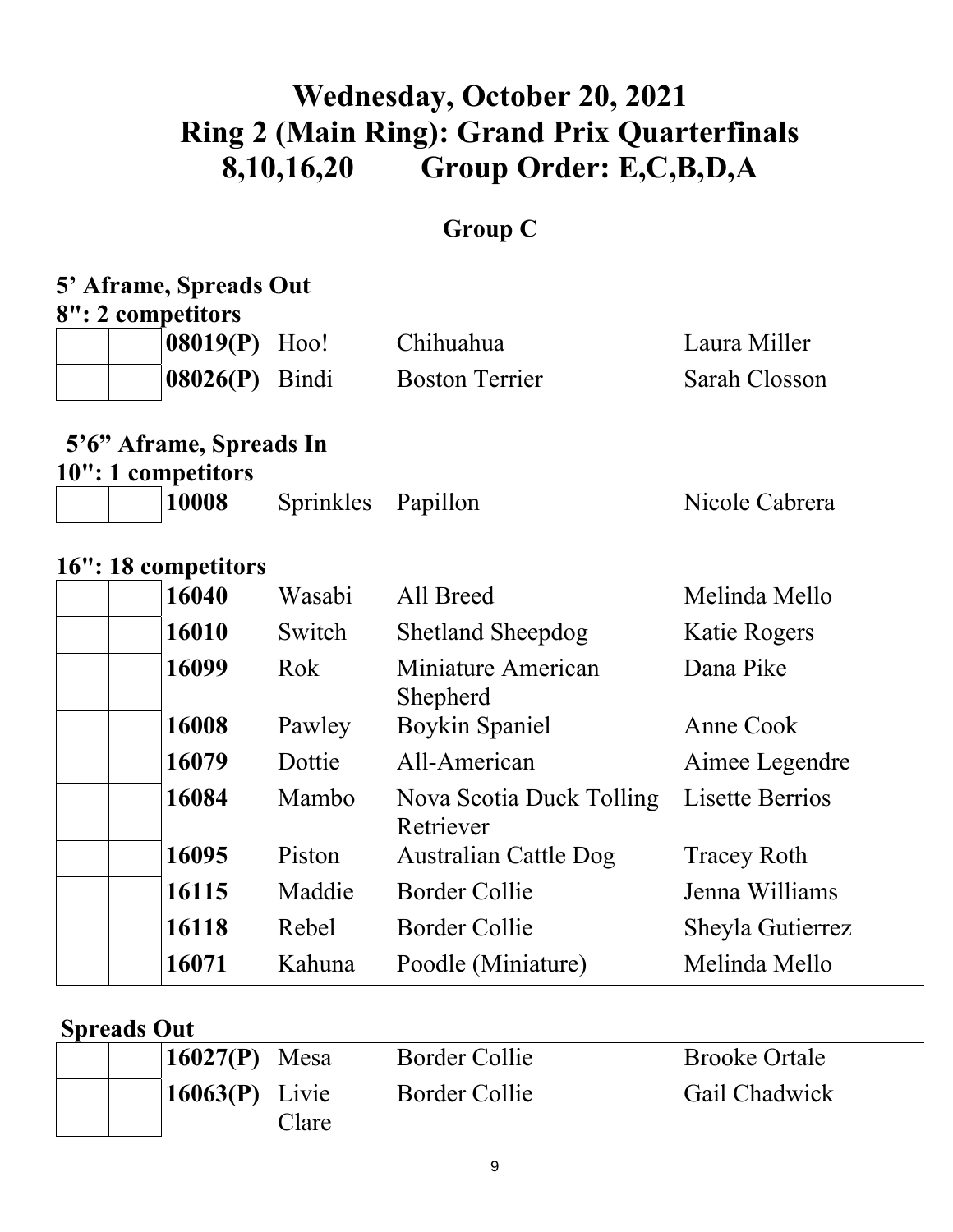| $16085(P)$ Status | <b>Border Collie</b>           | <b>Elizabeth Dott</b> |
|-------------------|--------------------------------|-----------------------|
| $16060(P)$ Weebo  | All-American                   | Sheri Boone           |
| $16016(P)$ Monty  | <b>Shetland Sheepdog</b>       | Viveka Rosenberger    |
| $16021(P)$ Hauser | <b>Border Collie</b>           | Lizabeth Smith        |
| $16049(P)$ Axel   | Border Collie                  | Amanda Brandenburg    |
|                   | 16050(P) Desmond Border Collie | Danielle Davis        |

## **20": 15 competitors**

|  | $20032(P)$ Stig   |                     | <b>Border Collie</b>         | <b>Allison Osting</b>  |
|--|-------------------|---------------------|------------------------------|------------------------|
|  | $20033(P)$ Kip    |                     | <b>Border Collie</b>         | Krista Cantrell        |
|  | $20026(P)$ Player |                     | <b>Border Collie</b>         | Dana Pike              |
|  | $ 20073(P)$ Piper |                     | Whippet                      | <b>Charlene Chaney</b> |
|  |                   | $20104(P)$ Murphy   | <b>Australian Shepherd</b>   | Dinah Reece            |
|  |                   | $20105(P)$ Sprocket | <b>Australian Cattle Dog</b> | Brea Witt              |
|  | $20113(P)$ Tiger  |                     | <b>Border Collie</b>         | Gina Day               |
|  |                   | $20134(P)$ Brecker  | <b>Border Collie</b>         | Julianne Booth         |

| 20005 | Envy                 | <b>Border Collie</b>     | Kaitlyn Arnsdorf     |
|-------|----------------------|--------------------------|----------------------|
| 20021 | Speedy               | <b>Border Collie</b>     | Kathy Sheehan        |
| 20067 | Shine S              | <b>Border Collie</b>     | Kim Schaefer         |
| 20129 | Swedish<br>Fika      | <b>Border Collie</b>     | Renee King           |
| 20015 | Cinder               | <b>Shetland Sheepdog</b> | Katie Rogers         |
| 20086 | Finesse              | <b>Border Collie</b>     | <b>Brooke Ortale</b> |
| 20024 | Taryn<br><b>Skye</b> | <b>Border Collie</b>     | Gail Chadwick        |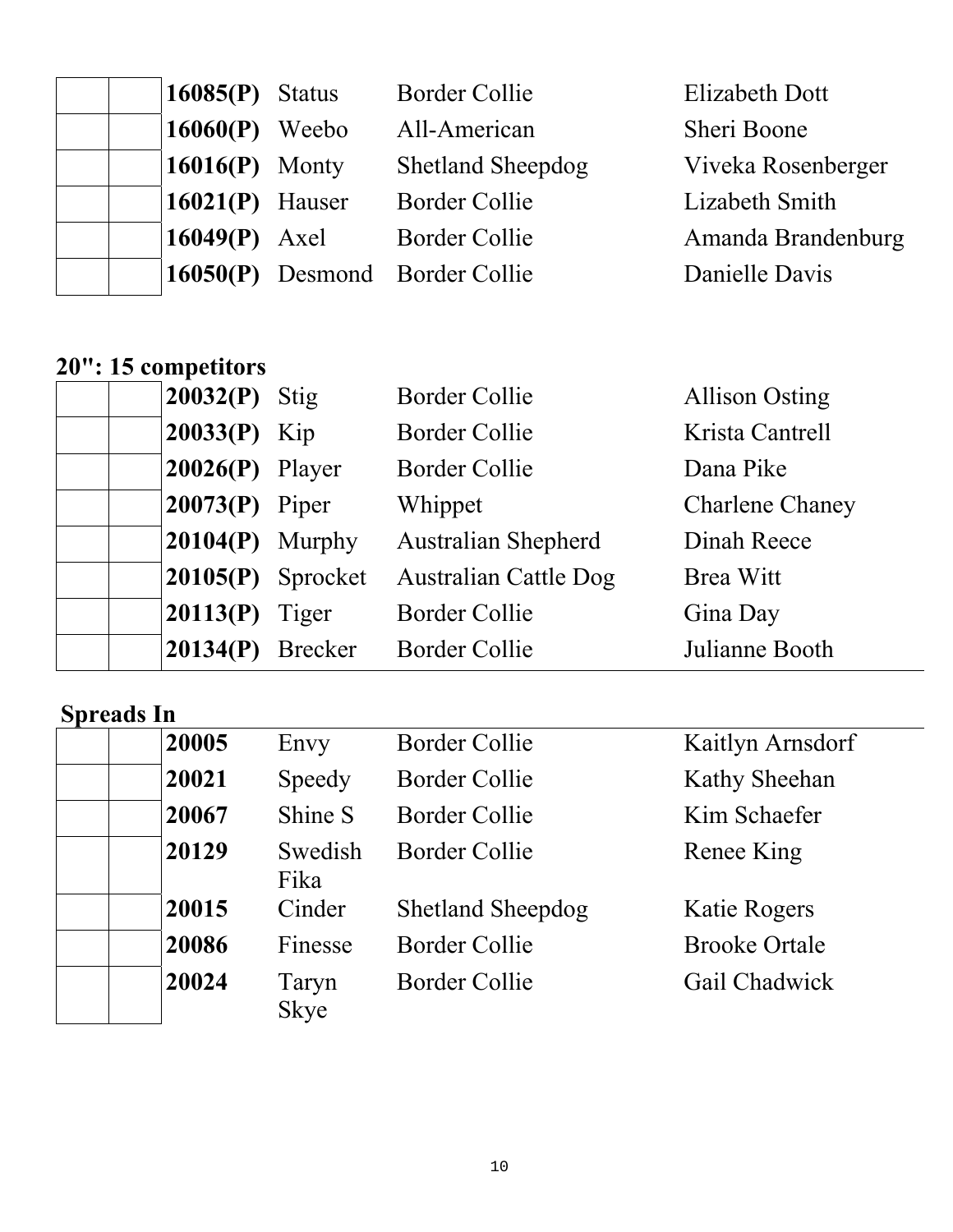# **Wednesday, October 20, 2021 Ring 2 (Main Ring): Grand Prix Quarterfinals 8,10,16,20 Group Order: E,C,B,D,A**

### **Group B**

#### **5'Aframe, Spreads Out 8": 6 competitors**

|  | 08005(P) Roni    | Papillon                 | <b>Betty Hinson</b> |
|--|------------------|--------------------------|---------------------|
|  | $08011(P)$ LT    | <b>Scottish Terrier</b>  | Kellie Verrelli     |
|  | $08024(P)$ Vapor | <b>Shetland Sheepdog</b> | <b>Barb Davis</b>   |
|  | $08025(P)$ Chime | Papillon                 | Daneka Hedges       |
|  | $08007(P)$ Star  | Papillon                 | <b>Betty Hinson</b> |
|  | 08013(P) Ember   | <b>Scottish Terrier</b>  | Tim Verrelli        |
|  |                  |                          |                     |

## **5'6" Aframe, Spreads In**

| 10": 1 competitors |       |      |          |                      |
|--------------------|-------|------|----------|----------------------|
|                    | 10017 | Zaya | Papillon | <b>Sharon Wirant</b> |

#### **16": 12 competitors**

| 16058 | Anthem  | <b>Shetland Sheepdog</b>    | Daniel Lombard      |
|-------|---------|-----------------------------|---------------------|
| 16028 | Guster  | Miniature Schnauzer         | Grace Huffman       |
| 16045 | Grifter | All-American                | Pamela Reid         |
| 16062 |         | Genevieve Pyrenean Shepherd | Pam Vojtas          |
| 16068 | Demi    | <b>Border Collie</b>        | Meryl Sheard        |
| 16077 | Ares    | <b>Shetland Sheepdog</b>    | <b>Katy Mallory</b> |
| 16059 | Spark   | <b>Shetland Sheepdog</b>    | Katherine Ostiguy   |
| 16096 | Cider   | Nova Scotia Duck Tolling    | Tammi Stone         |
|       |         | Retriever                   |                     |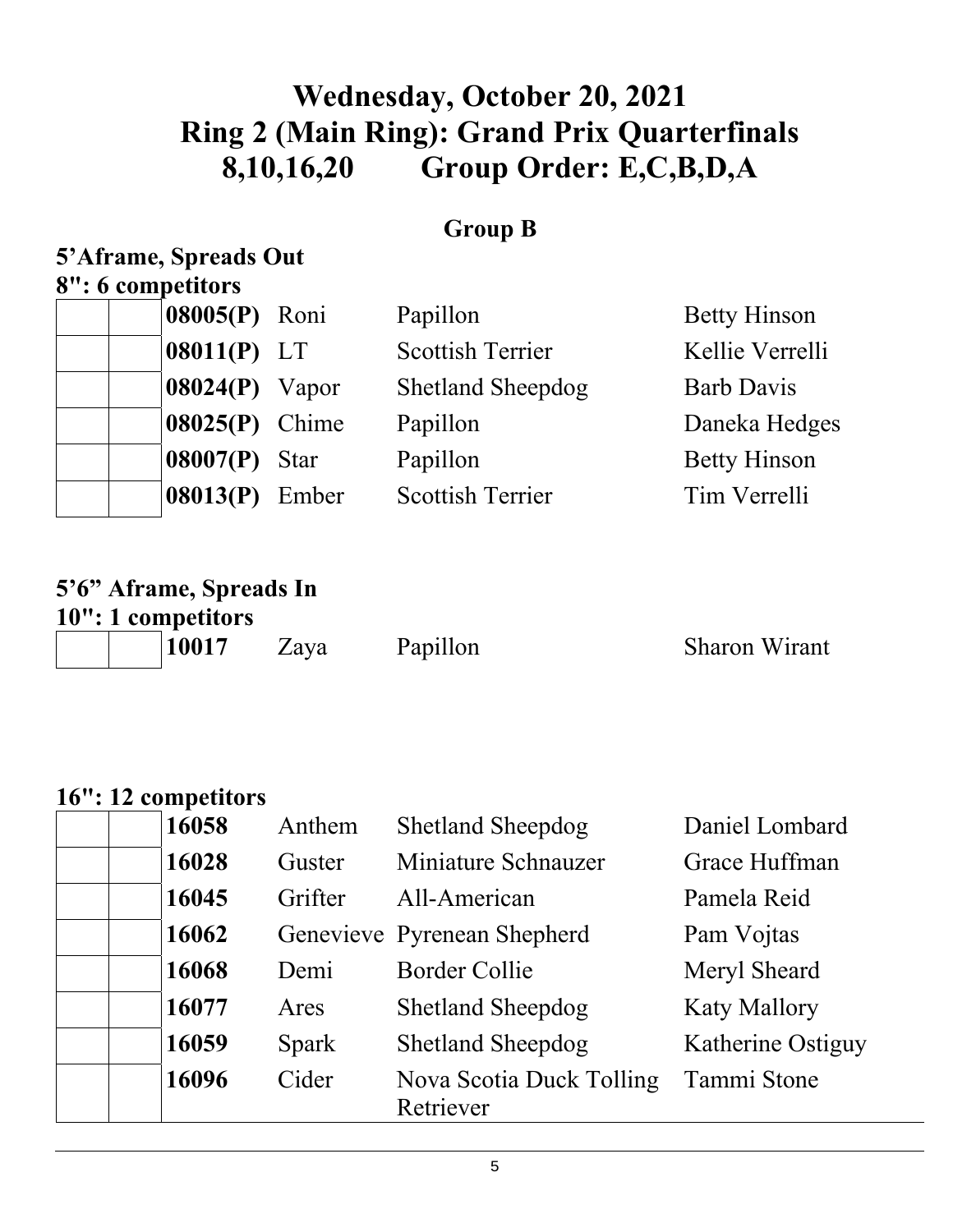## **Spreads Out**  16113(P) Tutti Golden Retriever Sally Peters 16042(P) Scout Border Collie Samantha Kemp **16067(P)** Gabby Blu Australian Shepherd Suzette McCauley<br> **16086(P)** Prize Border Collie Dawn Fillips 16086(P) Prize Border Collie

## **20": 19 competitors**

| $20091(P)$ Kaboom   |                 | <b>Border Collie</b> | Amber McCune        |
|---------------------|-----------------|----------------------|---------------------|
| $20045(P)$ Sizzle   |                 | <b>Border Collie</b> | Carol Boggess       |
| $ 20061(P)$ Westley |                 | <b>Border Collie</b> | Mary Metelko        |
| $20087(P)$ Caper    |                 | Golden Retriever     | <b>Sally Peters</b> |
| 20122(P)            | Howie-<br>Wowie | <b>Border Collie</b> | Amber McCune        |

| 20047 | Marmalade | Poodle (Standard)            | Laura Novick      |
|-------|-----------|------------------------------|-------------------|
| 20121 | Rev       | Border Collie                | Lexi Brigante     |
| 20001 | Veritas   | Border Collie                | Jordan Phoenix    |
| 20007 | Abby      | <b>Border Collie</b>         | Kathy Ketner      |
| 20022 | Joy       | <b>Border Collie</b>         | <b>Kim Dowis</b>  |
| 20030 | Jenny     | Border Collie                | Kent Mahan        |
| 20034 | Fang      | BorderPap                    | Emily Ingersoll   |
| 20054 | Focus     | Border Collie                | H.Lee Miller      |
| 20056 | Boomer    | <b>Australian Cattle Dog</b> | Rhonda Schimon    |
| 20066 | Clarity   | Border Collie                | Anna Marszalek    |
| 20099 | Hot Dog   | <b>Border Collie</b>         | <b>Anne Platt</b> |
| 20119 | Electra   | <b>Border Collie</b>         | Ricardo Segui     |
| 20011 | Metric    | <b>Border Collie</b>         | Amber McCune      |
| 20089 | Kelila    | Border Collie                | Laura Novick      |
|       |           |                              |                   |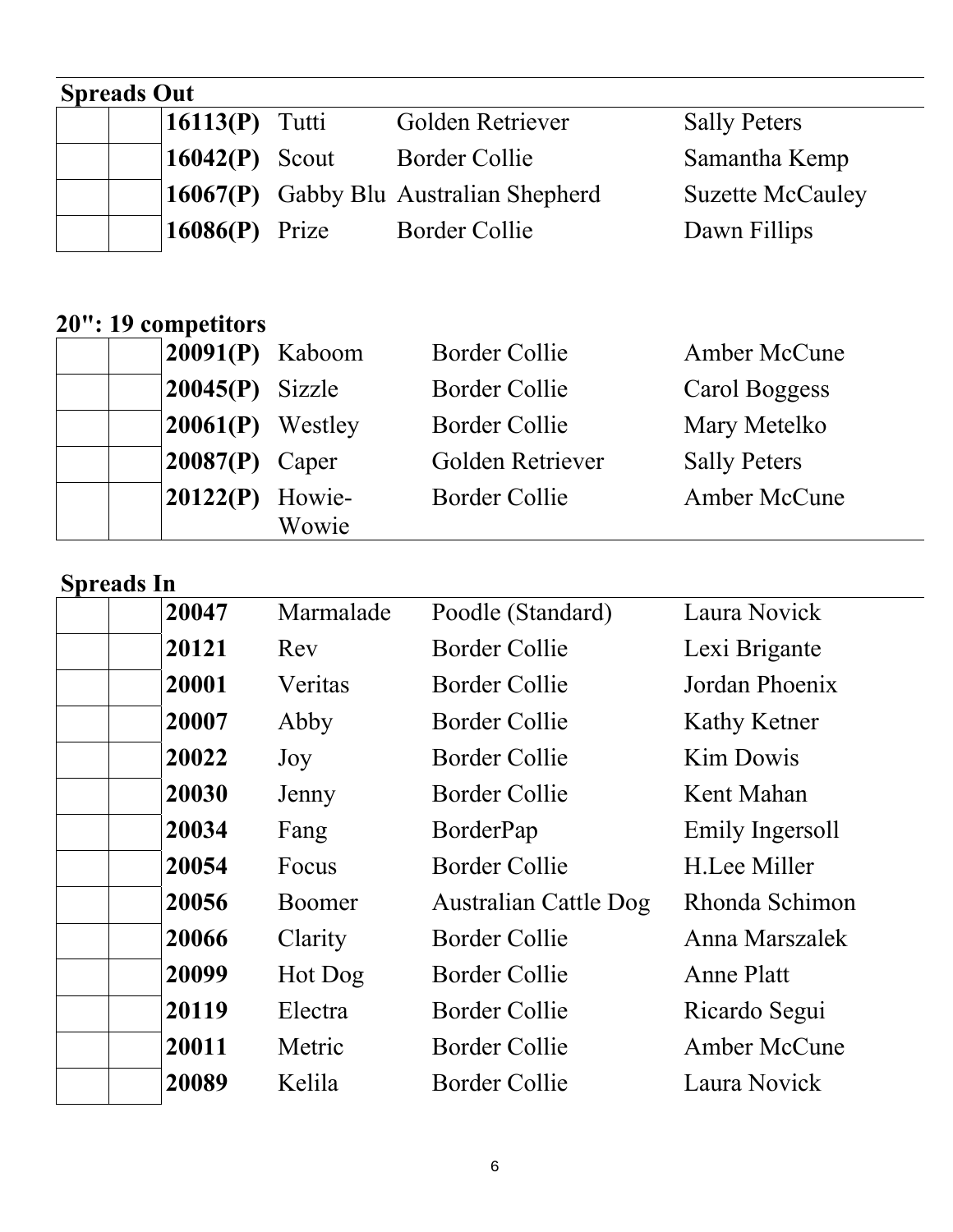# **Wednesday, October 20, 2021 Ring 2 (Main Ring): Grand Prix Quarterfinals 8,10,16,20 Group Order: E,C,B,D,A**

### **Group D**

## **5'Aframe, Spreads Out**

**8": 2 competitors** 

| $ 08012(P)$ Bleu              | Papillon | Alicia Bennett |
|-------------------------------|----------|----------------|
| $ 08034(P)$ Francine Evil Fox |          | Courtney Keys  |

## **5'6" Aframe, Spreads In**

### **10": 4 competitors**

| 10001 | <b>Butter</b> | BorderPapPap                | <b>Courtney Moore</b> |
|-------|---------------|-----------------------------|-----------------------|
| 10009 | Ripple        | <b>Boston Terrier</b>       | Dan Haddy             |
| 10010 | Bee           | <b>Jack Russell Terrier</b> | Nicole Newman         |
| 10016 | Snooker       | Pomeranian                  | Lisa Ann Koenigs      |

### **16": 12 competitors**

| 16005 | Finnegan    | Pumi                     | Annie Burke    |
|-------|-------------|--------------------------|----------------|
| 16006 | The Palinka | All-American             | Chris Tucci    |
| 16032 | Nina        | <b>Shetland Sheepdog</b> | Jeffrey Cohen  |
| 16100 | Vegas       | All-American             | Gloria Krueger |
| 16107 | Beauregard  | <b>Boston Terrier</b>    | Kari Taylor    |

#### **Spreads Out**

| $16088(P)$ Velo          | <b>Border Collie</b>      | Maddie Speagle       |
|--------------------------|---------------------------|----------------------|
| $16083(P)$ Ninja Ml      | <b>Labrador Retriever</b> | Dawn Mlatecek        |
| 16111 $(P)$ Phenomenon   | <b>Border Collie</b>      | Merritt Speagle      |
| $16012(P)$ Usher         | <b>Border Collie</b>      | Abby Peach           |
| 16013 $(P)$ Fleur De Lis | <b>Border Collie</b>      | Renee Culpepper      |
| $16023(P)$ Garnet        | Rottweiler                | Paula Miloglav-Recco |
| 16101(P) Atomic          | <b>Border Collie</b>      | Maddie Speagle       |
|                          |                           |                      |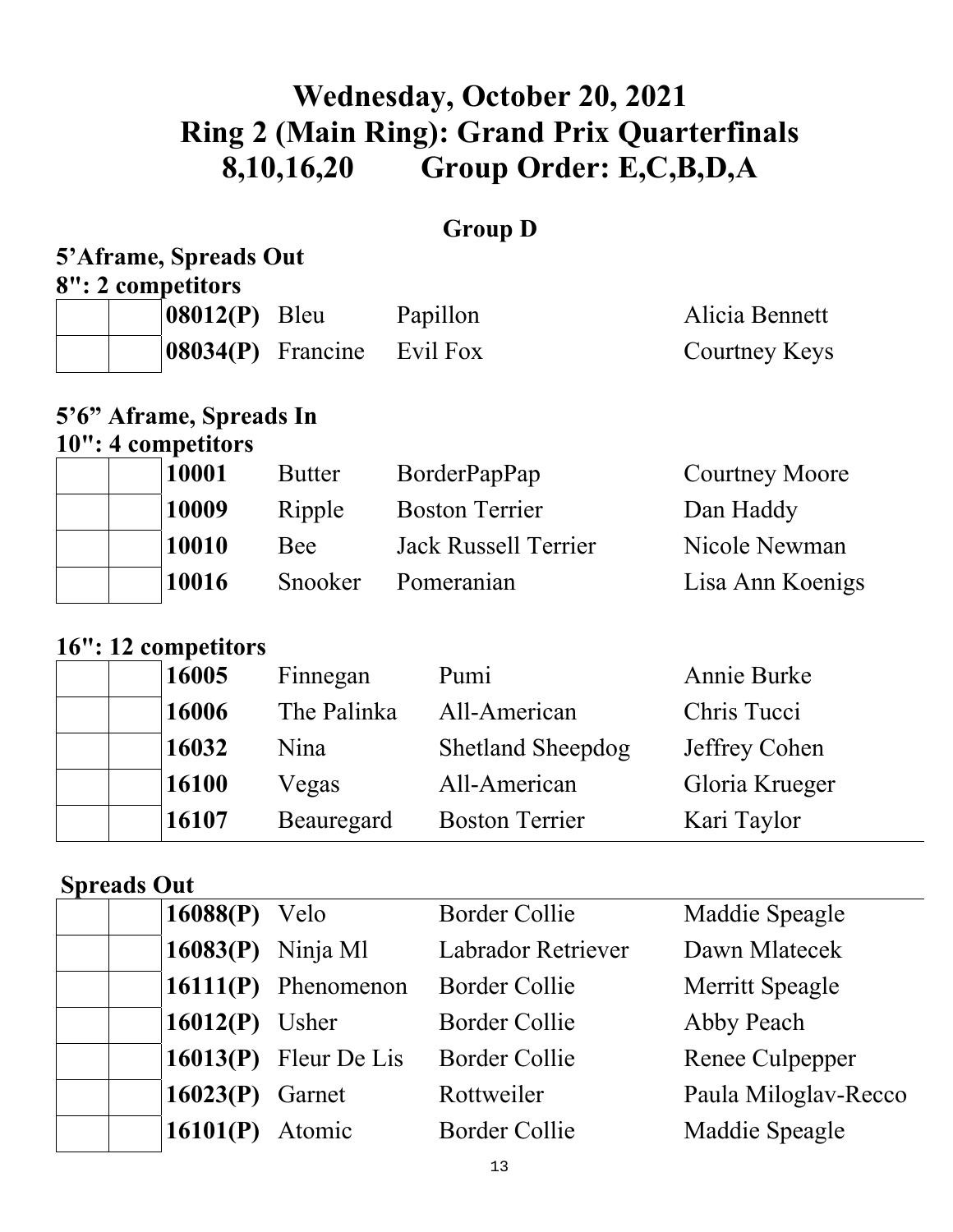#### **20": 19 competitors**

| $20059(P)$ Bentlee |        | Golden Retriever           | Jada Sawhney    |
|--------------------|--------|----------------------------|-----------------|
| $20029(P)$ Pearl   |        | Catahoula Leopard Dog      | Lori Leonhardt  |
| $20038(P)$ Etta    |        | <b>Labrador Retriever</b>  | Joann McDermott |
| $20065(P)$ Voodoo  |        | Golden Retriever           | Cindy Gray      |
| $20094(P)$ Rango   |        | <b>Labrador Retriever</b>  | Debbie Heifner  |
| $20110(P)$ Louie   |        | Doberman Pinscher          | Judi Villano    |
| $20133(P)$ Shannon |        | Golden Retriever           | Lesie Garofalo  |
| $20136(P)$ Doby    |        | <b>Australian Shepherd</b> | Lori Duncan     |
| $20044(P)$ Aura    |        | <b>Labrador Retriever</b>  | Dawn Mlatecek   |
| 20074(P)           | Tallee | Golden Retriever           | Jada Sawhney    |

| 20123 | Safari           | <b>Border Collie</b>           | Katlynn Moffler         |
|-------|------------------|--------------------------------|-------------------------|
| 20009 | <b>Stitch</b>    | Border Collie                  | <b>Shelly Vandevens</b> |
| 20031 | Celebrate        | <b>Border Collie</b>           | <b>Shirley Loos</b>     |
| 20049 | Jetter           | Border Collie                  | Ronnie Marquez          |
| 20081 | Vex W            | Miniature American<br>Shepherd | Lisa Woodside           |
| 20101 | <b>Bright</b>    | <b>Border Collie</b>           | Leanne Wortman          |
| 20124 | <b>Brilliant</b> | <b>Australian Shepherd</b>     | Crystal Ragan           |
| 20018 | Animal           | <b>Border Collie</b>           | Chris Tucci             |
| 20127 | Damuraz          | <b>Border Collie</b>           | Merritt Speagle         |
|       |                  |                                |                         |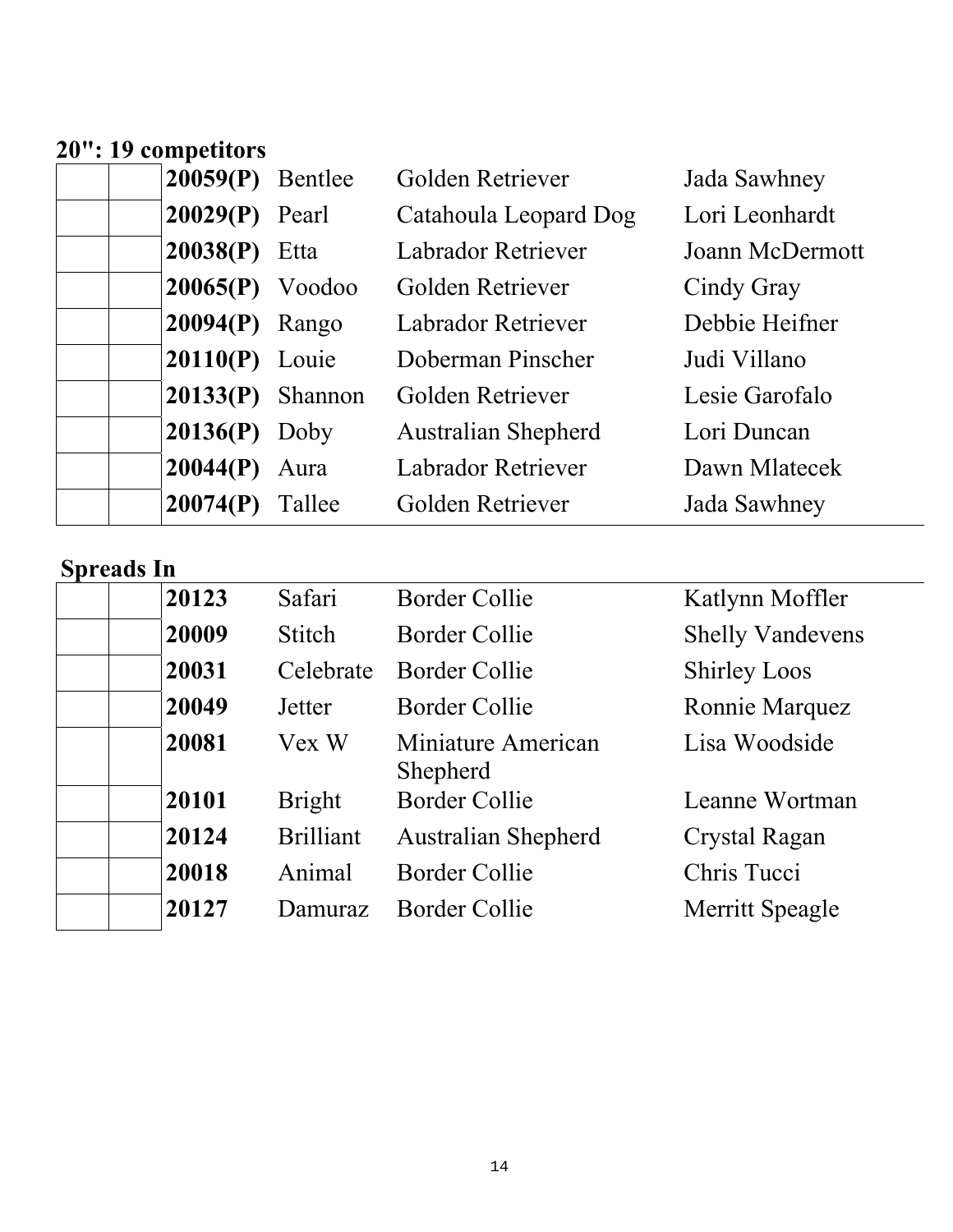# **Wednesday, October 20, 2021 Ring 2 (Main Ring): Grand Prix Quarterfinals 8,10,16,20 Group Order: E,C,B,D,A**

### **Group A**

| 5' Aframe, Spreads Out<br>8": 1 competitors |               |                          |                        |
|---------------------------------------------|---------------|--------------------------|------------------------|
| 08022(P) Katie                              |               | Papillon                 | <b>Terry Pertile</b>   |
| 5'6" Aframe, Spreads In                     |               |                          |                        |
| 10": 1 competitors                          |               |                          |                        |
| 10013                                       | Rowan         | <b>Shetland Sheepdog</b> | <b>Heather Witt</b>    |
| 16": 12 competitors                         |               |                          |                        |
| 16104                                       | Airy          | BorderPap                | Ginsey St. Croix       |
| 16098                                       | <b>Streak</b> | <b>Shetland Sheepdog</b> | <b>Susan Crank</b>     |
| 16073                                       | Lincoln Q     | Cocker Spaniel           | Erin Queen             |
| 16075                                       | <b>Bug</b>    | <b>Border Staffy</b>     | Laura Slusher          |
| 16106                                       | Marshall      | BorderPap                | Amber Abbott           |
| <b>Spreads Out</b>                          |               |                          |                        |
| 16097(P)                                    | Banshee       | Mongrel                  | Kaimen Miller          |
| 16014(P)                                    | Jolt          | <b>Border Collie</b>     | Tawni Millet           |
| 16116(P)                                    | Razzles       | <b>Bearded Collie</b>    | John Youngblood        |
| 16074(P)                                    | Lincoln D     | <b>Shetland Sheepdog</b> | <b>Tina Desrosiers</b> |
| 16017(P)                                    | Charlie       | <b>Border Collie</b>     | <b>Wendy Crawshaw</b>  |
| 16090(P)                                    | Carbon        | <b>Border Collie</b>     | <b>Katelyn Scott</b>   |
| 16064(P)                                    | Bindi Sue     | <b>Border Collie</b>     | Kaimen Miller          |
|                                             |               |                          |                        |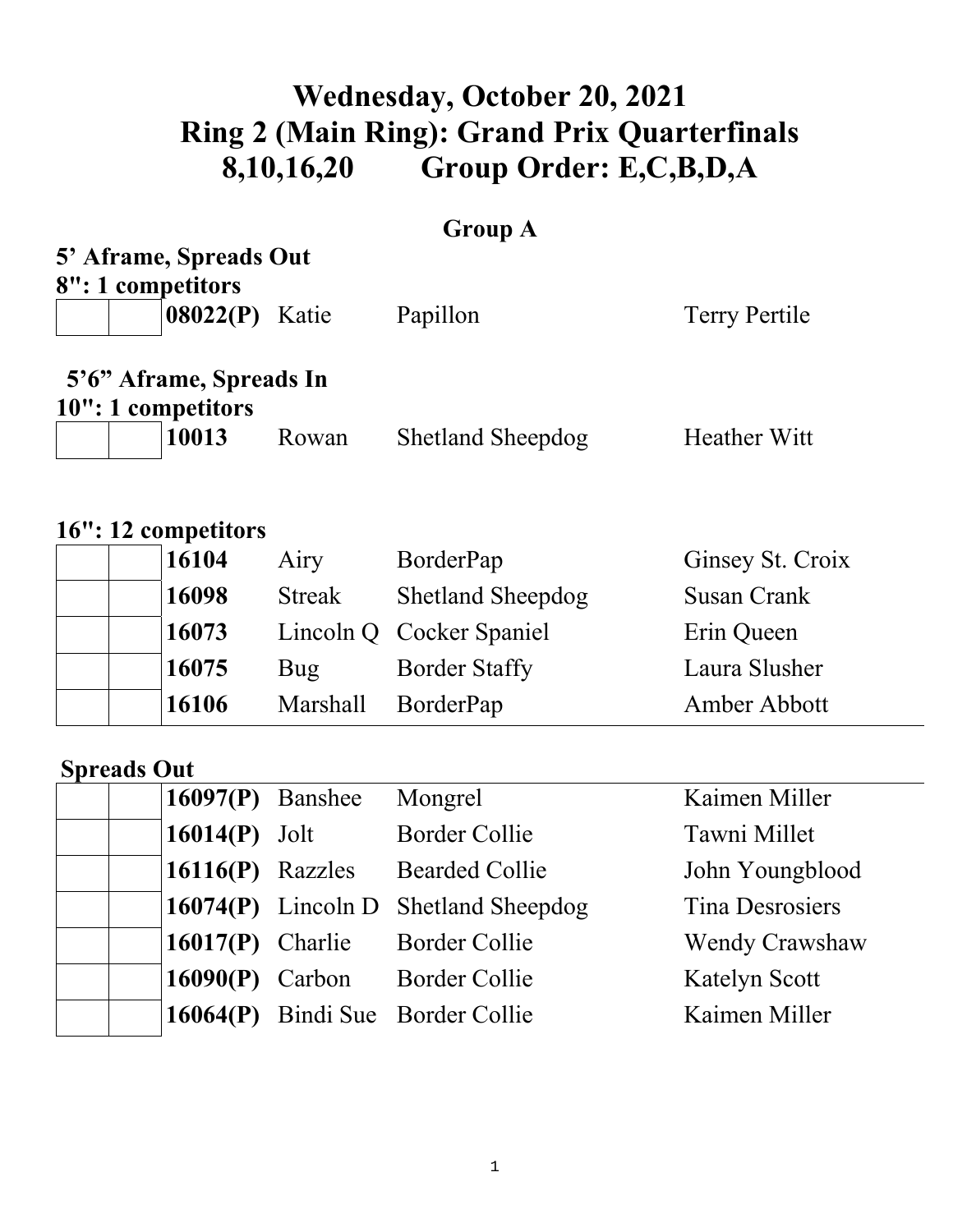## **20": 13 competitors**

| 20055(P)                   | Cajun             | Vizsla                | Louis Moeckler         |
|----------------------------|-------------------|-----------------------|------------------------|
| 20016(P)                   | Blue              | <b>Border Collie</b>  | <b>Scarlett Miller</b> |
|                            |                   |                       |                        |
| <b>Spreads In</b><br>20046 | Surprise          | <b>Border Collie</b>  | Jennifer Crank         |
| 20090                      | Fate              | Border Collie         | Jennifer Yates         |
| 20118                      | Koi               | Border Collie         | Debbie McLean          |
| 20102                      | Shine J           | English Shepherd      | Hope Jones             |
| 20048                      | Koozie            | Border Collie         | <b>Shawn Cossart</b>   |
| 20098                      | Ritz              | <b>Border Collie</b>  | Nicole Houghton        |
| 20050                      | Keavy             | <b>Border Collie</b>  | <b>Kerry Stevens</b>   |
| 20093                      | Pure              | <b>Border Collie</b>  | Iva Perna              |
| 20063                      | Fury              | Border Collie         | Jennifer Kerwick       |
| 20083                      | Diva              | <b>Border Whippet</b> | Laura Slusher          |
| 20058                      | Little<br>Sparkle | <b>Border Collie</b>  | Tawni Millet           |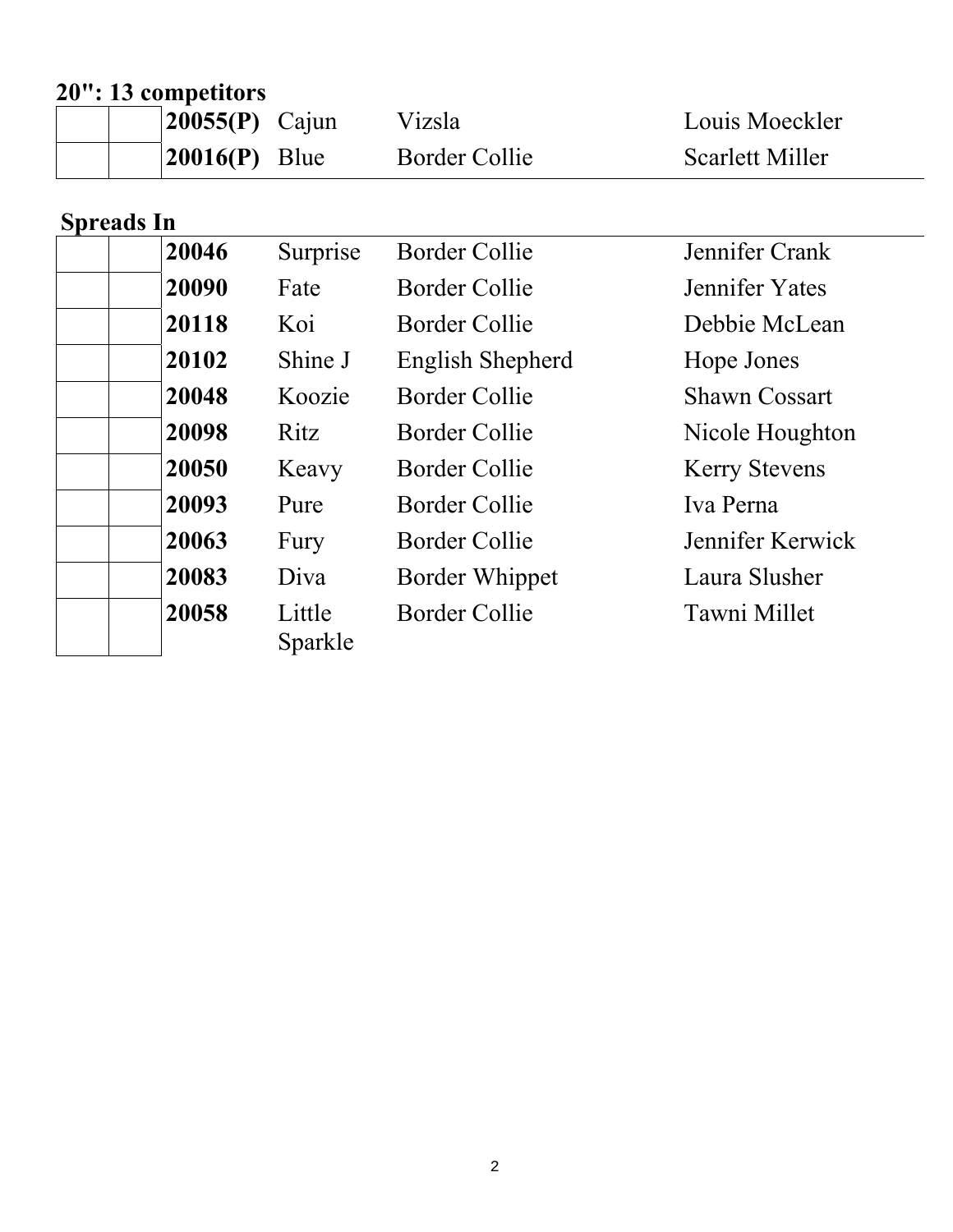# **Wednesday, October 20, 2021 Ring 3: Steeplechase Quarterfinals 8,10,16,20 Group Order: B,A,D,E,C**

### **Group B**

# **5' Aframe, Spreads Out**

**8": 4 competitors** 

| 08005(P) Roni         | Papillon                | <b>Betty Hinson</b> |
|-----------------------|-------------------------|---------------------|
| $08013(P)$ Ember      | <b>Scottish Terrier</b> | Tim Verrelli        |
| <b>08025(P)</b> Chime | Papillon                | Daneka Hedges       |
| $08011(P)$ LT         | <b>Scottish Terrier</b> | Kellie Verrelli     |

### **5'6" Aframe, Spreads In 10": 2 competitors**

| 10017 | Zaya   | Papillon                                | <b>Sharon Wirant</b> |
|-------|--------|-----------------------------------------|----------------------|
| 10003 | Phoebe | <b>Cavalier King Charles</b><br>Spaniel | Deb Orosz            |

### **16": 8 competitors**

| 16119 |       | Nemesis Bedlington Terrier           | <b>JoAnn Burtness</b> |
|-------|-------|--------------------------------------|-----------------------|
| 16096 | Cider | Nova Scotia Duck Tolling Tammi Stone |                       |
|       |       | Retriever                            |                       |
| 16062 |       | Genevieve Pyrenean Shepherd          | Pam Vojtas            |

### **Spreads Out**

| $16113(P)$ Tutti | Golden Retriever                       | <b>Sally Peters</b>     |
|------------------|----------------------------------------|-------------------------|
|                  | 16067(P) Gabby Blu Australian Shepherd | <b>Suzette McCauley</b> |
| $16042(P)$ Scout | <b>Border Collie</b>                   | Samantha Kemp           |
| $16035(P)$ Roxie | <b>Border Collie</b>                   | <b>Brooke Robey</b>     |
| $16086(P)$ Prize | <b>Border Collie</b>                   | Dawn Fillips            |
|                  |                                        |                         |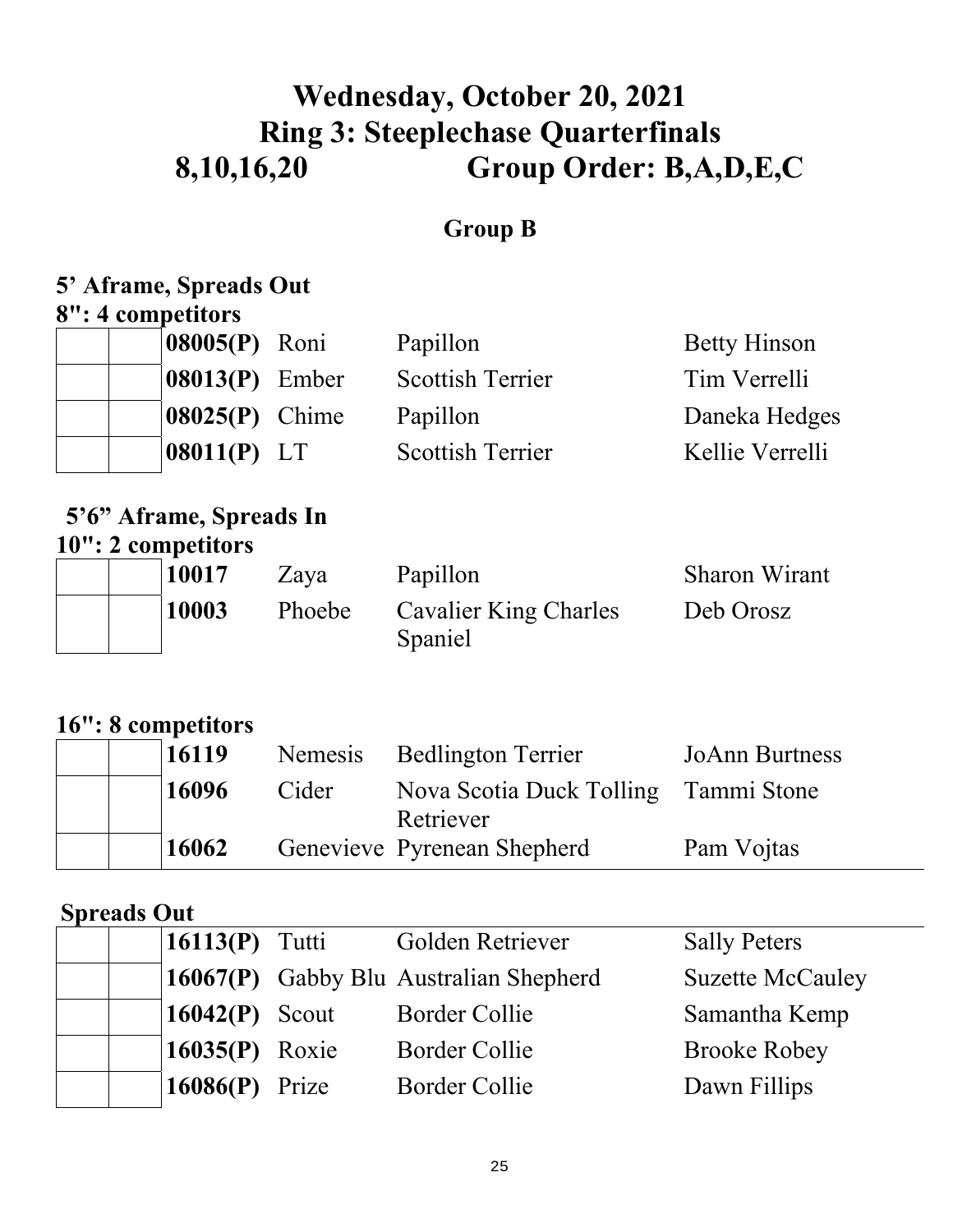### **20": 20 competitors**

| $20091(P)$ Kaboom  |                   | <b>Border Collie</b> | Amber McCune          |
|--------------------|-------------------|----------------------|-----------------------|
|                    | 20095(P) Mazikeen | Dutch Shepherd       | <b>Heather Sather</b> |
| $20045(P)$ Sizzle  |                   | <b>Border Collie</b> | Carol Boggess         |
| $20061(P)$ Westley |                   | <b>Border Collie</b> | Mary Metelko          |
| $20087(P)$ Caper   |                   | Golden Retriever     | <b>Sally Peters</b>   |
| 20122(P)           | Howie-            | <b>Border Collie</b> | Amber McCune          |
|                    | Wowie             |                      |                       |

| 20089 | Kelila                     | <b>Border Collie</b>         | Laura Novick        |
|-------|----------------------------|------------------------------|---------------------|
| 20034 | Fang                       | BorderPap                    | Emily Ingersoll     |
| 20099 | Hot Dog                    | <b>Border Collie</b>         | <b>Anne Platt</b>   |
| 20119 | Electra                    | Border Collie                | Ricardo Segui       |
| 20025 | Ringo                      | <b>Border Collie</b>         | Jeannette Molina    |
| 20001 | Veritas                    | Border Collie                | Jordan Phoenix      |
| 20054 | Focus                      | <b>Border Collie</b>         | H.Lee Miller        |
| 20007 | Abby                       | <b>Border Collie</b>         | Kathy Ketner        |
| 20023 | <b>Jelly Belly</b><br>Bean | Border Collie                | Catherine Laria     |
| 20056 | Boomer                     | <b>Australian Cattle Dog</b> | Rhonda Schimon      |
| 20022 | Joy                        | <b>Border Collie</b>         | <b>Kim Dowis</b>    |
| 20066 | Clarity                    | <b>Border Collie</b>         | Anna Marszalek      |
| 20011 | Metric                     | Border Collie                | <b>Amber McCune</b> |
| 20047 | Marmalade                  | Poodle (Standard)            | Laura Novick        |
|       |                            |                              |                     |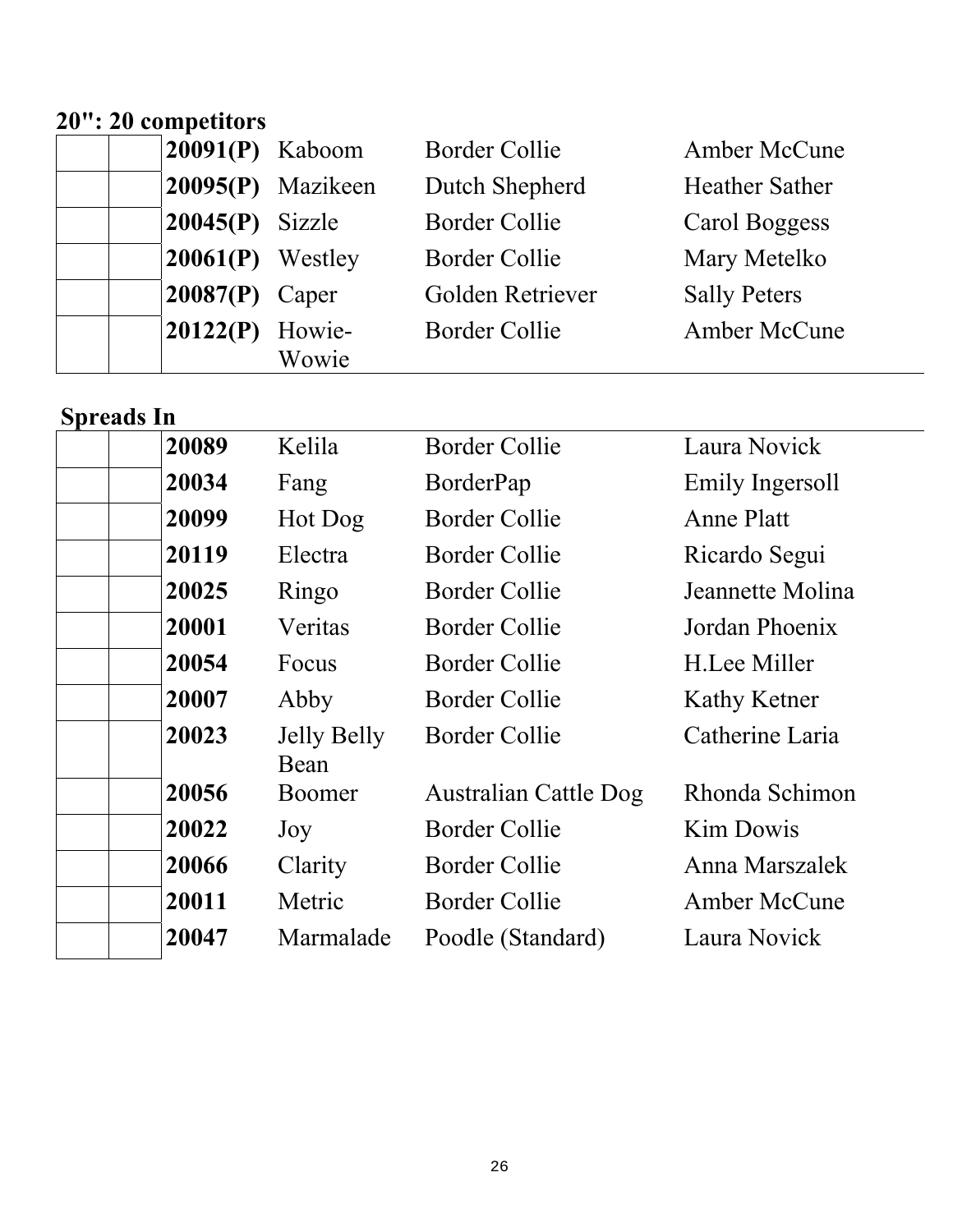# **Wednesday, October 20, 2021 Ring 3: Steeplechase Quarterfinals 8,10,16,20 Group Order: B,A,D,E,C**

### **Group A**

### **Spreads In 16": 10 competitors**

| 16075                       | Bug             | <b>Border Staffy</b> | Laura Slusher    |
|-----------------------------|-----------------|----------------------|------------------|
| 16104                       | Airy            | BorderPap            | Ginsey St. Croix |
| 16106                       | <b>Marshall</b> | BorderPap            | Amber Abbott     |
| $\vert 16014(P) \vert$ Jolt |                 | Border Collie        | Tawni Millet     |

#### **Spreads Out**

|                    | 16074 $(P)$ Lincoln D Shetland Sheepdog | Tina Desrosiers      |
|--------------------|-----------------------------------------|----------------------|
|                    | 16001(P) Cash L Border Collie           | Sue Lindsay          |
|                    | 16064(P) Bindi Sue Border Collie        | Kaimen Miller        |
| $16030(P)$ Holly   | All-American                            | Hannah McCausland    |
| $16116(P)$ Razzles | <b>Bearded Collie</b>                   | John Youngblood      |
| $16090(P)$ Carbon  | <b>Border Collie</b>                    | <b>Katelyn Scott</b> |

### **20": 17 competitors**

| $20055(P)$ Cajun  | Vizsla               | Louis Moeckler  |
|-------------------|----------------------|-----------------|
| $20016(P)$ Blue   | Border Collie        | Scarlett Miller |
| $20075(P)$ M.E.   | Border Collie        | Karen Stinnett  |
| $20097(P)$ Leeroy | <b>Border Collie</b> | Jennifer Weaver |
| $20006(P)$ Sly    | Border Collie        | Judy Pretli     |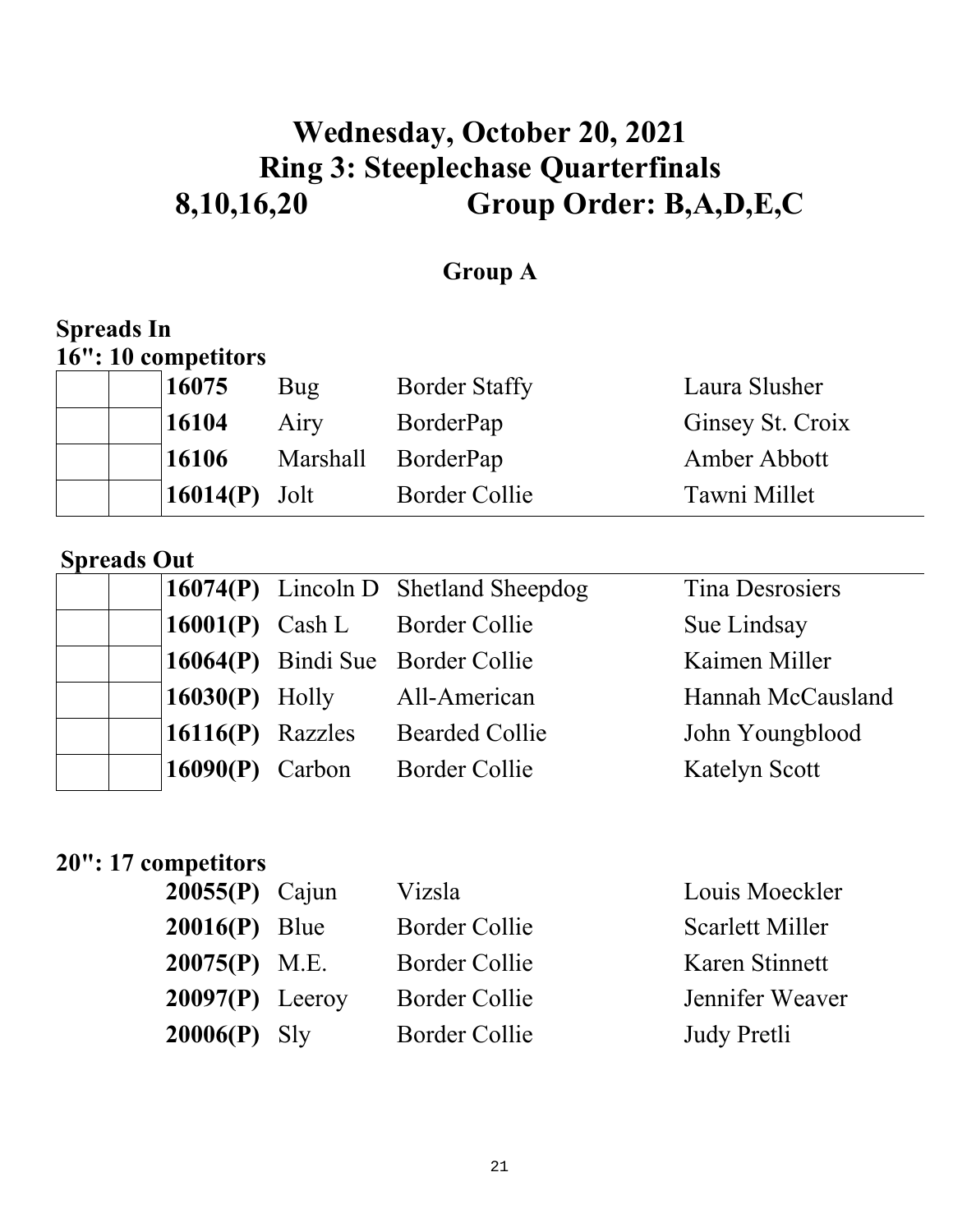| 20046 | Surprise          | Border Collie        | Jennifer Crank       |
|-------|-------------------|----------------------|----------------------|
| 20090 | Fate              | Border Collie        | Jennifer Yates       |
| 20118 | Koi               | Border Collie        | Debbie McLean        |
| 20093 | Pure              | Border Collie        | Iva Perna            |
| 20103 | Ella              | All-American         | Courtney Holscher    |
| 20050 | Keavy             | Border Collie        | <b>Kerry Stevens</b> |
| 20048 | Koozie            | Border Collie        | <b>Shawn Cossart</b> |
| 20063 | Fury              | <b>Border Collie</b> | Jennifer Kerwick     |
| 20014 | Ditto             | Border Collie        | Kris DuRocher        |
| 20102 | Shine J           | English Shepherd     | Hope Jones           |
| 20058 | Little<br>Sparkle | <b>Border Collie</b> | Tawni Millet         |
| 20083 | Diva              | Border Whippet       | Laura Slusher        |
|       |                   |                      |                      |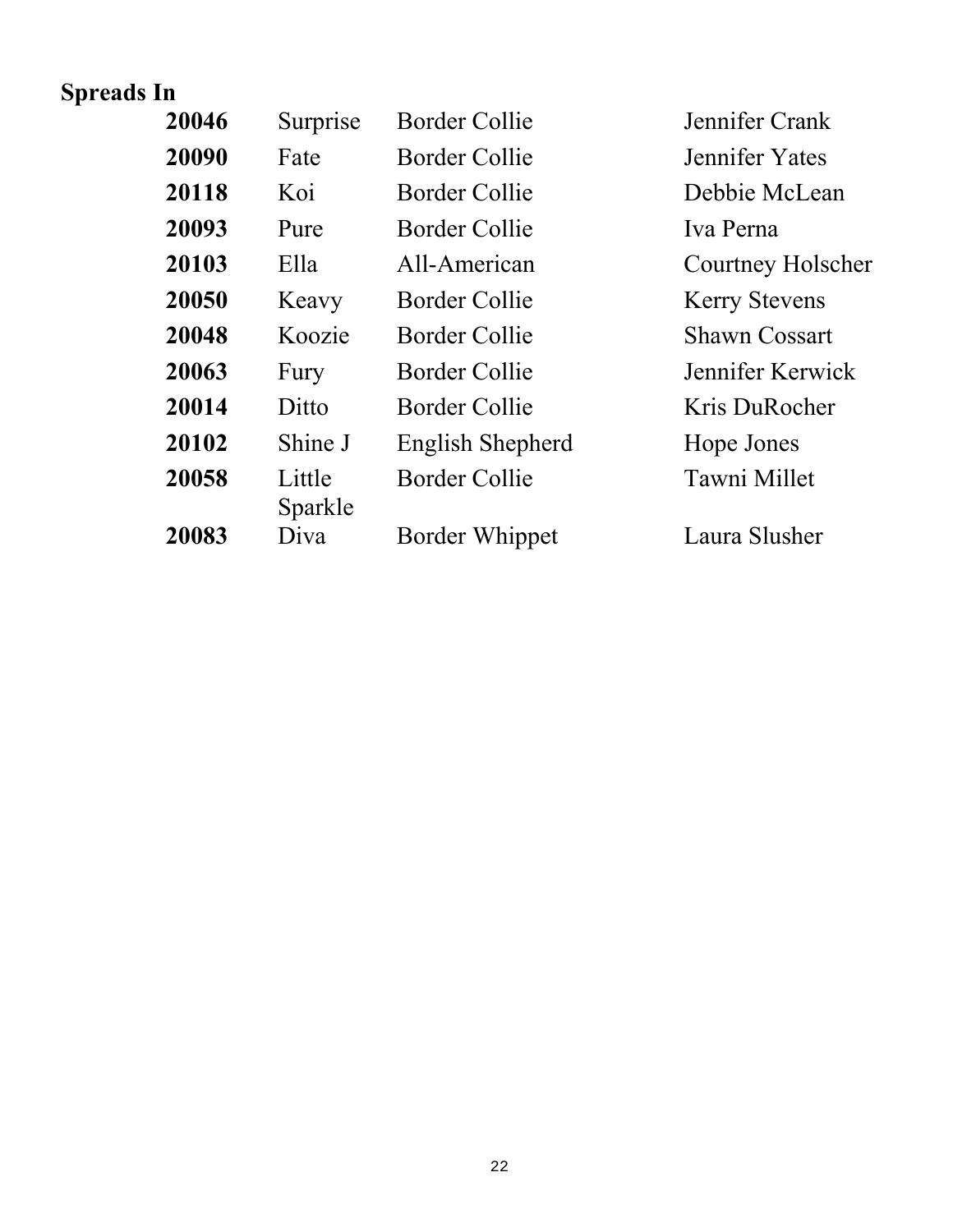# **Wednesday, October 20, 2021 Ring 3: Steeplechase Quarterfinals 8,10,16,20 Group Order: B,A,D,E,C**

## **Group D**

| 5' Aframe, Spreads Out  |                       |                             |                    |  |  |  |  |
|-------------------------|-----------------------|-----------------------------|--------------------|--|--|--|--|
| 8": 1 competitors       |                       |                             |                    |  |  |  |  |
| $08012(P)$ Bleu         |                       | Papillon                    | Alicia Bennett     |  |  |  |  |
| 5'6" Aframe, Spreads In |                       |                             |                    |  |  |  |  |
| 10": 3 competitors      |                       |                             |                    |  |  |  |  |
| 10010                   | Bee                   | <b>Jack Russell Terrier</b> | Nicole Newman      |  |  |  |  |
| 10016                   | Snooker               | Pomeranian                  | Lisa Ann Koenigs   |  |  |  |  |
| 10009                   | Ripple                | <b>Boston Terrier</b>       | Dan Haddy          |  |  |  |  |
| 16": 12 competitors     |                       |                             |                    |  |  |  |  |
| 16006                   | <b>The</b><br>Palinka | All-American                | Chris Tucci        |  |  |  |  |
| 16107                   | d                     | Beauregar Boston Terrier    | Kari Taylor        |  |  |  |  |
| 16032                   | Nina                  | <b>Shetland Sheepdog</b>    | Jeffrey Cohen      |  |  |  |  |
| 16005                   | Finnegan              | Pumi                        | <b>Annie Burke</b> |  |  |  |  |

### **Spreads Out**

| $v_{\mu}$ van $v_{\mu}$ |          |                           |                      |
|-------------------------|----------|---------------------------|----------------------|
| $16088(P)$ Velo         |          | <b>Border Collie</b>      | Maddie Speagle       |
| 16109 $(P)$ Trek        |          | <b>Border Collie</b>      | Lauri Duke           |
| $16012(P)$ Usher        |          | <b>Border Collie</b>      | Abby Peach           |
| $16036(P)$ Ultra        |          | <b>Border Collie</b>      | <b>Ashley Castro</b> |
| $16046(P)$ Jake         |          | <b>Border Collie</b>      | Kaitlyn Rohr         |
| $16023(P)$ Garnet       |          | Rottweiler                | Paula Miloglav-Recco |
| 16083(P)                | Ninja Ml | <b>Labrador Retriever</b> | Dawn Mlatecek        |
| 16101(P)                | Atomic   | <b>Border Collie</b>      | Maddie Speagle       |
|                         |          |                           |                      |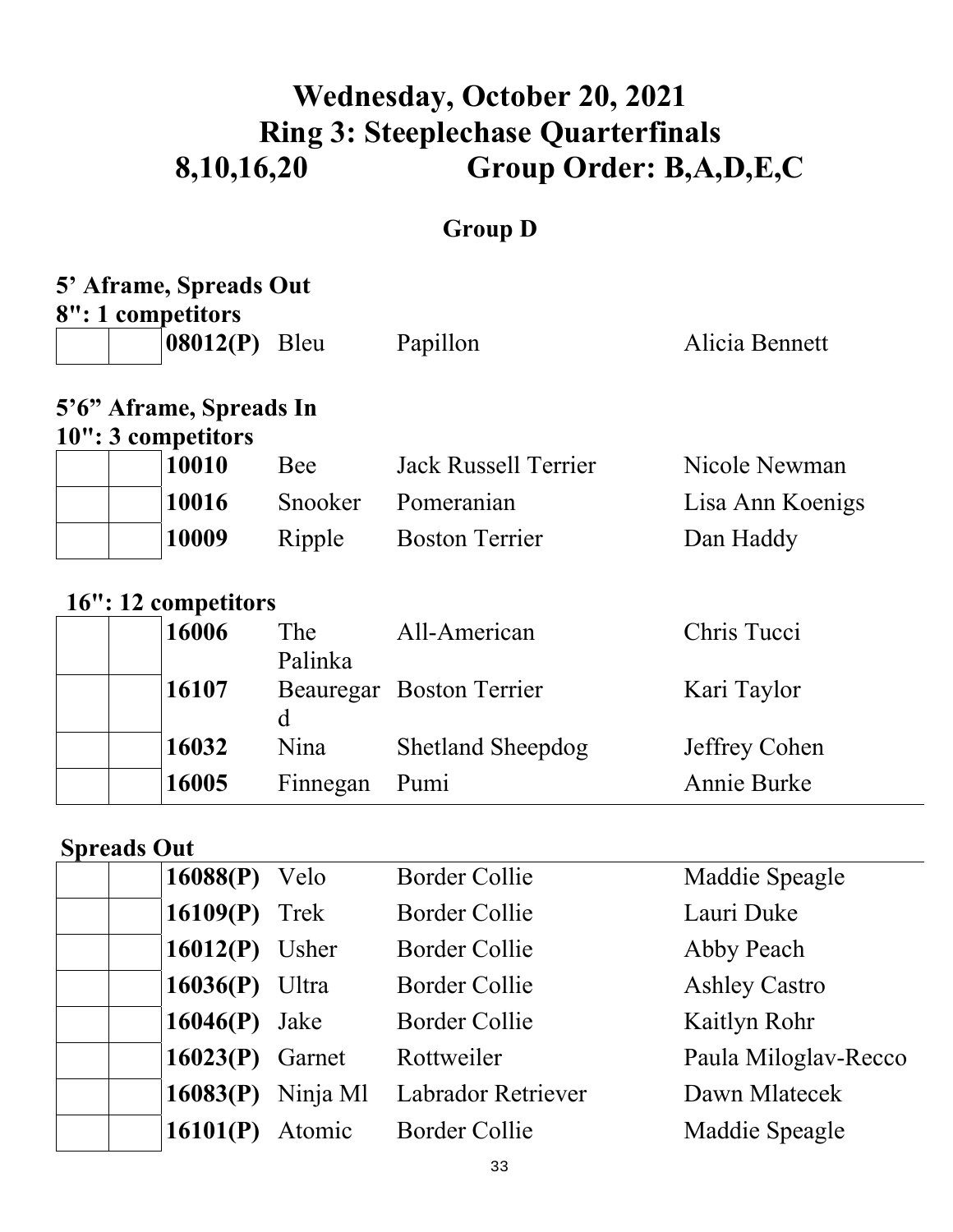#### **20": 16 competitors**

| $20074(P)$ Tallee  | Golden Retriever                | Jada Sawhney        |
|--------------------|---------------------------------|---------------------|
| $20110(P)$ Louie   | Doberman Pinscher               | Judi Villano        |
| $20082(P)$ Tillie  | <b>Chesapeake Bay Retriever</b> | <b>VeeAnn Cross</b> |
| $20094(P)$ Rango   | <b>Labrador Retriever</b>       | Debbie Heifner      |
| $20029(P)$ Pearl   | Catahoula Leopard Dog           | Lori Leonhardt      |
| $20133(P)$ Shannon | Golden Retriever                | Lesie Garofalo      |
| $20038(P)$ Etta    | <b>Labrador Retriever</b>       | Joann McDermott     |
| $20059(P)$ Bentlee | Golden Retriever                | Jada Sawhney        |

| $\sim$ provided the $\sim$ |               |                                |                         |
|----------------------------|---------------|--------------------------------|-------------------------|
| 20019                      |               | Hula Girl Border Collie        | Renee Culpepper         |
| 120111                     | P-Piper       | <b>Border Collie</b>           | Patty Drom              |
| 20009                      | Stitch        | <b>Border Collie</b>           | <b>Shelly Vandevens</b> |
| 20077                      | Menty         | <b>Border Collie</b>           | <b>Janet Terry</b>      |
| 20031                      | Celebrate     | Border Collie                  | <b>Shirley Loos</b>     |
| 20081                      | Vex W         | Miniature American<br>Shepherd | Lisa Woodside           |
| 20101                      | <b>Bright</b> | <b>Border Collie</b>           | Leanne Wortman          |
| 20018                      | Animal        | <b>Border Collie</b>           | Chris Tucci             |
|                            |               |                                |                         |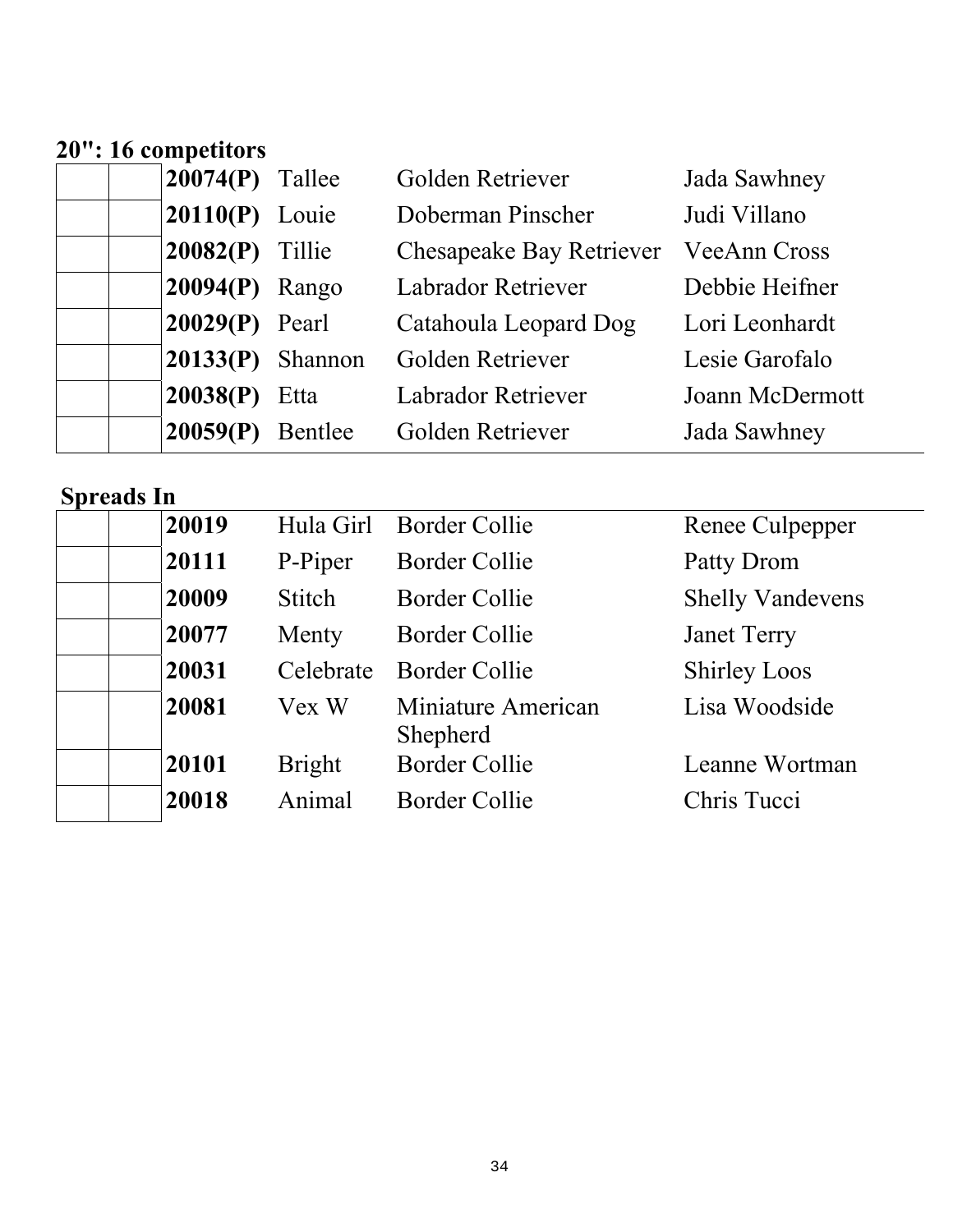# **Wednesday, October 20, 2021 Ring 3: Steeplechase Quarterfinals 8,10,16,20 Group Order: B,A,D,E,C**

### **Group E**

## **5' Aframe, Spreads Out**

### **8": 7 competitors**

| $08020(P)$ Serena              | Pembroke Welsh Corgi                         | Virginia Besthoff           |
|--------------------------------|----------------------------------------------|-----------------------------|
| $08016(P)$ Gecko               | Chi-Mix                                      | Jennifer Woelke             |
| $08002(P)$ Kit Kat             | Papillon                                     | <b>Lindsey Barrows</b>      |
| $08015(P)$ Cooper              | All-American                                 | <b>Tiffany Roehr</b>        |
|                                | <b>08010(P)</b> Carly Rae Poodle (Miniature) | <b>Megan Shepter Garges</b> |
| $\left 08033(P) \right $ Marlo | Pembroke Welsh Corgi                         | Virginia Besthoff           |
| 08030(P) Cricket               | All-American                                 | Jennifer Woelke             |

#### **5'6" Aframe, Spreads In 10": 2 competitors**

|  | 10005 | Hedy | Poodle (Miniature) | Susan Cochran   |
|--|-------|------|--------------------|-----------------|
|  | 10007 | Maus | Chihuahua          | Jennifer Woelke |

### **16": 10 competitors**

| 16112 | Gatsby         | Mixed Awesome Sauce | Chelsea Singer         |
|-------|----------------|---------------------|------------------------|
| 16052 | Joose          | Border Collie       | <b>Kelley Ferguson</b> |
| 16034 | City           | All-American        | Jen Waller             |
|       | Lightharpoonup |                     |                        |

#### **Spreads Out**

|  | $16018(P)$ Luna   | All-American               | <b>Heather Venkat</b> |
|--|-------------------|----------------------------|-----------------------|
|  | 16037 $(P)$ Elvis | Border Collie              | Tracy Horn            |
|  | $16015(P)$ Norm   | Border Collie              | Donna Rohaus          |
|  | $16070(P)$ Bindi  | <b>Australian Shepherd</b> | Tom Howard            |
|  |                   |                            |                       |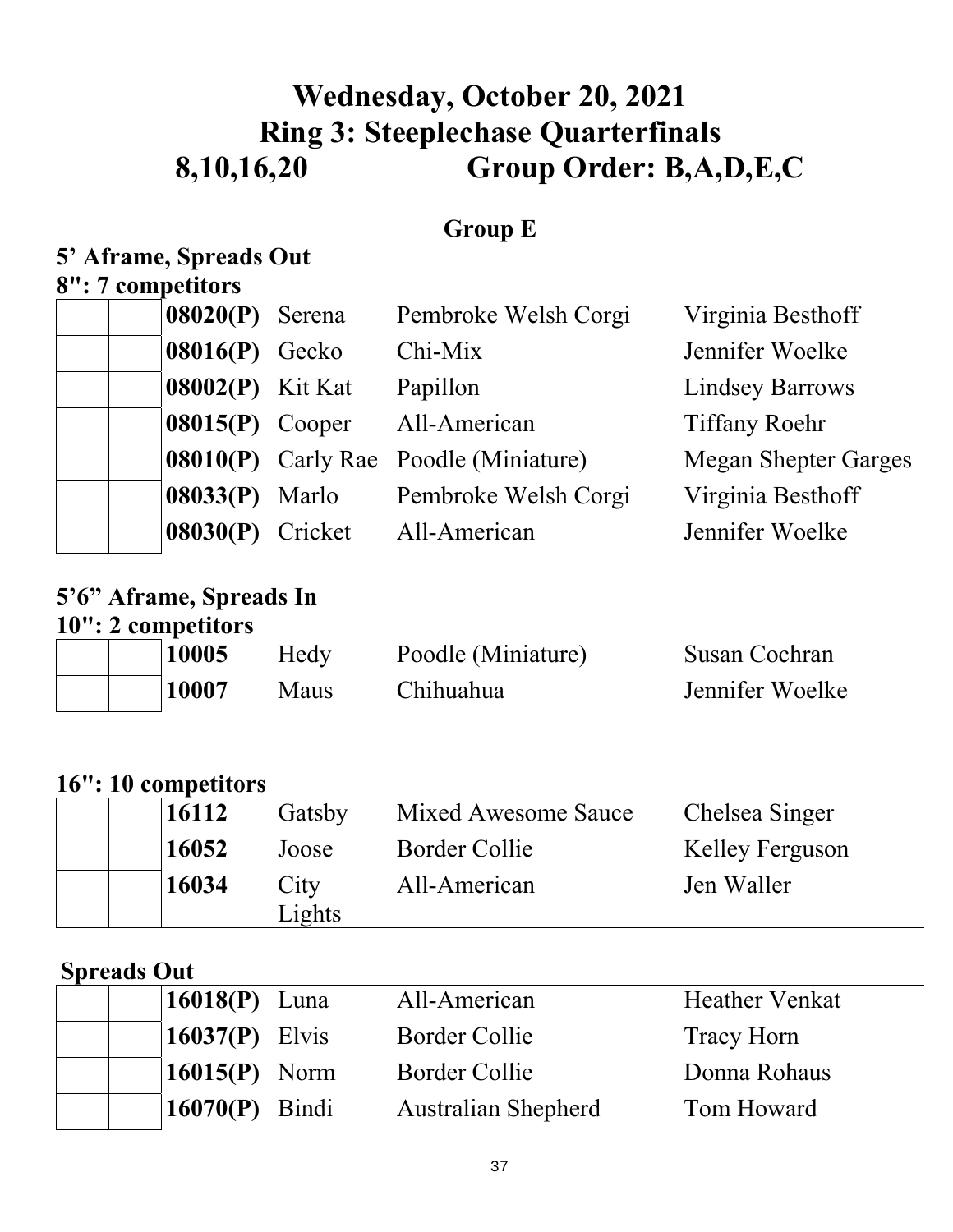|  | 16057(P) Bria               | <b>English Springer Spaniel</b> | Karen Schelling |
|--|-----------------------------|---------------------------------|-----------------|
|  | $\mid$ <b>16091(P)</b> Whit | Border Collie                   | Freda Jessen    |
|  | $16019(P)$ Nikko            | Border Collie                   | Chelsea Singer  |

#### **20": 13 competitors**

| $\vert 20079(P) \vert$ Hero | <b>Border Collie</b> | Laura Selmic      |
|-----------------------------|----------------------|-------------------|
| $ 20108(P)$ Jenga!          | <b>Border Collie</b> | Courtney Iannello |
| $ 20135(P)$ Finn            | Border Collie        | Makayla Luse      |
| $ 20057(P)$ Torque          | Border Collie        | Dan Brackney      |
| $20062(P)$ Plenty           | Golden Retriever     | Mardi Closson     |

| $v_{\mu}$ van $m$ |               |                            |                         |
|-------------------|---------------|----------------------------|-------------------------|
| 20051             | Moxie         | <b>Border Collie</b>       | Andrea Friedel          |
| 20053             | Kona          | Border Collie              | Jeannie Bonsignore      |
| 20109             | Kindle        | <b>Australian Shepherd</b> | Kathleen Schaefer       |
| 20080             | Splendid      | <b>Border Collie</b>       | Michelle Beardsley      |
| 20010             |               | Keahilani Border Collie    | Lili Dawidowicz         |
| 20107             | Lidl<br>Abner | <b>Standard Schnauzer</b>  | <b>Kathy Grace</b>      |
| 20120             | Mender        | Border Collie              | <b>Stefanie Hawkins</b> |
| 20112             | Salsa         | Border Collie              | Kelley Ferguson         |
|                   |               |                            |                         |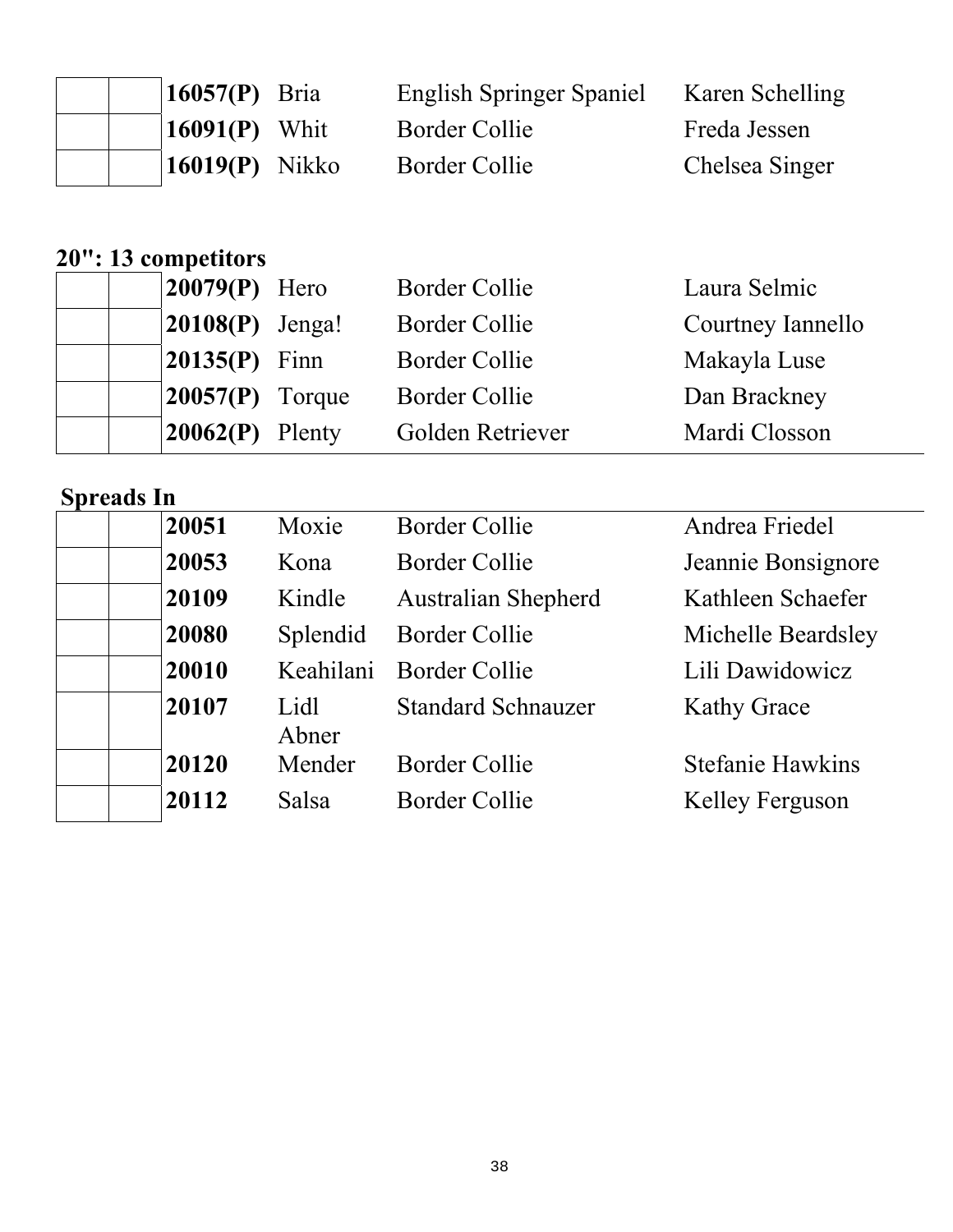# **Wednesday, October 20, 2021 Ring 3: Steeplechase Quarterfinals 8,10,16,20 Group Order: B,A,D,E,C**

## **Group C**

# **5'Aframe, Spreads Out**

**8": 1 competitors** 

| $ 08019(P)$ Hoo!        | Chihuahua | Laura Miller |
|-------------------------|-----------|--------------|
| 5'6" Aframe, Spreads In |           |              |

**10": 2 competitors** 

|  | 10004 | Rabbit             | Jack Russell Terrier | Robin Newman   |
|--|-------|--------------------|----------------------|----------------|
|  | 10008 | Sprinkles Papillon |                      | Nicole Cabrera |

### **16": 18 competitors**

| 16071 | Kahuna  | Poodle (Miniature)                    | Melinda Mello          |
|-------|---------|---------------------------------------|------------------------|
| 16099 | Rok     | Miniature American<br>Shepherd        | Dana Pike              |
| 16095 | Piston  | <b>Australian Cattle Dog</b>          | <b>Tracey Roth</b>     |
| 16079 | Dottie  | All-American                          | Aimee Legendre         |
| 16084 | Mambo   | Nova Scotia Duck Tolling<br>Retriever | <b>Lisette Berrios</b> |
| 16010 | Switch  | <b>Shetland Sheepdog</b>              | <b>Katie Rogers</b>    |
| 16040 | Wasabi  | All Breed                             | Melinda Mello          |
| 16081 | Reacher | All-American                          | Robin Newman           |
|       |         |                                       |                        |

#### **Spreads Out**

| 16027 $(P)$ Mesa                | Border Collie | <b>Brooke Ortale</b> |
|---------------------------------|---------------|----------------------|
| $\left  16063(P) \right $ Livie | Border Collie | Gail Chadwick        |
| Clare                           |               |                      |
| $\vert 16021(P) \vert$ Hauser   | Border Collie | Lizabeth Smith       |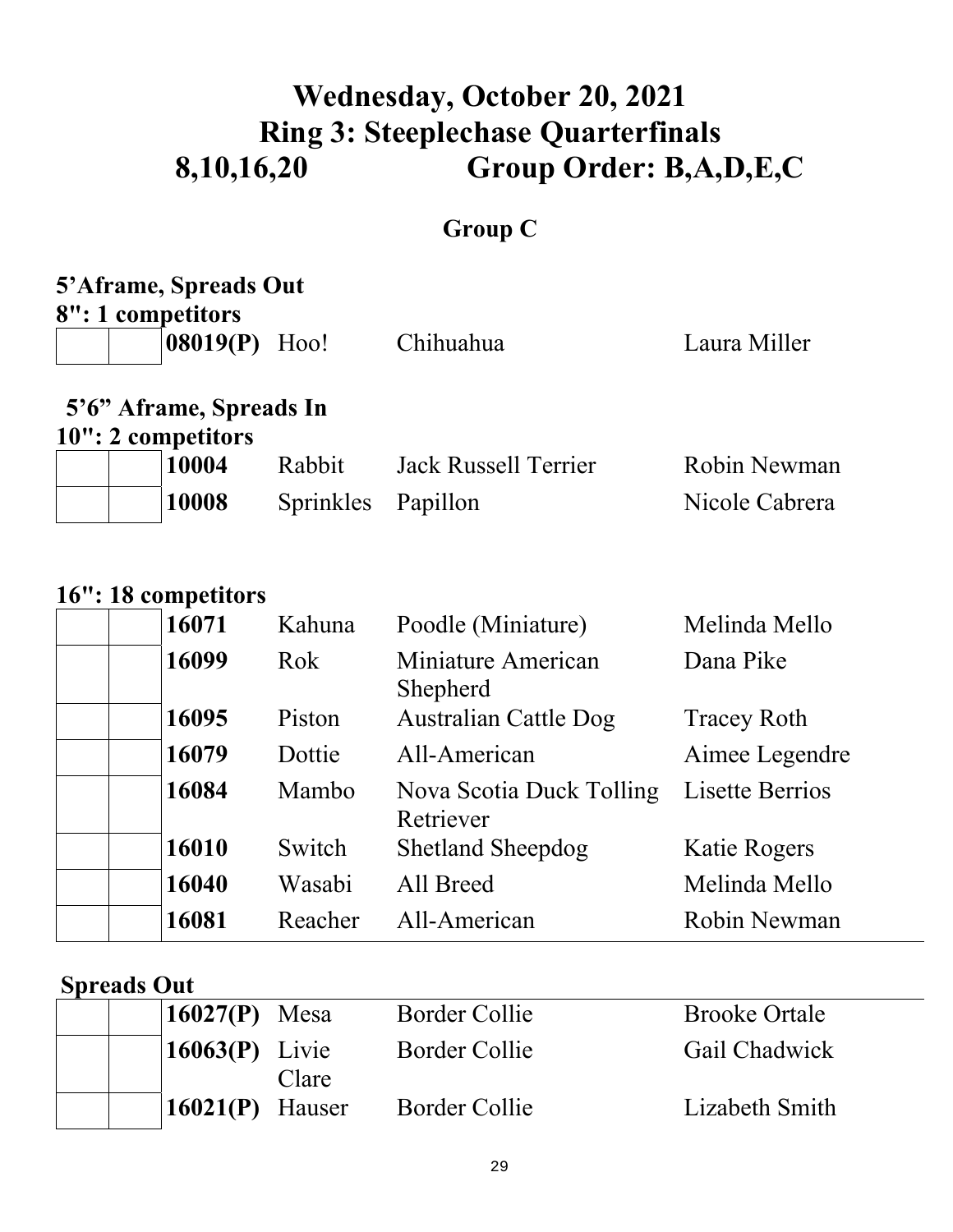| $16085(P)$ Status   | <b>Border Collie</b>     | <b>Elizabeth Dott</b> |
|---------------------|--------------------------|-----------------------|
| $16060(P)$ Weebo    | All-American             | Sheri Boone           |
| $16053(P)$ Lickity  | Border Collie            | Krista Cantrell       |
| $16016(P)$ Monty    | <b>Shetland Sheepdog</b> | Viveka Rosenberger    |
| 16051(P) Kaj        | All American Love Bug    | Tami Olheiser         |
| $16049(P)$ Axel     | <b>Border Collie</b>     | Amanda Brandenburg    |
| 16031(P)<br>Soda Mr | <b>Border Collie</b>     | Phil Boone            |
| <b>Banks</b>        |                          |                       |

## **20": 12 competitors**

| $\vert 20113(P)$ Tiger       |                      | <b>Border Collie</b>         | Gina Day               |
|------------------------------|----------------------|------------------------------|------------------------|
| $ 20104(P)$ Murphy           |                      | <b>Australian Shepherd</b>   | Dinah Reece            |
| $20020(P)$ Rowley            |                      | Belgian Tervuren             | Deandra Gero           |
|                              | $ 20105(P)$ Sprocket | <b>Australian Cattle Dog</b> | Brea Witt              |
| $20026(P)$ Player            |                      | <b>Border Collie</b>         | Dana Pike              |
| $\vert 20073(P) \vert$ Piper |                      | Whippet                      | <b>Charlene Chaney</b> |

| 20067 | Shine S       | <b>Border Collie</b> | Kim Schaefer           |
|-------|---------------|----------------------|------------------------|
| 20021 | Speedy        | <b>Border Collie</b> | Kathy Sheehan          |
| 20040 |               |                      | Kathy Topham           |
| 20086 | Finesse       | <b>Border Collie</b> | <b>Brooke Ortale</b>   |
| 20024 | Taryn<br>Skye | <b>Border Collie</b> | Gail Chadwick          |
| 20005 | Envy          | <b>Border Collie</b> | Kaitlyn Arnsdorf       |
|       |               |                      | Lagniappe All-American |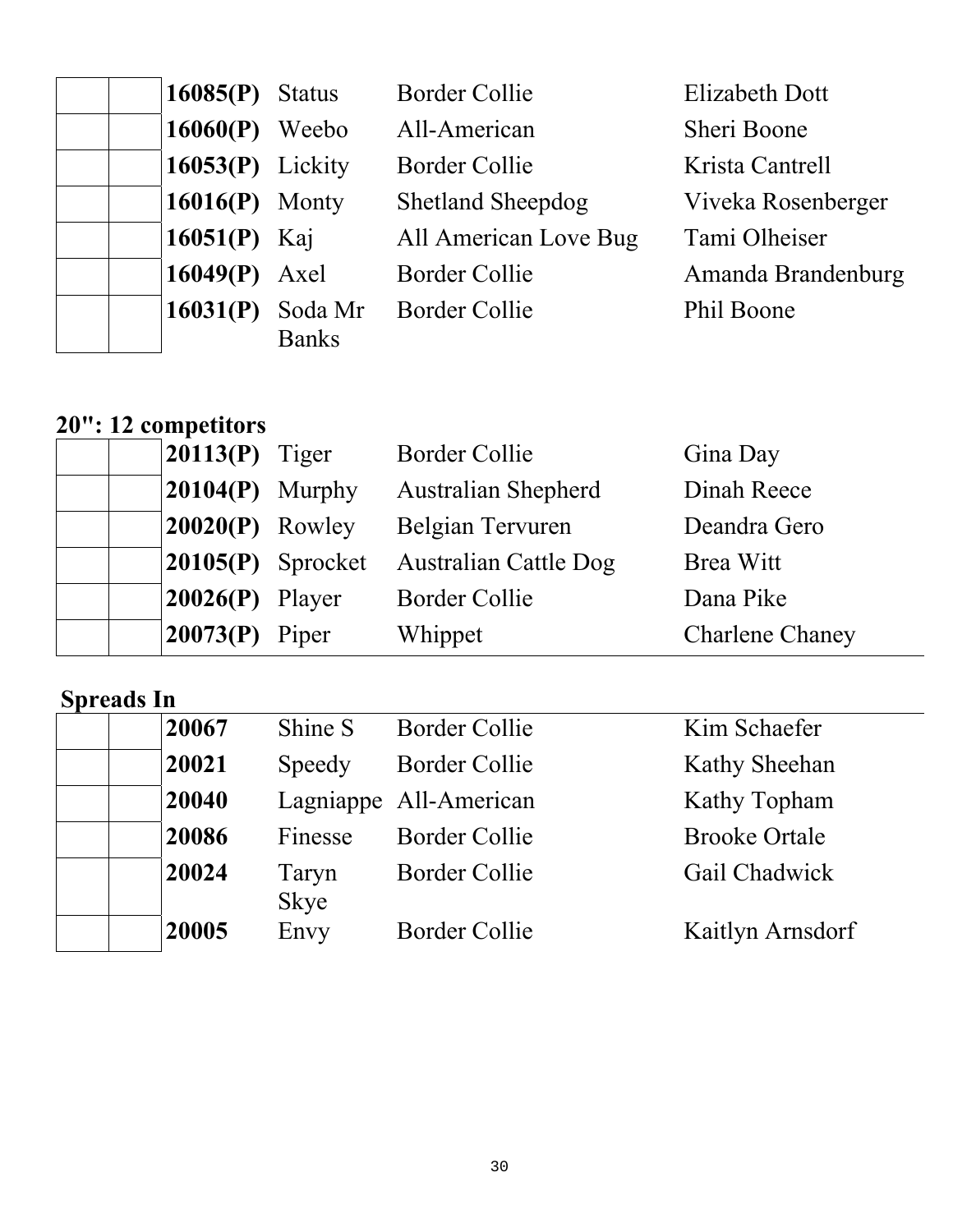# **Wednesday, October 20, 2021 Ring 4: Steeplechase Quarterfinals 12,14,22,24 Group Order: C,B,A,D,E**

## **Group C**

#### **Spreads Out 12": 2 competitors**

| $\mathbf{I} = \mathbf{V} = \mathbf{V}$ | $\vert 12021(P)$ Vegas       | All-American | Kim Neff      |
|----------------------------------------|------------------------------|--------------|---------------|
|                                        | $\vert 12014(P) \vert$ Primo | Papillon     | Sarah Rutland |

### **14": 5 competitors**

| $14008(P)$ Legacy | <b>Border Collie</b>            | Elizabeth Dott   |
|-------------------|---------------------------------|------------------|
|                   | $14023(P)$ Decker Border Staffy | Robin Newman     |
| $14033(P)$ Henna  | Australian Cattle Dog           | Jennifer Baiocco |

#### **Spreads In**

| 14011 | Aurora       | Poodle (Miniature) | Gabriela Sloan |
|-------|--------------|--------------------|----------------|
| 14020 | <b>Bette</b> | All-American       | Kim Neff       |

### **22": 20 competitors**

| 22005 | Peyote           | Working Bearded Collie Mary Cheney  |                 |
|-------|------------------|-------------------------------------|-----------------|
| 22111 | Misty            | <b>Border Collie</b>                | Peter Cinotto   |
| 22119 | Chevy            | <b>Border Collie</b>                | Jamie Lyle      |
| 22060 | Lily             | Border Collie                       | Mike Wagner     |
| 22116 | Phoenix C        | Belgian Tervuren                    | Jeanine Collins |
| 22080 | <b>Mystery</b>   | <b>Border Collie</b>                | Alice Cinotto   |
| 22108 | Malcolm<br>Young | <b>Speckled Faced Ball</b><br>Hound | Annie DeChance  |
| 22055 | Callie           | <b>Australian Shepherd</b>          | Jamie Juckett   |
| 22026 | Roulez           | Golden Retriever                    | Carrie Neyland  |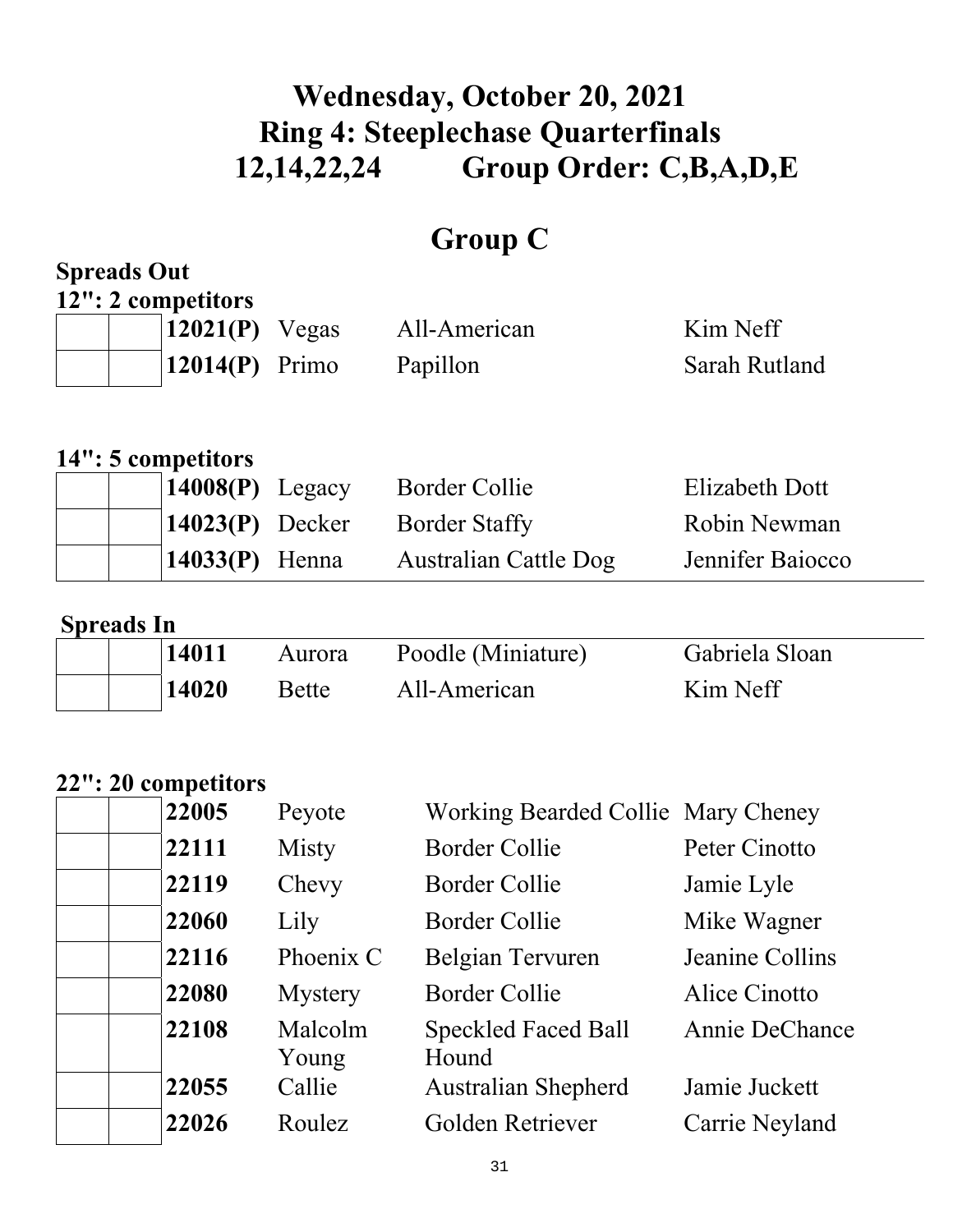| 22102 | Rafaga      | <b>Border Collie</b>       | <b>Rosarito Martinez</b> |
|-------|-------------|----------------------------|--------------------------|
| 22104 | Peak        | Border Collie              | Desiree Snelleman        |
| 22101 | Koza        | Border Collie              | Jody Lolich              |
| 22021 | Jango       | Australian Koolie          | Ernie Rodriguez          |
| 22120 | Remington   | <b>Australian Shepherd</b> | Christie Deen            |
| 22068 | Glen        | <b>Border Collie</b>       | Janet Wagner             |
| 22121 | Babe        | <b>Border Collie</b>       | Richard Eggie            |
| 22091 | Simi        | Border Collie              | Leonda Armstrong         |
| 22062 | Felix       | Border Collie              | <b>Sarah Stremming</b>   |
| 22053 | Hotsy-totsy | Border Collie              | Dana Pike                |
| 22114 | Rascal      | Border Collie              | Peter Cinotto            |

# **24": 3 competitors**

| 24023 | Racer       | Golden Retriever | <b>Kathy Quiroz</b>  |
|-------|-------------|------------------|----------------------|
| 24040 | Tita'N      | Border Collie    | Norm Lende           |
| 24007 | <b>Moss</b> | Border Collie    | <b>Shelby Tilden</b> |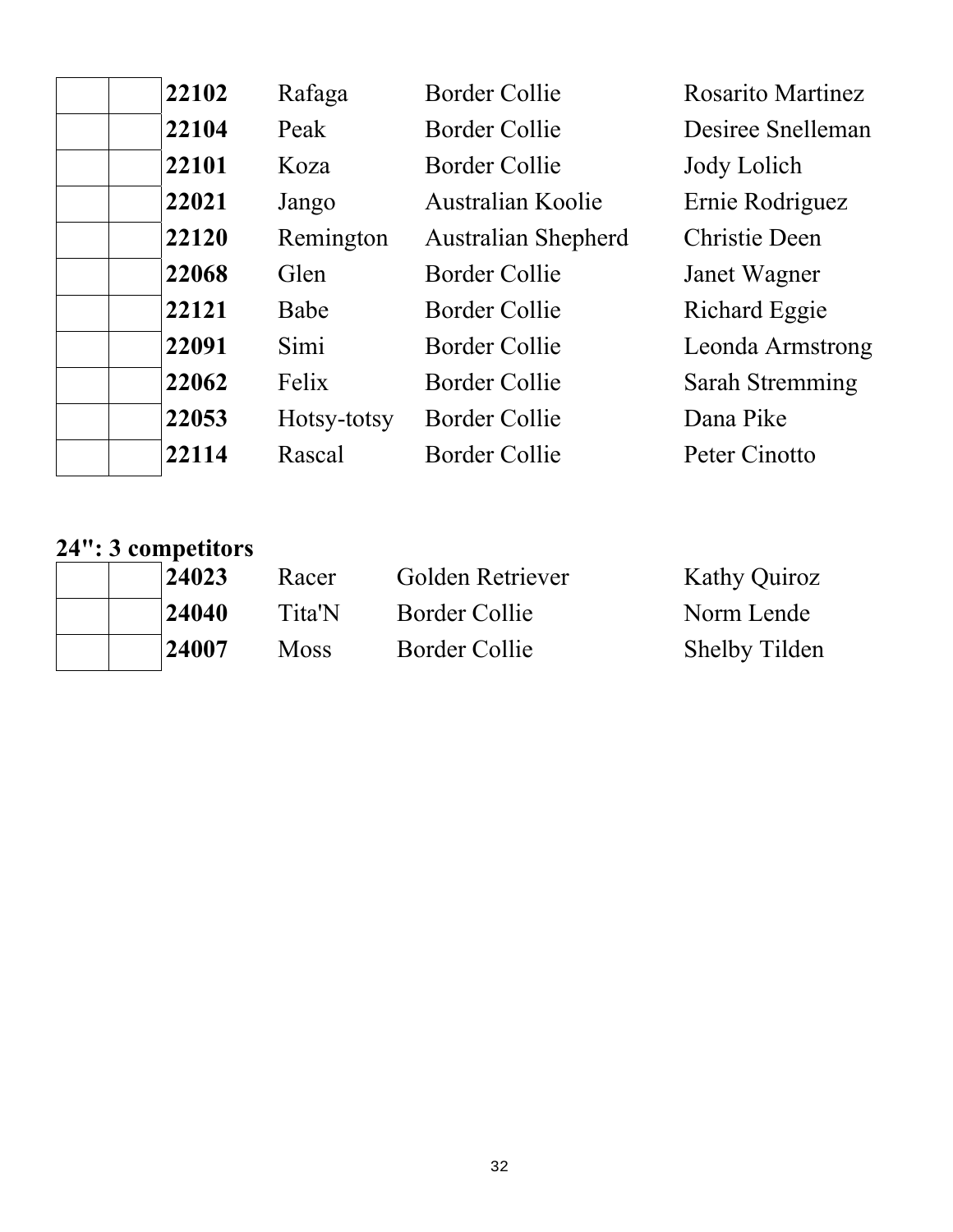# **Wednesday, October 20, 2021 Ring 4: Steeplechase Quarterfinals 12,14,22,24 Group Order: C,B,A,D,E**

# **Group B**

| <b>Spreads In</b>  |                                                        |                          |                                                                            |                                                      |
|--------------------|--------------------------------------------------------|--------------------------|----------------------------------------------------------------------------|------------------------------------------------------|
|                    | 12": 4 competitors<br>12043                            | Yeti                     | <b>Jack Russell Terrier</b>                                                | <b>Beth Martin</b>                                   |
| <b>Spreads Out</b> |                                                        |                          |                                                                            |                                                      |
|                    | 12026(P)                                               | <b>Better</b><br>Cheddar | All-American                                                               | Allison Garcia                                       |
|                    | 12028(P)                                               | Riot                     | <b>Shetland Sheepdog</b>                                                   | <b>Katy Mallory</b>                                  |
|                    | 12001(P)                                               | Lindi                    | Cocker Spaniel                                                             | Jen Ludlum                                           |
|                    | 14": 8 competitors<br>14012(P)<br>14018(P)<br>14031(P) | Simi<br>Kona<br>Grace    | <b>Border Collie</b><br><b>Australian Shepherd</b><br><b>Border Collie</b> | <b>Sharon Wirant</b><br>Jeanette Losey<br>Ann Koenig |
| <b>Spreads In</b>  |                                                        |                          |                                                                            |                                                      |
|                    | 14017                                                  | Chrome                   | <b>Jack Russell Terrier</b>                                                | Cheryl Earnshaw                                      |
|                    | 14002                                                  | Zig-zag                  | <b>Shetland Sheepdog</b>                                                   | Sara Peterson                                        |
|                    | 14048                                                  | Joy                      | <b>Shetland Sheepdog</b>                                                   | Lisa Stoddard                                        |
|                    | 14028                                                  | <b>Bolt</b>              | <b>Shetland Sheepdog</b>                                                   | Judy Klar                                            |
|                    | 14004                                                  | Synge                    | Poodle (Miniature)                                                         | <b>Suzanne Wesley</b>                                |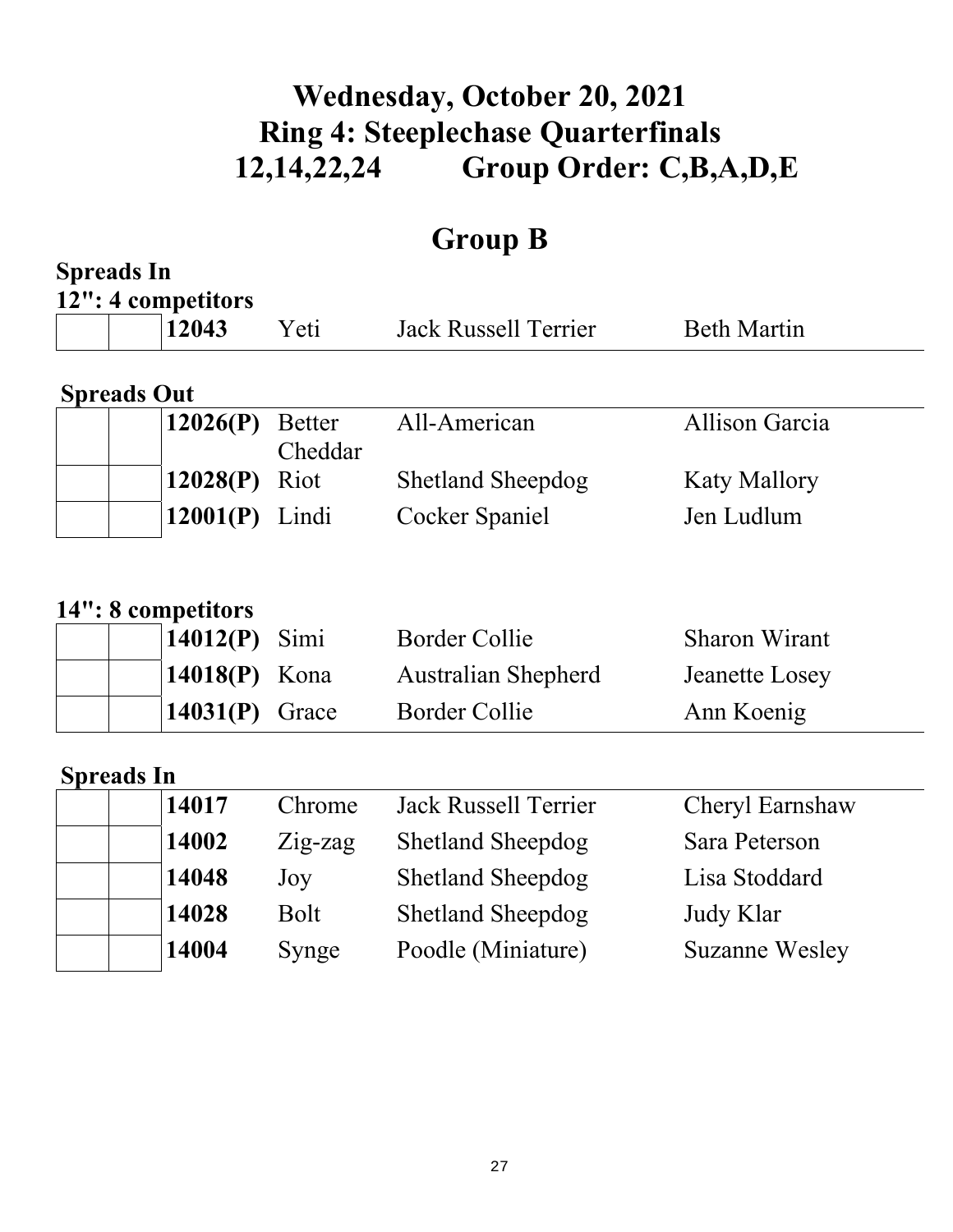# **22": 12 competitors**

| 22006 | Shelby-Cobra Border Collie |                                     | Amber McCune         |
|-------|----------------------------|-------------------------------------|----------------------|
| 22034 | Aero                       | <b>Border Collie</b>                | Renee Clark          |
| 22008 | Legacy                     | <b>Border Collie</b>                | <b>Janet Gauntt</b>  |
| 22016 | Pixel                      | Catahoula Leopard Dog Mandy Kleiman |                      |
| 22031 | Hoosier                    | Border Collie                       | Lexi Brigante        |
| 22131 | Snap!                      | Border Collie                       | <b>Steve Schwarz</b> |
| 22073 | <b>Stella</b>              | Golden Retriever                    | Julee Blair          |
| 22050 | Cappuccino!                | CoolCross                           | <b>Barb Davis</b>    |
| 22109 | <b>Rhys</b>                | Border Collie                       | Anna Blanton         |
| 22075 | Kickit                     | Border Collie                       | <b>Janet Boggs</b>   |
| 22019 | <b>Ska</b>                 | <b>English Springer</b><br>Spaniel  | Katherine Ostiguy    |
| 22051 | Bob                        | <b>Border Collie</b>                | Mark Wirant          |

# **24": 4 competitors**

| 24030 | Typo    | <b>Border Collie</b>         | <b>Amber McCune</b> |
|-------|---------|------------------------------|---------------------|
| 24004 | Tuna    | Border Collie                | Nicholas Carleton   |
| 24043 | Edge    | Border Collie                | Dawn Fillips        |
| 24029 | Granite | <b>Flat-Coated Retriever</b> | Amber McCune        |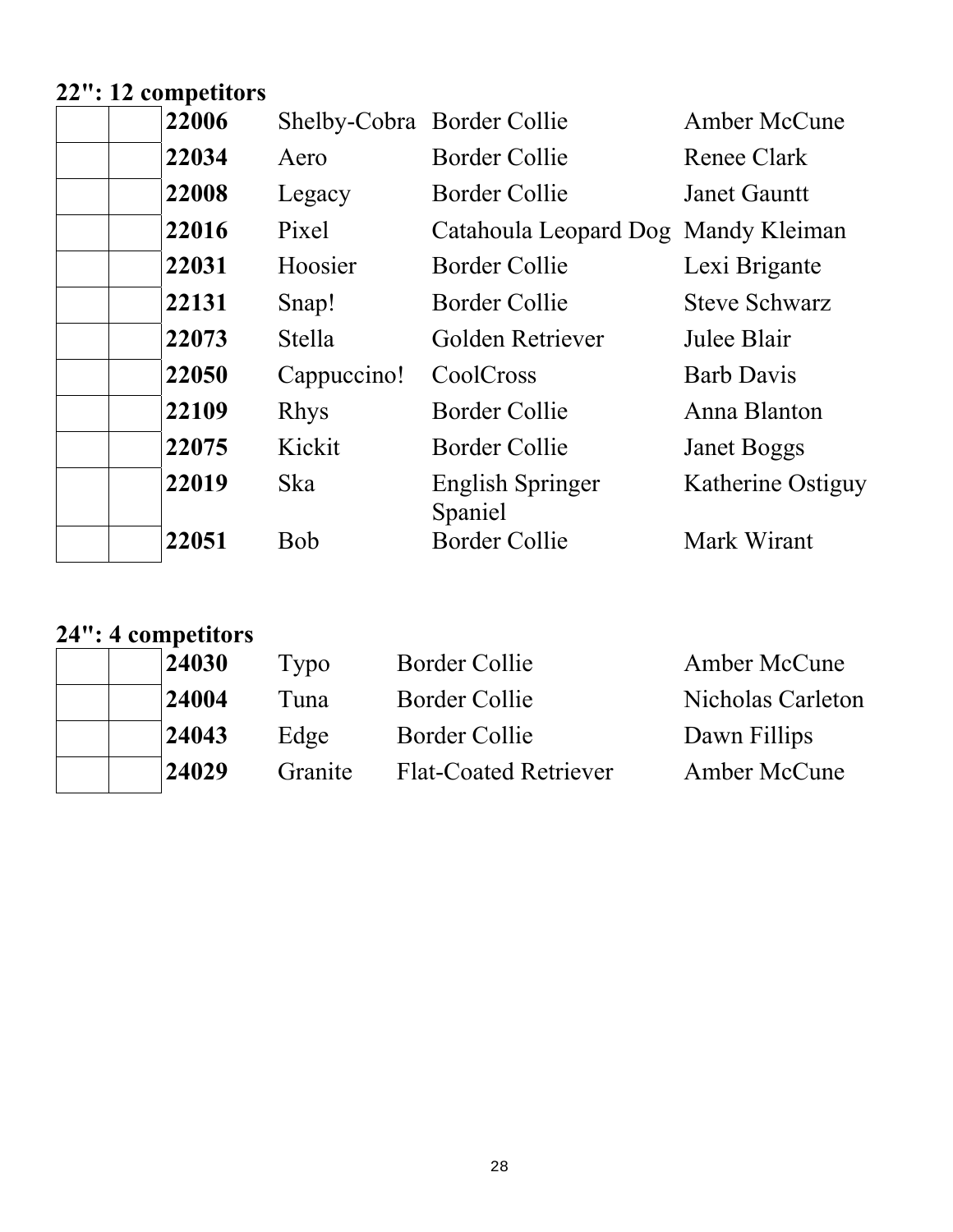# **Wednesday, October 20, 2021 Ring 4: Steeplechase Quarterfinals 12,14,22,24 Group Order: C,B,A,D,E**

# **Group A**

| <b>Spreads In</b>           |                     |                             |                      |
|-----------------------------|---------------------|-----------------------------|----------------------|
| 12": 3 competitors<br>12009 | Pete                | <b>Jack Russell Terrier</b> | <b>Kate Barnes</b>   |
| <b>Spreads Out</b>          |                     |                             |                      |
| 12004(P)                    | Porter              | <b>Rat Terrier</b>          | Mary Obidinski       |
| 12020(P)                    | Rudy                | Miniature Schnauzer         | <b>Heather Smith</b> |
|                             |                     |                             |                      |
| 14": 10 competitors         |                     |                             |                      |
| 14007(P)                    | Link                | Icelandic Sheepdog          | Jessica Ibarra       |
| 14005(P)                    | Talla               | <b>Border Collie</b>        | <b>Sarah Jones</b>   |
| 14049(P)                    | Ginger              | <b>Australian Shepherd</b>  | Diana Johnson-Ford   |
| 14044(P)                    | Skye Bear All Breed |                             | <b>Beth Kline</b>    |
| <b>Spreads In</b>           |                     |                             |                      |
| 14030                       | Stripper            | <b>Shetland Sheepdog</b>    | <b>Susan Crank</b>   |
| 14052                       | Rio                 | <b>Shetland Sheepdog</b>    | Jennifer Crank       |
| 14035                       | Phantom             | <b>Smooth Fox Terrier</b>   | John Youngblood      |
| 14025                       | <b>Newt</b>         | <b>Jack Russell Terrier</b> | <b>Kate Barnes</b>   |
| 14054                       | Oliver              | All Breed                   | Jessica Ibarra       |
| 14036                       | <b>Sting</b>        | <b>Shetland Sheepdog</b>    | <b>Susan Crank</b>   |
|                             |                     |                             |                      |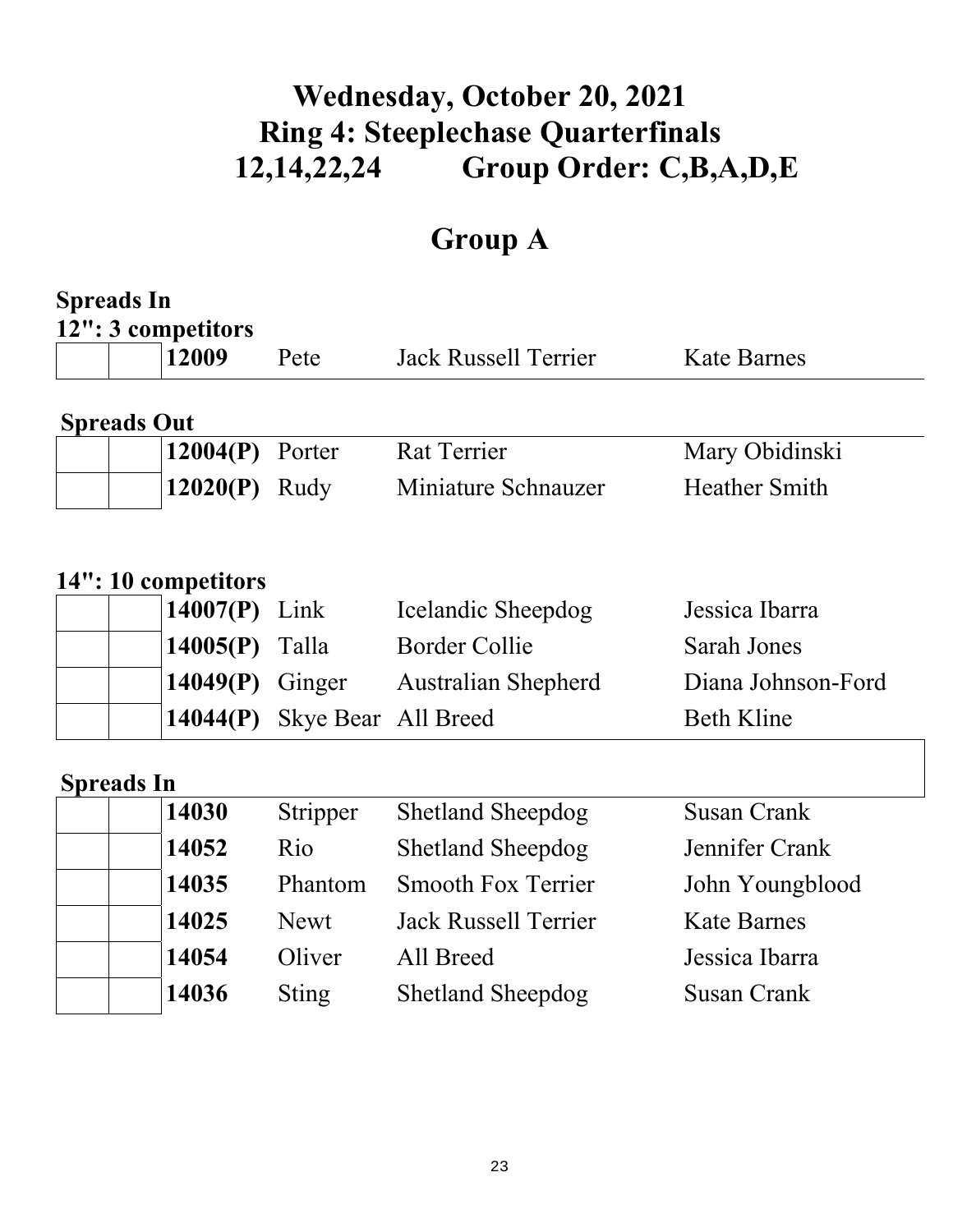### **22": 18 competitors**

| 22130 | London          | <b>Border Collie</b> |
|-------|-----------------|----------------------|
| 22027 | Pixie           | <b>Border Collie</b> |
| 22004 | Journey         | Boxer                |
| 22003 | Skeemer         | Vizsla               |
| 22036 | Zachery         | Koolie               |
| 22032 | Rhythm          | <b>Border Collie</b> |
| 22126 | Hi5             | Border Collie        |
| 22067 | Tabby           | <b>Border Collie</b> |
| 22106 | Capture         | <b>Border Collie</b> |
| 22011 | Zest            | <b>Border Collie</b> |
| 22017 | Voulez          | Golden Retriever     |
| 22001 | Equis           | <b>Border Collie</b> |
| 22028 | Jetta           | <b>Border Collie</b> |
| 22083 | Cash W          | <b>Border Collie</b> |
| 22066 | Doon!           | <b>Border Collie</b> |
| 22025 | Bacardi         | Mongrel              |
| 22093 | Trouble         | <b>Border Collie</b> |
| 22058 | Jack<br>Daniels | <b>Border Collie</b> |

**Kaimen Miller Ginny Carlson Jennifer Yates** Louis Moeckler **Anne Crawshaw** Linda Husson **Jennifer Crank Chris Ciardelli** Jordan York Debbie McLean **Katie Williamson Stefanie Anderson Sue Lindsay Chloe Williams Sarah Jones Kaimen Miller Ginny Carlson** Jennifer Crank

## **24": 6 competitors**

| 24044 |          | Legendary Border Collie | Tawni Millet          |
|-------|----------|-------------------------|-----------------------|
| 24025 |          | Kepler-79 All-American  | <b>Bridget Thomas</b> |
| 24021 | Superdry | Belgian Malinois        | Melanie Rock          |
| 24018 | Electra  | Siberian Husky          | Jennifer Kerwick      |
| 24039 | Buzz M   | <b>Border Collie</b>    | Melissa Moerland      |
| 24037 | Max      | <b>Border Collie</b>    | Karen Overstreet      |
|       |          |                         |                       |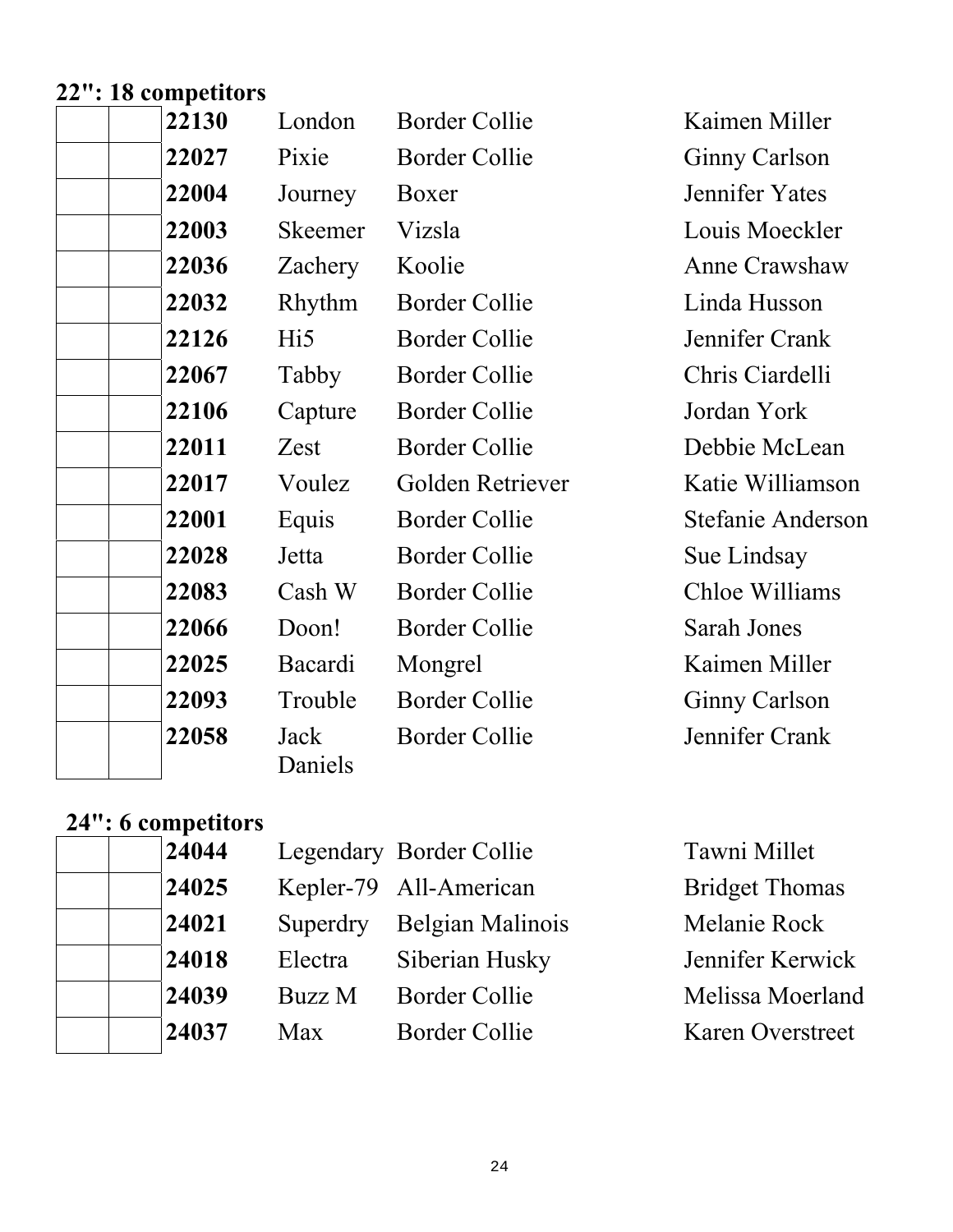# **Wednesday, October 20, 2021 Ring 4: Steeplechase Quarterfinals 12,14,22,24 Group Order: C,B,A,D,E**

# **Group D**

| <b>Spreads In</b>                          |                    |                                                         |                                    |
|--------------------------------------------|--------------------|---------------------------------------------------------|------------------------------------|
| 12": 6 competitors                         |                    |                                                         |                                    |
| 12011                                      | <b>Breanna</b>     | <b>Shetland Sheepdog</b>                                | Nick Sparks                        |
| 12034                                      | Pitch              | <b>Shetland Sheepdog</b>                                | Jennifer Thomas                    |
| <b>Spreads Out</b>                         |                    |                                                         |                                    |
| 12048(P)                                   |                    | Polka-Dot Border Collie                                 | <b>Elizabeth Evans</b>             |
| 12013(P)                                   | Raana              | <b>Budi</b>                                             | Kris Seiter                        |
| 12003(P)                                   | Decker             | <b>Chinese Crested</b>                                  | Val Rutledge                       |
| 12007(P)                                   | Giddy<br>Marie     | <b>Pyrenean Shepherd</b>                                | <b>Elizabeth Evans</b>             |
| 14": 2 competitors<br>14051(P)<br>14053(P) | Pixie Pig<br>Razzi | <b>Border Collie</b><br><b>English Springer Spaniel</b> | Alicia Bennett<br>Crystal Anderson |
| <b>Spreads In</b><br>22": 20 competitors   |                    |                                                         |                                    |
| 22070                                      | Outspoken          | <b>Border Collie</b>                                    | Abby Peach                         |
| 22085                                      | Vinny              | <b>Border Collie</b>                                    | Chris Villano                      |
| 22115                                      | Link               | <b>Border Collie</b>                                    | <b>Ashley Castro</b>               |
| 22097                                      | Renegade           | <b>Border Collie</b>                                    | Rita Browning                      |
| 22133                                      | Riot               | <b>Border Collie</b>                                    | <b>Courtney Moore</b>              |
| 22059                                      | Chica              | <b>Border Collie</b>                                    | <b>Merritt Speagle</b>             |
| 22041                                      | <b>Stoked</b>      | <b>Border Collie</b>                                    | <b>Sheila Ross</b>                 |
| 22074                                      | Cayman             | <b>Border Collie</b>                                    | <b>Nanette Nance</b>               |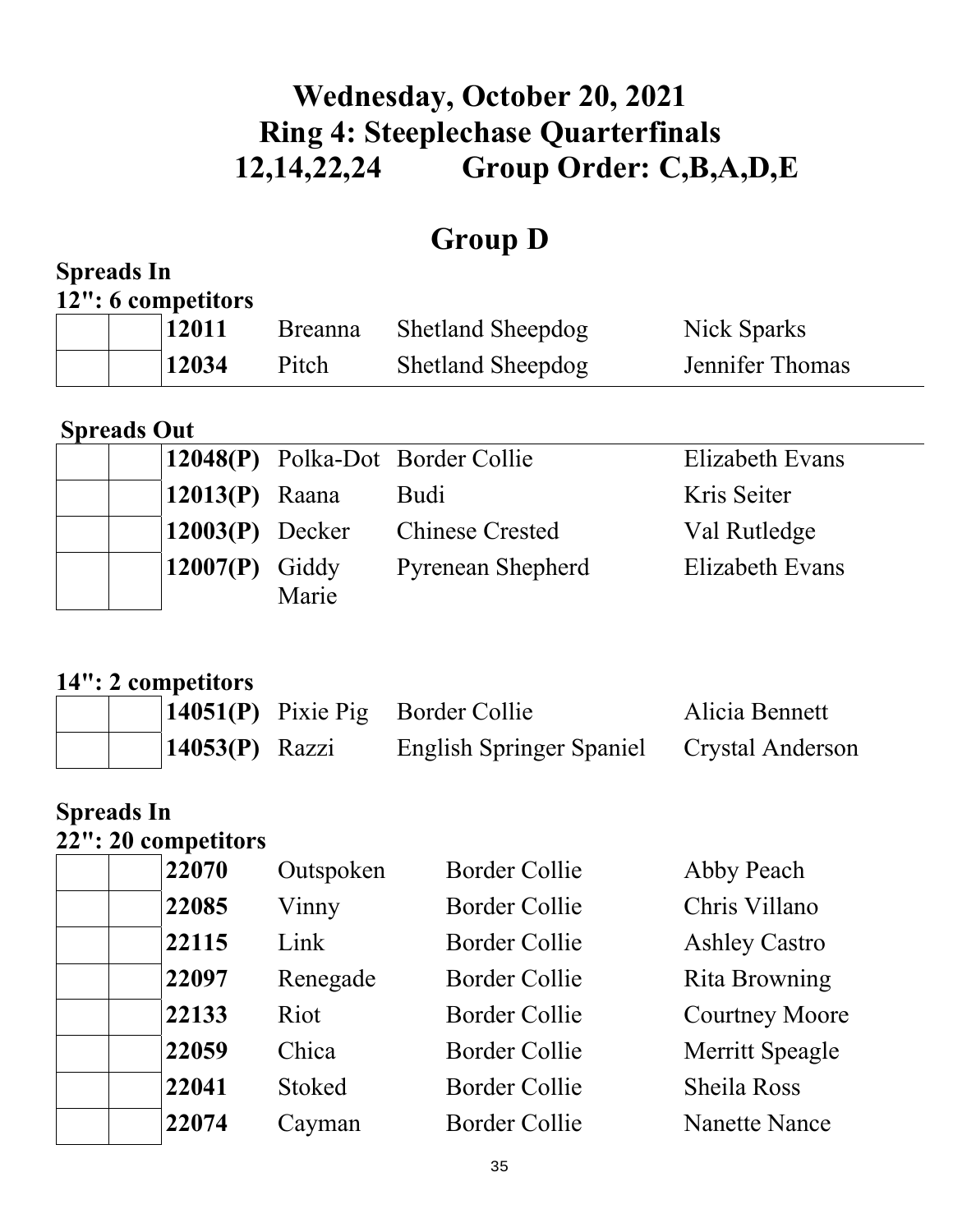| 22125 | Trooper      | <b>Border Collie</b> | Janice Saylors       |
|-------|--------------|----------------------|----------------------|
| 22045 | Soda Pop     | Border Collie        | Gloria Krueger       |
| 22013 | Teller       | Border Collie        | Lauri Duke           |
| 22079 | <b>Spark</b> | Border Collie        | Debbie Heifner       |
| 22040 | Jedi         | Border Collie        | Karissa Solberg      |
| 22099 | Cara         | Border Collie        | Maddie Speagle       |
| 22124 | Sail         | Golden Retriever     | Lesie Garofalo       |
| 22049 | Naavdanya    | Border Collie        | Kris Seiter          |
| 22127 | Ziya         | Australian Kelpie    | Sarah Espinoza-Sokal |
| 22132 | Veni         | Border Collie        | Dave Hill            |
| 22064 | TerrA        | Border Collie        | Val Rutledge         |
| 22094 | Planet 9     | Border Collie        | Abby Peach           |
|       |              |                      |                      |

### **24": 5 competitors**

| 24019 | Dravi         | Belgian Sheepdog     | LeAnn Miller         |
|-------|---------------|----------------------|----------------------|
| 24041 | <b>Static</b> | <b>Border Collie</b> | Ronnie Marquez       |
| 24031 | Flirt         | <b>Border Collie</b> | Pamela Shattuck      |
| 24016 | Legolas       | <b>Border Collie</b> | <b>Rachel Downs</b>  |
| 24036 | Solo          | <b>Border Collie</b> | <b>Ashley Castro</b> |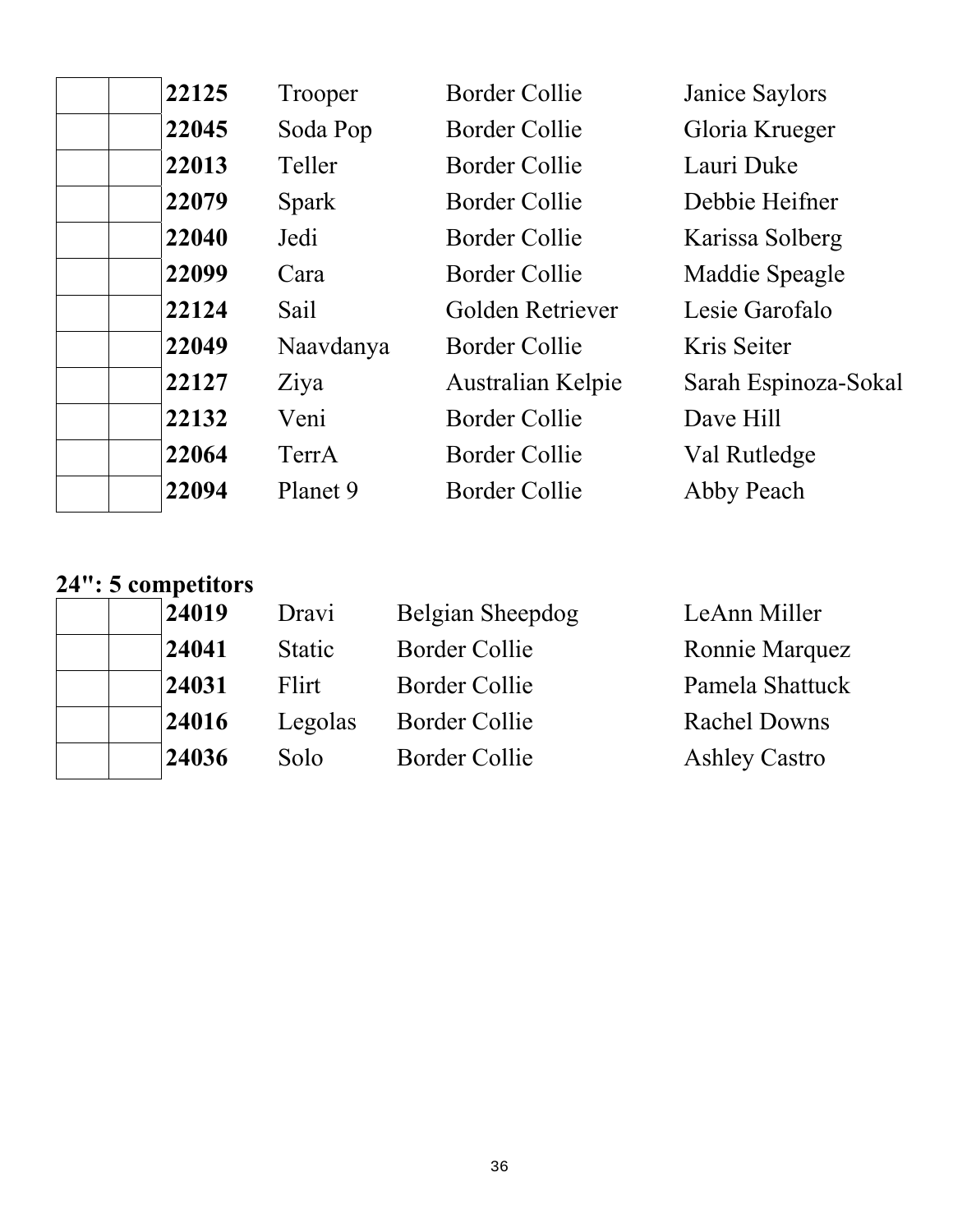# **Wednesday, October 20, 2021 Ring 4: Steeplechase Quarterfinals 12,14,22,24 Group Order: C,B,A,D,E**

# **Group E**

| <b>Spreads In</b>                        |               |                                    |                      |  |  |
|------------------------------------------|---------------|------------------------------------|----------------------|--|--|
| 12": 1 competitors<br>12018              | Bree          | <b>Jack Russell Terrier</b>        | Emily Klarman        |  |  |
|                                          |               |                                    |                      |  |  |
|                                          |               |                                    |                      |  |  |
| 14": 3 competitors                       |               |                                    |                      |  |  |
| 14016                                    | Jay           | <b>Shetland Sheepdog</b>           | Karen Schelling      |  |  |
| <b>Spreads Out</b>                       |               |                                    |                      |  |  |
| 14040(P)                                 | Lizzy         | <b>Border Collie</b>               | Lea Harvey           |  |  |
| 14042(P)                                 | Zoe           | Wheatable                          | Cliff Anderson       |  |  |
|                                          |               |                                    |                      |  |  |
| <b>Spreads In</b><br>22": 25 competitors |               |                                    |                      |  |  |
| 22103                                    | Raze          | <b>Border Collie</b>               | Robin Taylor         |  |  |
| 22047                                    | Sadie         | <b>Border Collie</b>               | <b>Katelyn Jones</b> |  |  |
| 20139                                    | <b>Sticks</b> | <b>Border Collie</b>               | Jacqueline Hoye      |  |  |
| 22092                                    | Lark          | <b>Border Collie</b>               | Helen McNenly        |  |  |
| 22077                                    | Ze'ev         | <b>Border Collie</b>               | Barbara Holbrook     |  |  |
| 22030                                    | Ben           | <b>Border Collie</b>               | Eric Swanson         |  |  |
| 22020                                    |               | Phoenix H Nova Scotia Duck Tolling | Randy Holford        |  |  |
| 22024                                    | Kyla          | Retriever<br><b>Border Collie</b>  | Nancy Tetrick        |  |  |
| 22096                                    | Beckett       | <b>Australian Shepherd</b>         | Anne Popper          |  |  |
| 22022                                    |               | Rascal Joe All-American            | <b>Suzan Roberts</b> |  |  |
| 22029                                    | Nate          | <b>Border Collie</b>               | Pam Presser          |  |  |
|                                          |               |                                    |                      |  |  |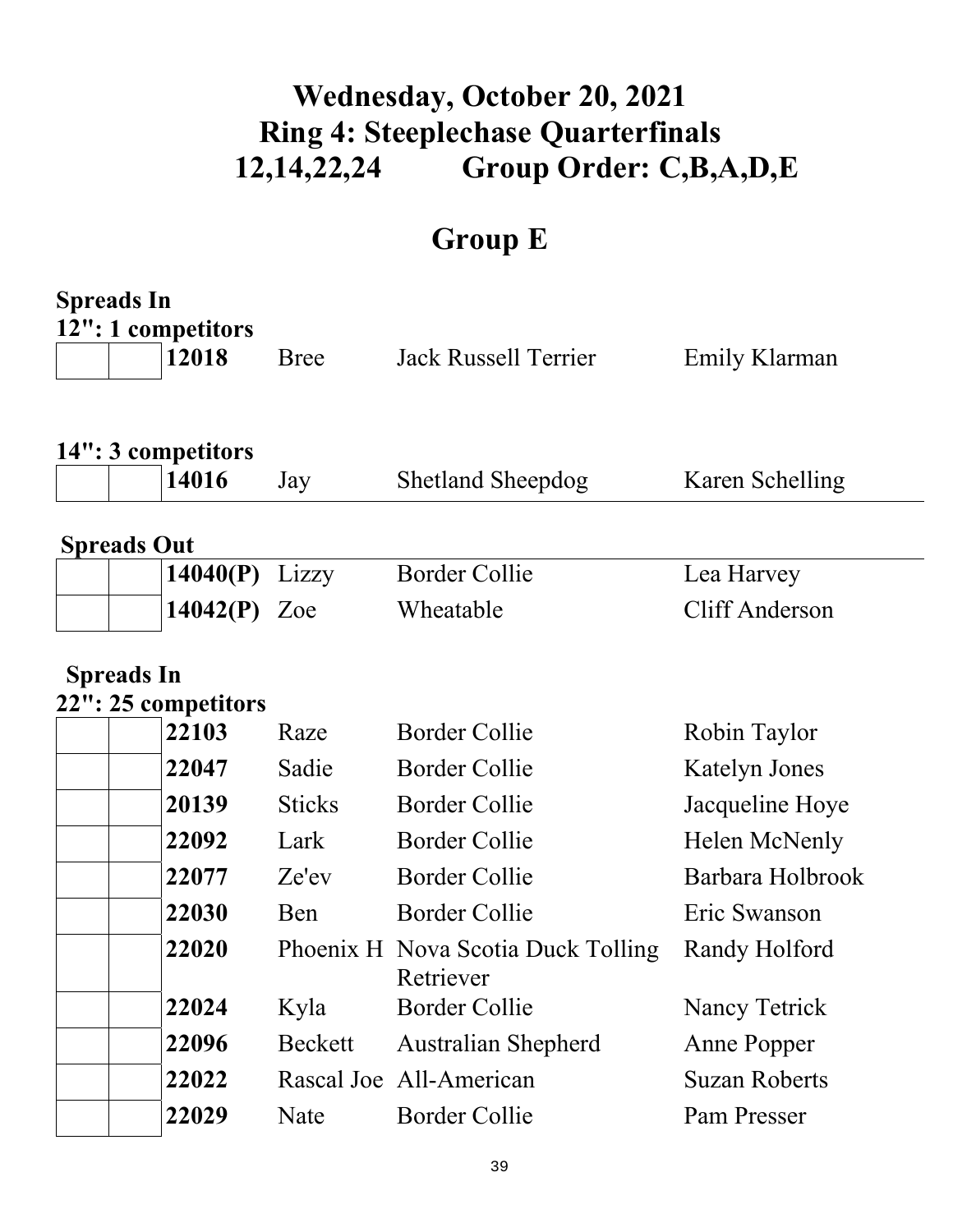| 22098 | Jury            | <b>Border Collie</b>       | Nikki Hall           |
|-------|-----------------|----------------------------|----------------------|
| 22086 | Justice         | Border Collie              | Kate Almasy          |
| 22023 | <b>Brodie</b>   | Border Collie              | Sue Tetanich         |
| 22065 | Spiff           | Golden Retriever           | Sandra Haigler       |
| 22061 | Dash            | <b>Border Collie</b>       | Kim Udovic           |
| 22007 | Charisma        | Border Collie              | Shawna Richgels      |
| 22123 | Universe        | <b>Border Collie</b>       | <b>Rachel Evers</b>  |
| 22009 | Vibe            | All-American               | Nicole James         |
| 22084 | Fib             | <b>Border Collie</b>       | <b>Tracy Horn</b>    |
| 22057 | Xcel            | Australian Kelpie          | Erin Stumler         |
| 22010 | Sophie<br>Bella | <b>Border Collie</b>       | Anne Hong            |
| 22087 | Bailey          | <b>Australian Shepherd</b> | <b>Ronald Seiter</b> |
| 22105 | Drake           | <b>Australian Shepherd</b> | Lynn Proe            |
| 22095 | Kaiden          | All Breed                  | Robin Taylor         |

# **24": 4 competitors**

| 24038 | Onyx   | <b>Border Collie</b>       | <b>Tiffany Roehr</b>   |
|-------|--------|----------------------------|------------------------|
| 24045 | Eli    | <b>Australian Shepherd</b> | Dawn Wood              |
| 24035 | Buzz B | <b>Border Collie</b>       | <b>Blynn Baker</b>     |
| 24002 | Joker  | Border Collie              | <b>Finley Richgels</b> |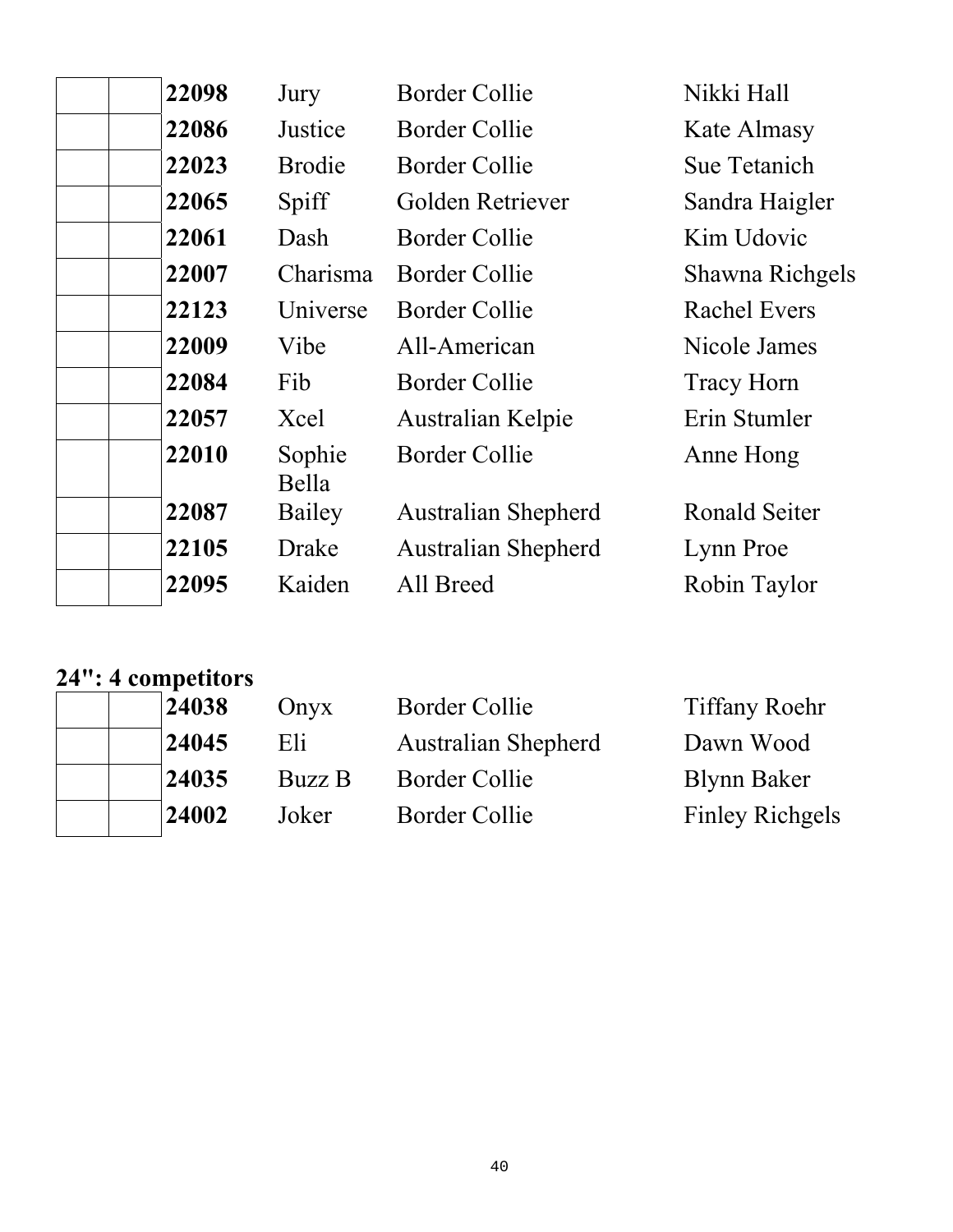# **Wednesday, October 20, 2021 Ring 5: Warm Up Wed Afternoon-Vet**

| Check<br>In                                   | Run               |                                           | Armband Callname Breed |                      | Handler        |  |
|-----------------------------------------------|-------------------|-------------------------------------------|------------------------|----------------------|----------------|--|
| 5'0" Aframe, No Spreads<br>12": 3 competitors |                   |                                           |                        |                      |                |  |
|                                               |                   | $12017(P)$ Harlow                         |                        | <b>Border Collie</b> | Giuliana Lund  |  |
|                                               |                   | $12030(P)$ Edge                           |                        | Border Collie        | Pamela Fish    |  |
|                                               |                   | 12038(P)                                  | Swift                  | Border Collie        | Linda Medcraft |  |
|                                               |                   | 4": 1 competitor<br><b>04003(P)</b> Phire |                        | Swedish Vallhund     | Barb Atkinson  |  |
|                                               | 8": 1 competitor1 |                                           |                        |                      |                |  |

| . |  | <b>08028(P)</b> Huckleberry Nova Scotia Duck | Jennifer Goldberg |
|---|--|----------------------------------------------|-------------------|
|   |  | <b>Tolling Retriever</b>                     |                   |

# **Wednesday, October 20, 2021 Ring 5: Warm Up Wed Afternoon-Perf.**

| Check<br>In | Run               |                                  | Armband Callname Breed |                          | Handler              |  |  |
|-------------|-------------------|----------------------------------|------------------------|--------------------------|----------------------|--|--|
|             | 8": 4 competitors |                                  |                        |                          |                      |  |  |
|             |                   | $\left  08006(P) \right $ Kazzie |                        | Papillon                 | <b>Terry Pertile</b> |  |  |
|             |                   | 08014(P)                         | Gram                   | <b>Shetland Sheepdog</b> | Melinda Stomel       |  |  |
|             |                   | 08018(P)                         | Jax                    | Pembroke Welsh Corgi     | Loni Cummings        |  |  |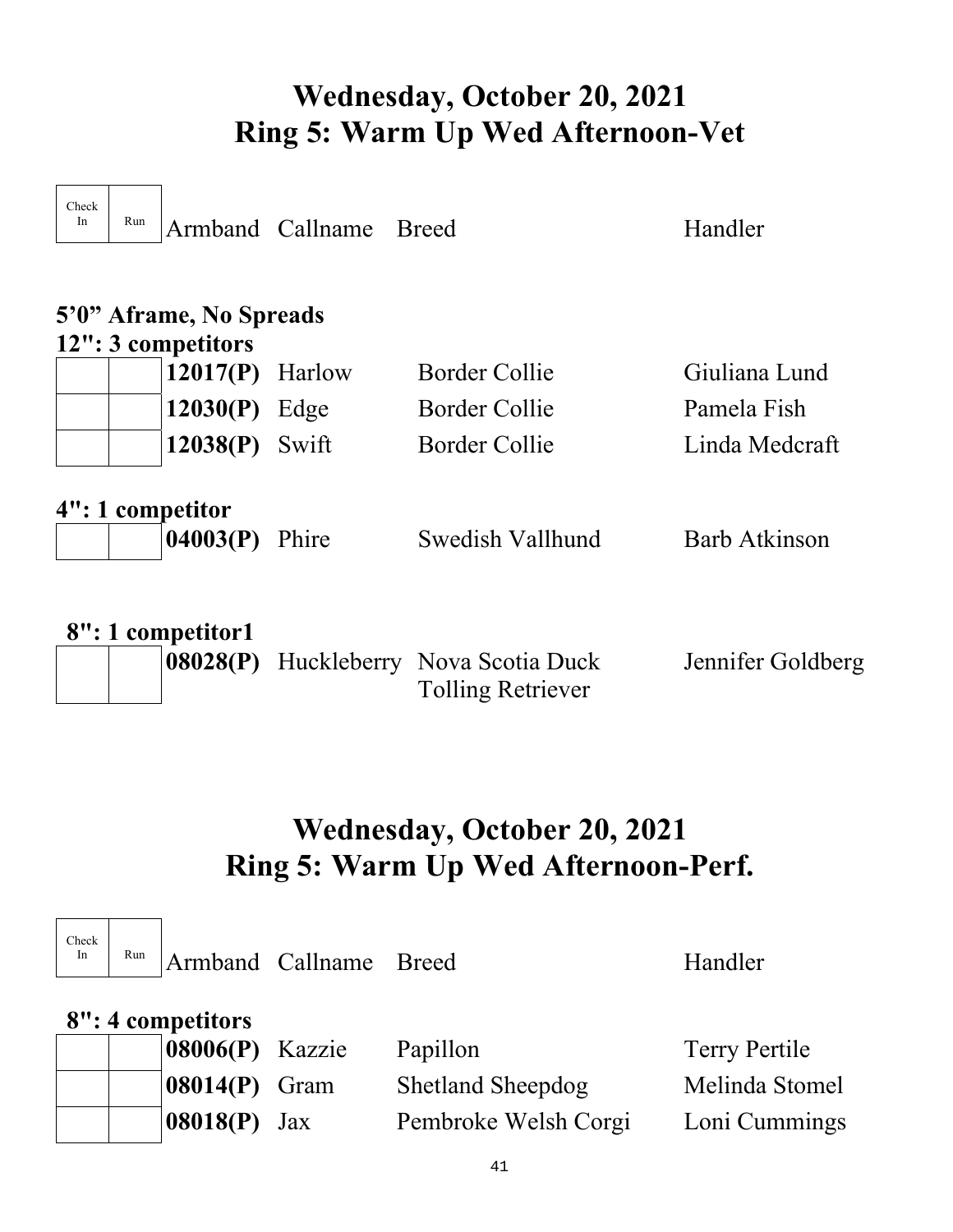**08029(P)** Bella Pembroke Welsh Corgi Erica Linsley

| 5'6" Aframe<br>12": 6 competitors |                   |                                |                     |
|-----------------------------------|-------------------|--------------------------------|---------------------|
| 12029 $(P)$ Tripp                 |                   | Miniature American<br>Shepherd | Crystal Coll        |
| $12035(P)$ Lore                   |                   | <b>English Cocker Spaniel</b>  | Jennifer Miller     |
| 12037 $(P)$ Zoey                  |                   | All-American                   | Anjie Crow          |
| $12041(P)$ Riima                  |                   | <b>Shetland Sheepdog</b>       | <b>Joyce Rivers</b> |
|                                   | $12047(P)$ Beemer | <b>Shetland Sheepdog</b>       | Sandra Schmidt      |
| 12032(P)                          | Rukia             | <b>Shetland Sheepdog</b>       | Giuliana Lund       |

**14": 1 competitors**  14019(P) DeWalt Border Collie Vincent Madeiros

### **16": 12 competitors**

|          | 16092(P) Pippa      | All-American                          | Madelyn Rohde           |
|----------|---------------------|---------------------------------------|-------------------------|
| 16009(P) | <b>Sassy</b>        | Border Collie                         | Pamela Fish             |
|          | $16022(P)$ Nash     | <b>Australian Koolie</b>              | Cheryl Lenox            |
|          | $16025(P)$ Pressa   | <b>Border Collie</b>                  | <b>Candace Atchison</b> |
|          | 16048(P) Esther     | Labrador Retriever                    | Joan Kurlander          |
|          | $16056(P)$ Hopi     | <b>Border Collie</b>                  | Lauralyn Johnson        |
|          | $16065(P)$ Finnegan | Nova Scotia Duck Tolling<br>Retriever | Jennifer Goldberg       |
|          | $16069(P)$ Lyric    | Border Collie                         | Kevin Kent              |
|          | $16078(P)$ Wilson   | <b>Australian Shepherd</b>            | Jill Arenson            |
|          | $16082(P)$ Vader    | <b>Border Collie</b>                  | <b>Jill Potter</b>      |
|          | $16102(P)$ Punch    | Border Collie                         | <b>Brett Duke</b>       |
| 16108(P) | BAM!                | <b>Border Collie</b>                  | <b>Sharon Levine</b>    |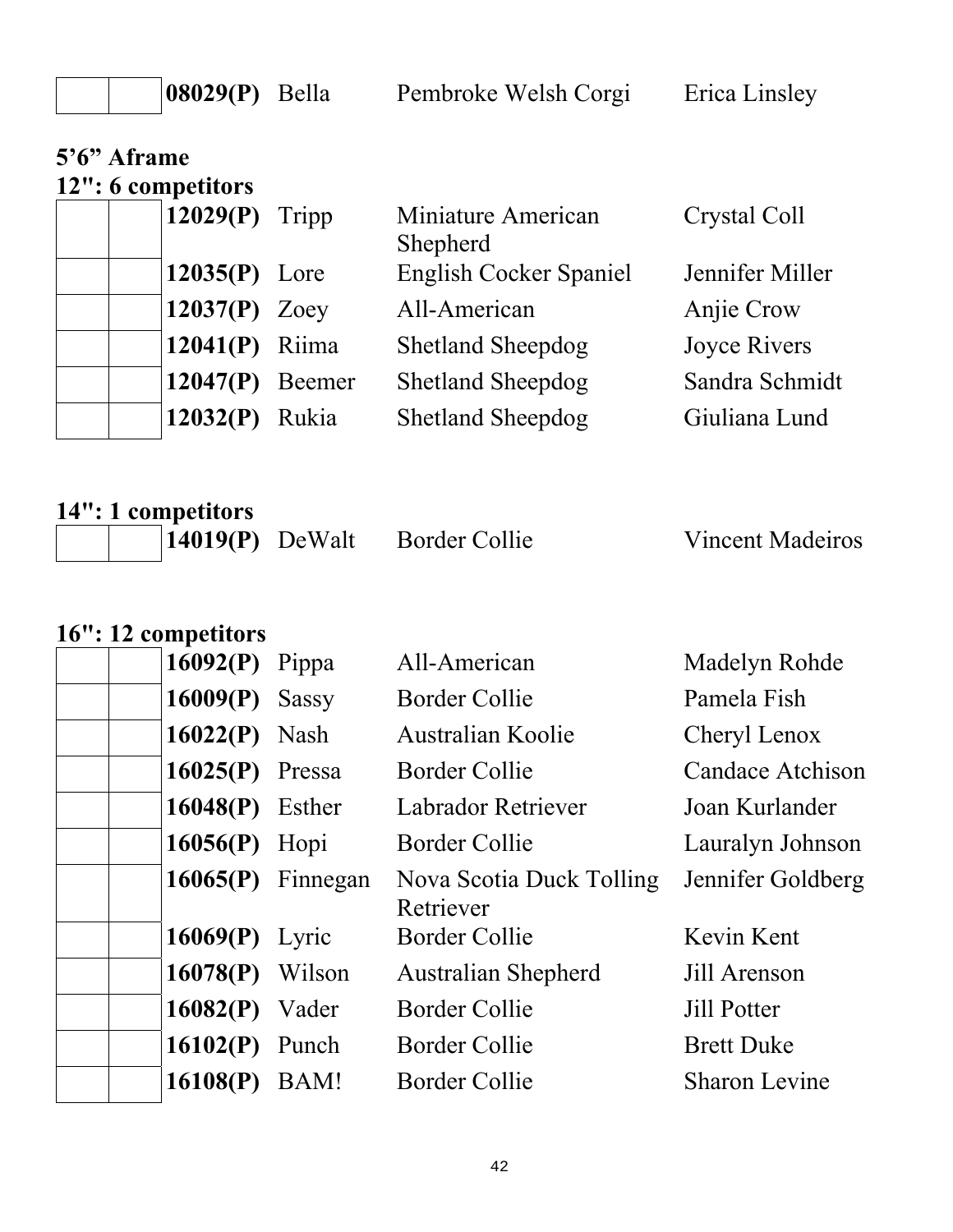| 20": 5 competitors |                  |                              |                      |  |  |
|--------------------|------------------|------------------------------|----------------------|--|--|
|                    | $20035(P)$ Hot   | <b>Border Collie</b>         | Mimi Fountain        |  |  |
|                    | $20117(P)$ Zion  | <b>Border Collie</b>         | Lori Vanni           |  |  |
|                    | $20125(P)$ Creed | <b>Border Collie</b>         | <b>Sangie Brooks</b> |  |  |
|                    | $20130(P)$ Storm | <b>Flat-Coated Retriever</b> | Kathy Petroni        |  |  |
|                    | $20037(P)$ Ted   | All-American                 | Madelyn Rohde        |  |  |

# **Wednesday, October 20, 2021 Ring 5: Warm Up Wed Afternoon-Ch**

| Check | Run | Armbai |
|-------|-----|--------|
|       |     |        |

nd Callname Breed Handler

### **Spreads In 10": 7 competitors**

| 10022 |         | Maverick Pembroke Welsh Corgi           | Jeremy Gerhard       |
|-------|---------|-----------------------------------------|----------------------|
| 10006 | Dazzle  | Poodle (Miniature)                      | Mitzi Keating        |
| 10011 | Lee     | Papillon                                | Pamela McCaleb       |
| 10012 | Bella   | <b>Cavalier King Charles</b><br>Spaniel | <b>Emily Bradley</b> |
| 10018 | Min     | <b>Shetland Sheepdog</b>                | Julie Heller         |
| 10019 | Spumoni | All-American                            | Kathy Tyson          |
| 08001 | Lark    | Papillon                                | <b>Betsey Lynch</b>  |

| 12": 3 competitors |       |                      |                 |
|--------------------|-------|----------------------|-----------------|
| 12024              | Chibi | Jack Russell Terrier | Mich Powers     |
| 12022              |       | Hannah All Breed     | Melanie Bilicki |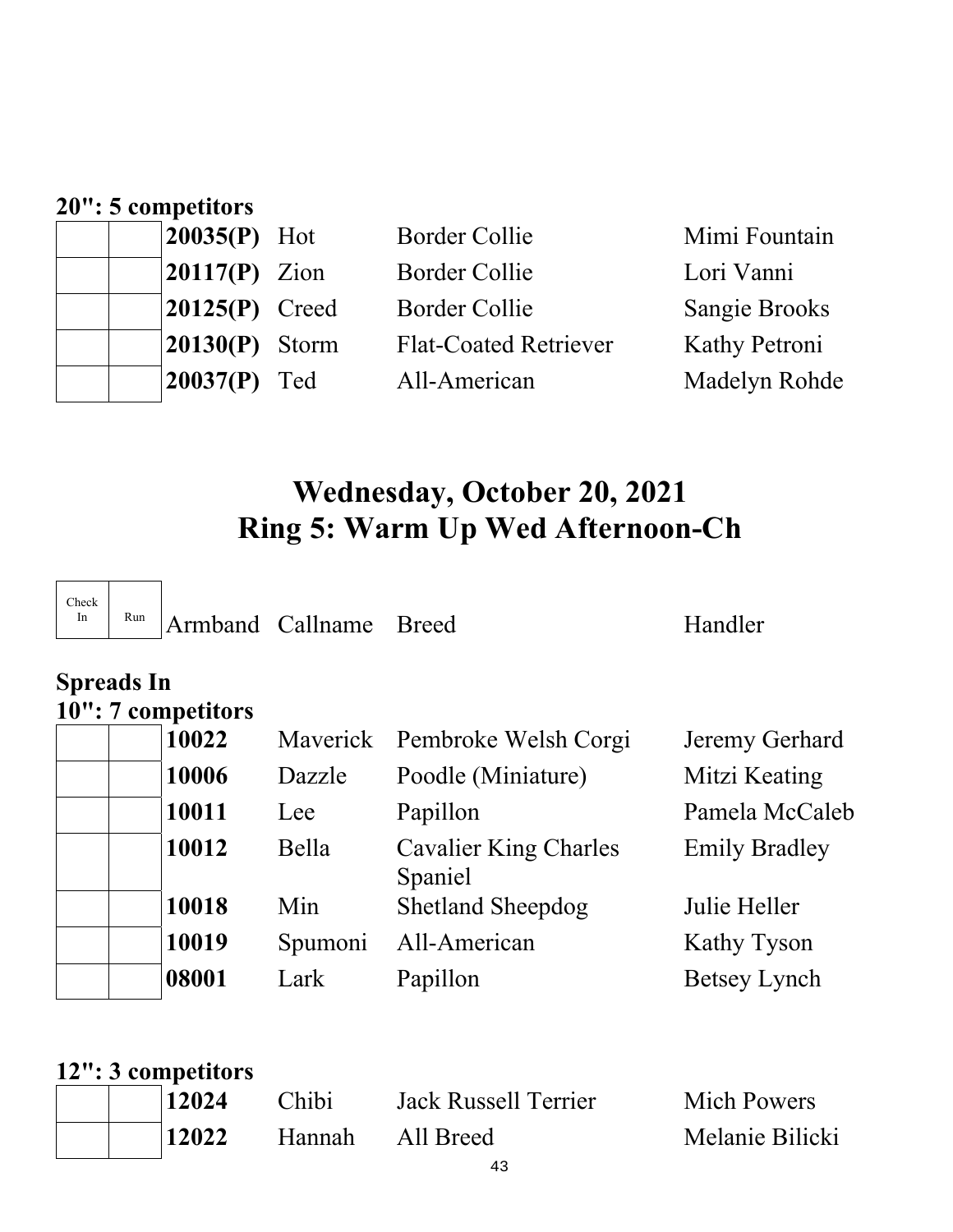12023 Gucci Poodle (Miniature) Cindy Madeiros

| 14": 3 competitors |  |       |         |                          |                 |  |
|--------------------|--|-------|---------|--------------------------|-----------------|--|
|                    |  | 14010 | Swindle | <b>Shetland Sheepdog</b> | Abigail Beasley |  |
|                    |  | 14038 | Selfie  | <b>Shetland Sheepdog</b> | Sandra Schmidt  |  |
|                    |  | 14043 | Tine    | All-American             | Rhonda Koeske   |  |

### **16": 9 competitors**

|  | 16003 |
|--|-------|
|  | 16011 |
|  | 16033 |
|  | 16038 |
|  | 16047 |
|  | 16072 |
|  | 16080 |
|  |       |
|  | 16105 |
|  | 16054 |

| 16003 | Rev            | <b>Border Collie</b>           | Marni Brown           |
|-------|----------------|--------------------------------|-----------------------|
| 16011 | Moose          | Pumi                           | <b>Stacy Lehman</b>   |
| 16033 | <b>Brittan</b> | Mudi                           | Jeanine Cowger        |
| 16038 | Bee            | <b>Shetland Sheepdog</b>       | Jean Lavalley         |
| 16047 | Deacon         | <b>Shetland Sheepdog</b>       | Elizabeth Blanchard   |
| 16072 | Indi           | Pumi                           | <b>Christine Brew</b> |
| 16080 | Ninja Mc       | Miniature American<br>Shepherd | Laurie McClain        |
| 16105 | Motown         | <b>Shetland Sheepdog</b>       | <b>Susan Bekaert</b>  |
| 16054 | Fuji           | Asian Border Collie            | <b>Mich Powers</b>    |
|       |                |                                |                       |

## **20": 6 competitors**

| 20012 | Shool |
|-------|-------|
| 20017 | Flynn |
| 20027 | Kenne |
| 20041 | Endea |
| 20070 | Ren   |
| 20132 | Blew  |
|       | Bayou |

| $\mathbf{2}^-$ | ShooFly | Border Collie            | Barbara Hill              |
|----------------|---------|--------------------------|---------------------------|
|                | Flynn   | <b>Australian Koolie</b> | Julie Iverson             |
|                |         | Kennedy Border Collie    | Linda Eldred              |
| 1              |         | Endeavor Border Collie   | <b>Kelsey Kirkpatrick</b> |
| 0              | Ren     | <b>Border Collie</b>     | Jill Potter               |
| $\mathbf{2}^-$ | Blew    | <b>Border Collie</b>     | <b>Bob Daigle</b>         |
|                | Bayou   |                          |                           |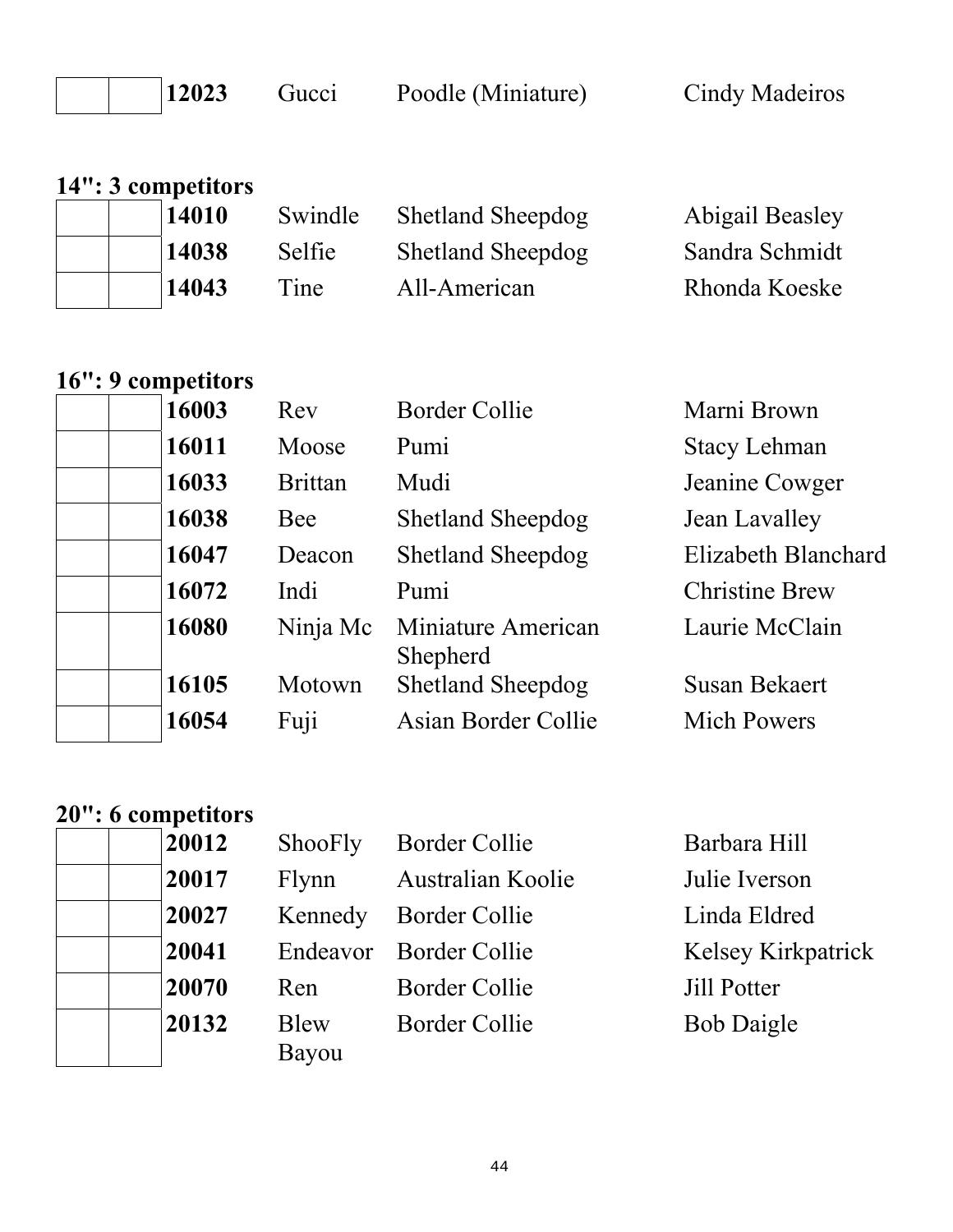|  | 22": 7 competitors |
|--|--------------------|
|  | 22078              |

| 22078 | Fargo  | <b>Border Collie</b>       | Kathy Wells          |
|-------|--------|----------------------------|----------------------|
| 22015 | Moon   | <b>Border Collie</b>       | Danielle Scott       |
| 22046 | Beinn  | <b>Border Collie</b>       | Linda Medcraft       |
| 22069 | Jarli  | <b>Australian Koolie</b>   | Cheryl Lenox         |
| 22071 | Tempo  | <b>Border Collie</b>       | <b>Bonny Henning</b> |
| 22100 | Zim    | <b>Border Collie</b>       | Melanie Behrens      |
| 22088 | Ruckus | <b>Australian Shepherd</b> | Jeremy Gerhard       |

# **24": 3 competitors**

| 24013 | Alex   | Belgian Sheepdog     | <b>Elizabeth James</b> |
|-------|--------|----------------------|------------------------|
| 24028 | Kitt   | Border Collie        | Amy Parker             |
| 24032 | Sharky | <b>Border Collie</b> | Sam Marquez            |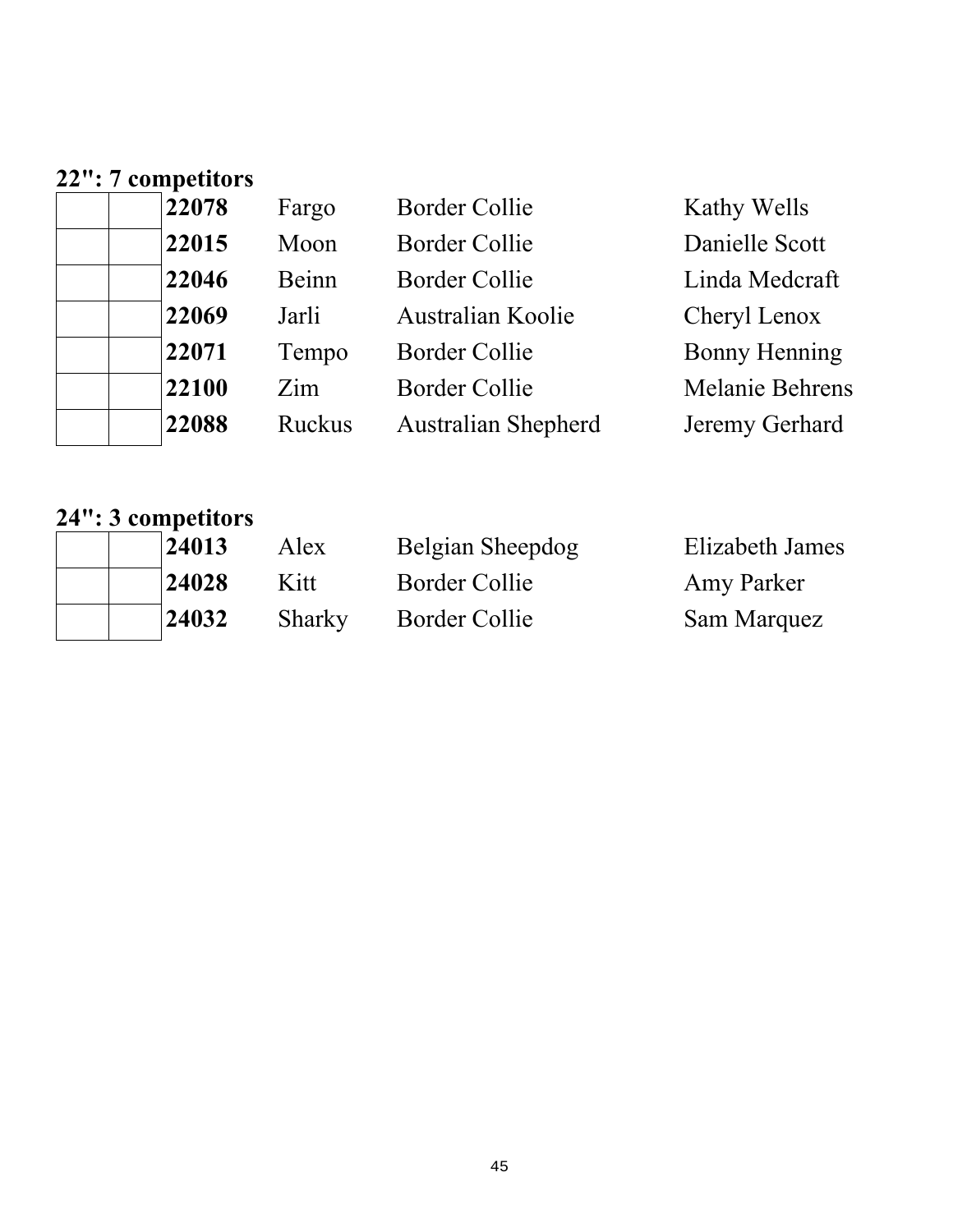# **Thursday, October 21, 2021 Ring 1: Gamblers – 3-dog, 2-dog, vet 14,22,24,12 Group Order E,A,B,C,D**

## **Group E**

## **14": 7 competitors**

| $14040(P)$ Lizzy  |        | <b>Border Collie</b>         | Lea Harvey                 |
|-------------------|--------|------------------------------|----------------------------|
| 14001(P) Rush     |        | <b>Border Collie</b>         | Makayla Luse               |
| $14039(P)$ June   |        | <b>Australian Cattle Dog</b> | <b>Lauren Hansen Alers</b> |
| 14042 $(P)$ Zoe   |        | Wheatable                    | <b>Cliff Anderson</b>      |
| $14019(P)$ DeWalt |        | <b>Border Collie</b>         | <b>Vincent Madeiros</b>    |
| 14016             | Jay    | <b>Shetland Sheepdog</b>     | Karen Schelling            |
| 14047             | Nimble | Unicorn                      | Cynthia Hornor             |

### **22": 29 competitors**

| 22098 | Jury            | <b>Border Collie</b>       | Nikki Hall          |
|-------|-----------------|----------------------------|---------------------|
| 22123 | Universe        | Border Collie              | <b>Rachel Evers</b> |
| 22010 | Sophie<br>Bella | <b>Border Collie</b>       | Anne Hong           |
| 22061 | Dash            | <b>Border Collie</b>       | Kim Udovic          |
| 22105 | Drake           | <b>Australian Shepherd</b> | Lynn Proe           |
| 22024 | Kyla            | <b>Border Collie</b>       | Nancy Tetrick       |
| 22076 | Slate           | <b>Border Collie</b>       | Judy Whitbred       |
| 22103 | Raze            | <b>Border Collie</b>       | Robin Taylor        |
| 22023 | <b>Brodie</b>   | <b>Border Collie</b>       | Sue Tetanich        |
| 22030 | Ben             | <b>Border Collie</b>       | Eric Swanson        |
| 22117 | Boogie          | <b>Border Collie</b>       | Peggy Friauf        |
| 22128 | Rori            | <b>Border Collie</b>       | Dan Brackney        |
| 22086 | Justice         | <b>Border Collie</b>       | Kate Almasy         |
| 22084 | Fib             | <b>Border Collie</b>       | Tracy Horn          |
| 22095 | Kaiden          | All Breed                  | Robin Taylor        |
|       |                 |                            |                     |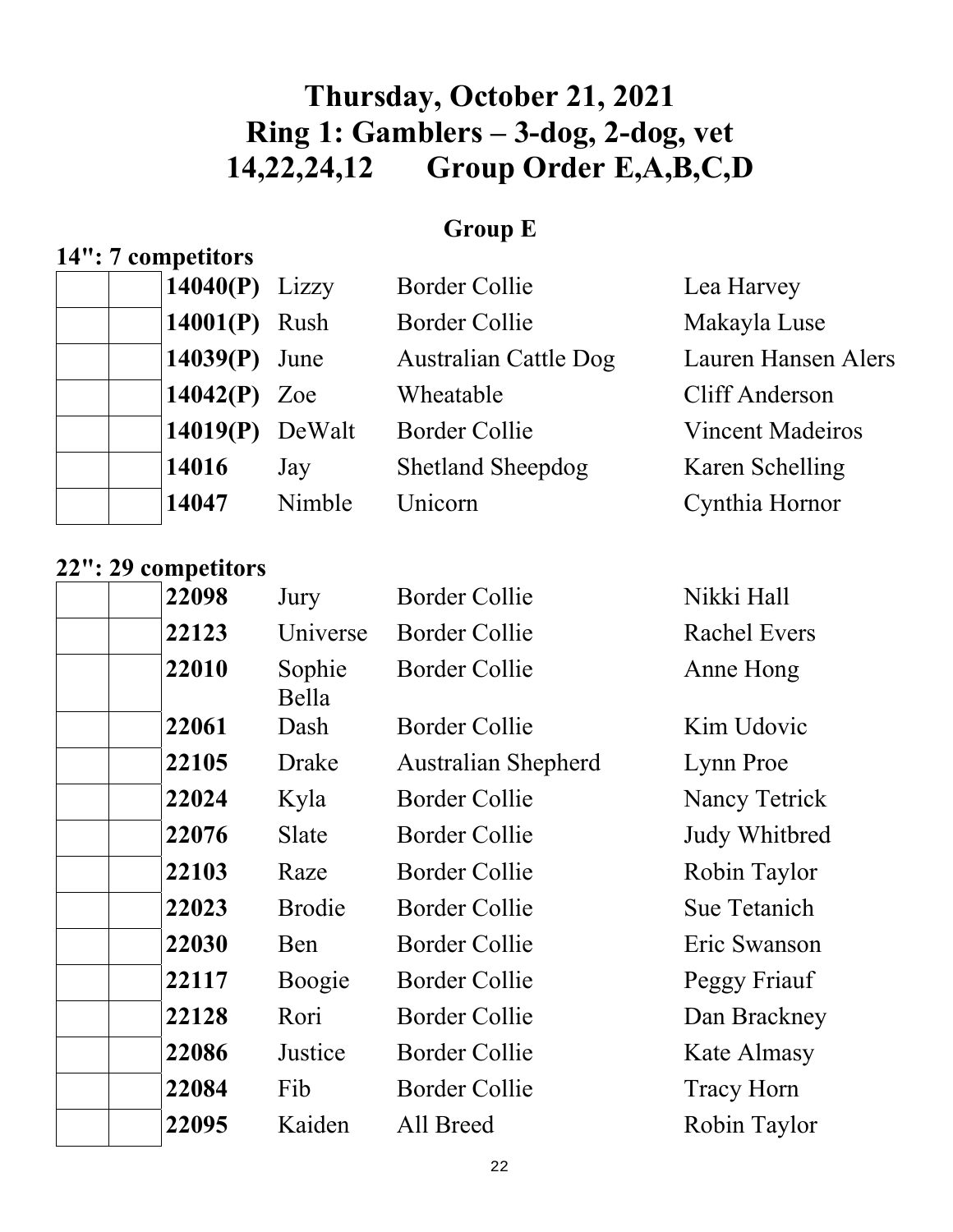| 22015 | Moon    | <b>Border Collie</b>       | Danielle Scott                                                |
|-------|---------|----------------------------|---------------------------------------------------------------|
| 22071 | Tempo   | <b>Border Collie</b>       | <b>Bonny Henning</b>                                          |
| 22100 | Zim     | Border Collie              | Melanie Behrens                                               |
| 22020 |         | Retriever                  | Randy Holford                                                 |
| 22077 | Ze'ev   | <b>Border Collie</b>       | Barbara Holbrook                                              |
| 22022 |         |                            | <b>Suzan Roberts</b>                                          |
| 22047 | Sadie   | Border Collie              | <b>Katelyn Jones</b>                                          |
| 22096 | Beckett | <b>Australian Shepherd</b> | Anne Popper                                                   |
| 22009 | Vibe    | All-American               | Nicole James                                                  |
| 22057 | Xcel    | Australian Kelpie          | Erin Stumler                                                  |
| 22029 | Nate    | <b>Border Collie</b>       | Pam Presser                                                   |
| 22087 | Bailey  | <b>Australian Shepherd</b> | Ronald Seiter                                                 |
| 22081 | Seb     | <b>Border Collie</b>       | Cliff Anderson                                                |
| 22048 | Shiver  | <b>Border Collie</b>       | Nikki Hall                                                    |
|       |         |                            | Phoenix H Nova Scotia Duck Tolling<br>Rascal Joe All-American |

### **24": 11 competitors**

| 24035 | <b>Buzz B</b>    | Border Collie              | <b>Blynn Baker</b>    |
|-------|------------------|----------------------------|-----------------------|
| 24034 | Super G          | Border Collie              | Anne Andrle           |
| 24042 | Lainey           | <b>Border Collie</b>       | Donna Rohaus          |
| 24014 | Sidekick<br>Kato | <b>Border Collie</b>       | Lili Dawidowicz       |
| 24009 | Fever            | Border Collie              | Sarah Westcott        |
| 24010 | Firefly          | Belgian Waffle             | Roger Ly              |
| 24013 | Alex             | Belgian Sheepdog           | Elizabeth James       |
| 24045 | Eli              | <b>Australian Shepherd</b> | Dawn Wood             |
| 24006 | Maze<br>Runner   | <b>Border Collie</b>       | <b>Lindsey Blaine</b> |
| 24038 | Onyx             | <b>Border Collie</b>       | <b>Tiffany Roehr</b>  |
| 24017 | Truant           | Border Collie              | Cynthia Hornor        |
|       |                  |                            |                       |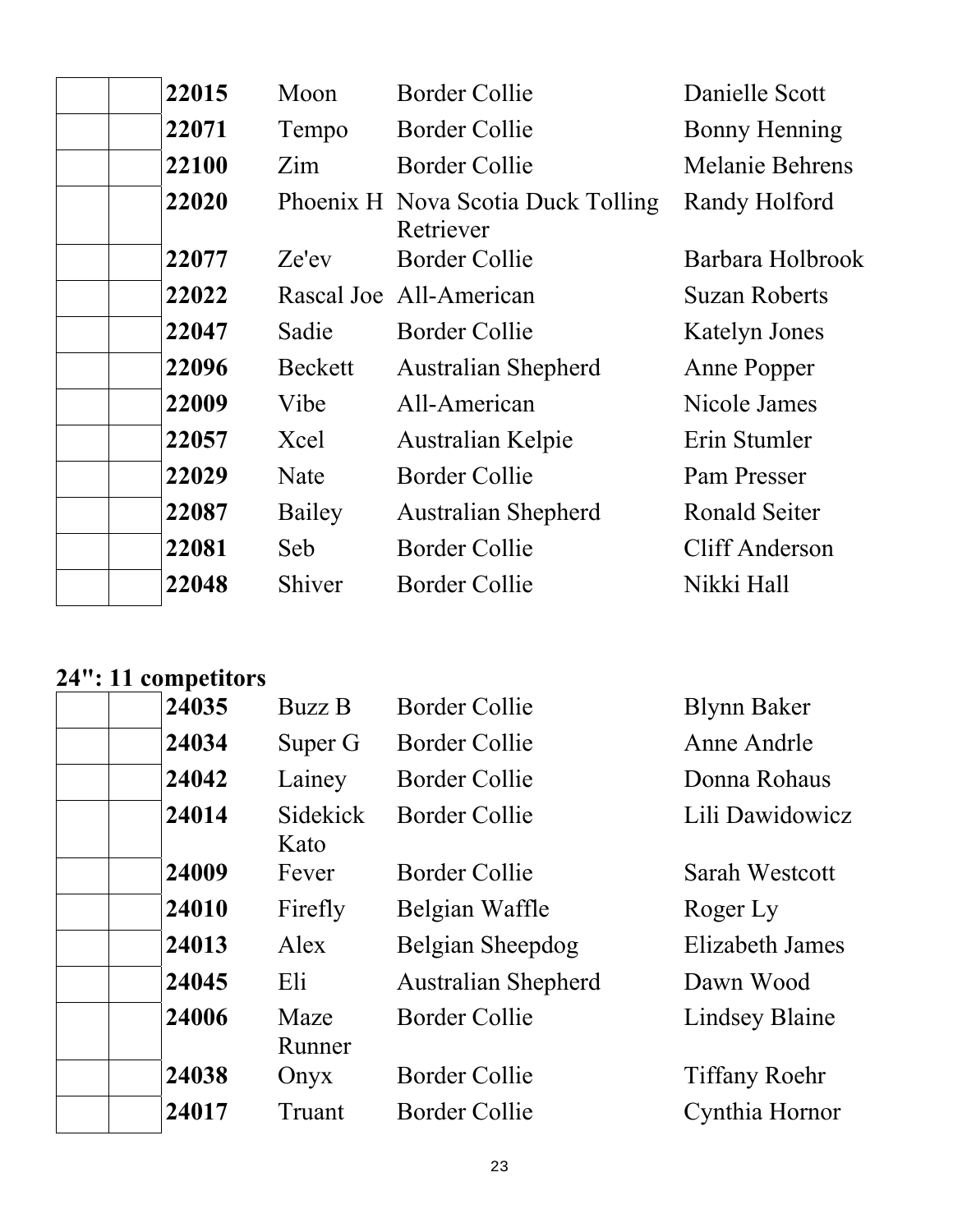### **12": 5 competitors**

| 12024    | Chibi       | <b>Jack Russell Terrier</b> | <b>Mich Powers</b> |
|----------|-------------|-----------------------------|--------------------|
| 12018    | <b>Bree</b> | <b>Jack Russell Terrier</b> | Emily Klarman      |
| 12016(P) | Shiloh      | Sheltie Mix                 | <b>Beth Bond</b>   |
| 12023    | Gucci       | Poodle (Miniature)          | Cindy Madeiros     |
| 12049    | Luna        | <b>Shetland Sheepdog</b>    | <b>Beth Bond</b>   |
|          |             |                             |                    |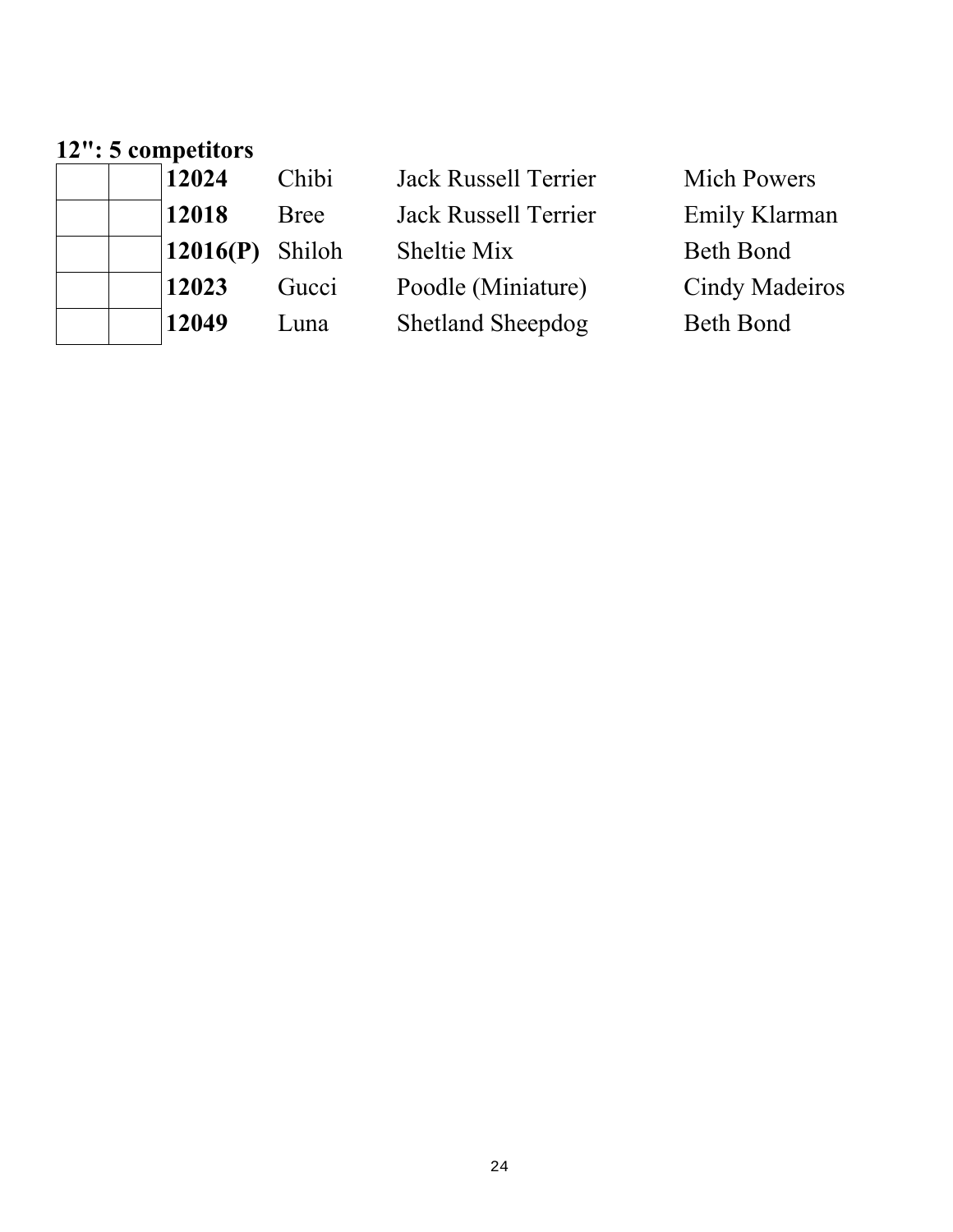# **Thursday, October 21, 2021 Ring 1: Gamblers – 3-dog, 2-dog, vet 14,22,24,12 Group Order E,A,B,C,D**

Check

In Run Armband Callname Breed Handler

## **Group A 14": 11 competitors**

| 14007(P)<br>Link<br>Icelandic Sheepdog<br>Jessica Ibarra<br>14049(P)<br><b>Australian Shepherd</b><br>Diana Johnson-Ford<br>Ginger<br>14043<br>Tine<br>All-American<br>Rhonda Koeske<br>14052<br><b>Rio</b><br><b>Shetland Sheepdog</b><br>Jennifer Crank<br>14025<br><b>Jack Russell Terrier</b><br><b>Newt</b><br><b>Kate Barnes</b><br>14010<br>Swindle<br>Abigail Beasley<br><b>Shetland Sheepdog</b><br>14005(P)<br><b>Border Collie</b><br>Talla<br>Sarah Jones<br>14038<br>Selfie<br><b>Shetland Sheepdog</b><br>Sandra Schmidt<br>14032(P)<br>Deja Vu<br>Border Collie<br>Brenda Kelly<br>14036<br><b>Susan Crank</b><br><b>Sting</b><br><b>Shetland Sheepdog</b> | 14030 | Stripper | <b>Shetland Sheepdog</b> | Susan Crank |
|---------------------------------------------------------------------------------------------------------------------------------------------------------------------------------------------------------------------------------------------------------------------------------------------------------------------------------------------------------------------------------------------------------------------------------------------------------------------------------------------------------------------------------------------------------------------------------------------------------------------------------------------------------------------------|-------|----------|--------------------------|-------------|
|                                                                                                                                                                                                                                                                                                                                                                                                                                                                                                                                                                                                                                                                           |       |          |                          |             |
|                                                                                                                                                                                                                                                                                                                                                                                                                                                                                                                                                                                                                                                                           |       |          |                          |             |
|                                                                                                                                                                                                                                                                                                                                                                                                                                                                                                                                                                                                                                                                           |       |          |                          |             |
|                                                                                                                                                                                                                                                                                                                                                                                                                                                                                                                                                                                                                                                                           |       |          |                          |             |
|                                                                                                                                                                                                                                                                                                                                                                                                                                                                                                                                                                                                                                                                           |       |          |                          |             |
|                                                                                                                                                                                                                                                                                                                                                                                                                                                                                                                                                                                                                                                                           |       |          |                          |             |
|                                                                                                                                                                                                                                                                                                                                                                                                                                                                                                                                                                                                                                                                           |       |          |                          |             |
|                                                                                                                                                                                                                                                                                                                                                                                                                                                                                                                                                                                                                                                                           |       |          |                          |             |
|                                                                                                                                                                                                                                                                                                                                                                                                                                                                                                                                                                                                                                                                           |       |          |                          |             |
|                                                                                                                                                                                                                                                                                                                                                                                                                                                                                                                                                                                                                                                                           |       |          |                          |             |

### **22": 22 competitors**

|  | 22130 | London  | <b>Border Collie</b> | Kaimen Miller      |
|--|-------|---------|----------------------|--------------------|
|  | 22106 | Capture | <b>Border Collie</b> | Jordan York        |
|  | 22004 | Journey | Boxer                | Jennifer Yates     |
|  | 22028 | Jetta   | <b>Border Collie</b> | Sue Lindsay        |
|  | 22037 | James   | Border Collie        | Brenda Kelly       |
|  | 22011 | Zest    | <b>Border Collie</b> | Debbie McLean      |
|  | 22017 | Voulez  | Golden Retriever     | Katie Williamson   |
|  | 22066 | Doon!   | Border Collie        | <b>Sarah Jones</b> |
|  |       |         |                      |                    |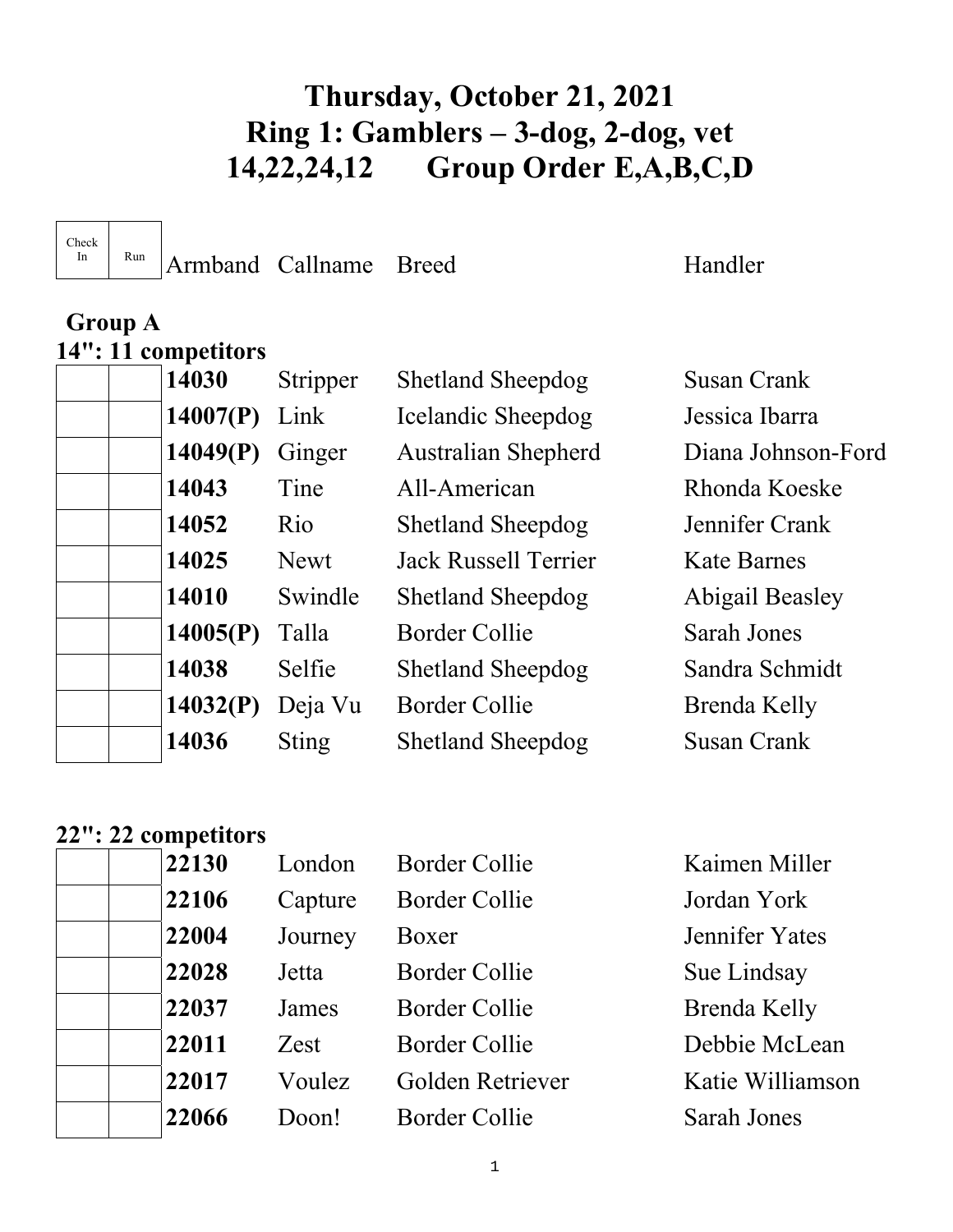| 22027 | Pixie       | <b>Border Collie</b> | <b>Ginny Carlson</b>  |
|-------|-------------|----------------------|-----------------------|
| 22036 | Zachery     | Koolie               | <b>Anne Crawshaw</b>  |
| 22129 | Smudge      | Border Collie        | Kaimen Miller         |
| 22032 | Rhythm      | <b>Border Collie</b> | Linda Husson          |
| 22118 | Gilles      | Border Collie        | Nicole Houghton       |
| 22063 | Flair       | Border Collie        | Amber Abbott          |
| 22067 | Tabby       | <b>Border Collie</b> | Chris Ciardelli       |
| 20050 | Keavy       | Border Collie        | <b>Kerry Stevens</b>  |
| 22001 | Equis       | Border Collie        | Stefanie Anderson     |
| 22083 | Cash W      | Border Collie        | Chloe Williams        |
| 22093 | Trouble     | Border Collie        | <b>Ginny Carlson</b>  |
| 22038 | Angel       | <b>Border Collie</b> | <b>Wendy Crawshaw</b> |
| 22042 | <b>Nile</b> | Border Collie        | Jordan York           |
| 22025 | Bacardi     | Mongrel              | Kaimen Miller         |
|       |             |                      |                       |

## **24": 8 competitors**

| 24003 |  |
|-------|--|
| 24028 |  |
| 24044 |  |
| 24025 |  |
| 24039 |  |
| 24001 |  |
| 24020 |  |

| Max    | <b>Border Collie</b>    | <b>Karen Overstreet</b> |
|--------|-------------------------|-------------------------|
| Archie | English Shepherd        | <b>Charlotte Gunby</b>  |
| Kitt   | Border Collie           | Amy Parker              |
|        | Legendary Border Collie | Tawni Millet            |
|        | Kepler-79 All-American  | <b>Bridget Thomas</b>   |
| Buzz M | <b>Border Collie</b>    | Melissa Moerland        |
| Gambit | <b>Border Collie</b>    | Adriana Nottestad       |
| Dezi   | <b>Border Collie</b>    | Linda Husson            |

#### **12": 3 competitors**

|  | 12009           | Pete  | <b>Jack Russell Terrier</b> | Kate Barnes          |
|--|-----------------|-------|-----------------------------|----------------------|
|  | 12008           | Bilbo | Papillon                    | <b>Britney Imhof</b> |
|  | $12020(P)$ Rudy |       | Miniature Schnauzer         | <b>Heather Smith</b> |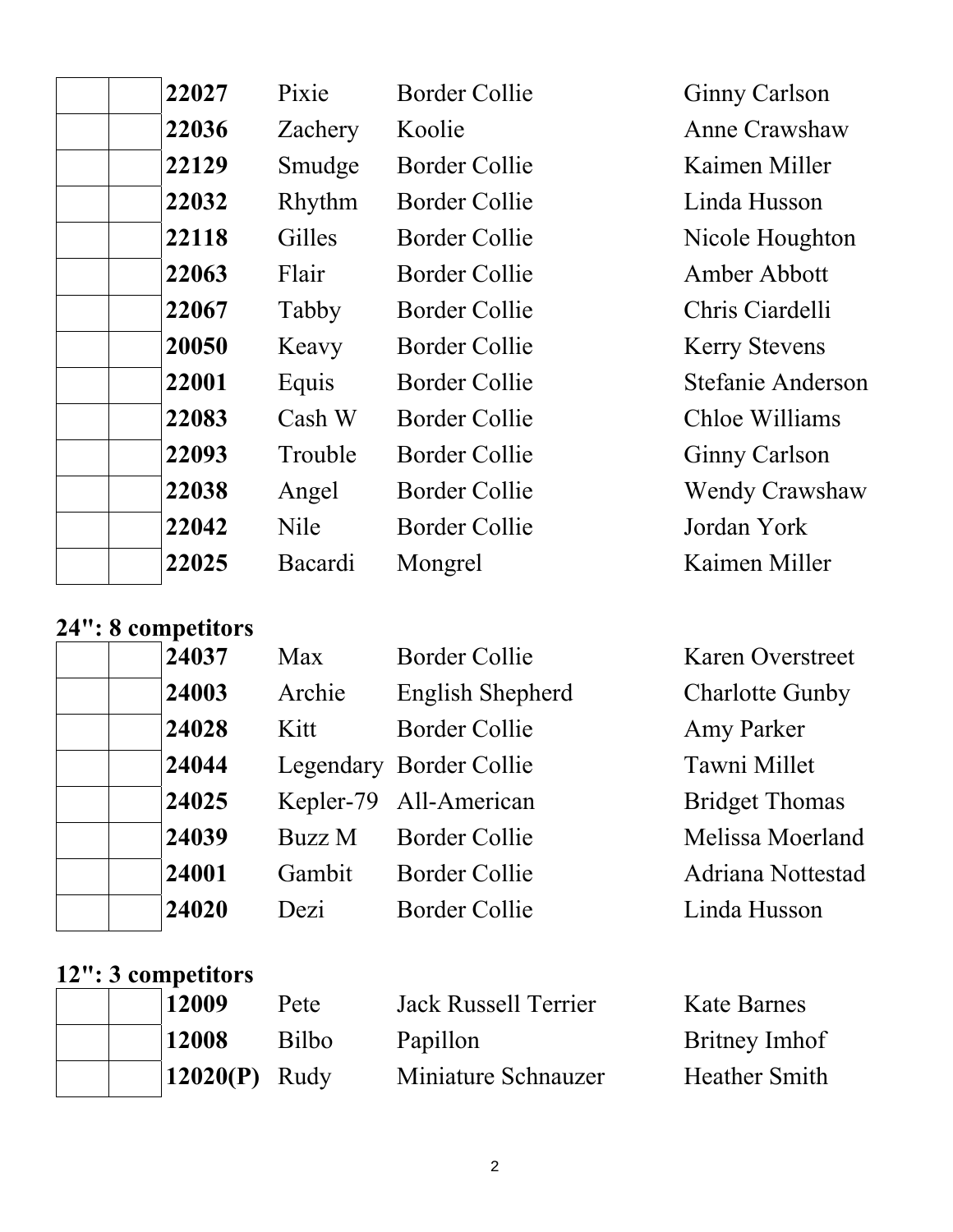# **Thursday, October 21, 2021 Ring 1: Gamblers – 3-dog, 2-dog, vet 14,22,24,12 Group Order E,A,B,C,D**

## **Group B**

## **14": 14 competitors**

| 14050(P) | Epic              | <b>Border Collie</b>        | Lexi Brigante         |
|----------|-------------------|-----------------------------|-----------------------|
| 14022(P) | Stun              | <b>Border Collie</b>        | Meryl Sheard          |
| 14037    | Phyllis<br>Diller | Poodle (Miniature)          | Emily Ingersoll       |
| 14028    | Bolt              | <b>Shetland Sheepdog</b>    | Judy Klar             |
| 14013(P) | Inka              | All-American                | <b>Skye Priesz</b>    |
| 14048    | Joy               | <b>Shetland Sheepdog</b>    | Lisa Stoddard         |
| 14018(P) | Kona              | <b>Australian Shepherd</b>  | Jeanette Losey        |
| 14027    | <b>Style</b>      | <b>Shetland Sheepdog</b>    | Erin Rakosky          |
| 14045    | Madeleine         | <b>Pyrenean Shepherd</b>    | Pam Vojtas            |
| 14003    | Valkyrie          | <b>Bedlington Terrier</b>   | <b>JoAnn Burtness</b> |
| 14004    | Synge             | Poodle (Miniature)          | <b>Suzanne Wesley</b> |
| 14002    | $Z$ ig-zag        | <b>Shetland Sheepdog</b>    | Sara Peterson         |
| 14031(P) | Grace             | <b>Border Collie</b>        | Ann Koenig            |
| 14017    | Chrome            | <b>Jack Russell Terrier</b> | Cheryl Earnshaw       |
|          |                   |                             |                       |

## **22": 13 competitors**

| 22043 | Ignite      | <b>Border Collie</b>            | Susan Rolek        |
|-------|-------------|---------------------------------|--------------------|
| 22014 | Fame        | <b>Border Collie</b>            | <b>Janet Boggs</b> |
| 22019 | <b>Ska</b>  | <b>English Springer Spaniel</b> | Katherine Ostiguy  |
| 22109 | <b>Rhys</b> | <b>Border Collie</b>            | Anna Blanton       |
| 22031 | Hoosier     | <b>Border Collie</b>            | Lexi Brigante      |
| 22008 | Legacy      | <b>Border Collie</b>            | Janet Gauntt       |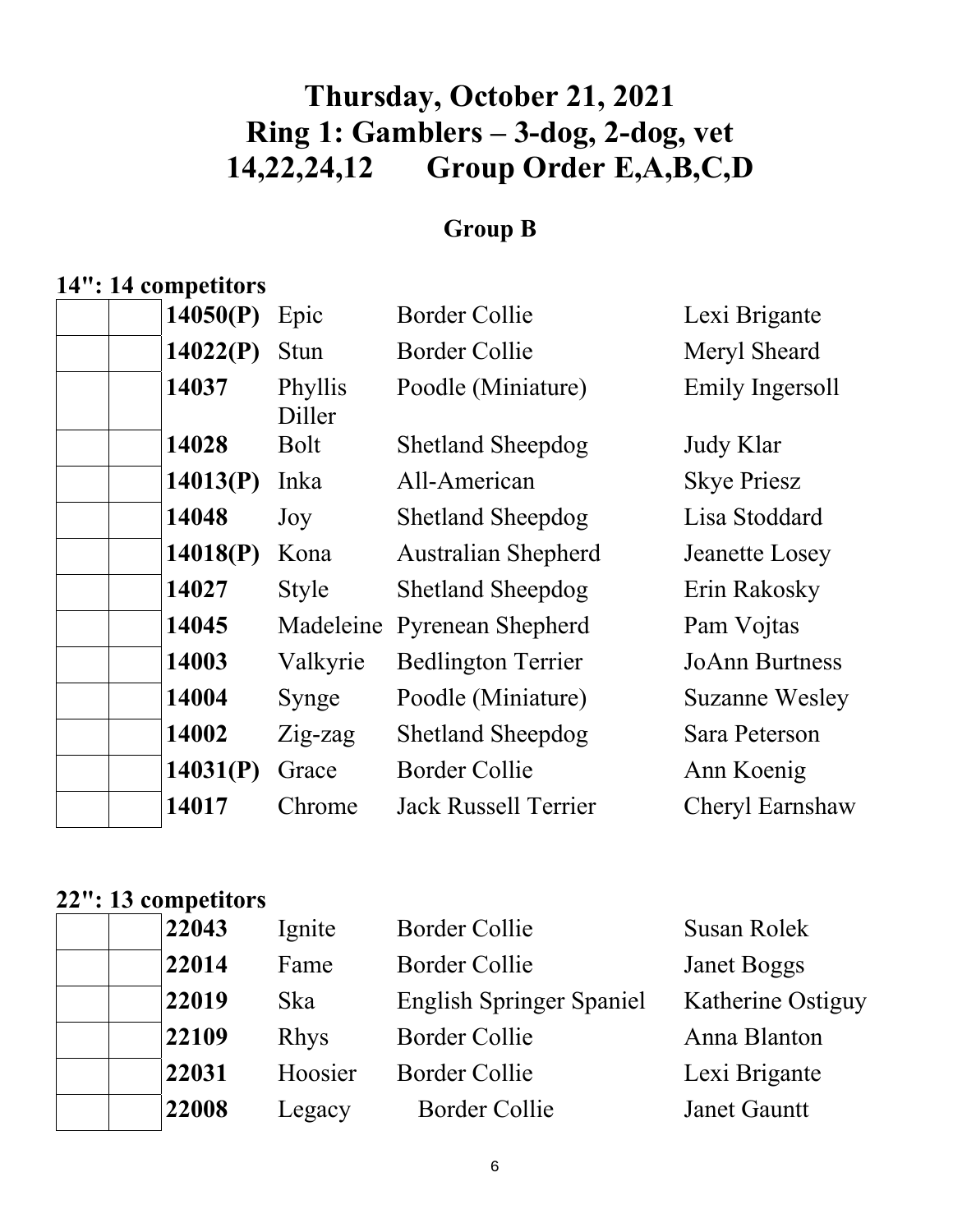| 22046 | <b>Beinn</b>          | Border Collie        | Linda Medcraft       |
|-------|-----------------------|----------------------|----------------------|
| 22051 | <b>Bob</b>            | Border Collie        | Mark Wirant          |
| 22131 | Snap!                 | Border Collie        | <b>Steve Schwarz</b> |
| 22034 | Aero                  | <b>Border Collie</b> | Renee Clark          |
| 22050 | Cappuccino! CoolCross |                      | <b>Barb Davis</b>    |
| 22113 | Epic                  | Border Collie        | Susan Rolek          |
| 22075 | Kickit                | Border Collie        | <b>Janet Boggs</b>   |

## **24": 4 competitors**

| 24027 | Cruz | Border Collie       | LeAnne Meyer         |
|-------|------|---------------------|----------------------|
| 24022 | Tark | Labrador Retriever  | Rene Hartmann        |
| 24043 | Edge | Border Collie       | Dawn Fillips         |
| 24012 | Aine | German Shepherd Dog | <b>Beth Bradshaw</b> |

# **12": 20 competitors**

| $12026(P)$ Better |              | All-American                | <b>Allison Garcia</b> |
|-------------------|--------------|-----------------------------|-----------------------|
|                   | Cheddar      |                             |                       |
| 12032(P) Rukia    |              | <b>Shetland Sheepdog</b>    | Giuliana Lund         |
| 12001(P)          | Lindi        | Cocker Spaniel              | Jen Ludlum            |
| 12043             | Yeti         | <b>Jack Russell Terrier</b> | <b>Beth Martin</b>    |
| $12041(P)$ Riima  |              | <b>Shetland Sheepdog</b>    | Joyce Rivers          |
| 12045(P)          | <b>Brink</b> | All-American                | <b>Beth Martin</b>    |
|                   |              |                             |                       |

# **5' Aframe (Veterans)**

| 12010 | Fine            | <b>Border Collie</b> | Jean Hood       |
|-------|-----------------|----------------------|-----------------|
| 12002 | Hype            | All-American         | Anna Blanton    |
| 12044 | Zuri            | <b>Border Collie</b> | Renee Clark     |
| 12038 | Swift           | <b>Border Collie</b> | Linda Medcraft  |
| 12046 | Guts            | <b>Border Collie</b> | Dawn Fillips    |
| 12031 | <b>Blizzard</b> | <b>Border Collie</b> | Catherine Laria |
| 12030 | Edge            | <b>Border Collie</b> | Pamela Fish     |
|       |                 |                      |                 |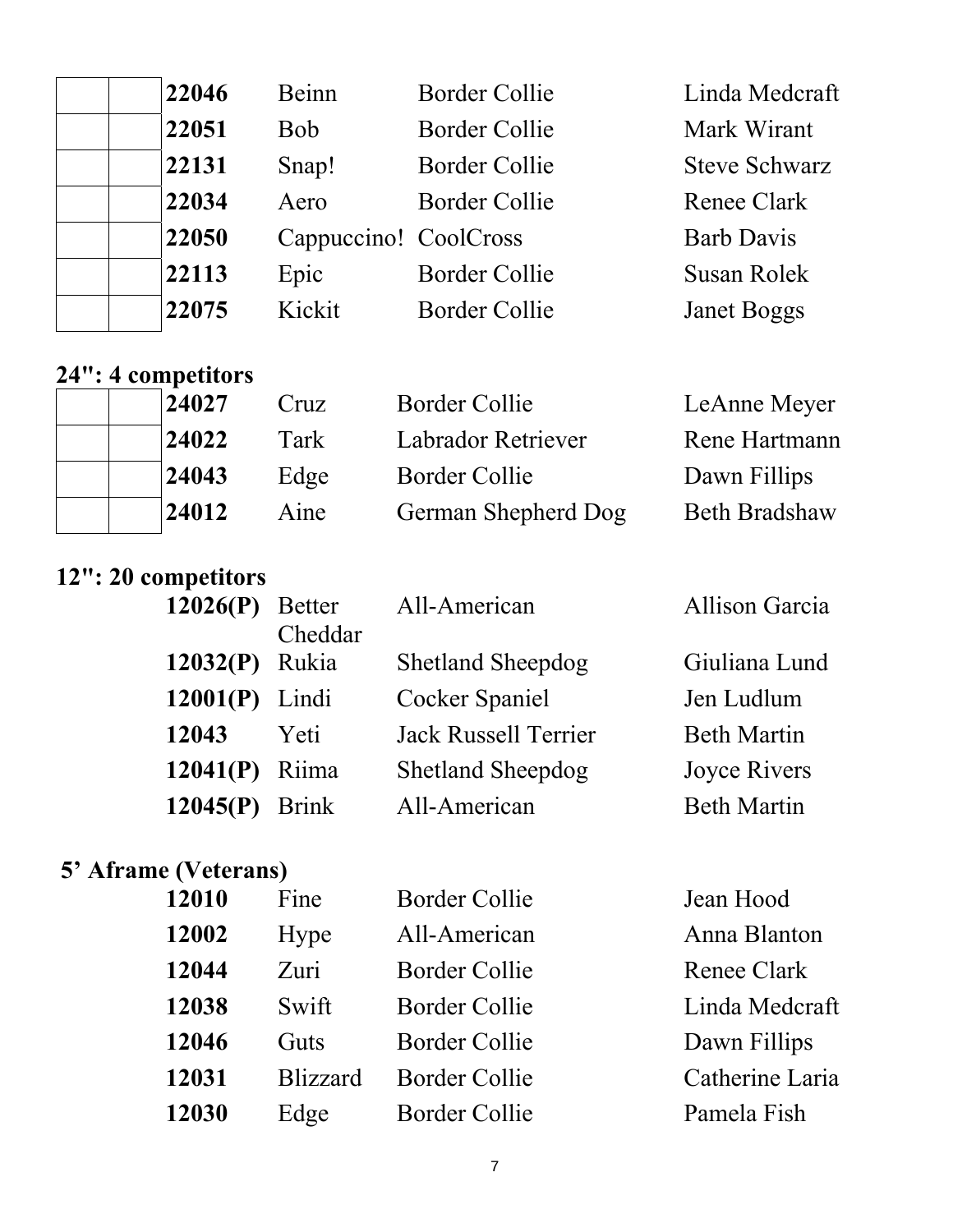| 12015 | Kata   | Nova Scotia Duck Tolling<br>Retriever | Tammi Stone           |
|-------|--------|---------------------------------------|-----------------------|
| 12040 | Flyer  | <b>Border Collie</b>                  | <b>Steve Schwarz</b>  |
| 12039 | Zesty  | Border Collie                         | <b>Sharon Wirant</b>  |
| 12025 | Penny  | All-American                          | Mandy Kleiman         |
| 12036 | Coby   | Pumi                                  | Kellie Verrelli       |
| 12033 | Ringer | <b>Border Collie</b>                  | <b>Allison Garcia</b> |
| 12017 | Harlow | Border Collie                         | Giuliana Lund         |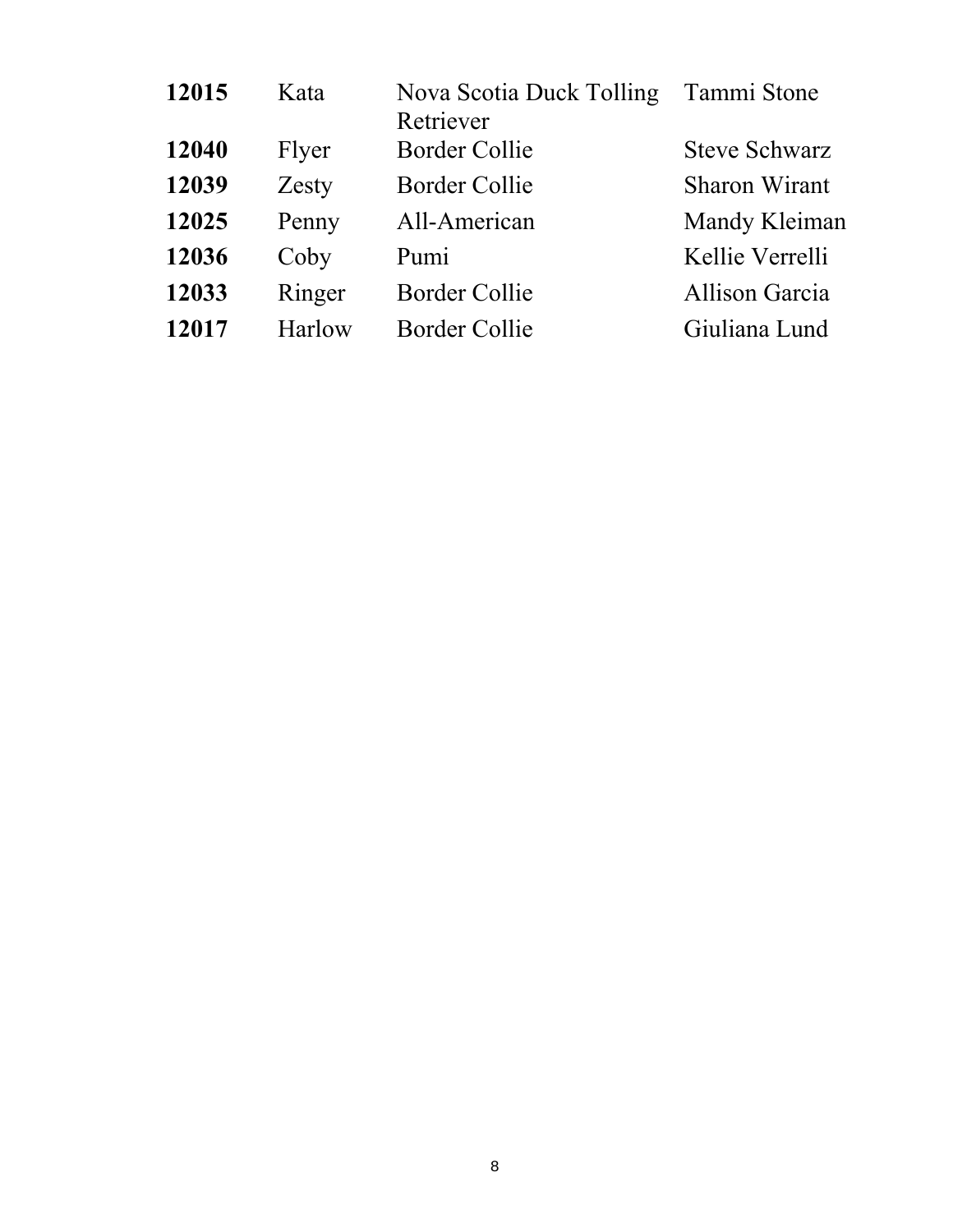# **Thursday, October 21, 2021 Ring 1: Gamblers – 3-dog, 2-dog, vet 14,22,24,12 Group Order E,A,B,C,D**

## **Group C**

# **14": 7 competitors**

| $14023(P)$ Decker |              | <b>Border Staffy</b>         | Robin Newman          |
|-------------------|--------------|------------------------------|-----------------------|
| $14008(P)$ Legacy |              | <b>Border Collie</b>         | <b>Elizabeth Dott</b> |
| 14014             | Finn         | <b>Shetland Sheepdog</b>     | Karen Siebeck         |
| 14041(P) $Jax$    |              | <b>Border Collie</b>         | Michael Fitch         |
| $14033(P)$ Henna  |              | <b>Australian Cattle Dog</b> | Jennifer Baiocco      |
| 14026(P)          | Emma         | <b>Border Collie</b>         | Mike Wagner           |
| 14020             | <b>Bette</b> | All-American                 | Kim Neff              |

### **22": 29 competitors**

| 22102 | Rafaga         | Border Collie              | <b>Rosarito Martinez</b> |
|-------|----------------|----------------------------|--------------------------|
| 22062 | Felix          | Border Collie              | Sarah Stremming          |
| 22018 | Cruz'N         | <b>Border Collie</b>       | <b>Shar Henry</b>        |
| 22039 | Ast'N          | Border Collie              | Norm Lende               |
| 22122 | Eugene         | Border Collie              | Gabriela Sloan           |
| 22052 | Tri            | Border Collie              | Anne Cook                |
| 22111 | Misty          | <b>Border Collie</b>       | Peter Cinotto            |
| 22116 | Phoenix C      | Belgian Tervuren           | Jeanine Collins          |
| 22026 | Roulez         | Golden Retriever           | Carrie Neyland           |
| 22082 | Hero           | <b>Border Collie</b>       | <b>Shelley Nichols</b>   |
| 22055 | Callie         | <b>Australian Shepherd</b> | Jamie Juckett            |
| 22060 | Lily           | <b>Border Collie</b>       | Mike Wagner              |
| 22053 | Hotsy-totsy    | <b>Border Collie</b>       | Dana Pike                |
| 22080 | <b>Mystery</b> | <b>Border Collie</b>       | Alice Cinotto            |
|       |                |                            |                          |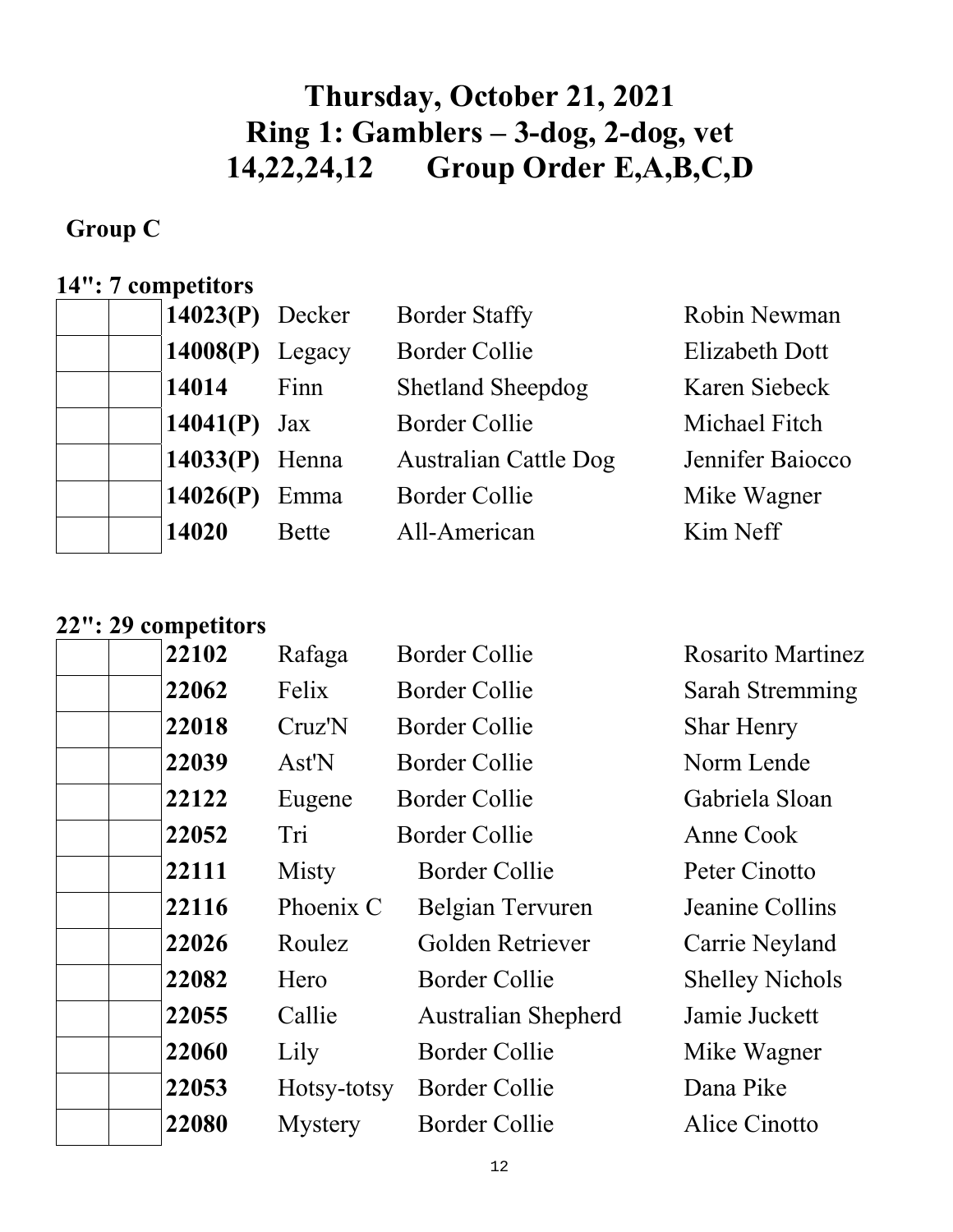| 22088 | <b>Ruckus</b>    | <b>Australian Shepherd</b>          | Jeremy Gerhard         |
|-------|------------------|-------------------------------------|------------------------|
| 22104 | Peak             | <b>Border Collie</b>                | Desiree Snelleman      |
| 22121 | Babe             | <b>Border Collie</b>                | Richard Eggie          |
| 22091 | Simi             | Border Collie                       | Leonda Armstrong       |
| 22101 | Koza             | <b>Border Collie</b>                | Jody Lolich            |
| 22002 | Salty            | <b>Border Collie</b>                | Martine Kopka          |
| 22119 | Chevy            | <b>Border Collie</b>                | Jamie Lyle             |
| 22005 | Peyote           | <b>Working Bearded Collie</b>       | Mary Cheney            |
| 22021 | Jango            | Australian Koolie                   | Ernie Rodriguez        |
| 22120 | Remington        | <b>Australian Shepherd</b>          | <b>Christie Deen</b>   |
| 22068 | Glen             | Border Collie                       | Janet Wagner           |
| 22078 | Fargo            | <b>Border Collie</b>                | Kathy Wells            |
| 22108 | Malcolm<br>Young | <b>Speckled Faced Ball</b><br>Hound | <b>Annie DeChance</b>  |
| 22112 | Twist            | <b>Border Collie</b>                | <b>Christy Skinner</b> |
| 22114 | Rascal           | <b>Border Collie</b>                | Peter Cinotto          |

### **24": 6 competitors**

| 24023 | Racer       | Golden Retriever     | <b>Kathy Quiroz</b>  |
|-------|-------------|----------------------|----------------------|
| 24015 | Kyber       | Sato                 | Sheyla Gutierrez     |
| 24040 | Tita'N      | Border Collie        | Norm Lende           |
| 24026 | Trubbel     | <b>Border Collie</b> | Susan Jearls         |
| 24007 | <b>Moss</b> | Border Collie        | <b>Shelby Tilden</b> |
| 24033 | Venom       | Border Collie        | Tim Mitchell         |
|       |             |                      |                      |

### **12": 2 competitors**

|  | $12021(P)$ Vegas |               | All-American         | Kim Neff     |
|--|------------------|---------------|----------------------|--------------|
|  | $\vert$ 12027    | <b>Nelson</b> | Jack Russell Terrier | Laura Miller |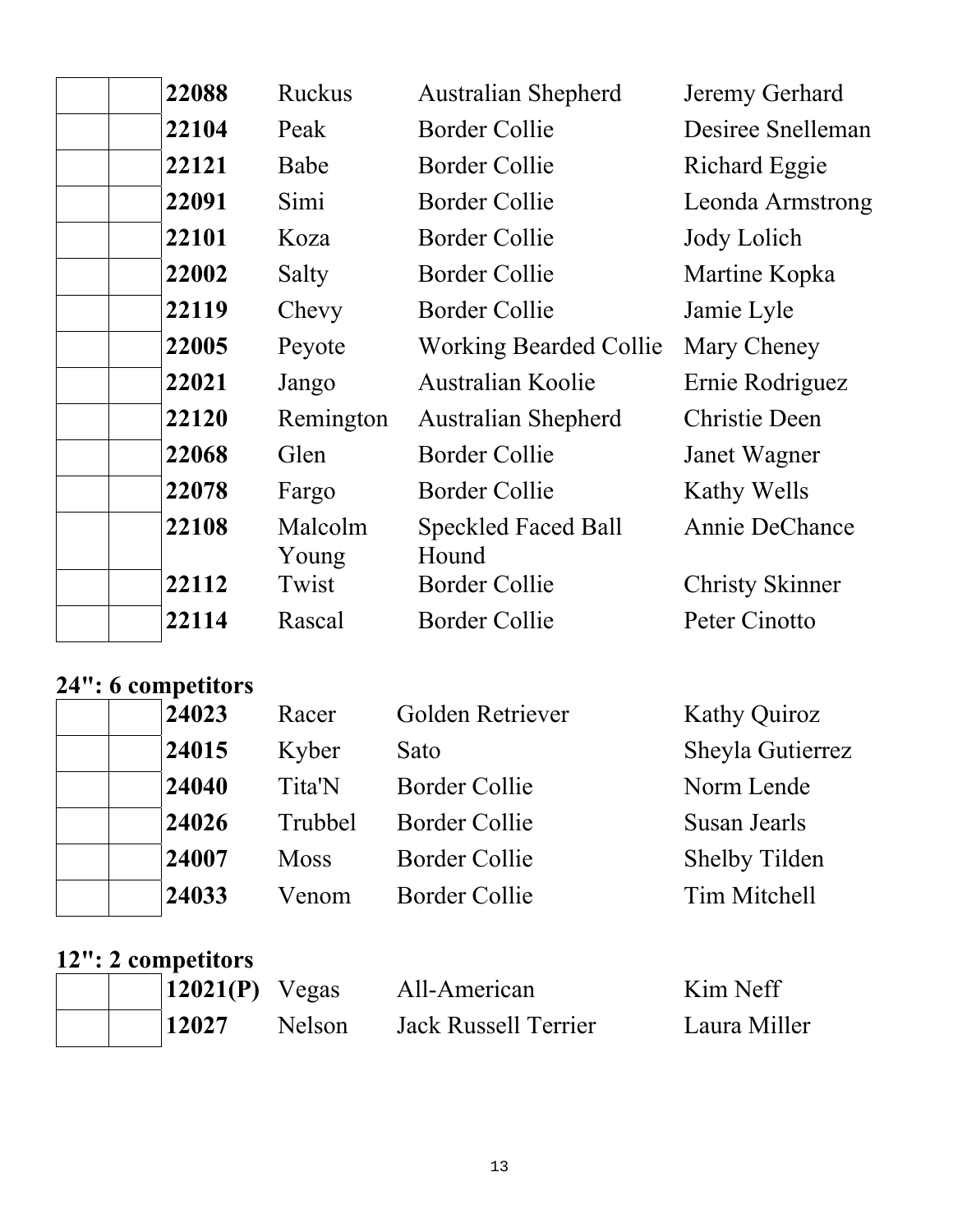## **Thursday, October 21, 2021 Ring 1: Gamblers – 3-dog, 2-dog, vet 14,22,24,12 Group Order E,A,B,C,D Group D**

## **14": 4 competitors**

| $\vert 14034(P)$ Gracey | Border Collie                      | Kaitlyn Rohr            |
|-------------------------|------------------------------------|-------------------------|
|                         | $14051(P)$ Pixie Pig Border Collie | Alicia Bennett          |
| $14053(P)$ Razzi        | <b>English Springer Spaniel</b>    | <b>Crystal Anderson</b> |
| $14009(P)$ Venus        | Border Collie                      | Jessica Sabraski        |

# **22": 26 competitors**

| 22041 | <b>Stoked</b>  | <b>Border Collie</b> | <b>Sheila Ross</b>     |
|-------|----------------|----------------------|------------------------|
| 22097 | Renegade       | <b>Border Collie</b> | Rita Browning          |
| 22133 | Riot           | <b>Border Collie</b> | <b>Courtney Moore</b>  |
| 22079 | Spark          | <b>Border Collie</b> | Debbie Heifner         |
| 22134 | Libbi          | <b>Border Collie</b> | Lynnea Landers         |
| 22070 | Outspoken      | <b>Border Collie</b> | Abby Peach             |
| 22115 | Link           | <b>Border Collie</b> | <b>Ashley Castro</b>   |
| 22064 | TerrA          | <b>Border Collie</b> | Val Rutledge           |
| 22059 | Chica          | <b>Border Collie</b> | Merritt Speagle        |
| 22125 | Trooper        | <b>Border Collie</b> | Janice Saylors         |
| 22094 | Planet 9       | <b>Border Collie</b> | Abby Peach             |
| 22085 | Vinny          | <b>Border Collie</b> | Chris Villano          |
| 22074 | Cayman         | <b>Border Collie</b> | <b>Nanette Nance</b>   |
| 22127 | Ziya           | Australian Kelpie    | Sarah Espinoza-Sokal   |
| 22089 | Grits          | <b>Border Collie</b> | Marie Dunn             |
| 22044 | Tarot          | Belgian Tervuren     | Samantha Saldana       |
| 22099 | Cara           | <b>Border Collie</b> | Maddie Speagle         |
| 22013 | Teller         | <b>Border Collie</b> | Lauri Duke             |
| 22110 | <b>Believe</b> | <b>Border Collie</b> | <b>Stefanie Rainer</b> |
|       |                |                      |                        |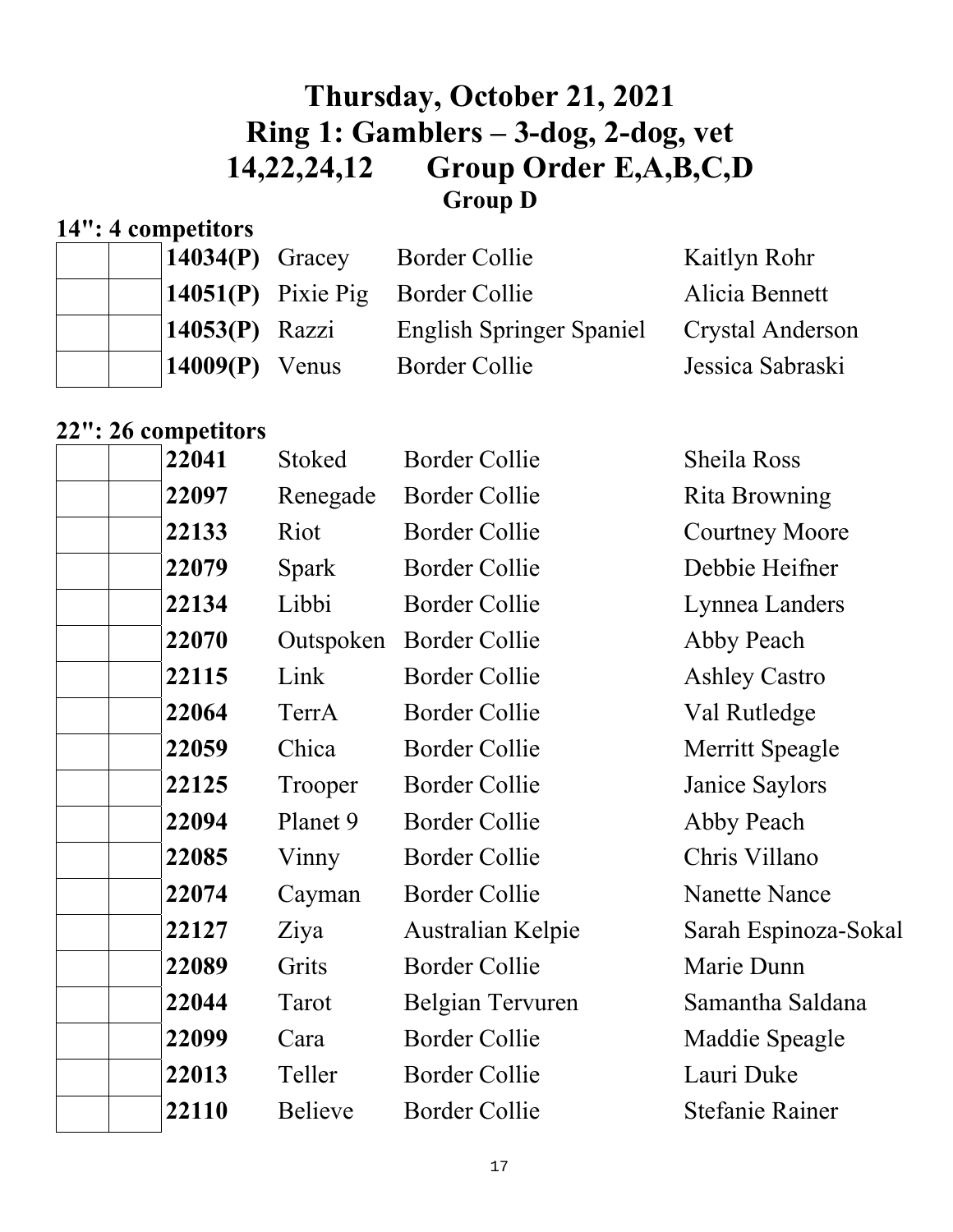|  | 22090 | <b>Brio</b>  | <b>Australian Shepherd</b> | <b>Jody Faulkner</b> |
|--|-------|--------------|----------------------------|----------------------|
|  | 22012 | Wyn          | <b>Border Collie</b>       | <b>Sheila Ross</b>   |
|  | 22132 | Veni         | <b>Border Collie</b>       | Dave Hill            |
|  | 22049 |              | Naavdanya Border Collie    | Kris Seiter          |
|  | 22045 | Soda Pop     | <b>Border Collie</b>       | Gloria Krueger       |
|  | 22056 | Ren          | <b>Border Collie</b>       | Karissa Solberg      |
|  | 22072 | <b>Blitz</b> | <b>Border Collie</b>       | Kaitlyn Rohr         |
|  |       |              |                            |                      |

## **24": 6 competitors**

|  | 24016 |
|--|-------|
|  | 24019 |
|  | 24032 |
|  | 24041 |
|  | 24024 |
|  | 24036 |

| Legolas      |
|--------------|
| Dravi        |
| Sharky       |
| Static       |
| Rocky        |
| $S_{\Omega}$ |

**2416** Border Collie **2416** Rachel Downs **2411 Belgian Sheepdog LeAnn Miller<br>
<b>2411 Belgian Sheepdog LeAnn Miller**<br> **2411 Belgian Sam Marquez 2411** Border Collie **2412** Ronnie Marquez **2412 Border Collie Rachel Carlson 2415 Solo Border Collie Ashley Castro** 

**Sam Marquez** 

### **12": 11 competitors**

| 12012(P) | Colt           | <b>Shetland Sheepdog</b>                | Jennifer Thomas |
|----------|----------------|-----------------------------------------|-----------------|
| 12007(P) | Giddy<br>Marie | <b>Pyrenean Shepherd</b>                | Elizabeth Evans |
| 12005(P) | Teddy          | All-American                            | Betsie Bolger   |
| 12029(P) | Tripp          | Miniature American<br>Shepherd          | Crystal Coll    |
| 12013(P) | Raana          | Budi                                    | Kris Seiter     |
| 12011    | <b>Breanna</b> | <b>Shetland Sheepdog</b>                | Nick Sparks     |
| 12006    | <b>Stevie</b>  | <b>Cavalier King Charles</b><br>Spaniel | Katlynn Moffler |
| 12022    | Hannah         | All Breed                               | Melanie Bilicki |
| 12003(P) | Decker         | <b>Chinese Crested</b>                  | Val Rutledge    |
| 12034    | Pitch          | <b>Shetland Sheepdog</b>                | Jennifer Thomas |
| 12048(P) |                | Polka-Dot Border Collie                 | Elizabeth Evans |
|          |                |                                         |                 |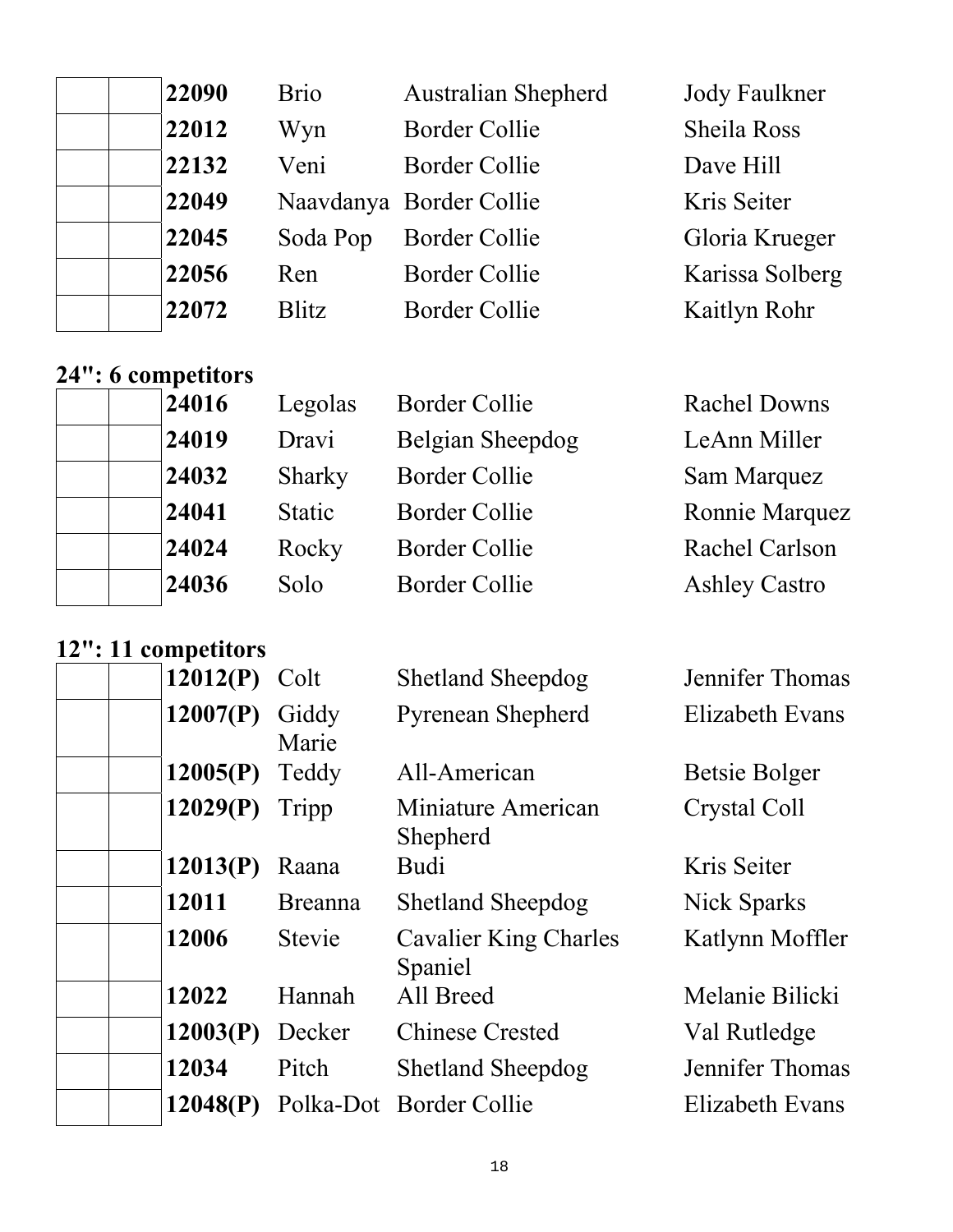# **Thursday, October 21, 2021 Ring 3: Gamblers – 3-dog, 2-dog, vet 20,16,4,8,10 Group Order D,E,A,B,C**

# **Group D**

# **20": 25 competitors**

| 20059(P) | Bentlee          | Golden Retriever               | Jada Sawhney            |
|----------|------------------|--------------------------------|-------------------------|
| 20124    | <b>Brilliant</b> | <b>Australian Shepherd</b>     | <b>Crystal Ragan</b>    |
| 20029(P) | Pearl            | Catahoula Leopard Dog          | Lori Leonhardt          |
| 20038(P) | Etta             | Labrador Retriever             | <b>Joann McDermott</b>  |
| 20037(P) | Ted              | All-American                   | Madelyn Rohde           |
| 20082(P) | Tillie           | Chesapeake Bay Retriever       | VeeAnn Cross            |
| 20110(P) | Louie            | Doberman Pinscher              | Judi Villano            |
| 20035(P) | Hot              | <b>Border Collie</b>           | Mimi Fountain           |
| 20085    | Glory            | <b>Border Collie</b>           | <b>Rachel Downs</b>     |
| 20127    | Damuraz          | <b>Border Collie</b>           | <b>Merritt Speagle</b>  |
| 20072    | Burundi          | <b>Border Collie</b>           | Chris Tucci             |
| 20019    | Hula Girl        | <b>Border Collie</b>           | Renee Culpepper         |
| 20009    | <b>Stitch</b>    | <b>Border Collie</b>           | <b>Shelly Vandevens</b> |
| 20136(P) | Doby             | <b>Australian Shepherd</b>     | Lori Duncan             |
| 20077    | Menty            | <b>Border Collie</b>           | <b>Janet Terry</b>      |
| 20094(P) | Rango            | Labrador Retriever             | Debbie Heifner          |
| 20101    | <b>Bright</b>    | <b>Border Collie</b>           | Leanne Wortman          |
| 20111    | P-Piper          | <b>Border Collie</b>           | Patty Drom              |
| 20012    | ShooFly          | <b>Border Collie</b>           | Barbara Hill            |
| 20081    | Vex W            | Miniature American<br>Shepherd | Lisa Woodside           |
| 20031    | Celebrate        | <b>Border Collie</b>           | <b>Shirley Loos</b>     |
| 20049    | Jetter           | <b>Border Collie</b>           | Ronnie Marquez          |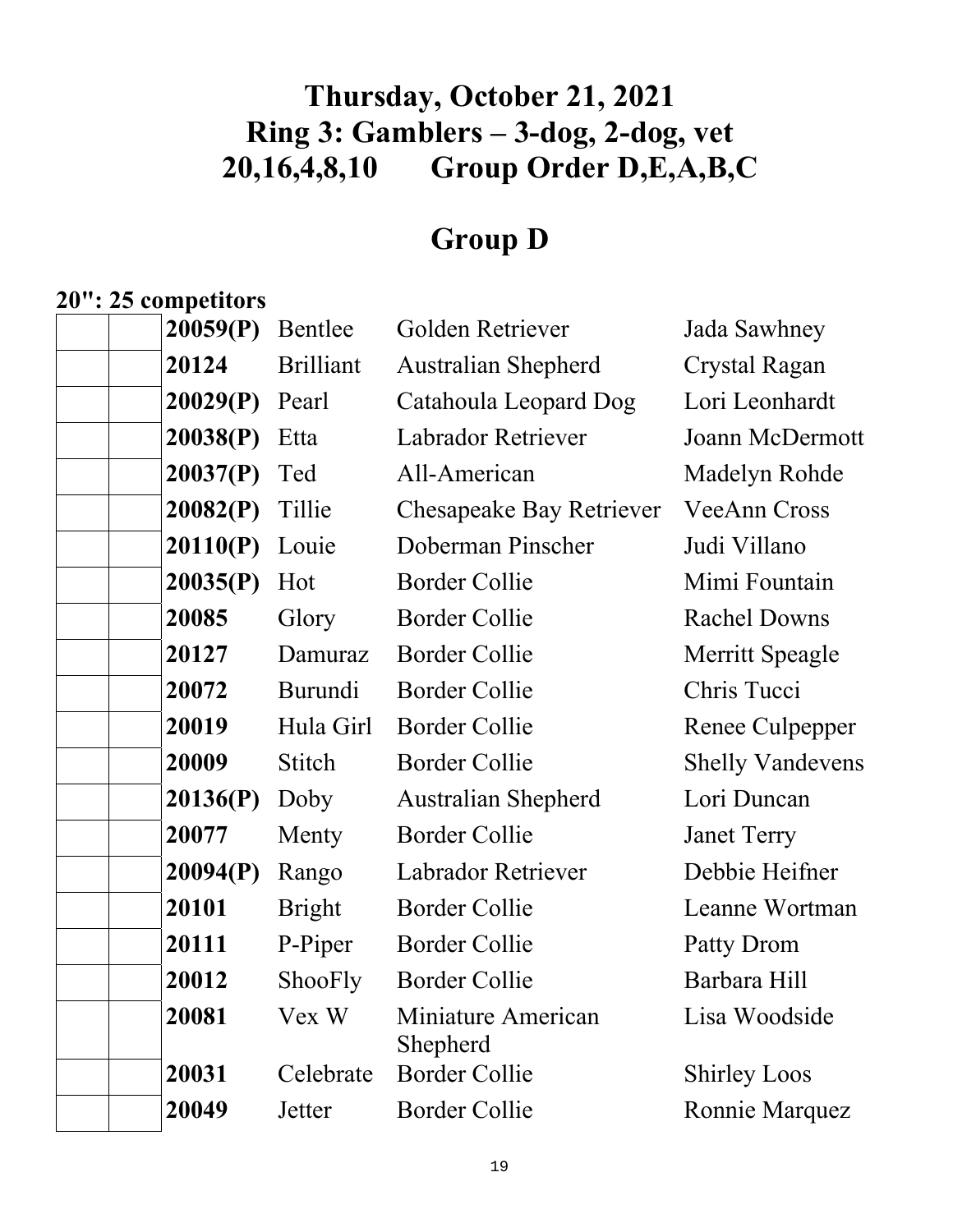| 20018                         | Animal | <b>Border Collie</b> | Chris Tucci     |
|-------------------------------|--------|----------------------|-----------------|
| 20123                         | Safari | Border Collie        | Katlynn Moffler |
| $\vert 20074(P) \vert$ Tallee |        | Golden Retriever     | Jada Sawhney    |

# **16": 20 competitors**

| 16101(P) | Atomic     | <b>Border Collie</b>       | Maddie Speagle       |
|----------|------------|----------------------------|----------------------|
| 16036(P) | Ultra      | <b>Border Collie</b>       | <b>Ashley Castro</b> |
| 16022(P) | Nash       | Australian Koolie          | Cheryl Lenox         |
| 16083(P) | Ninja Ml   | Labrador Retriever         | Dawn Mlatecek        |
| 16105    | Motown     | <b>Shetland Sheepdog</b>   | <b>Susan Bekaert</b> |
| 16107    | Beauregard | <b>Boston Terrier</b>      | Kari Taylor          |
| 16046(P) | Jake       | <b>Border Collie</b>       | Kaitlyn Rohr         |
| 16041(P) | Reese      | <b>Australian Shepherd</b> | Crystal Ragan        |
| 16092(P) | Pippa      | All-American               | Madelyn Rohde        |
| 16003    | Rev        | <b>Border Collie</b>       | Marni Brown          |
| 16102(P) | Punch      | <b>Border Collie</b>       | <b>Brett Duke</b>    |
| 16069(P) | Lyric      | <b>Border Collie</b>       | Kevin Kent           |
| 16005    | Finnegan   | Pumi                       | Annie Burke          |
| 20044(P) | Aura       | <b>Labrador Retriever</b>  | Dawn Mlatecek        |
| 16013(P) |            | Fleur De Lis Border Collie | Renee Culpepper      |
| 16023(P) | Garnet     | Rottweiler                 | Paula Miloglav-Recco |
| 16012(P) | Usher      | <b>Border Collie</b>       | Abby Peach           |
| 16111(P) |            | Phenomenon Border Collie   | Merritt Speagle      |
| 16006    |            | The Palinka All-American   | Chris Tucci          |
| 16088(P) | Velo       | <b>Border Collie</b>       | Maddie Speagle       |
|          |            |                            |                      |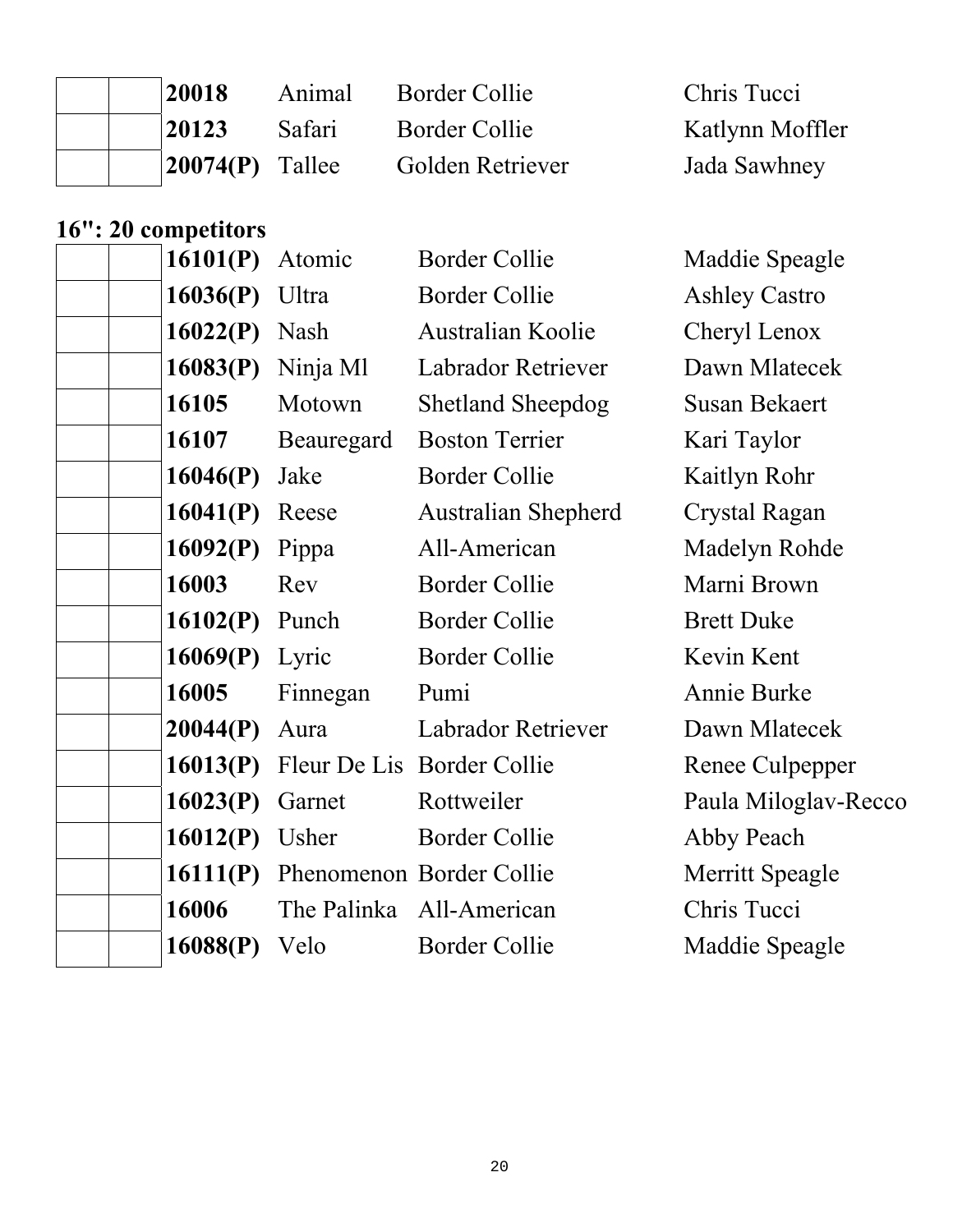### **5' Aframe 8": 2 competitors**

|                  | $ 08034(P)$ Francine Evil Fox |          | Courtney Keys  |
|------------------|-------------------------------|----------|----------------|
| $ 08012(P)$ Bleu |                               | Papillon | Alicia Bennett |

# **5'6" Aframe**

# **10": 7 competitors**

|  | 10016 | Snooker       | Pomeranian            | Lisa Ann Koenigs      |
|--|-------|---------------|-----------------------|-----------------------|
|  | 10009 | Ripple        | <b>Boston Terrier</b> | Dan Haddy             |
|  | 10010 | Bee           | Jack Russell Terrier  | Nicole Newman         |
|  | 10006 | Dazzle        | Poodle (Miniature)    | Mitzi Keating         |
|  | 10001 | <b>Butter</b> | BorderPapPap          | <b>Courtney Moore</b> |
|  | 10014 | Coco          | All-American          | Betsie Bolger         |
|  | 10011 | Lee           | Papillon              | Pamela McCaleb        |
|  |       |               |                       |                       |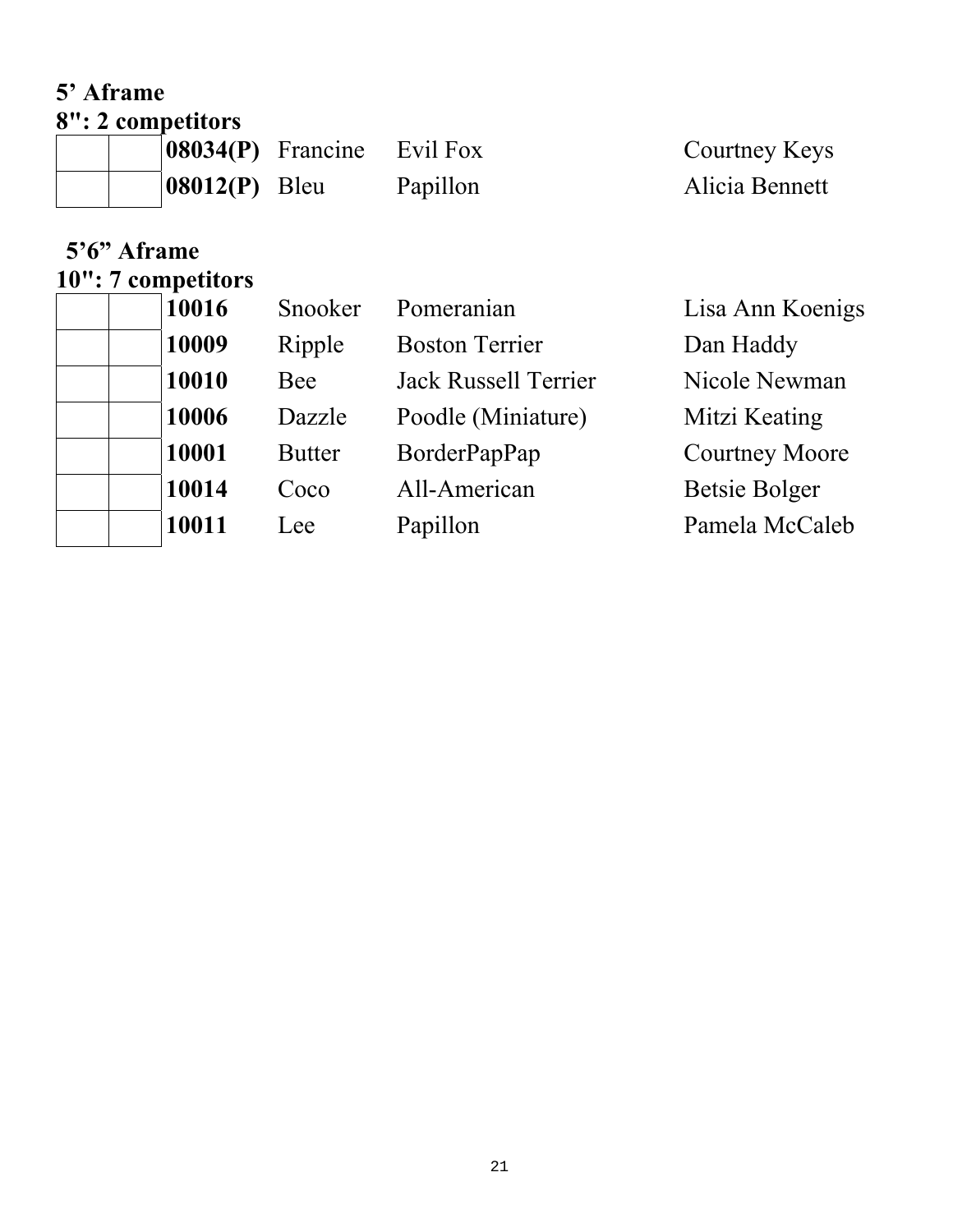# **Thursday, October 21, 2021 Ring 3: Gamblers – 3-dog, 2-dog, vet 20,16,4,8,10 Group Order D,E,A,B,C Group E**

# **20": 23 competitors**

| 20051    | Moxie            | <b>Border Collie</b>       | Andrea Friedel          |
|----------|------------------|----------------------------|-------------------------|
| 20057(P) | Torque           | <b>Border Collie</b>       | Dan Brackney            |
| 20108(P) | Jenga!           | <b>Border Collie</b>       | Courtney Iannello       |
| 20120    | Mender           | <b>Border Collie</b>       | <b>Stefanie Hawkins</b> |
| 20010    | Keahilani        | <b>Border Collie</b>       | Lili Dawidowicz         |
| 20062(P) | Plenty           | Golden Retriever           | Mardi Closson           |
| 20131    | Vex E            | <b>Border Collie</b>       | <b>Rachel Evers</b>     |
| 20060(P) | Flight           | <b>Australian Shepherd</b> | Jen Waller              |
| 20115(P) | Panda            | All-American               | Freda Jessen            |
| 20070    | Ren              | <b>Border Collie</b>       | Jill Potter             |
| 20079(P) | Hero             | <b>Border Collie</b>       | Laura Selmic            |
| 20137(P) | Fenway           | Labrador Retriever         | <b>Beth McClung</b>     |
| 20084    | Whit             | <b>Border Collie</b>       | <b>Tracey Fulmer</b>    |
| 20107    | Lidl<br>Abner    | <b>Standard Schnauzer</b>  | <b>Kathy Grace</b>      |
| 20135(P) | Finn             | <b>Border Collie</b>       | Makayla Luse            |
| 20080    | Splendid         | <b>Border Collie</b>       | Michelle Beardsley      |
| 20126    | Zero G           | <b>Border Collie</b>       | Anne Andrle             |
| 20088    | Sloane<br>Ranger | <b>Border Collie</b>       | Catherine Holmes        |
| 20004    | Cola             | <b>Border Collie</b>       | Lea Harvey              |
| 20128    | Rebel            | <b>Border Collie</b>       | Ashleigh Fann           |
| 20139(P) | <b>Sticks</b>    | <b>Border Collie</b>       | Jacqueline Hoye         |
| 20138(P) | Huey             | <b>Border Collie</b>       | Caitlin Varhalla        |
| 20008    | Franky           | <b>Border Collie</b>       | <b>Blynn Baker</b>      |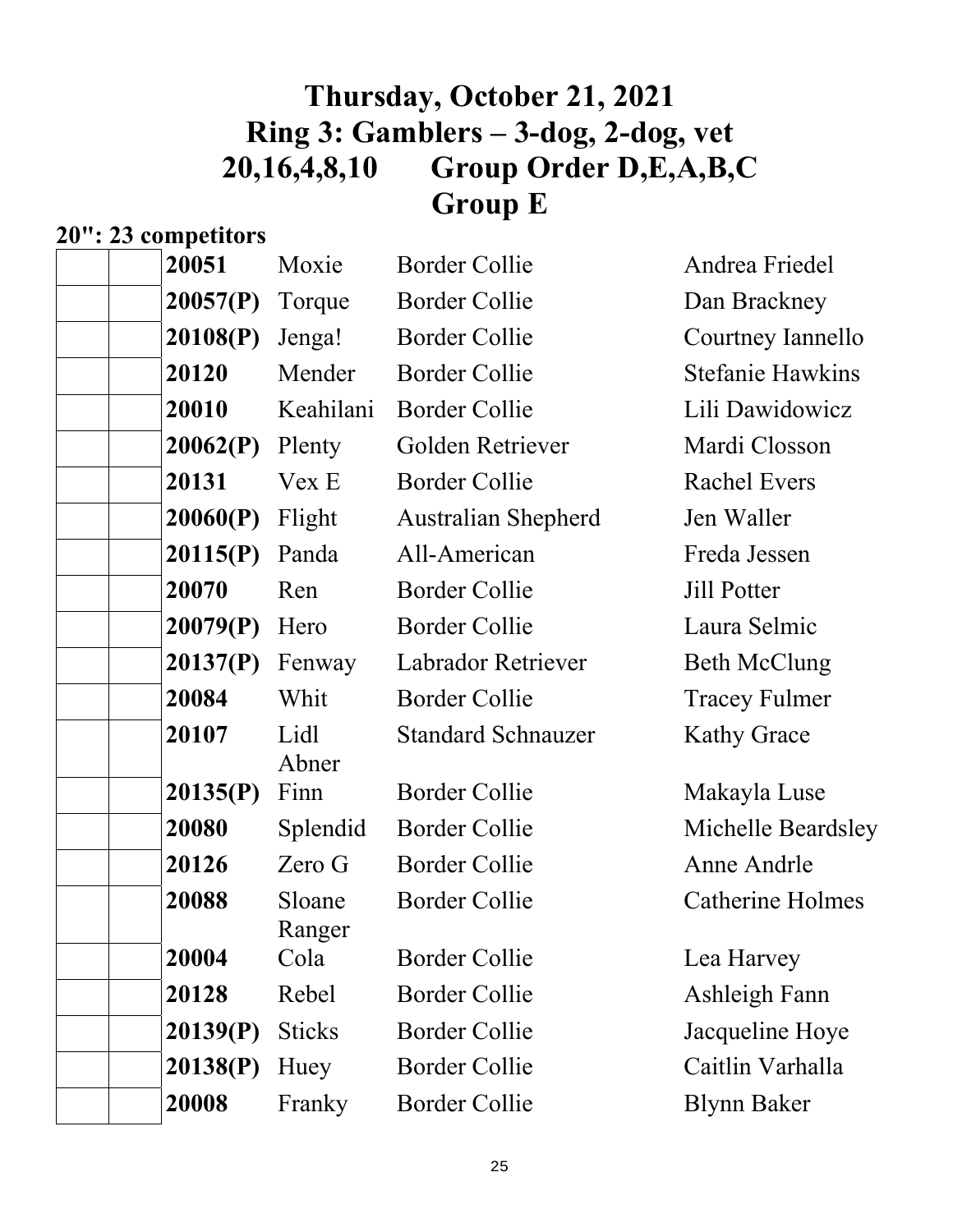## **16": 12 competitors**

| $16015(P)$ Norm   |                | <b>Border Collie</b>            | Donna Rohaus          |
|-------------------|----------------|---------------------------------|-----------------------|
| 16056(P) Hopi     |                | <b>Border Collie</b>            | Lauralyn Johnson      |
| $16082(P)$ Vader  |                | <b>Border Collie</b>            | <b>Jill Potter</b>    |
| 16070(P) Bindi    |                | <b>Australian Shepherd</b>      | Tom Howard            |
| 16054             | Fuji           | Asian Border Collie             | <b>Mich Powers</b>    |
| $16089(P)$ Denali |                | <b>Border Collie</b>            | Jeannie Bonsignore    |
| $16057(P)$ Bria   |                | <b>English Springer Spaniel</b> | Karen Schelling       |
| $16037(P)$ Elvis  |                | <b>Border Collie</b>            | <b>Tracy Horn</b>     |
| 16018(P) Luna     |                | All-American                    | <b>Heather Venkat</b> |
| 16034             | City<br>Lights | All-American                    | Jen Waller            |
| 16091(P)          | Whit           | <b>Border Collie</b>            | Freda Jessen          |
| 16093             | Quiver         | BorderPap                       | Marya Brackney        |

## **5' Aframe**

# **8": 4 competitors**

| $\left  08027(P) \right $ Reddy   | Pembroke Welsh Corgi                         | Barbara Stephens            |
|-----------------------------------|----------------------------------------------|-----------------------------|
|                                   | <b>08010(P)</b> Carly Rae Poodle (Miniature) | <b>Megan Shepter Garges</b> |
| $ 08030(P)$ Cricket               | All-American                                 | Jennifer Woelke             |
| $\left  08002(P) \right $ Kit Kat | Papillon                                     | <b>Lindsey Barrows</b>      |

## **5'6" Afram 10": 5 competitors**

| 10005 | Hedy    | Poodle (Miniature)                      | Susan Cochran        |
|-------|---------|-----------------------------------------|----------------------|
| 10012 | Bella   | <b>Cavalier King Charles</b><br>Spaniel | <b>Emily Bradley</b> |
| 10007 | Maus    | Chihuahua                               | Jennifer Woelke      |
| 10019 | Spumoni | All-American                            | Kathy Tyson          |
| 10002 | Pink    | Cocker Spaniel                          | Carolyn Hess         |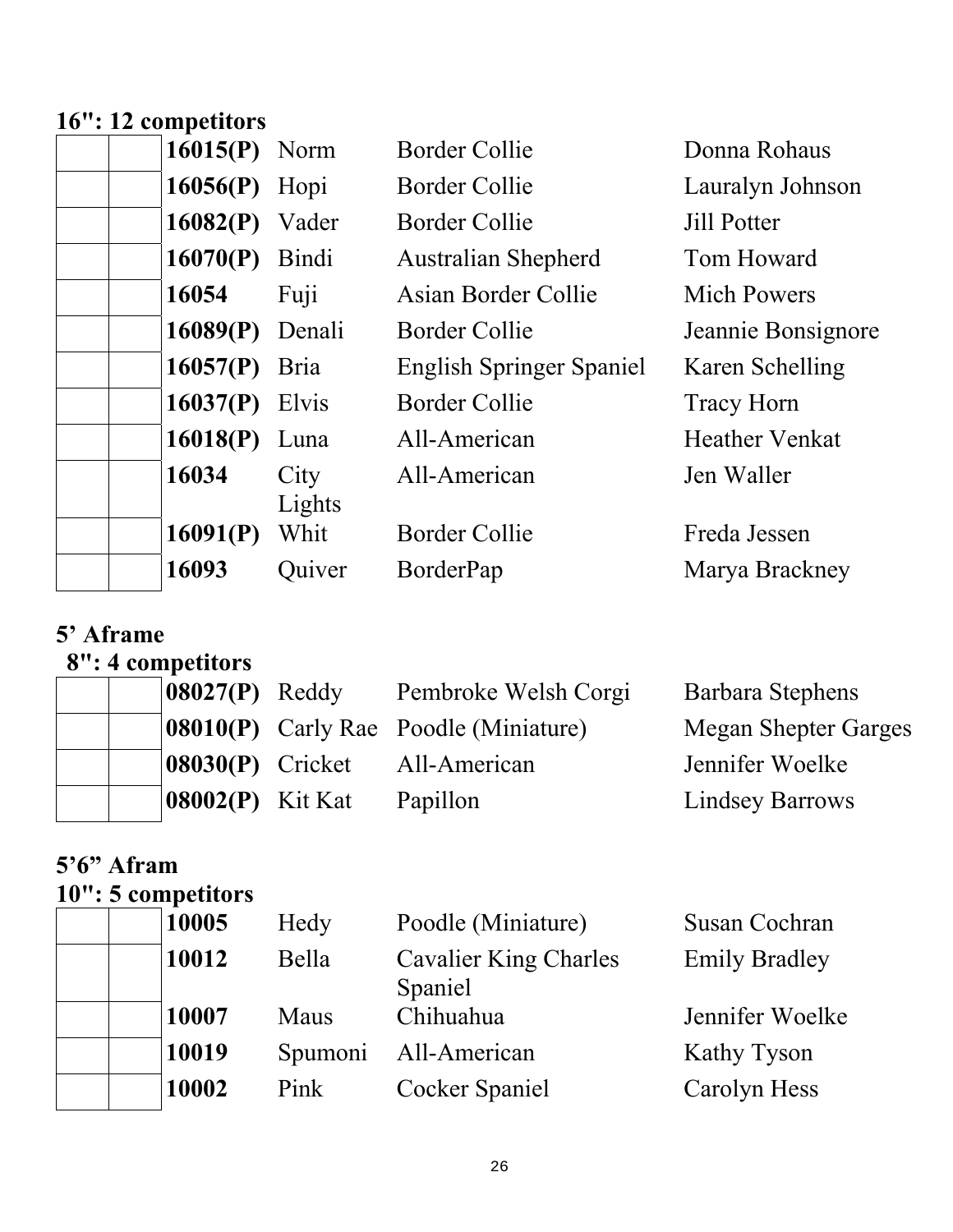# **Thursday, October 21, 2021 Ring 3: Gamblers – 3-dog, 2-dog, vet 20,16,4,8,10 Group Order D,E,A,B,C**

| <b>Group A</b>      |                   |                              |                           |
|---------------------|-------------------|------------------------------|---------------------------|
| 20": 23 competitors |                   |                              |                           |
| 20069(P)            | Cirilla           | <b>Border Collie</b>         | Adriana Nottestad         |
| 20006(P)            | Sly               | <b>Border Collie</b>         | <b>Judy Pretli</b>        |
| 20041               | Endeavor          | <b>Border Collie</b>         | <b>Kelsey Kirkpatrick</b> |
| 20048               | Koozie            | <b>Border Collie</b>         | <b>Shawn Cossart</b>      |
| 20028               |                   | Vida Loca Border Collie      | Jen Denereaz              |
| 20102               | Shine J           | English Shepherd             | Hope Jones                |
| 20014               | Ditto             | <b>Border Collie</b>         | Kris DuRocher             |
| 20130(P)            | Storm             | <b>Flat-Coated Retriever</b> | Kathy Petroni             |
| 20090               | Fate              | <b>Border Collie</b>         | Jennifer Yates            |
| 20075(P)            | M.E.              | <b>Border Collie</b>         | Karen Stinnett            |
| 20016(P)            | Blue              | <b>Border Collie</b>         | <b>Scarlett Miller</b>    |
| 20093               | Pure              | <b>Border Collie</b>         | Iva Perna                 |
| 20114               | Fuzzy<br>Knuckles | <b>Border Collie</b>         | Melanie Rock              |
| 20063               | Fury              | <b>Border Collie</b>         | Jennifer Kerwick          |
| 20064               | #1 Hottie         | <b>Border Collie</b>         | Don St. Croix             |
|                     | $20097(P)$ Leeroy | <b>Border Collie</b>         | Jennifer Weaver           |
| 20103               | Ella              | All-American                 | Courtney Holscher         |
| 20055(P)            | Cajun             | Vizsla                       | Louis Moeckler            |
| 20052               | Jaxon             | <b>Australian Shepherd</b>   | Renee Kalmanson           |
| 20098               | Ritz              | <b>Border Collie</b>         | Nicole Houghton           |
| 20058               | Little<br>Sparkle | <b>Border Collie</b>         | Tawni Millet              |
| 20013               | Quack             | <b>Border Collie</b>         | Britney Imhof             |
| 20043(P)            | Fly               | <b>Border Collie</b>         | Karen Stinnett            |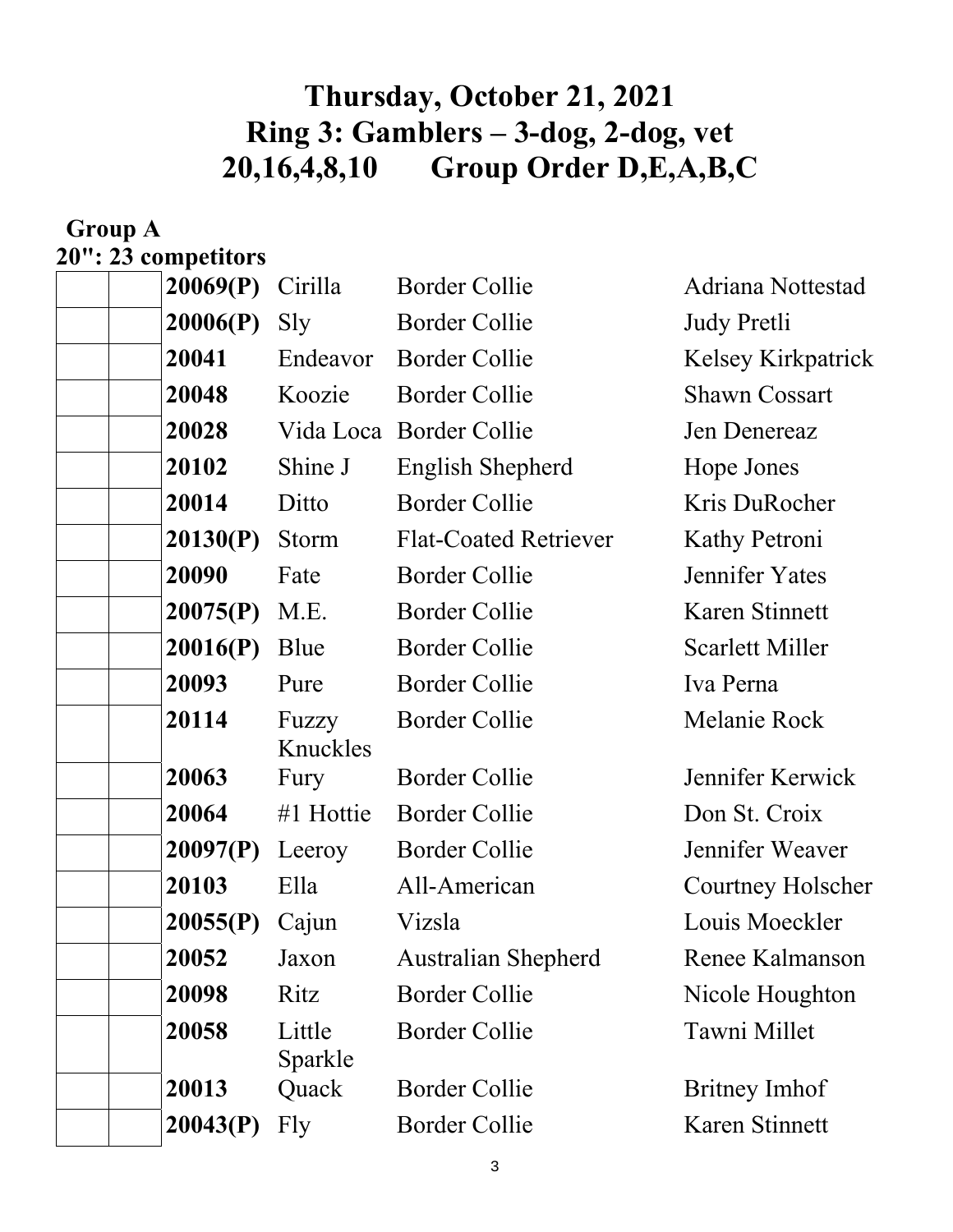### **16": 22 competitors**

| 16064(P) | Bindi Sue      | <b>Border Collie</b>                                    | Kaimen Miller          |
|----------|----------------|---------------------------------------------------------|------------------------|
| 16108(P) | BAM!           | <b>Border Collie</b>                                    | <b>Sharon Levine</b>   |
| 16076    | Grape          | All-American                                            | <b>Bridget Thomas</b>  |
| 16072    | Indi           | Pumi                                                    | <b>Christine Brew</b>  |
| 16026    | D'Artagnan     | <b>Pyrenean Shepherd</b>                                | Eleonora Zalo          |
| 16033    | <b>Brittan</b> | Mudi                                                    | Jeanine Cowger         |
| 16104    | Airy           | BorderPap                                               | Ginsey St. Croix       |
| 16074(P) | Lincoln D      | <b>Shetland Sheepdog</b>                                | <b>Tina Desrosiers</b> |
| 16073    | Lincoln Q      | Cocker Spaniel                                          | Erin Queen             |
| 16047    | Deacon         | <b>Shetland Sheepdog</b>                                | Elizabeth Blanchard    |
| 16090(P) | Carbon         | <b>Border Collie</b>                                    | <b>Katelyn Scott</b>   |
| 16075    | Bug            | <b>Border Staffy</b>                                    | Laura Slusher          |
| 16065(P) | Finnegan       | Nova Scotia Duck Tolling Jennifer Goldberg<br>Retriever |                        |
| 16038    | Bee            | <b>Shetland Sheepdog</b>                                | Jean Lavalley          |
| 16114(P) | Cosmic         | All-American                                            | Kara Sheerer           |
| 16030(P) | Holly          | All-American                                            | Hannah McCausland      |
| 16017(P) | Charlie        | <b>Border Collie</b>                                    | <b>Wendy Crawshaw</b>  |
| 16097(P) | Banshee        | Mongrel                                                 | Kaimen Miller          |
| 16106    | Marshall       | BorderPap                                               | Amber Abbott           |

## **5' Aframe (Veterans & P8")**

| 16024 |      | Legitimate Border Collie      | <b>Kelsey Kirkpatrick</b> |
|-------|------|-------------------------------|---------------------------|
| 16110 |      | Courageous Labrador Retriever | Chris Ciardelli           |
| 16087 | Cash | Border Collie                 | Karen Stinnett            |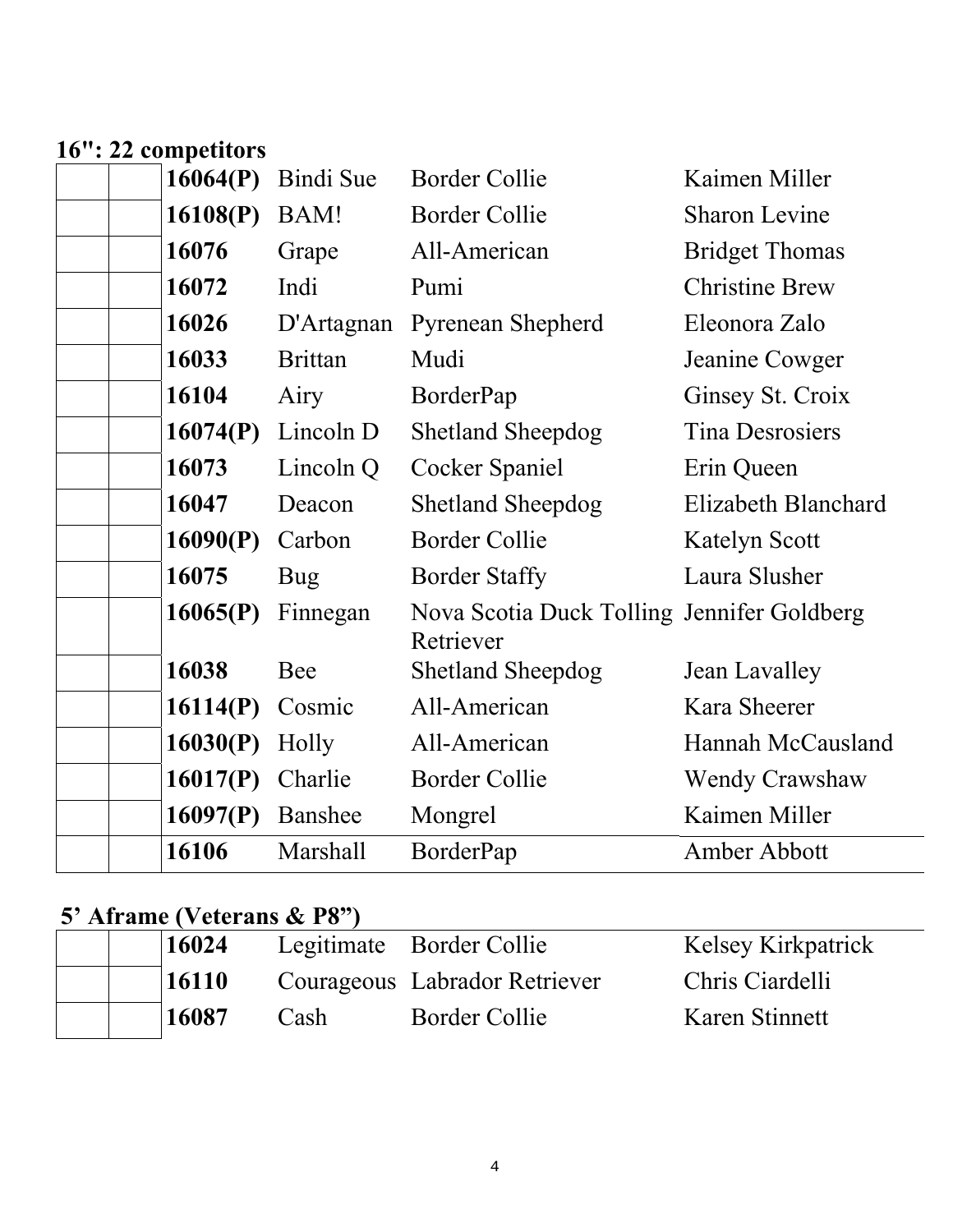## **4": 3 competitors**

|  | 04002 | Baxter | Pembroke Welsh Corgi | Tabitha Krol         |
|--|-------|--------|----------------------|----------------------|
|  | 04003 | Phire  | Swedish Vallhund     | <b>Barb Atkinson</b> |
|  | 04001 | Mouse  | Jack Russell Terrier | Tracey Luggiero      |

## **8": 10 competitors**

| <b>Tina Desrosiers</b> |
|------------------------|
| Jennifer Goldberg      |
| <b>Abigail Beasley</b> |
| Tabitha Krol           |
| Eleonora Zalo          |
| <b>Heather Smith</b>   |
| Melinda Stomel         |
|                        |
| Debra Slaybaugh        |
|                        |
|                        |

### **5'6" Aframe**

|  | 10": 2 competitors |       |                          |                     |
|--|--------------------|-------|--------------------------|---------------------|
|  | 10015              | Miley | <b>Shetland Sheepdog</b> | Amber Abbott        |
|  | 10013              | Rowan | <b>Shetland Sheepdog</b> | <b>Heather Witt</b> |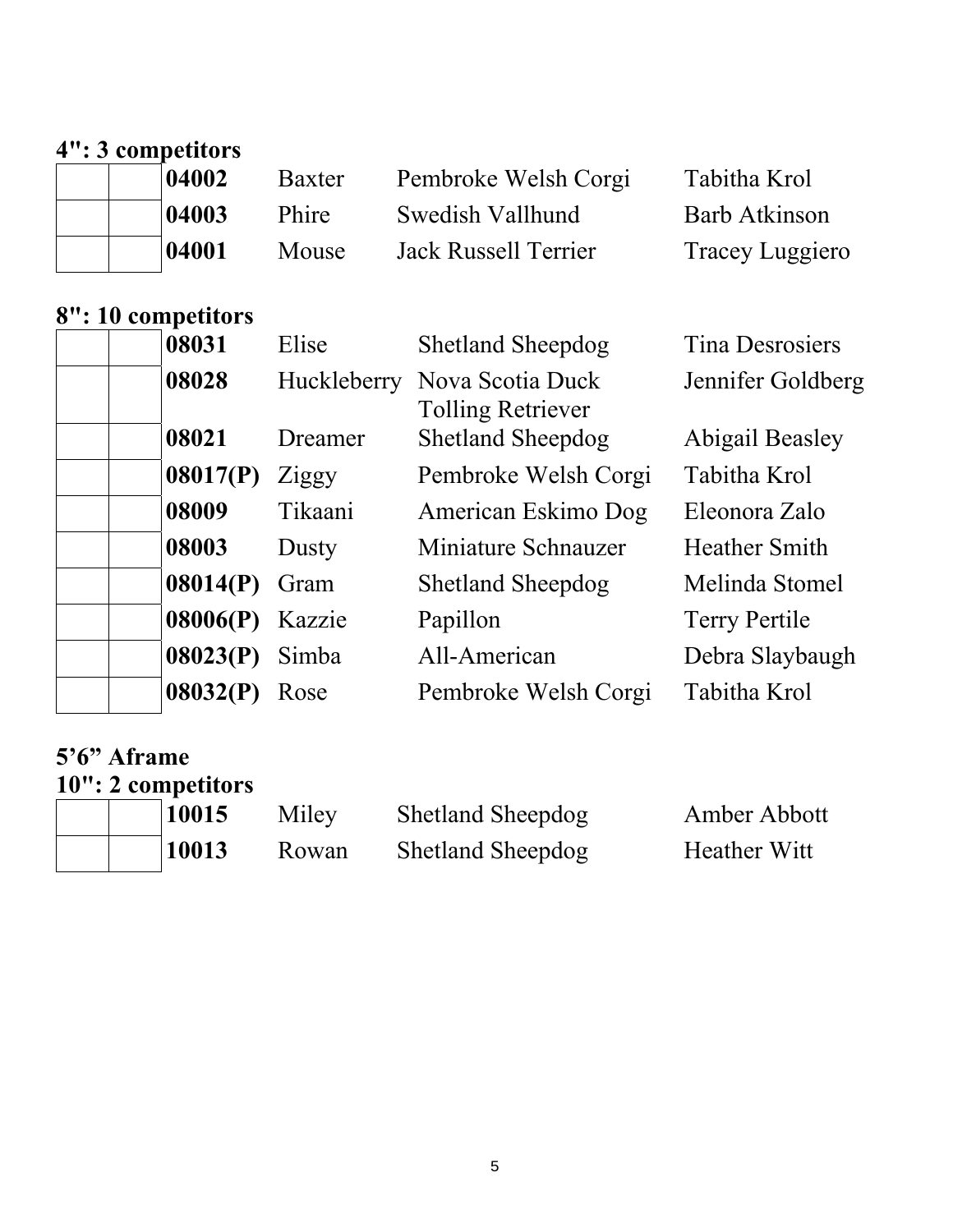# **Thursday, October 21, 2021 Ring 3: Gamblers – 3-dog, 2-dog, vet 20,16,4,8,10 Group Order D,E,A,B,C**

## **Group B**

## **20": 23 competitors**

| 20022    | Joy          | <b>Border Collie</b>         | Kim Dowis             |
|----------|--------------|------------------------------|-----------------------|
| 20030    | Jenny        | Border Collie                | Kent Mahan            |
| 20001    | Veritas      | <b>Border Collie</b>         | Jordan Phoenix        |
| 20023    | Bean         | Jelly Belly Border Collie    | Catherine Laria       |
| 20095(P) | Mazikeen     | Dutch Shepherd               | <b>Heather Sather</b> |
| 20116(P) | <b>Burst</b> | <b>Border Collie</b>         | Terry Smorch          |
| 20061(P) | Westley      | <b>Border Collie</b>         | Mary Metelko          |
| 20056    | Boomer       | <b>Australian Cattle Dog</b> | Rhonda Schimon        |
| 20066    | Clarity      | <b>Border Collie</b>         | Anna Marszalek        |
| 20039(P) | Zola         | Labrador Retriever           | Rene Hartmann         |
| 20121    | Rev          | <b>Border Collie</b>         | Lexi Brigante         |
| 20042    | Liri         | <b>Border Collie</b>         | Casey Keller          |
| 20025    | Ringo        | <b>Border Collie</b>         | Jeannette Molina      |
| 20007    | Abby         | <b>Border Collie</b>         | Kathy Ketner          |
| 20100    | Cora         | All-American                 | Alex Hovey            |
| 20002    | Bendetta     | <b>Border Collie</b>         | <b>Kim Dowis</b>      |
| 20045(P) | Sizzle       | <b>Border Collie</b>         | Carol Boggess         |
| 20017    | Flynn        | <b>Australian Koolie</b>     | Julie Iverson         |
| 20089    | Kelila       | <b>Border Collie</b>         | Laura Novick          |
| 20034    | Fang         | BorderPap                    | Emily Ingersoll       |
| 20119    | Electra      | <b>Border Collie</b>         | Ricardo Segui         |
| 20054    | Focus        | <b>Border Collie</b>         | H.Lee Miller          |
| 20078    | Johnny B     | <b>Border Collie</b>         | <b>Janet Gauntt</b>   |
|          |              |                              |                       |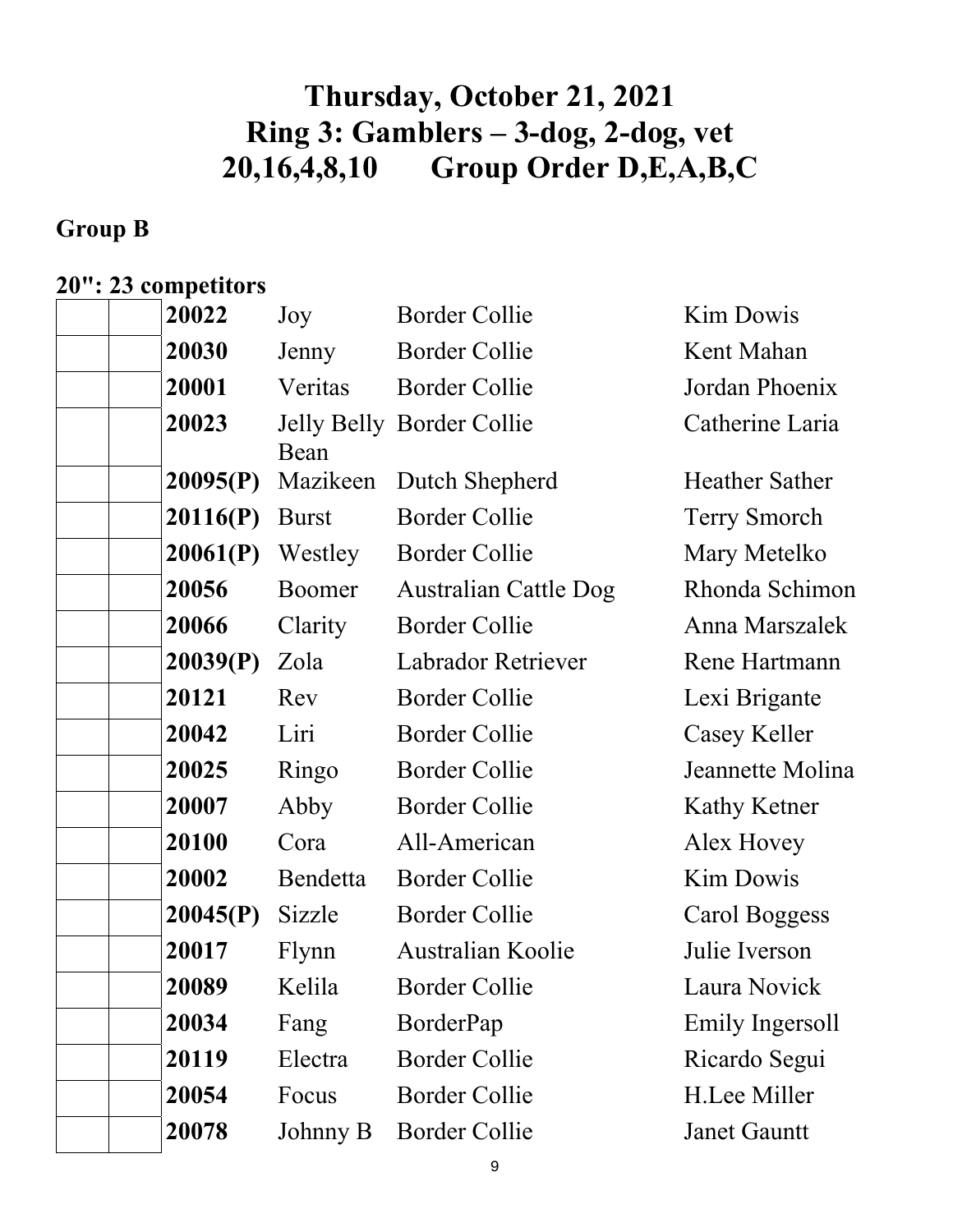## **16": 20 competitors**

| 16066(P) | CiCi         | <b>Border Collie</b>                  | Joan Kurlander          |
|----------|--------------|---------------------------------------|-------------------------|
| 16058    | Anthem       | <b>Shetland Sheepdog</b>              | Daniel Lombard          |
| 16009(P) | <b>Sassy</b> | <b>Border Collie</b>                  | Pamela Fish             |
| 16078(P) | Wilson       | <b>Australian Shepherd</b>            | Jill Arenson            |
| 16025(P) | Pressa       | <b>Border Collie</b>                  | <b>Candace Atchison</b> |
| 16045    | Grifter      | All-American                          | Pamela Reid             |
| 16080    | Ninja Mc     | Miniature American<br>Shepherd        | Laurie McClain          |
| 16117    | Flynn        | <b>Shetland Sheepdog</b>              | Ellen Reinke            |
| 16113(P) | Tutti        | Golden Retriever                      | <b>Sally Peters</b>     |
| 16035(P) | Roxie        | <b>Border Collie</b>                  | <b>Brooke Robey</b>     |
| 16096    | Cider        | Nova Scotia Duck Tolling<br>Retriever | Tammi Stone             |
| 16028    | Guster       | Miniature Schnauzer                   | Grace Huffman           |
| 16077    | Ares         | <b>Shetland Sheepdog</b>              | <b>Katy Mallory</b>     |
| 16119    | Nemesis      | <b>Bedlington Terrier</b>             | <b>JoAnn Burtness</b>   |
| 16067(P) |              | Gabby Blu Australian Shepherd         | <b>Suzette McCauley</b> |
| 16042(P) | Scout        | <b>Border Collie</b>                  | Samantha Kemp           |
| 16048(P) | Esther       | Labrador Retriever                    | Joan Kurlander          |
| 16068    | Demi         | <b>Border Collie</b>                  | Meryl Sheard            |
| 16055(P) | Jiffy        | <b>Border Collie</b>                  | Lexi Brigante           |
| 16062    |              | Genevieve Pyrenean Shepherd           | Pam Vojtas              |
|          |              |                                       |                         |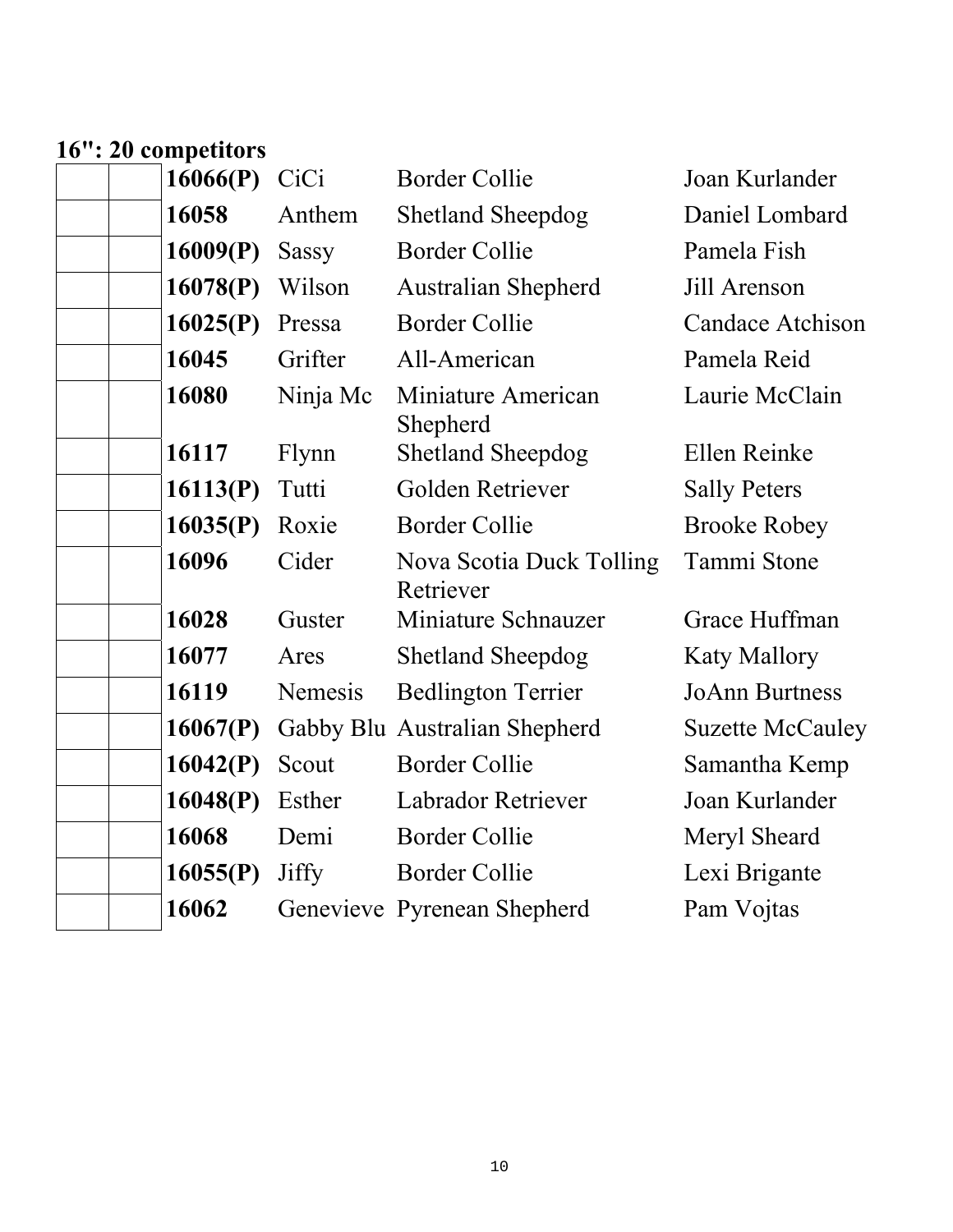### **5' Aframe 8": 6 competitors**

| $\upsilon$ . $\upsilon$ competitors |                     |                          |                     |
|-------------------------------------|---------------------|--------------------------|---------------------|
|                                     | 08005(P) Roni       | Papillon                 | <b>Betty Hinson</b> |
|                                     | $08024(P)$ Vapor    | <b>Shetland Sheepdog</b> | <b>Barb Davis</b>   |
|                                     | 08013(P) Ember      | <b>Scottish Terrier</b>  | Tim Verrelli        |
|                                     | <b>08018(P)</b> Jax | Pembroke Welsh Corgi     | Loni Cummings       |
|                                     | 08025(P) Chime      | Papillon                 | Daneka Hedges       |
|                                     | $ 08011(P)$ LT      | <b>Scottish Terrier</b>  | Kellie Verrelli     |
|                                     |                     |                          |                     |

### **5'6 Aframe 10": 4 competitors**

| 10003 | Phoebe | <b>Cavalier King Charles</b><br>Spaniel | Deb Orosz            |
|-------|--------|-----------------------------------------|----------------------|
| 10017 | Zaya   | Papillon                                | <b>Sharon Wirant</b> |
| 10018 | Min    | <b>Shetland Sheepdog</b>                | Julie Heller         |
| 10020 | Razzle | Miniature Schnauzer                     | Laura Kelley         |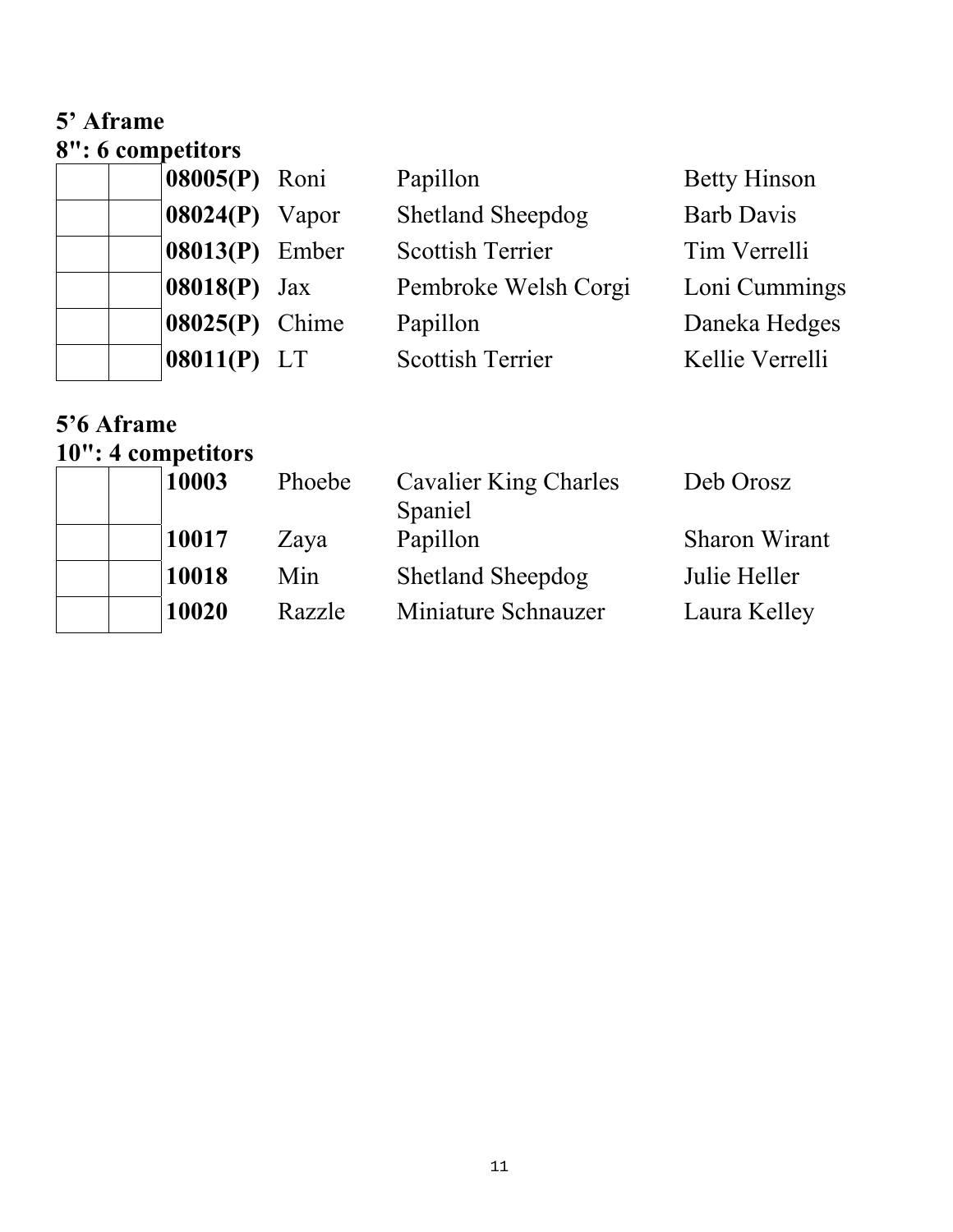# **Thursday, October 21, 2021 Ring 3: Gamblers – 3-dog, 2-dog, vet 20,16,4,8,10 Group Order D,E,A,B,C**

# **Group C**

# **20": 19 competitors**

| 20033(P) | Kip                  | <b>Border Collie</b>         | Krista Cantrell      |
|----------|----------------------|------------------------------|----------------------|
| 20117(P) | Zion                 | <b>Border Collie</b>         | Lori Vanni           |
| 20104(P) | Murphy               | <b>Australian Shepherd</b>   | Dinah Reece          |
| 20105(P) | Sprocket             | <b>Australian Cattle Dog</b> | <b>Brea Witt</b>     |
| 20020(P) | Rowley               | Belgian Tervuren             | Deandra Gero         |
| 20125(P) | Creed                | <b>Border Collie</b>         | Sangie Brooks        |
| 20129    | Swedish<br>Fika      | <b>Border Collie</b>         | Renee King           |
| 20113(P) | Tiger                | <b>Border Collie</b>         | Gina Day             |
| 20015    | Cinder               | <b>Shetland Sheepdog</b>     | Katie Rogers         |
| 20005    | Envy                 | <b>Border Collie</b>         | Kaitlyn Arnsdorf     |
| 20092    | Jasper               | <b>Australian Cattle Dog</b> | Lisa Stevens         |
| 20071    | Legion               | <b>Border Collie</b>         | Martine Kopka        |
| 20086    | Finesse              | <b>Border Collie</b>         | <b>Brooke Ortale</b> |
| 20026(P) | Player               | <b>Border Collie</b>         | Dana Pike            |
| 20076    | Tease                | <b>Border Collie</b>         | Jeremy Gerhard       |
| 20024    | Taryn<br><b>Skye</b> | <b>Border Collie</b>         | Gail Chadwick        |
| 20068(P) | Race'N               | Golden Retriever             | Norm Lende           |
| 20040    | Lagniappe            | All-American                 | Kathy Topham         |
| 20106(P) | True                 | Golden Retriever             | <b>Kathy Quiroz</b>  |
|          |                      |                              |                      |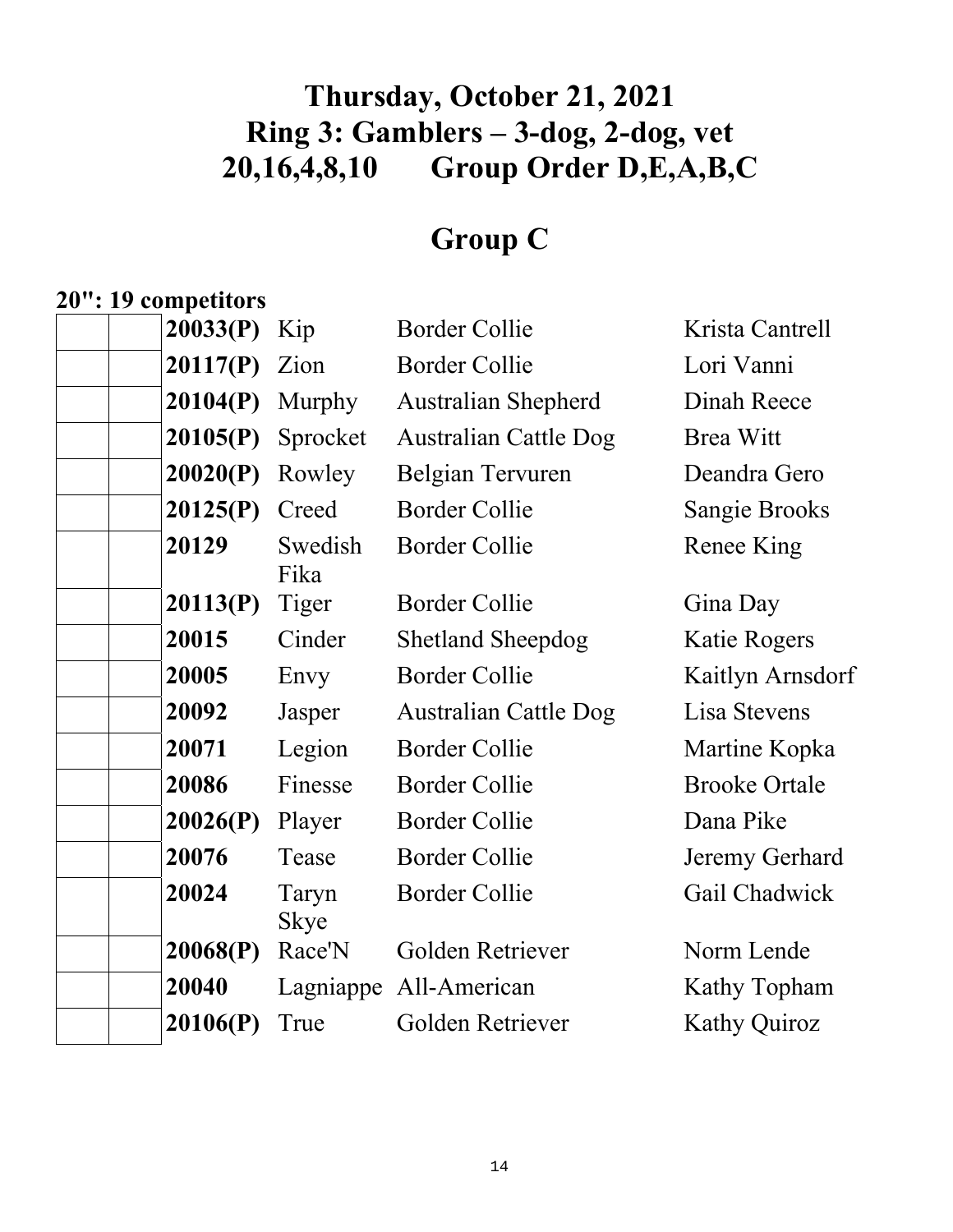# **16": 22 competitors**

| 16084    | Mambo           | Nova Scotia Duck Tolling Lisette Berrios<br>Retriever |                      |
|----------|-----------------|-------------------------------------------------------|----------------------|
| 16027(P) | Mesa            | <b>Border Collie</b>                                  | <b>Brooke Ortale</b> |
| 16063(P) | Livie<br>Clare  | <b>Border Collie</b>                                  | Gail Chadwick        |
| 16043    | Honey<br>Badger | <b>Baby Barks Alot</b>                                | Jody Lolich          |
| 16050(P) | Desmond         | <b>Border Collie</b>                                  | Danielle Davis       |
| 16081    | Reacher         | All-American                                          | Robin Newman         |
| 16053(P) | Lickity         | <b>Border Collie</b>                                  | Krista Cantrell      |
| 16040    | Wasabi          | All Breed                                             | Melinda Mello        |
| 16060(P) | Weebo           | All-American                                          | Phil Boone           |
| 16044(P) | Ziva            | German Coolie                                         | Ernie Rodriguez      |
| 16007    | Tawnie          | All Breed                                             | Leonda Armstrong     |
| 16115    | Maddie          | <b>Border Collie</b>                                  | Jenna Williams       |
| 16021(P) | Hauser          | <b>Border Collie</b>                                  | Lizabeth Smith       |
| 16051(P) | Kaj             | All American Love Bug                                 | Tami Olheiser        |
| 16079    | Dottie          | All-American                                          | Aimee Legendre       |
| 16118    | Rebel           | <b>Border Collie</b>                                  | Sheyla Gutierrez     |
| 16095    | Piston          | <b>Australian Cattle Dog</b>                          | <b>Tracey Roth</b>   |
| 16011    | Moose           | Pumi                                                  | <b>Stacy Lehman</b>  |
| 16020(P) | Lady Iris       | Border Collie                                         | Sheri Boone          |
| 16016(P) | Monty           | <b>Shetland Sheepdog</b>                              | Viveka Rosenberger   |
| 16094(P) | Swig            | <b>Border Collie</b>                                  | Renee King           |
| 16071    | Kahuna          | Poodle (Miniature)                                    | Melinda Mello        |
|          |                 |                                                       |                      |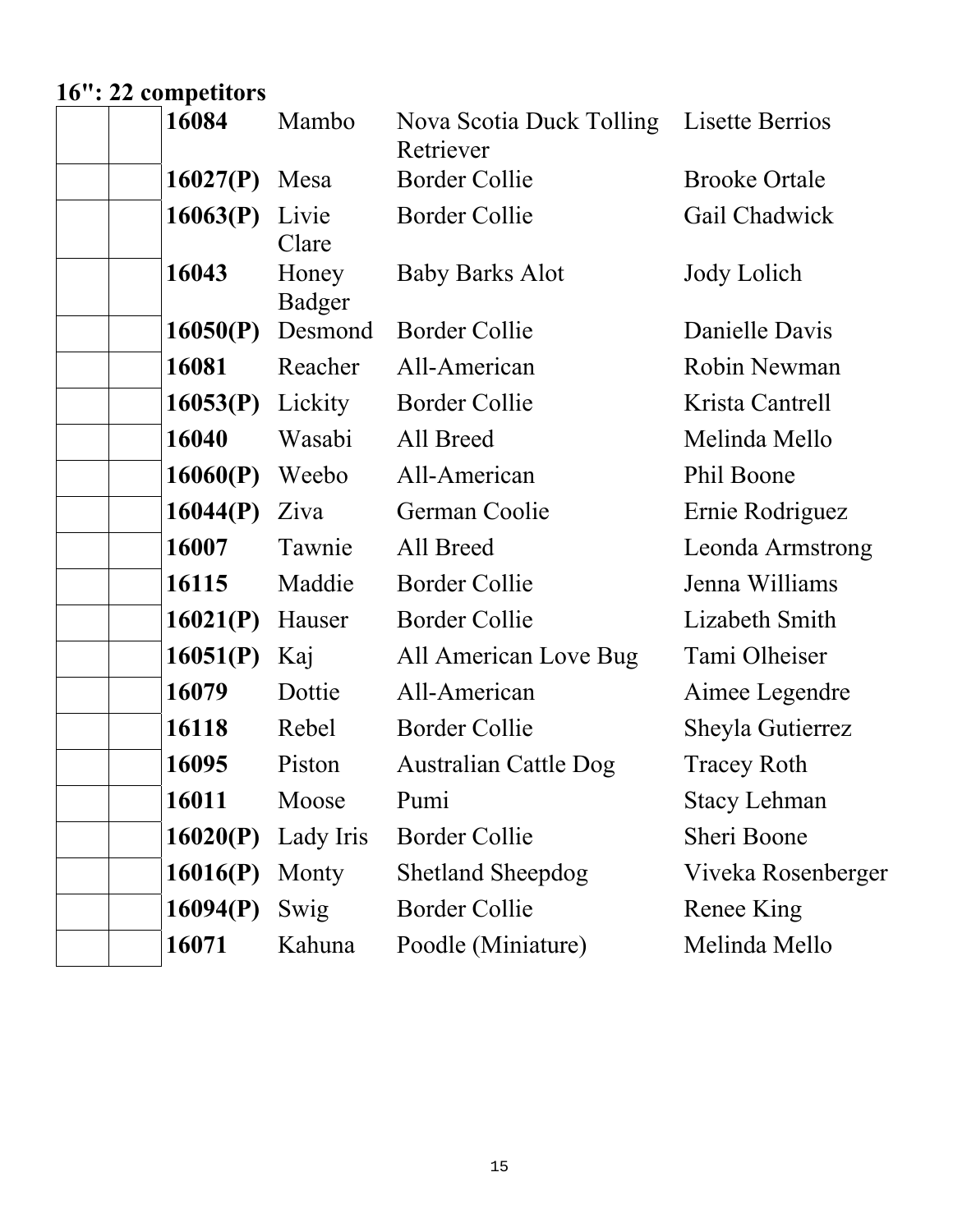#### **5' Aframe 8": 4 competitors**

| $\sigma$ . Trompetitors |                                                                                                                      |               |
|-------------------------|----------------------------------------------------------------------------------------------------------------------|---------------|
|                         | Pembroke Welsh Corgi                                                                                                 | Julie Neer    |
|                         | Chihuahua                                                                                                            | Laura Miller  |
|                         | <b>Boston Terrier</b>                                                                                                | Sarah Closson |
|                         | Papillon                                                                                                             | Betsey Lynch  |
|                         | $\left 08008(P)\right $ Watson<br>$ 08019(P)$ Hoo!<br>$\left  08026(P) \right $ Bindi<br>$\vert 08001(P) \vert$ Lark |               |

### **5'6" Aframe 10": 2 competitors**

| 10008 | Sprinkles Papillon |                               | Nicole Cabrera |
|-------|--------------------|-------------------------------|----------------|
| 10022 |                    | Maverick Pembroke Welsh Corgi | Jeremy Gerhard |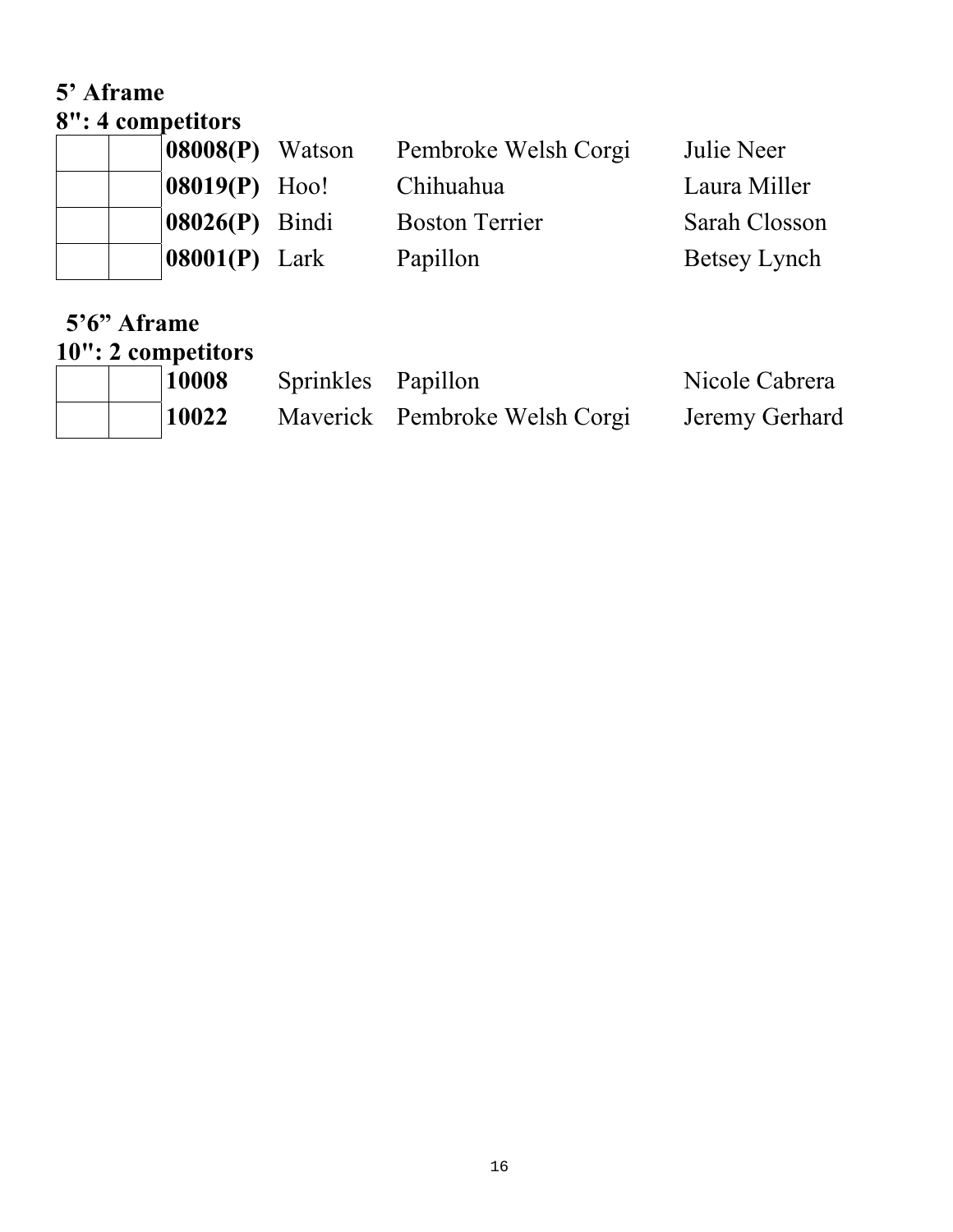# **Thursday, October 21, 2021 Ring 4: Masters Challenge Biathlon Jumpers Ch20,24,22,16,14,12,10 P8,12,20,16,14 Group Order: B,C,D,E,A**

### **Group B**

# **Masters Challenge Biathlon Jumpers**

**20": 18 competitors 20001** Veritas Border Collie Jordan Phoenix  **20132** Blew Bayou Border Collie Bob Daigle **20121** Rev Border Collie Lexi Brigante 20119 Electra Border Collie Ricardo Segui **20100** Cora All-American Alex Hovey  **20099** Hot Dog Border Collie Anne Platt  **20089** Kelila Border Collie Laura Novick  **20078** Johnny B Border Collie Janet Gauntt 20066 Clarity Border Collie Anna Marszalek  **20056** Boomer Australian Cattle Dog Rhonda Schimon  **20054** Focus Border Collie H.Lee Miller 20042 Liri Border Collie Casey Keller 20034 Fang BorderPap Emily Ingersoll  **20025** Ringo Border Collie Jeannette Molina **20023** Jelly Belly Border Collie Catherine Laria Bean  **20017** Flynn Australian Koolie Julie Iverson **20007** Abby Border Collie Kathy Ketner 20002 Bendetta Border Collie Kim Dowis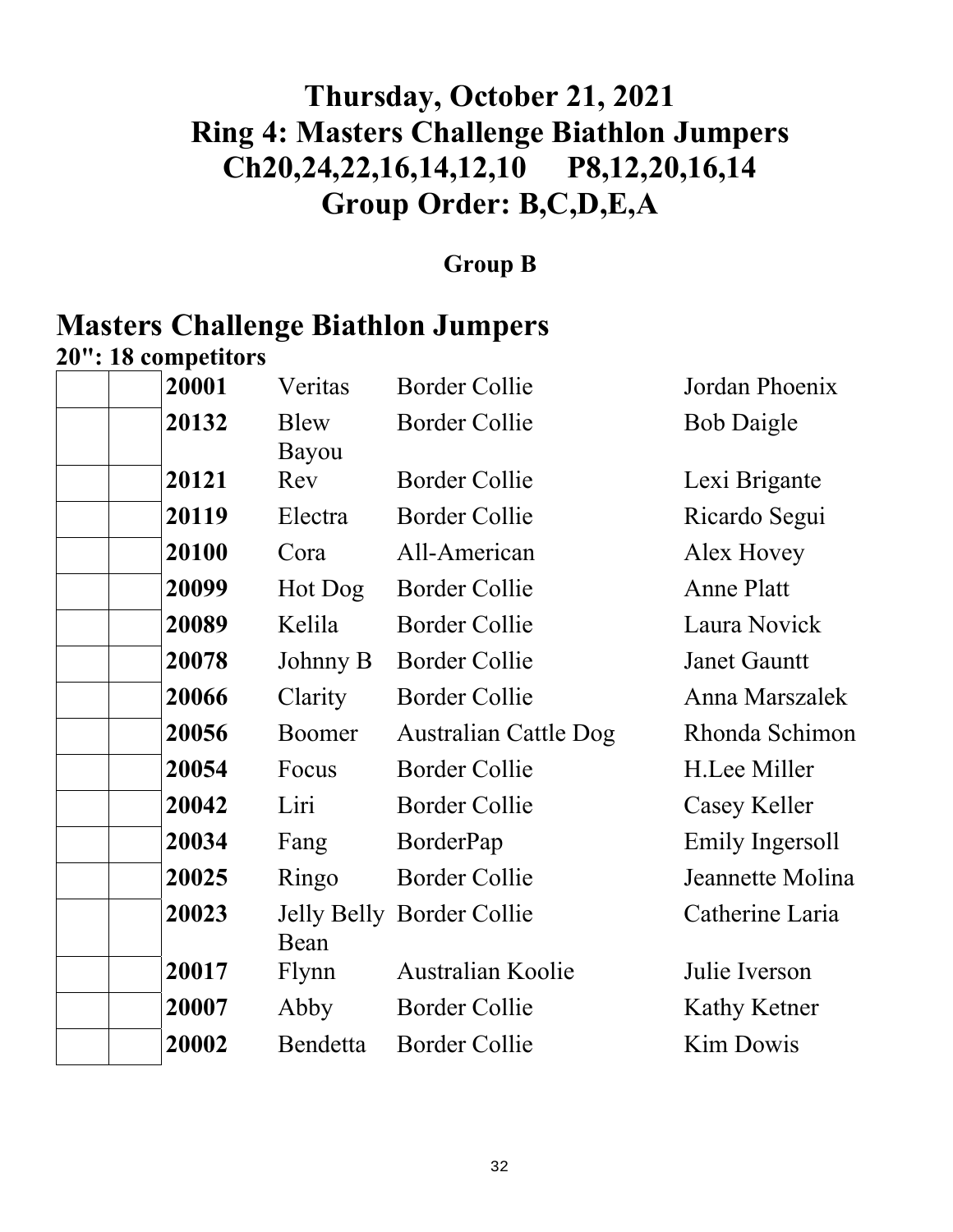# **24": 6 competitors**

| 24030 | Typo | <b>Border Collie</b> | Amber McCune         |
|-------|------|----------------------|----------------------|
| 24043 | Edge | <b>Border Collie</b> | Dawn Fillips         |
| 24027 | Cruz | Border Collie        | LeAnne Meyer         |
| 24022 | Tark | Labrador Retriever   | Rene Hartmann        |
| 24012 | Aine | German Shepherd Dog  | <b>Beth Bradshaw</b> |
| 24004 | Tuna | <b>Border Collie</b> | Nicholas Carleton    |

## **22": 13 competitors**

| 22075 | Kickit                | <b>Border Collie</b>                       | <b>Janet Boggs</b>   |
|-------|-----------------------|--------------------------------------------|----------------------|
| 22019 | Ska                   | English Springer Spaniel Katherine Ostiguy |                      |
| 22131 | Snap!                 | <b>Border Collie</b>                       | <b>Steve Schwarz</b> |
| 22109 | <b>Rhys</b>           | <b>Border Collie</b>                       | Anna Blanton         |
| 22051 | <b>Bob</b>            | <b>Border Collie</b>                       | Mark Wirant          |
| 22050 | Cappuccino! CoolCross |                                            | <b>Barb Davis</b>    |
| 22046 | Beinn                 | Border Collie                              | Linda Medcraft       |
| 22034 | Aero                  | <b>Border Collie</b>                       | Renee Clark          |
| 22031 | Hoosier               | <b>Border Collie</b>                       | Lexi Brigante        |
| 22016 | Pixel                 | Catahoula Leopard Dog                      | Mandy Kleiman        |
| 22008 | Legacy                | <b>Border Collie</b>                       | <b>Janet Gauntt</b>  |
| 22006 | Shelby-<br>Cobra      | <b>Border Collie</b>                       | Amber McCune         |
| 22014 | Fame                  | <b>Border Collie</b>                       | <b>Janet Boggs</b>   |
|       |                       |                                            |                      |

### **16": 11 competitors**

| 16062 |          | Genevieve Pyrenean Shepherd                       | Pam Vojtas     |
|-------|----------|---------------------------------------------------|----------------|
| 16117 | Flynn    | <b>Shetland Sheepdog</b>                          | Ellen Reinke   |
| 16096 | Cider    | Nova Scotia Duck Tolling Tammi Stone<br>Retriever |                |
| 16080 | Ninja Mc | <b>Miniature American</b><br>Shepherd             | Laurie McClain |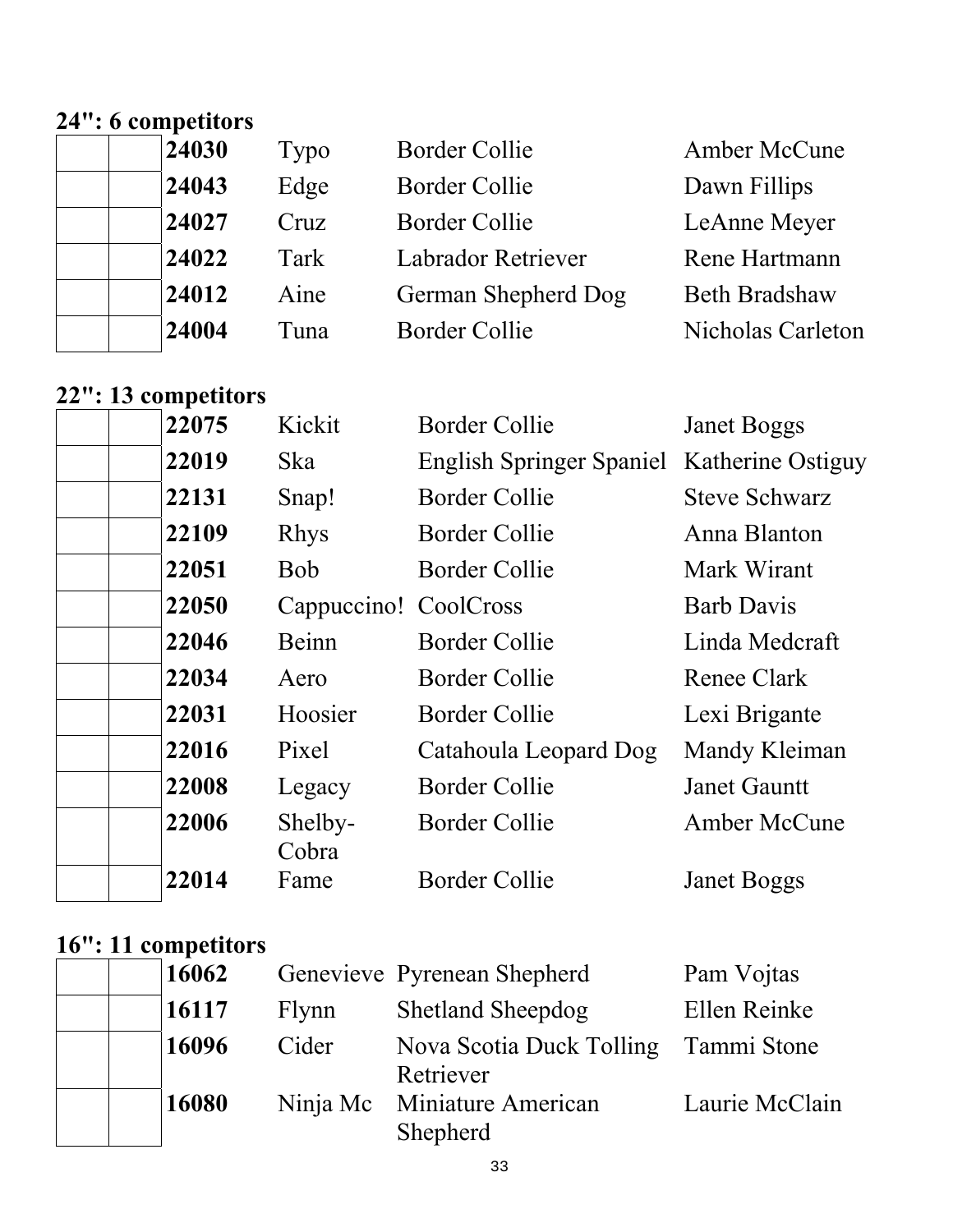| 16077 | Ares    | <b>Shetland Sheepdog</b> | <b>Katy Mallory</b> |
|-------|---------|--------------------------|---------------------|
| 16068 | Demi    | <b>Border Collie</b>     | Meryl Sheard        |
| 16058 | Anthem  | <b>Shetland Sheepdog</b> | Daniel Lombard      |
| 16045 | Grifter | All-American             | Pamela Reid         |
| 16039 | Tempo   | <b>Shetland Sheepdog</b> | Traci McClung       |
| 16059 | Spark   | <b>Shetland Sheepdog</b> | Katherine Ostiguy   |
| 16028 | Guster  | Miniature Schnauzer      | Grace Huffman       |

### **14": 11 competitors**

| 14048 | Joy               | <b>Shetland Sheepdog</b>    | Lisa Stoddard         |
|-------|-------------------|-----------------------------|-----------------------|
| 14037 | Phyllis<br>Diller | Poodle (Miniature)          | Emily Ingersoll       |
| 14028 | <b>Bolt</b>       | <b>Shetland Sheepdog</b>    | Judy Klar             |
| 14027 | <b>Style</b>      | <b>Shetland Sheepdog</b>    | Erin Rakosky          |
| 14021 | <b>Brite</b>      | <b>Shetland Sheepdog</b>    | Daneka Hedges         |
| 14017 | Chrome            | <b>Jack Russell Terrier</b> | Cheryl Earnshaw       |
| 14006 | Kite              | Poodle (Miniature)          | <b>Sue Parker</b>     |
| 14004 | Synge             | Poodle (Miniature)          | <b>Suzanne Wesley</b> |
| 14003 | Valkyrie          | <b>Bedlington Terrier</b>   | <b>JoAnn Burtness</b> |
| 14002 | $Z$ ig-zag        | <b>Shetland Sheepdog</b>    | Sara Peterson         |
| 14045 |                   | Madeleine Pyrenean Shepherd | Pam Vojtas            |
|       |                   |                             |                       |

| 12": 1 competitors |        |                                         |                    |
|--------------------|--------|-----------------------------------------|--------------------|
| 12043              | Yeti   | <b>Jack Russell Terrier</b>             | <b>Beth Martin</b> |
| 10": 3 competitors |        |                                         |                    |
| 10018              | Min    | <b>Shetland Sheepdog</b>                | Julie Heller       |
| 10017              | Zaya   | Papillon                                | Sharon Wirant      |
| 10003              | Phoebe | <b>Cavalier King Charles</b><br>Spaniel | Deb Orosz          |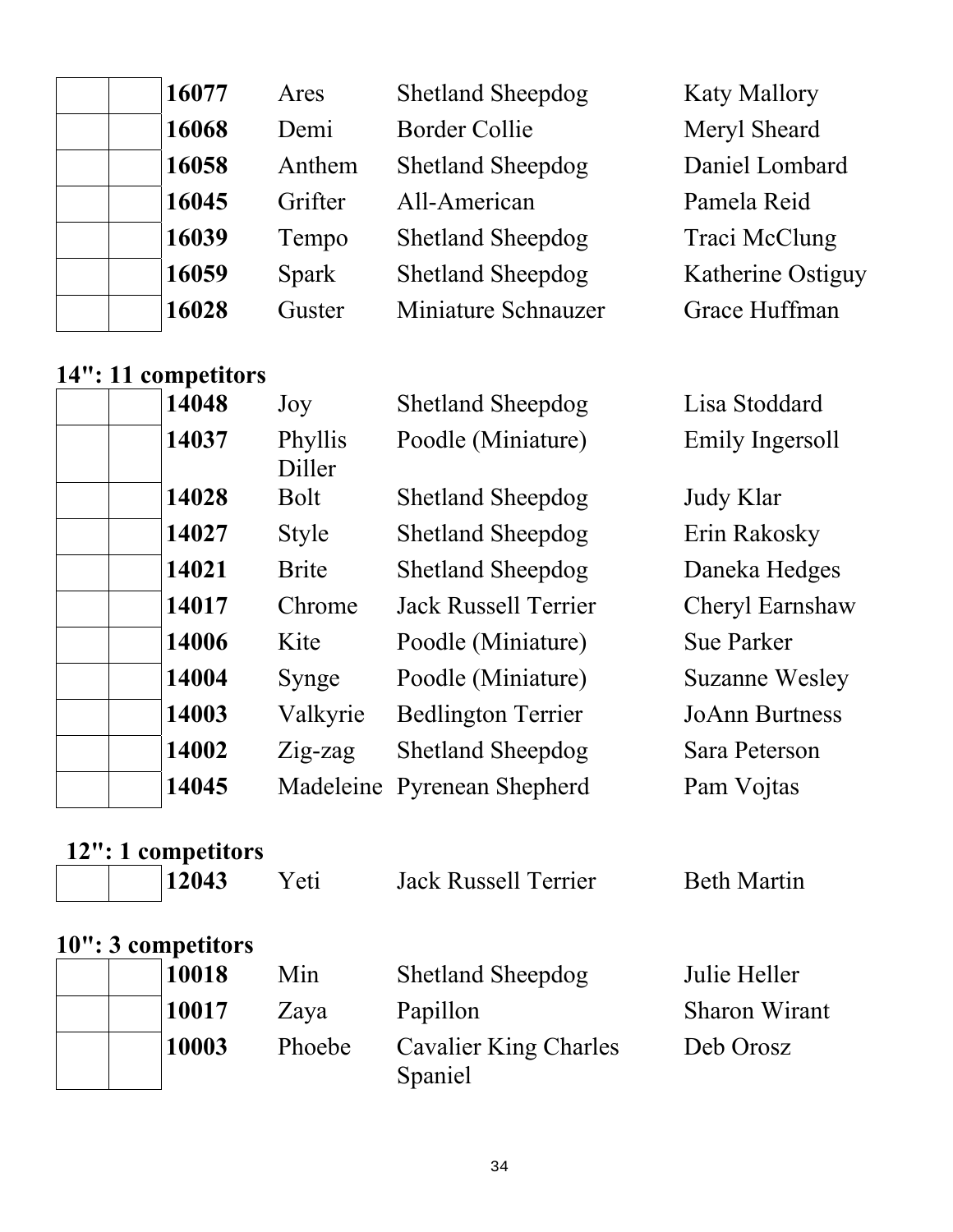# **Perf. Masters Challenge Biathlon Jumpers**

## **8": 4 competitors**

|  | 08025 | Chime       | Papillon                 | Daneka Hedges       |
|--|-------|-------------|--------------------------|---------------------|
|  | 08024 | Vapor       | <b>Shetland Sheepdog</b> | <b>Barb Davis</b>   |
|  | 08018 | Jax         | Pembroke Welsh Corgi     | Loni Cummings       |
|  | 08007 | <b>Star</b> | Papillon                 | <b>Betty Hinson</b> |

## **12": 4 competitors**

| 12035 | Lore  | English Cocker Spaniel   | Jennifer Miller     |
|-------|-------|--------------------------|---------------------|
| 12032 | Rukia | <b>Shetland Sheepdog</b> | Giuliana Lund       |
| 12028 | Riot  | <b>Shetland Sheepdog</b> | <b>Katy Mallory</b> |
| 12001 | Lindi | Cocker Spaniel           | Jen Ludlum          |

## **20": 6 competitors**

|  | 20122 | Howie-<br>Wowie | <b>Border Collie</b>    | Amber McCune          |
|--|-------|-----------------|-------------------------|-----------------------|
|  | 20116 | <b>Burst</b>    | <b>Border Collie</b>    | <b>Terry Smorch</b>   |
|  | 20095 |                 | Mazikeen Dutch Shepherd | <b>Heather Sather</b> |
|  | 20061 | Westley         | <b>Border Collie</b>    | Mary Metelko          |
|  | 20045 | Sizzle          | Border Collie           | Carol Boggess         |
|  | 20091 | Kaboom          | <b>Border Collie</b>    | Amber McCune          |
|  |       |                 |                         |                       |

# **16": 8 competitors**

| 16066 | CiCi   | <b>Border Collie</b>       | Joan Kurlander |
|-------|--------|----------------------------|----------------|
| 16055 | Jiffy  | Border Collie              | Lexi Brigante  |
| 16086 | Prize  | Border Collie              | Dawn Fillips   |
| 16078 | Wilson | <b>Australian Shepherd</b> | Jill Arenson   |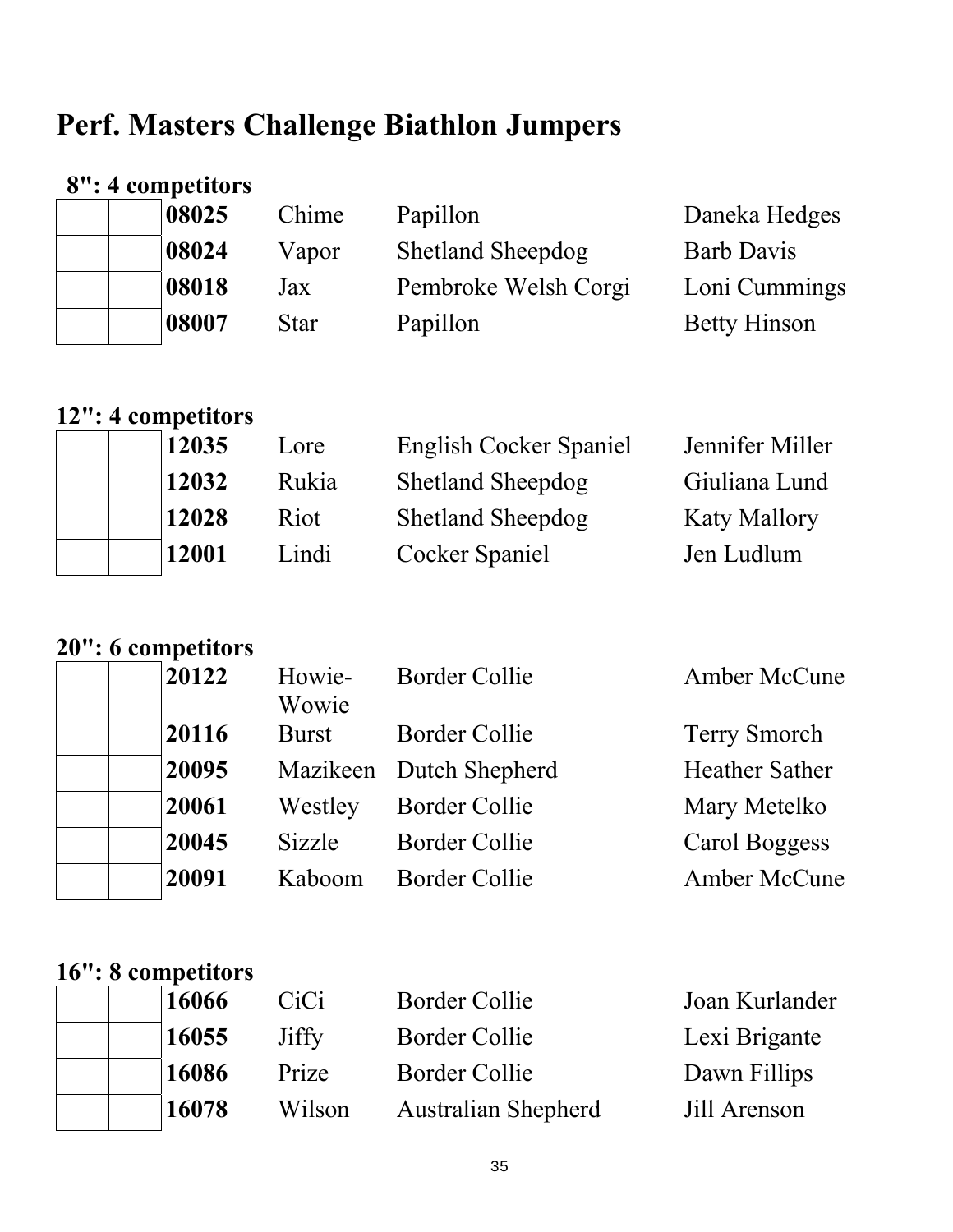| 16067 |        |                    | <b>Suzette McCauley</b>       |
|-------|--------|--------------------|-------------------------------|
| 16035 | Roxie  | Border Collie      | <b>Brooke Robey</b>           |
| 16025 | Pressa | Border Collie      | <b>Candace Atchison</b>       |
| 16048 | Esther | Labrador Retriever | Joan Kurlander                |
|       |        |                    | Gabby Blu Australian Shepherd |

# **14": 5 competitors**

| 14022 |
|-------|
| 14018 |
| 14013 |
| 14012 |
| 14050 |

| 14022 | Stun | <b>Border Collie</b>       | Meryl Sheard       |
|-------|------|----------------------------|--------------------|
| 14018 | Kona | <b>Australian Shepherd</b> | Jeanette Losey     |
| 14013 | Inka | All-American               | <b>Skye Priesz</b> |
| 14012 | Simi | <b>Border Collie</b>       | Sharon Wirant      |
| 14050 | Epic | <b>Border Collie</b>       | Lexi Brigante      |
|       |      |                            |                    |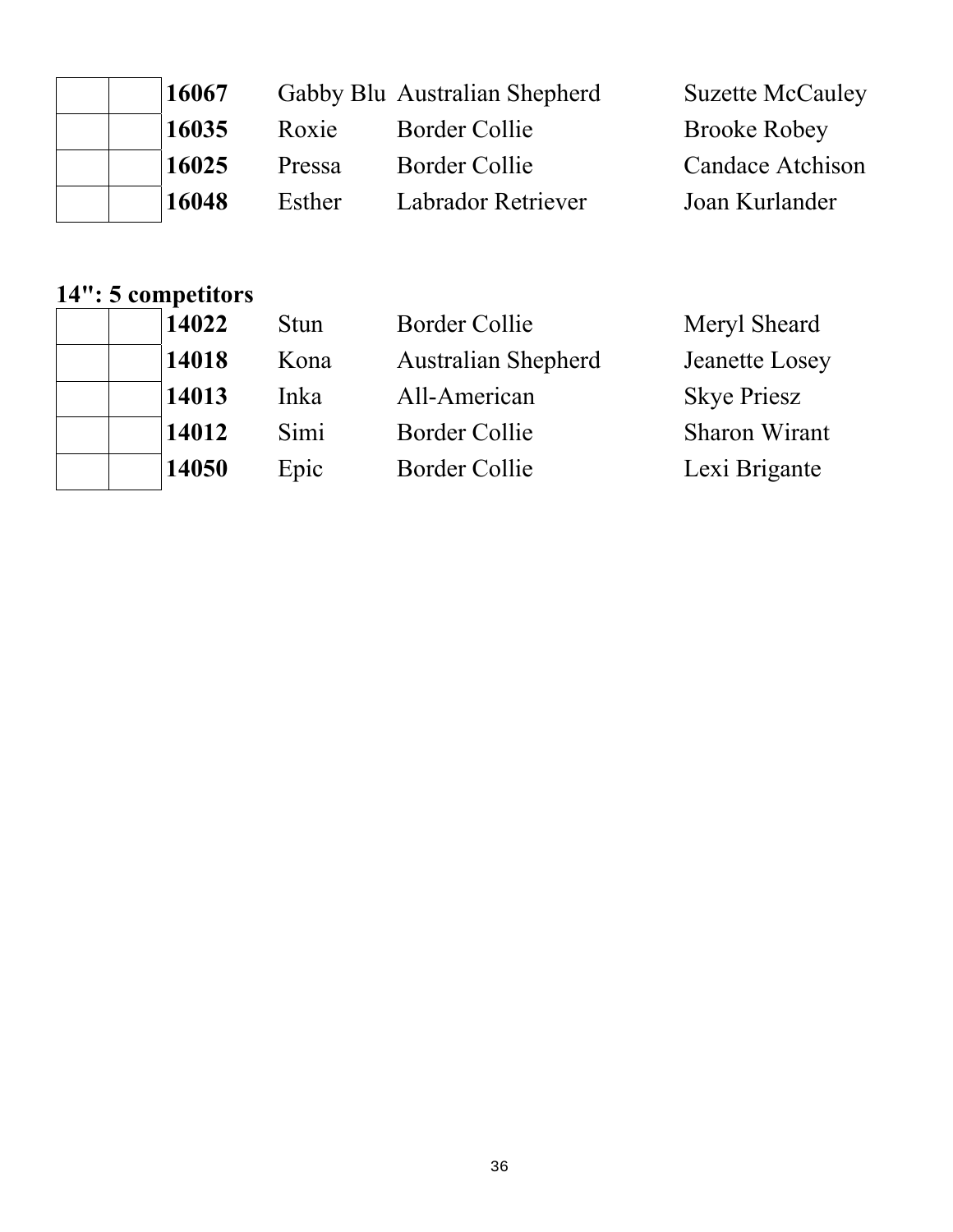# **Thursday, October 21, 2021 Ring 4: Masters Challenge Biathlon Jumpers Ch20,24,22,16,14,12,10 P8,12,20,16,14 Group Order: B,C,D,E,A**

## **Group C**

# **Masters Challenge Biathlon Jumpers**

**20": 11 competitors** 

| 20129 | Swedish<br>Fika      | <b>Border Collie</b>         | Renee King           |
|-------|----------------------|------------------------------|----------------------|
| 20092 | Jasper               | <b>Australian Cattle Dog</b> | Lisa Stevens         |
| 20086 | Finesse              | <b>Border Collie</b>         | <b>Brooke Ortale</b> |
| 20076 | Tease                | <b>Border Collie</b>         | Jeremy Gerhard       |
| 20071 | Legion               | <b>Border Collie</b>         | Martine Kopka        |
| 20067 | Shine S              | <b>Border Collie</b>         | Kim Schaefer         |
| 20040 |                      | Lagniappe All-American       | Kathy Topham         |
| 20024 | Taryn<br><b>Skye</b> | <b>Border Collie</b>         | Gail Chadwick        |
| 20021 | Speedy               | <b>Border Collie</b>         | Kathy Sheehan        |
| 20015 | Cinder               | <b>Shetland Sheepdog</b>     | Katie Rogers         |
| 20005 | Envy                 | <b>Border Collie</b>         | Kaitlyn Arnsdorf     |

## **24": 6 competitors**

| 24005 | Malys       | Belgian Tervuren     | Jeanine Collins      |
|-------|-------------|----------------------|----------------------|
| 24033 | Venom       | <b>Border Collie</b> | Tim Mitchell         |
| 24026 | Trubbel     | <b>Border Collie</b> | Susan Jearls         |
| 24023 | Racer       | Golden Retriever     | <b>Kathy Quiroz</b>  |
| 24015 | Kyber       | Sato                 | Sheyla Gutierrez     |
| 24007 | <b>Moss</b> | <b>Border Collie</b> | <b>Shelby Tilden</b> |
|       |             |                      |                      |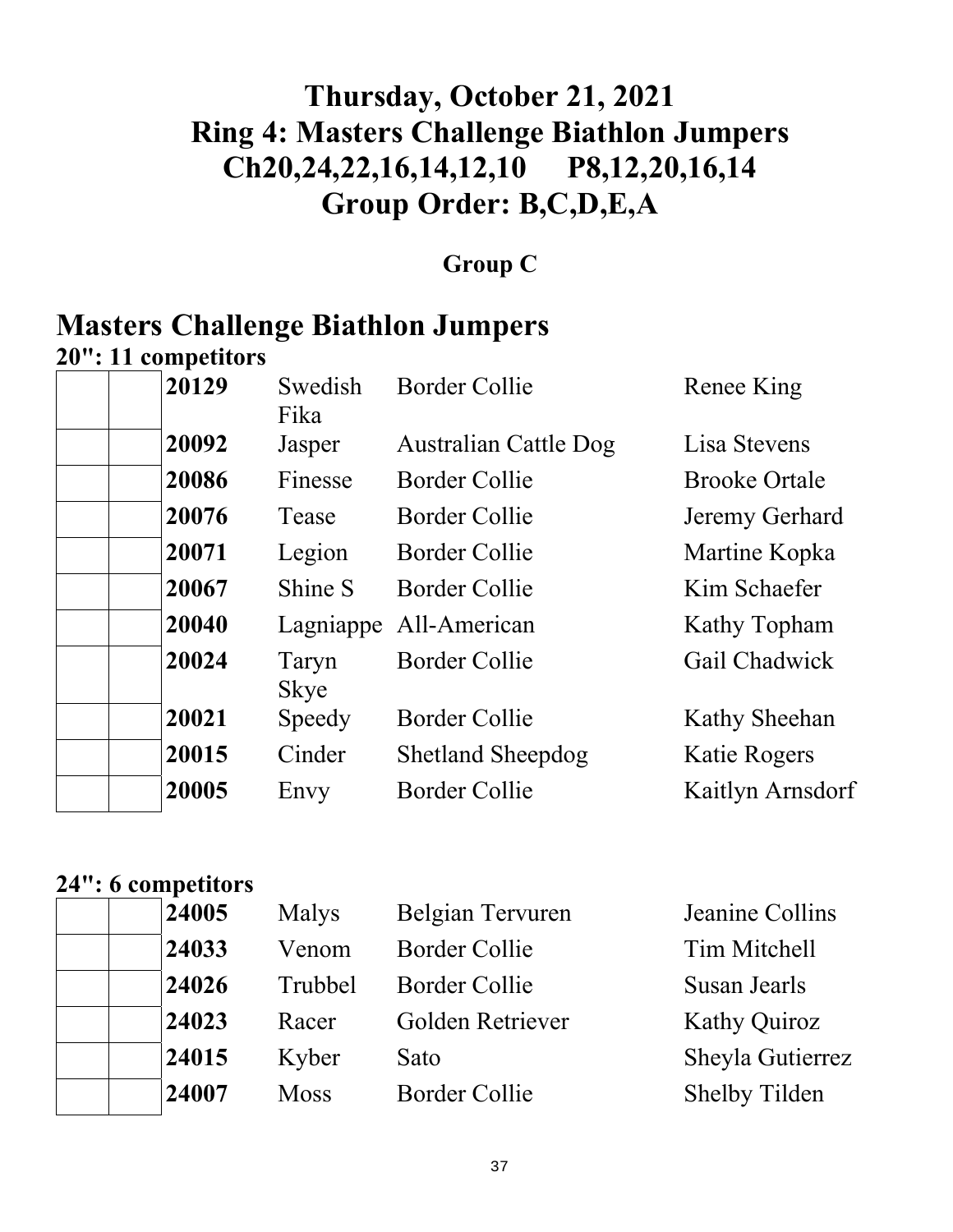### **22": 26 competitors**

| 22005 | Peyote           | <b>Working Bearded Collie</b>       | Mary Cheney            |
|-------|------------------|-------------------------------------|------------------------|
| 22052 | Tri              | <b>Border Collie</b>                | Anne Cook              |
| 22122 | Eugene           | <b>Border Collie</b>                | Gabriela Sloan         |
| 22114 | Rascal           | <b>Border Collie</b>                | Peter Cinotto          |
| 22101 | Koza             | <b>Border Collie</b>                | Jody Lolich            |
| 22121 | Babe             | <b>Border Collie</b>                | <b>Richard Eggie</b>   |
| 22120 | Remington        | <b>Australian Shepherd</b>          | <b>Christie Deen</b>   |
| 22119 | Chevy            | <b>Border Collie</b>                | Jamie Lyle             |
| 22112 | Twist            | <b>Border Collie</b>                | <b>Christy Skinner</b> |
| 22108 | Malcolm<br>Young | <b>Speckled Faced Ball</b><br>Hound | Annie DeChance         |
| 22104 | Peak             | <b>Border Collie</b>                | Desiree Snelleman      |
| 22091 | Simi             | <b>Border Collie</b>                | Leonda Armstrong       |
| 22088 | Ruckus           | <b>Australian Shepherd</b>          | Jeremy Gerhard         |
| 22082 | Hero             | <b>Border Collie</b>                | <b>Shelley Nichols</b> |
| 22080 | <b>Mystery</b>   | <b>Border Collie</b>                | Alice Cinotto          |
| 22078 | Fargo            | <b>Border Collie</b>                | Kathy Wells            |
| 22068 | Glen             | <b>Border Collie</b>                | Janet Wagner           |
| 22062 | Felix            | <b>Border Collie</b>                | Sarah Stremming        |
| 22055 | Callie           | <b>Australian Shepherd</b>          | Jamie Juckett          |
| 22053 | Hotsy-totsy      | <b>Border Collie</b>                | Dana Pike              |
| 22039 | Ast'N            | <b>Border Collie</b>                | Norm Lende             |
| 22116 | Phoenix C        | Belgian Tervuren                    | Jeanine Collins        |
| 22060 | Lily             | <b>Border Collie</b>                | Mike Wagner            |
| 22026 | Roulez           | Golden Retriever                    | Carrie Neyland         |
| 22111 | Misty            | <b>Border Collie</b>                | Peter Cinotto          |
| 22018 | Cruz'N           | <b>Border Collie</b>                | <b>Shar Henry</b>      |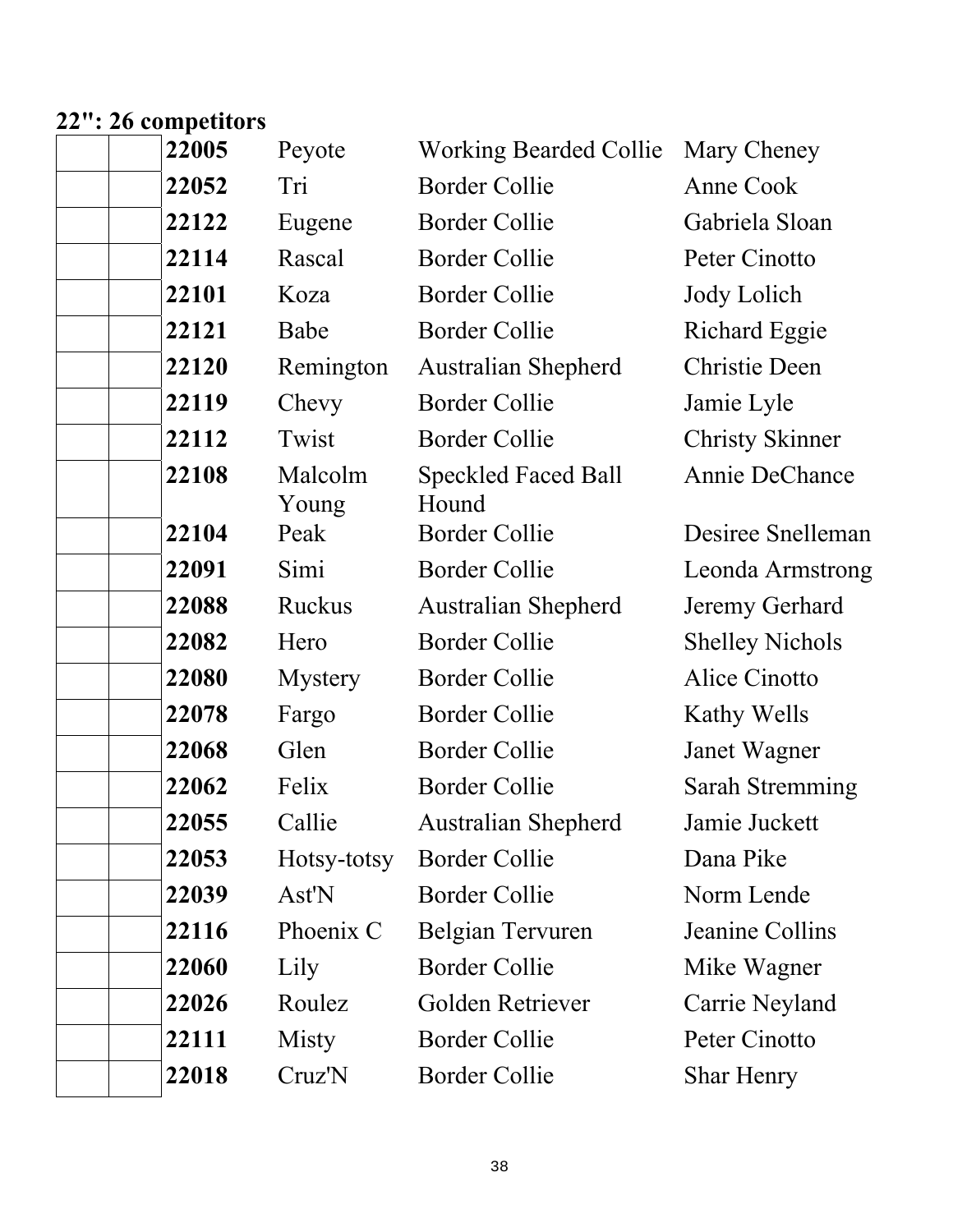## **16": 11 competitors**

| 16071 | Kahuna          | Poodle (Miniature)       | Melinda Mello       |
|-------|-----------------|--------------------------|---------------------|
| 16115 | Maddie          | <b>Border Collie</b>     | Jenna Williams      |
| 16081 | Reacher         | All-American             | Robin Newman        |
| 16079 | Dottie          | All-American             | Aimee Legendre      |
| 16043 | Honey<br>Badger | <b>Baby Barks Alot</b>   | Jody Lolich         |
| 16011 | Moose           | Pumi                     | <b>Stacy Lehman</b> |
| 16118 | Rebel           | <b>Border Collie</b>     | Sheyla Gutierrez    |
| 16010 | Switch          | <b>Shetland Sheepdog</b> | <b>Katie Rogers</b> |
| 16008 | Pawley          | <b>Boykin Spaniel</b>    | Anne Cook           |
| 16007 | Tawnie          | All Breed                | Leonda Armstrong    |
| 16040 | Wasabi          | All Breed                | Melinda Mello       |

| 14": 2 competitors |              |                               |                |
|--------------------|--------------|-------------------------------|----------------|
| 14020              | <b>Bette</b> | All-American                  | Kim Neff       |
| 14014              | Finn         | <b>Shetland Sheepdog</b>      | Karen Siebeck  |
| 10": 2 competitors |              |                               |                |
| 10022              |              | Maverick Pembroke Welsh Corgi | Jeremy Gerhard |
| 08001              | Lark         | Papillon                      | Betsey Lynch   |

# **Perf. Masters Challenge Biathlon Jumpers**

| 8": 2 competitors |       |        |                      |               |  |
|-------------------|-------|--------|----------------------|---------------|--|
|                   | 08029 | Bella  | Pembroke Welsh Corgi | Erica Linsley |  |
|                   | 08008 | Watson | Pembroke Welsh Corgi | Julie Neer    |  |

## **12": 3 competitors**

|  | 12021 | Vegas | All-American | Kim Neff      |
|--|-------|-------|--------------|---------------|
|  | 12019 | Spur  | Schapendoes  | Mary Cheney   |
|  | 12014 | Primo | Papillon     | Sarah Rutland |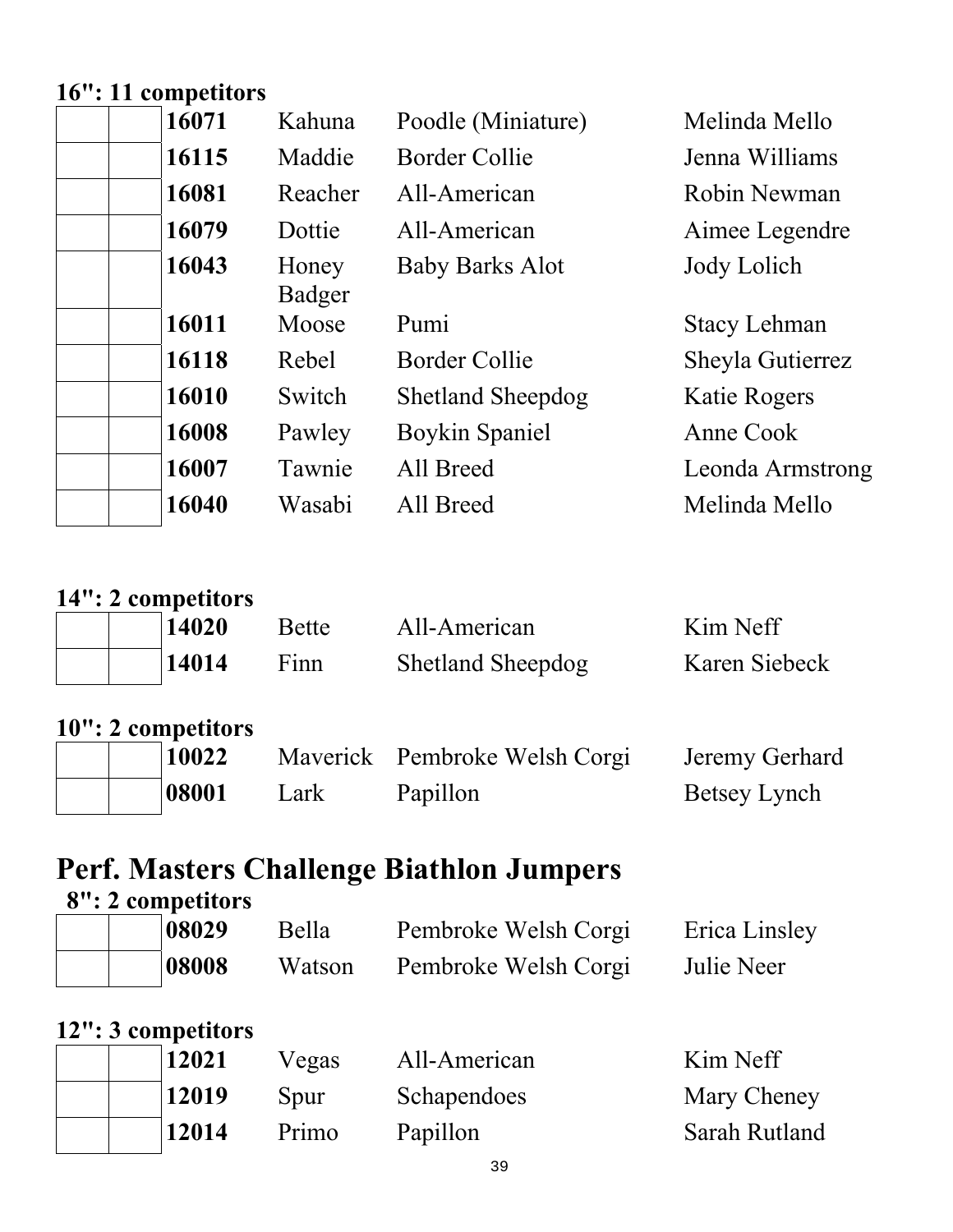# **20": 8 competitors**

| 20033 | Kip            | <b>Border Collie</b> | Krista Cantrell        |
|-------|----------------|----------------------|------------------------|
| 20134 | <b>Brecker</b> | <b>Border Collie</b> | Julianne Booth         |
| 20125 | Creed          | <b>Border Collie</b> | <b>Sangie Brooks</b>   |
| 20113 | Tiger          | <b>Border Collie</b> | Gina Day               |
| 20073 | Piper          | Whippet              | <b>Charlene Chaney</b> |
| 20068 | Race'N         | Golden Retriever     | Norm Lende             |
| 20032 | Stig           | <b>Border Collie</b> | <b>Allison Osting</b>  |
| 20020 | Rowley         | Belgian Tervuren     | Deandra Gero           |

# **16": 9 competitors**

| 16094 | Swig   |
|-------|--------|
| 16063 | Livie  |
|       | Clare  |
| 16051 | Kaj    |
| 16050 | Desm   |
| 16049 | Axel   |
| 16027 | Mesa   |
| 16021 | Hause  |
| 16016 | Monty  |
| 16053 | Lickit |
|       |        |

| 16094 | Swig           | <b>Border Collie</b>     | Renee King           |
|-------|----------------|--------------------------|----------------------|
| 16063 | Livie<br>Clare | <b>Border Collie</b>     | Gail Chadwick        |
| 16051 | Kaj            | All American Love Bug    | Tami Olheiser        |
| 16050 | Desmond        | <b>Border Collie</b>     | Danielle Davis       |
| 16049 | Axel           | Border Collie            | Amanda Brandenburg   |
| 16027 | Mesa           | Border Collie            | <b>Brooke Ortale</b> |
| 16021 | Hauser         | Border Collie            | Lizabeth Smith       |
| 16016 | Monty          | <b>Shetland Sheepdog</b> | Viveka Rosenberger   |
| 16053 | Lickity        | Border Collie            | Krista Cantrell      |
|       |                |                          |                      |

# **14": 3 competitors**

|  | 14041 | Jax    | Border Collie         | Karena Kosco     |
|--|-------|--------|-----------------------|------------------|
|  | 14033 | Henna  | Australian Cattle Dog | Jennifer Baiocco |
|  | 14008 | Legacy | Border Collie         | Elizabeth Dott   |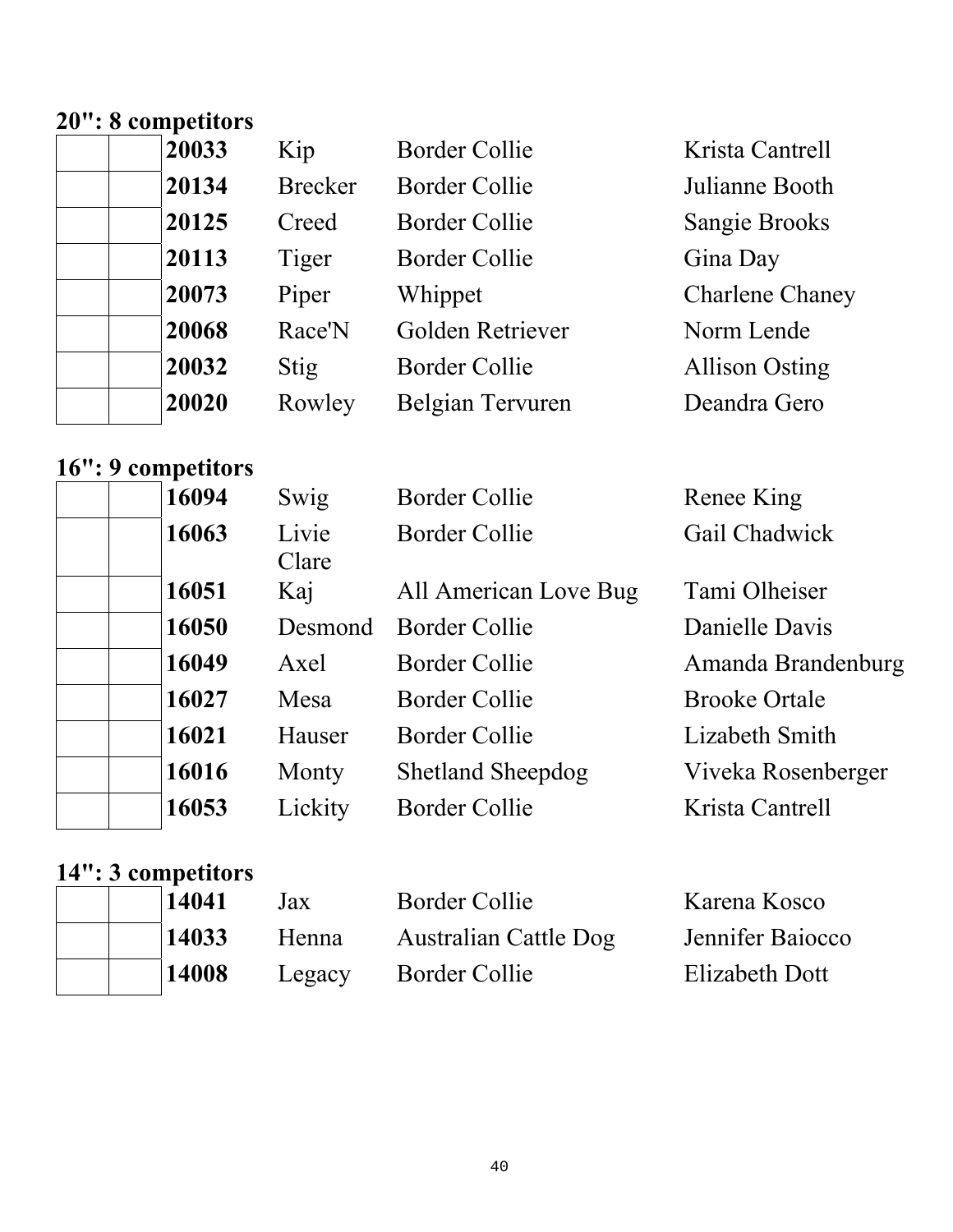# **Thursday, October 21, 2021 Ring 4: Masters Challenge Biathlon Jumpers Ch20,24,22,16,14,12,10 P8,12,20,16,14 Group Order: B,C,D,E,A**

### **Group D**

# **Masters Challenge Biathlon Jumpers**

**20": 12 competitors** 

|  | 20085 | Glory         | <b>Border Collie</b>           | <b>Rachel Downs</b>     |
|--|-------|---------------|--------------------------------|-------------------------|
|  | 20127 | Damuraz       | <b>Border Collie</b>           | Merritt Speagle         |
|  | 20123 | Safari        | <b>Border Collie</b>           | Katlynn Moffler         |
|  | 20111 | P-Piper       | <b>Border Collie</b>           | Patty Drom              |
|  | 20101 | <b>Bright</b> | <b>Border Collie</b>           | Leanne Wortman          |
|  | 20081 | Vex W         | Miniature American<br>Shepherd | Lisa Woodside           |
|  | 20077 | Menty         | <b>Border Collie</b>           | <b>Janet Terry</b>      |
|  | 20049 | Jetter        | <b>Border Collie</b>           | Ronnie Marquez          |
|  | 20031 | Celebrate     | <b>Border Collie</b>           | <b>Shirley Loos</b>     |
|  | 20018 | Animal        | <b>Border Collie</b>           | Chris Tucci             |
|  | 20012 | ShooFly       | <b>Border Collie</b>           | Barbara Hill            |
|  | 20009 | <b>Stitch</b> | Border Collie                  | <b>Shelly Vandevens</b> |
|  |       |               |                                |                         |

## **24": 7 competitors**

| 24036 | Solo    | <b>Border Collie</b> | <b>Ashley Castro</b>  |
|-------|---------|----------------------|-----------------------|
| 24032 | Sharky  | <b>Border Collie</b> | Sam Marquez           |
| 24031 | Flirt   | <b>Border Collie</b> | Pamela Shattuck       |
| 24024 | Rocky   | <b>Border Collie</b> | <b>Rachel Carlson</b> |
| 24019 | Dravi   | Belgian Sheepdog     | LeAnn Miller          |
| 24008 | Kenobi  | <b>Border Collie</b> | Maria Badamo          |
| 24016 | Legolas | <b>Border Collie</b> | <b>Rachel Downs</b>   |
|       |         |                      |                       |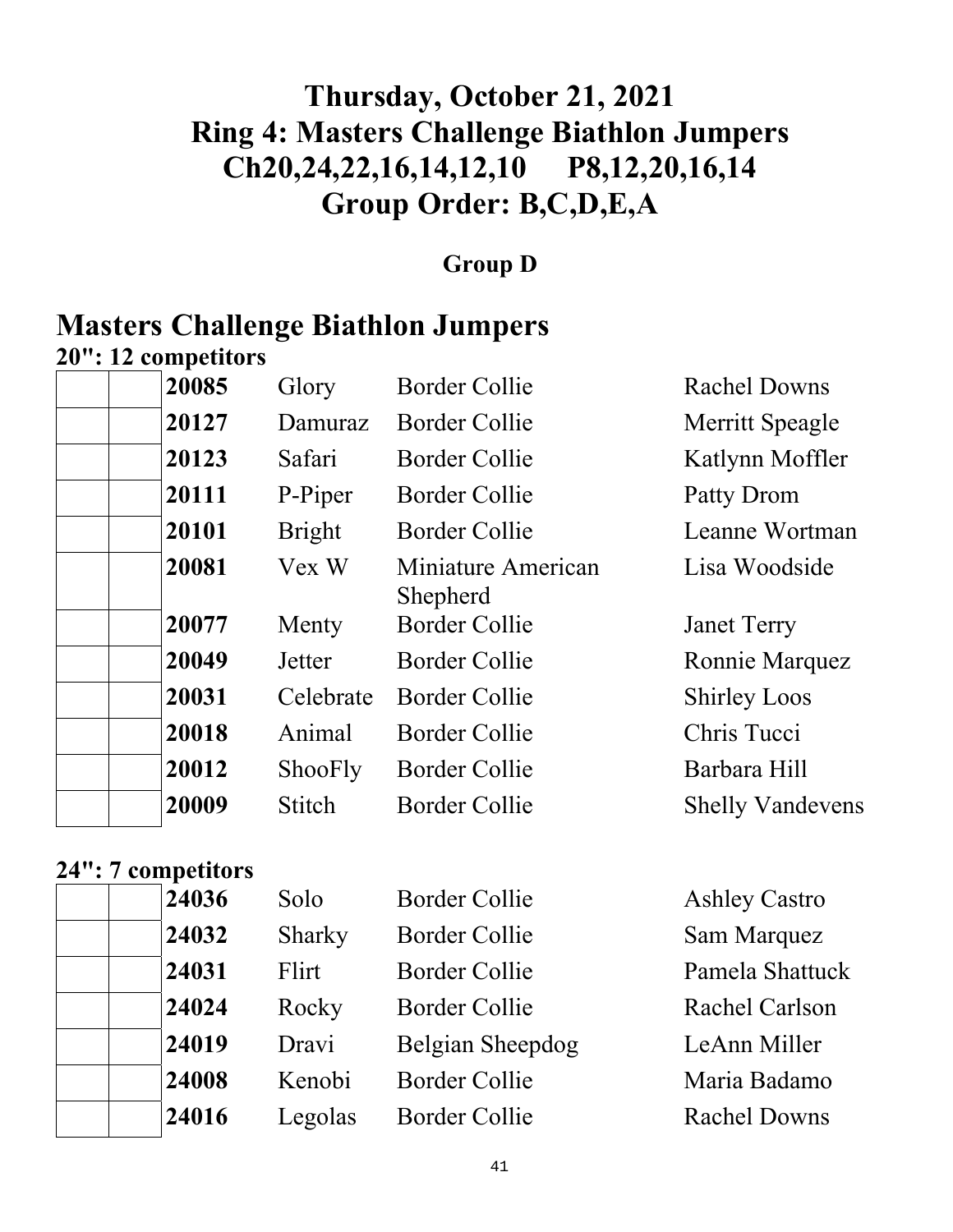#### **22": 27 competitors**

| 22094 | Planet 9       | <b>Border Collie</b>       | Abby Peach             |
|-------|----------------|----------------------------|------------------------|
| 22056 | Ren            | <b>Border Collie</b>       | Karissa Solberg        |
| 22041 | Stoked         | <b>Border Collie</b>       | Sheila Ross            |
| 22045 | Soda Pop       | <b>Border Collie</b>       | Gloria Krueger         |
| 22134 | Libbi          | <b>Border Collie</b>       | Lynnea Landers         |
| 22133 | Riot           | <b>Border Collie</b>       | <b>Courtney Moore</b>  |
| 22132 | Veni           | <b>Border Collie</b>       | Dave Hill              |
| 22127 | Ziya           | Australian Kelpie          | Sarah Espinoza-Sokal   |
| 22125 | Trooper        | <b>Border Collie</b>       | Janice Saylors         |
| 22124 | Sail           | Golden Retriever           | Lesie Garofalo         |
| 22110 | <b>Believe</b> | <b>Border Collie</b>       | <b>Stefanie Rainer</b> |
| 22099 | Cara           | <b>Border Collie</b>       | Maddie Speagle         |
| 22097 | Renegade       | <b>Border Collie</b>       | Rita Browning          |
| 22090 | <b>Brio</b>    | <b>Australian Shepherd</b> | <b>Jody Faulkner</b>   |
| 22089 | Grits          | <b>Border Collie</b>       | Marie Dunn             |
| 22085 | Vinny          | <b>Border Collie</b>       | Chris Villano          |
| 22079 | Spark          | <b>Border Collie</b>       | Debbie Heifner         |
| 22074 | Cayman         | <b>Border Collie</b>       | <b>Nanette Nance</b>   |
| 22072 | Blitz          | <b>Border Collie</b>       | Kaitlyn Rohr           |
| 22069 | Jarli          | Australian Koolie          | Cheryl Lenox           |
| 22064 | TerrA          | <b>Border Collie</b>       | Val Rutledge           |
| 22059 | Chica          | <b>Border Collie</b>       | Merritt Speagle        |
| 22049 | Naavdanya      | <b>Border Collie</b>       | Kris Seiter            |
| 22044 | Tarot          | Belgian Tervuren           | Samantha Saldana       |
| 22070 | Outspoken      | <b>Border Collie</b>       | Abby Peach             |
| 22040 | Jedi           | <b>Border Collie</b>       | Karissa Solberg        |
| 22012 | Wyn            | <b>Border Collie</b>       | Sheila Ross            |
|       |                |                            |                        |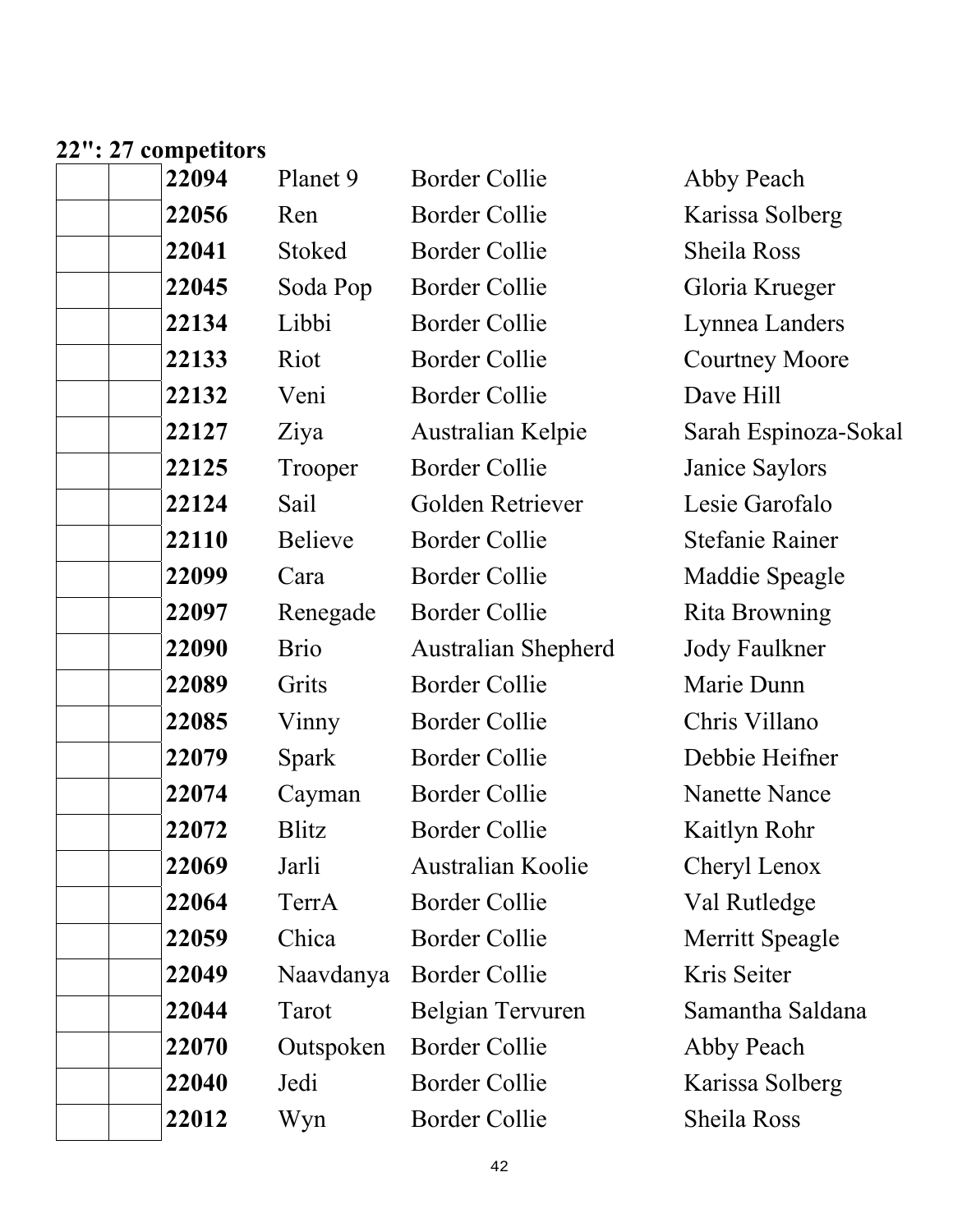## **16": 7 competitors**

| $\cdots$ $\cdots$ |            |
|-------------------|------------|
| 16107             | Beat       |
| 16105             | Mote       |
| 16032             | Nina       |
| 16006             | <b>The</b> |
|                   | Palir      |
| 16005             | Finn       |
| 16003             | Rev        |
| 16100             | Vega       |
|                   |            |

|          | <b>Beauregard Boston Terrier</b> | Kari Taylor          |
|----------|----------------------------------|----------------------|
| Motown   | <b>Shetland Sheepdog</b>         | <b>Susan Bekaert</b> |
| Nina     | <b>Shetland Sheepdog</b>         | Jeffrey Cohen        |
| The      | All-American                     | Chris Tucci          |
| Palinka  |                                  |                      |
| Finnegan | Pumi                             | Annie Burke          |
| Rev      | <b>Border Collie</b>             | Marni Brown          |
| Vegas    | All-American                     | Gloria Krueger       |

**Gloria Krueger** 

# **12": 4 competitors**

| 12034 | Pitch          | <b>Shetland Sheepdog</b>         | Jennifer Thomas |
|-------|----------------|----------------------------------|-----------------|
| 12022 | Hannah         | All Breed                        | Melanie Bilicki |
| 12011 | <b>Breanna</b> | <b>Shetland Sheepdog</b>         | Nick Sparks     |
| 12006 | Stevie         | Cavalier King Charles<br>Spaniel | Katlynn Moffler |

## **10": 5 competitors**

| 10016 | Snooker       | Pomeranian                  | Lisa Ann Koenigs      |
|-------|---------------|-----------------------------|-----------------------|
| 10011 | Lee           | Papillon                    | Pamela McCaleb        |
| 10010 | Bee           | <b>Jack Russell Terrier</b> | Nicole Newman         |
| 10006 | Dazzle        | Poodle (Miniature)          | Mitzi Keating         |
| 10001 | <b>Butter</b> | BorderPapPap                | <b>Courtney Moore</b> |
|       |               |                             |                       |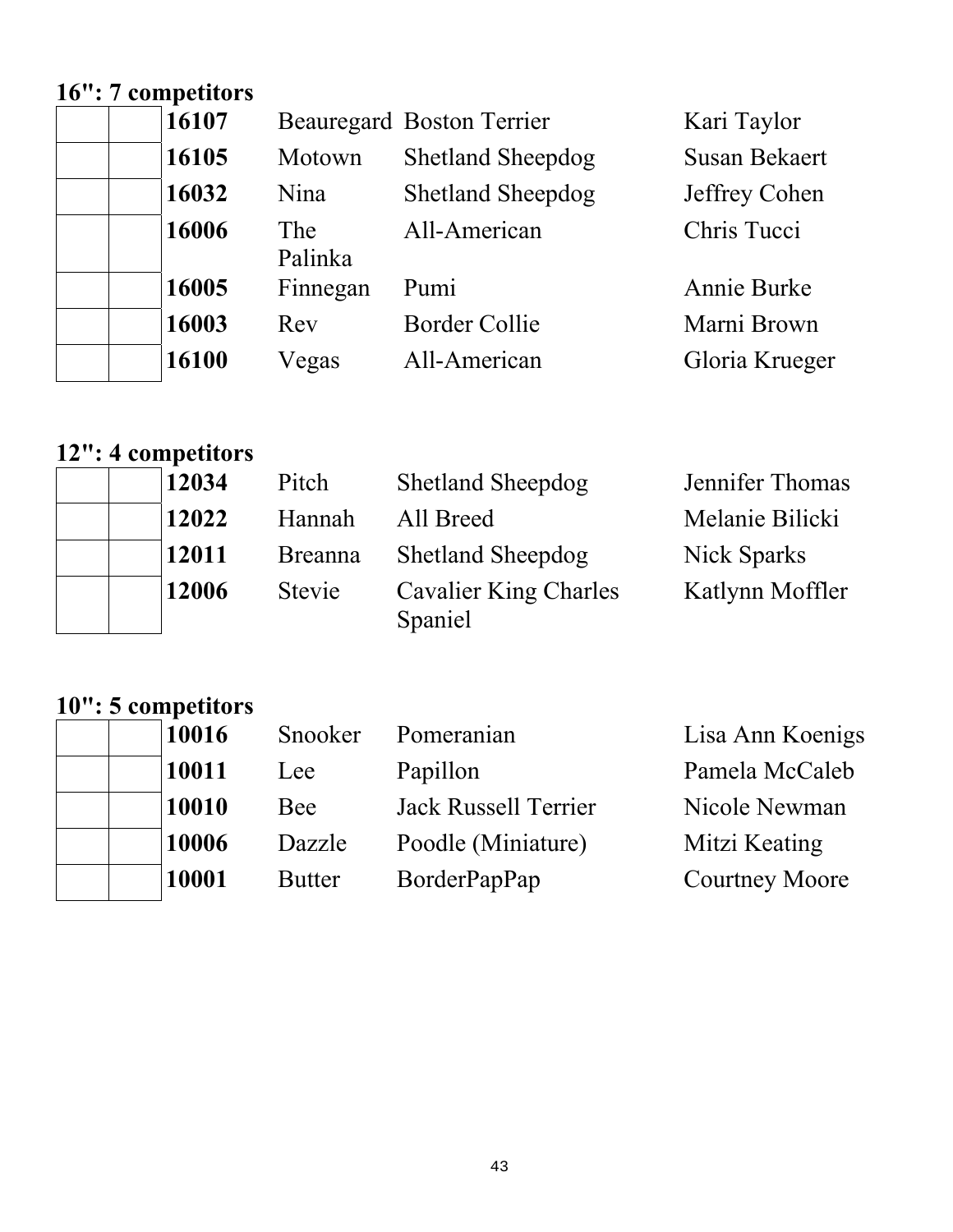# **Perf. Masters Challenge Biathlon Jumpers**

## **12": 5 competitors**

| 12048 |                | Polka-Dot Border Collie        | Elizabeth Evans |
|-------|----------------|--------------------------------|-----------------|
| 12029 | Tripp          | Miniature American<br>Shepherd | Crystal Coll    |
| 12013 | Raana          | Budi                           | Kris Seiter     |
| 12012 | Colt           | <b>Shetland Sheepdog</b>       | Jennifer Thomas |
| 12007 | Giddy<br>Marie | <b>Pyrenean Shepherd</b>       | Elizabeth Evans |

### **20": 9 competitors**

|  | 20074 | Tallee  | Golden Retriever                | Jada Sawhney        |
|--|-------|---------|---------------------------------|---------------------|
|  | 20044 | Aura    | Labrador Retriever              | Dawn Mlatecek       |
|  | 20037 | Ted     | All-American                    | Madelyn Rohde       |
|  | 20110 | Louie   | Doberman Pinscher               | Judi Villano        |
|  | 20094 | Rango   | Labrador Retriever              | Debbie Heifner      |
|  | 20082 | Tillie  | <b>Chesapeake Bay Retriever</b> | <b>VeeAnn Cross</b> |
|  | 20038 | Etta    | <b>Labrador Retriever</b>       | Joann McDermott     |
|  | 20035 | Hot     | <b>Border Collie</b>            | Mimi Fountain       |
|  | 20059 | Bentlee | Golden Retriever                | Jada Sawhney        |
|  |       |         |                                 |                     |

# **16": 13 competitors**

| 16109 | Trek        | <b>Border Collie</b> | Lauri Duke               |
|-------|-------------|----------------------|--------------------------|
| 16101 | Atomic      | <b>Border Collie</b> | Maddie Speagle           |
| 16111 |             |                      | Merritt Speagle          |
| 16069 | Lyric       | <b>Border Collie</b> | Kevin Kent               |
| 16046 | Jake        | <b>Border Collie</b> | Kaitlyn Rohr             |
| 16029 | Joy         | Golden Retriever     | Cindy Gray               |
| 16022 | <b>Nash</b> | Australian Koolie    | Cheryl Lenox             |
|       |             |                      | Phenomenon Border Collie |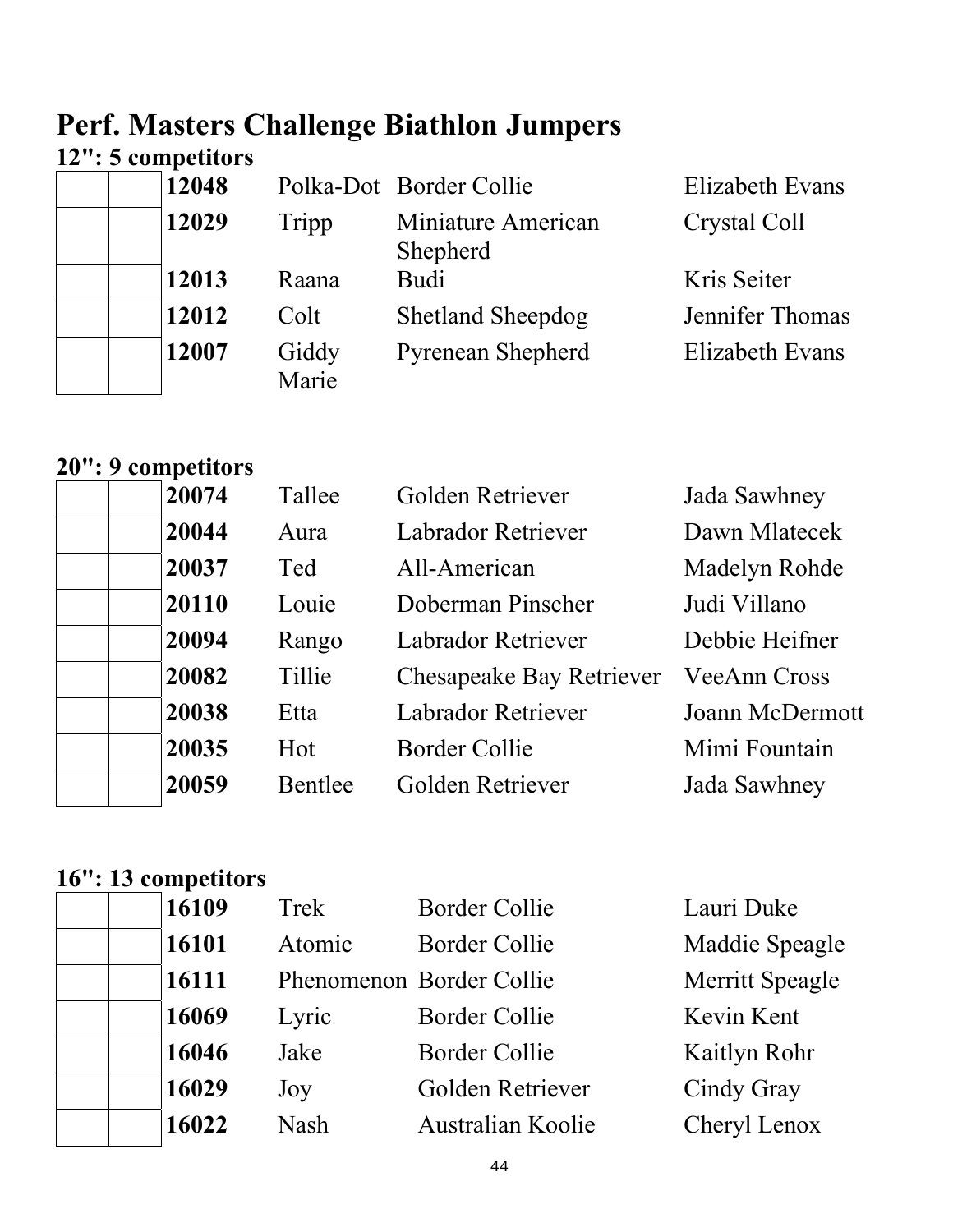| 16012 | Usher    | <b>Border Collie</b>      | Abby Peach        |
|-------|----------|---------------------------|-------------------|
| 16004 | Viper    | <b>Border Collie</b>      | Dave Hill         |
| 16092 | Pippa    | All-American              | Madelyn Rohde     |
| 16083 | Ninja Ml | <b>Labrador Retriever</b> | Dawn Mlatecek     |
| 16102 | Punch    | <b>Border Collie</b>      | <b>Brett Duke</b> |
| 16088 | Velo     | <b>Border Collie</b>      | Maddie Speagle    |

### **14": 2 competitors**

| 14053 | Razzi | English Springer Spaniel Crystal Anderson |                  |
|-------|-------|-------------------------------------------|------------------|
| 14009 | Venus | Border Collie                             | Jessica Sabraski |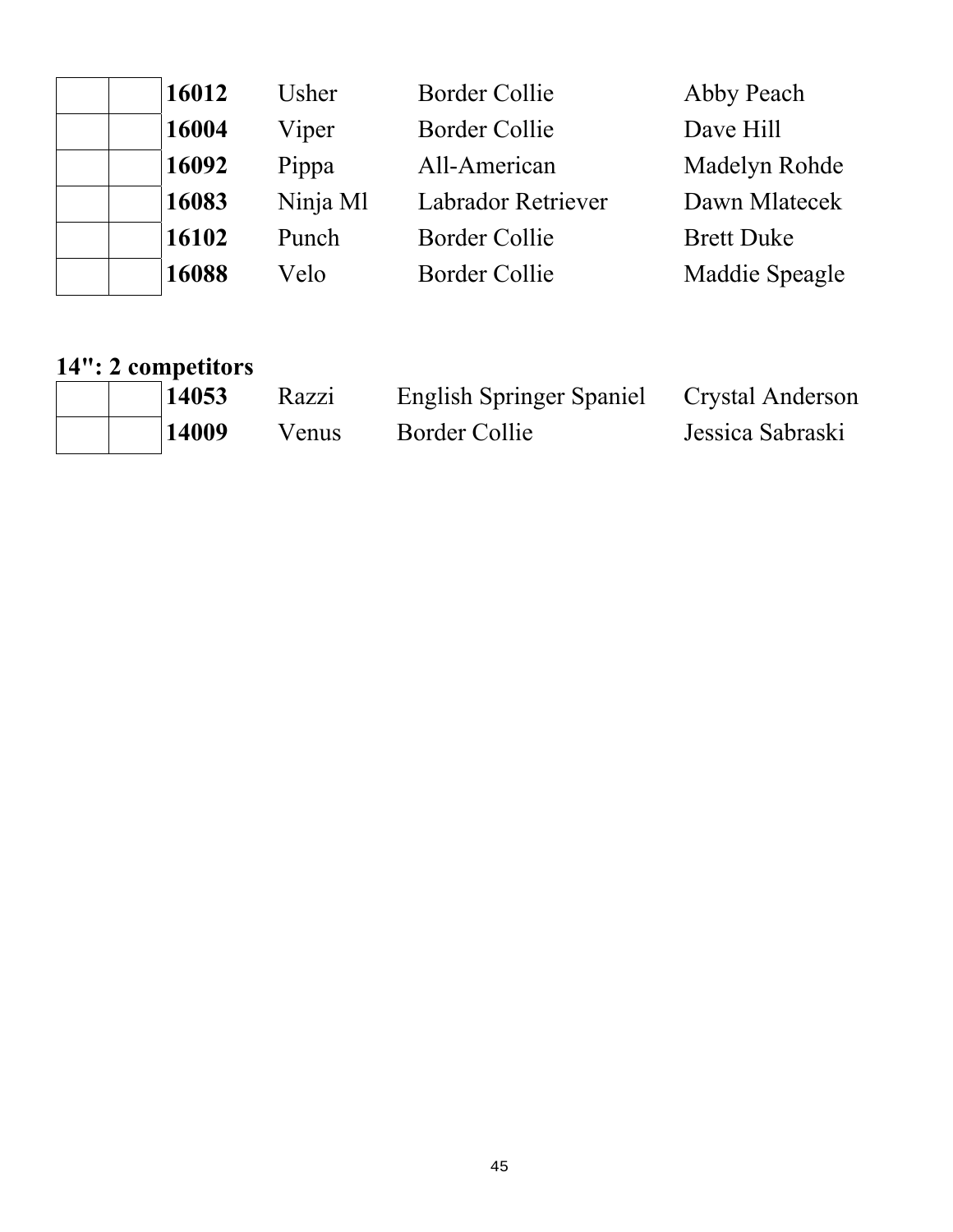# **Thursday, October 21, 2021 Ring 4: Masters Challenge Biathlon Jumpers Ch20,24,22,16,14,12,10 P8,12,20,16,14 Group Order: B,C,D,E,A**

### **Group E**

# **Masters Challenge Biathlon Jumpers**

**20": 15 competitors** 

| 20126 | Zero G           | <b>Border Collie</b>       | Anne Andrle             |
|-------|------------------|----------------------------|-------------------------|
| 20008 | Franky           | Border Collie              | <b>Blynn Baker</b>      |
| 20131 | Vex E            | <b>Border Collie</b>       | <b>Rachel Evers</b>     |
| 20128 | Rebel            | Border Collie              | Ashleigh Fann           |
| 20120 | Mender           | <b>Border Collie</b>       | <b>Stefanie Hawkins</b> |
| 20112 | Salsa            | <b>Border Collie</b>       | Kelley Ferguson         |
| 20109 | Kindle           | <b>Australian Shepherd</b> | Kathleen Schaefer       |
| 20096 | Vanish           | <b>Border Collie</b>       | Emily Klarman           |
| 20088 | Sloane<br>Ranger | <b>Border Collie</b>       | <b>Catherine Holmes</b> |
| 20084 | Whit             | <b>Border Collie</b>       | <b>Tracey Fulmer</b>    |
| 20080 | Splendid         | Border Collie              | Michelle Beardsley      |
| 20051 | Moxie            | <b>Border Collie</b>       | Andrea Friedel          |
| 20027 | Kennedy          | <b>Border Collie</b>       | Linda Eldred            |
| 20004 | Cola             | <b>Border Collie</b>       | Lea Harvey              |
| 20003 | The Boy          | <b>SMT</b>                 | Ann Petrochko           |
|       |                  |                            |                         |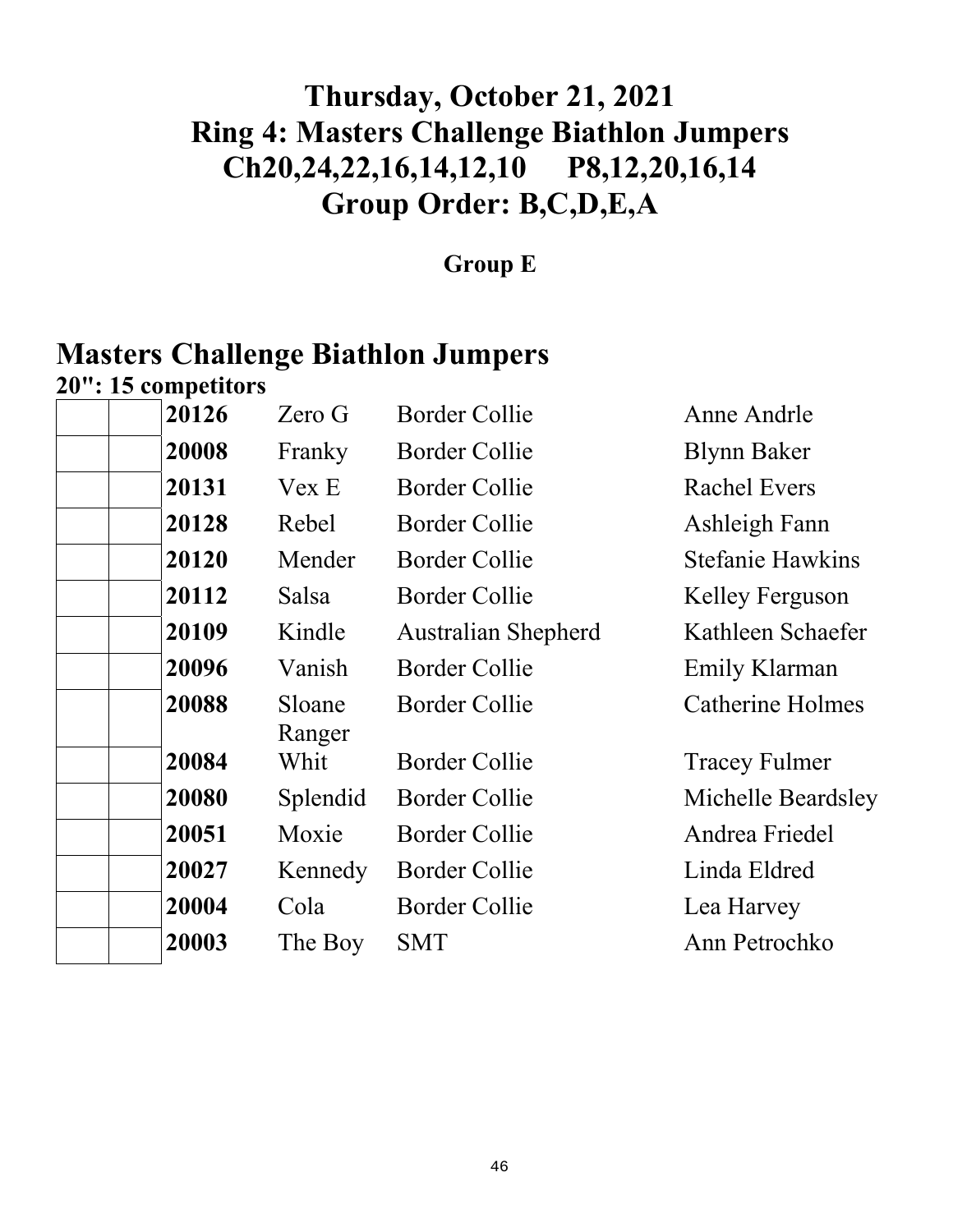#### **24": 11 competitors**

| 24045 | Eli            | <b>Australian Shepherd</b> | Dawn Wood              |
|-------|----------------|----------------------------|------------------------|
| 24042 | Lainey         | <b>Border Collie</b>       | Donna Rohaus           |
| 24002 | Joker          | <b>Border Collie</b>       | <b>Finley Richgels</b> |
| 24038 | Onyx           | Border Collie              | <b>Tiffany Roehr</b>   |
| 24017 | Truant         | Border Collie              | Cynthia Hornor         |
| 24013 | Alex           | Belgian Sheepdog           | Elizabeth James        |
| 24010 | Firefly        | Belgian Waffle             | Roger Ly               |
| 24009 | Fever          | <b>Border Collie</b>       | <b>Sarah Westcott</b>  |
| 24006 | Maze<br>Runner | <b>Border Collie</b>       | <b>Lindsey Blaine</b>  |
| 24034 | Super G        | <b>Border Collie</b>       | Anne Andrle            |
| 24035 | <b>Buzz B</b>  | <b>Border Collie</b>       | <b>Blynn Baker</b>     |

### **22": 29 competitors**

| 22103 | Raze     | <b>Border Collie</b>       | Robin Taylor           |
|-------|----------|----------------------------|------------------------|
| 22098 | Jury     | Border Collie              | Nikki Hall             |
| 22007 | Charisma | Border Collie              | Shawna Richgels        |
| 22128 | Rori     | <b>Border Collie</b>       | Dan Brackney           |
| 22117 | Boogie   | Border Collie              | Peggy Friauf           |
| 22105 | Drake    | <b>Australian Shepherd</b> | Lynn Proe              |
| 22100 | Zim      | <b>Border Collie</b>       | <b>Melanie Behrens</b> |
| 22087 | Bailey   | <b>Australian Shepherd</b> | Ronald Seiter          |
| 22086 | Justice  | <b>Border Collie</b>       | Kate Almasy            |
| 22084 | Fib      | Border Collie              | <b>Tracy Horn</b>      |
| 22081 | Seb      | Border Collie              | <b>Cliff Anderson</b>  |
| 22077 | Ze'ev    | Border Collie              | Barbara Holbrook       |
| 22076 | Slate    | Border Collie              | Judy Whitbred          |
| 22071 | Tempo    | <b>Border Collie</b>       | <b>Bonny Henning</b>   |
|       |          |                            |                        |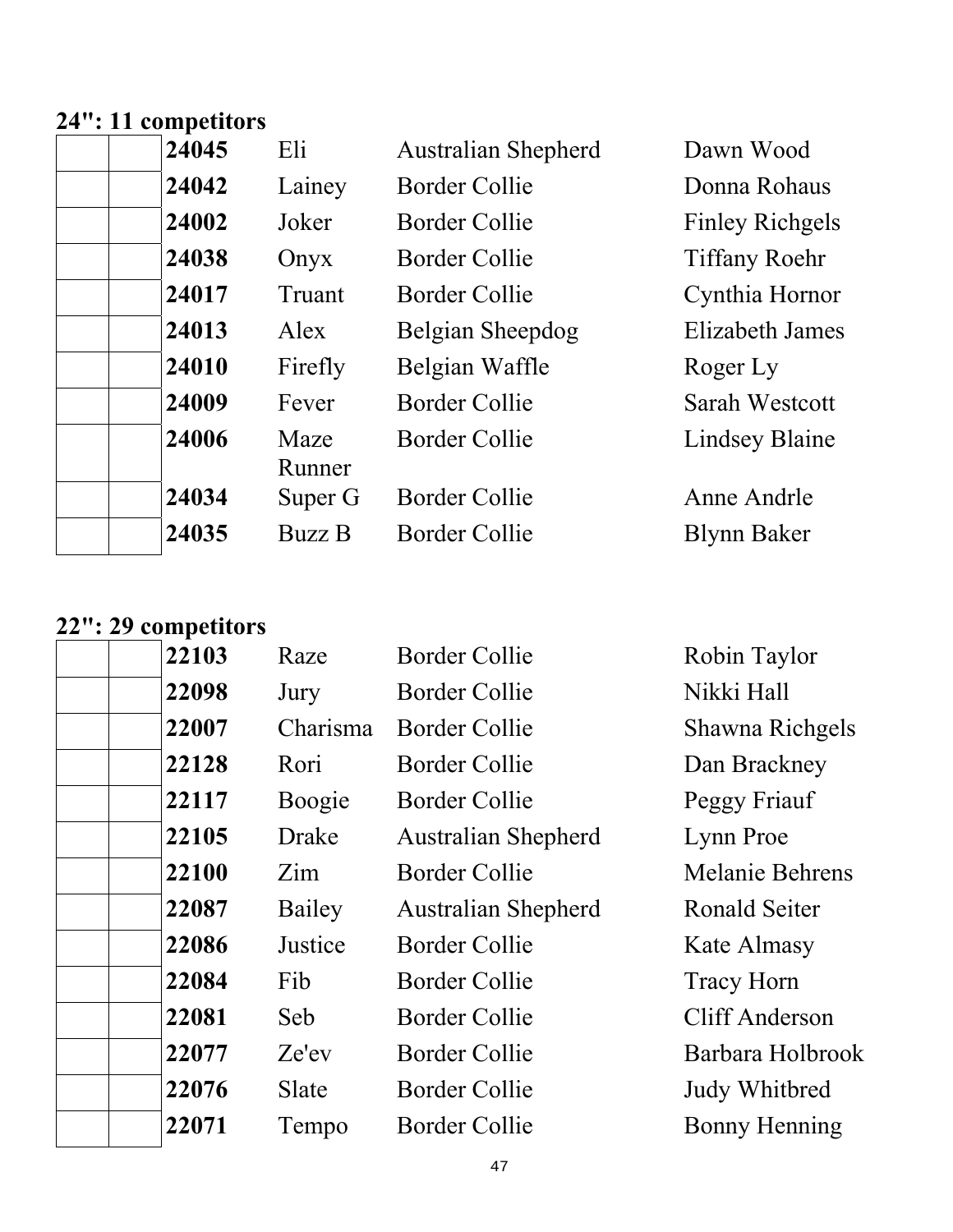| 22065 | Spiff           | Golden Retriever        | Sandra Haigler       |
|-------|-----------------|-------------------------|----------------------|
| 22061 | Dash            | <b>Border Collie</b>    | Kim Udovic           |
| 22057 | Xcel            | Australian Kelpie       | Erin Stumler         |
| 22047 | Sadie           | <b>Border Collie</b>    | <b>Katelyn Jones</b> |
| 20139 | <b>Sticks</b>   | <b>Border Collie</b>    | Jacqueline Hoye      |
| 20138 | Huey            | <b>Border Collie</b>    | Caitlin Varhalla     |
| 22030 | Ben             | Border Collie           | Eric Swanson         |
| 22029 | Nate            | Border Collie           | Pam Presser          |
| 22023 | <b>Brodie</b>   | <b>Border Collie</b>    | Sue Tetanich         |
| 22022 |                 | Rascal Joe All-American | <b>Suzan Roberts</b> |
| 22015 | Moon            | <b>Border Collie</b>    | Danielle Scott       |
| 22010 | Sophie<br>Bella | <b>Border Collie</b>    | Anne Hong            |
| 22009 | Vibe            | All-American            | Nicole James         |
| 22095 | Kaiden          | All Breed               | Robin Taylor         |
| 22048 | Shiver          | <b>Border Collie</b>    | Nikki Hall           |

#### **16": 5 competitors**

| 16054 | Fuji           | Asian Border Collie  | <b>Mich Powers</b>     |
|-------|----------------|----------------------|------------------------|
| 16061 | Journey        | <b>SMT</b>           | Ann Petrochko          |
| 16052 | Joose          | <b>Border Collie</b> | <b>Kelley Ferguson</b> |
| 16034 | City<br>Lights | All-American         | Jen Waller             |
| 16093 | Quiver         | BorderPap            | Marya Brackney         |

#### **14": 2 competitors**

| 14047 | Nimble | Unicorn                  | Cynthia Hornor  |
|-------|--------|--------------------------|-----------------|
| 14016 | Jay    | <b>Shetland Sheepdog</b> | Karen Schelling |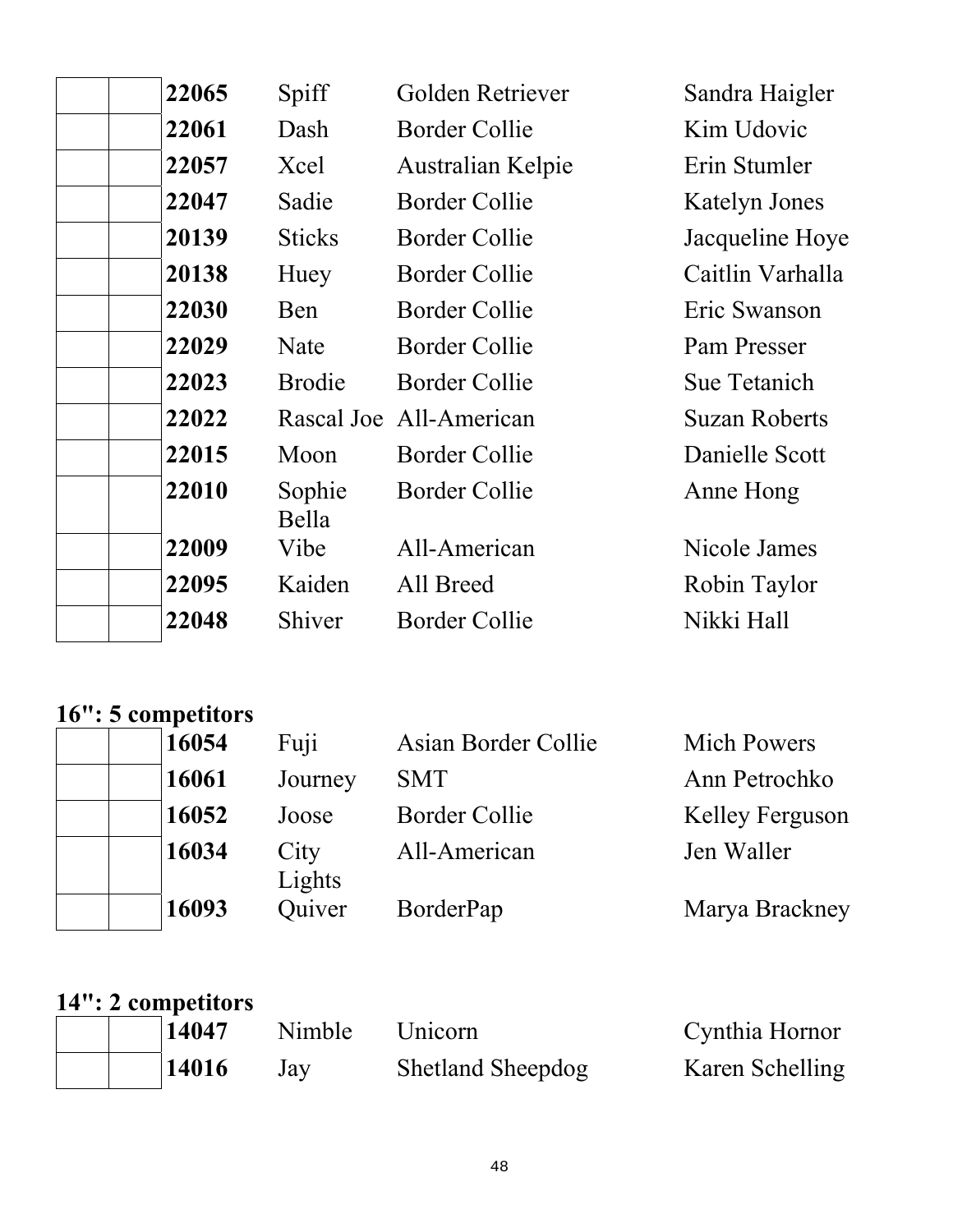## **12": 3 competitors**

|  | 12049 | Luna        | <b>Shetland Sheepdog</b> | Beth Bond          |
|--|-------|-------------|--------------------------|--------------------|
|  | 12018 | <b>Bree</b> | Jack Russell Terrier     | Emily Klarman      |
|  | 12024 | Chibi       | Jack Russell Terrier     | <b>Mich Powers</b> |

## **10": 5 competitors**

| 10019 | Spumoni | All-American                     | Kathy Tyson          |
|-------|---------|----------------------------------|----------------------|
| 10012 | Bella   | Cavalier King Charles<br>Spaniel | <b>Emily Bradley</b> |
| 10007 | Maus    | Chihuahua                        | Jennifer Woelke      |
| 10005 | Hedy    | Poodle (Miniature)               | <b>Susan Cochran</b> |
| 10002 | Pink    | <b>Cocker Spaniel</b>            | Carolyn Hess         |

### **Perf. Masters Challenge Biathlon Jumpers 8": 4 competitors**

| 08030 | Cricket | All-American                 | Jennifer Woelke             |
|-------|---------|------------------------------|-----------------------------|
| 08027 | Reddy   | Pembroke Welsh Corgi         | Barbara Stephens            |
| 08015 | Cooper  | All-American                 | <b>Tiffany Roehr</b>        |
| 08010 |         | Carly Rae Poodle (Miniature) | <b>Megan Shepter Garges</b> |
|       |         |                              |                             |

|  | 12": 1 competitors |
|--|--------------------|
|  |                    |

Shiloh Sheltie Mix Beth Bond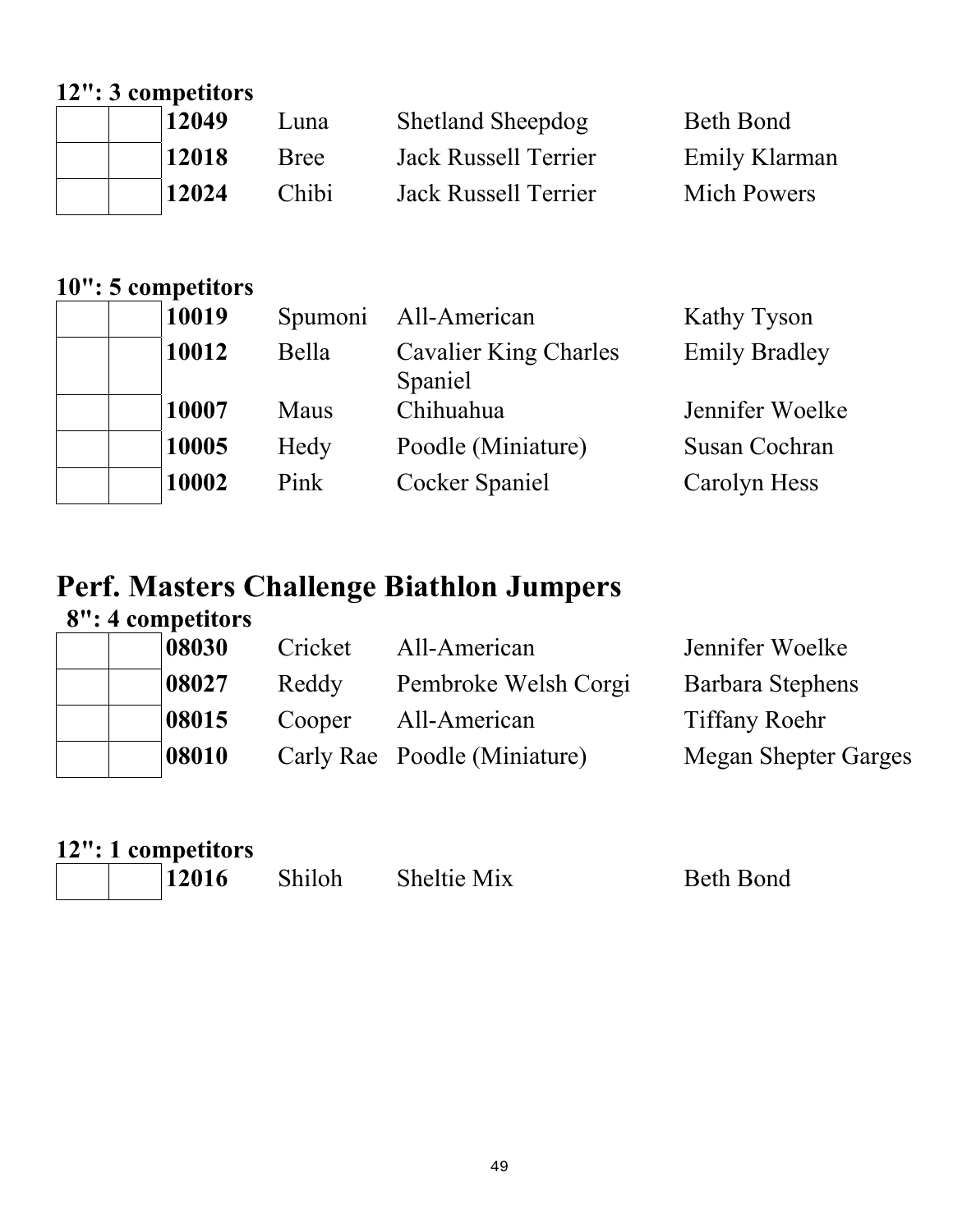#### **20": 7 competitors**

| 20115 | Panda  | All-American               | Freda Jessen      |
|-------|--------|----------------------------|-------------------|
| 20135 | Finn   | <b>Border Collie</b>       | Makayla Luse      |
| 20108 | Jenga! | <b>Border Collie</b>       | Courtney Iannello |
| 20079 | Hero   | <b>Border Collie</b>       | Laura Selmic      |
| 20062 | Plenty | Golden Retriever           | Mardi Closson     |
| 20060 | Flight | <b>Australian Shepherd</b> | Jen Waller        |
| 20057 | Torque | <b>Border Collie</b>       | Dan Brackney      |

#### **16": 8 competitors**

| 16089 | Denali      | <b>Border Collie</b>            | Jeannie Bonsignore    |
|-------|-------------|---------------------------------|-----------------------|
| 16070 | Bindi       | <b>Australian Shepherd</b>      | Tom Howard            |
| 16057 | <b>Bria</b> | <b>English Springer Spaniel</b> | Karen Schelling       |
| 16056 | Hopi        | <b>Border Collie</b>            | Lauralyn Johnson      |
| 16037 | Elvis       | <b>Border Collie</b>            | <b>Tracy Horn</b>     |
| 16018 | Luna        | All-American                    | <b>Heather Venkat</b> |
| 16015 | Norm        | <b>Border Collie</b>            | Donna Rohaus          |
| 16091 | Whit        | Border Collie                   | Freda Jessen          |
|       |             |                                 |                       |

## **14": 5 competitors**

| 14046 |       | Moneypenny Border Collie     | <b>Catherine Holmes</b> |
|-------|-------|------------------------------|-------------------------|
| 14042 | Zoe   | Wheatable                    | Cliff Anderson          |
| 14040 | Lizzy | <b>Border Collie</b>         | Lea Harvey              |
| 14039 | June  | <b>Australian Cattle Dog</b> | Lauren Hansen Alers     |
| 14001 | Rush  | <b>Border Collie</b>         | Makayla Luse            |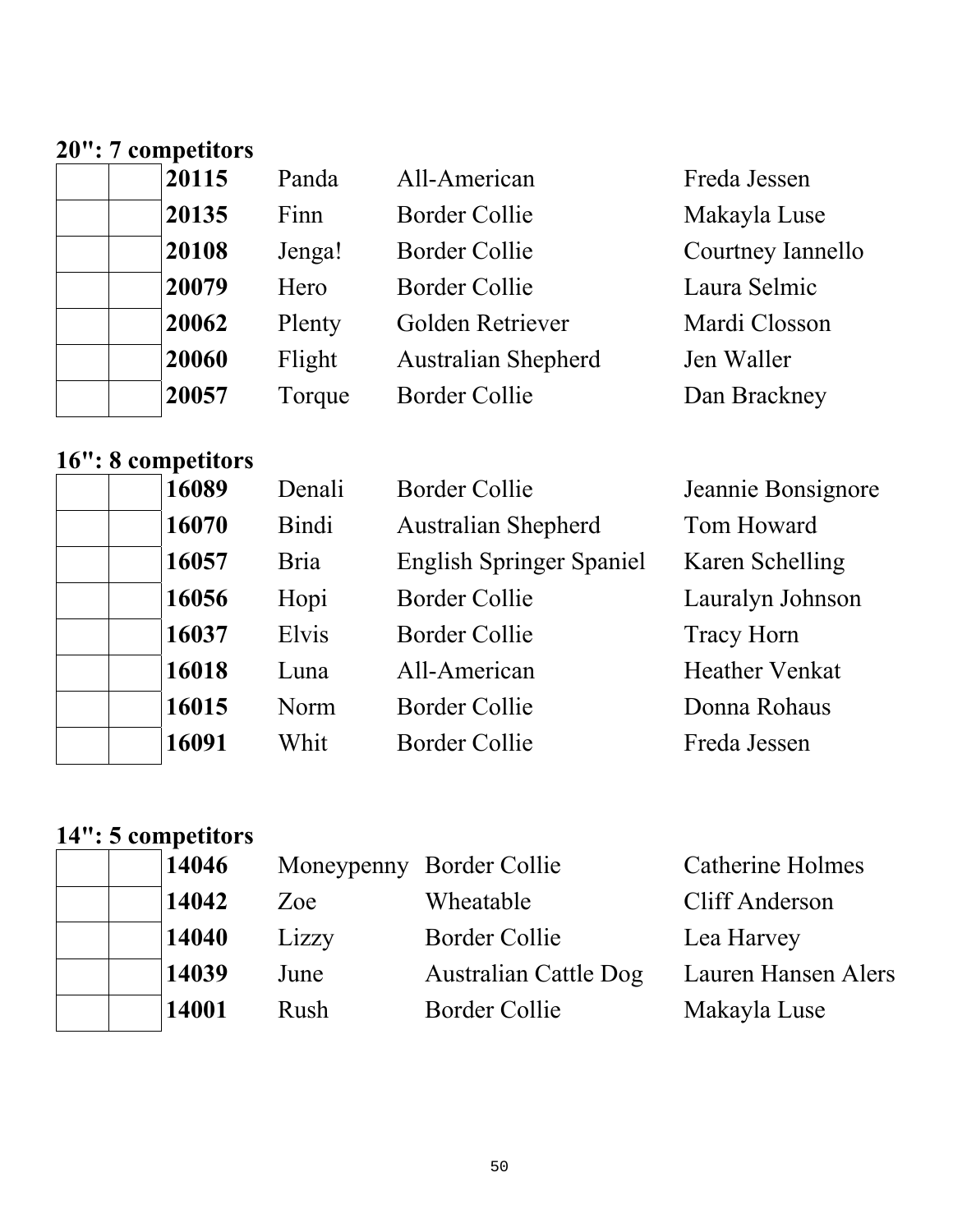## **Friday, October 22, 2021 Ring 1: Masters Challenge Biathlon Standard P8,Ch10, Ch16, P16, P20,Ch20 Group Order: C,D,A,E,B**

## **Group C**

## **5' Aframe, Spreads Out**

**P 8": 2 competitors** 

| 08008 | Watson | Pembroke Welsh Corgi | Julie Neer    |
|-------|--------|----------------------|---------------|
| 08029 | Bella  | Pembroke Welsh Corgi | Erica Linsley |

## **5'6" Aframe, Spreads In**

**Ch 10": 2 competitors** 

|  | 10022 |      | Maverick Pembroke Welsh Corgi | Jeremy Gerhard |
|--|-------|------|-------------------------------|----------------|
|  | 08001 | Lark | Papillon                      | Betsey Lynch   |

#### **Ch 16": 11 competitors**

| 16071 | Kahuna          | Poodle (Miniature)       | Melinda Mello       |
|-------|-----------------|--------------------------|---------------------|
| 16010 | Switch          | <b>Shetland Sheepdog</b> | Katie Rogers        |
| 16007 | Tawnie          | All Breed                | Leonda Armstrong    |
| 16081 | Reacher         | All-American             | Robin Newman        |
| 16115 | Maddie          | <b>Border Collie</b>     | Jenna Williams      |
| 16043 | Honey<br>Badger | <b>Baby Barks Alot</b>   | Jody Lolich         |
| 16079 | Dottie          | All-American             | Aimee Legendre      |
| 16011 | Moose           | Pumi                     | <b>Stacy Lehman</b> |
| 16008 | Pawley          | Boykin Spaniel           | Anne Cook           |
| 16118 | Rebel           | <b>Border Collie</b>     | Sheyla Gutierrez    |
| 16040 | Wasabi          | All Breed                | Melinda Mello       |
|       |                 |                          |                     |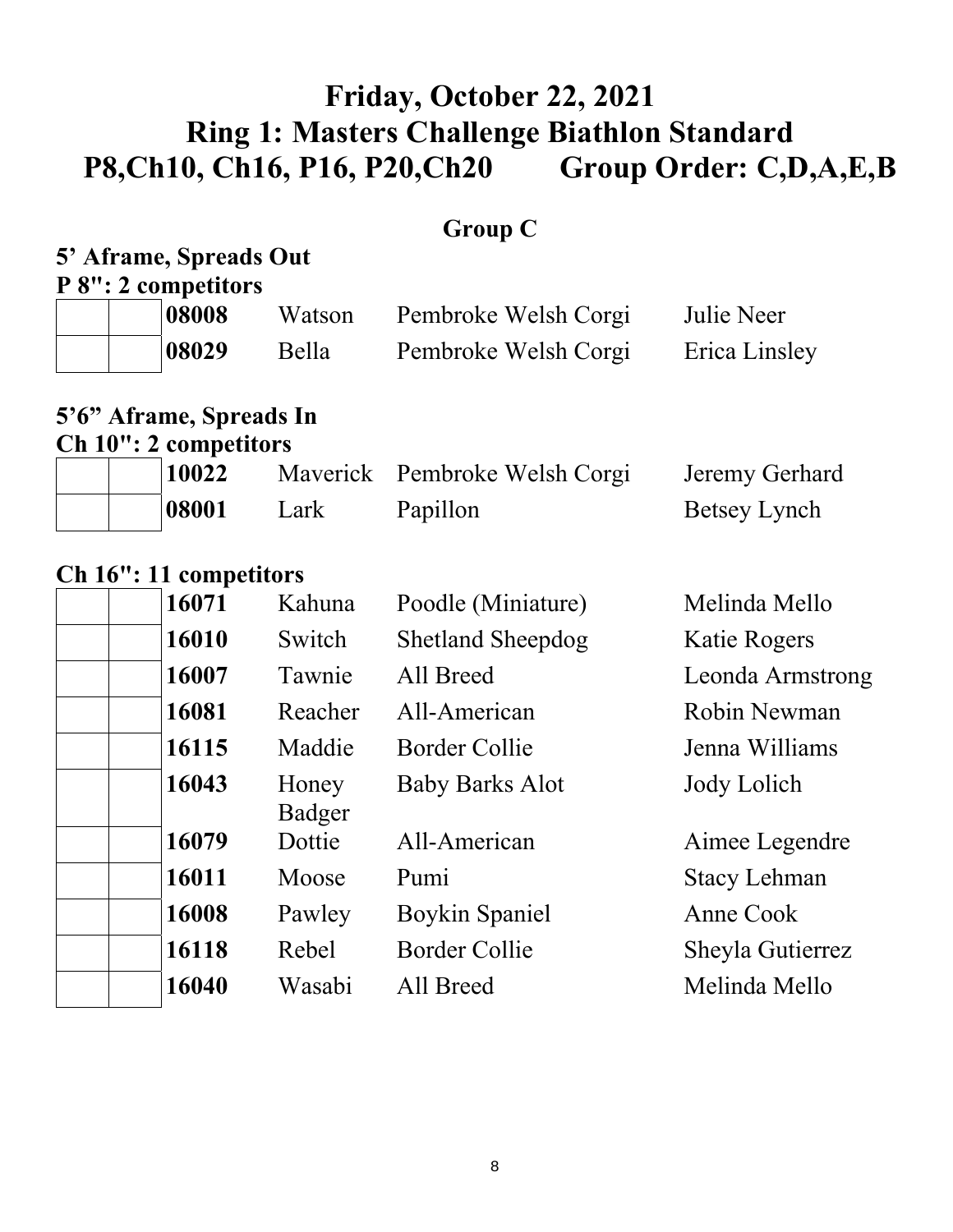## **Spreads Out P 16": 9 competitors**

| 16053 | Lickity        | <b>Border Collie</b>     | Krista Cantrell      |
|-------|----------------|--------------------------|----------------------|
| 16016 | Monty          | <b>Shetland Sheepdog</b> | Viveka Rosenberger   |
| 16027 | Mesa           | <b>Border Collie</b>     | <b>Brooke Ortale</b> |
| 16094 | Swig           | <b>Border Collie</b>     | Renee King           |
| 16063 | Livie<br>Clare | <b>Border Collie</b>     | Gail Chadwick        |
| 16021 | Hauser         | <b>Border Collie</b>     | Lizabeth Smith       |
| 16049 | Axel           | Border Collie            | Amanda Brandenburg   |
| 16050 | Desmond        | Border Collie            | Danielle Davis       |
| 16051 | Kaj            | All American Love Bug    | Tami Olheiser        |

#### **P 20": 8 competitors**

| 20125 | Creed          | <b>Border Collie</b> | <b>Sangie Brooks</b>   |
|-------|----------------|----------------------|------------------------|
| 20134 | <b>Brecker</b> | <b>Border Collie</b> | Julianne Booth         |
| 20068 | Race'N         | Golden Retriever     | Norm Lende             |
| 20113 | Tiger          | <b>Border Collie</b> | Gina Day               |
| 20032 | Stig           | <b>Border Collie</b> | <b>Allison Osting</b>  |
| 20073 | Piper          | Whippet              | <b>Charlene Chaney</b> |
| 20020 | Rowley         | Belgian Tervuren     | Deandra Gero           |
| 20033 | Kip            | <b>Border Collie</b> | Krista Cantrell        |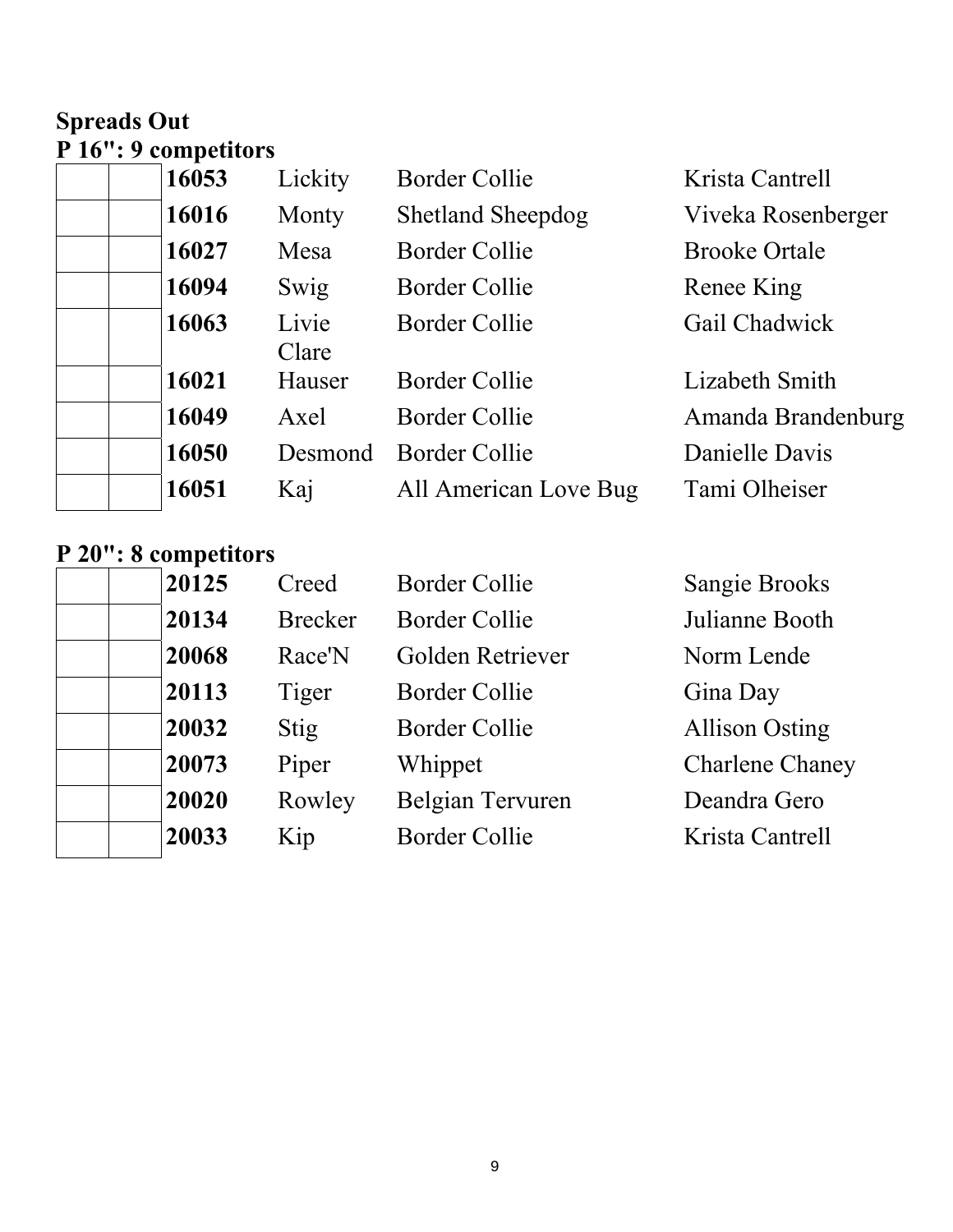## **Spreads In Ch 20": 11 competitors**

| 20129 | Swedish<br>Fika      | <b>Border Collie</b>         | Renee King           |
|-------|----------------------|------------------------------|----------------------|
| 20092 | Jasper               | <b>Australian Cattle Dog</b> | Lisa Stevens         |
| 20086 | Finesse              | <b>Border Collie</b>         | <b>Brooke Ortale</b> |
| 20040 | Lagniappe            | All-American                 | Kathy Topham         |
| 20021 | Speedy               | Border Collie                | Kathy Sheehan        |
| 20005 | Envy                 | <b>Border Collie</b>         | Kaitlyn Arnsdorf     |
| 20071 | Legion               | Border Collie                | Martine Kopka        |
| 20024 | Taryn<br><b>Skye</b> | <b>Border Collie</b>         | Gail Chadwick        |
| 20067 | Shine S              | <b>Border Collie</b>         | Kim Schaefer         |
| 20076 | Tease                | <b>Border Collie</b>         | Jeremy Gerhard       |
| 20015 | Cinder               | <b>Shetland Sheepdog</b>     | Katie Rogers         |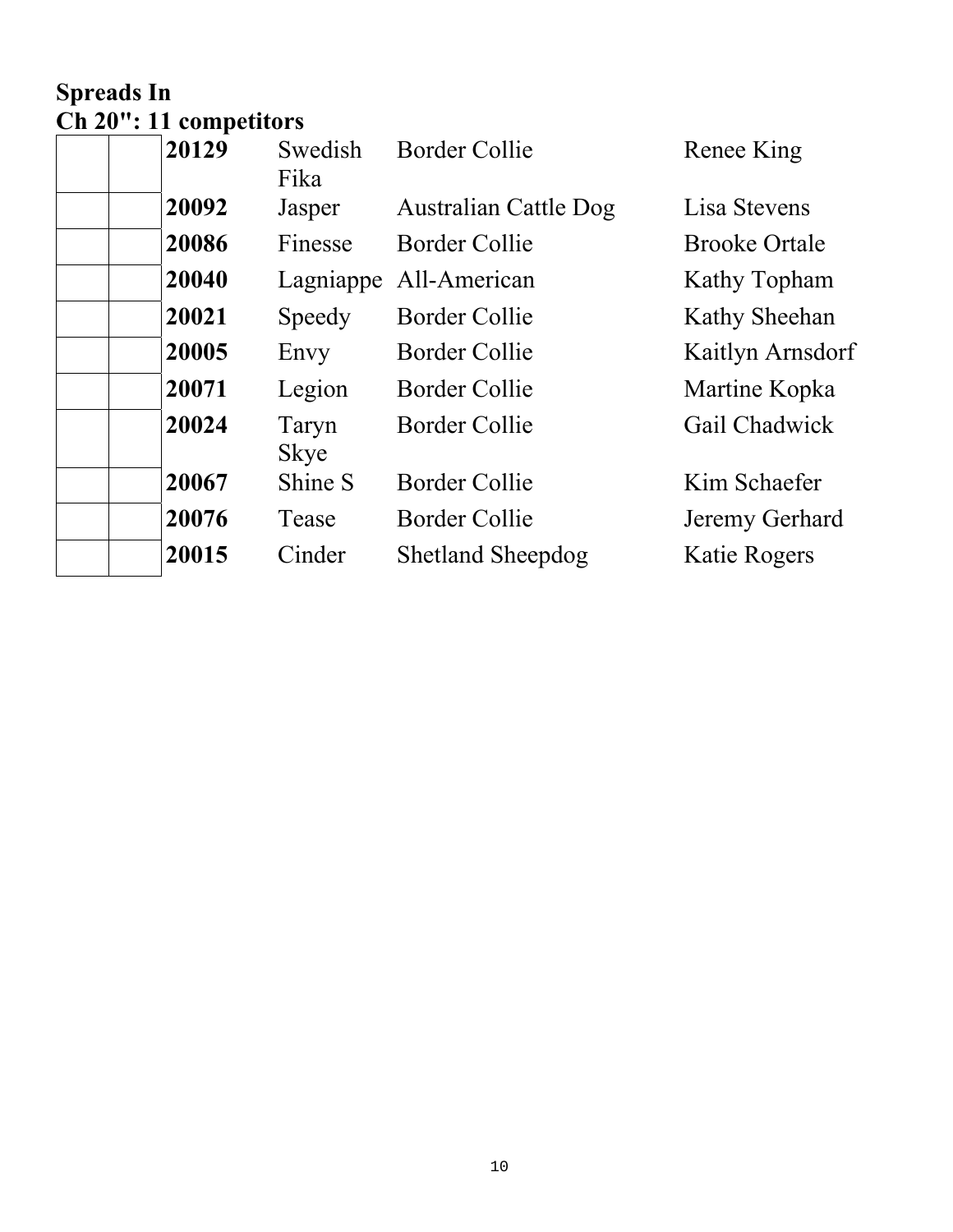# **Friday, October 22, 2021 Ring 1: Masters Challenge Biathlon Standard P8,Ch10, Ch16, P16, P20,Ch20 Group Order: C,D,A,E,B**

### **Group D**

### **Spreads In Ch 10": 5 competitors**

| 10006 | Dazzle        | Poodle (Miniature)   | Mitzi Keating         |
|-------|---------------|----------------------|-----------------------|
| 10011 | Lee           | Papillon             | Pamela McCaleb        |
| 10016 | Snooker       | Pomeranian           | Lisa Ann Koenigs      |
| 10010 | Bee           | Jack Russell Terrier | Nicole Newman         |
| 10001 | <b>Butter</b> | BorderPapPap         | <b>Courtney Moore</b> |

## **Ch 16": 7 competitors**

| 16006 |            | The Palinka All-American | Chris Tucci          |
|-------|------------|--------------------------|----------------------|
| 16005 | Finnegan   | Pumi                     | Annie Burke          |
| 16003 | Rev        | <b>Border Collie</b>     | Marni Brown          |
| 16107 | Beauregard | <b>Boston Terrier</b>    | Kari Taylor          |
| 16105 | Motown     | <b>Shetland Sheepdog</b> | <b>Susan Bekaert</b> |
| 16032 | Nina       | <b>Shetland Sheepdog</b> | Jeffrey Cohen        |
| 16100 | Vegas      | All-American             | Gloria Krueger       |

#### **Spreads Out P 16": 13 competitors**

| Maddie Speagle  |
|-----------------|
| Lauri Duke      |
| Madelyn Rohde   |
| Dawn Mlatecek   |
| Merritt Speagle |
|                 |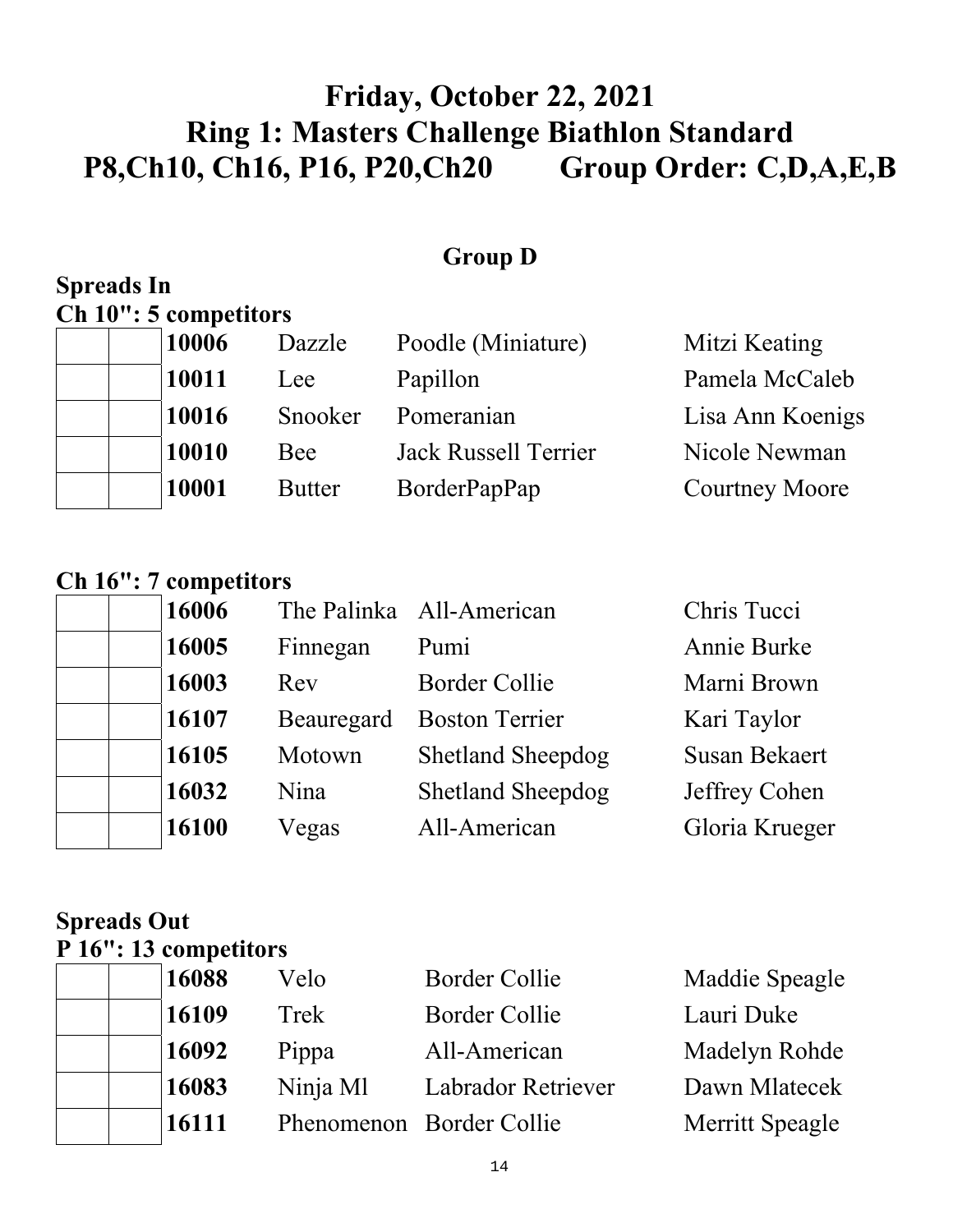| 16046 | Jake        | <b>Border Collie</b> | Kaitlyn Rohr      |
|-------|-------------|----------------------|-------------------|
| 16022 | <b>Nash</b> | Australian Koolie    | Cheryl Lenox      |
| 16069 | Lyric       | <b>Border Collie</b> | Kevin Kent        |
| 16012 | Usher       | <b>Border Collie</b> | Abby Peach        |
| 16004 | Viper       | <b>Border Collie</b> | Dave Hill         |
| 16029 | Joy         | Golden Retriever     | Cindy Gray        |
| 16101 | Atomic      | <b>Border Collie</b> | Maddie Speagle    |
| 16102 | Punch       | <b>Border Collie</b> | <b>Brett Duke</b> |

## **P 20": 9 competitors**

| 20059 | Bentlee | Golden Retriever                | Jada Sawhney        |
|-------|---------|---------------------------------|---------------------|
| 20038 | Etta    | Labrador Retriever              | Joann McDermott     |
| 20035 | Hot     | <b>Border Collie</b>            | Mimi Fountain       |
| 20082 | Tillie  | <b>Chesapeake Bay Retriever</b> | <b>VeeAnn Cross</b> |
| 20110 | Louie   | Doberman Pinscher               | Judi Villano        |
| 20094 | Rango   | <b>Labrador Retriever</b>       | Debbie Heifner      |
| 20037 | Ted     | All-American                    | Madelyn Rohde       |
| 20044 | Aura    | Labrador Retriever              | Dawn Mlatecek       |
| 20074 | Tallee  | Golden Retriever                | Jada Sawhney        |

#### **Spreads In**

#### **Ch 20": 12 competitors**

| 20077 | Menty         | <b>Border Collie</b>           | <b>Janet Terry</b>  |
|-------|---------------|--------------------------------|---------------------|
| 20081 | Vex W         | Miniature American<br>Shepherd | Lisa Woodside       |
| 20111 | P-Piper       | <b>Border Collie</b>           | Patty Drom          |
| 20031 | Celebrate     | <b>Border Collie</b>           | <b>Shirley Loos</b> |
| 20101 | <b>Bright</b> | <b>Border Collie</b>           | Leanne Wortman      |
| 20049 | Jetter        | <b>Border Collie</b>           | Ronnie Marquez      |
| 20012 | ShooFly       | <b>Border Collie</b>           | Barbara Hill        |
|       |               |                                |                     |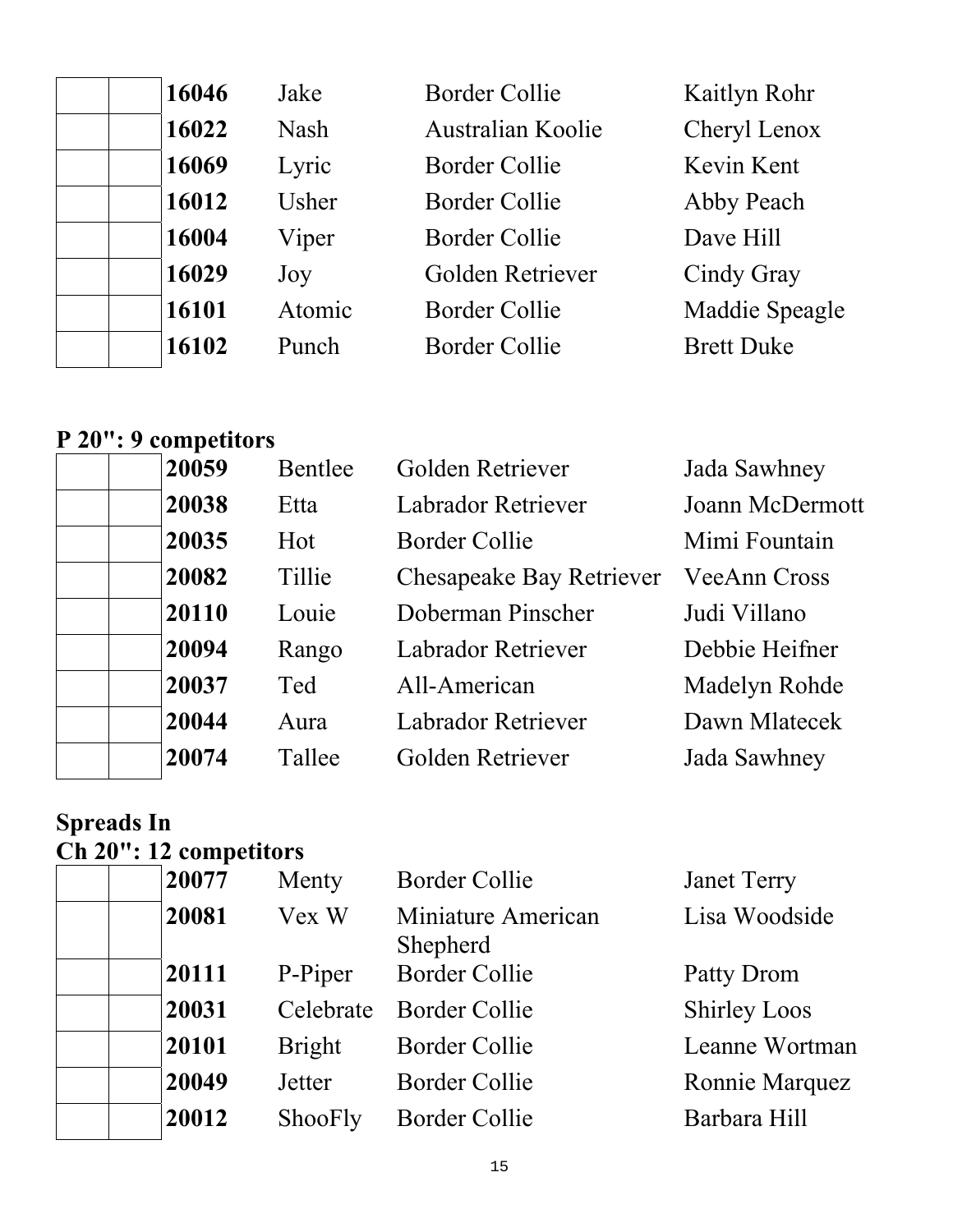| 20123 | Safari        | <b>Border Collie</b> | Katlynn Moffler         |
|-------|---------------|----------------------|-------------------------|
| 20127 | Damuraz       | <b>Border Collie</b> | Merritt Speagle         |
| 20009 | <b>Stitch</b> | <b>Border Collie</b> | <b>Shelly Vandevens</b> |
| 20085 | Glory         | Border Collie        | <b>Rachel Downs</b>     |
| 20018 | Animal        | Border Collie        | Chris Tucci             |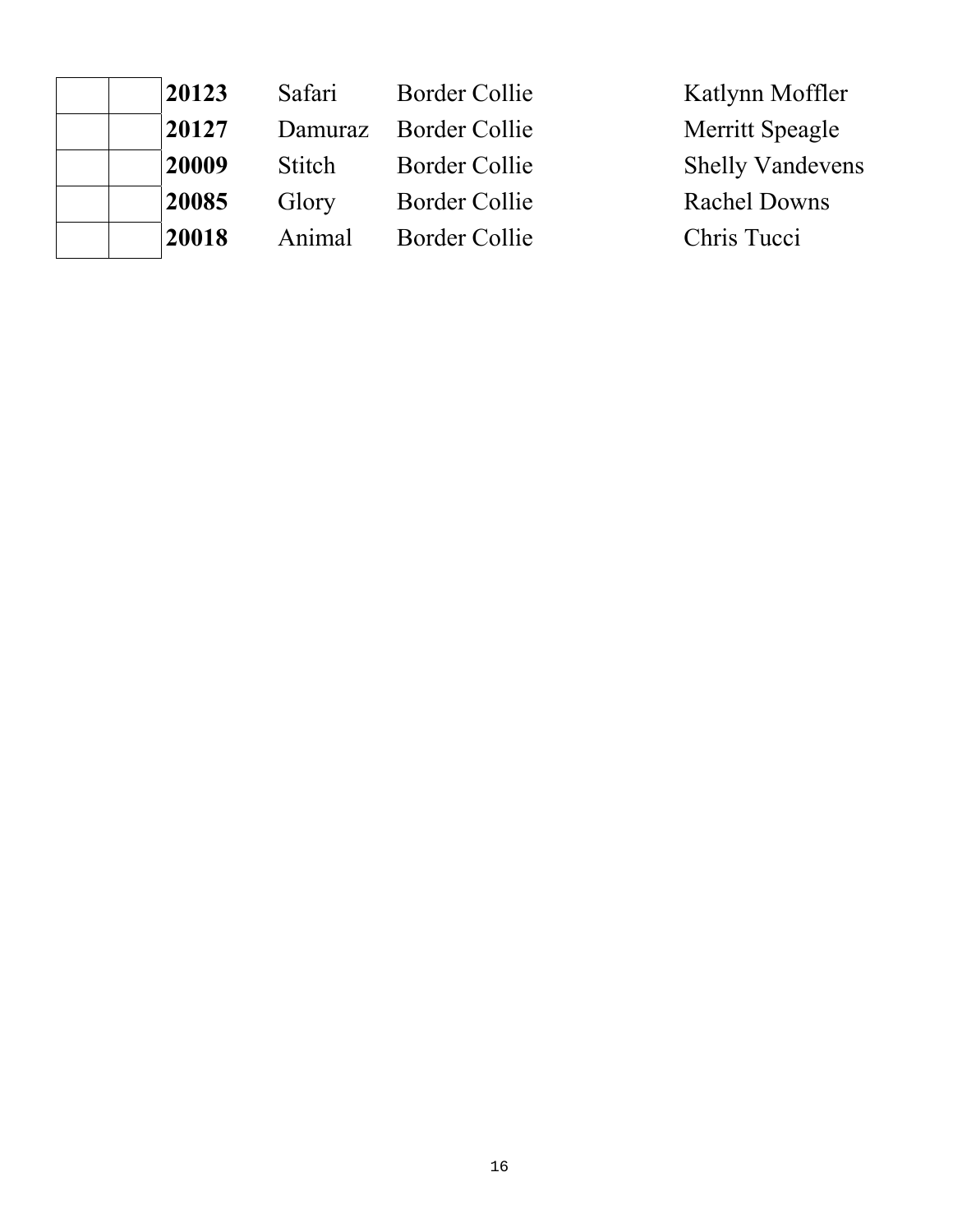# **Friday, October 22, 2021 Ring 1: Masters Challenge Biathlon Standard P8,Ch10, Ch16, P16, P20,Ch20 Group Order: C,D,A,E,B**

## **Group A**

#### **5' Aframe, Spreads Out P 8": 6 competitors**

| 08032 | Rose   | Pembroke Welsh Corgi | Tabitha Krol         |
|-------|--------|----------------------|----------------------|
| 08022 | Katie  | Papillon             | <b>Terry Pertile</b> |
| 08004 | Ezion  | Papillon             | <b>Katelyn Scott</b> |
| 08023 | Simba  | All-American         | Debra Slaybaugh      |
| 08017 | Ziggy  | Pembroke Welsh Corgi | Tabitha Krol         |
| 08006 | Kazzie | Papillon             | <b>Terry Pertile</b> |

#### **5'6" Aframe, Spreads In Ch 10": 2 competitors**

| 10013 | Rowan | <b>Shetland Sheepdog</b> | Heather Witt |
|-------|-------|--------------------------|--------------|
| 10015 | Miley | <b>Shetland Sheepdog</b> | Amber Abbott |

### **Ch 16": 8 competitors**

| 16098 | <b>Streak</b> | <b>Shetland Sheepdog</b>     | <b>Susan Crank</b>    |
|-------|---------------|------------------------------|-----------------------|
| 16104 | Airy          | BorderPap                    | Ginsey St. Croix      |
| 16047 | Deacon        | <b>Shetland Sheepdog</b>     | Elizabeth Blanchard   |
| 16026 |               | D'Artagnan Pyrenean Shepherd | Eleonora Zalo         |
| 16073 | Lincoln Q     | <b>Cocker Spaniel</b>        | Erin Queen            |
| 16072 | Indi          | Pumi                         | <b>Christine Brew</b> |
| 16038 | Bee           | <b>Shetland Sheepdog</b>     | Jennifer Crank        |
| 16076 | Grape         | All-American                 | <b>Bridget Thomas</b> |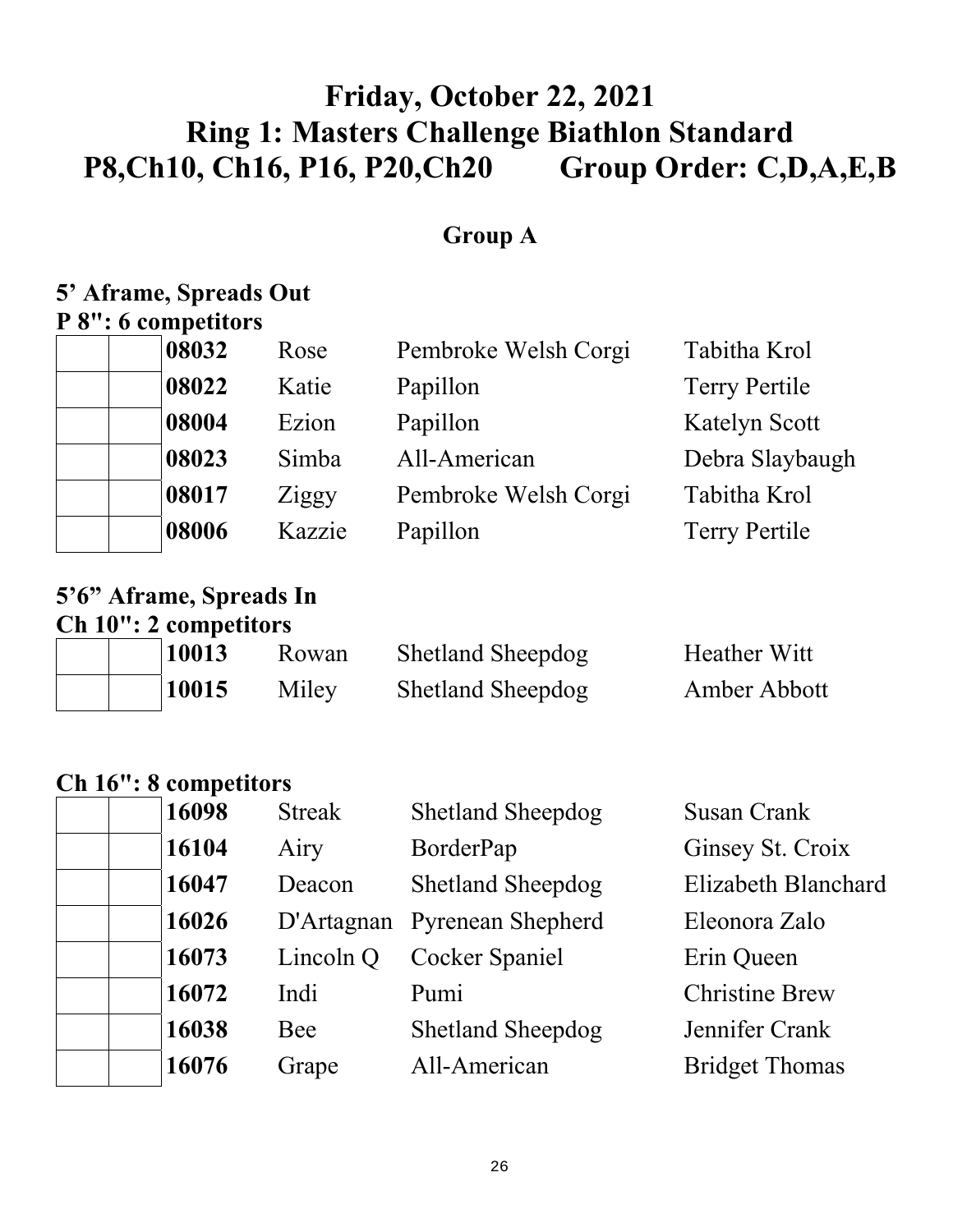## **Spreads Out P 16": 9 competitors**

| 16065 | Finnegan | Nova Scotia Duck Tolling<br>Retriever | Jennifer Goldberg    |
|-------|----------|---------------------------------------|----------------------|
| 16097 | Banshee  | Mongrel                               | Kaimen Miller        |
| 16030 | Holly    | All-American                          | Hannah McCausland    |
| 16014 | Jolt     | Border Collie                         | Tawni Millet         |
| 16017 | Charlie  | Border Collie                         | Wendy Crawshaw       |
| 16114 | Cosmic   | All-American                          | Kara Sheerer         |
| 16116 | Razzles  | <b>Bearded Collie</b>                 | John Youngblood      |
| 16108 | BAM!     | Border Collie                         | <b>Sharon Levine</b> |
| 16090 | Carbon   | <b>Border Collie</b>                  | Katelyn Scott        |

#### **P 20": 6 competitors**

|  | 20075 | M.E.         | <b>Border Collie</b>         | Karen Stinnett       |
|--|-------|--------------|------------------------------|----------------------|
|  | 20055 | Cajun        | Vizsla                       | Louis Moeckler       |
|  | 20130 | <b>Storm</b> | <b>Flat-Coated Retriever</b> | <b>Kathy Petroni</b> |
|  | 20069 | Cirilla      | Border Collie                | Adriana Nottestad    |
|  | 20016 | Blue         | Border Collie                | Scarlett Miller      |
|  | 20006 | Sly          | <b>Border Collie</b>         | Judy Pretli          |
|  |       |              |                              |                      |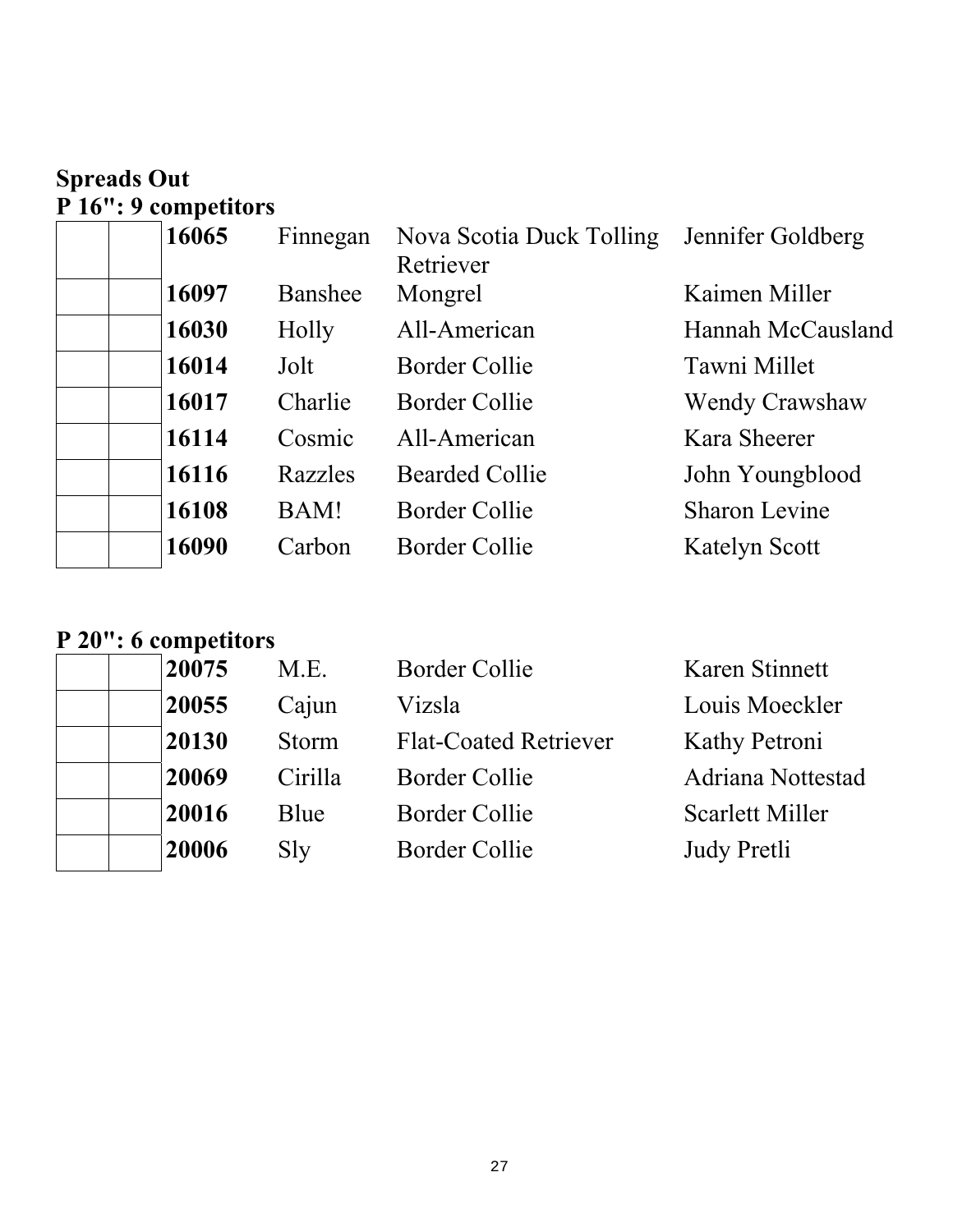## **Spreads In Ch 20": 15 competitors**

| 20090 | Fate              | <b>Border Collie</b>       | Jennifer Yates       |
|-------|-------------------|----------------------------|----------------------|
| 20114 | Fuzzy<br>Knuckles | <b>Border Collie</b>       | Melanie Rock         |
| 20064 | #1 Hottie         | Border Collie              | Don St. Croix        |
| 20052 | Jaxon             | <b>Australian Shepherd</b> | Renee Kalmanson      |
| 20103 | Ella              | All-American               | Courtney Holscher    |
| 20048 | Koozie            | <b>Border Collie</b>       | <b>Shawn Cossart</b> |
| 20041 | Endeavor          | <b>Border Collie</b>       | Kelsey Kirkpatrick   |
| 20013 | Quack             | <b>Border Collie</b>       | Britney Imhof        |
| 20102 | Shine J           | English Shepherd           | Hope Jones           |
| 20098 | Ritz              | <b>Border Collie</b>       | Nicole Houghton      |
| 20050 | Keavy             | <b>Border Collie</b>       | <b>Kerry Stevens</b> |
| 20028 |                   | Vida Loca Border Collie    | Jen Denereaz         |
| 20058 | Little<br>Sparkle | <b>Border Collie</b>       | Tawni Millet         |
| 20063 | Fury              | <b>Border Collie</b>       | Jennifer Kerwick     |
| 20036 | Freebird          | <b>Border Collie</b>       | Melanie Rock         |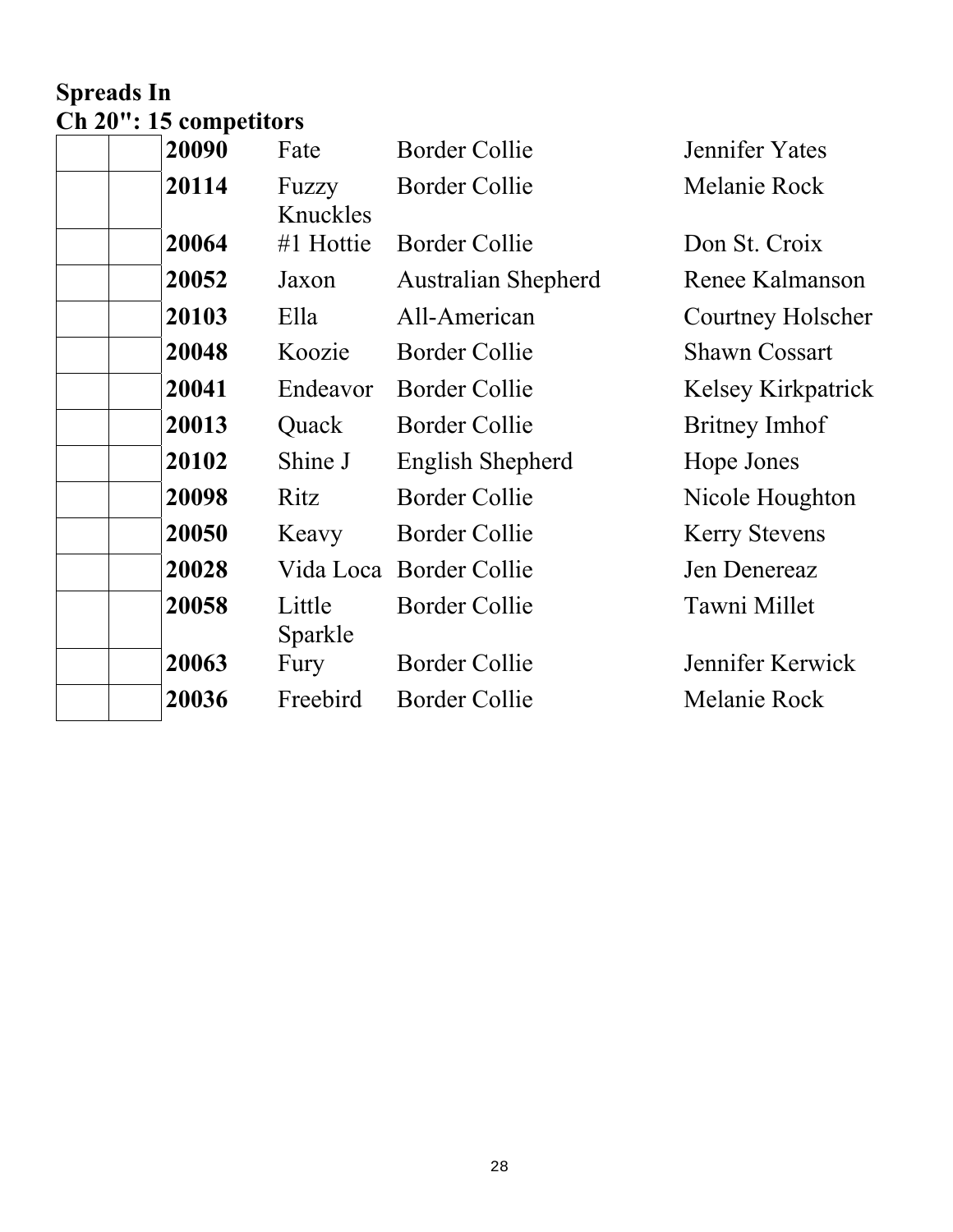# **Friday, October 22, 2021 Ring 1: Masters Challenge Biathlon Standard P8,Ch10, Ch16, P16, P20,Ch20 Group Order: C,D,A,E,B**

## **Group E**

#### **5' Aframe, Spreads Out P 8": 4 competitors**

| 08015 | Cooper  | All-American                 | <b>Tiffany Roehr</b>        |
|-------|---------|------------------------------|-----------------------------|
| 08010 |         | Carly Rae Poodle (Miniature) | <b>Megan Shepter Garges</b> |
| 08027 | Reddy   | Pembroke Welsh Corgi         | Barbara Stephens            |
| 08030 | Cricket | All-American                 | Jennifer Woelke             |

### **5'6" Aframe, Spreads In Ch 10": 5 competitors**

| 10019 |       | Spumoni All-American                    | Kathy Tyson          |
|-------|-------|-----------------------------------------|----------------------|
| 10007 | Maus  | Chihuahua                               | Jennifer Woelke      |
| 10002 | Pink  | Cocker Spaniel                          | Carolyn Hess         |
| 10005 | Hedy  | Poodle (Miniature)                      | <b>Susan Cochran</b> |
| 10012 | Bella | <b>Cavalier King Charles</b><br>Spaniel | <b>Emily Bradley</b> |

### **Ch 16": 5 competitors**

| 16061 | Journey        | <b>SMT</b>          | Ann Petrochko      |
|-------|----------------|---------------------|--------------------|
| 16052 | Joose          | Border Collie       | Kelley Ferguson    |
| 16054 | Fuji           | Asian Border Collie | <b>Mich Powers</b> |
| 16034 | City<br>Lights | All-American        | Jen Waller         |
| 16093 | Quiver         | BorderPap           | Marya Brackney     |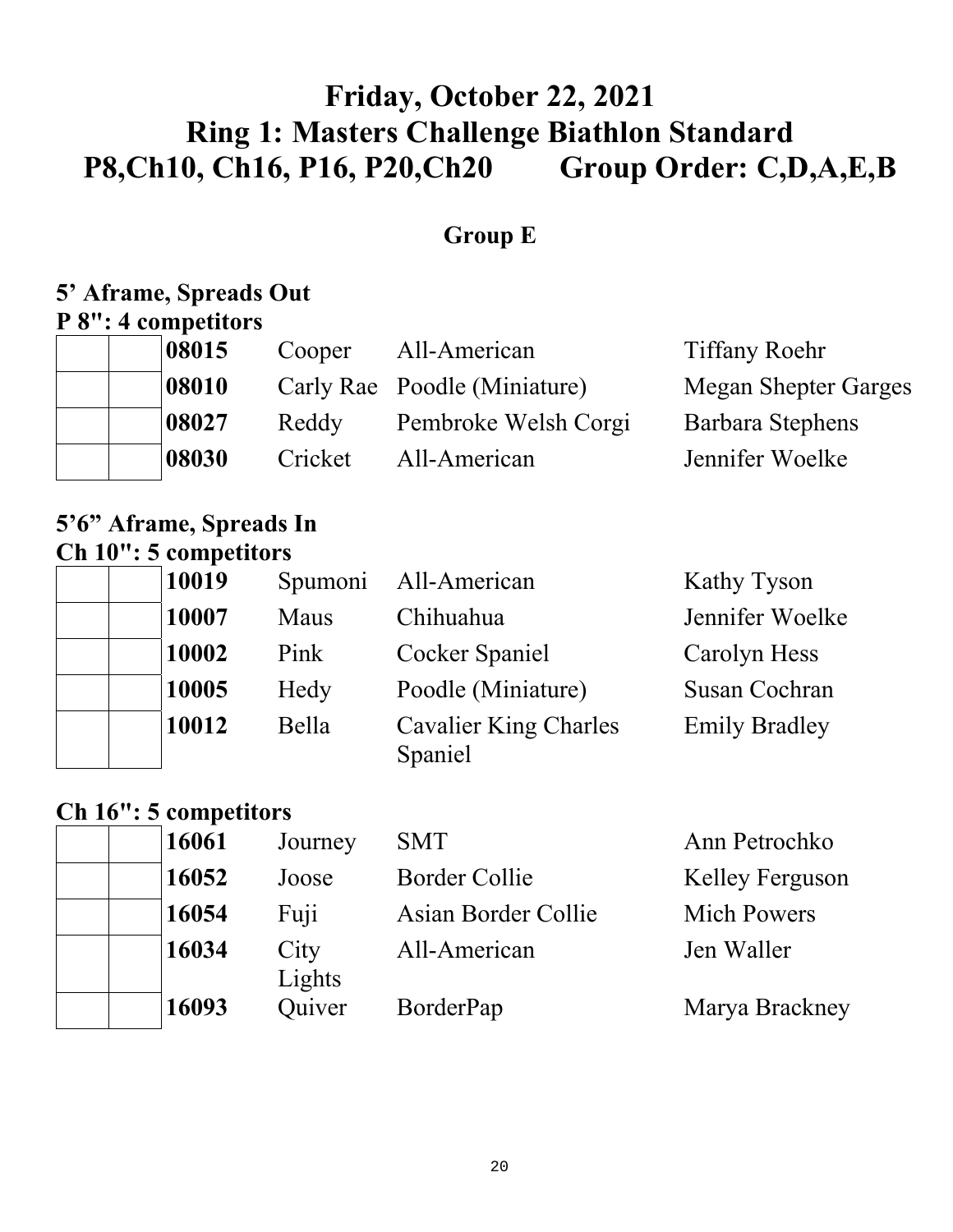## **P 16": 8 competitors**

| 16091 | Whit        | <b>Border Collie</b>            | Freda Jessen          |
|-------|-------------|---------------------------------|-----------------------|
| 16015 | Norm        | <b>Border Collie</b>            | Donna Rohaus          |
| 16056 | Hopi        | <b>Border Collie</b>            | Lauralyn Johnson      |
| 16089 | Denali      | Border Collie                   | Jeannie Bonsignore    |
| 16037 | Elvis       | Border Collie                   | <b>Tracy Horn</b>     |
| 16018 | Luna        | All-American                    | <b>Heather Venkat</b> |
| 16057 | <b>Bria</b> | <b>English Springer Spaniel</b> | Karen Schelling       |
| 16070 | Bindi       | <b>Australian Shepherd</b>      | Tom Howard            |

#### **Spreads Out P 20": 7 competitors**

| $1 - 0$ . To component $\frac{1}{2}$ |        |                            |                   |
|--------------------------------------|--------|----------------------------|-------------------|
| 20108                                | Jenga! | <b>Border Collie</b>       | Courtney Iannello |
| 20060                                | Flight | <b>Australian Shepherd</b> | Jen Waller        |
| 20057                                | Torque | <b>Border Collie</b>       | Dan Brackney      |
| 20079                                | Hero   | <b>Border Collie</b>       | Laura Selmic      |
| 20062                                | Plenty | Golden Retriever           | Mardi Closson     |
| 20135                                | Finn   | <b>Border Collie</b>       | Makayla Luse      |
| 20115                                | Panda  | All-American               | Freda Jessen      |
|                                      |        |                            |                   |

#### **Spreads In Ch 20": 15 competitors**

| $\frac{1}{20}$ . To competitors |                  |                      |                |
|---------------------------------|------------------|----------------------|----------------|
| 20051                           | Moxie            | <b>Border Collie</b> | Andrea Friedel |
| 20004                           | Cola             | <b>Border Collie</b> | Lea Harvey     |
| 20088                           | Sloane<br>Ranger | <b>Border Collie</b> | Catherine Holn |
| 20080                           | Splendid         | <b>Border Collie</b> | Michelle Beard |
| 20096                           | Vanish           | <b>Border Collie</b> | Emily Klarman  |
| 20120                           | Mender           | <b>Border Collie</b> | Stefanie Hawki |
| 20128                           | Rebel            | <b>Border Collie</b> | Ashleigh Fann  |
|                                 |                  |                      |                |

**Andrea Friedel** Lea Harvey Catherine Holmes

**Michelle Beardsley Emily Klarman Stefanie Hawkins**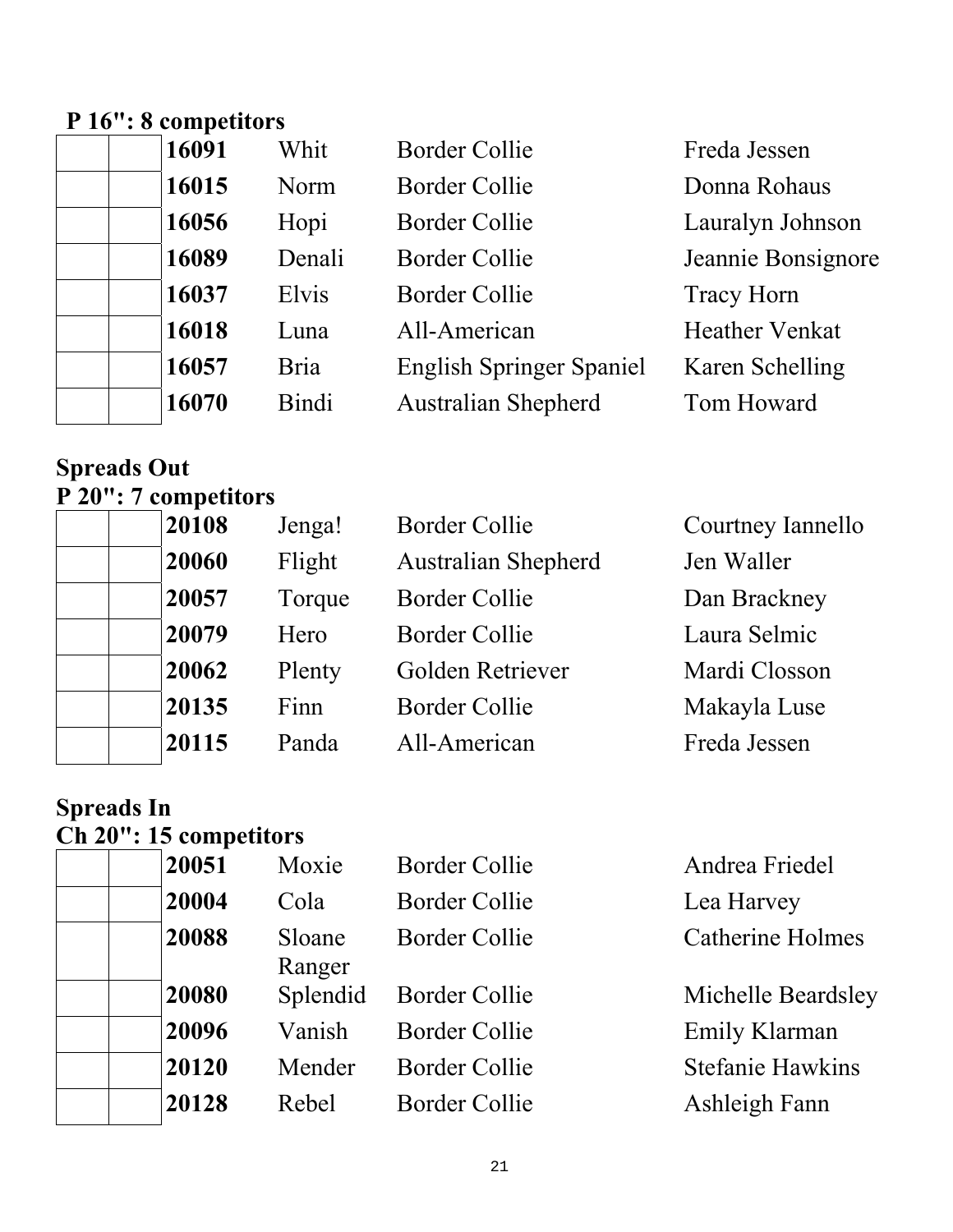| 20109 | Kindle  | <b>Australian Shepherd</b> | Kathleen Schaefer    |
|-------|---------|----------------------------|----------------------|
| 20131 | Vex E   | <b>Border Collie</b>       | <b>Rachel Evers</b>  |
| 20027 | Kennedy | <b>Border Collie</b>       | Linda Eldred         |
| 20084 | Whit    | <b>Border Collie</b>       | <b>Tracey Fulmer</b> |
| 20126 | Zero G  | <b>Border Collie</b>       | Anne Andrle          |
| 20008 | Franky  | <b>Border Collie</b>       | <b>Blynn Baker</b>   |
| 20003 | The Boy | <b>SMT</b>                 | Ann Petrochko        |
| 20112 | Salsa   | <b>Border Collie</b>       | Kelley Ferguson      |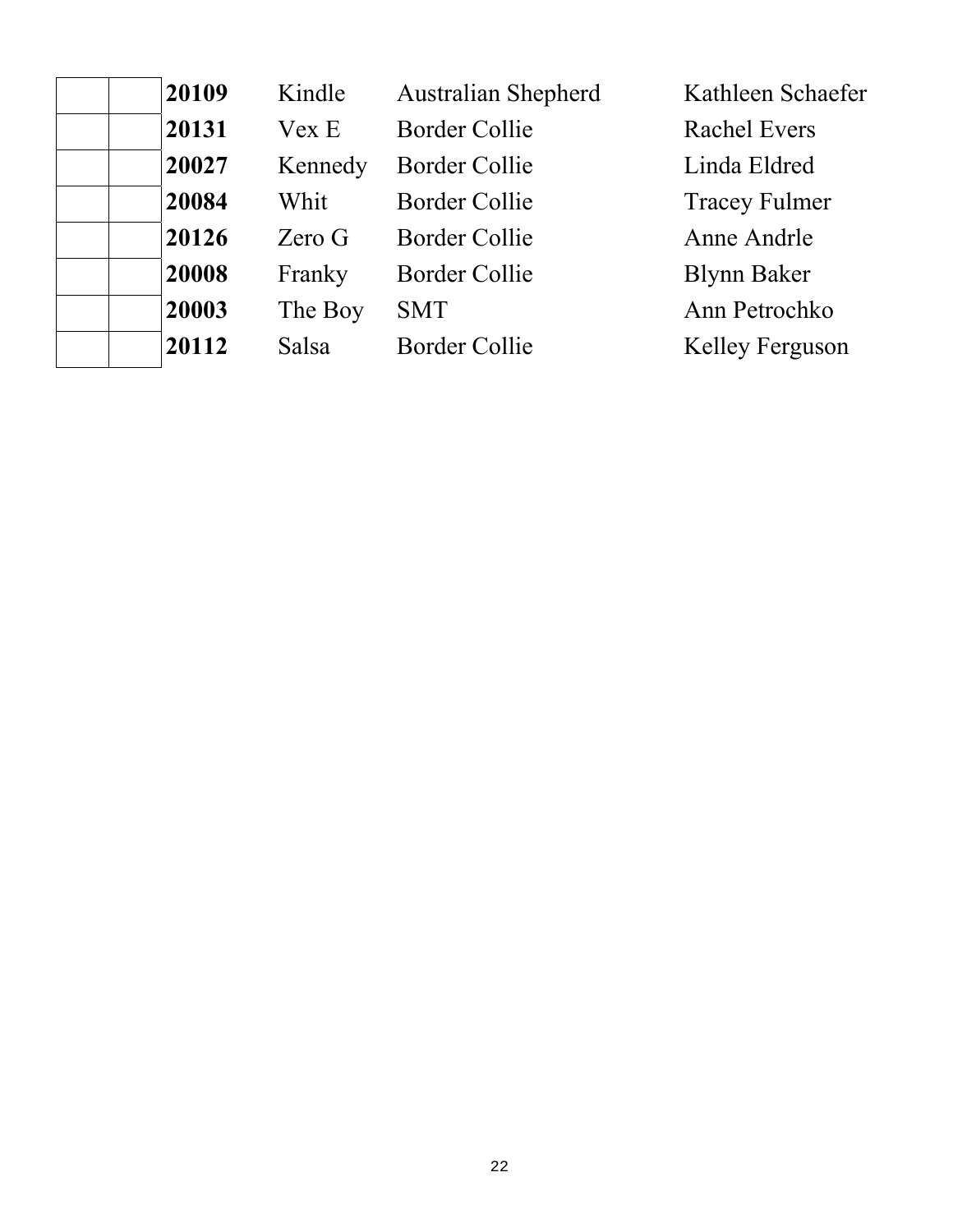# **Friday, October 22, 2021 Ring 1: Masters Challenge Biathlon Standard P8,Ch10, Ch16, P16, P20,Ch20 Group Order: C,D,A,E,B**

### **Group B**

# **5' Aframe, Spreads Out**

|  | P 8": 4 competitors |  |
|--|---------------------|--|
|  |                     |  |

| 08025 | Chime       | Papillon                 | Daneka Hedges       |
|-------|-------------|--------------------------|---------------------|
| 08018 | Jax         | Pembroke Welsh Corgi     | Loni Cummings       |
| 08007 | <b>Star</b> | Papillon                 | <b>Betty Hinson</b> |
| 08024 | Vapor       | <b>Shetland Sheepdog</b> | <b>Barb Davis</b>   |

## **5'6" Aframe, Spreads In Ch 10": 3 competitors**

| 10018 | Min    | <b>Shetland Sheepdog</b>     | Julie Heller         |
|-------|--------|------------------------------|----------------------|
| 10017 | Zaya   | Papillon                     | <b>Sharon Wirant</b> |
| 10003 | Phoebe | <b>Cavalier King Charles</b> | Deb Orosz            |
|       |        | Spaniel                      |                      |

## **Ch 16": 11 competitors**

| 16062 |              | Genevieve Pyrenean Shepherd           | Pam Vojtas          |
|-------|--------------|---------------------------------------|---------------------|
| 16117 | Flynn        | <b>Shetland Sheepdog</b>              | Ellen Reinke        |
| 16096 | Cider        | Nova Scotia Duck Tolling<br>Retriever | Tammi Stone         |
| 16059 | <b>Spark</b> | <b>Shetland Sheepdog</b>              | Katherine Ostiguy   |
| 16080 | Ninja Mc     | Miniature American<br>Shepherd        | Laurie McClain      |
| 16077 | Ares         | <b>Shetland Sheepdog</b>              | <b>Katy Mallory</b> |
| 16068 | Demi         | <b>Border Collie</b>                  | Meryl Sheard        |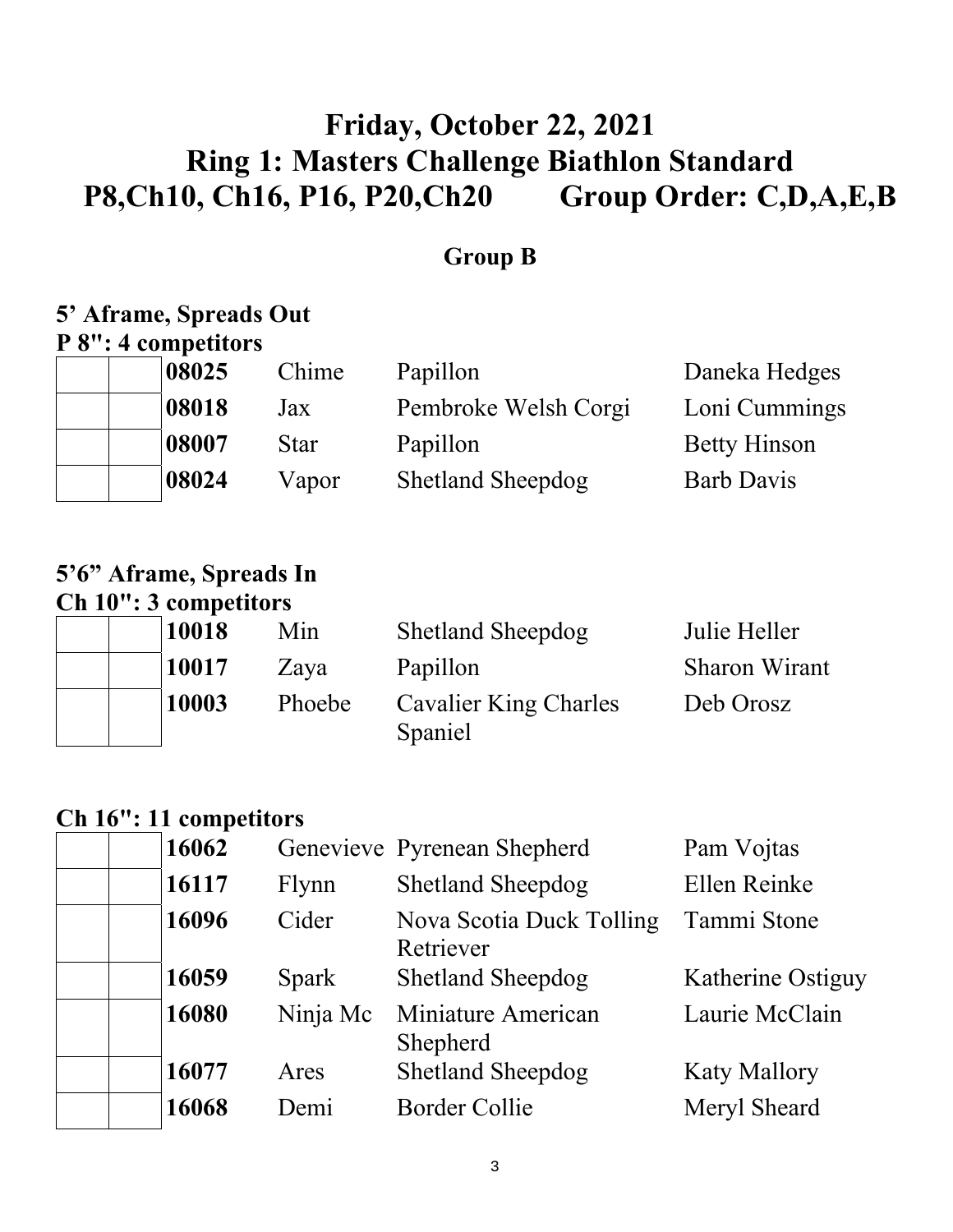| 16045 | Grifter | All-American             | Pamela Reid    |
|-------|---------|--------------------------|----------------|
| 16039 | Tempo   | <b>Shetland Sheepdog</b> | Traci McClung  |
| 16028 | Guster  | Miniature Schnauzer      | Grace Huffman  |
| 16058 | Anthem  | <b>Shetland Sheepdog</b> | Daniel Lombard |

**16048** Esther Labrador Retriever

16067 Gabby Blu Australian Shepherd

16078 Wilson Australian Shepherd

16035 Roxie Border Collie

16025 Pressa Border Collie

16086 Prize Border Collie

16055 Jiffy Border Collie

16066 CiCi Border Collie

## **Spreads Out P 16": 8 competitors**

| Joan Kurlander          |
|-------------------------|
| <b>Brooke Robey</b>     |
| Candace Atchison        |
| <b>Suzette McCauley</b> |
| Jill Arenson            |
| Dawn Fillips            |
| Lexi Brigante           |
| Joan Kurlander          |

#### **P 20": 6 competitors**

| 20091 | Kaboom          | <b>Border Collie</b>    | Amber McCune          |
|-------|-----------------|-------------------------|-----------------------|
| 20116 | <b>Burst</b>    | Border Collie           | <b>Terry Smorch</b>   |
| 20095 |                 | Mazikeen Dutch Shepherd | <b>Heather Sather</b> |
| 20061 | Westley         | Border Collie           | Mary Metelko          |
| 20045 | Sizzle          | <b>Border Collie</b>    | Carol Boggess         |
| 20122 | Howie-<br>Wowie | Border Collie           | Amber McCune          |

### **Spreads In Ch 20": 18 competitors**

| 20001 | Veritas | <b>Border Collie</b> | Jordan Phoenix    |
|-------|---------|----------------------|-------------------|
| 20132 | Blew    | <b>Border Collie</b> | <b>Bob Daigle</b> |
|       | Bayou   |                      |                   |
| 20121 | Rev     | <b>Border Collie</b> | Lexi Brigante     |
| 20119 | Electra | <b>Border Collie</b> | Ricardo Segui     |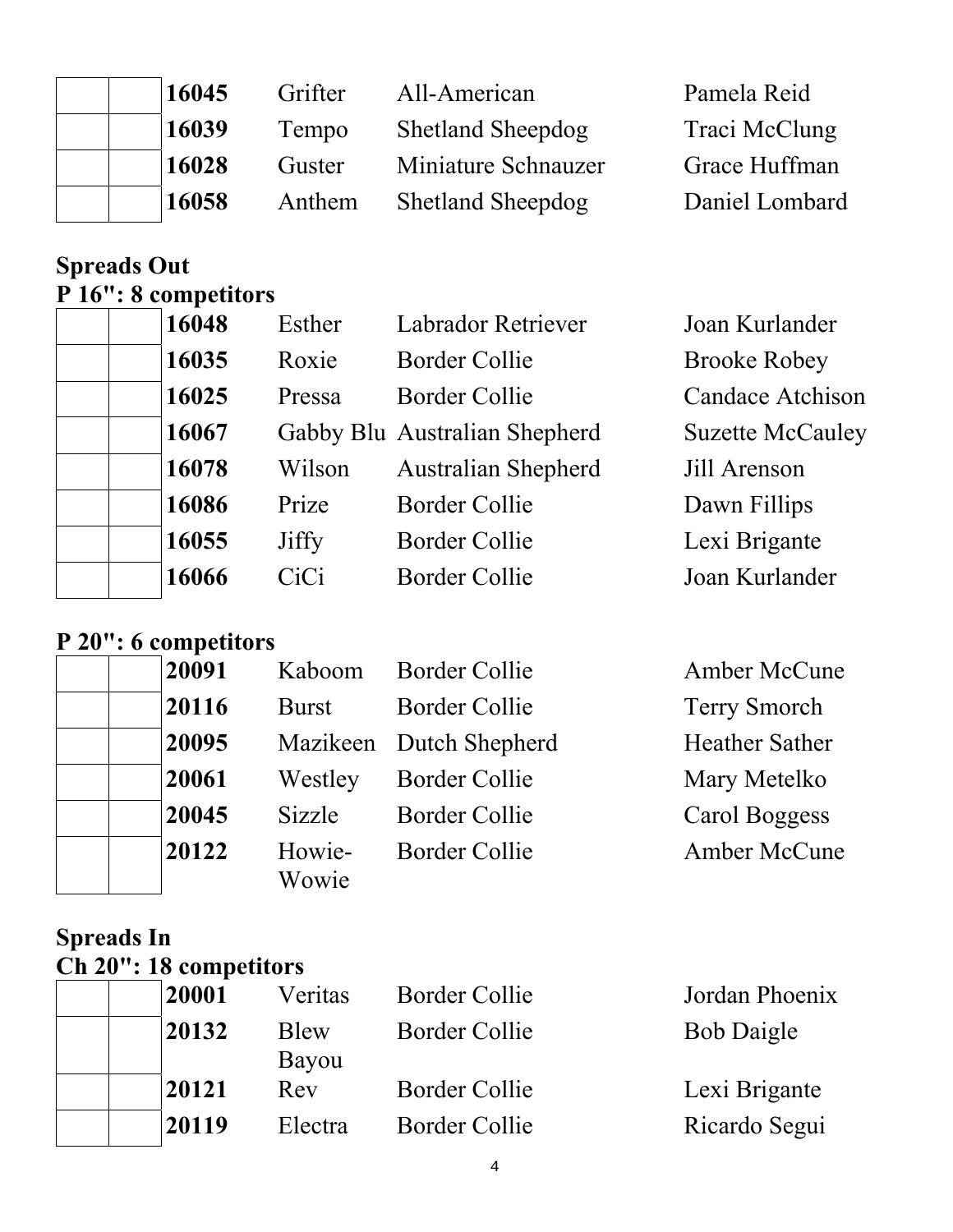| 20100 | Cora          | All-American                 | Alex Hovey          |
|-------|---------------|------------------------------|---------------------|
| 20099 | Hot Dog       | <b>Border Collie</b>         | Anne Platt          |
| 20089 | Kelila        | <b>Border Collie</b>         | Laura Novick        |
| 20078 | Johnny B      | Border Collie                | <b>Janet Gauntt</b> |
| 20066 | Clarity       | Border Collie                | Anna Marszalek      |
| 20056 | <b>Boomer</b> | <b>Australian Cattle Dog</b> | Rhonda Schimon      |
| 20054 | Focus         | <b>Border Collie</b>         | H.Lee Miller        |
| 20042 | Liri          | <b>Border Collie</b>         | Casey Keller        |
| 20034 | Fang          | BorderPap                    | Emily Ingersoll     |
| 20025 | Ringo         | <b>Border Collie</b>         | Jeannette Molina    |
| 20023 | Bean          | Jelly Belly Border Collie    | Catherine Laria     |
| 20017 | Flynn         | <b>Australian Koolie</b>     | Julie Iverson       |
| 20007 | Abby          | <b>Border Collie</b>         | Kathy Ketner        |
| 20002 | Bendetta      | Border Collie                | <b>Kim Dowis</b>    |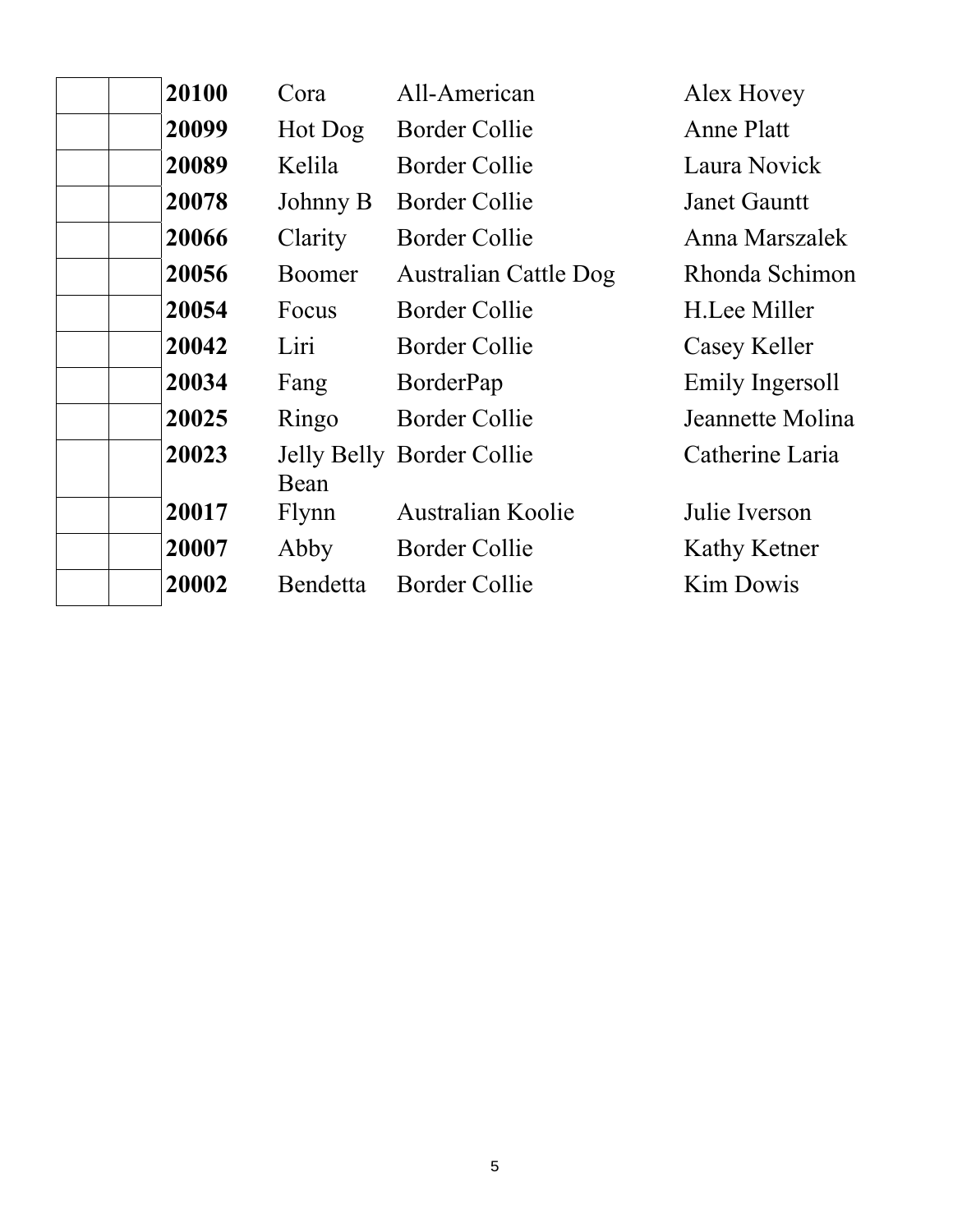# **Friday, October 22, 2021 Ring 3: Masters Challenge Biathlon Standard P14,Ch14,Ch12,P12,Ch22,Ch24 Group Order: E,A,D,B,C**

## **Group E**

#### **Spreads Out P 14": 5 competitors**

| 14001 | Rush  | <b>Border Collie</b>         | Makayla Luse            |
|-------|-------|------------------------------|-------------------------|
| 14046 |       | Moneypenny Border Collie     | <b>Catherine Holmes</b> |
| 14040 | Lizzy | <b>Border Collie</b>         | Lea Harvey              |
| 14039 | June  | <b>Australian Cattle Dog</b> | Lauren Hansen Alers     |
| 14042 | Zoe:  | Wheatable                    | Cliff Anderson          |

#### **Spreads In Ch 14": 2 competitors**

| $\mathbf{C}_{\mathbf{H}}$ $\mathbf{I}$ $\mathbf{I}$ $\mathbf{I}$ $\mathbf{I}$ $\mathbf{I}$ $\mathbf{I}$ $\mathbf{I}$ $\mathbf{I}$ $\mathbf{I}$ $\mathbf{I}$ $\mathbf{I}$ $\mathbf{I}$ $\mathbf{I}$ $\mathbf{I}$ $\mathbf{I}$ $\mathbf{I}$ $\mathbf{I}$ $\mathbf{I}$ $\mathbf{I}$ $\mathbf{I}$ $\mathbf{I}$ $\mathbf{I}$ $\mathbf{I}$ |       |        |                          |                 |  |
|--------------------------------------------------------------------------------------------------------------------------------------------------------------------------------------------------------------------------------------------------------------------------------------------------------------------------------------|-------|--------|--------------------------|-----------------|--|
|                                                                                                                                                                                                                                                                                                                                      | 14047 | Nimble | Unicorn                  | Cynthia Hornor  |  |
|                                                                                                                                                                                                                                                                                                                                      | 14016 | Jay    | <b>Shetland Sheepdog</b> | Karen Schelling |  |

#### **Ch 12": 3 competitors**

| 12049 | Luna        | <b>Shetland Sheepdog</b>    | Beth Bond          |
|-------|-------------|-----------------------------|--------------------|
| 12018 | <b>Bree</b> | <b>Jack Russell Terrier</b> | Emily Klarman      |
| 12024 | Chibi       | Jack Russell Terrier        | <b>Mich Powers</b> |

**Spreads Out** 

|  |  |  | P 12": 1 competitors |  |
|--|--|--|----------------------|--|
|  |  |  |                      |  |

|  | 12016 | Shiloh | Sheltie Mix | <b>Beth Bond</b> |
|--|-------|--------|-------------|------------------|
|  |       |        |             |                  |

### **Spreads In**

| Ch 22": 29 competitors |        |               |              |  |  |
|------------------------|--------|---------------|--------------|--|--|
| 22098                  | Jury   | Border Collie | Nikki Hall   |  |  |
| 22095                  | Kaiden | All Breed     | Robin Taylor |  |  |
| 22009                  | Vibe   | All-American  | Nicole James |  |  |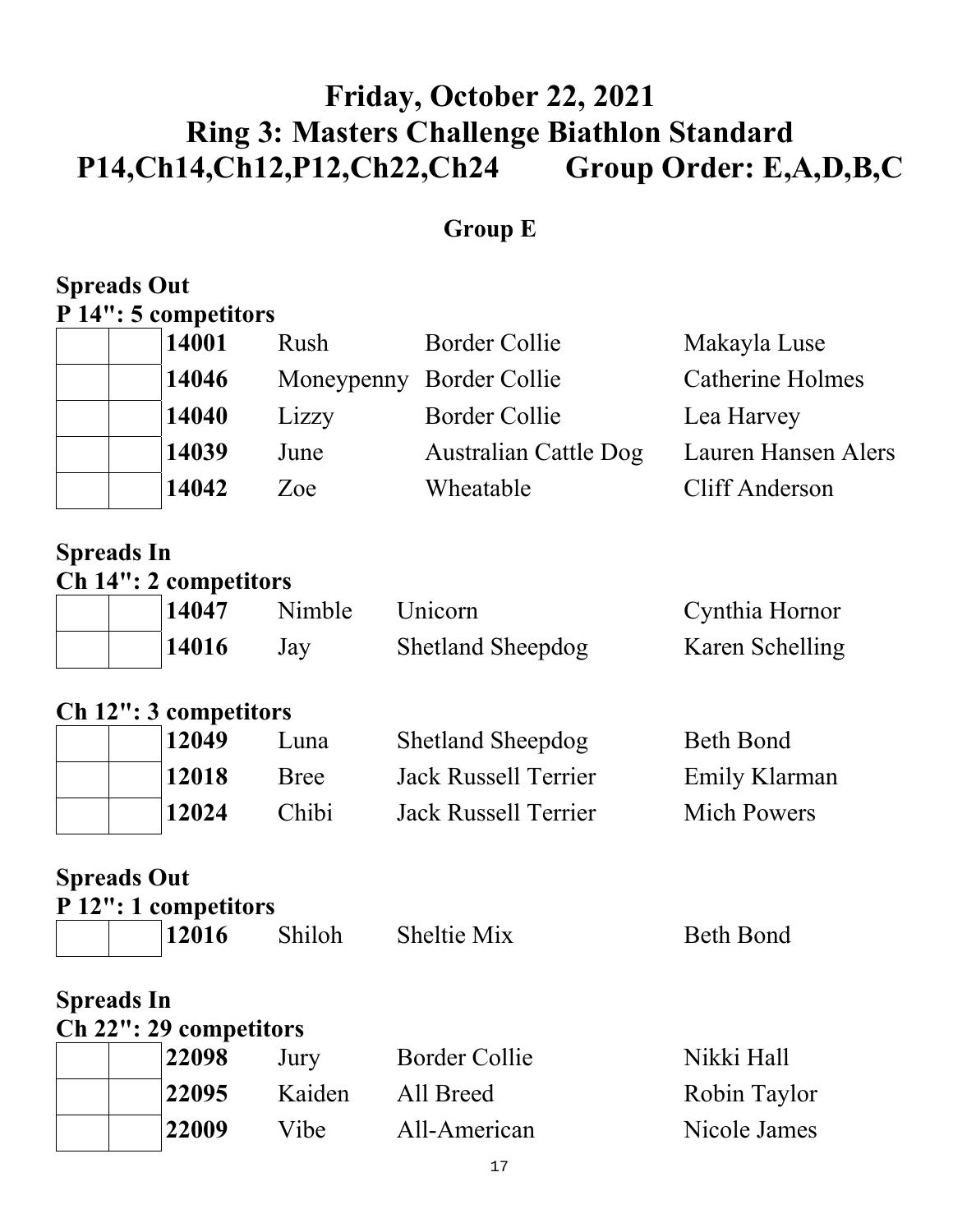| 22117 | Boogie          | <b>Border Collie</b>       | Peggy Friauf           |
|-------|-----------------|----------------------------|------------------------|
| 22086 | Justice         | <b>Border Collie</b>       | Kate Almasy            |
| 22022 |                 | Rascal Joe All-American    | <b>Suzan Roberts</b>   |
| 22081 | Seb             | <b>Border Collie</b>       | <b>Cliff Anderson</b>  |
| 22047 | Sadie           | <b>Border Collie</b>       | <b>Katelyn Jones</b>   |
| 22105 | Drake           | <b>Australian Shepherd</b> | Lynn Proe              |
| 22030 | Ben             | <b>Border Collie</b>       | Eric Swanson           |
| 22084 | Fib             | <b>Border Collie</b>       | <b>Tracy Horn</b>      |
| 22023 | <b>Brodie</b>   | <b>Border Collie</b>       | <b>Sue Tetanich</b>    |
| 22065 | Spiff           | Golden Retriever           | Sandra Haigler         |
| 20139 | <b>Sticks</b>   | <b>Border Collie</b>       | Jacqueline Hoye        |
| 22029 | Nate            | <b>Border Collie</b>       | Pam Presser            |
| 22087 | Bailey          | <b>Australian Shepherd</b> | <b>Ronald Seiter</b>   |
| 22015 | Moon            | <b>Border Collie</b>       | Danielle Scott         |
| 22077 | Ze'ev           | <b>Border Collie</b>       | Barbara Holbrook       |
| 22071 | Tempo           | <b>Border Collie</b>       | <b>Bonny Henning</b>   |
| 22061 | Dash            | <b>Border Collie</b>       | Kim Udovic             |
| 20138 | Huey            | <b>Border Collie</b>       | Caitlin Varhalla       |
| 22010 | Sophie<br>Bella | <b>Border Collie</b>       | Anne Hong              |
| 22057 | Xcel            | Australian Kelpie          | Erin Stumler           |
| 22100 | Zim             | <b>Border Collie</b>       | <b>Melanie Behrens</b> |
| 22128 | Rori            | <b>Border Collie</b>       | Dan Brackney           |
| 22076 | Slate           | <b>Border Collie</b>       | <b>Judy Whitbred</b>   |
| 22007 | Charisma        | <b>Border Collie</b>       | <b>Shawna Richgels</b> |
| 22048 | Shiver          | <b>Border Collie</b>       | Nikki Hall             |
| 22103 | Raze            | <b>Border Collie</b>       | Robin Taylor           |
|       |                 |                            |                        |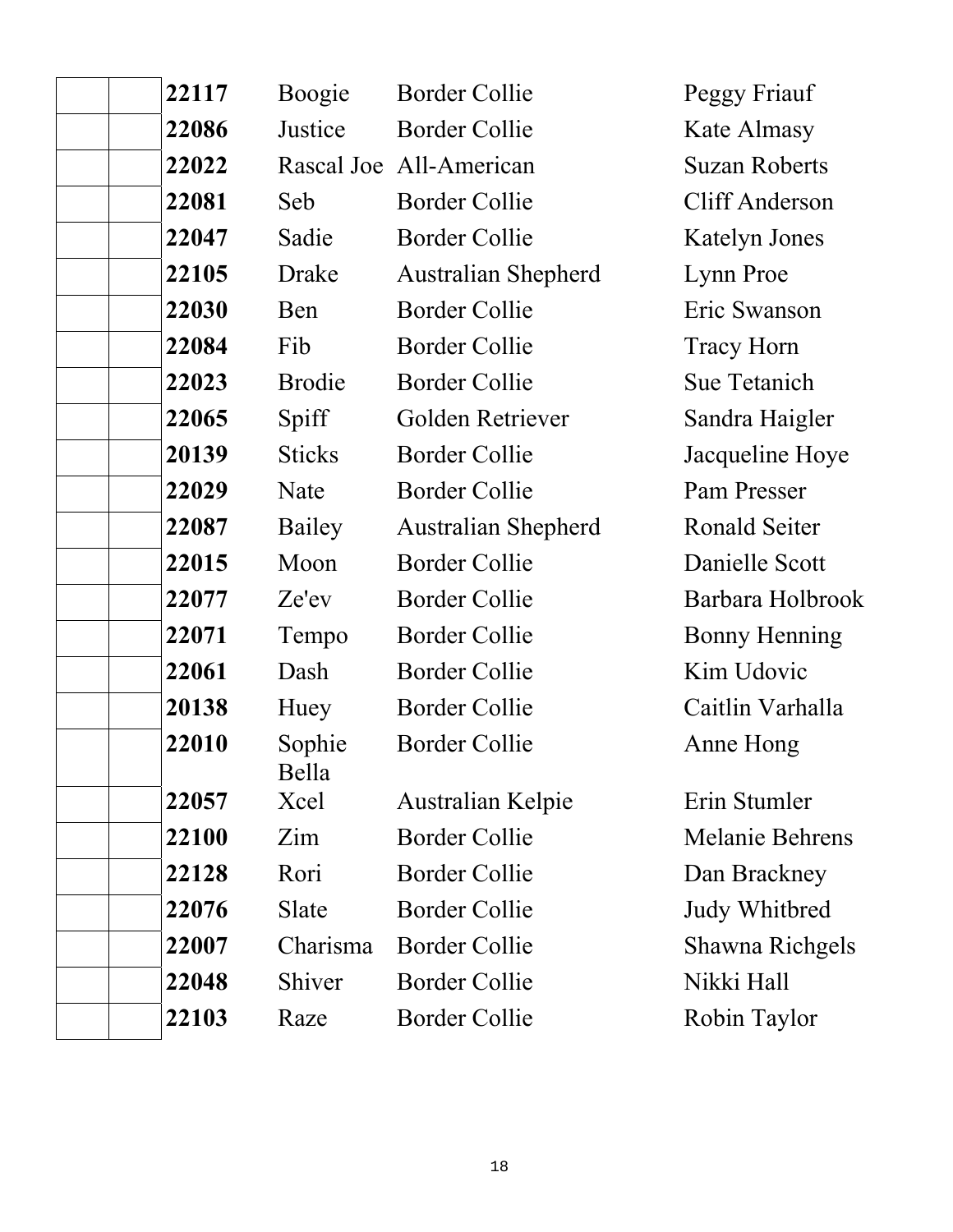# **Ch 24": 11 competitors**

| 24034 | Super G        | <b>Border Collie</b>       | Anne Andrle            |
|-------|----------------|----------------------------|------------------------|
| 24035 | <b>Buzz B</b>  | Border Collie              | <b>Blynn Baker</b>     |
| 24038 | Onyx           | Border Collie              | <b>Tiffany Roehr</b>   |
| 24017 | Truant         | Border Collie              | Cynthia Hornor         |
| 24045 | Eli            | <b>Australian Shepherd</b> | Dawn Wood              |
| 24002 | Joker          | <b>Border Collie</b>       | <b>Finley Richgels</b> |
| 24042 | Lainey         | <b>Border Collie</b>       | Donna Rohaus           |
| 24010 | Firefly        | Belgian Waffle             | Roger Ly               |
| 24006 | Maze<br>Runner | <b>Border Collie</b>       | <b>Lindsey Blaine</b>  |
| 24009 | Fever          | Border Collie              | Sarah Westcott         |
| 24013 | Alex           | Belgian Sheepdog           | Elizabeth James        |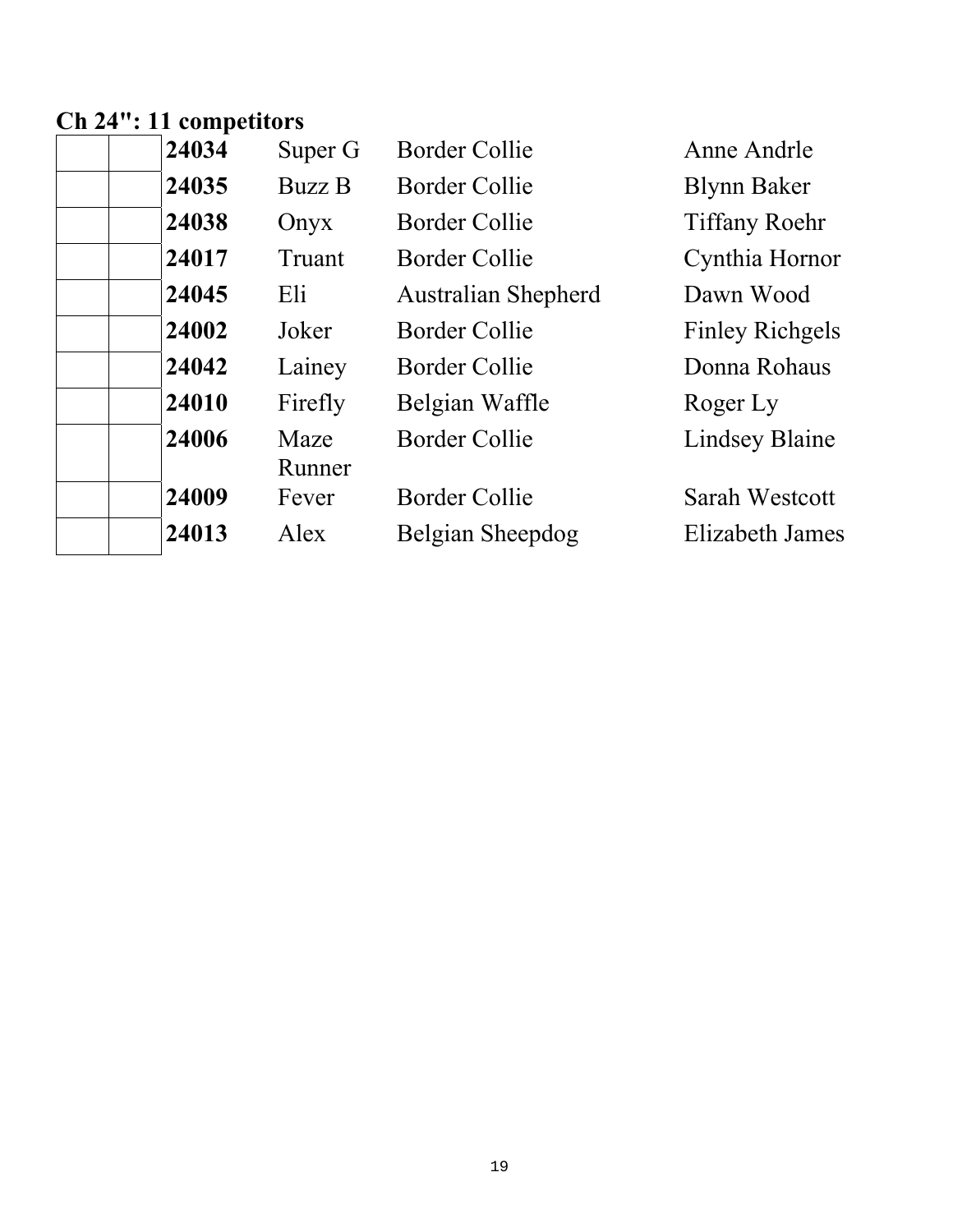# **Friday, October 22, 2021 Ring 3: Masters Challenge Biathlon Standard P14,Ch14,Ch12,P12,Ch22,Ch24 Group Order: E,A,D,B,C**

#### **Group A**

#### **Spreads Out P 14": 5 competitors**

| 14049 | Ginger              | <b>Australian Shepherd</b> | Diana Johnson-Ford |
|-------|---------------------|----------------------------|--------------------|
| 14007 | Link                | Icelandic Sheepdog         | Jessica Ibarra     |
| 14032 | Deja Vu             | <b>Border Collie</b>       | Brenda Kelly       |
| 14005 | Talla               | <b>Border Collie</b>       | <b>Sarah Jones</b> |
| 14044 | Skye Bear All Breed |                            | <b>Beth Kline</b>  |

### **Spreads In Ch 14": 7 competitors**

| 14036 | <b>Sting</b> | <b>Shetland Sheepdog</b>  | <b>Susan Crank</b>     |
|-------|--------------|---------------------------|------------------------|
| 14054 | Oliver       | All Breed                 | Jessica Ibarra         |
| 14035 | Phantom      | <b>Smooth Fox Terrier</b> | John Youngblood        |
| 14010 | Swindle      | <b>Shetland Sheepdog</b>  | <b>Abigail Beasley</b> |
| 14043 | Tine         | All-American              | Rhonda Koeske          |
| 14052 | Rio          | <b>Shetland Sheepdog</b>  | Jennifer Crank         |
| 14030 | Stripper     | <b>Shetland Sheepdog</b>  | <b>Susan Crank</b>     |

## **Ch 12": 3 competitors**

|  | 12009 | Pete    | <b>Jack Russell Terrier</b> | <b>Kate Barnes</b> |
|--|-------|---------|-----------------------------|--------------------|
|  | 12042 | Venture | <b>Shetland Sheepdog</b>    | Jean Lavalley      |
|  | 12008 | Bilbo   | Papillon                    | Britney Imhof      |

## **Spreads Out**

|  | P 12": 2 competitors |        |              |                |
|--|----------------------|--------|--------------|----------------|
|  | 12004                | Porter | Rat Terrier  | Mary Obidinski |
|  | 12037                | Zoey   | All-American | Anjie Crow     |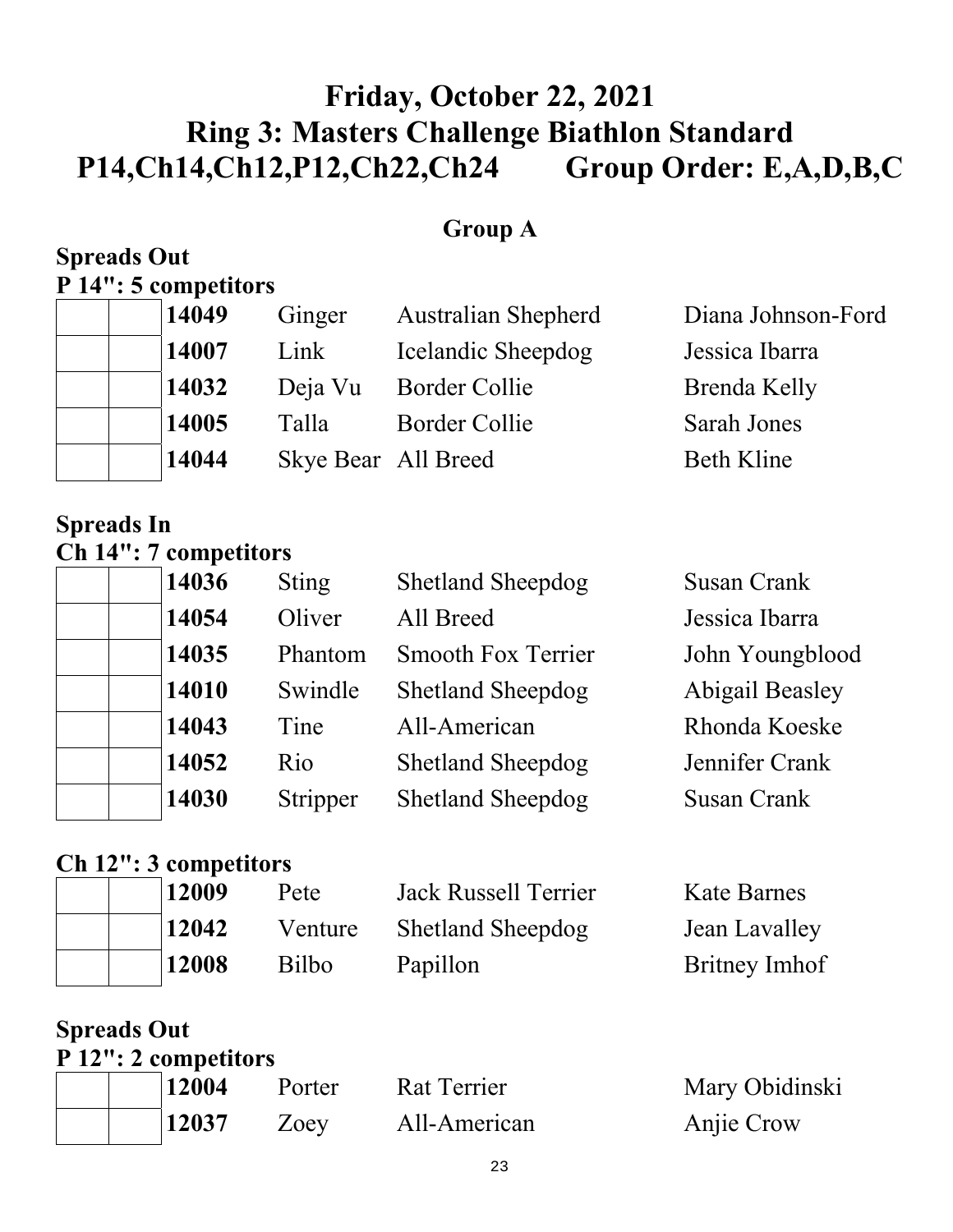## **Spreads In Ch 22": 20 competitors**

| 22130 | London          | <b>Border Collie</b> | Kaimen Miller        |
|-------|-----------------|----------------------|----------------------|
| 22106 | Capture         | <b>Border Collie</b> | Jordan York          |
| 22036 | Zachery         | Koolie               | Anne Crawshay        |
| 22093 | Trouble         | <b>Border Collie</b> | <b>Ginny Carlson</b> |
| 22032 | Rhythm          | <b>Border Collie</b> | Linda Husson         |
| 22063 | Flair           | <b>Border Collie</b> | Amber Abbott         |
| 22066 | Doon!           | <b>Border Collie</b> | Sarah Jones          |
| 22011 | Zest            | <b>Border Collie</b> | Debbie McLea         |
| 22004 | Journey         | Boxer                | Jennifer Yates       |
| 22129 | Smudge          | <b>Border Collie</b> | Kaimen Miller        |
| 22001 | Equis           | <b>Border Collie</b> | Stefanie Ander       |
| 22017 | Voulez          | Golden Retriever     | Katie Williams       |
| 22083 | Cash W          | <b>Border Collie</b> | Chloe Williams       |
| 22037 | James           | <b>Border Collie</b> | Brenda Kelly         |
| 22058 | Jack<br>Daniels | <b>Border Collie</b> | Jennifer Crank       |
| 22003 | Skeemer         | Vizsla               | Louis Moeckle        |
| 22038 | Angel           | <b>Border Collie</b> | <b>Wendy Crawsh</b>  |
| 22027 | Pixie           | <b>Border Collie</b> | <b>Ginny Carlson</b> |
| 22042 | Nile            | <b>Border Collie</b> | Jordan York          |
| 22025 | Bacardi         | Mongrel              | Kaimen Miller        |
|       |                 |                      |                      |

**Kaimen Miller** Jordan York **Anne Crawshaw Ginny Carlson** Linda Husson **Amber Abbott Sarah Jones** Debbie McLean **Jennifer Yates Kaimen Miller Stefanie Anderson Katie Williamson Chloe Williams Brenda Kelly** Jennifer Crank

Louis Moeckler **Wendy Crawshaw Ginny Carlson** Jordan York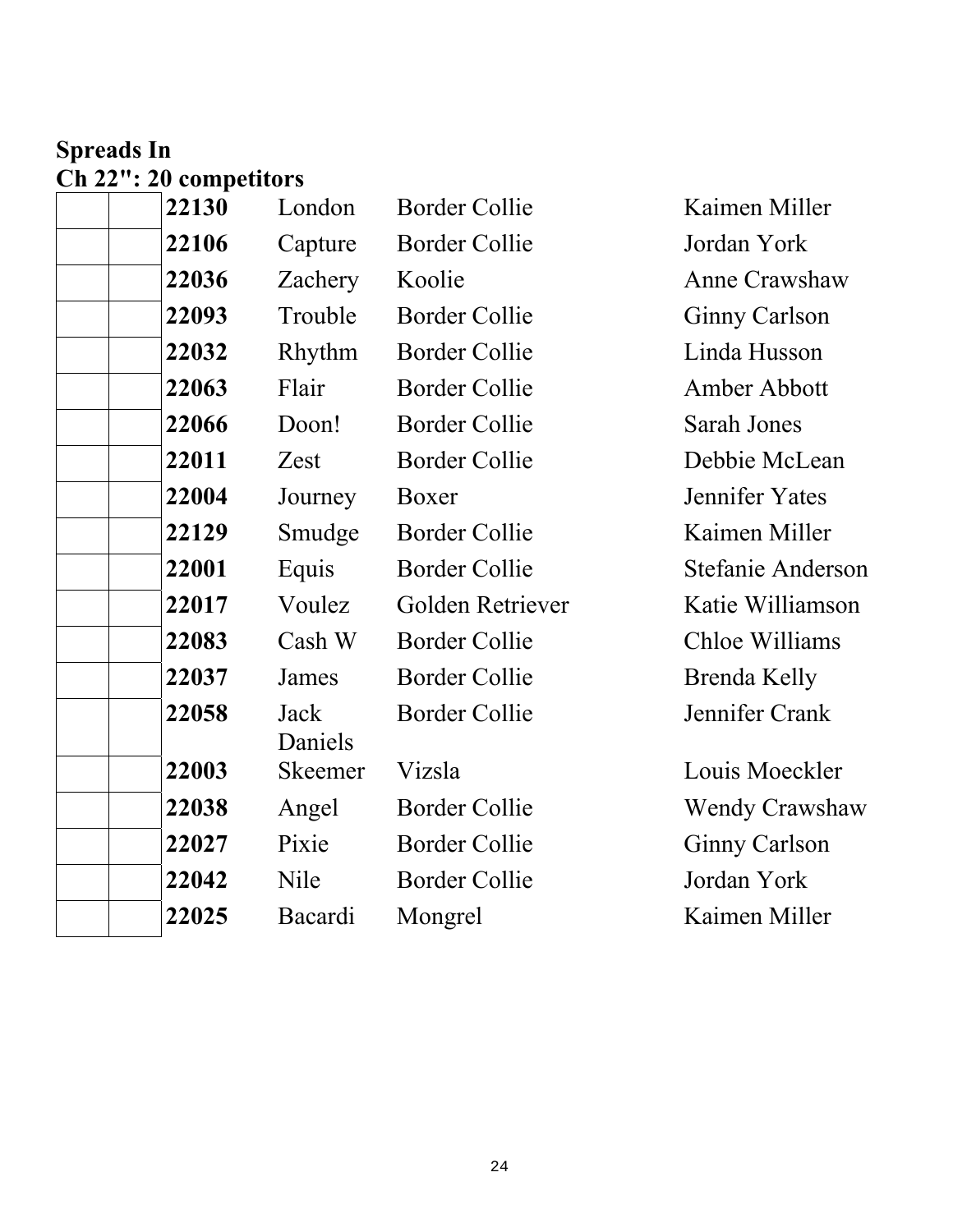## **Ch 24": 10 competitors**

| 24021 | Superdry | Belgian Malinois        | Melanie Rock            |
|-------|----------|-------------------------|-------------------------|
| 24025 |          | Kepler-79 All-American  | <b>Bridget Thomas</b>   |
| 24039 | Buzz M   | <b>Border Collie</b>    | Melissa Moerland        |
| 24028 | Kitt     | Border Collie           | Amy Parker              |
| 24001 | Gambit   | <b>Border Collie</b>    | Adriana Nottestad       |
| 24037 | Max      | <b>Border Collie</b>    | <b>Karen Overstreet</b> |
| 24018 | Electra  | Siberian Husky          | Jennifer Kerwick        |
| 24044 |          | Legendary Border Collie | Tawni Millet            |
| 24020 | Dezi     | <b>Border Collie</b>    | Linda Husson            |
| 24011 |          | Maui Jim Border Collie  | Melanie Rock            |
|       |          |                         |                         |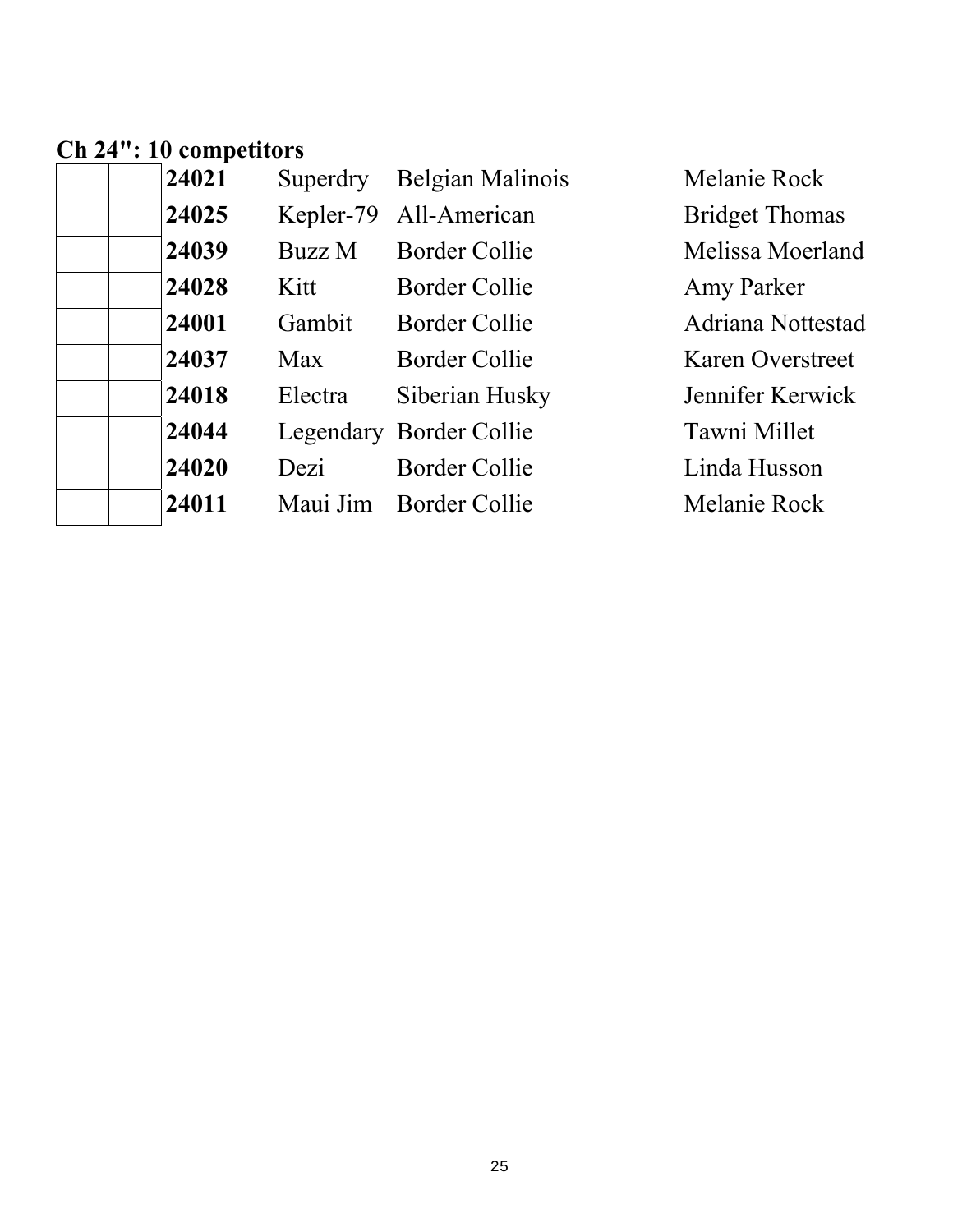# **Friday, October 22, 2021 Ring 3: Masters Challenge Biathlon Standard P14,Ch14,Ch12,P12,Ch22,Ch24 Group Order: E,A,D,B,C**

## **Group D**

| <b>Spreads Out</b> | P 14": 2 competitors |       |                          |                  |
|--------------------|----------------------|-------|--------------------------|------------------|
|                    | 14053                | Razzi | English Springer Spaniel | Crystal Anderson |
|                    | 14009                | Venus | Border Collie            | Jessica Sabraski |

## **Spreads In**

## **Ch 12": 4 competitors**

| 12011 | <b>Breanna</b> | <b>Shetland Sheepdog</b>         | Nick Sparks     |
|-------|----------------|----------------------------------|-----------------|
| 12006 | Stevie         | Cavalier King Charles<br>Spaniel | Katlynn Moffler |
| 12034 | Pitch          | <b>Shetland Sheepdog</b>         | Jennifer Thomas |
| 12022 | Hannah         | All Breed                        | Melanie Bilicki |

#### **Spreads Out P 12": 5 competitors**

| 12048 |                | Polka-Dot Border Collie        | Elizabeth Evans |
|-------|----------------|--------------------------------|-----------------|
| 12029 | Tripp          | Miniature American<br>Shepherd | Crystal Coll    |
| 12013 | Raana          | <b>Budi</b>                    | Kris Seiter     |
| 12012 | Colt           | <b>Shetland Sheepdog</b>       | Jennifer Thomas |
| 12007 | Giddy<br>Marie | <b>Pyrenean Shepherd</b>       | Elizabeth Evans |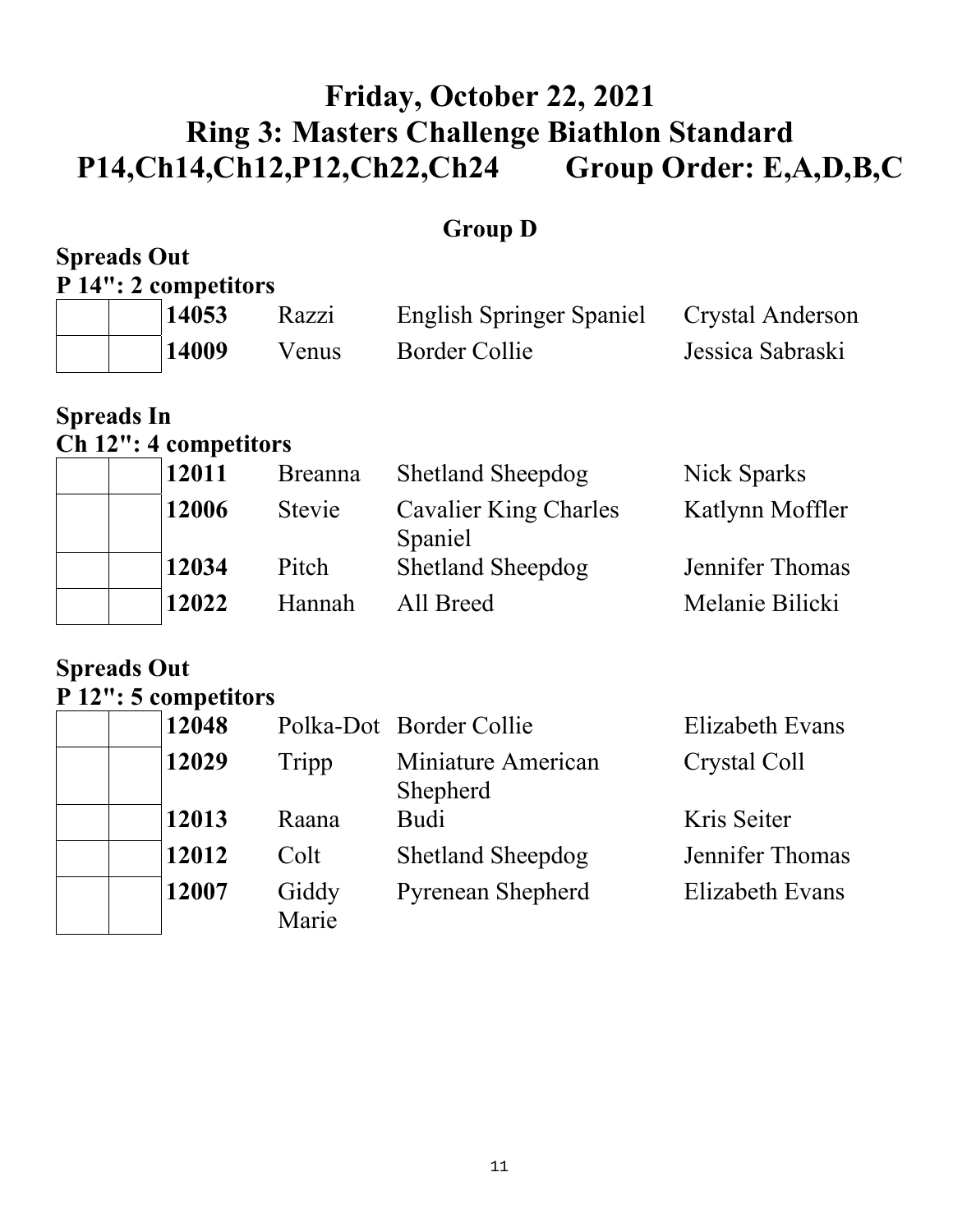## **Spreads In Ch 22": 27 competitors**

| 22040 | Jedi           | <b>Border Collie</b>       | Karissa Solberg        |
|-------|----------------|----------------------------|------------------------|
| 22012 | Wyn            | <b>Border Collie</b>       | Sheila Ross            |
| 22070 | Outspoken      | <b>Border Collie</b>       | Abby Peach             |
| 22044 | Tarot          | Belgian Tervuren           | Samantha Saldana       |
| 22045 | Soda Pop       | Border Collie              | Gloria Krueger         |
| 22079 | <b>Spark</b>   | <b>Border Collie</b>       | Debbie Heifner         |
| 22069 | Jarli          | <b>Australian Koolie</b>   | Cheryl Lenox           |
| 22125 | Trooper        | <b>Border Collie</b>       | Janice Saylors         |
| 22049 | Naavdanya      | <b>Border Collie</b>       | Kris Seiter            |
| 22127 | Ziya           | Australian Kelpie          | Sarah Espinoza-Sokal   |
| 22110 | <b>Believe</b> | <b>Border Collie</b>       | <b>Stefanie Rainer</b> |
| 22133 | Riot           | <b>Border Collie</b>       | <b>Courtney Moore</b>  |
| 22059 | Chica          | <b>Border Collie</b>       | <b>Merritt Speagle</b> |
| 22074 | Cayman         | <b>Border Collie</b>       | <b>Nanette Nance</b>   |
| 22124 | Sail           | Golden Retriever           | Lesie Garofalo         |
| 22090 | <b>Brio</b>    | <b>Australian Shepherd</b> | <b>Jody Faulkner</b>   |
| 22097 | Renegade       | <b>Border Collie</b>       | Rita Browning          |
| 22099 | Cara           | Border Collie              | Maddie Speagle         |
| 22085 | Vinny          | <b>Border Collie</b>       | Chris Villano          |
| 22064 | TerrA          | Border Collie              | Val Rutledge           |
| 22072 | Blitz          | <b>Border Collie</b>       | Kaitlyn Rohr           |
| 22132 | Veni           | <b>Border Collie</b>       | Dave Hill              |
| 22089 | Grits          | <b>Border Collie</b>       | Marie Dunn             |
| 22134 | Libbi          | <b>Border Collie</b>       | Lynnea Landers         |
| 22056 | Ren            | <b>Border Collie</b>       | Karissa Solberg        |
| 22041 | Stoked         | <b>Border Collie</b>       | Sheila Ross            |
| 22094 | Planet 9       | <b>Border Collie</b>       | Abby Peach             |
|       |                |                            |                        |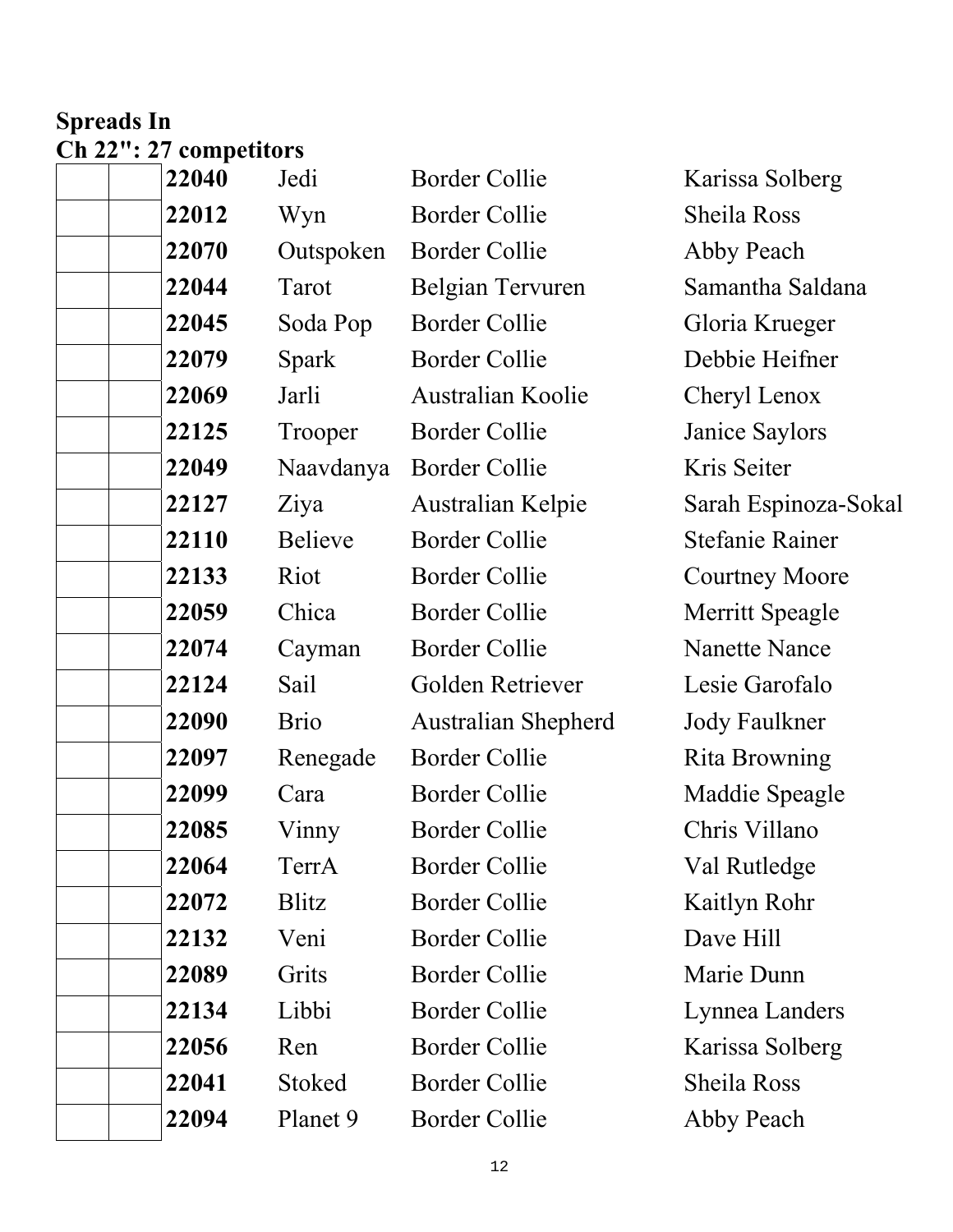#### **Ch 24": 7 competitors**

| 24024<br>Rocky<br><b>Border Collie</b><br>Rachel Carlson      | <b>Rachel Downs</b> |
|---------------------------------------------------------------|---------------------|
|                                                               |                     |
| 24036<br><b>Border Collie</b><br><b>Ashley Castro</b><br>Solo |                     |
| 24032<br><b>Border Collie</b><br>Sam Marquez<br>Sharky        |                     |
| 24031<br><b>Border Collie</b><br>Pamela Shattuck<br>Flirt     |                     |
| 24019<br>Belgian Sheepdog<br>Dravi<br>LeAnn Miller            |                     |
| 24008<br><b>Border Collie</b><br>Kenobi<br>Maria Badamo       |                     |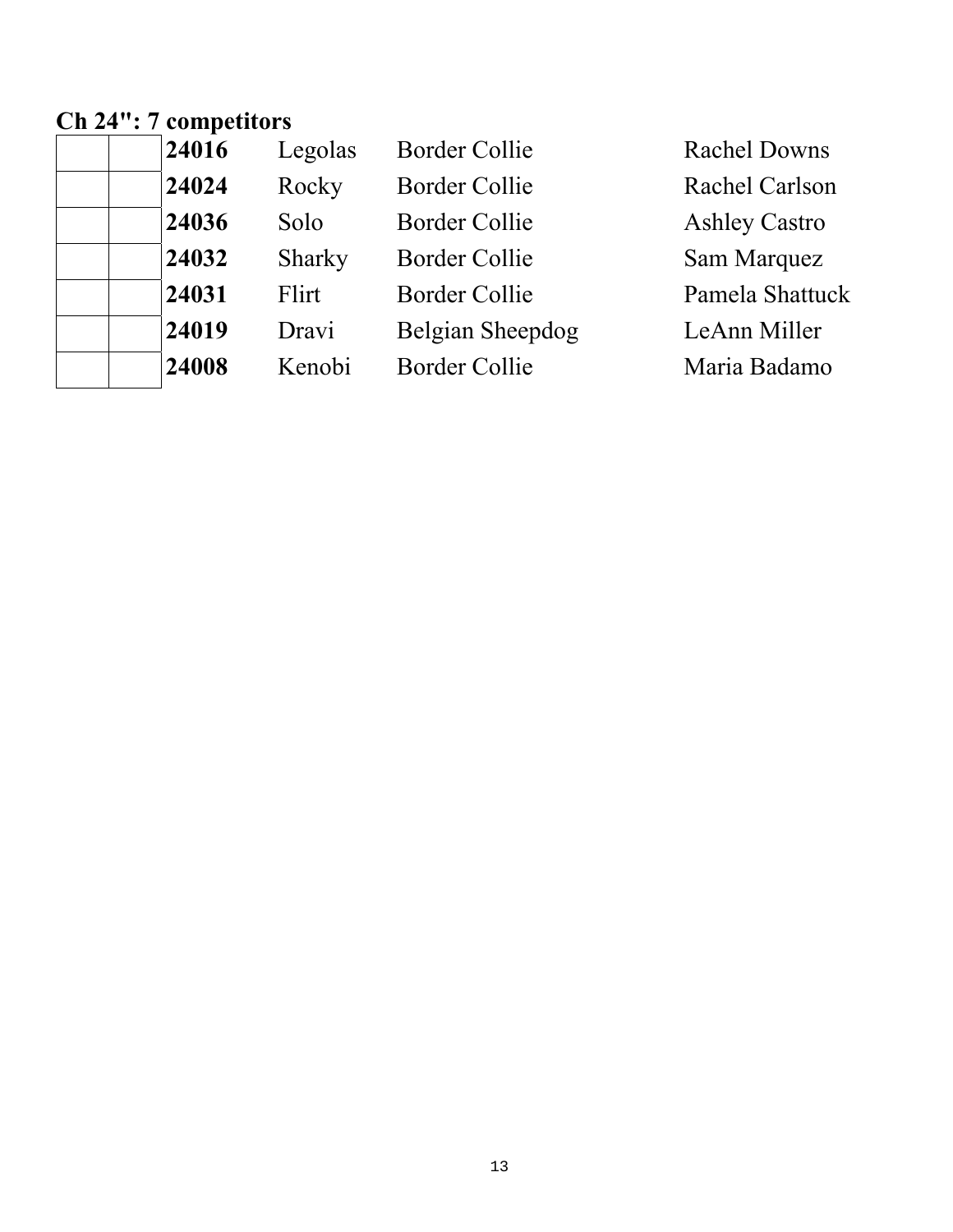# **Friday, October 22, 2021 Ring 3: Masters Challenge Biathlon Standard P14,Ch14,Ch12,P12,Ch22,Ch24 Group Order: E,A,D,B,C**

#### **Group B**

#### **Spreads Out P 14": 5 competitors**

| 14050 | Epic        | <b>Border Collie</b>       | Lexi Brigante         |
|-------|-------------|----------------------------|-----------------------|
| 14022 | <b>Stun</b> | <b>Border Collie</b>       | Meryl Sheard          |
| 14018 | Kona        | <b>Australian Shepherd</b> | <b>Jeanette Losey</b> |
| 14013 | Inka        | All-American               | <b>Skye Priesz</b>    |
| 14012 | Simi        | <b>Border Collie</b>       | <b>Sharon Wirant</b>  |

**Spreads In Ch14": 11 competitors** 

|  | 14048 | Joy               | <b>Shetland Sheepdog</b>    | Lisa Stoddard         |
|--|-------|-------------------|-----------------------------|-----------------------|
|  | 14037 | Phyllis<br>Diller | Poodle (Miniature)          | Emily Ingersoll       |
|  | 14045 |                   | Madeleine Pyrenean Shepherd | Pam Vojtas            |
|  | 14028 | Bolt              | <b>Shetland Sheepdog</b>    | Judy Klar             |
|  | 14027 | <b>Style</b>      | <b>Shetland Sheepdog</b>    | Erin Rakosky          |
|  | 14021 | <b>Brite</b>      | <b>Shetland Sheepdog</b>    | Daneka Hedges         |
|  | 14017 | Chrome            | <b>Jack Russell Terrier</b> | Cheryl Earnshaw       |
|  | 14006 | Kite              | Poodle (Miniature)          | <b>Sue Parker</b>     |
|  | 14004 | Synge             | Poodle (Miniature)          | <b>Suzanne Wesley</b> |
|  | 14003 | Valkyrie          | <b>Bedlington Terrier</b>   | <b>JoAnn Burtness</b> |
|  | 14002 | $Zig$ -zag        | <b>Shetland Sheepdog</b>    | Sara Peterson         |
|  |       |                   |                             |                       |

## **Ch 12": 1 competitors**

| 12043 |
|-------|
|-------|

Yeti Jack Russell Terrier Beth Martin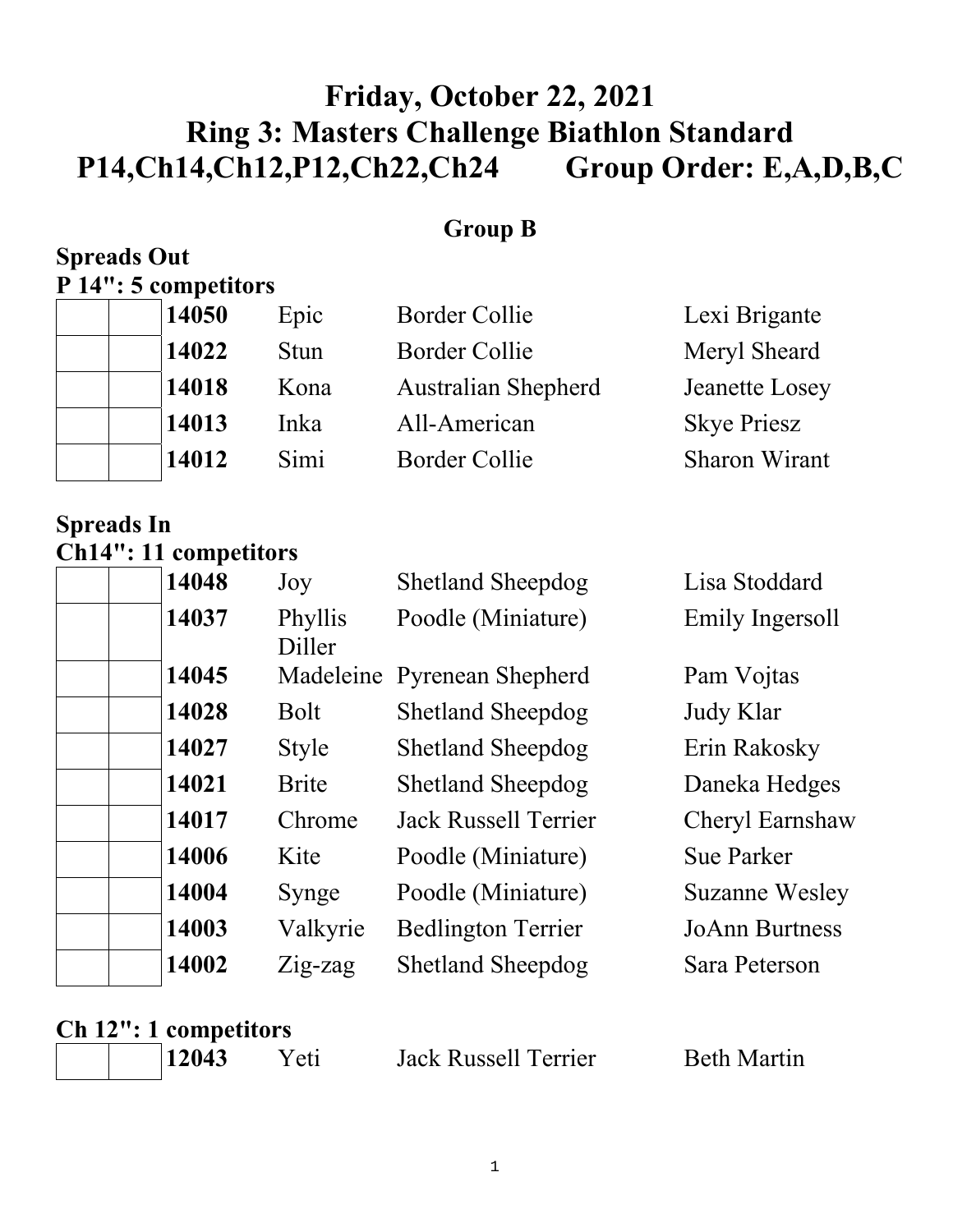### **Spreads Out P 12": 4 competitors**

| 12001 | Lindi | Cocker Spaniel           | Jen Ludlum          |  |
|-------|-------|--------------------------|---------------------|--|
| 12035 | Lore  | English Cocker Spaniel   | Jennifer Miller     |  |
| 12032 | Rukia | <b>Shetland Sheepdog</b> | Giuliana Lund       |  |
| 12028 | Riot  | <b>Shetland Sheepdog</b> | <b>Katy Mallory</b> |  |
|       |       |                          |                     |  |

### **Spreads In Ch 22": 13 competitors**

| 22075 | Kickit                | <b>Border Collie</b>                       | <b>Janet Boggs</b>   |
|-------|-----------------------|--------------------------------------------|----------------------|
| 22006 | Shelby-<br>Cobra      | <b>Border Collie</b>                       | <b>Amber McCune</b>  |
| 22019 | Ska                   | English Springer Spaniel Katherine Ostiguy |                      |
| 22031 | Hoosier               | <b>Border Collie</b>                       | Lexi Brigante        |
| 22131 | Snap!                 | Border Collie                              | <b>Steve Schwarz</b> |
| 22109 | <b>Rhys</b>           | <b>Border Collie</b>                       | Anna Blanton         |
| 22051 | <b>Bob</b>            | <b>Border Collie</b>                       | Mark Wirant          |
| 22050 | Cappuccino! CoolCross |                                            | <b>Barb Davis</b>    |
| 22046 | Beinn                 | <b>Border Collie</b>                       | Linda Medcraft       |
| 22034 | Aero                  | <b>Border Collie</b>                       | Renee Clark          |
| 22016 | Pixel                 | Catahoula Leopard Dog                      | Mandy Kleiman        |
| 22008 | Legacy                | <b>Border Collie</b>                       | <b>Janet Gauntt</b>  |
| 22014 | Fame                  | <b>Border Collie</b>                       | <b>Janet Boggs</b>   |

## **Ch 24": 6 competitors**

| 24043 | Edge | <b>Border Collie</b> | Dawn Fillips         |
|-------|------|----------------------|----------------------|
| 24027 | Cruz | Border Collie        | LeAnne Meyer         |
| 24022 | Tark | Labrador Retriever   | Rene Hartmann        |
| 24012 | Aine | German Shepherd Dog  | <b>Beth Bradshaw</b> |
| 24004 | Tuna | <b>Border Collie</b> | Nicholas Carleton    |
| 24030 | Typo | <b>Border Collie</b> | <b>Amber McCune</b>  |
|       |      |                      |                      |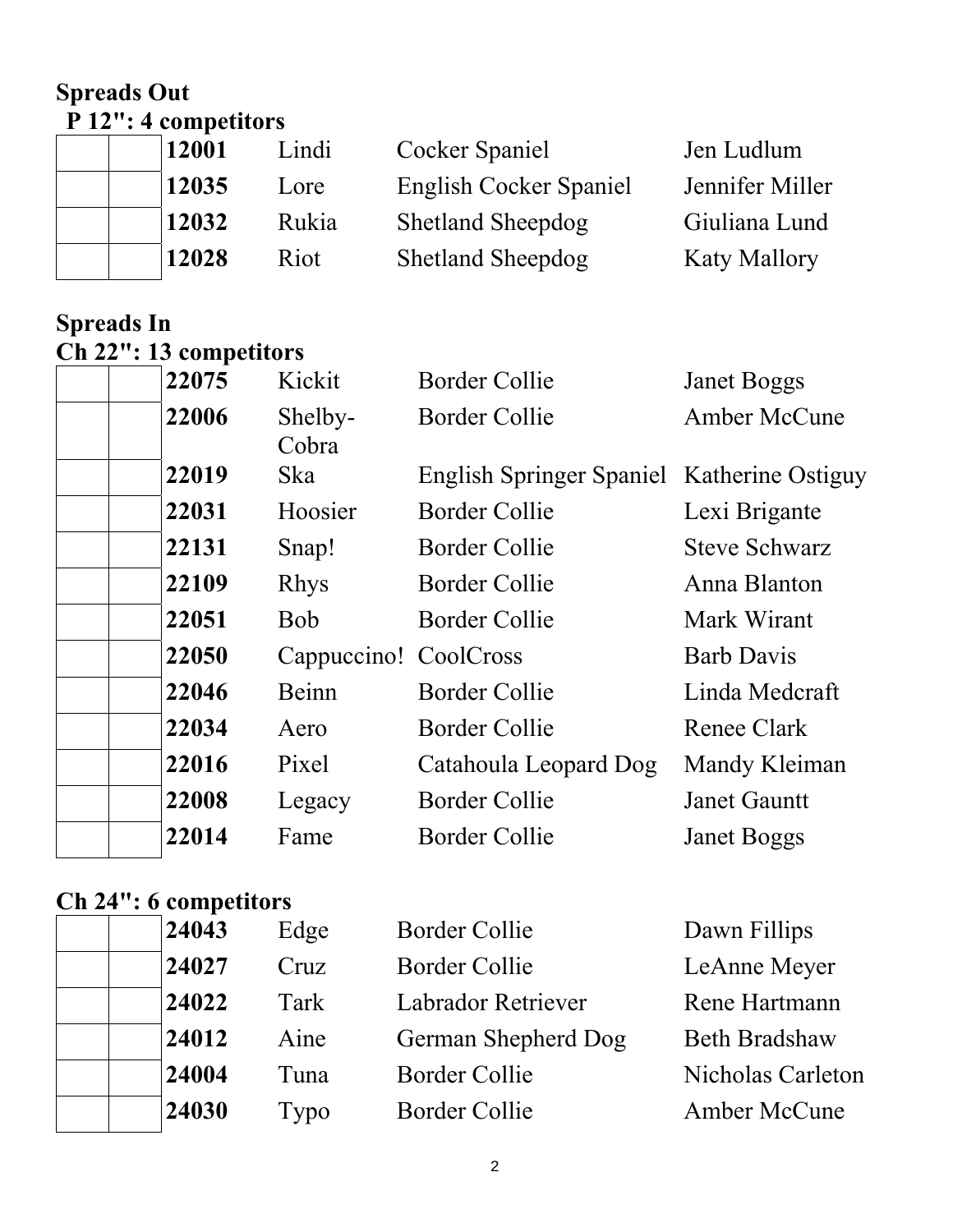# **Friday, October 22, 2021 Ring 3: Masters Challenge Biathlon Standard P14,Ch14,Ch12,P12,Ch22,Ch24 Group Order: E,A,D,B,C**

## **Group C**

# **Spreads Out P 14": 3 competitors 14041** Jax Border Collie Karena Kosco 14008 Legacy Border Collie Elizabeth Dott  **14033** Henna Australian Cattle Dog Jennifer Baiocco **Spreads In Ch 14": 2 competitors**  14014 Finn Shetland Sheepdog Karen Siebeck **14020** Bette All-American Kim Neff **Spreads Out P 12": 3 competitors**  12021 Vegas All-American Kim Neff **12019** Spur Schapendoes Mary Cheney **12014** Primo Papillon Sarah Rutland **Spreads In Ch 22": 26 competitors 22114** Rascal Border Collie Peter Cinotto 22101 Koza Border Collie Jody Lolich **22091** Simi Border Collie Leonda Armstrong 22116 Phoenix C Belgian Tervuren Jeanine Collins **22104** Peak Border Collie Desiree Snelleman

**22078** Fargo Border Collie Kathy Wells

 **22052** Tri Border Collie Anne Cook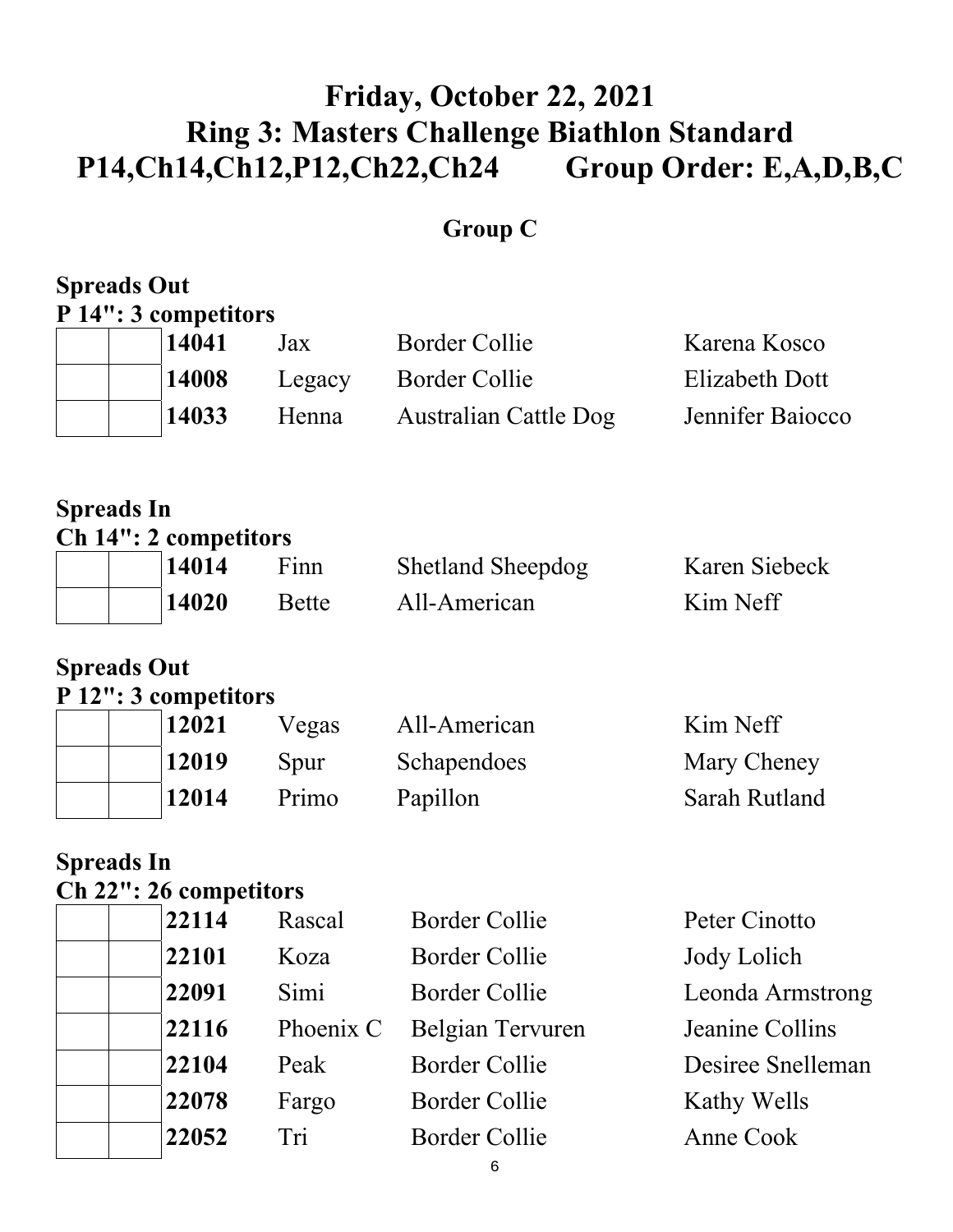| 22108 | Malcolm<br>Young | <b>Speckled Faced Ball</b><br>Hound | Annie DeChance         |
|-------|------------------|-------------------------------------|------------------------|
| 22060 | Lily             | <b>Border Collie</b>                | Mike Wagner            |
| 22112 | Twist            | <b>Border Collie</b>                | <b>Christy Skinner</b> |
| 22062 | Felix            | <b>Border Collie</b>                | <b>Sarah Stremming</b> |
| 22122 | Eugene           | <b>Border Collie</b>                | Gabriela Sloan         |
| 22088 | Ruckus           | <b>Australian Shepherd</b>          | Jeremy Gerhard         |
| 22082 | Hero             | <b>Border Collie</b>                | <b>Shelley Nichols</b> |
| 22005 | Peyote           | <b>Working Bearded Collie</b>       | Mary Cheney            |
| 22039 | Ast'N            | <b>Border Collie</b>                | Norm Lende             |
| 22080 | <b>Mystery</b>   | <b>Border Collie</b>                | Alice Cinotto          |
| 22119 | Chevy            | <b>Border Collie</b>                | Jamie Lyle             |
| 22121 | Babe             | <b>Border Collie</b>                | <b>Richard Eggie</b>   |
| 22068 | Glen             | <b>Border Collie</b>                | Janet Wagner           |
| 22055 | Callie           | <b>Australian Shepherd</b>          | Jamie Juckett          |
| 22120 | Remington        | <b>Australian Shepherd</b>          | <b>Christie Deen</b>   |
| 22111 | Misty            | <b>Border Collie</b>                | Peter Cinotto          |
| 22053 | Hotsy-totsy      | <b>Border Collie</b>                | Dana Pike              |
| 22018 | Cruz'N           | <b>Border Collie</b>                | <b>Shar Henry</b>      |
| 22026 | Roulez           | Golden Retriever                    | Carrie Neyland         |

#### **Ch 24": 6 competitors**

|  | 24015 | Kyber       | Sato                 | Sheyla Gutierrez     |
|--|-------|-------------|----------------------|----------------------|
|  | 24033 | Venom       | <b>Border Collie</b> | Tim Mitchell         |
|  | 24026 | Trubbel     | <b>Border Collie</b> | Susan Jearls         |
|  | 24007 | <b>Moss</b> | <b>Border Collie</b> | <b>Shelby Tilden</b> |
|  | 24023 | Racer       | Golden Retriever     | <b>Kathy Quiroz</b>  |
|  | 24005 | Malys       | Belgian Tervuren     | Jeanine Collins      |
|  |       |             |                      |                      |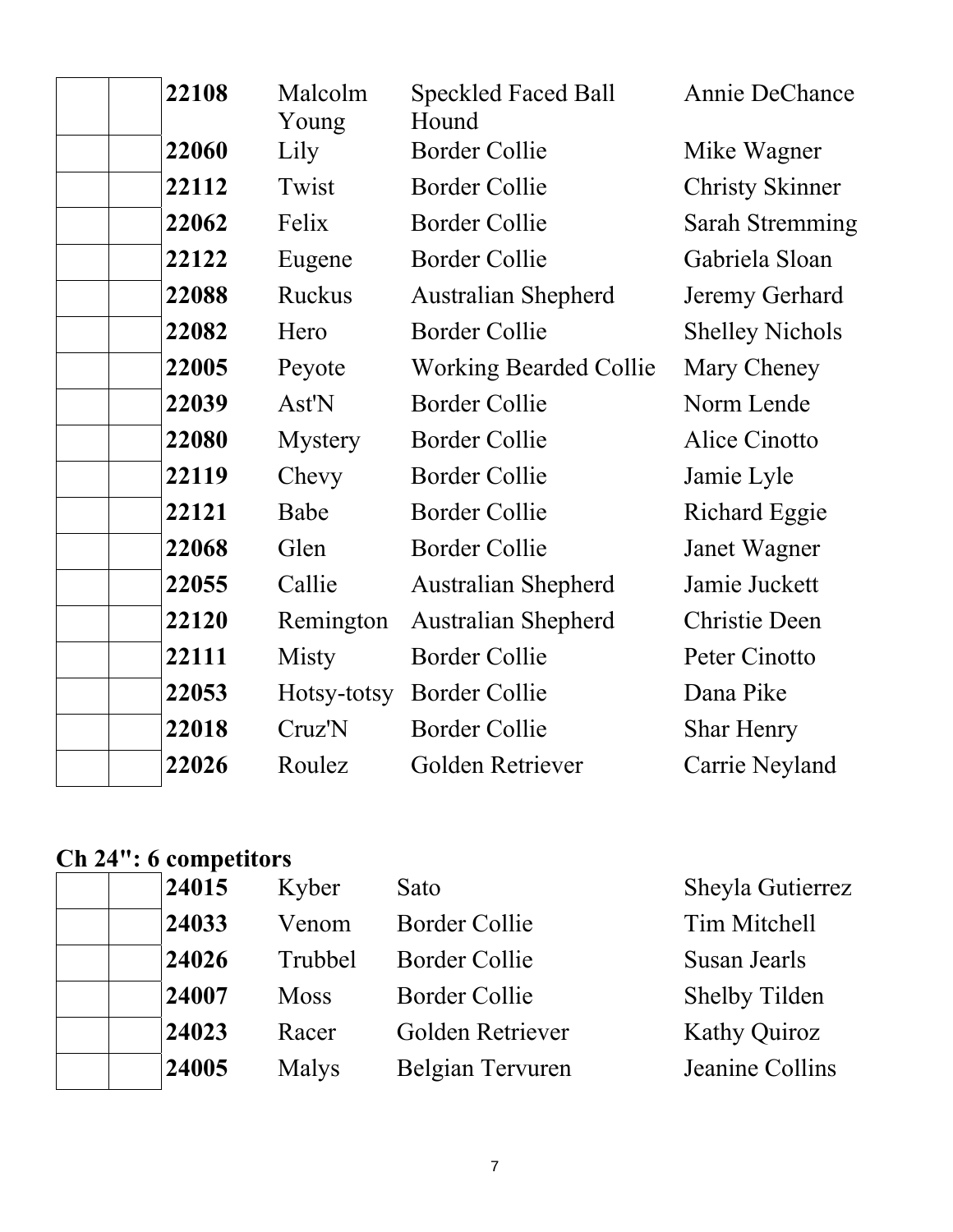# **Friday, October 22, 2021 Ring 4: Snooker 10,12,8,4,20,16,14,24,22 Group Order: B,C,D,E,A**

## **Group B**

## **10": 4 competitors**

| 10020 | Razzle | Miniature Schnauzer                     | Laura Kelley         |
|-------|--------|-----------------------------------------|----------------------|
| 10017 | Zaya   | Papillon                                | <b>Sharon Wirant</b> |
| 10018 | Min    | <b>Shetland Sheepdog</b>                | Julie Heller         |
| 10003 | Phoebe | <b>Cavalier King Charles</b><br>Spaniel | Deb Orosz            |

#### **12": 20 competitors**

| <b>Beth Martin</b><br>Giuliana Lund<br><b>Allison Garcia</b><br>Joyce Rivers |
|------------------------------------------------------------------------------|
|                                                                              |
|                                                                              |
|                                                                              |
|                                                                              |
| <b>Beth Martin</b>                                                           |
| Kellie Verrelli                                                              |
| Anna Blanton                                                                 |
| Tammi Stone                                                                  |
| Jean Hood                                                                    |
| Mandy Kleiman                                                                |
| Pamela Fish                                                                  |
| Linda Medcraft                                                               |
| Catherine Laria                                                              |
| Dawn Fillips                                                                 |
| <b>Steve Schwarz</b>                                                         |
| <b>Renee Clark</b>                                                           |
|                                                                              |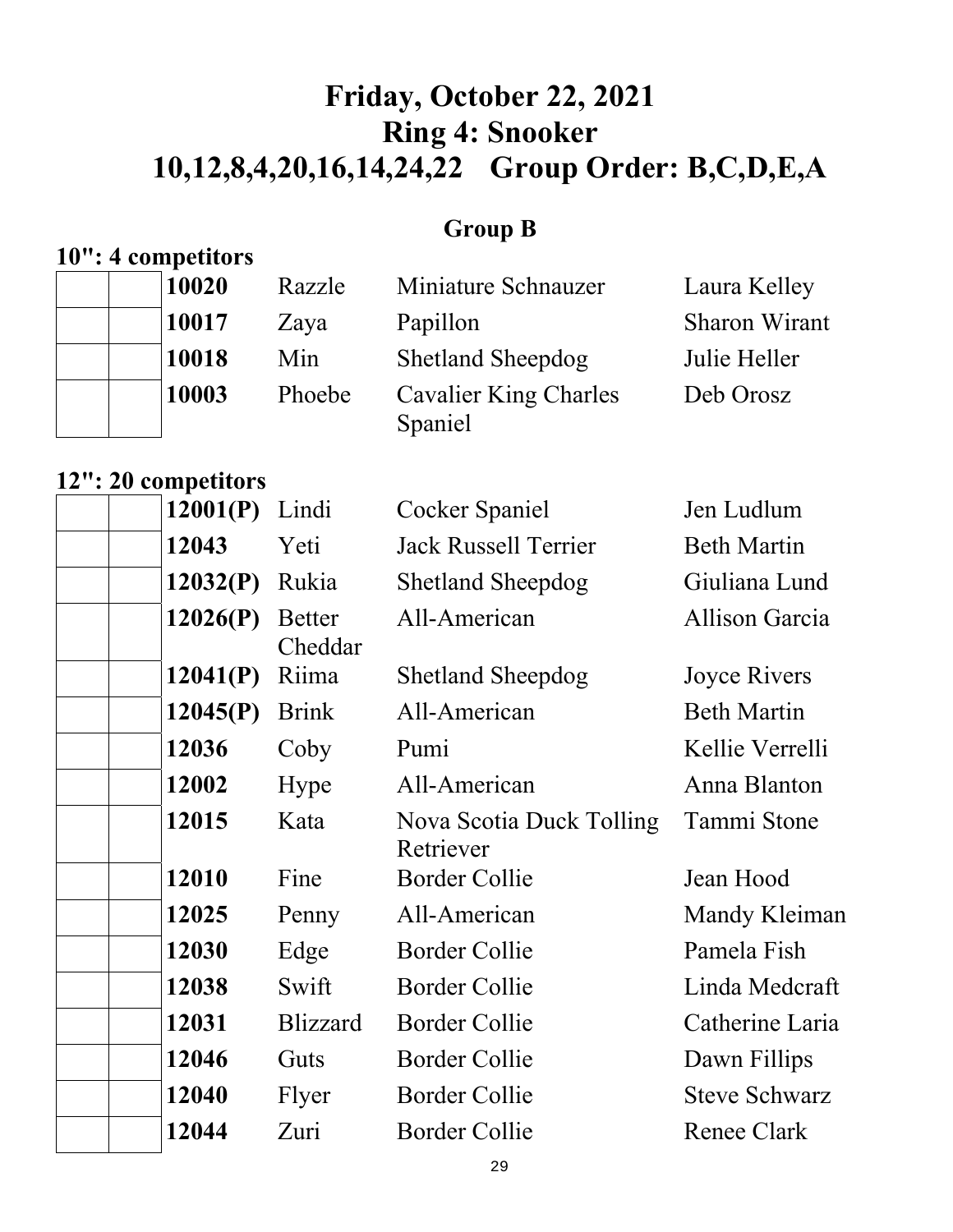| 12039 | Zesty  | Border Collie        | <b>Sharon Wirant</b> |
|-------|--------|----------------------|----------------------|
| 12017 | Harlow | <b>Border Collie</b> | Giuliana Lund        |
| 12033 | Ringer | Border Collie        | Allison Garcia       |

# **8": 6 competitors**

| $08011(P)$ LT                   | <b>Scottish Terrier</b>  | Kellie Verrelli     |
|---------------------------------|--------------------------|---------------------|
| $\left  08018(P) \right $ Jax   | Pembroke Welsh Corgi     | Loni Cummings       |
| $ 08025(P)$ Chime               | Papillon                 | Daneka Hedges       |
| $\left  08013(P) \right $ Ember | <b>Scottish Terrier</b>  | Tim Verrelli        |
| 08005(P) Roni                   | Papillon                 | <b>Betty Hinson</b> |
| $08024(P)$ Vapor                | <b>Shetland Sheepdog</b> | <b>Barb Davis</b>   |
|                                 |                          |                     |

# **20": 23 competitors**

| 20007    | Abby         | <b>Border Collie</b>      | Kathy Ketner        |
|----------|--------------|---------------------------|---------------------|
| 20054    | Focus        | Border Collie             | H.Lee Miller        |
| 20042    | Liri         | <b>Border Collie</b>      | Casey Keller        |
| 20078    | Johnny B     | <b>Border Collie</b>      | <b>Janet Gauntt</b> |
| 20025    | Ringo        | <b>Border Collie</b>      | Jeannette Molina    |
| 20089    | Kelila       | <b>Border Collie</b>      | Laura Novick        |
| 20034    | Fang         | BorderPap                 | Emily Ingersoll     |
| 20002    | Bendetta     | <b>Border Collie</b>      | Kim Dowis           |
| 20045(P) | Sizzle       | <b>Border Collie</b>      | Carol Boggess       |
| 20017    | Flynn        | Australian Koolie         | Julie Iverson       |
| 20100    | Cora         | All-American              | Alex Hovey          |
| 20119    | Electra      | <b>Border Collie</b>      | Ricardo Segui       |
| 20121    | Rev          | <b>Border Collie</b>      | Lexi Brigante       |
| 20116(P) | <b>Burst</b> | <b>Border Collie</b>      | <b>Terry Smorch</b> |
| 20023    | Bean         | Jelly Belly Border Collie | Catherine Laria     |
| 20066    | Clarity      | <b>Border Collie</b>      | Anna Marszalek      |
| 20061(P) | Westley      | <b>Border Collie</b>      | Mary Metelko        |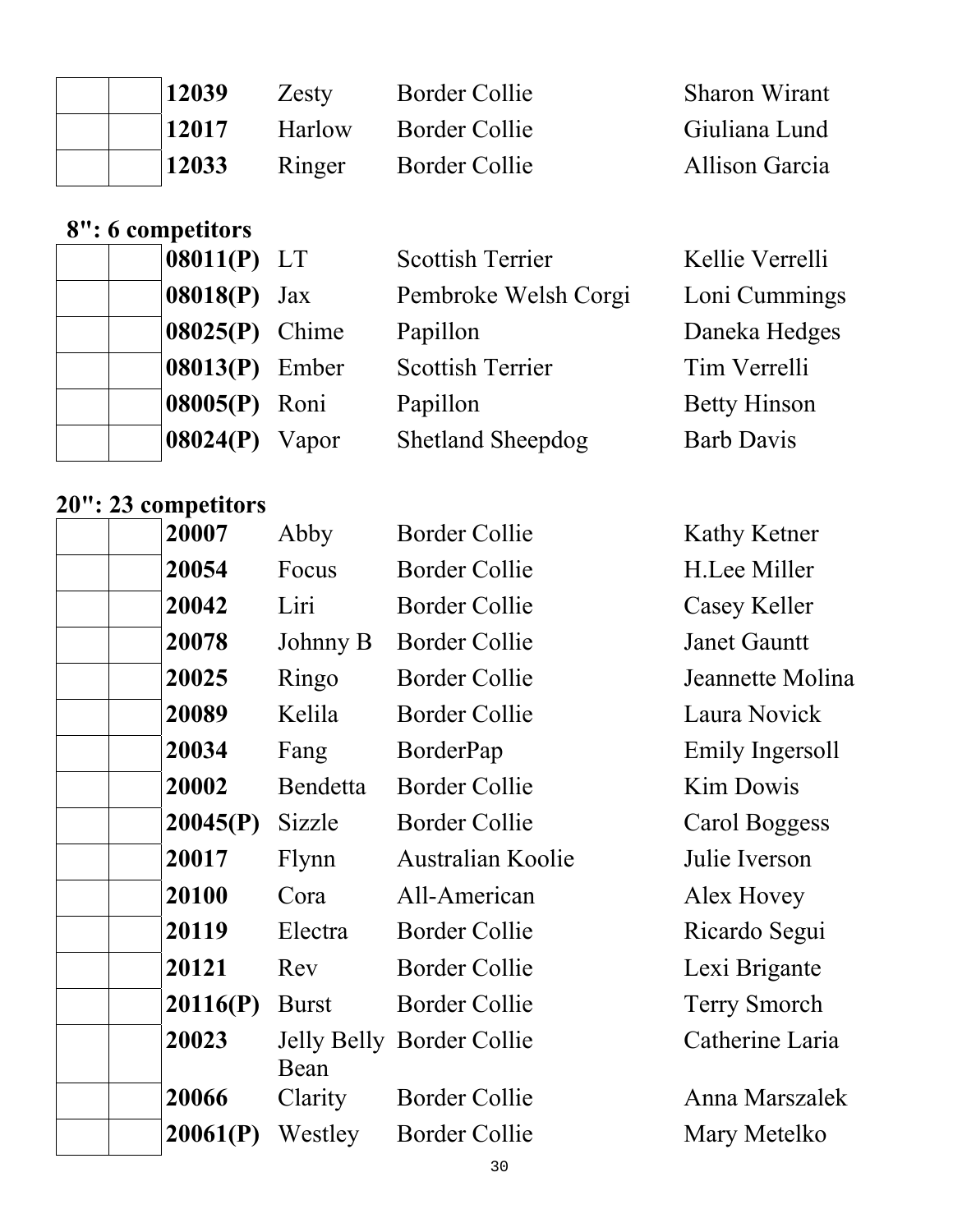| 20056           | Boomer  | <b>Australian Cattle Dog</b>     | Rhonda Schimon        |
|-----------------|---------|----------------------------------|-----------------------|
| $20039(P)$ Zola |         | Labrador Retriever               | Rene Hartmann         |
| 20022           | Joy     | Border Collie                    | <b>Kim Dowis</b>      |
| 20001           | Veritas | Border Collie                    | Jordan Phoenix        |
| 20030           | Jenny   | <b>Border Collie</b>             | Kent Mahan            |
|                 |         | 20095(P) Mazikeen Dutch Shepherd | <b>Heather Sather</b> |

### **16": 20 competitors**

| 16119    | Nemesis      | <b>Bedlington Terrier</b>             | <b>JoAnn Burtness</b>   |
|----------|--------------|---------------------------------------|-------------------------|
| 16062    |              | Genevieve Pyrenean Shepherd           | Pam Vojtas              |
| 16077    | Ares         | <b>Shetland Sheepdog</b>              | <b>Katy Mallory</b>     |
| 16042(P) | Scout        | <b>Border Collie</b>                  | Samantha Kemp           |
| 16096    | Cider        | Nova Scotia Duck Tolling<br>Retriever | Tammi Stone             |
| 16067(P) |              | Gabby Blu Australian Shepherd         | <b>Suzette McCauley</b> |
| 16055(P) | <b>Jiffy</b> | <b>Border Collie</b>                  | Lexi Brigante           |
| 16028    | Guster       | Miniature Schnauzer                   | Grace Huffman           |
| 16068    | Demi         | <b>Border Collie</b>                  | Meryl Sheard            |
| 16035(P) | Roxie        | <b>Border Collie</b>                  | <b>Brooke Robey</b>     |
| 16066(P) | CiCi         | <b>Border Collie</b>                  | Joan Kurlander          |
| 16045    | Grifter      | All-American                          | Pamela Reid             |
| 16117    | Flynn        | <b>Shetland Sheepdog</b>              | Ellen Reinke            |
| 16025(P) | Pressa       | <b>Border Collie</b>                  | <b>Candace Atchison</b> |
| 16009(P) | <b>Sassy</b> | <b>Border Collie</b>                  | Pamela Fish             |
| 16058    | Anthem       | <b>Shetland Sheepdog</b>              | Daniel Lombard          |
| 16113(P) | Tutti        | Golden Retriever                      | <b>Sally Peters</b>     |
| 16080    | Ninja Mc     | Miniature American<br>Shepherd        | Laurie McClain          |
| 16078(P) | Wilson       | <b>Australian Shepherd</b>            | Jill Arenson            |
| 16048(P) | Esther       | Labrador Retriever                    | Joan Kurlander          |
|          |              |                                       |                         |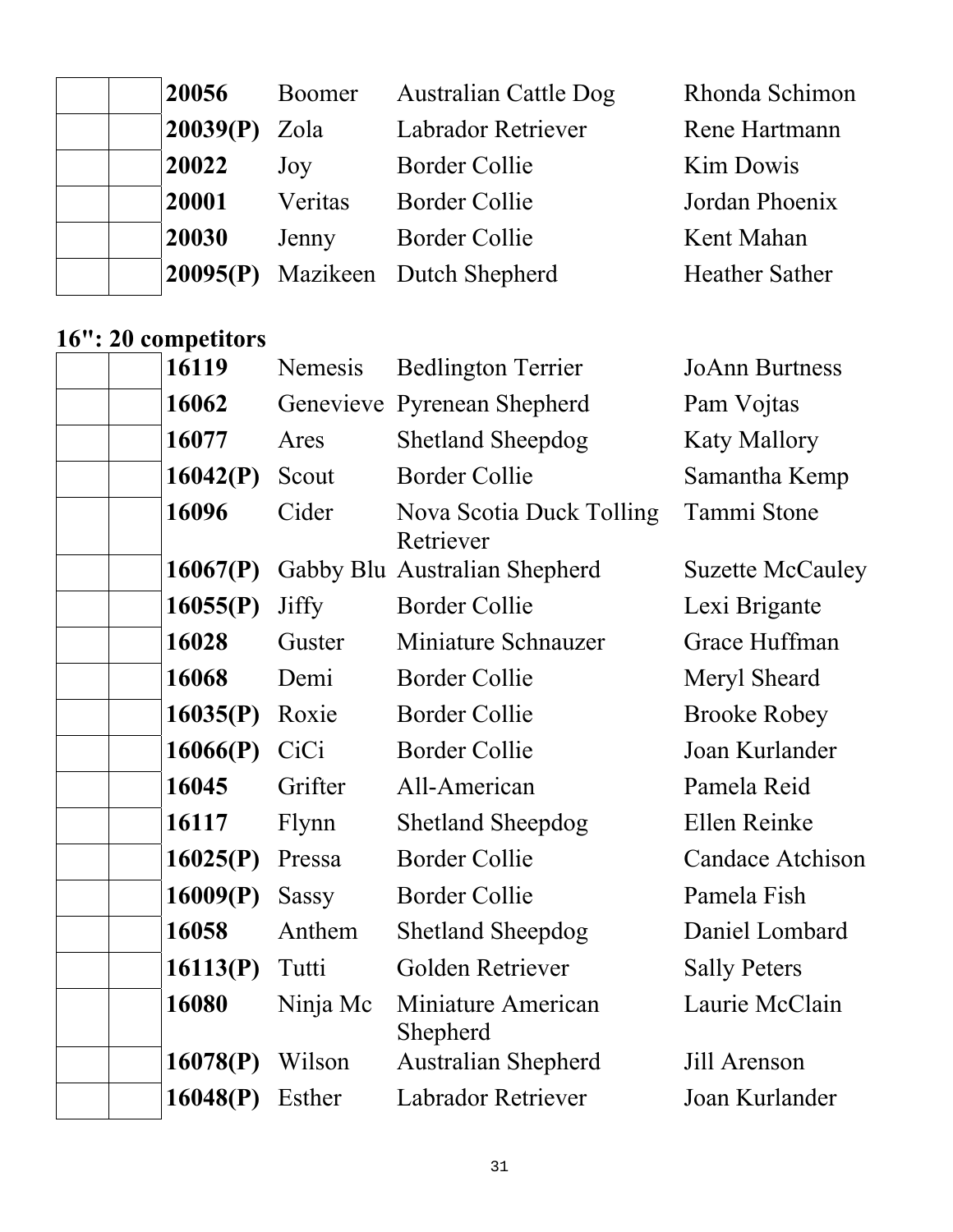#### **14": 14 competitors**

| 14004    | Synge             | Poodle (Miniature)          | <b>Suzanne Wesley</b> |
|----------|-------------------|-----------------------------|-----------------------|
| 14031(P) | Grace             | Border Collie               | Ann Koenig            |
| 14027    | <b>Style</b>      | <b>Shetland Sheepdog</b>    | Erin Rakosky          |
| 14018(P) | Kona              | <b>Australian Shepherd</b>  | Jeanette Losey        |
| 14048    | Joy               | <b>Shetland Sheepdog</b>    | Lisa Stoddard         |
| 14013(P) | Inka              | All-American                | <b>Skye Priesz</b>    |
| 14002    | $Zig$ -zag        | <b>Shetland Sheepdog</b>    | Sara Peterson         |
| 14017    | Chrome            | <b>Jack Russell Terrier</b> | Cheryl Earnshaw       |
| 14003    | Valkyrie          | <b>Bedlington Terrier</b>   | <b>JoAnn Burtness</b> |
| 14045    |                   | Madeleine Pyrenean Shepherd | Pam Vojtas            |
| 14050(P) | Epic              | <b>Border Collie</b>        | Lexi Brigante         |
| 14022(P) | <b>Stun</b>       | <b>Border Collie</b>        | Meryl Sheard          |
| 14037    | Phyllis<br>Diller | Poodle (Miniature)          | Emily Ingersoll       |
| 14028    | <b>Bolt</b>       | <b>Shetland Sheepdog</b>    | Judy Klar             |

#### **24": 4 competitors**

| 24022 | Tark | <b>Labrador Retriever</b> | Rene Hartmann        |
|-------|------|---------------------------|----------------------|
| 24012 | Aine | German Shepherd Dog       | <b>Beth Bradshaw</b> |
| 24043 | Edge | Border Collie             | Dawn Fillips         |
| 24027 | Cruz | Border Collie             | LeAnne Meyer         |
|       |      |                           |                      |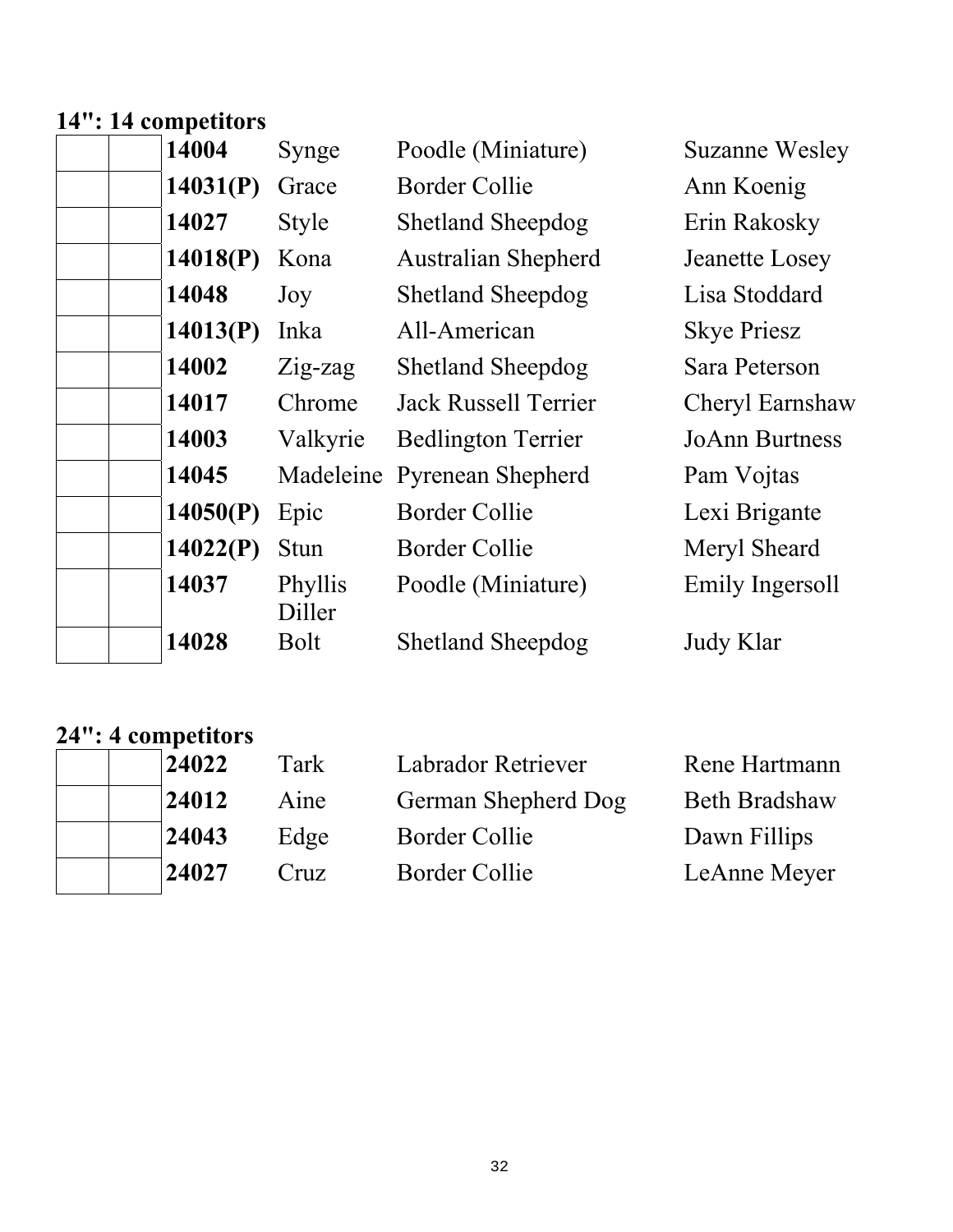#### **22": 13 competitors**

| 22113<br>Epic<br>Border Collie<br>Susan Rolek<br>22034<br>Border Collie<br>Renee Clark<br>Aero<br>22008<br><b>Border Collie</b><br>Legacy<br><b>Janet Gauntt</b><br>22131<br>Border Collie<br>Snap!<br><b>Steve Schwarz</b><br>22051<br><b>Bob</b><br>Border Collie<br>Mark Wirant<br>22050<br><b>Barb Davis</b><br>Cappuccino! CoolCross<br>22046<br>Beinn<br><b>Border Collie</b><br>Linda Medcraft<br>22109<br><b>Rhys</b><br><b>Border Collie</b><br>Anna Blanton<br>22019<br>Ska<br><b>English Springer Spaniel</b><br>22031<br>Hoosier<br><b>Border Collie</b><br>Lexi Brigante<br>22075<br>Kickit<br><b>Border Collie</b><br><b>Janet Boggs</b><br>22043<br>Susan Rolek<br>Ignite<br>Border Collie | 22014 | Fame | Border Collie | <b>Janet Boggs</b> |
|-----------------------------------------------------------------------------------------------------------------------------------------------------------------------------------------------------------------------------------------------------------------------------------------------------------------------------------------------------------------------------------------------------------------------------------------------------------------------------------------------------------------------------------------------------------------------------------------------------------------------------------------------------------------------------------------------------------|-------|------|---------------|--------------------|
|                                                                                                                                                                                                                                                                                                                                                                                                                                                                                                                                                                                                                                                                                                           |       |      |               |                    |
|                                                                                                                                                                                                                                                                                                                                                                                                                                                                                                                                                                                                                                                                                                           |       |      |               |                    |
|                                                                                                                                                                                                                                                                                                                                                                                                                                                                                                                                                                                                                                                                                                           |       |      |               |                    |
|                                                                                                                                                                                                                                                                                                                                                                                                                                                                                                                                                                                                                                                                                                           |       |      |               |                    |
|                                                                                                                                                                                                                                                                                                                                                                                                                                                                                                                                                                                                                                                                                                           |       |      |               |                    |
|                                                                                                                                                                                                                                                                                                                                                                                                                                                                                                                                                                                                                                                                                                           |       |      |               |                    |
|                                                                                                                                                                                                                                                                                                                                                                                                                                                                                                                                                                                                                                                                                                           |       |      |               |                    |
|                                                                                                                                                                                                                                                                                                                                                                                                                                                                                                                                                                                                                                                                                                           |       |      |               |                    |
|                                                                                                                                                                                                                                                                                                                                                                                                                                                                                                                                                                                                                                                                                                           |       |      |               | Katherine Ostiguy  |
|                                                                                                                                                                                                                                                                                                                                                                                                                                                                                                                                                                                                                                                                                                           |       |      |               |                    |
|                                                                                                                                                                                                                                                                                                                                                                                                                                                                                                                                                                                                                                                                                                           |       |      |               |                    |
|                                                                                                                                                                                                                                                                                                                                                                                                                                                                                                                                                                                                                                                                                                           |       |      |               |                    |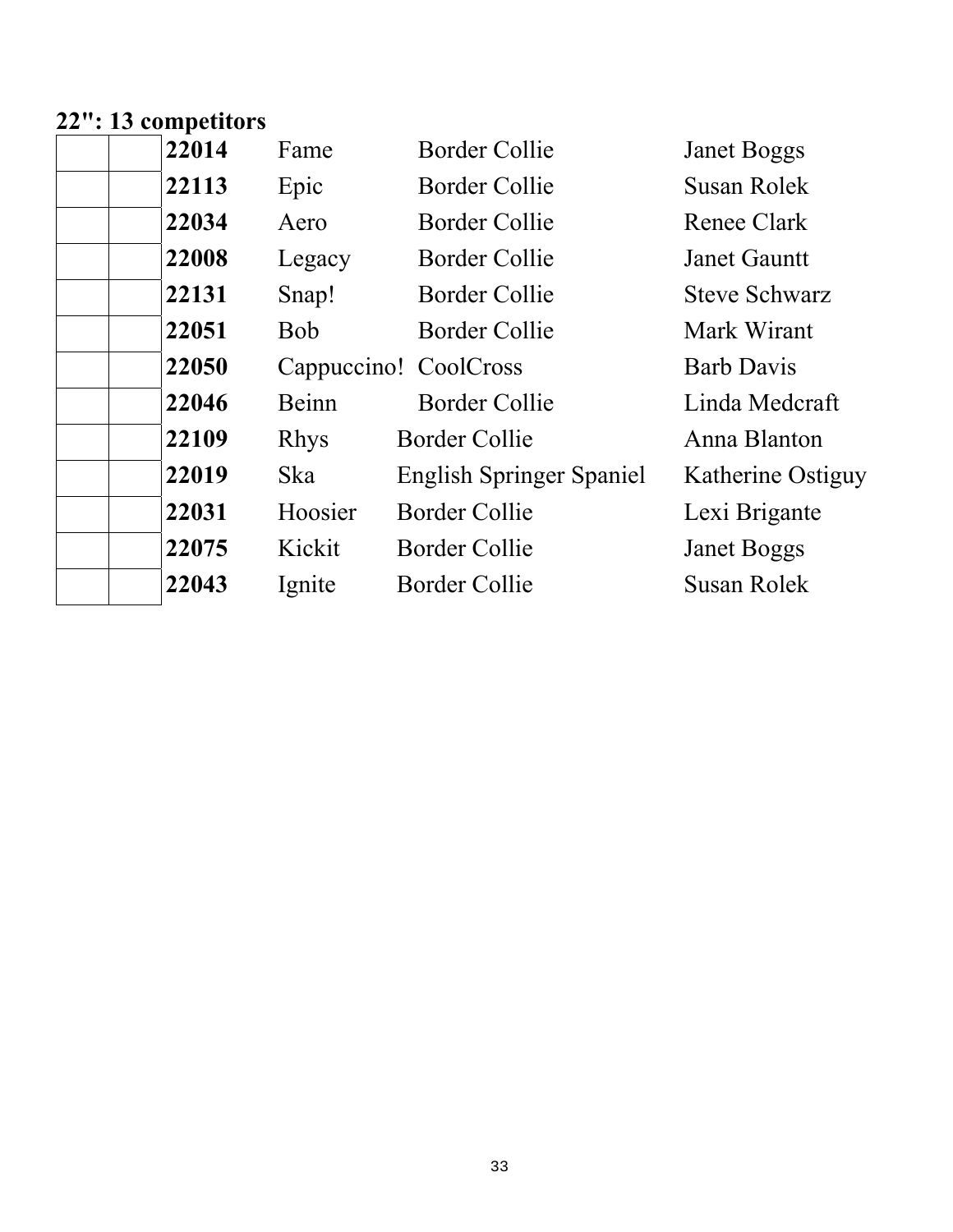# **Friday, October 22, 2021 Ring 4: Snooker 10,12,8,4,20,16,14,24,22 Group Order: B,C,D,E,A**

### **Group C**

|  | 10": 2 competitors |                               |                |  |  |  |
|--|--------------------|-------------------------------|----------------|--|--|--|
|  | 10022              | Maverick Pembroke Welsh Corgi | Jeremy Gerhard |  |  |  |
|  | 10008              | Sprinkles Papillon            | Nicole Cabrera |  |  |  |

### **12": 2 competitors**

| $12021(P)$ Vegas |               | All-American         | Kim Neff     |
|------------------|---------------|----------------------|--------------|
| 12027            | <b>Nelson</b> | Jack Russell Terrier | Laura Miller |

#### **8": 4 competitors**

| $ 08001(P)$ Lark   | Papillon              | Betsey Lynch  |
|--------------------|-----------------------|---------------|
| $ 08019(P)$ Hoo!   | Chihuahua             | Laura Miller  |
| $ 08008(P)$ Watson | Pembroke Welsh Corgi  | Julie Neer    |
| $ 08026(P)$ Bindi  | <b>Boston Terrier</b> | Sarah Closson |

#### **20": 19 competitors**

| 20106(P) | True            | Golden Retriever             | <b>Kathy Quiroz</b>  |
|----------|-----------------|------------------------------|----------------------|
| 20071    | Legion          | <b>Border Collie</b>         | Martine Kopka        |
| 20129    | Swedish<br>Fika | <b>Border Collie</b>         | Renee King           |
| 20113(P) | Tiger           | <b>Border Collie</b>         | Gina Day             |
| 20092    | Jasper          | <b>Australian Cattle Dog</b> | Lisa Stevens         |
| 20086    | Finesse         | <b>Border Collie</b>         | <b>Brooke Ortale</b> |
| 20005    | Envy            | <b>Border Collie</b>         | Kaitlyn Arnsdorf     |
| 20068(P) | Race'N          | Golden Retriever             | Norm Lende           |
| 20026(P) | Player          | <b>Border Collie</b>         | Dana Pike            |
| 20040    |                 | Lagniappe All-American       | <b>Kathy Topham</b>  |
|          |                 |                              |                      |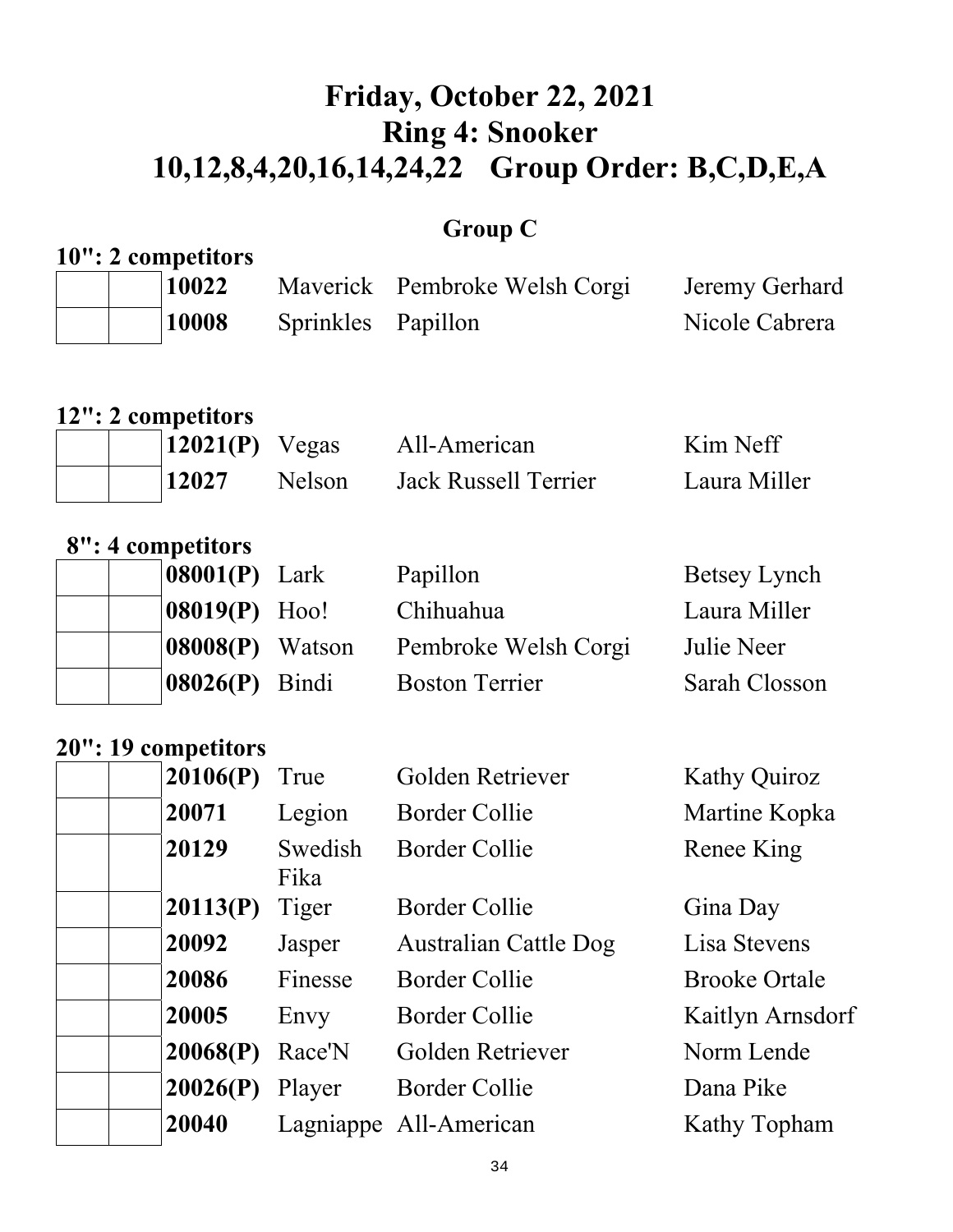| 20024             | Taryn<br><b>Skye</b> | <b>Border Collie</b>         | Gail Chadwick    |
|-------------------|----------------------|------------------------------|------------------|
| 20015             | Cinder               | <b>Shetland Sheepdog</b>     | Katie Rogers     |
| 20076             | Tease                | Border Collie                | Jeremy Gerhard   |
| $20033(P)$ Kip    |                      | Border Collie                | Krista Cantrell  |
| 20125(P) Creed    |                      | Border Collie                | Sangie Brooks    |
| $20117(P)$ Zion   |                      | <b>Border Collie</b>         | Lori Vanni       |
| $20020(P)$ Rowley |                      | Belgian Tervuren             | Deandra Gero     |
| 20104(P)          | Murphy               | <b>Australian Shepherd</b>   | Dinah Reece      |
| 20105(P)          | Sprocket             | <b>Australian Cattle Dog</b> | <b>Brea Witt</b> |

#### **16": 22 competitors**

| 16071    | Kahuna                 | Poodle (Miniature)           | Melinda Mello       |
|----------|------------------------|------------------------------|---------------------|
| 16118    | Rebel                  | <b>Border Collie</b>         | Sheyla Gutierrez    |
| 16044(P) | Ziva                   | German Coolie                | Ernie Rodriguez     |
| 16115    | Maddie                 | <b>Border Collie</b>         | Jenna Williams      |
| 16021(P) | Hauser                 | <b>Border Collie</b>         | Lizabeth Smith      |
| 16051(P) | Kaj                    | All American Love Bug        | Tami Olheiser       |
| 16007    | Tawnie                 | All Breed                    | Leonda Armstrong    |
| 16016(P) | Monty                  | <b>Shetland Sheepdog</b>     | Viveka Rosenberger  |
| 16060(P) | Weebo                  | All-American                 | Phil Boone          |
| 16095    | Piston                 | <b>Australian Cattle Dog</b> | <b>Tracey Roth</b>  |
| 16079    | Dottie                 | All-American                 | Aimee Legendre      |
| 16011    | Moose                  | Pumi                         | <b>Stacy Lehman</b> |
| 16020(P) | Lady Iris              | <b>Border Collie</b>         | Sheri Boone         |
| 16094(P) | Swig                   | <b>Border Collie</b>         | Renee King          |
| 16040    | Wasabi                 | All Breed                    | Melinda Mello       |
| 16081    | Reacher                | All-American                 | Robin Newman        |
| 16043    | Honey<br><b>Badger</b> | <b>Baby Barks Alot</b>       | Jody Lolich         |
| 16050(P) | Desmond                | <b>Border Collie</b>         | Danielle Davis      |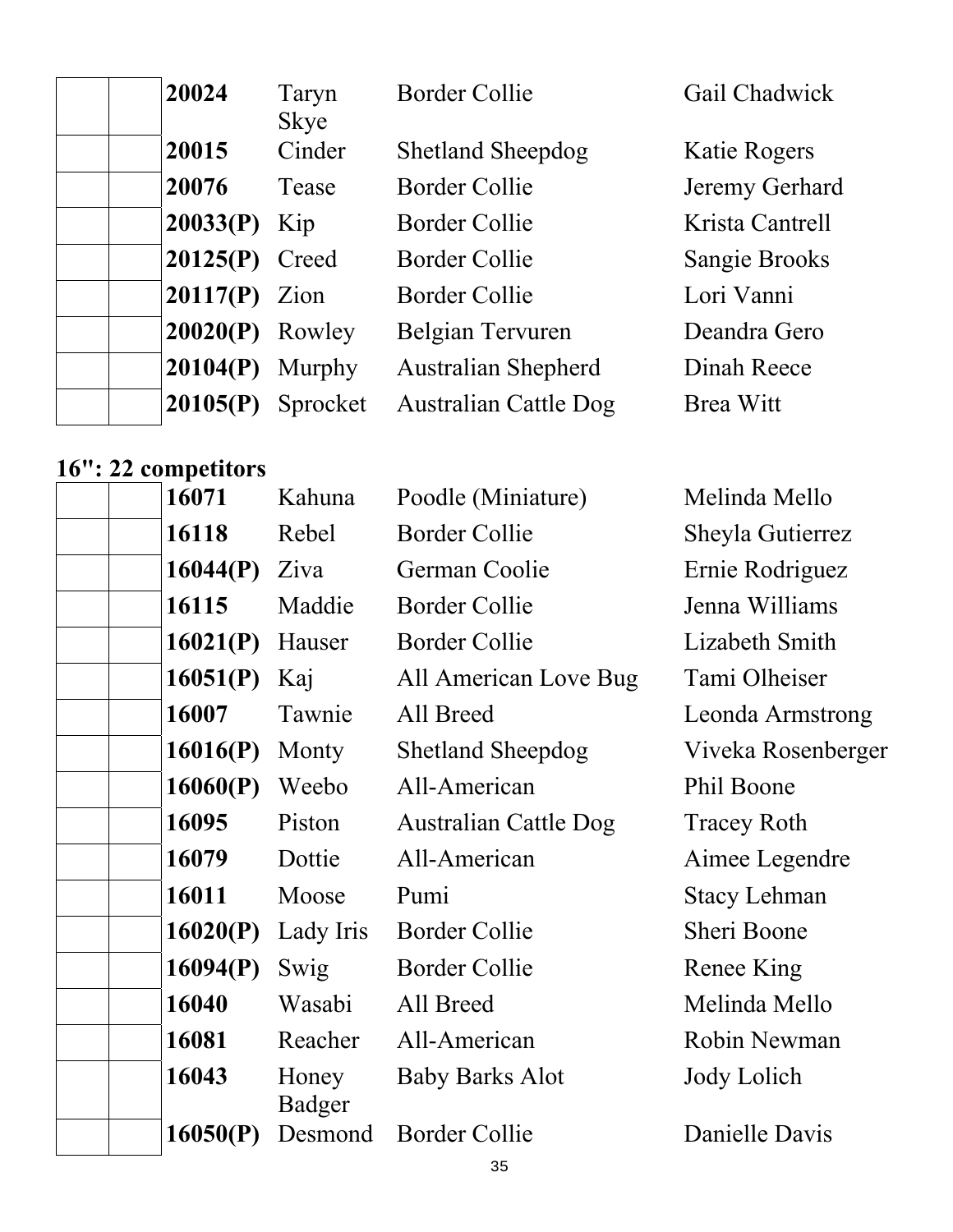| 16027 $(P)$ Mesa   |       | <b>Border Collie</b>                                  | <b>Brooke Ortale</b> |
|--------------------|-------|-------------------------------------------------------|----------------------|
| 16063 $(P)$ Livie  | Clare | <b>Border Collie</b>                                  | Gail Chadwick        |
| 16084              | Mambo | Nova Scotia Duck Tolling Lisette Berrios<br>Retriever |                      |
| $16053(P)$ Lickity |       | <b>Border Collie</b>                                  | Krista Cantrell      |

#### **14": 7competitors**

| 14020             | <b>Bette</b> | All-American                 | Kim Neff              |
|-------------------|--------------|------------------------------|-----------------------|
| $14008(P)$ Legacy |              | <b>Border Collie</b>         | <b>Elizabeth Dott</b> |
| 14041(P) $Jax$    |              | <b>Border Collie</b>         | <b>Michael Fitch</b>  |
| 14014             | Finn         | <b>Shetland Sheepdog</b>     | Karen Siebeck         |
| 14026(P) Emma     |              | <b>Border Collie</b>         | Mike Wagner           |
| $14033(P)$ Henna  |              | <b>Australian Cattle Dog</b> | Jennifer Baiocco      |
| $14023(P)$ Decker |              | <b>Border Staffy</b>         | Robin Newman          |

#### **24": 6 competitors**

| 24026 | Trubbel     | <b>Border Collie</b> | Susan Jearls         |
|-------|-------------|----------------------|----------------------|
| 24007 | <b>Moss</b> | <b>Border Collie</b> | <b>Shelby Tilden</b> |
| 24033 | Venom       | <b>Border Collie</b> | Tim Mitchell         |
| 24023 | Racer       | Golden Retriever     | <b>Kathy Quiroz</b>  |
| 24040 | Tita'N      | <b>Border Collie</b> | Norm Lende           |
| 24015 | Kyber       | Sato                 | Sheyla Gutierrez     |

# **22": 29 competitors**

| 22120 | Remington | <b>Australian Shepherd</b> | <b>Christie Deen</b> |
|-------|-----------|----------------------------|----------------------|
| 22021 | Jango     | <b>Australian Koolie</b>   | Ernie Rodriguez      |
| 22002 | Salty     | <b>Border Collie</b>       | Martine Kopka        |
| 22119 | Chevy     | <b>Border Collie</b>       | Jamie Lyle           |
| 22060 | Lily      | <b>Border Collie</b>       | Mike Wagner          |
| 22101 | Koza      | <b>Border Collie</b>       | Jody Lolich          |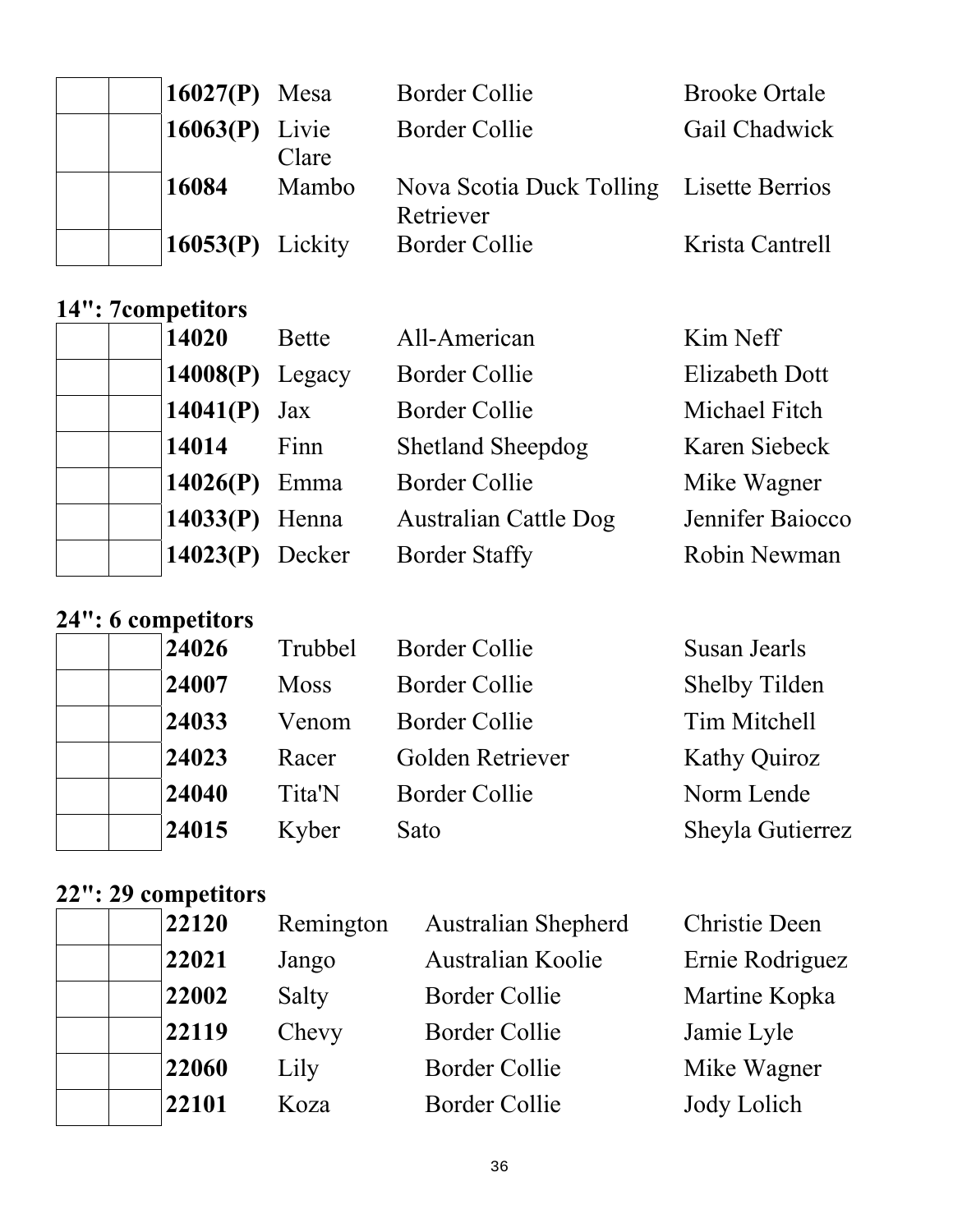| 22111 | Misty            | <b>Border Collie</b>                | Peter Cinotto            |
|-------|------------------|-------------------------------------|--------------------------|
| 22104 | Peak             | <b>Border Collie</b>                | Desiree Snelleman        |
| 22026 | Roulez           | Golden Retriever                    | Carrie Neyland           |
| 22082 | Hero             | <b>Border Collie</b>                | <b>Shelley Nichols</b>   |
| 22116 | Phoenix C        | Belgian Tervuren                    | Jeanine Collins          |
| 22055 | Callie           | <b>Australian Shepherd</b>          | Jamie Juckett            |
| 22078 | Fargo            | <b>Border Collie</b>                | Kathy Wells              |
| 22005 | Peyote           | Working Bearded Collie Mary Cheney  |                          |
| 22108 | Malcolm<br>Young | <b>Speckled Faced Ball</b><br>Hound | Annie DeChance           |
| 22091 | Simi             | <b>Border Collie</b>                | Leonda Armstrong         |
| 22080 | <b>Mystery</b>   | <b>Border Collie</b>                | Alice Cinotto            |
| 22068 | Glen             | <b>Border Collie</b>                | Janet Wagner             |
| 22088 | <b>Ruckus</b>    | <b>Australian Shepherd</b>          | Jeremy Gerhard           |
| 22121 | Babe             | <b>Border Collie</b>                | <b>Richard Eggie</b>     |
| 22053 | Hotsy-totsy      | <b>Border Collie</b>                | Dana Pike                |
| 22112 | Twist            | <b>Border Collie</b>                | <b>Christy Skinner</b>   |
| 22114 | Rascal           | <b>Border Collie</b>                | Peter Cinotto            |
| 22102 | Rafaga           | <b>Border Collie</b>                | <b>Rosarito Martinez</b> |
| 22052 | Tri              | <b>Border Collie</b>                | Anne Cook                |
| 22018 | Cruz'N           | <b>Border Collie</b>                | <b>Shar Henry</b>        |
| 22039 | Ast'N            | <b>Border Collie</b>                | Norm Lende               |
| 22122 | Eugene           | <b>Border Collie</b>                | Gabriela Sloan           |
| 22062 | Felix            | <b>Border Collie</b>                | <b>Sarah Stremming</b>   |
|       |                  |                                     |                          |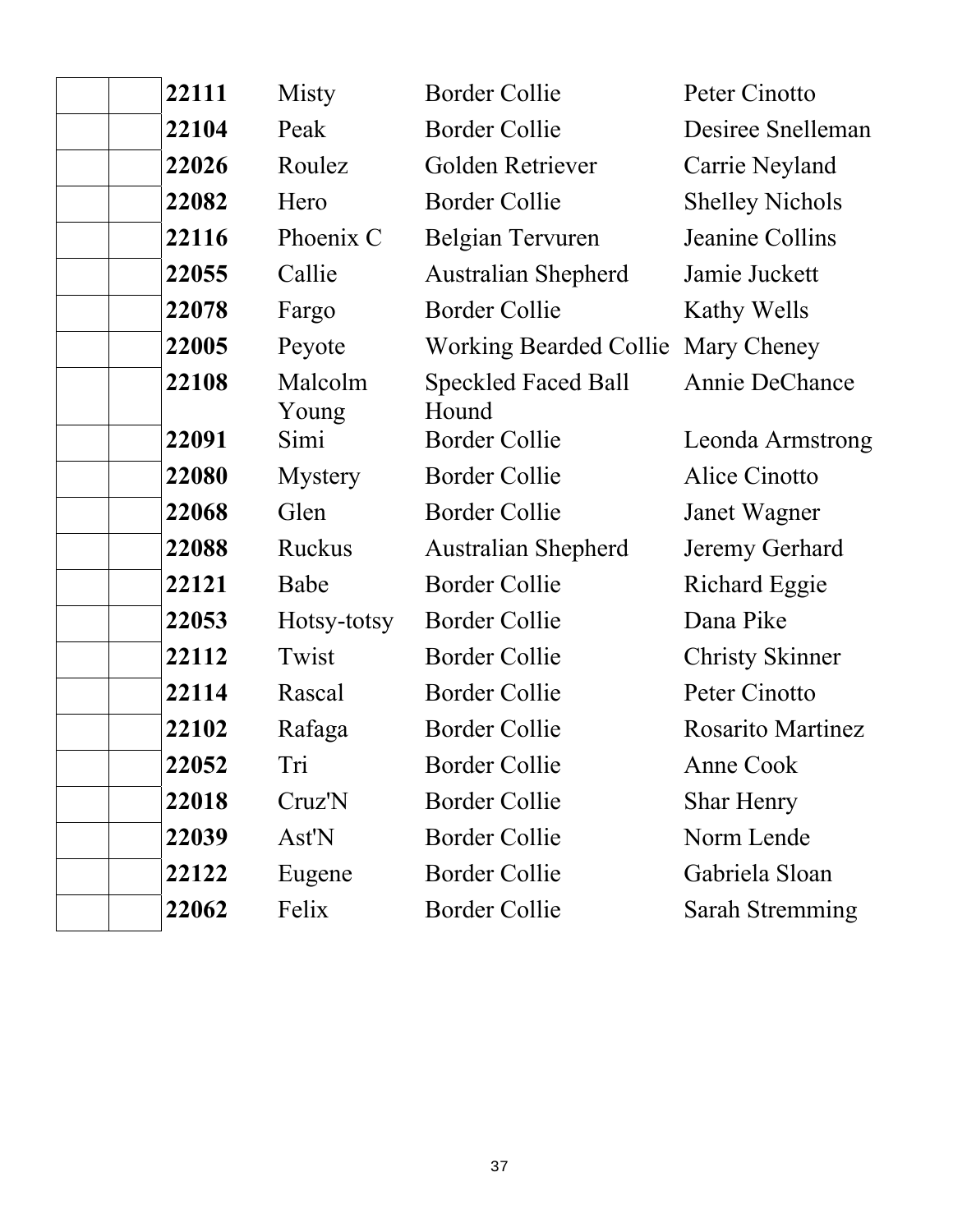### **Friday, October 22, 2021 Ring 4: Snooker 10,12,8,4,20,16,14,24,22 Group Order: B,C,D,E,A Group D**

### **10": 7 competitors**

|  | 10006 | Dazzle        | Poodle (Miniature)          | Mitzi Keating         |
|--|-------|---------------|-----------------------------|-----------------------|
|  | 10011 | Lee           | Papillon                    | Pamela McCaleb        |
|  | 10014 | Coco          | All-American                | Betsie Bolger         |
|  | 10001 | <b>Butter</b> | BorderPapPap                | <b>Courtney Moore</b> |
|  | 10010 | Bee           | <b>Jack Russell Terrier</b> | Nicole Newman         |
|  | 10009 | Ripple        | <b>Boston Terrier</b>       | Dan Haddy             |
|  | 10016 | Snooker       | Pomeranian                  | Lisa Ann Koenigs      |
|  |       |               |                             |                       |

#### **12": 11 competitors**

| 12012(P)          | Colt           | <b>Shetland Sheepdog</b>                | Jennifer Thomas        |
|-------------------|----------------|-----------------------------------------|------------------------|
| 12048(P)          |                | Polka-Dot Border Collie                 | <b>Elizabeth Evans</b> |
| 12003(P)          | Decker         | <b>Chinese Crested</b>                  | Val Rutledge           |
| 12006             | <b>Stevie</b>  | <b>Cavalier King Charles</b><br>Spaniel | Katlynn Moffler        |
| 12022             | Hannah         | All Breed                               | Melanie Bilicki        |
| 12013(P)          | Raana          | <b>Budi</b>                             | Kris Seiter            |
| 12005(P)          | Teddy          | All-American                            | Betsie Bolger          |
| 12011             | <b>Breanna</b> | <b>Shetland Sheepdog</b>                | Nick Sparks            |
| 12029(P)          | Tripp          | Miniature American<br>Shepherd          | Crystal Coll           |
| 12034             | Pitch          | <b>Shetland Sheepdog</b>                | Jennifer Thomas        |
| 12007(P)          | Giddy<br>Marie | <b>Pyrenean Shepherd</b>                | <b>Elizabeth Evans</b> |
| 8": 2 competitors |                |                                         |                        |
| 08012(P)          | Bleu           | Papillon                                | Alicia Bennett         |
| 08034(P)          | Francine       | Evil Fox                                | Courtney Keys          |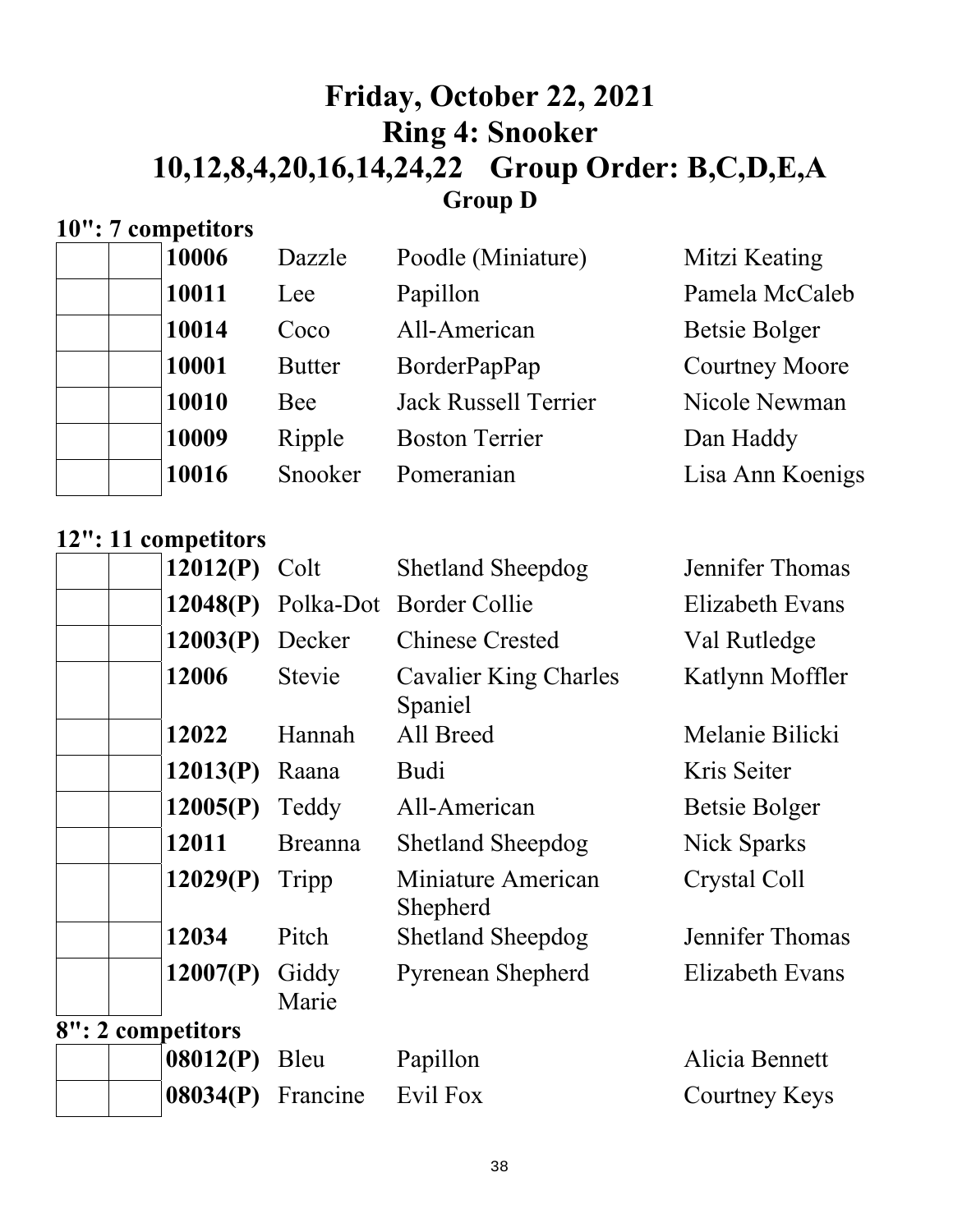# **20": 25 competitors**

| 20019    | Hula Girl        | <b>Border Collie</b>                  | Renee Culpepper         |
|----------|------------------|---------------------------------------|-------------------------|
| 20072    | Burundi          | <b>Border Collie</b>                  | Chris Tucci             |
| 20136(P) | Doby             | <b>Australian Shepherd</b>            | Lori Duncan             |
| 20111    | P-Piper          | <b>Border Collie</b>                  | Patty Drom              |
| 20101    | <b>Bright</b>    | <b>Border Collie</b>                  | Leanne Wortman          |
| 20049    | Jetter           | <b>Border Collie</b>                  | Ronnie Marquez          |
| 20123    | Safari           | <b>Border Collie</b>                  | Katlynn Moffler         |
| 20012    | ShooFly          | Border Collie                         | Barbara Hill            |
| 20031    | Celebrate        | <b>Border Collie</b>                  | <b>Shirley Loos</b>     |
| 20009    | Stitch           | <b>Border Collie</b>                  | <b>Shelly Vandevens</b> |
| 20127    | Damuraz          | <b>Border Collie</b>                  | Merritt Speagle         |
| 20077    | Menty            | <b>Border Collie</b>                  | <b>Janet Terry</b>      |
| 20081    | Vex W            | Miniature American<br><b>Shepherd</b> | Lisa Woodside           |
| 20074(P) | Tallee           | Golden Retriever                      | Jada Sawhney            |
| 20124    | <b>Brilliant</b> | <b>Australian Shepherd</b>            | Crystal Ragan           |
| 20085    | Glory            | <b>Border Collie</b>                  | <b>Rachel Downs</b>     |
| 20094(P) | Rango            | Labrador Retriever                    | Debbie Heifner          |
| 20110(P) | Louie            | Doberman Pinscher                     | Judi Villano            |
| 20038(P) | Etta             | <b>Labrador Retriever</b>             | Joann McDermott         |
| 20029(P) | Pearl            | Catahoula Leopard Dog                 | Lori Leonhardt          |
| 20035(P) | Hot              | <b>Border Collie</b>                  | Mimi Fountain           |
| 20037(P) | Ted              | All-American                          | Madelyn Rohde           |
| 20082(P) | Tillie           | <b>Chesapeake Bay Retriever</b>       | <b>VeeAnn Cross</b>     |
| 20018    | Animal           | <b>Border Collie</b>                  | Chris Tucci             |
| 20059(P) | Bentlee          | Golden Retriever                      | Jada Sawhney            |
|          |                  |                                       |                         |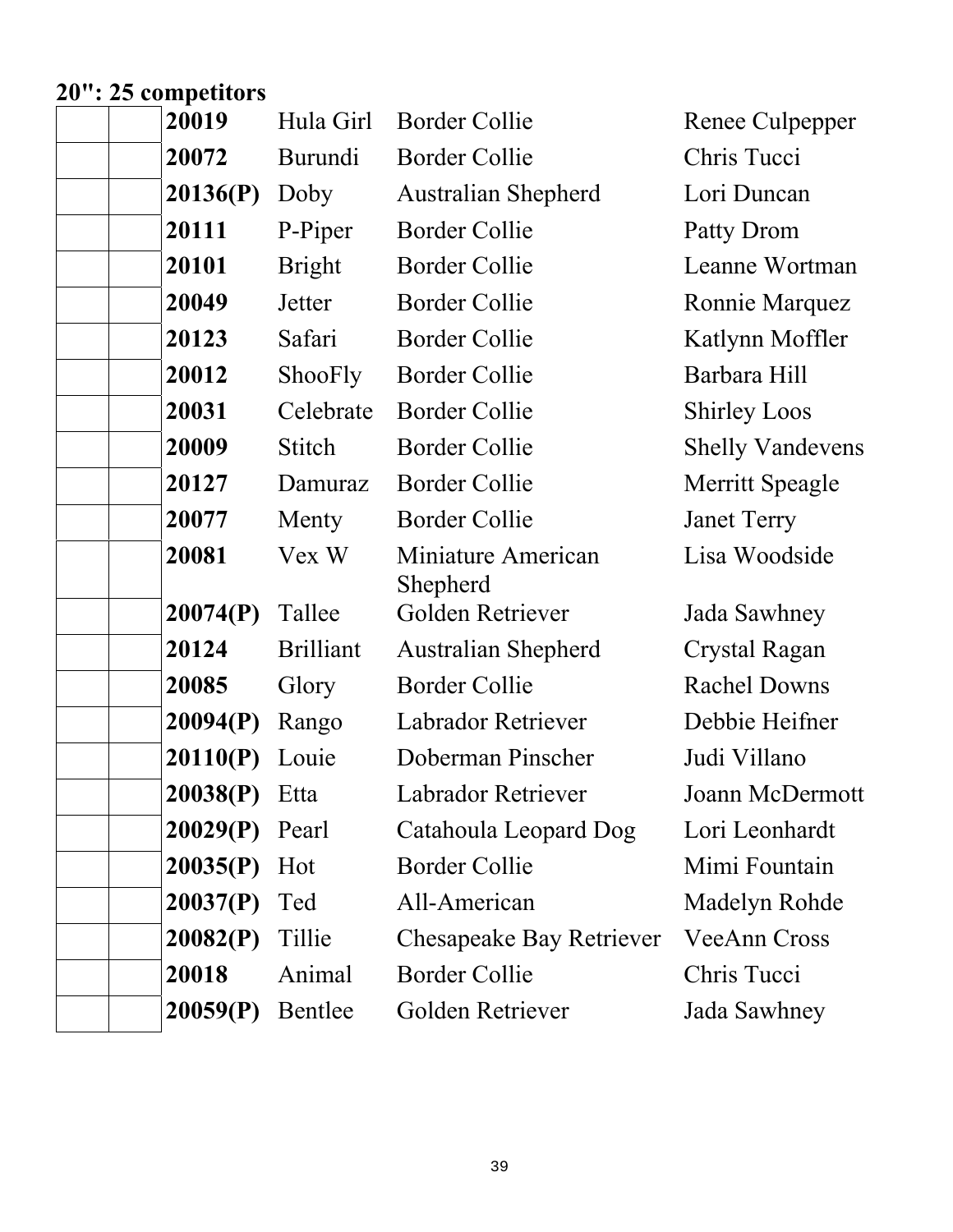### **16": 20 competitors**

| 16046(P) | Jake         | <b>Border Collie</b>       | Kaitlyn Rohr         |
|----------|--------------|----------------------------|----------------------|
| 16036(P) | Ultra        | <b>Border Collie</b>       | <b>Ashley Castro</b> |
| 16105    | Motown       | <b>Shetland Sheepdog</b>   | <b>Susan Bekaert</b> |
| 16022(P) | Nash         | Australian Koolie          | Cheryl Lenox         |
| 16083(P) | Ninja Ml     | Labrador Retriever         | Dawn Mlatecek        |
| 16107    | Beauregard   | <b>Boston Terrier</b>      | Kari Taylor          |
| 16041(P) | Reese        | <b>Australian Shepherd</b> | <b>Crystal Ragan</b> |
| 16101(P) | Atomic       | <b>Border Collie</b>       | Maddie Speagle       |
| 16012(P) | Usher        | <b>Border Collie</b>       | Abby Peach           |
| 16092(P) | Pippa        | All-American               | Madelyn Rohde        |
| 16005    | Finnegan     | Pumi                       | Annie Burke          |
| 16023(P) | Garnet       | Rottweiler                 | Paula Miloglav-Recco |
| 16003    | Rev          | <b>Border Collie</b>       | Marni Brown          |
| 16102(P) | Punch        | <b>Border Collie</b>       | <b>Brett Duke</b>    |
| 16069(P) | Lyric        | <b>Border Collie</b>       | Kevin Kent           |
| 20044(P) | Aura         | <b>Labrador Retriever</b>  | Dawn Mlatecek        |
| 16013(P) | Fleur De Lis | <b>Border Collie</b>       | Renee Culpepper      |
| 16111(P) | Phenomenon   | <b>Border Collie</b>       | Merritt Speagle      |
| 16006    | The Palinka  | All-American               | Chris Tucci          |
| 16088(P) | Velo         | <b>Border Collie</b>       | Maddie Speagle       |
|          |              |                            |                      |

#### **14": 4 competitors**

|  | $14053(P)$ Razzi        | <b>English Springer Spaniel</b>    | Crystal Anderson |
|--|-------------------------|------------------------------------|------------------|
|  | $14009(P)$ Venus        | Border Collie                      | Jessica Sabraski |
|  |                         | $14051(P)$ Pixie Pig Border Collie | Alicia Bennett   |
|  | $\vert 14034(P)$ Gracey | <b>Border Collie</b>               | Kaitlyn Rohr     |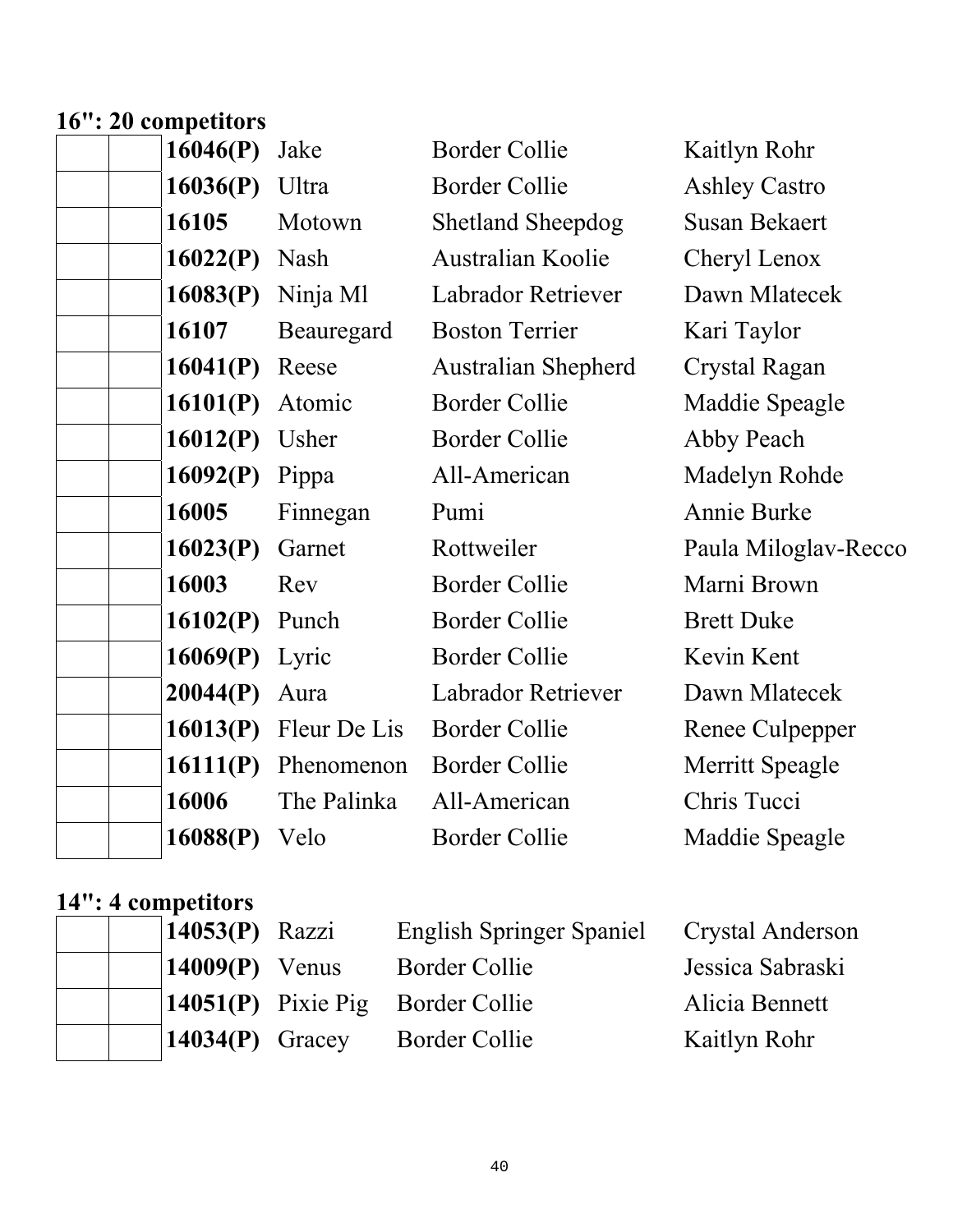### **24": 6 competitors**

| <b>Ashley Castro</b> |
|----------------------|
| Rachel Carlson       |
| Sam Marquez          |
| Ronnie Marquez       |
| LeAnn Miller         |
| <b>Rachel Downs</b>  |
|                      |

### **22": 26 competitors**

| 22110 | <b>Believe</b> | <b>Border Collie</b>       | <b>Stefanie Rainer</b> |
|-------|----------------|----------------------------|------------------------|
| 22045 | Soda Pop       | <b>Border Collie</b>       | Gloria Krueger         |
| 22090 | <b>Brio</b>    | <b>Australian Shepherd</b> | <b>Jody Faulkner</b>   |
| 22127 | Ziya           | Australian Kelpie          | Sarah Espinoza-Sokal   |
| 22056 | Ren            | <b>Border Collie</b>       | Karissa Solberg        |
| 22089 | Grits          | <b>Border Collie</b>       | Marie Dunn             |
| 22125 | Trooper        | <b>Border Collie</b>       | Janice Saylors         |
| 22013 | Teller         | <b>Border Collie</b>       | Lauri Duke             |
| 22094 | Planet 9       | <b>Border Collie</b>       | Abby Peach             |
| 22074 | Cayman         | <b>Border Collie</b>       | <b>Nanette Nance</b>   |
| 22044 | Tarot          | Belgian Tervuren           | Samantha Saldana       |
| 22064 | TerrA          | <b>Border Collie</b>       | Val Rutledge           |
| 22085 | Vinny          | <b>Border Collie</b>       | Chris Villano          |
| 22132 | Veni           | <b>Border Collie</b>       | Dave Hill              |
| 22012 | Wyn            | <b>Border Collie</b>       | <b>Sheila Ross</b>     |
| 22049 | Naavdanya      | <b>Border Collie</b>       | Kris Seiter            |
| 22099 | Cara           | <b>Border Collie</b>       | Maddie Speagle         |
| 22115 | Link           | <b>Border Collie</b>       | <b>Ashley Castro</b>   |
| 22059 | Chica          | <b>Border Collie</b>       | Merritt Speagle        |
| 22070 | Outspoken      | <b>Border Collie</b>       | Abby Peach             |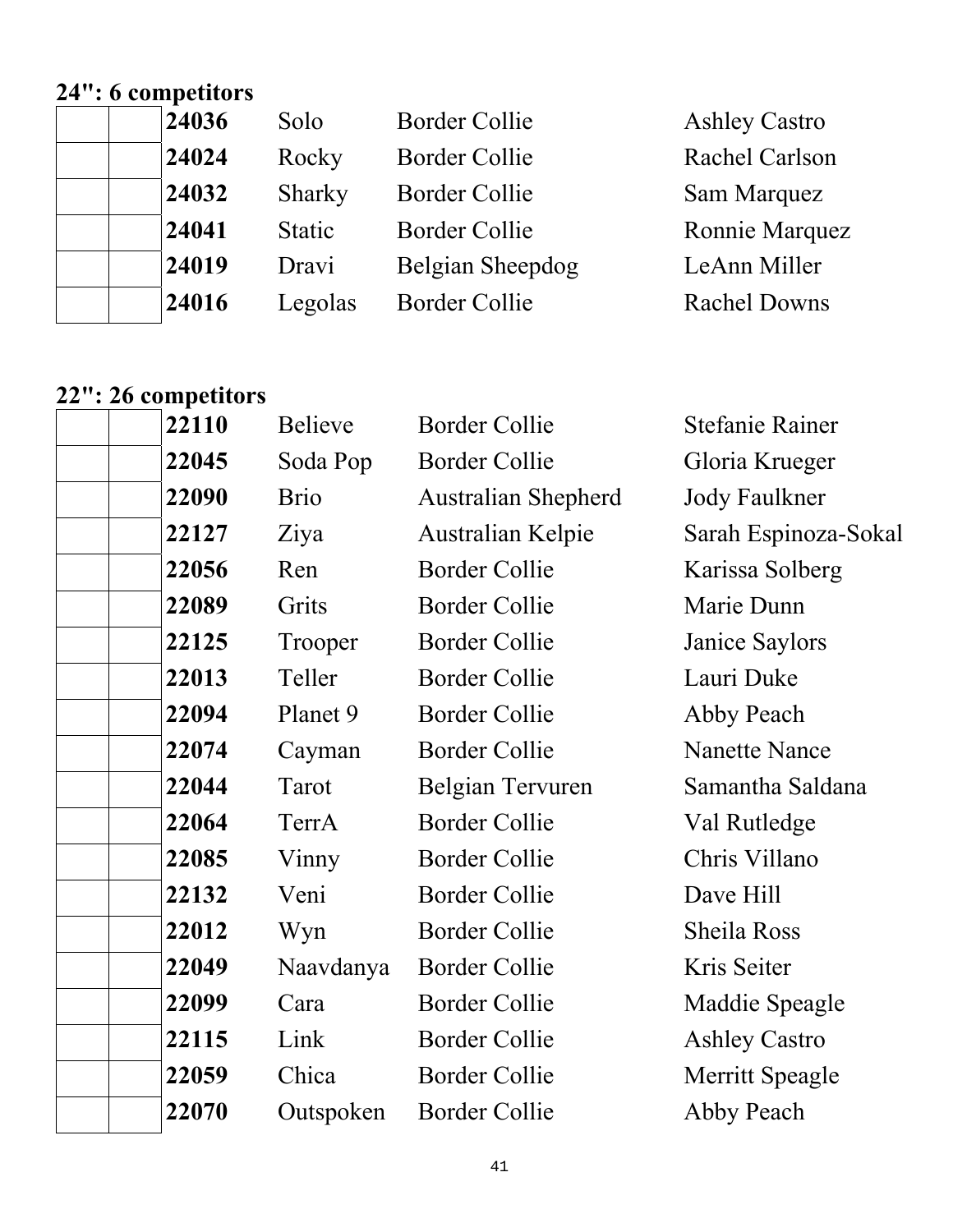| 22133 | Riot          | <b>Border Collie</b> | <b>Courtney Moore</b> |
|-------|---------------|----------------------|-----------------------|
| 22134 | Libbi         | Border Collie        | Lynnea Landers        |
| 22097 | Renegade      | Border Collie        | Rita Browning         |
| 22041 | <b>Stoked</b> | <b>Border Collie</b> | Sheila Ross           |
| 22079 | Spark         | <b>Border Collie</b> | Debbie Heifner        |
| 22072 | <b>Blitz</b>  | Border Collie        | Kaitlyn Rohr          |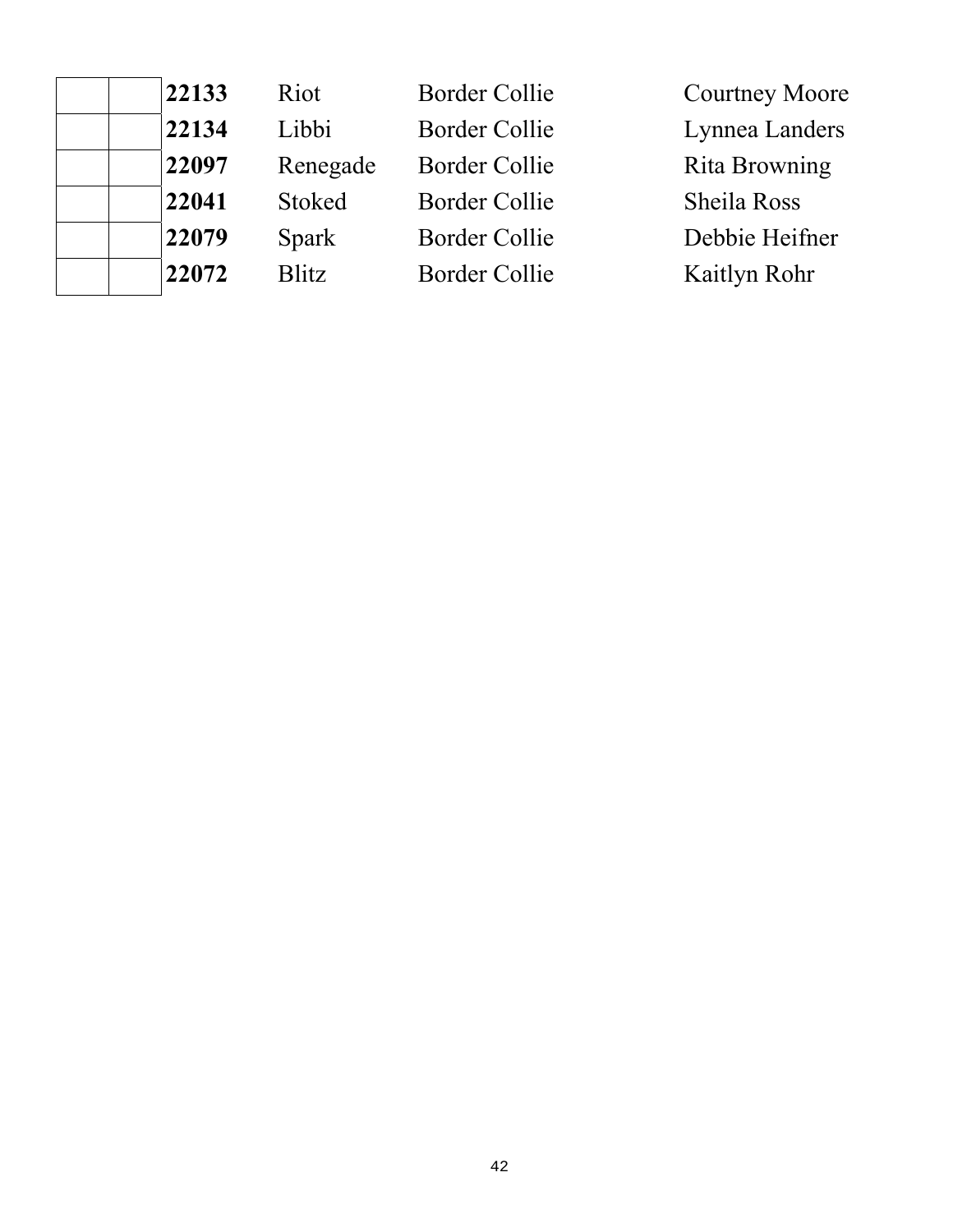### **Friday, October 22, 2021 Ring 4: Snooker 10,12,8,4,20,16,14,24,22 Group Order: B,C,D,E,A Group E**

### **10": 5 competitors**

| 10012 | Bella   | <b>Cavalier King Charles</b> | <b>Emily Bradley</b> |
|-------|---------|------------------------------|----------------------|
|       |         | Spaniel                      |                      |
| 10019 | Spumoni | All-American                 | Kathy Tyson          |
| 10007 | Maus    | Chihuahua                    | Jennifer Woelke      |
| 10002 | Pink    | <b>Cocker Spaniel</b>        | Carolyn Hess         |
| 10005 | Hedy    | Poodle (Miniature)           | <b>Susan Cochran</b> |

#### **12": 5 competitors**

| 12049    | Luna        | <b>Shetland Sheepdog</b>    | <b>Beth Bond</b>      |
|----------|-------------|-----------------------------|-----------------------|
| 12024    | Chibi       | <b>Jack Russell Terrier</b> | <b>Mich Powers</b>    |
| 12023    | Gucci       | Poodle (Miniature)          | <b>Cindy Madeiros</b> |
| 12018    | <b>Bree</b> | <b>Jack Russell Terrier</b> | <b>Emily Klarman</b>  |
| 12016(P) | Shiloh      | Sheltie Mix                 | <b>Beth Bond</b>      |

### **8": 4 competitors**

|  | $ 08002(P)$ Kit Kat | Papillon                                     | <b>Lindsey Barrows</b>      |
|--|---------------------|----------------------------------------------|-----------------------------|
|  | $ 08030(P)$ Cricket | All-American                                 | Jennifer Woelke             |
|  | $ 08027(P)$ Reddy   | Pembroke Welsh Corgi                         | <b>Barbara Stephens</b>     |
|  |                     | <b>08010(P)</b> Carly Rae Poodle (Miniature) | <b>Megan Shepter Garges</b> |

#### **20": 23 competitors**

| 20008              | Franky            | <b>Border Collie</b>       | <b>Blynn Baker</b>      |
|--------------------|-------------------|----------------------------|-------------------------|
| $ 20115(P)$ Panda  |                   | All-American               | Freda Jessen            |
| $ 20060(P)$ Flight |                   | <b>Australian Shepherd</b> | Jen Waller              |
| 20126              | Zero <sub>G</sub> | <b>Border Collie</b>       | Anne Andrle             |
| 20088              | Sloane<br>Ranger  | <b>Border Collie</b>       | <b>Catherine Holmes</b> |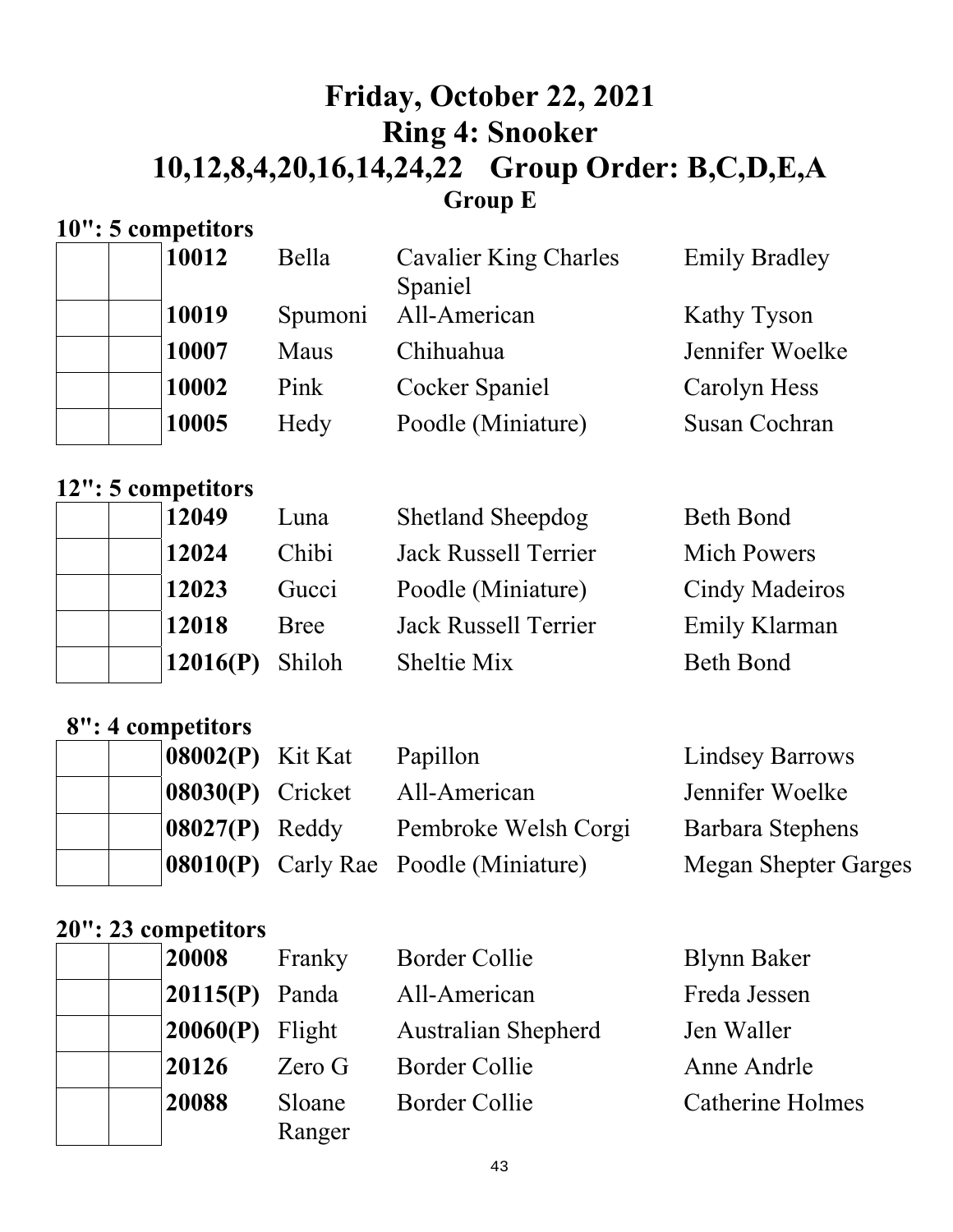| Lea Harvey<br>Michelle Beardsley<br>Makayla Luse |
|--------------------------------------------------|
|                                                  |
|                                                  |
|                                                  |
| Ashleigh Fann                                    |
| <b>Kathy Grace</b>                               |
| <b>Jill Potter</b>                               |
| <b>Beth McClung</b>                              |
| Jacqueline Hoye                                  |
| Laura Selmic                                     |
| Caitlin Varhalla                                 |
| <b>Rachel Evers</b>                              |
| <b>Stefanie Hawkins</b>                          |
| Courtney Iannello                                |
| Mardi Closson                                    |
| Dan Brackney                                     |
| Andrea Friedel                                   |
| Lili Dawidowicz                                  |
|                                                  |

### **16": 12 competitors**

| $10.12$ compenses |                |                                 |                       |
|-------------------|----------------|---------------------------------|-----------------------|
| 16057(P)          | <b>Bria</b>    | <b>English Springer Spaniel</b> | Karen Schelling       |
| 16093             | Quiver         | BorderPap                       | Marya Brackney        |
| $16018(P)$ Luna   |                | All-American                    | <b>Heather Venkat</b> |
| 16037(P)          | Elvis          | Border Collie                   | <b>Tracy Horn</b>     |
| 16089(P)          | Denali         | Border Collie                   | Jeannie Bonsignore    |
| 16091(P)          | Whit           | Border Collie                   | Freda Jessen          |
| 16034             | City<br>Lights | All-American                    | Jen Waller            |
| 16082(P)          | Vader          | <b>Border Collie</b>            | <b>Jill Potter</b>    |
| 16070(P)          | Bindi          | <b>Australian Shepherd</b>      | Tom Howard            |
|                   |                |                                 |                       |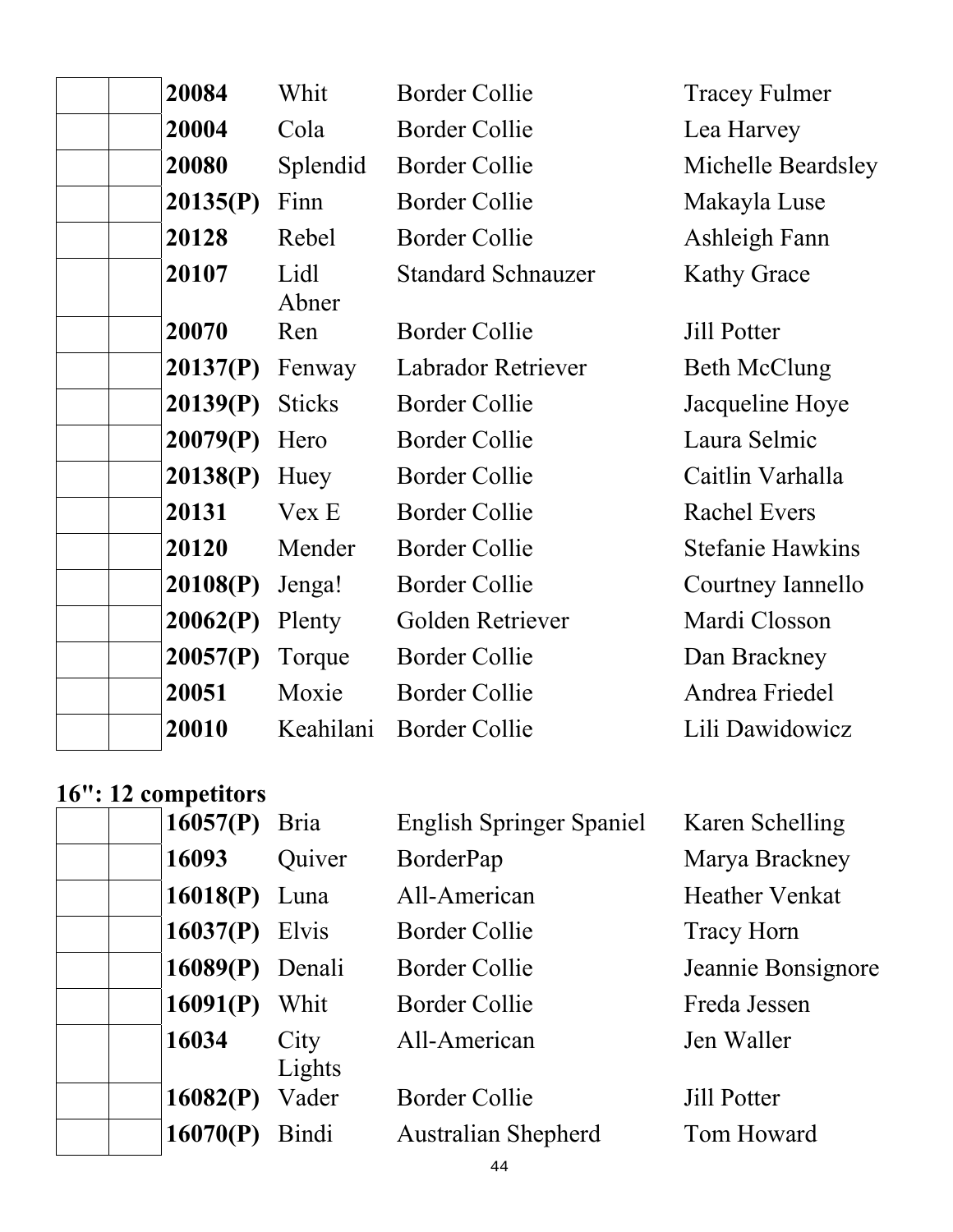|  | $\vert 16056(P)$ Hopi       |      | Border Collie       | Lauralyn Johnson   |
|--|-----------------------------|------|---------------------|--------------------|
|  | $\vert 16015(P) \vert$ Norm |      | Border Collie       | Donna Rohaus       |
|  | 16054                       | Fuji | Asian Border Collie | <b>Mich Powers</b> |

#### **14": 7 competitors**

| 14047             | Nimble | Unicorn                      | Cynthia Hornor             |
|-------------------|--------|------------------------------|----------------------------|
| 14042(P) Zoe      |        | Wheatable                    | <b>Cliff Anderson</b>      |
| $14019(P)$ DeWalt |        | <b>Border Collie</b>         | <b>Vincent Madeiros</b>    |
| 14016             | Jay    | <b>Shetland Sheepdog</b>     | Karen Schelling            |
| 14040 $(P)$ Lizzy |        | <b>Border Collie</b>         | Lea Harvey                 |
| 14039(P)          | June   | <b>Australian Cattle Dog</b> | <b>Lauren Hansen Alers</b> |
| 14001(P)          | Rush   | <b>Border Collie</b>         | Makayla Luse               |
|                   |        |                              |                            |

#### **24": 11 competitors**

| . THE COMPONSITY |                 |                            |                        |
|------------------|-----------------|----------------------------|------------------------|
| 24013            | Alex            | Belgian Sheepdog           | <b>Elizabeth James</b> |
| 24042            | Lainey          | <b>Border Collie</b>       | Donna Rohaus           |
| 24010            | Firefly         | Belgian Waffle             | Roger Ly               |
| 24045            | Eli             | <b>Australian Shepherd</b> | Dawn Wood              |
| 24038            | Onyx            | <b>Border Collie</b>       | <b>Tiffany Roehr</b>   |
| 24014            | <b>Sidekick</b> | <b>Border Collie</b>       | Lili Dawidowicz        |
|                  | Kato            |                            |                        |
| 24006            | Maze            | <b>Border Collie</b>       | <b>Lindsey Blaine</b>  |
|                  | Runner          |                            |                        |
| 24009            | Fever           | <b>Border Collie</b>       | <b>Sarah Westcott</b>  |
| 24035            | <b>Buzz B</b>   | <b>Border Collie</b>       | <b>Blynn Baker</b>     |
| 24034            | Super G         | <b>Border Collie</b>       | Anne Andrle            |
| 24017            | Truant          | Border Collie              | Cynthia Hornor         |
|                  |                 |                            |                        |

### **22": 29 competitors**

| 22048 | Shiver | Border Collie | Nikki Hall   |
|-------|--------|---------------|--------------|
| 22009 | Vibe   | All-American  | Nicole James |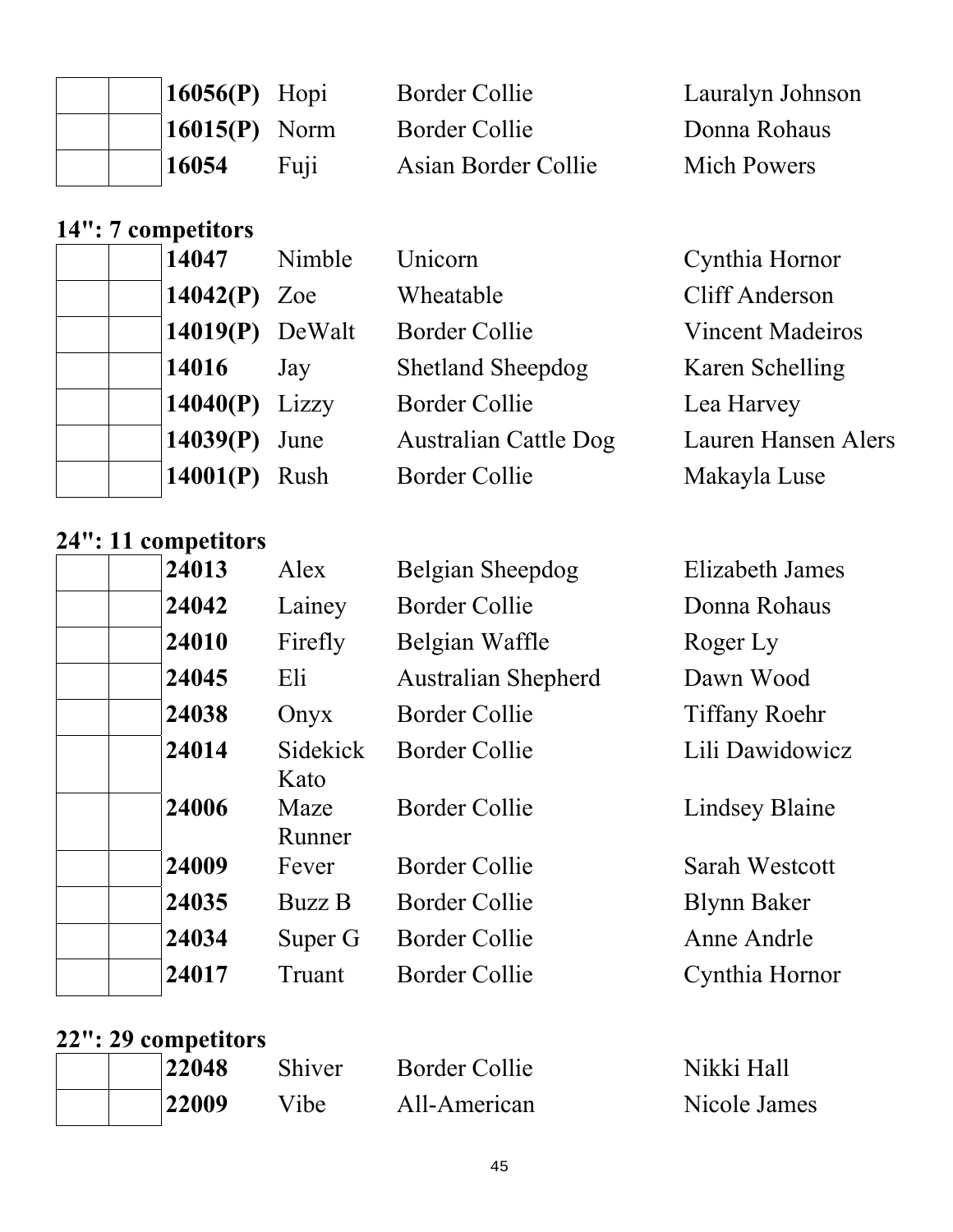| 22128 | Rori            | <b>Border Collie</b>                            | Dan Brackney          |
|-------|-----------------|-------------------------------------------------|-----------------------|
| 22029 | Nate            | <b>Border Collie</b>                            | Pam Presser           |
| 22020 |                 | Phoenix H Nova Scotia Duck Tolling<br>Retriever | Randy Holford         |
| 22057 | Xcel            | Australian Kelpie                               | Erin Stumler          |
| 22087 | Bailey          | <b>Australian Shepherd</b>                      | Ronald Seiter         |
| 22100 | Zim             | <b>Border Collie</b>                            | Melanie Behrens       |
| 22047 | Sadie           | <b>Border Collie</b>                            | <b>Katelyn Jones</b>  |
| 22071 | Tempo           | <b>Border Collie</b>                            | <b>Bonny Henning</b>  |
| 22077 | Ze'ev           | <b>Border Collie</b>                            | Barbara Holbrook      |
| 22015 | Moon            | <b>Border Collie</b>                            | Danielle Scott        |
| 22022 |                 | Rascal Joe All-American                         | <b>Suzan Roberts</b>  |
| 22095 | Kaiden          | All Breed                                       | Robin Taylor          |
| 22086 | Justice         | <b>Border Collie</b>                            | Kate Almasy           |
| 22084 | Fib             | <b>Border Collie</b>                            | <b>Tracy Horn</b>     |
| 22096 | Beckett         | <b>Australian Shepherd</b>                      | Anne Popper           |
| 22098 | Jury            | <b>Border Collie</b>                            | Nikki Hall            |
| 22117 | Boogie          | <b>Border Collie</b>                            | Peggy Friauf          |
| 22105 | Drake           | <b>Australian Shepherd</b>                      | Lynn Proe             |
| 22103 | Raze            | <b>Border Collie</b>                            | Robin Taylor          |
| 22081 | Seb             | <b>Border Collie</b>                            | <b>Cliff Anderson</b> |
| 22076 | Slate           | <b>Border Collie</b>                            | Judy Whitbred         |
| 22061 | Dash            | <b>Border Collie</b>                            | Kim Udovic            |
| 22030 | Ben             | <b>Border Collie</b>                            | Eric Swanson          |
| 22024 | Kyla            | <b>Border Collie</b>                            | Nancy Tetrick         |
| 22023 | <b>Brodie</b>   | <b>Border Collie</b>                            | <b>Sue Tetanich</b>   |
| 22010 | Sophie<br>Bella | <b>Border Collie</b>                            | Anne Hong             |
| 22123 | Universe        | <b>Border Collie</b>                            | <b>Rachel Evers</b>   |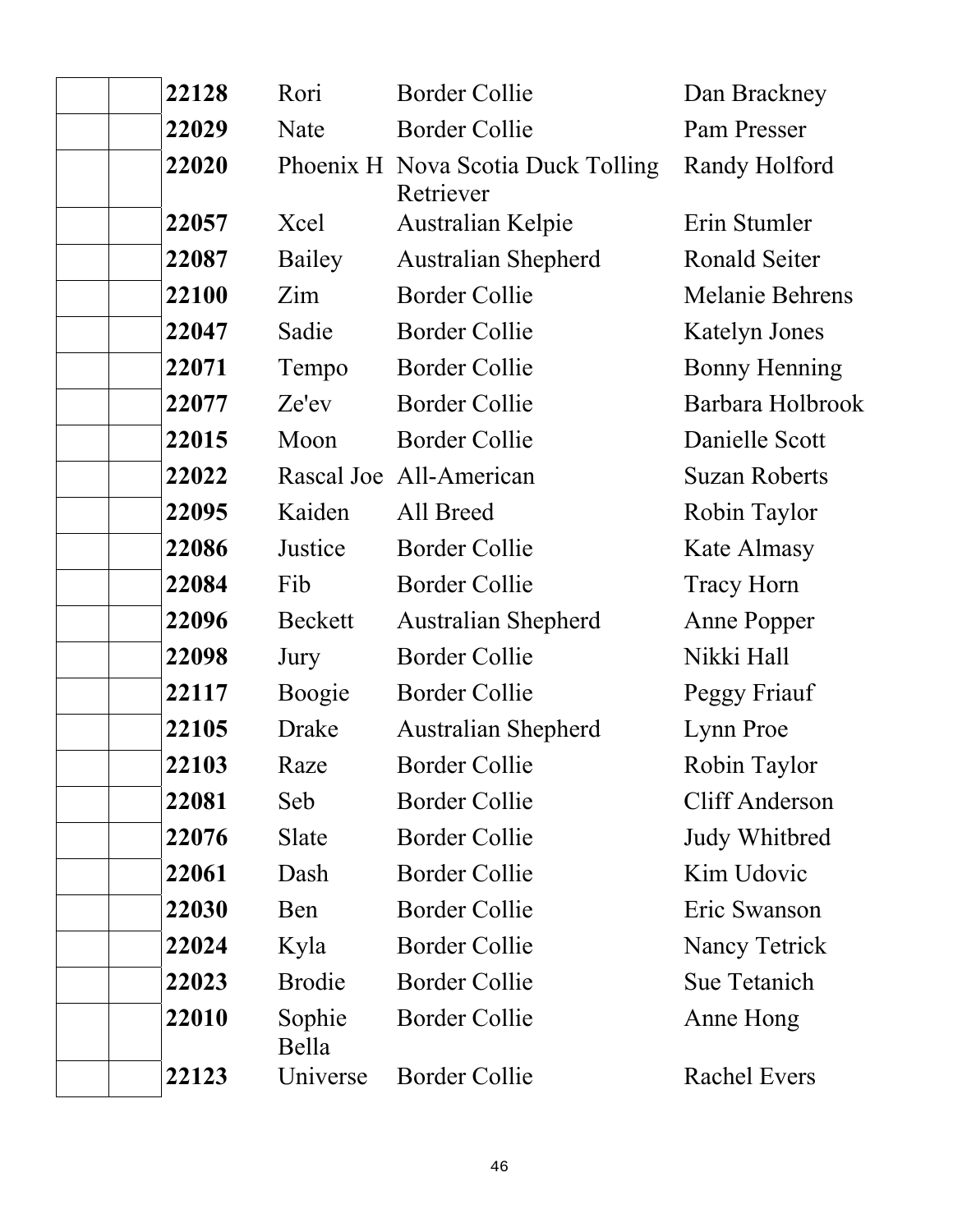# **Friday, October 22, 2021 Ring 4: Snooker 10,12,8,4,20,16,14,24,22 Group Order: B,C,D,E,A**

### **Group A**

|  | 10": 2 competitors |       |                          |              |
|--|--------------------|-------|--------------------------|--------------|
|  | 10013              | Rowan | <b>Shetland Sheepdog</b> | Heather Witt |
|  | 10015              | Miley | <b>Shetland Sheepdog</b> | Amber Abbott |

|  | 12": 3 competitors |  |
|--|--------------------|--|
|  | 12000              |  |

|  | 12008                       | <b>Bilbo</b> | Papillon             | Britney Imhof        |
|--|-----------------------------|--------------|----------------------|----------------------|
|  | 12009                       | Pete         | Jack Russell Terrier | <b>Kate Barnes</b>   |
|  | $\vert 12020(P) \vert$ Rudy |              | Miniature Schnauzer  | <b>Heather Smith</b> |

#### **8": 10 competitors**

| 08017(P)        | Ziggy       | Pembroke Welsh Corgi                         | Tabitha Krol         |
|-----------------|-------------|----------------------------------------------|----------------------|
| 08021           | Dreamer     | <b>Shetland Sheepdog</b>                     | Abigail Beasley      |
| 08031           | Elise       | <b>Shetland Sheepdog</b>                     | Tina Desrosiers      |
| 08009           | Tikaani     | American Eskimo Dog                          | Eleonora Zalo        |
| 08028           | Huckleberry | Nova Scotia Duck<br><b>Tolling Retriever</b> | Jennifer Goldberg    |
| 08014(P)        | Gram        | <b>Shetland Sheepdog</b>                     | Melinda Stomel       |
| $08032(P)$ Rose |             | Pembroke Welsh Corgi                         | Tabitha Krol         |
| 08023(P)        | Simba       | All-American                                 | Debra Slaybaugh      |
| 08006(P)        | Kazzie      | Papillon                                     | <b>Terry Pertile</b> |
| 08003           | Dusty       | Miniature Schnauzer                          | <b>Heather Smith</b> |
|                 |             |                                              |                      |

### **4": 3 competitors**

|  | 04001 | Mouse  | Jack Russell Terrier | Tracey Luggiero      |
|--|-------|--------|----------------------|----------------------|
|  | 04003 | Phire  | Swedish Vallhund     | <b>Barb Atkinson</b> |
|  | 04002 | Baxter | Pembroke Welsh Corgi | Tabitha Krol         |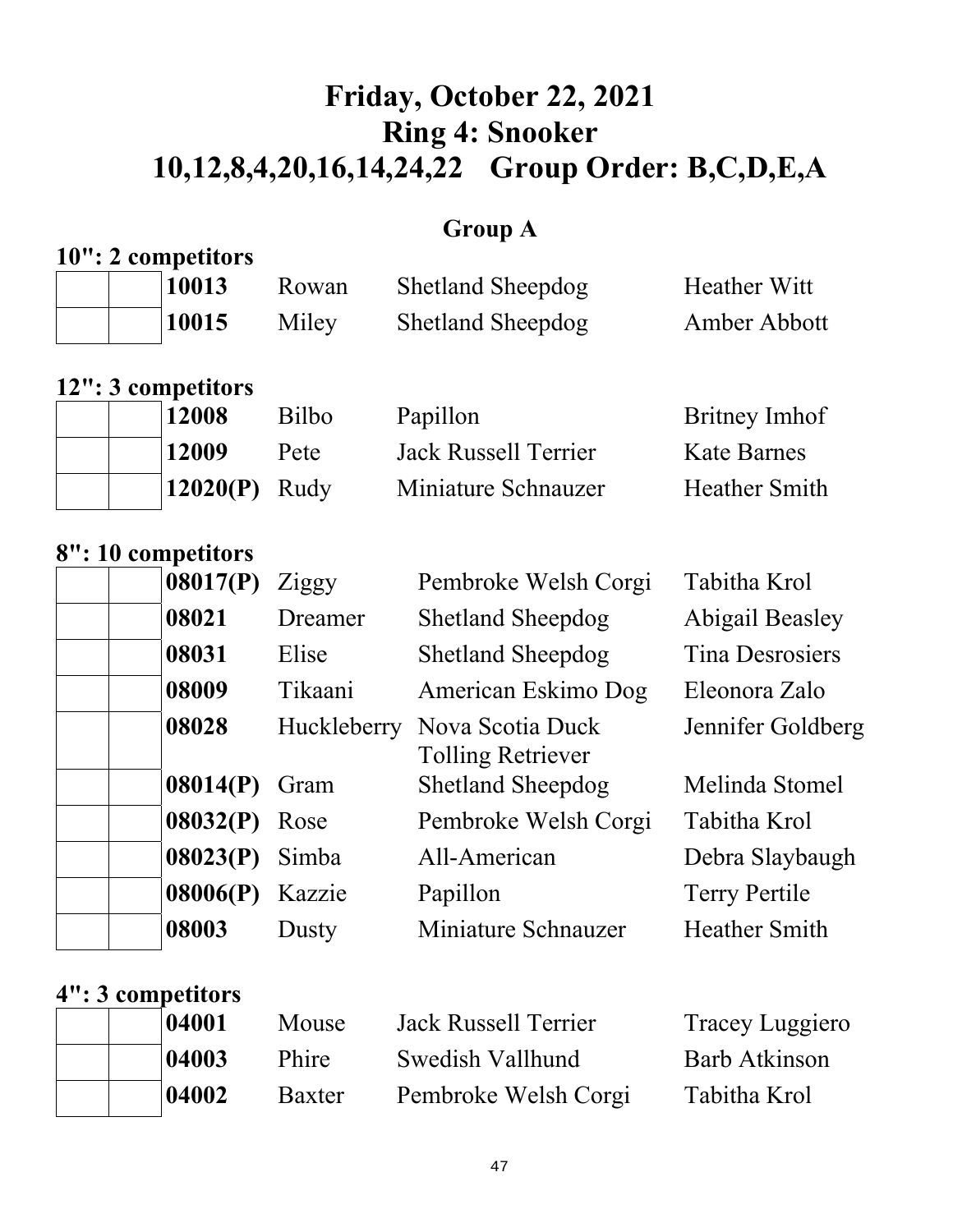# **20": 23 competitors**

| 20075(P) | M.E.              | <b>Border Collie</b>         | Karen Stinnett         |
|----------|-------------------|------------------------------|------------------------|
| 20098    | Ritz              | <b>Border Collie</b>         | Nicole Houghton        |
| 20058    | Little<br>Sparkle | <b>Border Collie</b>         | Tawni Millet           |
| 20114    | Fuzzy<br>Knuckles | <b>Border Collie</b>         | Melanie Rock           |
| 20103    | Ella              | All-American                 | Courtney Holscher      |
| 20097(P) | Leeroy            | <b>Border Collie</b>         | Jennifer Weaver        |
| 20093    | Pure              | <b>Border Collie</b>         | Iva Perna              |
| 20064    | #1 Hottie         | <b>Border Collie</b>         | Don St. Croix          |
| 20063    | Fury              | <b>Border Collie</b>         | Jennifer Kerwick       |
| 20055(P) | Cajun             | Vizsla                       | Louis Moeckler         |
| 20052    | Jaxon             | Australian Shepherd          | Renee Kalmanson        |
| 20016(P) | Blue              | <b>Border Collie</b>         | <b>Scarlett Miller</b> |
| 20013    | Quack             | <b>Border Collie</b>         | Britney Imhof          |
| 20043(P) | Fly               | <b>Border Collie</b>         | Karen Stinnett         |
| 20090    | Fate              | <b>Border Collie</b>         | Jennifer Yates         |
| 20028    |                   | Vida Loca Border Collie      | Jen Denereaz           |
| 20014    | Ditto             | <b>Border Collie</b>         | Kris DuRocher          |
| 20041    | Endeavor          | <b>Border Collie</b>         | Kelsey Kirkpatrick     |
| 20130(P) | Storm             | <b>Flat-Coated Retriever</b> | Kathy Petroni          |
| 20006(P) | Sly               | Border Collie                | <b>Judy Pretli</b>     |
| 20048    | Koozie            | <b>Border Collie</b>         | <b>Shawn Cossart</b>   |
| 20069(P) | Cirilla           | <b>Border Collie</b>         | Adriana Nottestad      |
| 20102    | Shine J           | English Shepherd             | Hope Jones             |
|          |                   |                              |                        |

#### **16": 22 competitors**

|  | $\vert 16114(P)$ Cosmic |                 | All-American | Kara Sheerer |
|--|-------------------------|-----------------|--------------|--------------|
|  | 16106                   | <b>Marshall</b> | BorderPap    | Amber Abbott |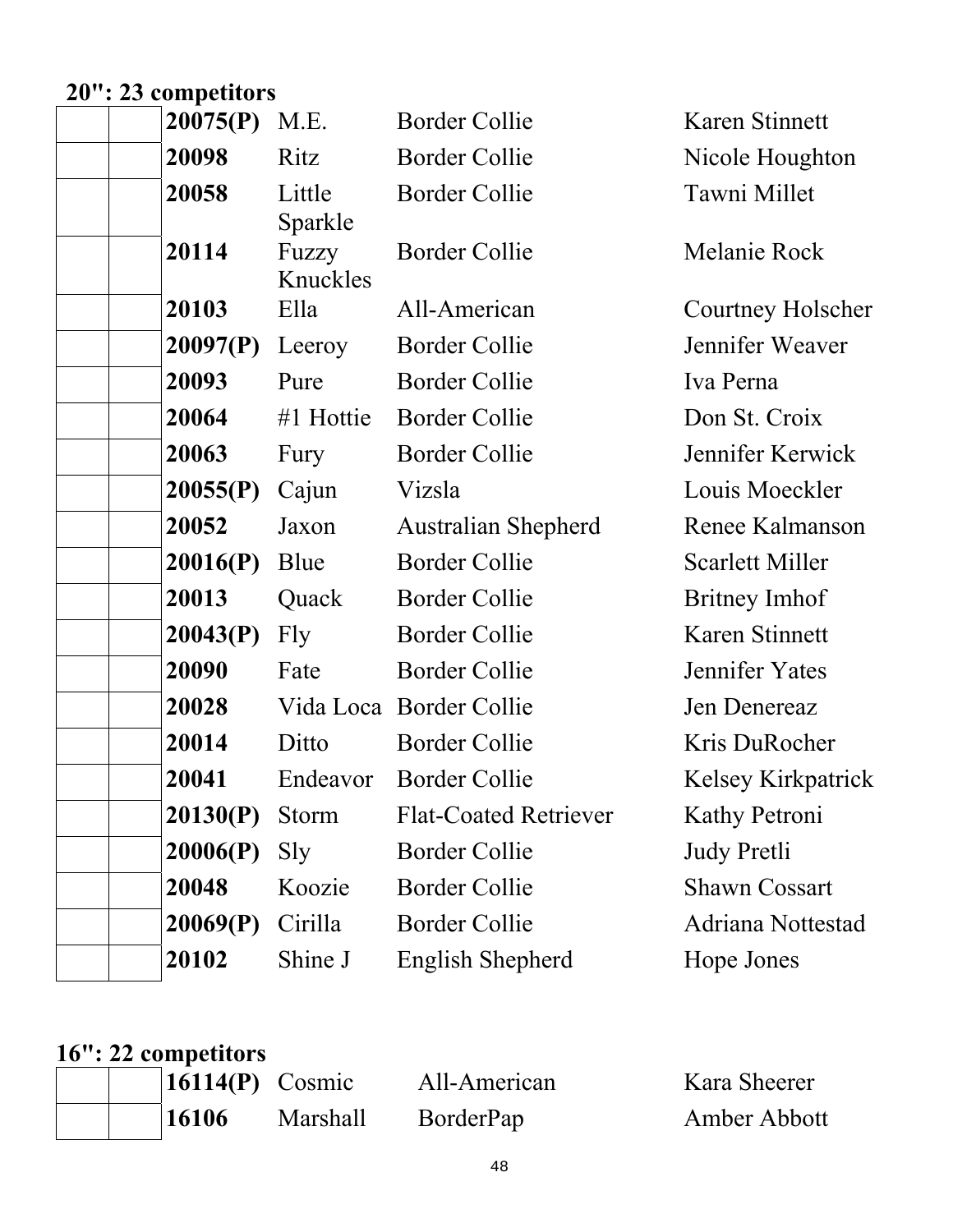| 16090(P) | Carbon           | <b>Border Collie</b>                         | <b>Katelyn Scott</b>   |
|----------|------------------|----------------------------------------------|------------------------|
| 16075    | Bug              | <b>Border Staffy</b>                         | Laura Slusher          |
| 16073    | Lincoln Q        | Cocker Spaniel                               | Erin Queen             |
| 16065(P) | Finnegan         | Nova Scotia Duck<br><b>Tolling Retriever</b> | Jennifer Goldberg      |
| 16047    | Deacon           | <b>Shetland Sheepdog</b>                     | Elizabeth Blanchard    |
| 16038    | Bee              | <b>Shetland Sheepdog</b>                     | Jean Lavalley          |
| 16030(P) | Holly            | All-American                                 | Hannah McCausland      |
| 16017(P) | Charlie          | <b>Border Collie</b>                         | <b>Wendy Crawshaw</b>  |
| 16097(P) | Banshee          | Mongrel                                      | Kaimen Miller          |
| 16104    | Airy             | BorderPap                                    | Ginsey St. Croix       |
| 16033    | <b>Brittan</b>   | Mudi                                         | Jeanine Cowger         |
| 16026    | D'Artagnan       | Pyrenean Shepherd                            | Eleonora Zalo          |
| 16074(P) | Lincoln D        | <b>Shetland Sheepdog</b>                     | <b>Tina Desrosiers</b> |
| 16076    | Grape            | All-American                                 | <b>Bridget Thomas</b>  |
| 16108(P) | BAM!             | <b>Border Collie</b>                         | <b>Sharon Levine</b>   |
| 16072    | Indi             | Pumi                                         | <b>Christine Brew</b>  |
| 16064(P) | <b>Bindi</b> Sue | <b>Border Collie</b>                         | Kaimen Miller          |
| 16087    | Cash             | <b>Border Collie</b>                         | Karen Stinnett         |
| 16110    | Courageous       | Labrador Retriever                           | Chris Ciardelli        |
| 16024    | Legitimate       | <b>Border Collie</b>                         | Kelsey Kirkpatrick     |
|          |                  |                                              |                        |

#### **14": 11 competitors**

| 14036    | <b>Sting</b> | <b>Shetland Sheepdog</b>    | <b>Susan Crank</b>  |
|----------|--------------|-----------------------------|---------------------|
| 14052    | Rio          | <b>Shetland Sheepdog</b>    | Jennifer Crank      |
| 14043    | Tine         | All-American                | Rhonda Koeske       |
| 14038    | Selfie       | <b>Shetland Sheepdog</b>    | Sandra Schmidt      |
| 14032(P) | Deja Vu      | <b>Border Collie</b>        | <b>Brenda Kelly</b> |
| 14025    | <b>Newt</b>  | <b>Jack Russell Terrier</b> | <b>Kate Barnes</b>  |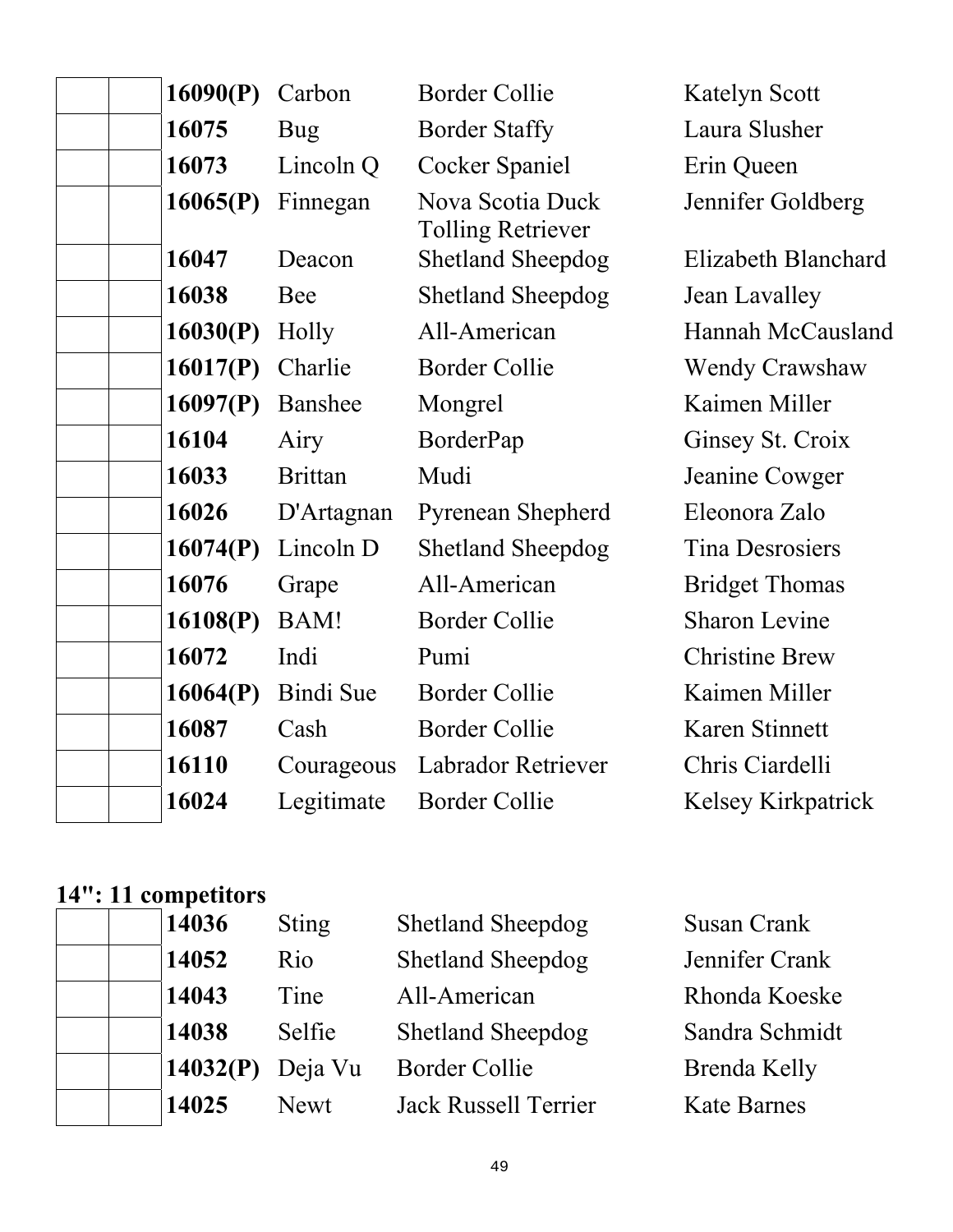| 14010             | Swindle  | <b>Shetland Sheepdog</b>   | <b>Abigail Beasley</b> |
|-------------------|----------|----------------------------|------------------------|
| 14005 $(P)$ Talla |          | <b>Border Collie</b>       | Sarah Jones            |
| 14007(P) Link     |          | Icelandic Sheepdog         | Jessica Ibarra         |
| 14049(P)          | Ginger   | <b>Australian Shepherd</b> | Diana Johnson-Ford     |
| 14030             | Stripper | <b>Shetland Sheepdog</b>   | <b>Susan Crank</b>     |

### **24": 8 competitors**

| 24020 | Dezi   | <b>Border Collie</b>    | Linda Husson            |
|-------|--------|-------------------------|-------------------------|
| 24044 |        | Legendary Border Collie | Tawni Millet            |
| 24039 | Buzz M | <b>Border Collie</b>    | Melissa Moerland        |
| 24025 |        | Kepler-79 All-American  | <b>Bridget Thomas</b>   |
| 24001 | Gambit | <b>Border Collie</b>    | Adriana Nottestad       |
| 24003 | Archie | English Shepherd        | <b>Charlotte Gunby</b>  |
| 24037 | Max    | <b>Border Collie</b>    | <b>Karen Overstreet</b> |
| 24028 | Kitt   | <b>Border Collie</b>    | <b>Amy Parker</b>       |

#### **22": 22 competitors**

| 22129 | Smudge      | <b>Border Collie</b> | Kaimen Miller         |
|-------|-------------|----------------------|-----------------------|
| 22042 | <b>Nile</b> | <b>Border Collie</b> | Jordan York           |
| 22093 | Trouble     | <b>Border Collie</b> | <b>Ginny Carlson</b>  |
| 22118 | Gilles      | <b>Border Collie</b> | Nicole Houghton       |
| 22083 | Cash W      | <b>Border Collie</b> | Chloe Williams        |
| 22067 | Tabby       | <b>Border Collie</b> | Chris Ciardelli       |
| 22063 | Flair       | Border Collie        | Amber Abbott          |
| 22036 | Zachery     | Koolie               | Anne Crawshaw         |
| 22001 | Equis       | <b>Border Collie</b> | Stefanie Anderson     |
| 20050 | Keavy       | <b>Border Collie</b> | <b>Kerry Stevens</b>  |
| 22038 | Angel       | Border Collie        | <b>Wendy Crawshaw</b> |
| 22032 | Rhythm      | Border Collie        | Linda Husson          |
|       |             |                      |                       |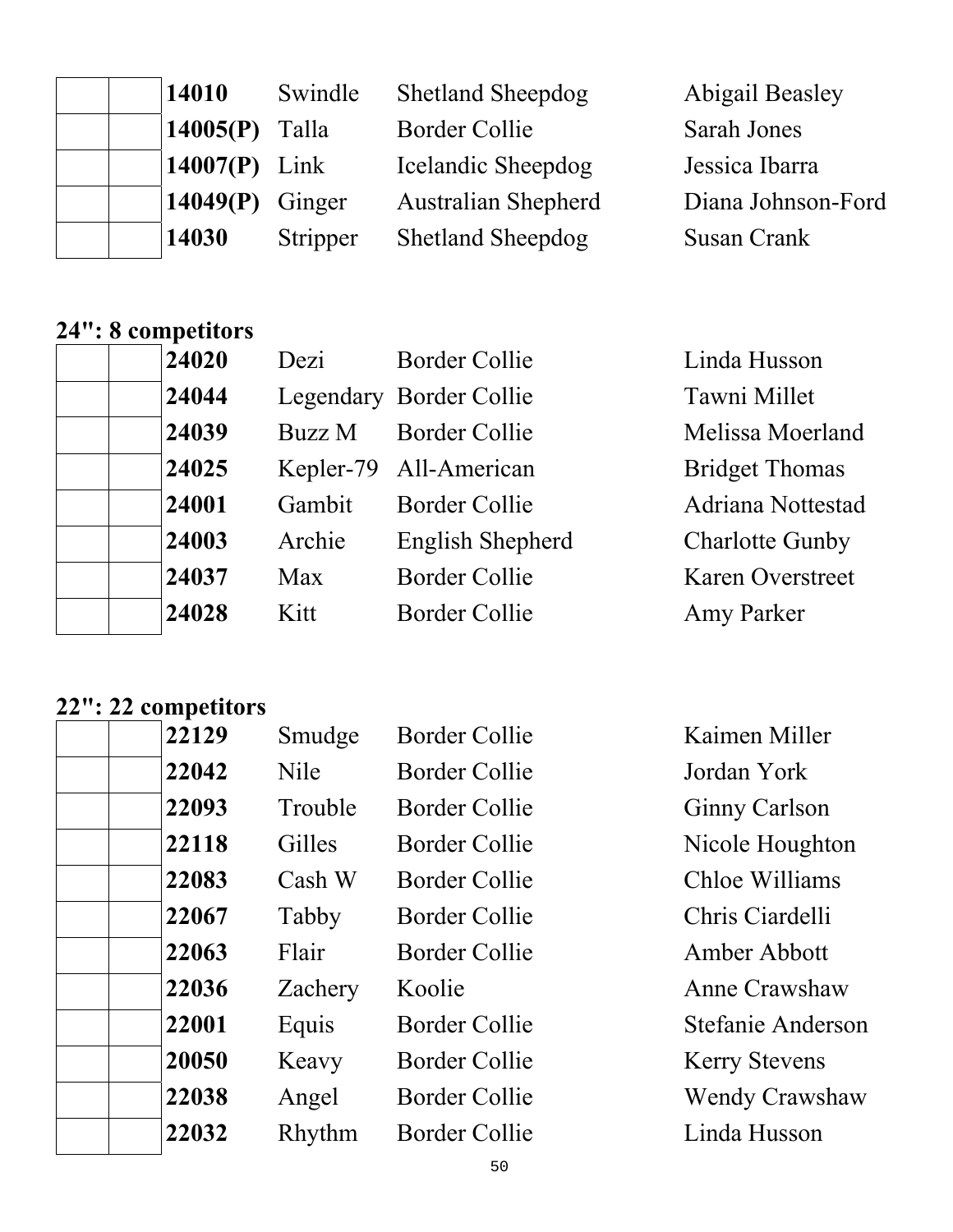| 22025 | Bacardi | Mongrel              | Kaimen Miller        |
|-------|---------|----------------------|----------------------|
| 22027 | Pixie   | <b>Border Collie</b> | <b>Ginny Carlson</b> |
| 22066 | Doon!   | Border Collie        | Sarah Jones          |
| 22011 | Zest    | <b>Border Collie</b> | Debbie McLean        |
| 22037 | James   | Border Collie        | Brenda Kelly         |
| 22004 | Journey | Boxer                | Jennifer Yates       |
| 22028 | Jetta   | Border Collie        | Sue Lindsay          |
| 22017 | Voulez  | Golden Retriever     | Katie Williamson     |
| 22130 | London  | Border Collie        | Kaimen Miller        |
| 22106 | Capture | Border Collie        | Jordan York          |
|       |         |                      |                      |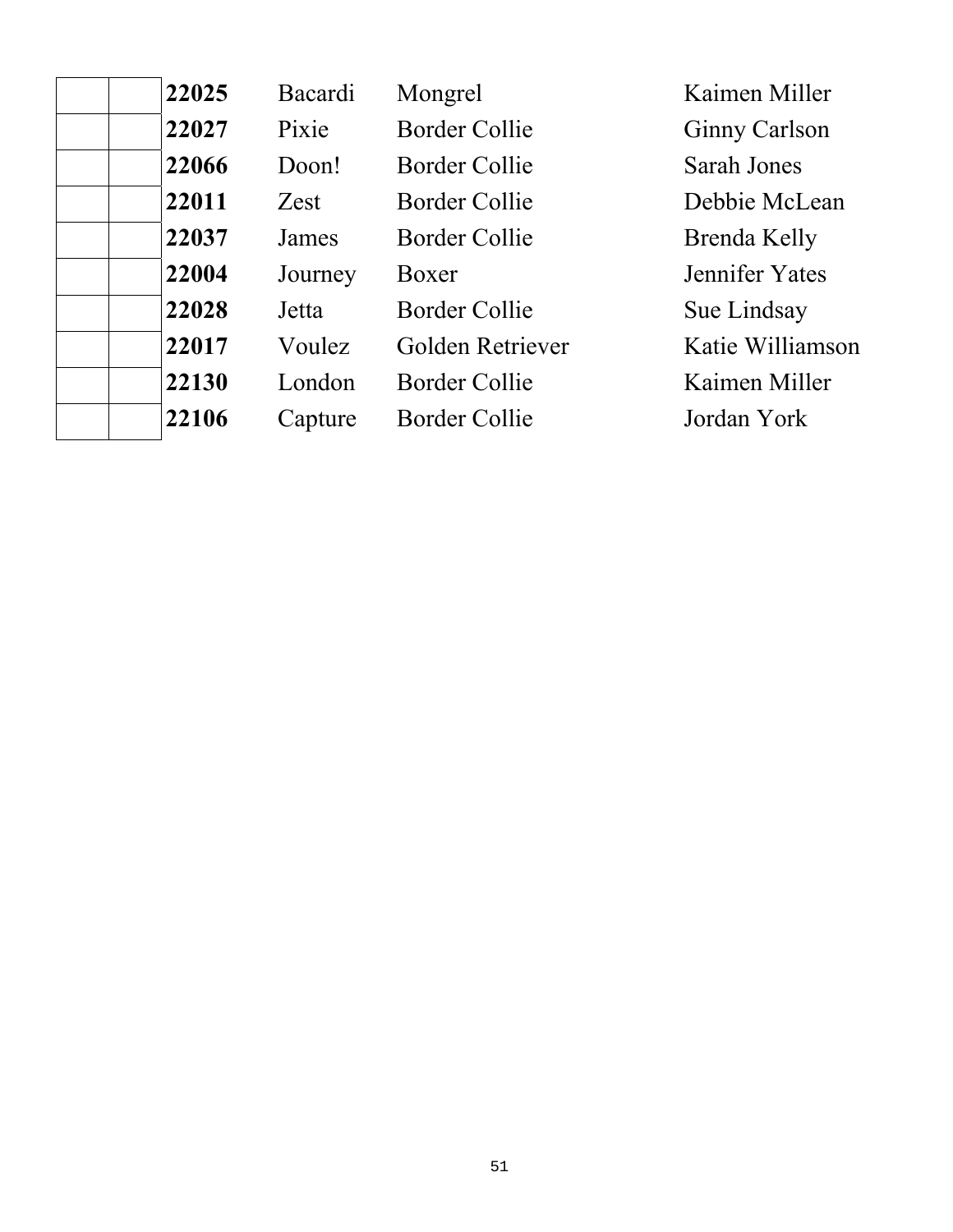# **Saturday, October 23, 2021 Ring 1: Standard 16,10,20,4,8 Group Order: A,D,B,C,E**

# **Group A**

### **16": 22 competitors**

#### **5'Aframe (Veterans)**

| 16024        |      | Legitimate Border Collie      | Kelsey Kirkpatrick |
|--------------|------|-------------------------------|--------------------|
| 16087        | Cash | Border Collie                 | Karen Stinnett     |
| <b>16110</b> |      | Courageous Labrador Retriever | Chris Ciardelli    |

#### **5'6" Aframe**

| 16047    | Deacon          | <b>Shetland Sheepdog</b>                     | Elizabeth Blanchard   |
|----------|-----------------|----------------------------------------------|-----------------------|
| 16114(P) | Cosmic          | All-American                                 | Kara Sheerer          |
| 16090(P) | Carbon          | Border Collie                                | Katelyn Scott         |
| 16065(P) | Finnegan        | Nova Scotia Duck<br><b>Tolling Retriever</b> | Jennifer Goldberg     |
| 16030(P) | Holly           | All-American                                 | Hannah McCausland     |
| 16038    | Bee             | <b>Shetland Sheepdog</b>                     | Jean Lavalley         |
| 16075    | Bug             | <b>Border Staffy</b>                         | Laura Slusher         |
| 16073    | Lincoln Q       | Cocker Spaniel                               | Erin Queen            |
| 16106    | <b>Marshall</b> | BorderPap                                    | Amber Abbott          |
| 16017(P) | Charlie         | Border Collie                                | <b>Wendy Crawshaw</b> |
| 16097(P) | Banshee         | Mongrel                                      | Kaimen Miller         |
| 16033    | <b>Brittan</b>  | Mudi                                         | Jeanine Cowger        |
| 16104    | Airy            | BorderPap                                    | Ginsey St. Croix      |
| 16108(P) | BAM!            | <b>Border Collie</b>                         | <b>Sharon Levine</b>  |
| 16072    | Indi            | Pumi                                         | <b>Christine Brew</b> |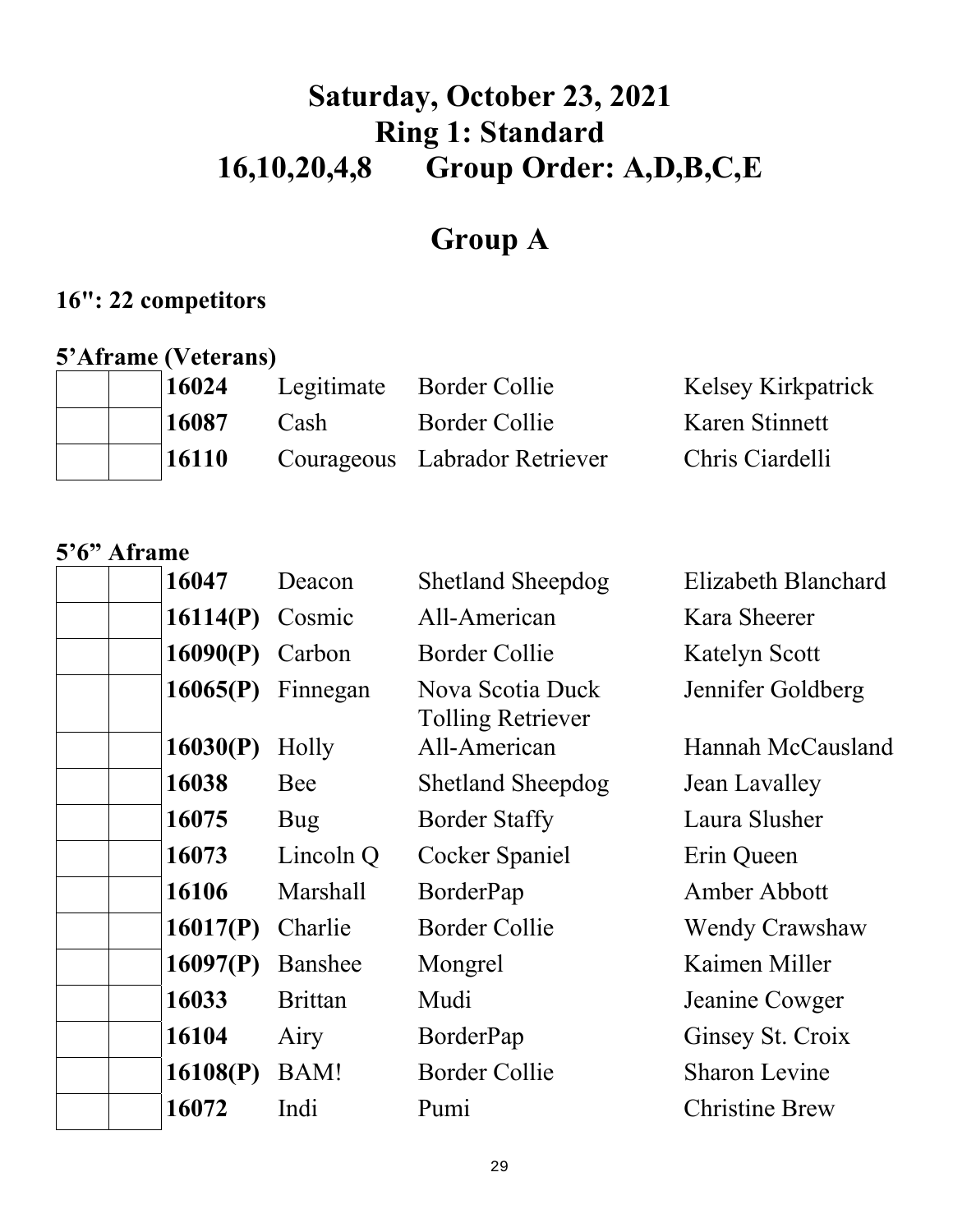|  |                |                            | Tina Desrosiers                                                        |
|--|----------------|----------------------------|------------------------------------------------------------------------|
|  |                |                            | Eleonora Zalo                                                          |
|  | Grape          | All-American               | <b>Bridget Thomas</b>                                                  |
|  |                | Border Collie              | Kaimen Miller                                                          |
|  | 16026<br>16076 | $\vert 16064(P)$ Bindi Sue | $16074(P)$ Lincoln D Shetland Sheepdog<br>D'Artagnan Pyrenean Shepherd |

# **10": 2 competitors**

| 10013 | Rowan | <b>Shetland Sheepdog</b> | <b>Heather Witt</b> |
|-------|-------|--------------------------|---------------------|
| 10015 | Miley | <b>Shetland Sheepdog</b> | Amber Abbott        |

#### **20": 23 competitors**

| 20043(P) | Fly               | <b>Border Collie</b>         | Karen Stinnett            |
|----------|-------------------|------------------------------|---------------------------|
| 20016(P) | Blue              | <b>Border Collie</b>         | <b>Scarlett Miller</b>    |
| 20052    | Jaxon             | <b>Australian Shepherd</b>   | Renee Kalmanson           |
| 20058    | Little<br>Sparkle | <b>Border Collie</b>         | Tawni Millet              |
| 20055(P) | Cajun             | Vizsla                       | Louis Moeckler            |
| 20103    | Ella              | All-American                 | <b>Courtney Holscher</b>  |
| 20063    | Fury              | <b>Border Collie</b>         | Jennifer Kerwick          |
| 20097(P) | Leeroy            | <b>Border Collie</b>         | Jennifer Weaver           |
| 20114    | Fuzzy<br>Knuckles | <b>Border Collie</b>         | Melanie Rock              |
| 20098    | Ritz              | <b>Border Collie</b>         | Nicole Houghton           |
| 20093    | Pure              | <b>Border Collie</b>         | Iva Perna                 |
| 20064    | #1 Hottie         | <b>Border Collie</b>         | Don St. Croix             |
| 20013    | Quack             | <b>Border Collie</b>         | Britney Imhof             |
| 20075(P) | M.E.              | <b>Border Collie</b>         | Karen Stinnett            |
| 20130(P) | Storm             | <b>Flat-Coated Retriever</b> | Kathy Petroni             |
| 20069(P) | Cirilla           | <b>Border Collie</b>         | Adriana Nottestad         |
| 20041    | Endeavor          | <b>Border Collie</b>         | <b>Kelsey Kirkpatrick</b> |
| 20014    | Ditto             | <b>Border Collie</b>         | Kris DuRocher             |
|          |                   |                              |                           |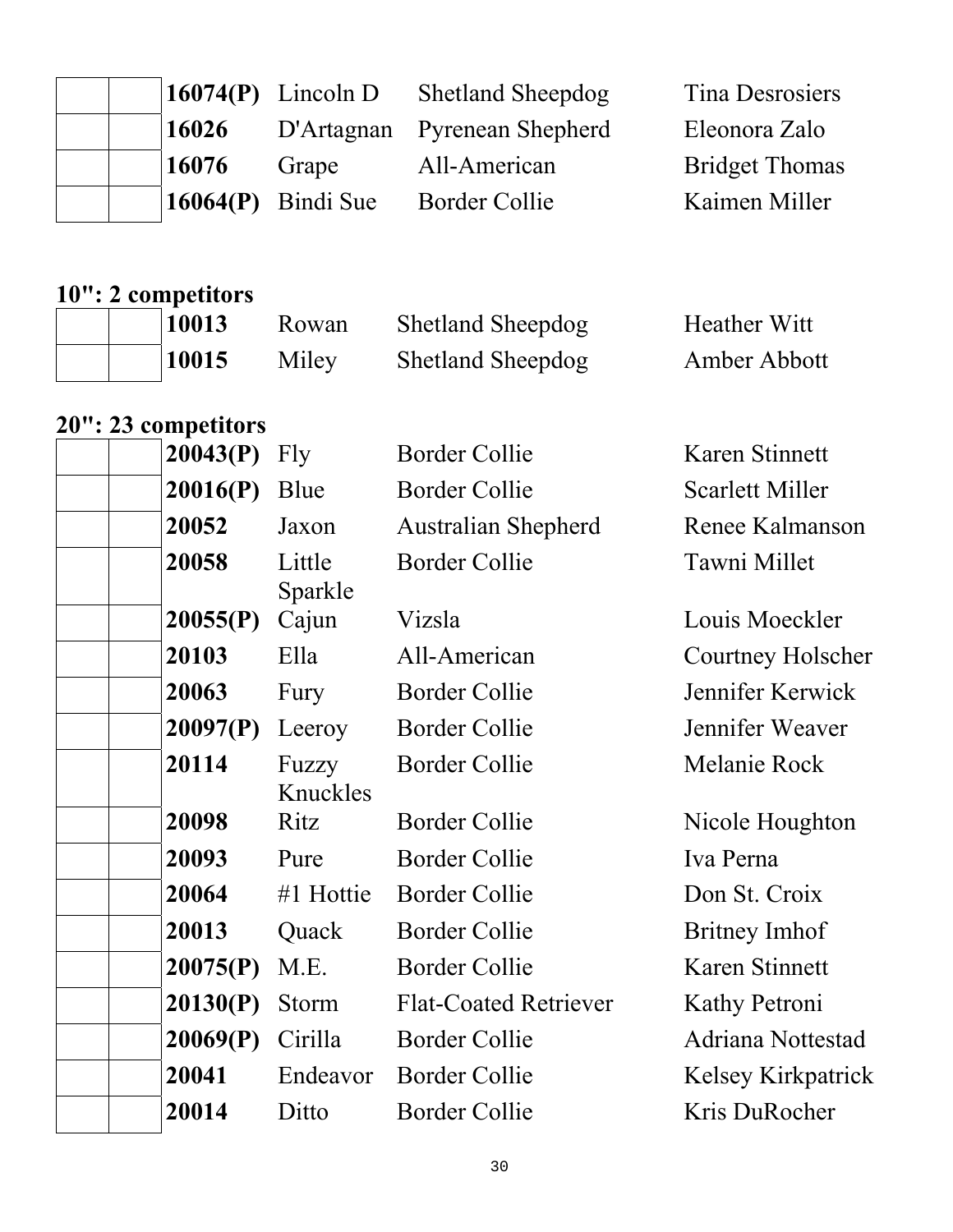| 20048    | Koozie  | <b>Border Collie</b>    | <b>Shawn Cossart</b> |
|----------|---------|-------------------------|----------------------|
| 20006(P) | Sly     | <b>Border Collie</b>    | Judy Pretli          |
| 20028    |         | Vida Loca Border Collie | Jen Denereaz         |
| 20102    | Shine J | English Shepherd        | Hope Jones           |
| 20090    | Fate    | <b>Border Collie</b>    | Jennifer Yates       |

### **5'AFrame**

**4": 3 competitors** 

|  | 04002 | Baxter | Pembroke Welsh Corgi | Tabitha Krol    |
|--|-------|--------|----------------------|-----------------|
|  | 04003 | Phire  | Swedish Vallhund     | Barb Atkinson   |
|  | 04001 | Mouse  | Jack Russell Terrier | Tracey Luggiero |

# **8": 10 competitors**

| 08028    |         | Huckleberry Nova Scotia Duck | Jennifer Goldberg      |
|----------|---------|------------------------------|------------------------|
|          |         | <b>Tolling Retriever</b>     |                        |
| 08021    | Dreamer | <b>Shetland Sheepdog</b>     | <b>Abigail Beasley</b> |
| 08031    | Elise   | <b>Shetland Sheepdog</b>     | <b>Tina Desrosiers</b> |
| 08017(P) | Ziggy   | Pembroke Welsh Corgi         | Tabitha Krol           |
| 08023(P) | Simba   | All-American                 | Debra Slaybaugh        |
| 08006(P) | Kazzie  | Papillon                     | <b>Terry Pertile</b>   |
| 08014(P) | Gram    | <b>Shetland Sheepdog</b>     | Melinda Stomel         |
| 08032(P) | Rose    | Pembroke Welsh Corgi         | Tabitha Krol           |
| 08003    | Dusty   | Miniature Schnauzer          | <b>Heather Smith</b>   |
| 08009    | Tikaani | American Eskimo Dog          | Eleonora Zalo          |
|          |         |                              |                        |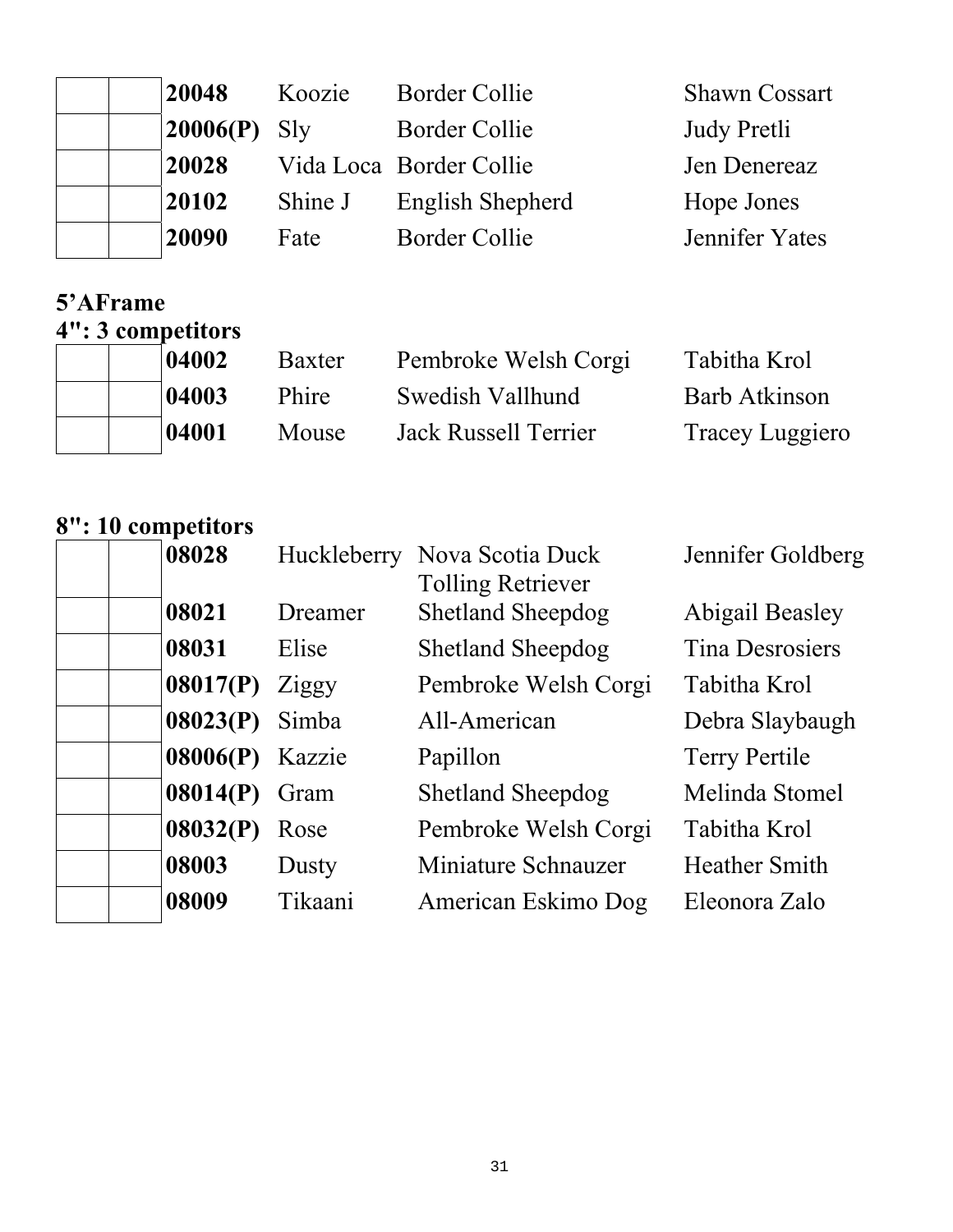# **Saturday, October 23, 2021 Ring 1: Standard 16,10,20,4,8 Group Order: A,D,B,C,E**

# **Group D**

# **16": 20 competitors**

| 16088(P) | Velo         | <b>Border Collie</b>       | Maddie Speagle       |
|----------|--------------|----------------------------|----------------------|
| 16013(P) | Fleur De Lis | <b>Border Collie</b>       | Renee Culpepper      |
| 16006    | The Palinka  | All-American               | Chris Tucci          |
| 16092(P) | Pippa        | All-American               | Madelyn Rohde        |
| 20044(P) | Aura         | <b>Labrador Retriever</b>  | Dawn Mlatecek        |
| 16003    | Rev          | <b>Border Collie</b>       | Marni Brown          |
| 16069(P) | Lyric        | <b>Border Collie</b>       | Kevin Kent           |
| 16111(P) | Phenomenon   | <b>Border Collie</b>       | Merritt Speagle      |
| 16005    | Finnegan     | Pumi                       | <b>Annie Burke</b>   |
| 16023(P) | Garnet       | Rottweiler                 | Paula Miloglav-Recco |
| 16102(P) | Punch        | <b>Border Collie</b>       | <b>Brett Duke</b>    |
| 16012(P) | Usher        | <b>Border Collie</b>       | Abby Peach           |
| 16101(P) | Atomic       | <b>Border Collie</b>       | Maddie Speagle       |
| 16041(P) | Reese        | <b>Australian Shepherd</b> | <b>Crystal Ragan</b> |
| 16022(P) | Nash         | Australian Koolie          | Cheryl Lenox         |
| 16036(P) | Ultra        | <b>Border Collie</b>       | <b>Ashley Castro</b> |
| 16105    | Motown       | <b>Shetland Sheepdog</b>   | <b>Susan Bekaert</b> |
| 16107    | Beauregard   | <b>Boston Terrier</b>      | Kari Taylor          |
| 16083(P) | Ninja Ml     | Labrador Retriever         | Dawn Mlatecek        |
| 16046(P) | Jake         | <b>Border Collie</b>       | Kaitlyn Rohr         |
|          |              |                            |                      |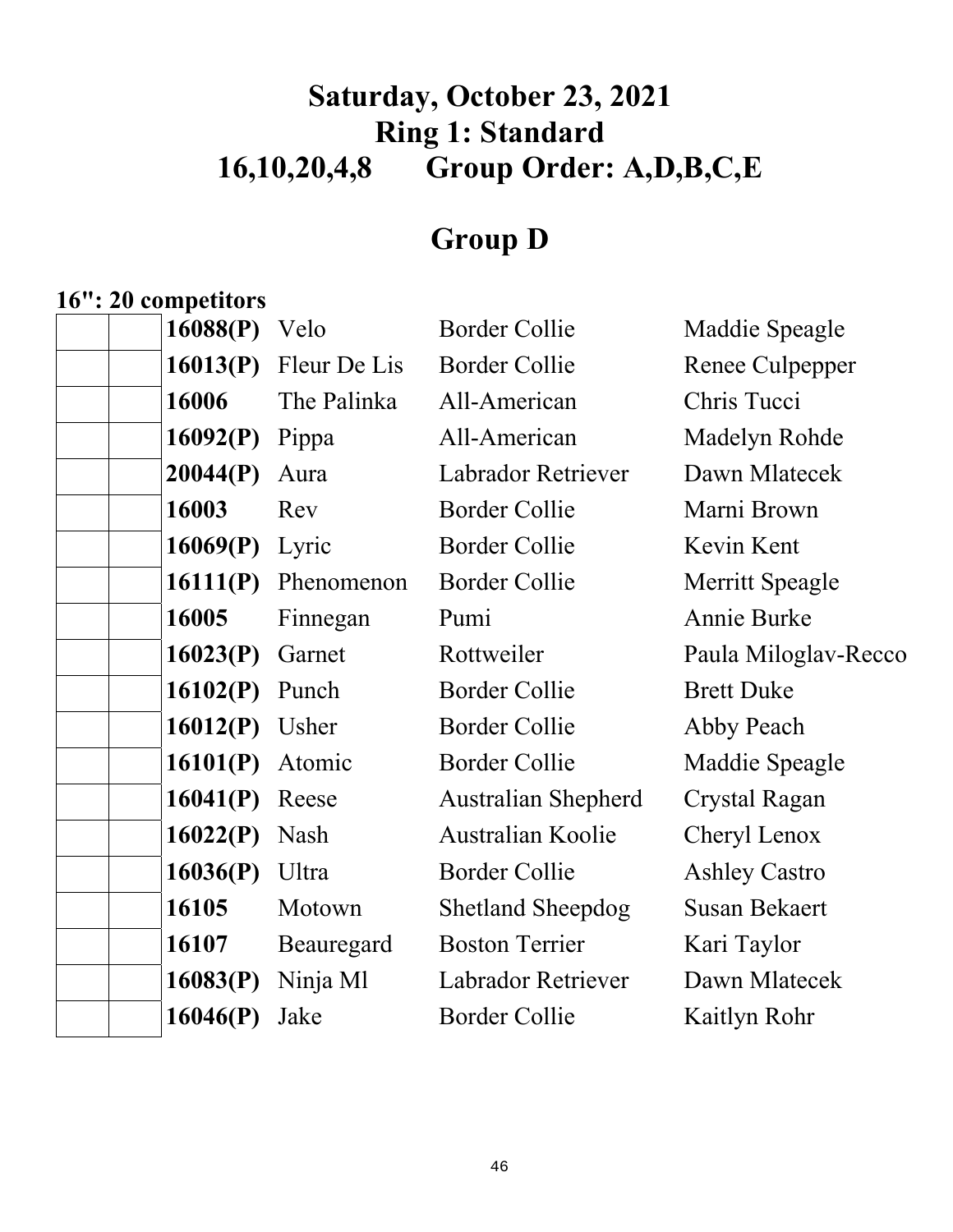# **10": 7 competitors**

| 10014 | Coco          | All-American                | <b>Betsie Bolger</b>  |
|-------|---------------|-----------------------------|-----------------------|
| 10011 | Lee           | Papillon                    | Pamela McCaleb        |
| 10006 | Dazzle        | Poodle (Miniature)          | Mitzi Keating         |
| 10001 | <b>Butter</b> | BorderPapPap                | <b>Courtney Moore</b> |
| 10009 | Ripple        | <b>Boston Terrier</b>       | Dan Haddy             |
| 10010 | Bee           | <b>Jack Russell Terrier</b> | Nicole Newman         |
| 10016 | Snooker       | Pomeranian                  | Lisa Ann Koenigs      |

#### **20": 25 competitors**

| 20072    | Burundi       | <b>Border Collie</b>           | Chris Tucci             |
|----------|---------------|--------------------------------|-------------------------|
| 20101    | <b>Bright</b> | <b>Border Collie</b>           | Leanne Wortman          |
| 20111    | P-Piper       | <b>Border Collie</b>           | Patty Drom              |
| 20031    | Celebrate     | <b>Border Collie</b>           | <b>Shirley Loos</b>     |
| 20049    | Jetter        | <b>Border Collie</b>           | Ronnie Marquez          |
| 20077    | Menty         | <b>Border Collie</b>           | <b>Janet Terry</b>      |
| 20081    | Vex W         | Miniature American<br>Shepherd | Lisa Woodside           |
| 20136(P) | Doby          | <b>Australian Shepherd</b>     | Lori Duncan             |
| 20123    | Safari        | <b>Border Collie</b>           | Katlynn Moffler         |
| 20009    | Stitch        | <b>Border Collie</b>           | <b>Shelly Vandevens</b> |
| 20012    | ShooFly       | <b>Border Collie</b>           | Barbara Hill            |
| 20019    | Hula Girl     | <b>Border Collie</b>           | Renee Culpepper         |
| 20127    | Damuraz       | <b>Border Collie</b>           | Merritt Speagle         |
| 20018    | Animal        | <b>Border Collie</b>           | Chris Tucci             |
| 20074(P) | Tallee        | Golden Retriever               | Jada Sawhney            |
| 20035(P) | Hot           | <b>Border Collie</b>           | Mimi Fountain           |
| 20082(P) | Tillie        | Chesapeake Bay Retriever       | <b>VeeAnn Cross</b>     |
| 20029(P) | Pearl         | Catahoula Leopard Dog          | Lori Leonhardt          |
|          |               |                                |                         |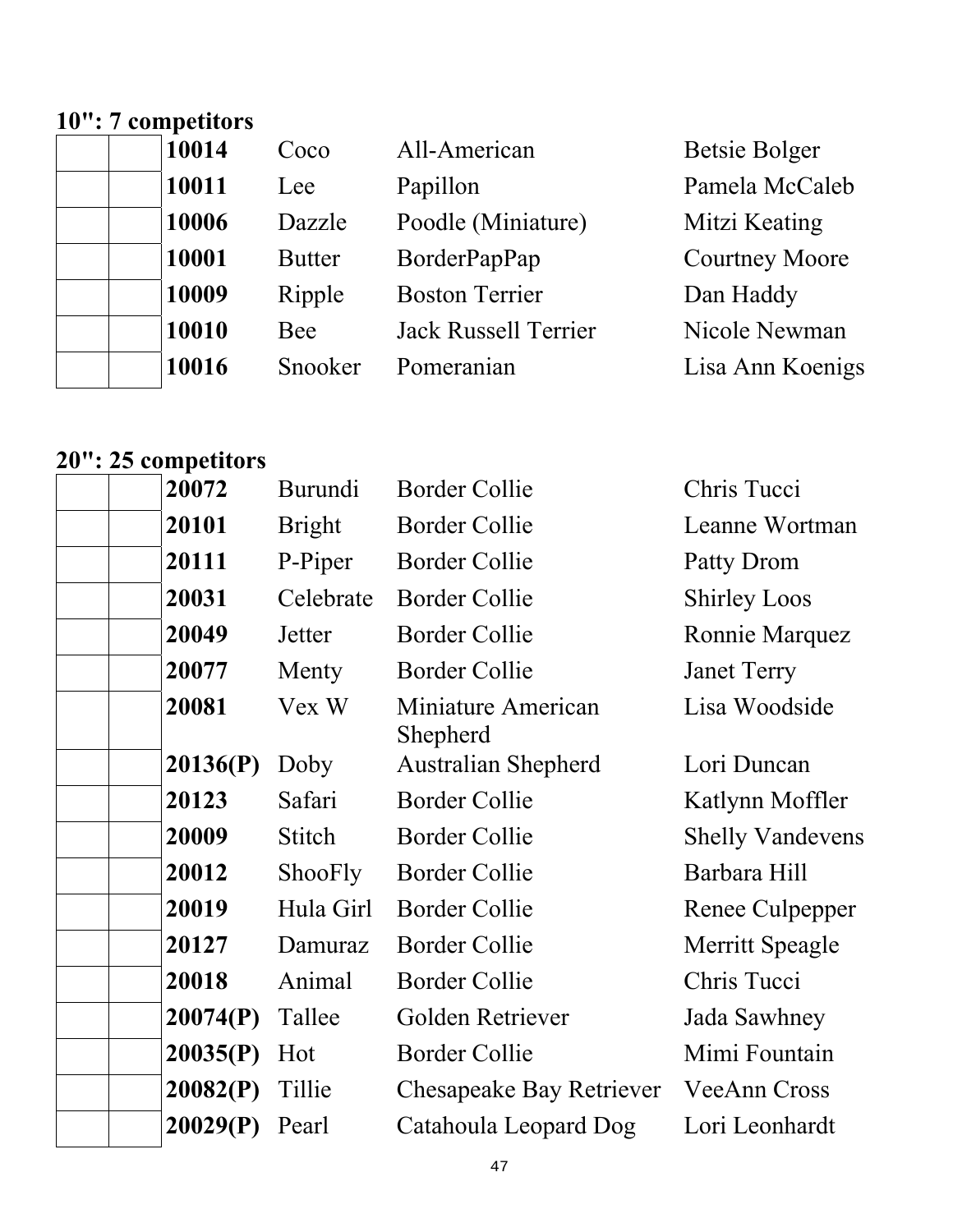| <b>20110(P)</b> Louie |                  | Doberman Pinscher         | Judi Villano         |
|-----------------------|------------------|---------------------------|----------------------|
| 20038(P)              | Etta             | <b>Labrador Retriever</b> | Joann McDermott      |
| 20085                 | Glory            | <b>Border Collie</b>      | <b>Rachel Downs</b>  |
| $20037(P)$ Ted        |                  | All-American              | Madelyn Rohde        |
| 20094(P)              | Rango            | <b>Labrador Retriever</b> | Debbie Heifner       |
| 20124                 | <b>Brilliant</b> | Australian Shepherd       | <b>Crystal Ragan</b> |
| 20059(P)              | Bentlee          | Golden Retriever          | Jada Sawhney         |

#### **5' AFrame 8": 2 competitors**

| $ 08012(P)$ Bleu |                               | Papillon | Alicia Bennett |
|------------------|-------------------------------|----------|----------------|
|                  | $ 08034(P)$ Francine Evil Fox |          | Courtney Keys  |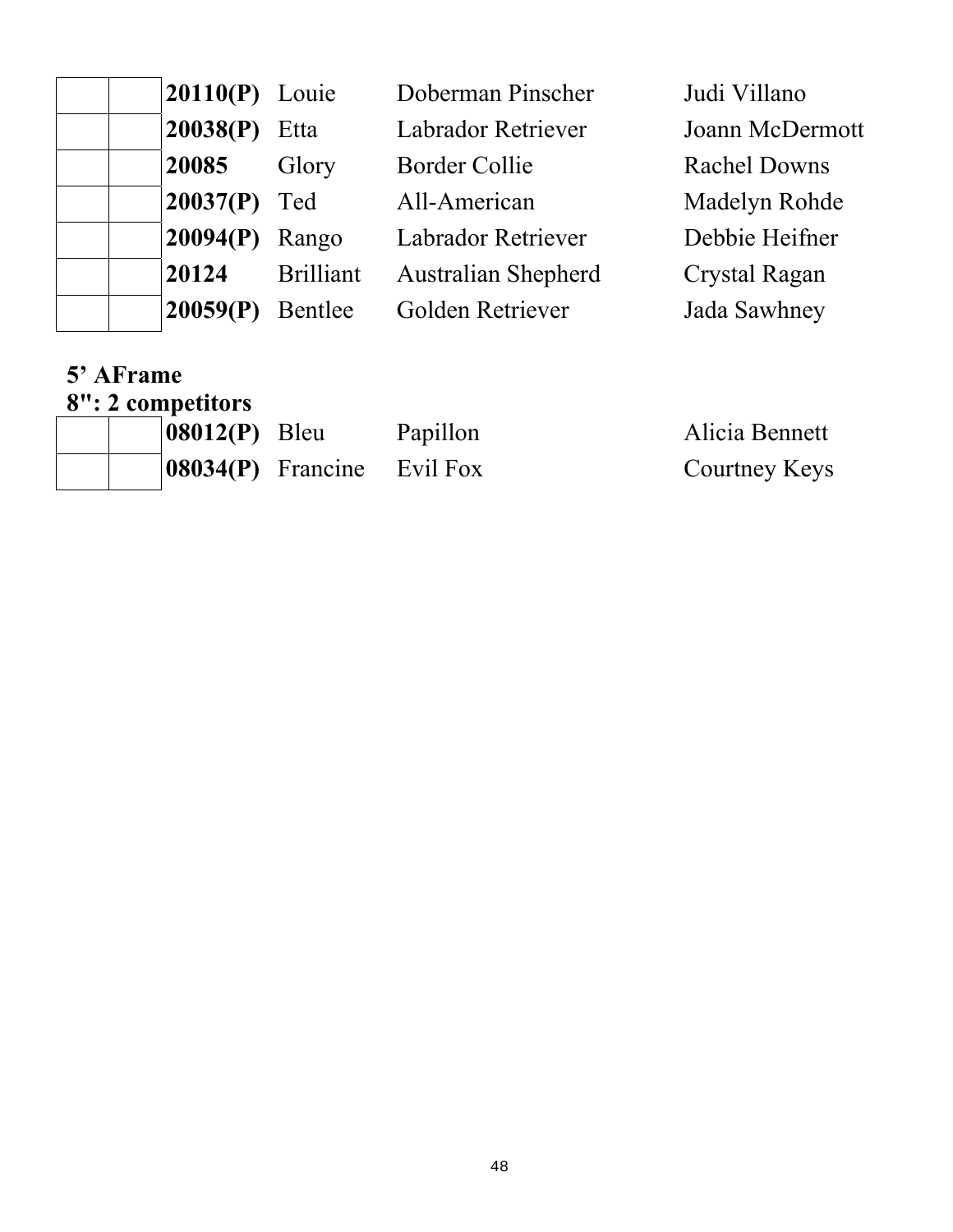# **Saturday, October 23, 2021 Ring 1: Standard 16,10,20,4,8 Group Order: A,D,B,C,E**

# **Group B**

### **16": 20 competitors**

| 16035(P) | Roxie        | <b>Border Collie</b>                  | <b>Brooke Robey</b>     |
|----------|--------------|---------------------------------------|-------------------------|
| 16055(P) | <b>Jiffy</b> | <b>Border Collie</b>                  | Lexi Brigante           |
| 16068    | Demi         | <b>Border Collie</b>                  | Meryl Sheard            |
| 16028    | Guster       | Miniature Schnauzer                   | Grace Huffman           |
| 16067(P) |              | Gabby Blu Australian Shepherd         | <b>Suzette McCauley</b> |
| 16042(P) | Scout        | <b>Border Collie</b>                  | Samantha Kemp           |
| 16096    | Cider        | Nova Scotia Duck Tolling<br>Retriever | Tammi Stone             |
| 16077    | Ares         | <b>Shetland Sheepdog</b>              | <b>Katy Mallory</b>     |
| 16119    | Nemesis      | <b>Bedlington Terrier</b>             | <b>JoAnn Burtness</b>   |
| 16062    | Genevieve    | <b>Pyrenean Shepherd</b>              | Pam Vojtas              |
| 16048(P) | Esther       | <b>Labrador Retriever</b>             | Joan Kurlander          |
| 16009(P) | <b>Sassy</b> | <b>Border Collie</b>                  | Pamela Fish             |
| 16025(P) | Pressa       | <b>Border Collie</b>                  | <b>Candace Atchison</b> |
| 16045    | Grifter      | All-American                          | Pamela Reid             |
| 16078(P) | Wilson       | <b>Australian Shepherd</b>            | Jill Arenson            |
| 16080    | Ninja Mc     | Miniature American<br>Shepherd        | Laurie McClain          |
| 16113(P) | Tutti        | Golden Retriever                      | <b>Sally Peters</b>     |
| 16117    | Flynn        | <b>Shetland Sheepdog</b>              | Ellen Reinke            |
| 16058    | Anthem       | <b>Shetland Sheepdog</b>              | Daniel Lombard          |
| 16066(P) | CiCi         | <b>Border Collie</b>                  | Joan Kurlander          |
|          |              |                                       |                         |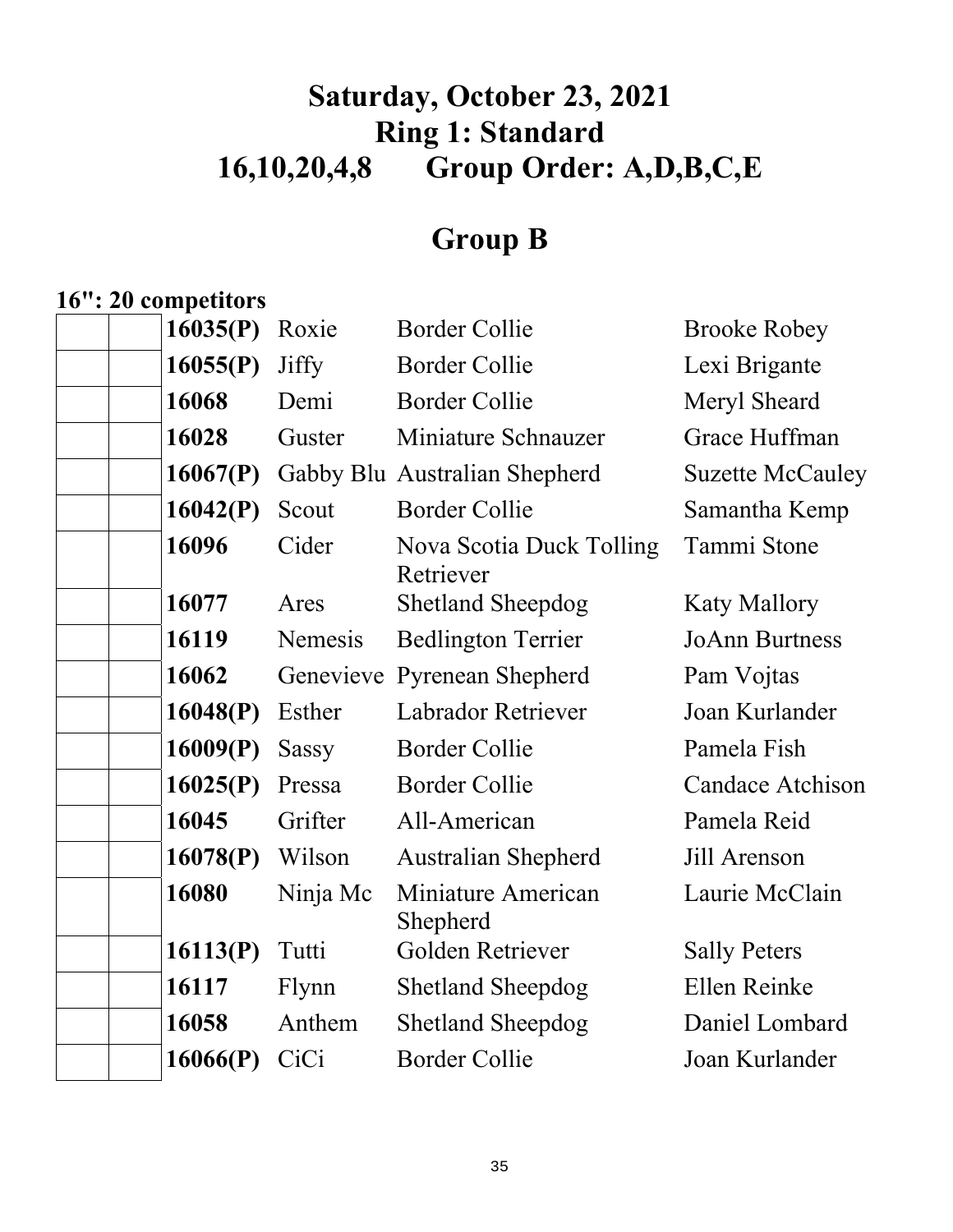# **10": 4 competitors**

| 10003 | Phoebe | <b>Cavalier King Charles</b><br>Spaniel | Deb Orosz            |
|-------|--------|-----------------------------------------|----------------------|
| 10017 | Zaya   | Papillon                                | <b>Sharon Wirant</b> |
| 10018 | Min    | <b>Shetland Sheepdog</b>                | Julie Heller         |
| 10020 | Razzle | Miniature Schnauzer                     | Laura Kelley         |

# **20": 23 competitors**

| 20100    | Cora     | All-American              | Alex Hovey          |
|----------|----------|---------------------------|---------------------|
| 20025    | Ringo    | <b>Border Collie</b>      | Jeannette Molina    |
| 20045(P) | Sizzle   | <b>Border Collie</b>      | Carol Boggess       |
| 20089    | Kelila   | <b>Border Collie</b>      | Laura Novick        |
| 20017    | Flynn    | <b>Australian Koolie</b>  | Julie Iverson       |
| 20007    | Abby     | <b>Border Collie</b>      | Kathy Ketner        |
| 20119    | Electra  | <b>Border Collie</b>      | Ricardo Segui       |
| 20042    | Liri     | <b>Border Collie</b>      | Casey Keller        |
| 20078    | Johnny B | <b>Border Collie</b>      | <b>Janet Gauntt</b> |
| 20002    | Bendetta | <b>Border Collie</b>      | <b>Kim Dowis</b>    |
| 20054    | Focus    | <b>Border Collie</b>      | H.Lee Miller        |
| 20034    | Fang     | BorderPap                 | Emily Ingersoll     |
| 20001    | Veritas  | <b>Border Collie</b>      | Jordan Phoenix      |
| 20022    | Joy      | Border Collie             | Kim Dowis           |
| 20023    | Bean     | Jelly Belly Border Collie | Catherine Laria     |
| 20030    | Jenny    | <b>Border Collie</b>      | Kent Mahan          |
| 20039(P) | Zola     | Labrador Retriever        | Rene Hartmann       |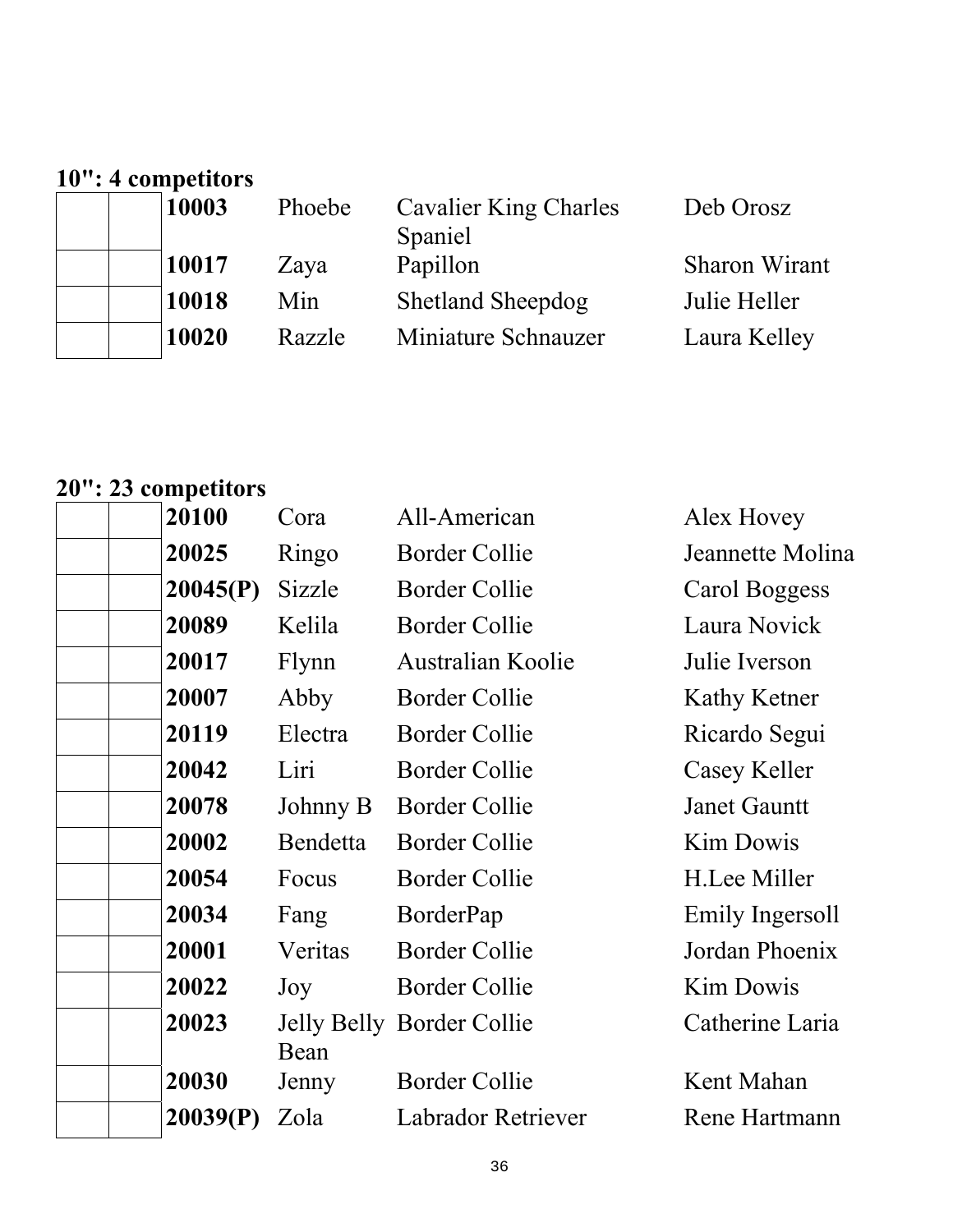| 20056            | Boomer             | <b>Australian Cattle Dog</b>            | Rhonda Schimon        |
|------------------|--------------------|-----------------------------------------|-----------------------|
|                  | $20061(P)$ Westley | <b>Border Collie</b>                    | Mary Metelko          |
| 20066            | Clarity            | <b>Border Collie</b>                    | Anna Marszalek        |
|                  |                    | <b>20095(P)</b> Mazikeen Dutch Shepherd | <b>Heather Sather</b> |
| $20116(P)$ Burst |                    | <b>Border Collie</b>                    | <b>Terry Smorch</b>   |
| 20121            | Rev                | <b>Border Collie</b>                    | Lexi Brigante         |

#### **5' AFrame 8": 6 competitors**

| препога        |       |                          |                     |
|----------------|-------|--------------------------|---------------------|
| 08013(P) Ember |       | <b>Scottish Terrier</b>  | Tim Verrelli        |
| $08018(P)$ Jax |       | Pembroke Welsh Corgi     | Loni Cummings       |
| 08025(P) Chime |       | Papillon                 | Daneka Hedges       |
| $08011(P)$ LT  |       | <b>Scottish Terrier</b>  | Kellie Verrelli     |
| 08005(P) Roni  |       | Papillon                 | <b>Betty Hinson</b> |
| 08024(P)       | Vapor | <b>Shetland Sheepdog</b> | <b>Barb Davis</b>   |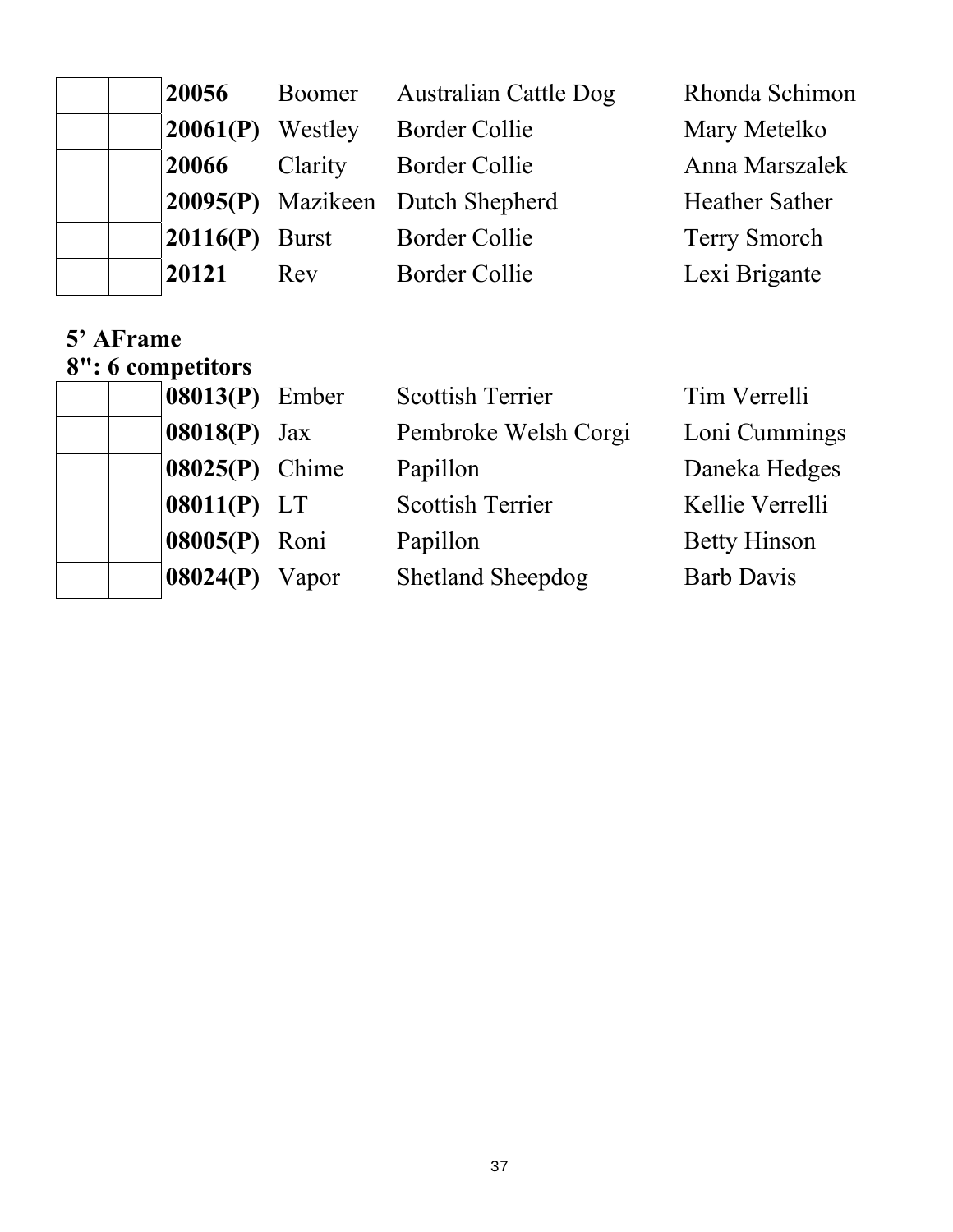# **Saturday, October 23, 2021 Ring 1: Standard 16,10,20,4,8 Group Order: A,D,B,C,E**

# **Group C**

#### **16": 22 competitors**

| 16040    | Wasabi          | All Breed                             | Melinda Mello        |
|----------|-----------------|---------------------------------------|----------------------|
| 16094(P) | Swig            | <b>Border Collie</b>                  | Renee King           |
| 16020(P) | Lady Iris       | <b>Border Collie</b>                  | Sheri Boone          |
| 16095    | Piston          | <b>Australian Cattle Dog</b>          | <b>Tracey Roth</b>   |
| 16021(P) | Hauser          | <b>Border Collie</b>                  | Lizabeth Smith       |
| 16115    | Maddie          | <b>Border Collie</b>                  | Jenna Williams       |
| 16007    | Tawnie          | All Breed                             | Leonda Armstrong     |
| 16051(P) | Kaj             | All American Love Bug                 | Tami Olheiser        |
| 16118    | Rebel           | <b>Border Collie</b>                  | Sheyla Gutierrez     |
| 16016(P) | Monty           | <b>Shetland Sheepdog</b>              | Viveka Rosenberger   |
| 16011    | Moose           | Pumi                                  | <b>Stacy Lehman</b>  |
| 16044(P) | Ziva            | German Coolie                         | Ernie Rodriguez      |
| 16079    | Dottie          | All-American                          | Aimee Legendre       |
| 16060(P) | Weebo           | All-American                          | Phil Boone           |
| 16071    | Kahuna          | Poodle (Miniature)                    | Melinda Mello        |
| 16053(P) | Lickity         | <b>Border Collie</b>                  | Krista Cantrell      |
| 16084    | Mambo           | Nova Scotia Duck Tolling<br>Retriever | Lisette Berrios      |
| 16050(P) | Desmond         | <b>Border Collie</b>                  | Danielle Davis       |
| 16063(P) | Livie<br>Clare  | <b>Border Collie</b>                  | Gail Chadwick        |
| 16027(P) | Mesa            | <b>Border Collie</b>                  | <b>Brooke Ortale</b> |
| 16043    | Honey<br>Badger | <b>Baby Barks Alot</b>                | Jody Lolich          |
| 16081    | Reacher         | All-American                          | Robin Newman         |
|          |                 |                                       |                      |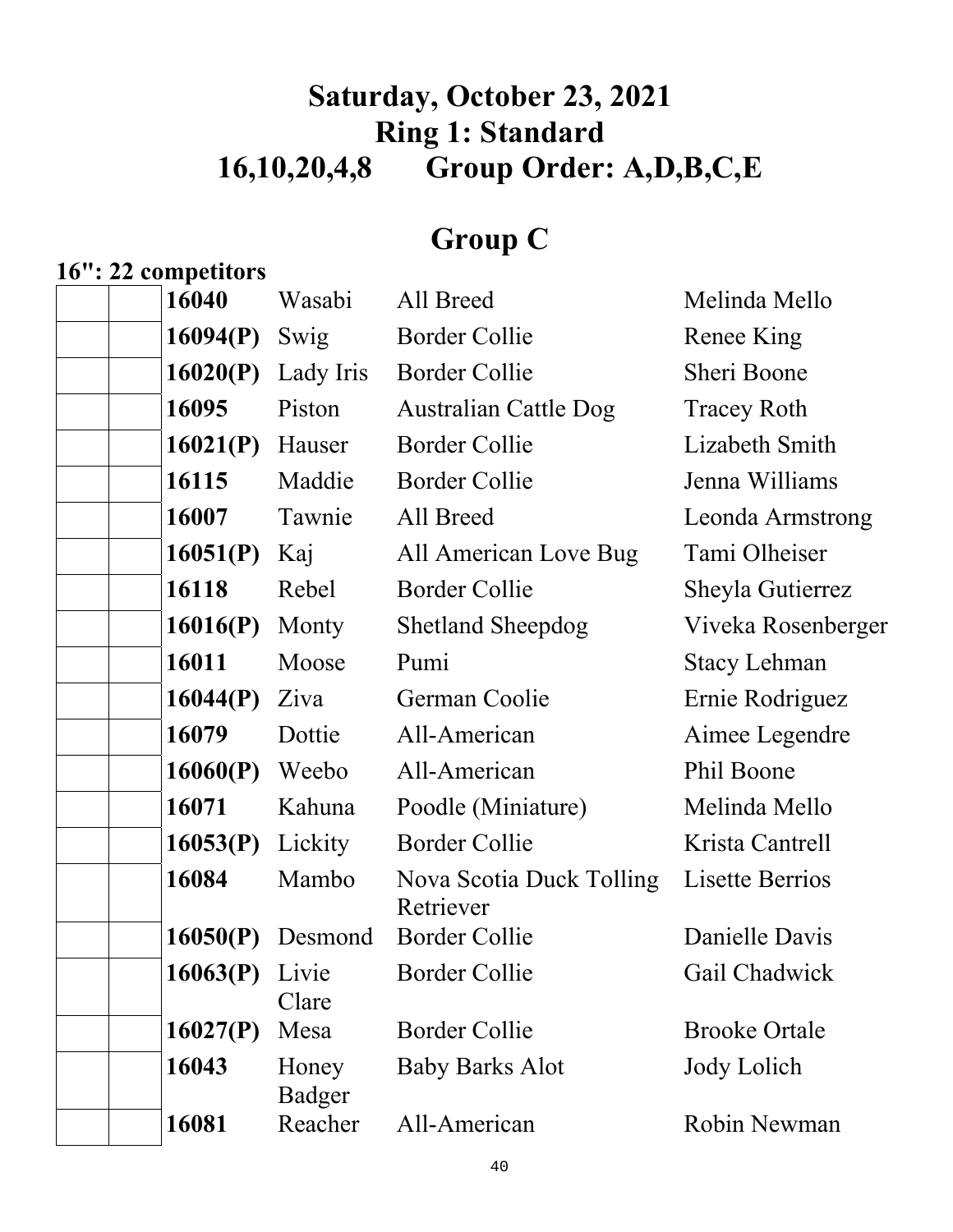# **10": 2 competitors**

10022 Maverick Pembroke Welsh Corgi Jeremy Gerhard<br>
10008 Sprinkles Papillon<br>
Nicole Cabrera Sprinkles Papillon

### **20": 19 competitors**

| 20106(P) | True                 | Golden Retriever             | <b>Kathy Quiroz</b>  |
|----------|----------------------|------------------------------|----------------------|
| 20071    | Legion               | <b>Border Collie</b>         | Martine Kopka        |
| 20068(P) | Race'N               | Golden Retriever             | Norm Lende           |
| 20086    | Finesse              | <b>Border Collie</b>         | <b>Brooke Ortale</b> |
| 20092    | Jasper               | <b>Australian Cattle Dog</b> | Lisa Stevens         |
| 20024    | Taryn<br><b>Skye</b> | <b>Border Collie</b>         | Gail Chadwick        |
| 20015    | Cinder               | <b>Shetland Sheepdog</b>     | Katie Rogers         |
| 20113(P) | Tiger                | <b>Border Collie</b>         | Gina Day             |
| 20040    | Lagniappe            | All-American                 | Kathy Topham         |
| 20005    | Envy                 | <b>Border Collie</b>         | Kaitlyn Arnsdorf     |
| 20026(P) | Player               | <b>Border Collie</b>         | Dana Pike            |
| 20129    | Swedish<br>Fika      | <b>Border Collie</b>         | Renee King           |
| 20076    | Tease                | <b>Border Collie</b>         | Jeremy Gerhard       |
| 20105(P) | Sprocket             | <b>Australian Cattle Dog</b> | <b>Brea Witt</b>     |
| 20117(P) | Zion                 | <b>Border Collie</b>         | Lori Vanni           |
| 20125(P) | Creed                | <b>Border Collie</b>         | Sangie Brooks        |
| 20020(P) | Rowley               | Belgian Tervuren             | Deandra Gero         |
| 20104(P) | Murphy               | Australian Shepherd          | Dinah Reece          |
|          | Kip                  | <b>Border Collie</b>         | Krista Cantrell      |
|          |                      | 20033(P)                     |                      |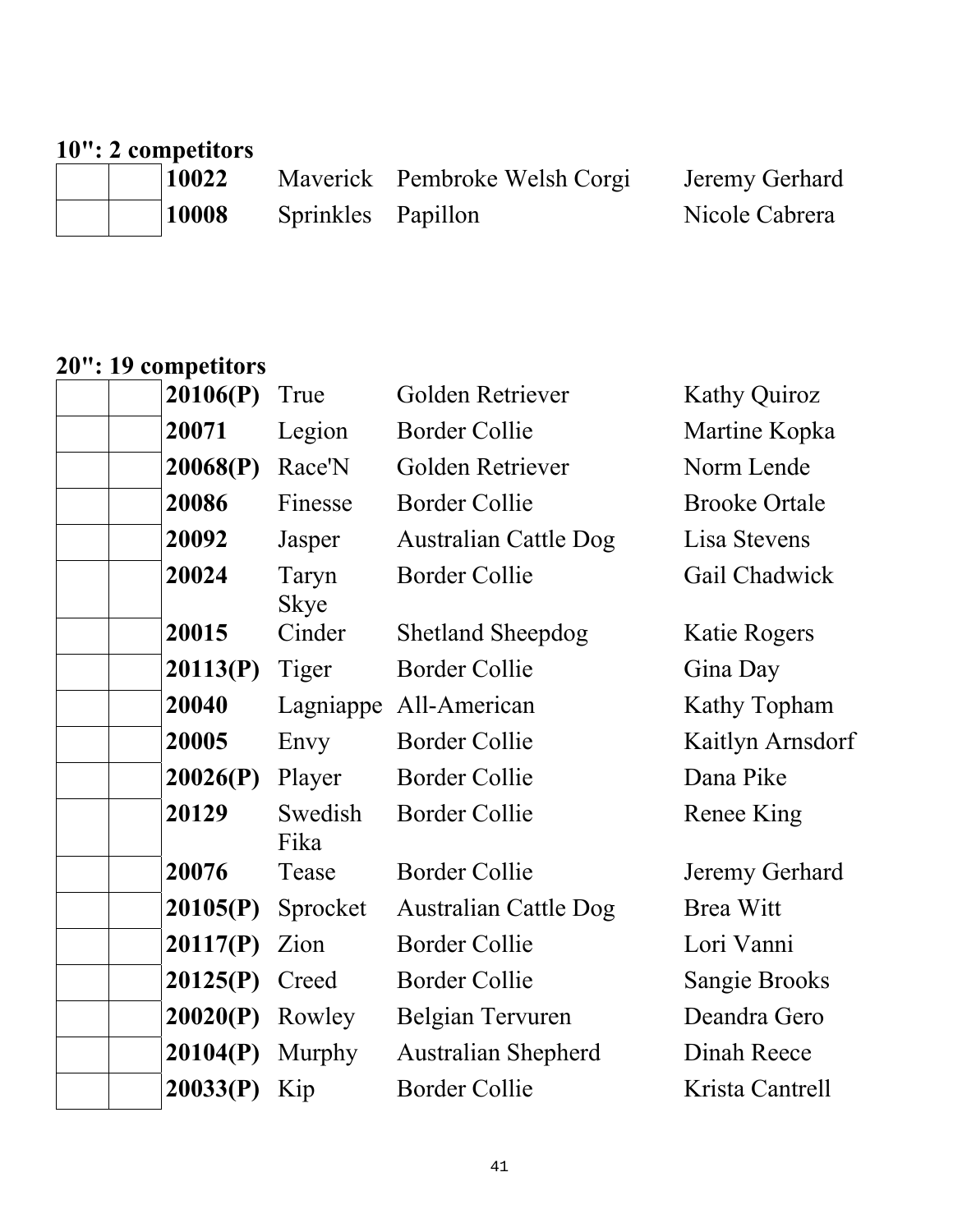#### **5' Aframe 8": 4 competitors**

|  | $\upsilon$ . Lompetitus         |                       |               |
|--|---------------------------------|-----------------------|---------------|
|  | $\vert 08001(P) \vert$ Lark     | Papillon              | Betsey Lynch  |
|  | $\left  08026(P) \right $ Bindi | <b>Boston Terrier</b> | Sarah Closson |
|  | <b>08019(P)</b> Hoo!            | Chihuahua             | Laura Miller  |
|  | $\left 08008(P)\right $ Watson  | Pembroke Welsh Corgi  | Julie Neer    |
|  |                                 |                       |               |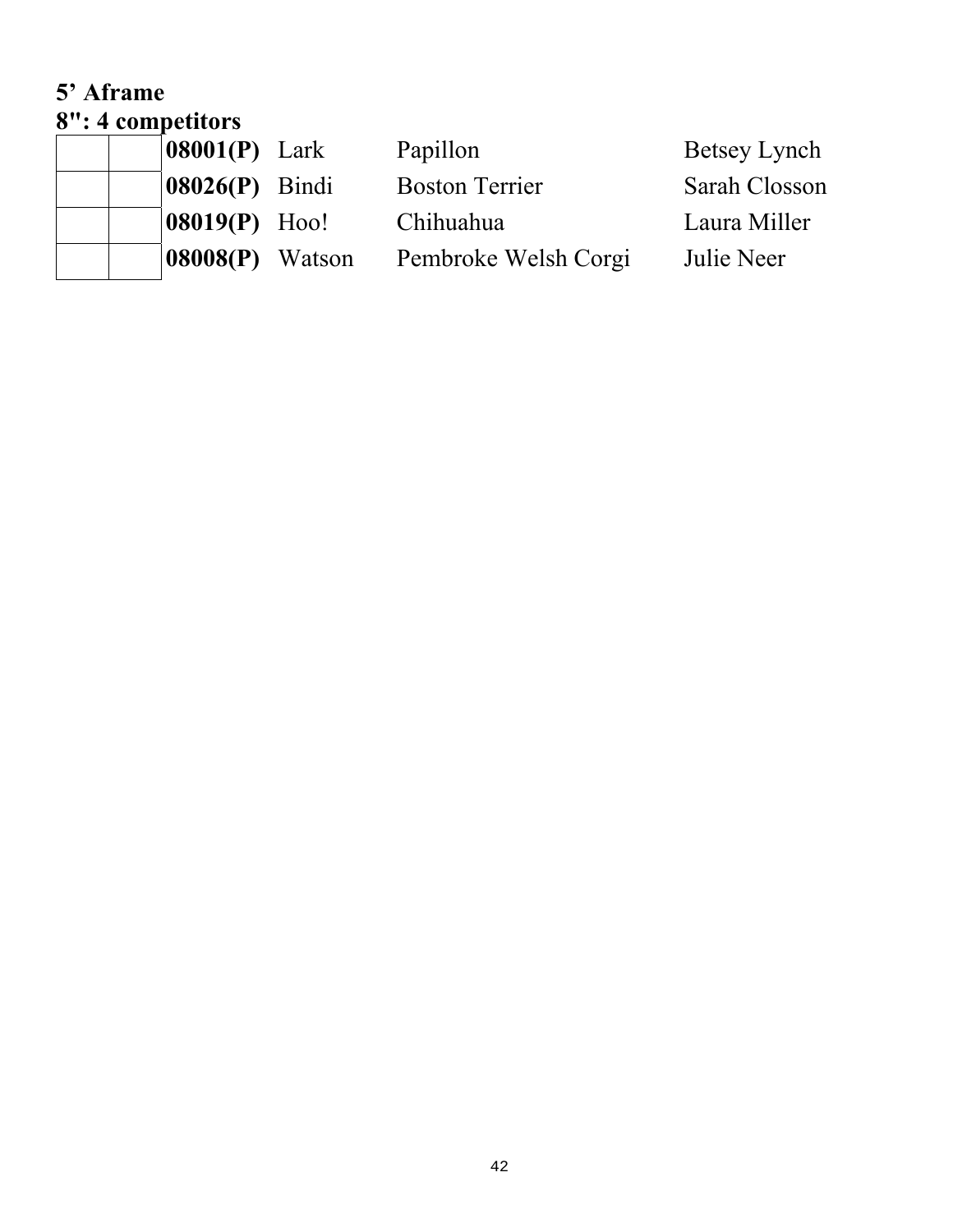# **Saturday, October 23, 2021 Ring 1: Standard 16,10,20,4,8 Group Order: A,D,B,C,E**

# **Group E**

### **16": 12 competitors**

| 16034             | City<br>Lights | All-American                    | Jen Waller            |
|-------------------|----------------|---------------------------------|-----------------------|
| 16091(P)          | Whit           | Border Collie                   | Freda Jessen          |
| $16089(P)$ Denali |                | <b>Border Collie</b>            | Jeannie Bonsignore    |
| $16018(P)$ Luna   |                | All-American                    | <b>Heather Venkat</b> |
| 16037 $(P)$ Elvis |                | Border Collie                   | Tracy Horn            |
| 16093             | Quiver         | BorderPap                       | Marya Brackney        |
| $16057(P)$ Bria   |                | <b>English Springer Spaniel</b> | Karen Schelling       |
| $16070(P)$ Bindi  |                | <b>Australian Shepherd</b>      | Tom Howard            |
| 16056(P) Hopi     |                | <b>Border Collie</b>            | Lauralyn Johnson      |
| $16015(P)$ Norm   |                | Border Collie                   | Donna Rohaus          |
| 16082(P)          | Vader          | Border Collie                   | <b>Jill Potter</b>    |
| 16054             | Fuji           | Asian Border Collie             | <b>Mich Powers</b>    |

### **10": 5 competitors**

| 10007 | Maus    | Chihuahua                        | Jennifer Woelke      |
|-------|---------|----------------------------------|----------------------|
| 10019 | Spumoni | All-American                     | Kathy Tyson          |
| 10005 | Hedy    | Poodle (Miniature)               | Susan Cochran        |
| 10002 | Pink    | Cocker Spaniel                   | Carolyn Hess         |
| 10012 | Bella   | Cavalier King Charles<br>Spaniel | <b>Emily Bradley</b> |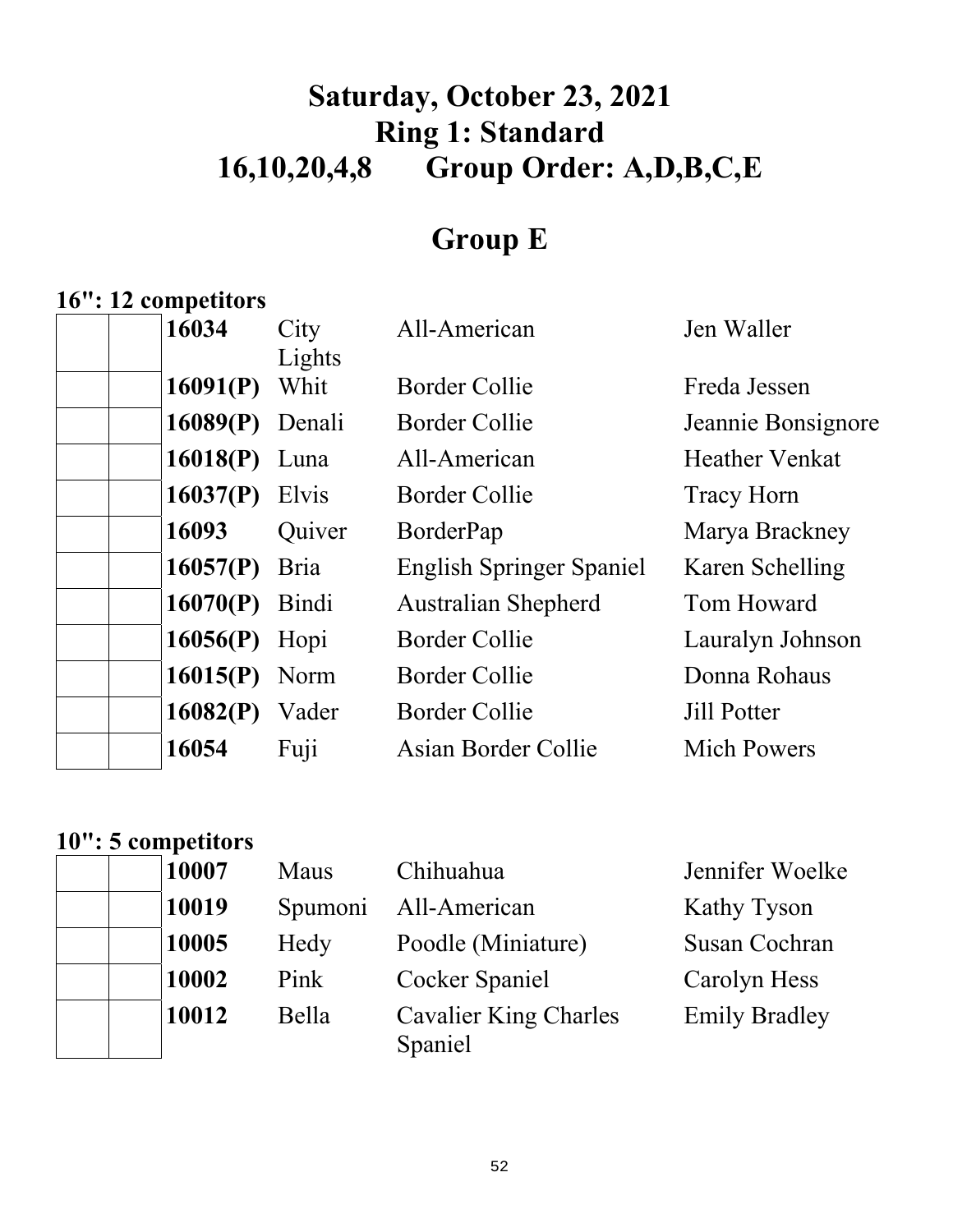#### **20": 23 competitors**

| 20126    | Zero G           | <b>Border Collie</b>       | Anne Andrle             |
|----------|------------------|----------------------------|-------------------------|
| 20135(P) | Finn             | <b>Border Collie</b>       | Makayla Luse            |
| 20008    | Franky           | <b>Border Collie</b>       | <b>Blynn Baker</b>      |
| 20139(P) | <b>Sticks</b>    | <b>Border Collie</b>       | Jacqueline Hoye         |
| 20084    | Whit             | <b>Border Collie</b>       | <b>Tracey Fulmer</b>    |
| 20107    | Lidl<br>Abner    | <b>Standard Schnauzer</b>  | <b>Kathy Grace</b>      |
| 20128    | Rebel            | <b>Border Collie</b>       | Ashleigh Fann           |
| 20080    | Splendid         | <b>Border Collie</b>       | Michelle Beardsley      |
| 20138(P) | Huey             | <b>Border Collie</b>       | Caitlin Varhalla        |
| 20070    | Ren              | <b>Border Collie</b>       | <b>Jill Potter</b>      |
| 20004    | Cola             | <b>Border Collie</b>       | Lea Harvey              |
| 20137(P) | Fenway           | Labrador Retriever         | <b>Beth McClung</b>     |
| 20088    | Sloane<br>Ranger | <b>Border Collie</b>       | <b>Catherine Holmes</b> |
| 20079(P) | Hero             | <b>Border Collie</b>       | Laura Selmic            |
| 20060(P) | Flight           | <b>Australian Shepherd</b> | Jen Waller              |
| 20115(P) | Panda            | All-American               | Freda Jessen            |
| 20057(P) | Torque           | <b>Border Collie</b>       | Dan Brackney            |
| 20062(P) | Plenty           | Golden Retriever           | Mardi Closson           |
| 20051    | Moxie            | <b>Border Collie</b>       | Andrea Friedel          |
| 20108(P) | Jenga!           | <b>Border Collie</b>       | Courtney Iannello       |
| 20010    | Keahilani        | <b>Border Collie</b>       | Lili Dawidowicz         |
| 20120    | Mender           | <b>Border Collie</b>       | <b>Stefanie Hawkins</b> |
| 20131    | Vex E            | <b>Border Collie</b>       | <b>Rachel Evers</b>     |
|          |                  |                            |                         |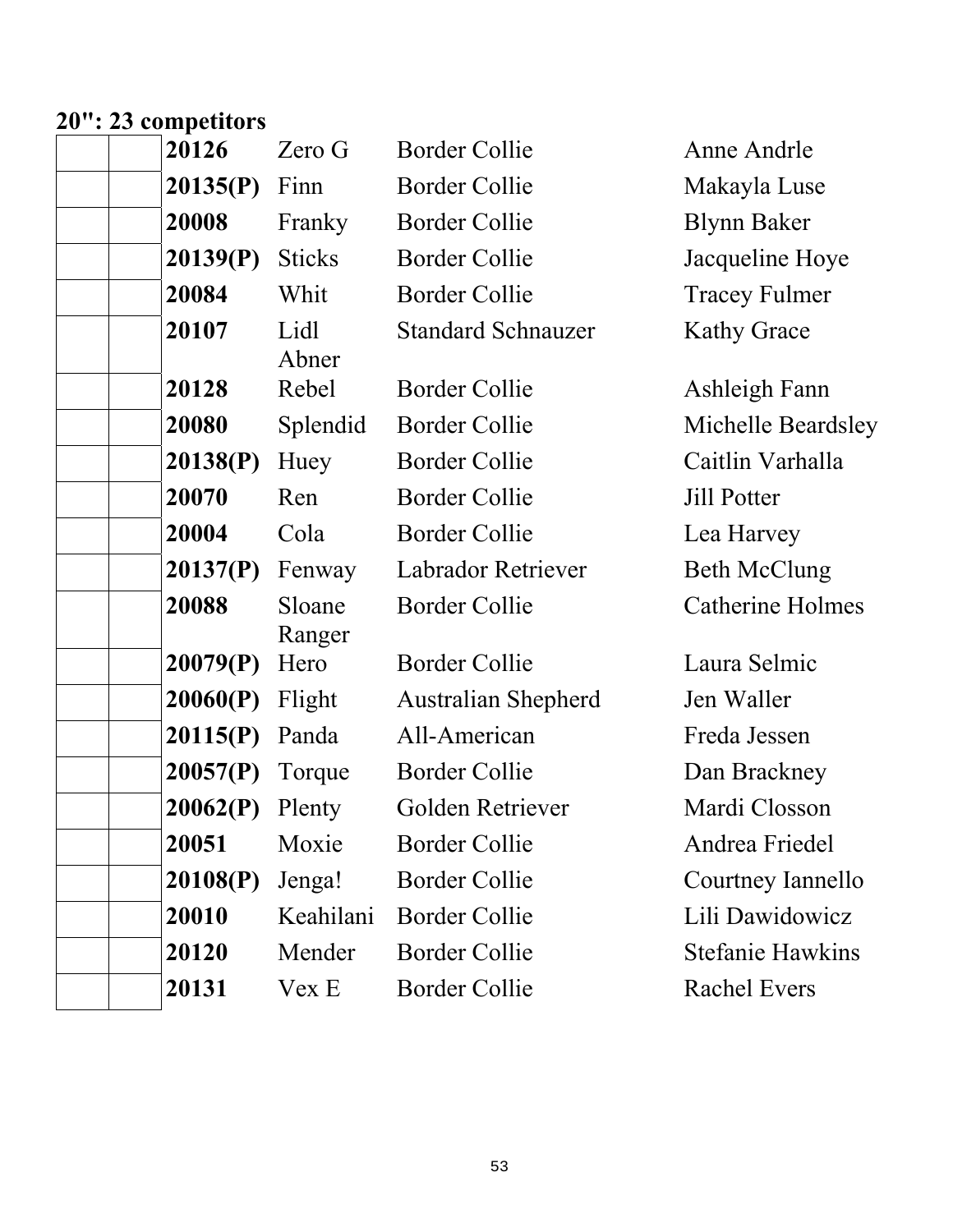#### **5'0 Aframe 8": 4 competitors**

| $ 08002(P)$ Kit Kat | Papillon                                 | <b>Lindsey Barrows</b>      |
|---------------------|------------------------------------------|-----------------------------|
|                     | $ 08010(P)$ Carly Rae Poodle (Miniature) | <b>Megan Shepter Garges</b> |
| $ 08030(P)$ Cricket | All-American                             | Jennifer Woelke             |
| $ 08027(P)$ Reddy   | Pembroke Welsh Corgi                     | Barbara Stephens            |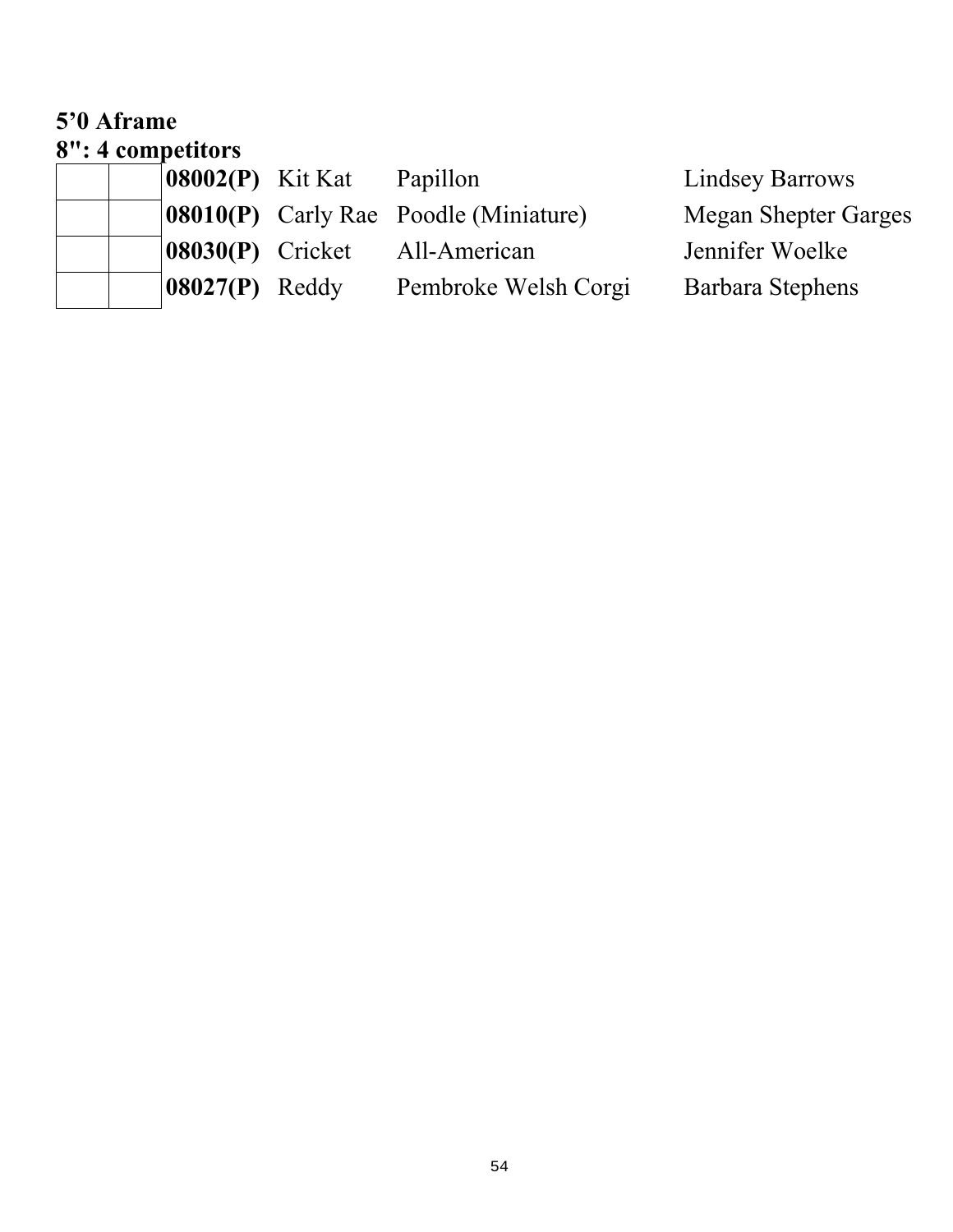# **Saturday, October 23, 2021 Ring 2 (Main Ring): Jumpers 24,22,14,12 Group Order: B,C,A,D,E**

#### **Group B**

#### **24": 4 competitors**

| 24027 | Cruz | Border Collie       | LeAnne Meyer         |
|-------|------|---------------------|----------------------|
| 24043 | Edge | Border Collie       | Dawn Fillips         |
| 24012 | Aine | German Shepherd Dog | <b>Beth Bradshaw</b> |
| 24022 | Tark | Labrador Retriever  | Rene Hartmann        |

### **22": 13 competitors**

| 22014 | Fame        | <b>Border Collie</b>                       | <b>Janet Boggs</b>   |
|-------|-------------|--------------------------------------------|----------------------|
| 22043 | Ignite      | <b>Border Collie</b>                       | <b>Susan Rolek</b>   |
| 22031 | Hoosier     | <b>Border Collie</b>                       | Lexi Brigante        |
| 22019 | <b>Ska</b>  | English Springer Spaniel Katherine Ostiguy |                      |
| 22109 | <b>Rhys</b> | <b>Border Collie</b>                       | Anna Blanton         |
| 22034 | Aero        | <b>Border Collie</b>                       | Renee Clark          |
| 22050 | Cappuccino! | CoolCross                                  | <b>Barb Davis</b>    |
| 22131 | Snap!       | <b>Border Collie</b>                       | <b>Steve Schwarz</b> |
| 22046 | Beinn       | <b>Border Collie</b>                       | Linda Medcraft       |
| 22051 | <b>Bob</b>  | <b>Border Collie</b>                       | Mark Wirant          |
| 22008 | Legacy      | Border Collie                              | <b>Janet Gauntt</b>  |
| 22075 | Kickit      | <b>Border Collie</b>                       | <b>Janet Boggs</b>   |
| 22113 | Epic        | <b>Border Collie</b>                       | Susan Rolek          |
|       |             |                                            |                      |

#### **14": 14 competitors**

|  | $14022(P)$ Stun |                   | <b>Border Collie</b>     | Meryl She |
|--|-----------------|-------------------|--------------------------|-----------|
|  | 14037           | Phyllis<br>Diller | Poodle (Miniature)       | Emily Ing |
|  | 14028           | Bolt              | <b>Shetland Sheepdog</b> | Judy Klar |

**1402** Border Collie Meryl Sheard<br> **1402** Poodle (Miniature) Emily Ingersoll Poodle (Miniature)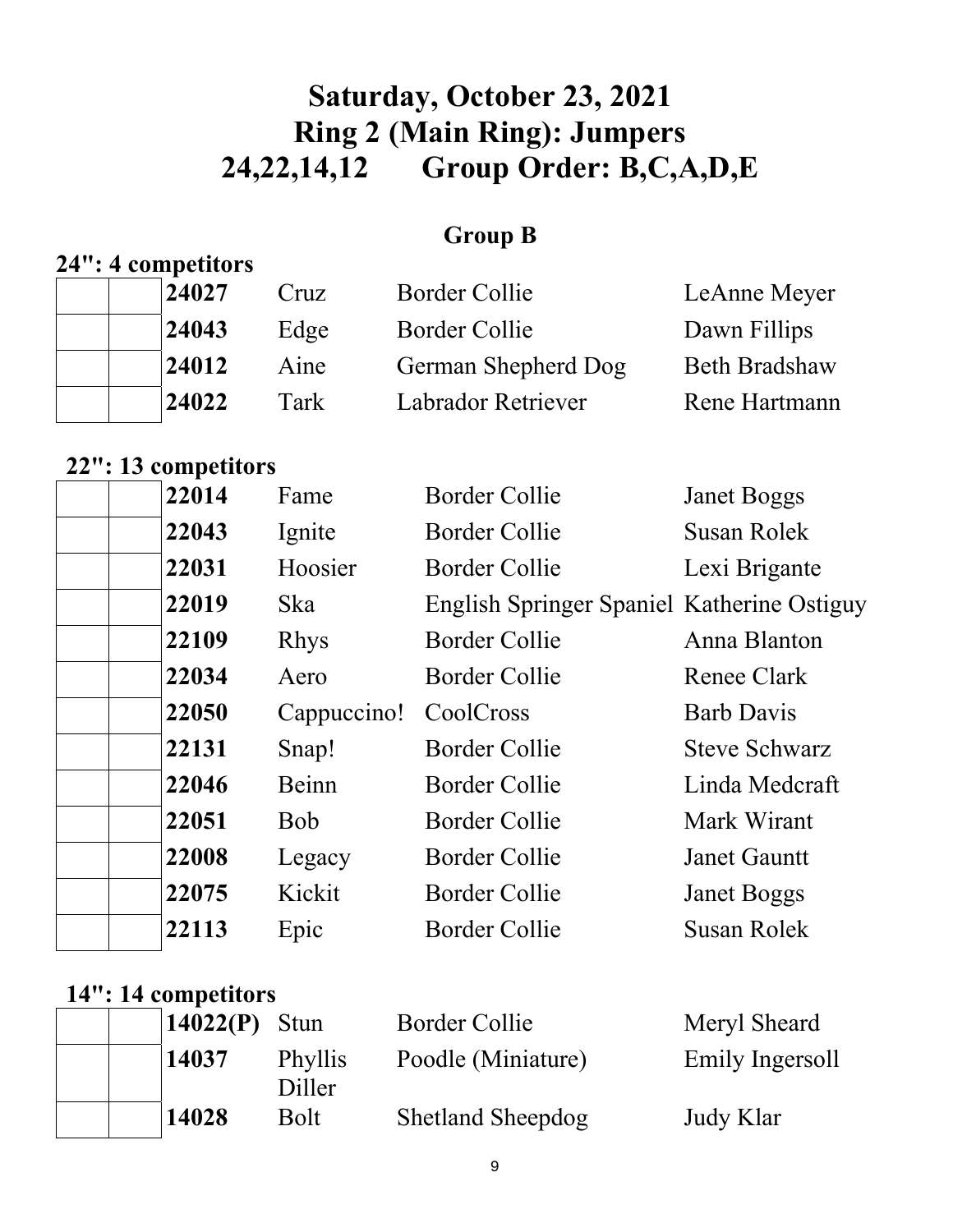| 14050(P) | Epic         | <b>Border Collie</b>        | Lexi Brigante         |
|----------|--------------|-----------------------------|-----------------------|
| 14031(P) | Grace        | <b>Border Collie</b>        | Ann Koenig            |
| 14018(P) | Kona         | <b>Australian Shepherd</b>  | Jeanette Losey        |
| 14004    | Synge        | Poodle (Miniature)          | <b>Suzanne Wesley</b> |
| 14017    | Chrome       | <b>Jack Russell Terrier</b> | Cheryl Earnshaw       |
| 14027    | <b>Style</b> | <b>Shetland Sheepdog</b>    | Erin Rakosky          |
| 14013(P) | Inka         | All-American                | <b>Skye Priesz</b>    |
| 14045    |              | Madeleine Pyrenean Shepherd | Pam Vojtas            |
| 14002    | $Zig$ -zag   | <b>Shetland Sheepdog</b>    | Sara Peterson         |
| 14048    | Joy          | <b>Shetland Sheepdog</b>    | Lisa Stoddard         |
| 14003    | Valkyrie     | <b>Bedlington Terrier</b>   | <b>JoAnn Burtness</b> |

### **12": 20 competitors**

| 12017 | Harlow          | <b>Border Collie</b>                  | Giuliana Lund        |
|-------|-----------------|---------------------------------------|----------------------|
| 12046 | <b>Guts</b>     | Border Collie                         | Dawn Fillips         |
| 12039 | Zesty           | Border Collie                         | Sharon Wirant        |
| 12010 | Fine            | Border Collie                         | Jean Hood            |
| 12002 | Hype            | All-American                          | Anna Blanton         |
| 12036 | Coby            | Pumi                                  | Kellie Verrelli      |
| 12033 | Ringer          | Border Collie                         | Allison Garcia       |
| 12030 | Edge            | <b>Border Collie</b>                  | Pamela Fish          |
| 12040 | Flyer           | Border Collie                         | <b>Steve Schwarz</b> |
| 12038 | Swift           | <b>Border Collie</b>                  | Linda Medcraft       |
| 12044 | Zuri            | Border Collie                         | Renee Clark          |
| 12031 | <b>Blizzard</b> | Border Collie                         | Catherine Laria      |
| 12025 | Penny           | All-American                          | Mandy Kleiman        |
| 12015 | Kata            | Nova Scotia Duck Tolling<br>Retriever | Tammi Stone          |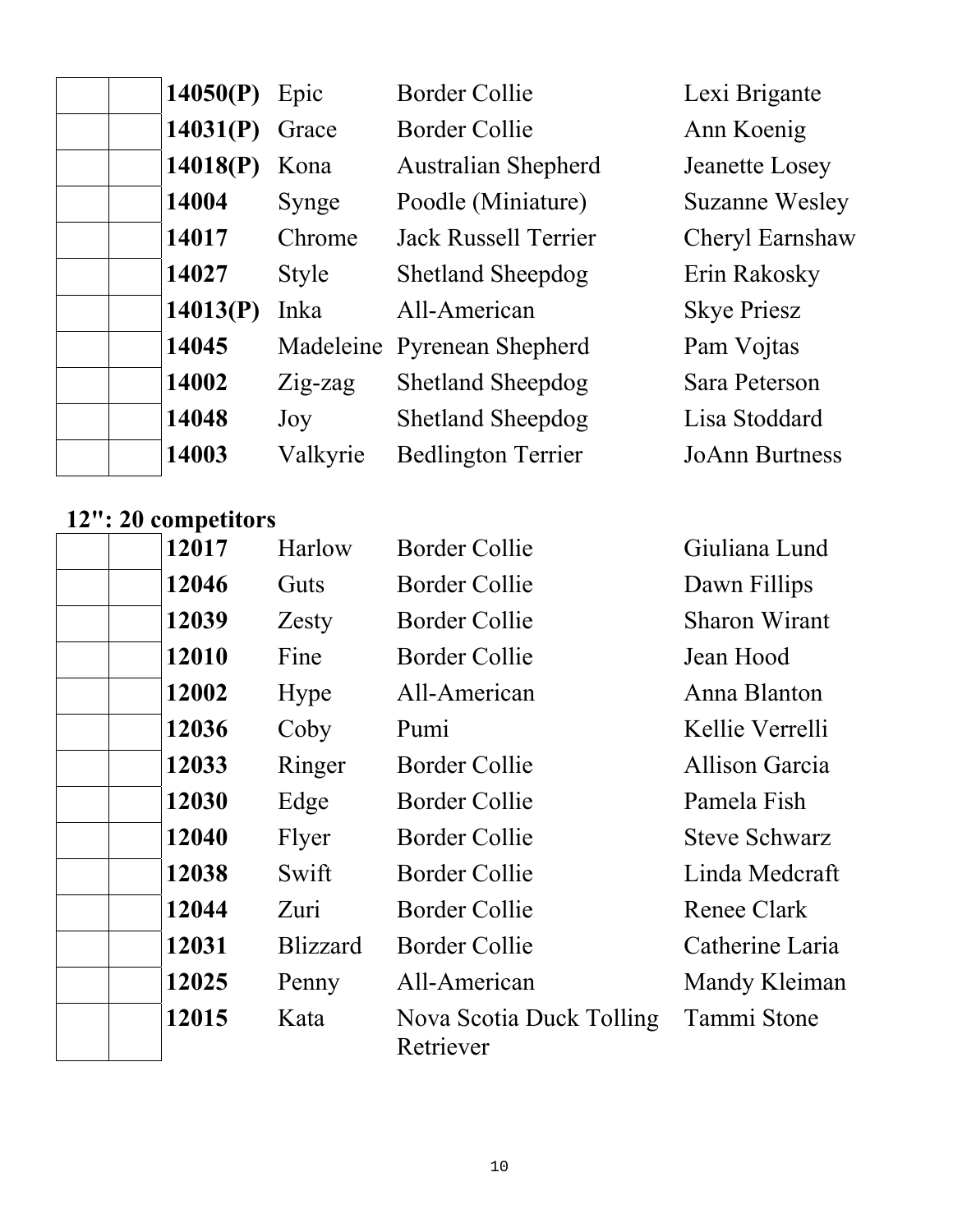| $12001(P)$ Lindi  |         | <b>Cocker Spaniel</b>       | Jen Ludlum         |
|-------------------|---------|-----------------------------|--------------------|
| $12045(P)$ Brink  |         | All-American                | <b>Beth Martin</b> |
| $12026(P)$ Better | Cheddar | All-American                | Allison Garcia     |
| 12041 $(P)$ Riima |         | <b>Shetland Sheepdog</b>    | Joyce Rivers       |
| 12032(P) Rukia    |         | <b>Shetland Sheepdog</b>    | Giuliana Lund      |
| 12043             | Yeti    | <b>Jack Russell Terrier</b> | <b>Beth Martin</b> |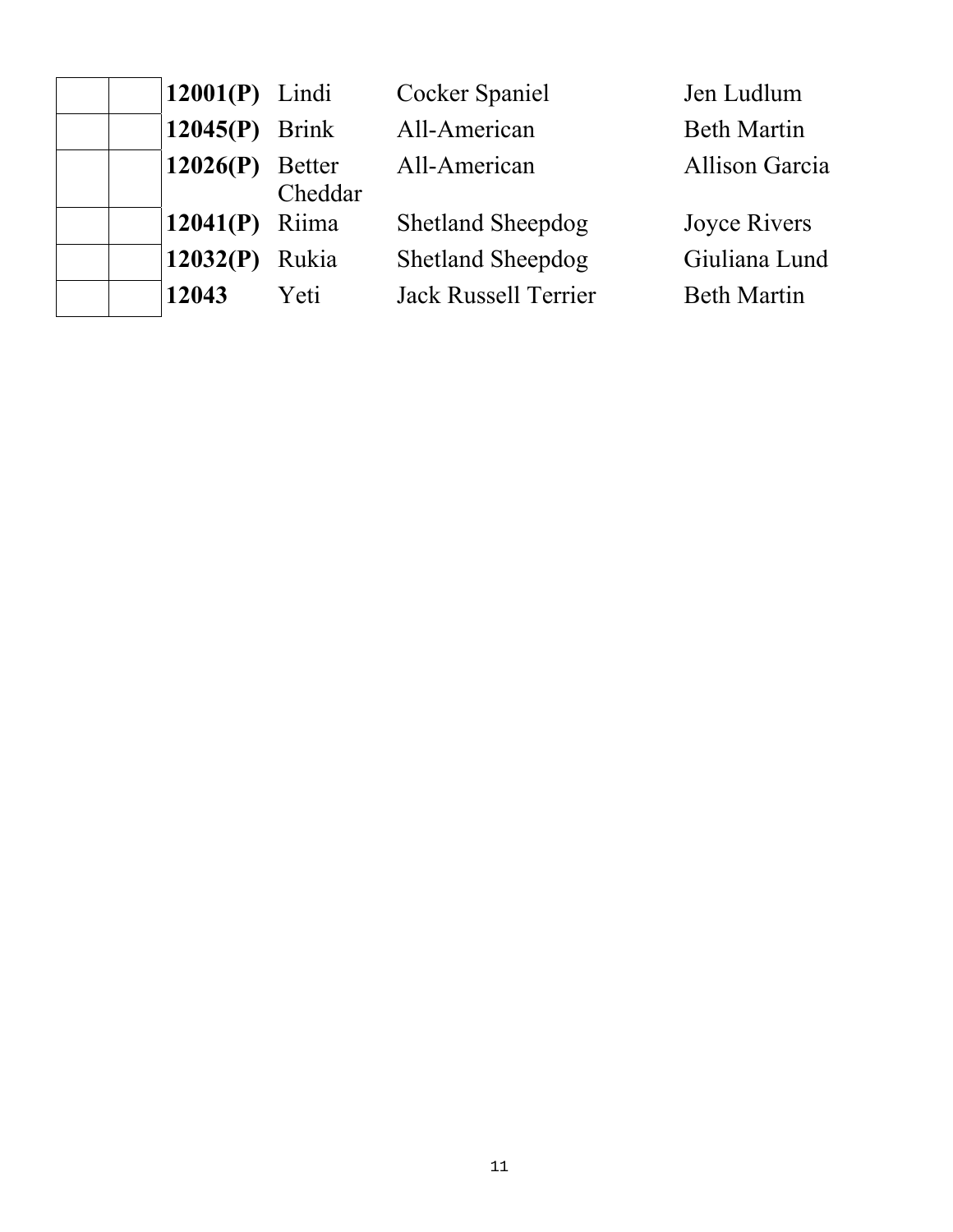# **Saturday, October 23, 2021 Ring 2 (Main Ring): Jumpers 24,22,14,12 Group Order: B,C,A,D,E**

### **Group C**

#### **24": 6 competitors**

| 24007 | <b>Moss</b> | <b>Border Collie</b> | Shelby Tilden       |
|-------|-------------|----------------------|---------------------|
| 24026 | Trubbel     | <b>Border Collie</b> | Susan Jearls        |
| 24033 | Venom       | Border Collie        | Tim Mitchell        |
| 24040 | Tita'N      | <b>Border Collie</b> | Norm Lende          |
| 24023 | Racer       | Golden Retriever     | <b>Kathy Quiroz</b> |
| 24015 | Kyber       | Sato                 | Sheyla Gutierrez    |
|       |             |                      |                     |

### **22": 29 competitors**

| 22062 | Felix          | <b>Border Collie</b>          | Sarah Stremming          |
|-------|----------------|-------------------------------|--------------------------|
| 22102 | Rafaga         | Border Collie                 | <b>Rosarito Martinez</b> |
| 22018 | Cruz'N         | <b>Border Collie</b>          | <b>Shar Henry</b>        |
| 22052 | Tri            | Border Collie                 | Anne Cook                |
| 22122 | Eugene         | <b>Border Collie</b>          | Gabriela Sloan           |
| 22039 | Ast'N          | Border Collie                 | Norm Lende               |
| 22111 | Misty          | Border Collie                 | Peter Cinotto            |
| 22002 | Salty          | <b>Border Collie</b>          | Martine Kopka            |
| 22005 | Peyote         | <b>Working Bearded Collie</b> | Mary Cheney              |
| 22026 | Roulez         | Golden Retriever              | Carrie Neyland           |
| 22053 |                | Hotsy-totsy Border Collie     | Dana Pike                |
| 22055 | Callie         | <b>Australian Shepherd</b>    | Jamie Juckett            |
| 22121 | Babe           | <b>Border Collie</b>          | Richard Eggie            |
| 22060 | Lily           | Border Collie                 | Mike Wagner              |
| 22080 | <b>Mystery</b> | <b>Border Collie</b>          | Alice Cinotto            |
|       |                |                               |                          |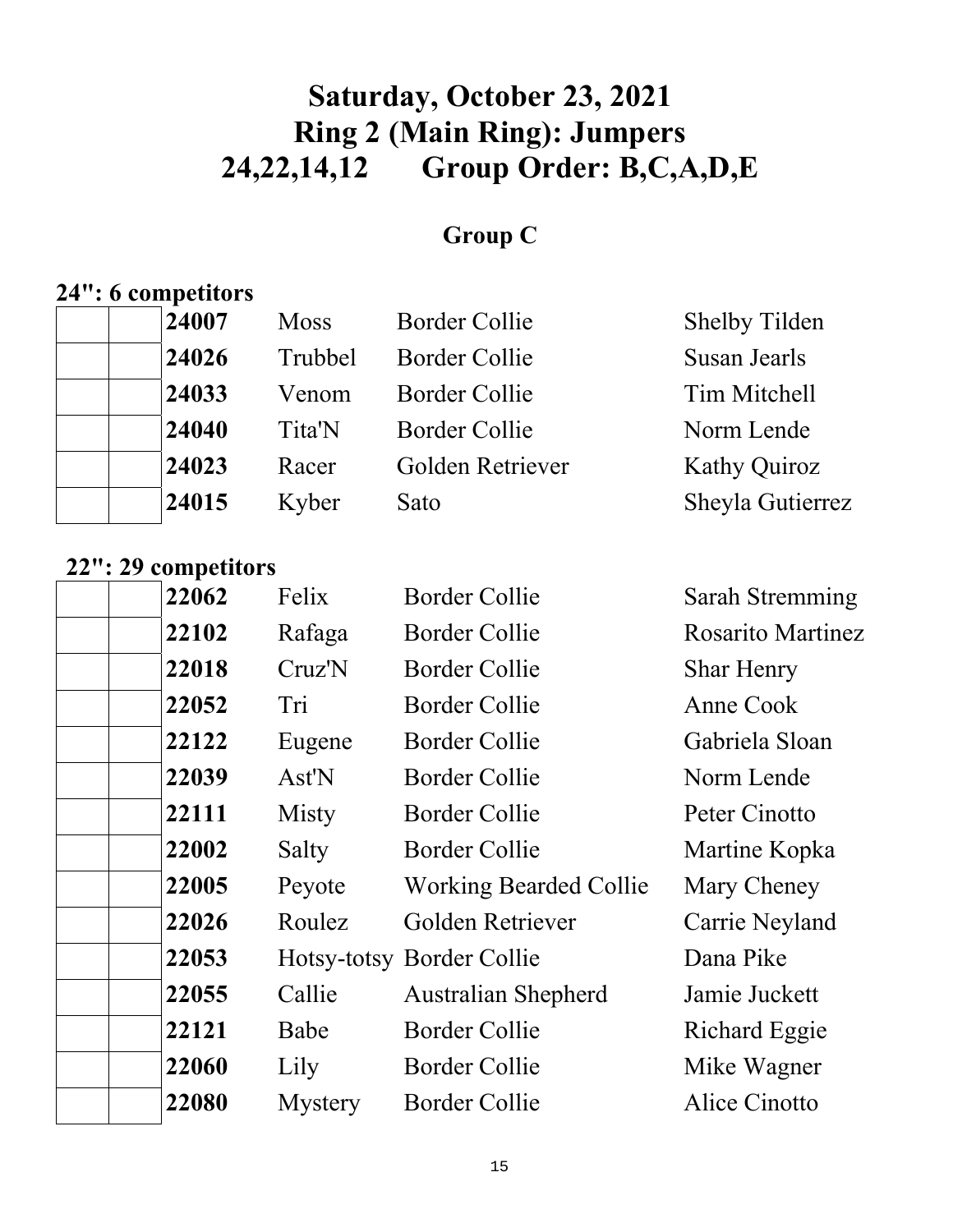| 22082 | Hero             | Border Collie                       | <b>Shelley Nichols</b> |
|-------|------------------|-------------------------------------|------------------------|
| 22091 | Simi             | <b>Border Collie</b>                | Leonda Armstrong       |
| 22101 | Koza             | <b>Border Collie</b>                | Jody Lolich            |
| 22104 | Peak             | <b>Border Collie</b>                | Desiree Snelleman      |
| 22078 | Fargo            | <b>Border Collie</b>                | Kathy Wells            |
| 22108 | Malcolm<br>Young | <b>Speckled Faced Ball</b><br>Hound | Annie DeChance         |
| 22112 | Twist            | <b>Border Collie</b>                | <b>Christy Skinner</b> |
| 22116 | Phoenix C        | Belgian Tervuren                    | Jeanine Collins        |
| 22119 | Chevy            | <b>Border Collie</b>                | Jamie Lyle             |
| 22021 | Jango            | Australian Koolie                   | Ernie Rodriguez        |
| 22068 | Glen             | <b>Border Collie</b>                | Janet Wagner           |
| 22120 |                  | Remington Australian Shepherd       | <b>Christie Deen</b>   |
| 22088 | <b>Ruckus</b>    | <b>Australian Shepherd</b>          | Jeremy Gerhard         |
| 22114 | Rascal           | Border Collie                       | Peter Cinotto          |
|       |                  |                                     |                        |

# **14": 7 competitors**

|       | 14026 $(P)$ Emma   | <b>Border Collie</b>         | Mike Wagner           |
|-------|--------------------|------------------------------|-----------------------|
|       | $14008(P)$ Legacy  | <b>Border Collie</b>         | <b>Elizabeth Dott</b> |
|       | $14033(P)$ Henna   | <b>Australian Cattle Dog</b> | Jennifer Baiocco      |
|       | 14041(P)<br>Jax    | <b>Border Collie</b>         | Michael Fitch         |
| 14014 | Finn               | <b>Shetland Sheepdog</b>     | Karen Siebeck         |
|       | 14023(P)<br>Decker | <b>Border Staffy</b>         | Robin Newman          |
| 14020 | <b>Bette</b>       | All-American                 | Kim Neff              |

# **12": 2 competitors**

|  | $\vert$ 12027          | <b>Nelson</b> | Jack Russell Terrier | Laura Miller |
|--|------------------------|---------------|----------------------|--------------|
|  | $\vert 12021(P)$ Vegas |               | All-American         | Kim Neff     |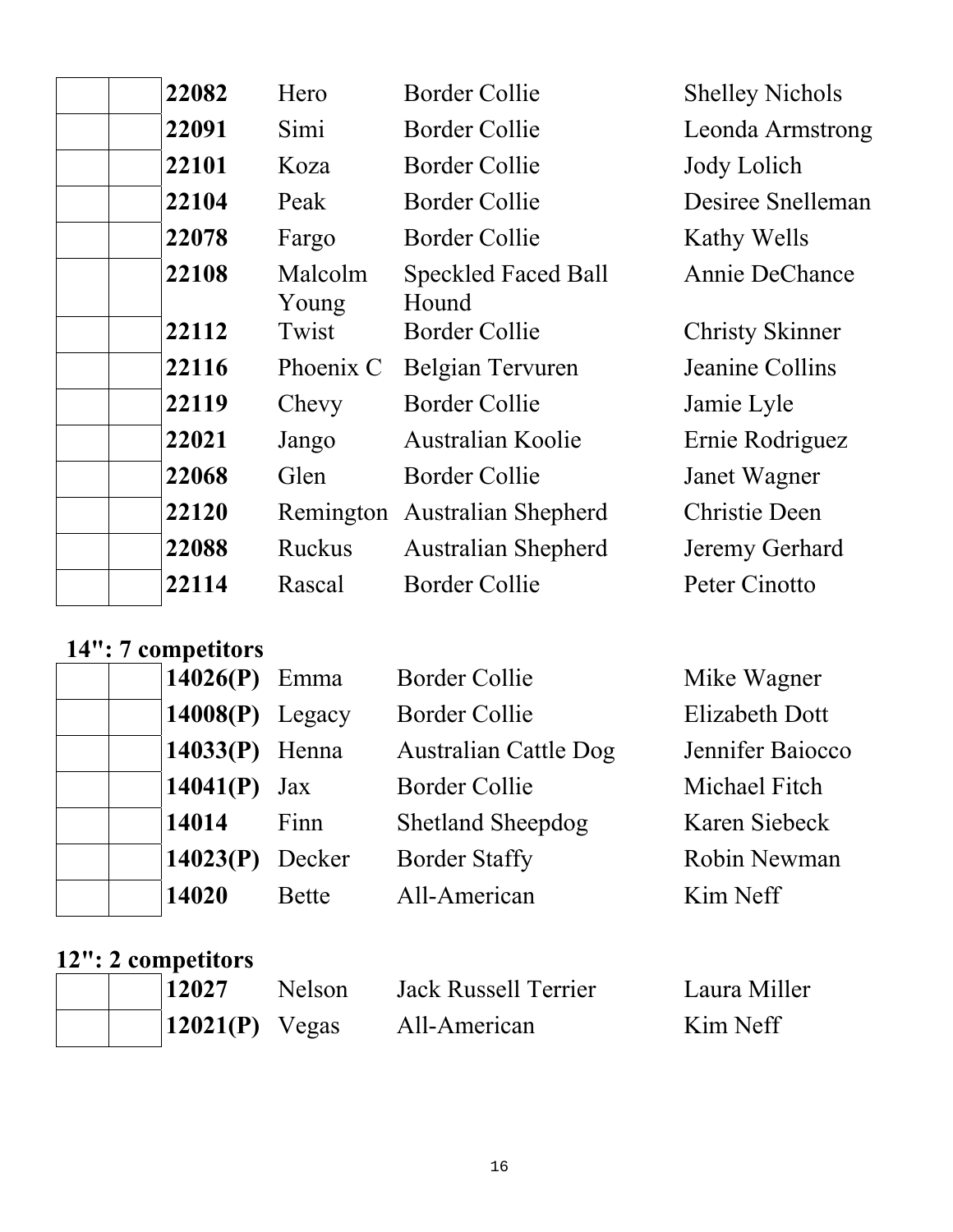# **Saturday, October 23, 2021 Ring 2 (Main Ring): Jumpers 24,22,14,12 Group Order: B,C,A,D,E**

### **Group A**

## **24": 8 competitors**

| 24037 | Max    | <b>Border Collie</b>    | <b>Karen Overstreet</b> |
|-------|--------|-------------------------|-------------------------|
| 24028 | Kitt   | <b>Border Collie</b>    | Amy Parker              |
| 24003 | Archie | English Shepherd        | <b>Charlotte Gunby</b>  |
| 24020 | Dezi   | <b>Border Collie</b>    | Linda Husson            |
| 24039 | Buzz M | <b>Border Collie</b>    | Melissa Moerland        |
| 24025 |        | Kepler-79 All-American  | <b>Bridget Thomas</b>   |
| 24001 | Gambit | <b>Border Collie</b>    | Adriana Nottestad       |
| 24044 |        | Legendary Border Collie | Tawni Millet            |
|       |        |                         |                         |

### **22": 22 competitors**

| 22130 | London  | <b>Border Collie</b> | Kaimen Miller        |
|-------|---------|----------------------|----------------------|
| 22106 | Capture | Border Collie        | Jordan York          |
| 22066 | Doon!   | <b>Border Collie</b> | Sarah Jones          |
| 22017 | Voulez  | Golden Retriever     | Katie Williamson     |
| 22004 | Journey | Boxer                | Jennifer Yates       |
| 22028 | Jetta   | <b>Border Collie</b> | Sue Lindsay          |
| 22011 | Zest    | <b>Border Collie</b> | Debbie McLean        |
| 22037 | James   | Border Collie        | Brenda Kelly         |
| 22025 | Bacardi | Mongrel              | Kaimen Miller        |
| 22093 | Trouble | <b>Border Collie</b> | <b>Ginny Carlson</b> |
| 22067 | Tabby   | <b>Border Collie</b> | Chris Ciardelli      |
| 20050 | Keavy   | <b>Border Collie</b> | <b>Kerry Stevens</b> |
| 22083 | Cash W  | <b>Border Collie</b> | Chloe Williams       |
|       |         |                      |                      |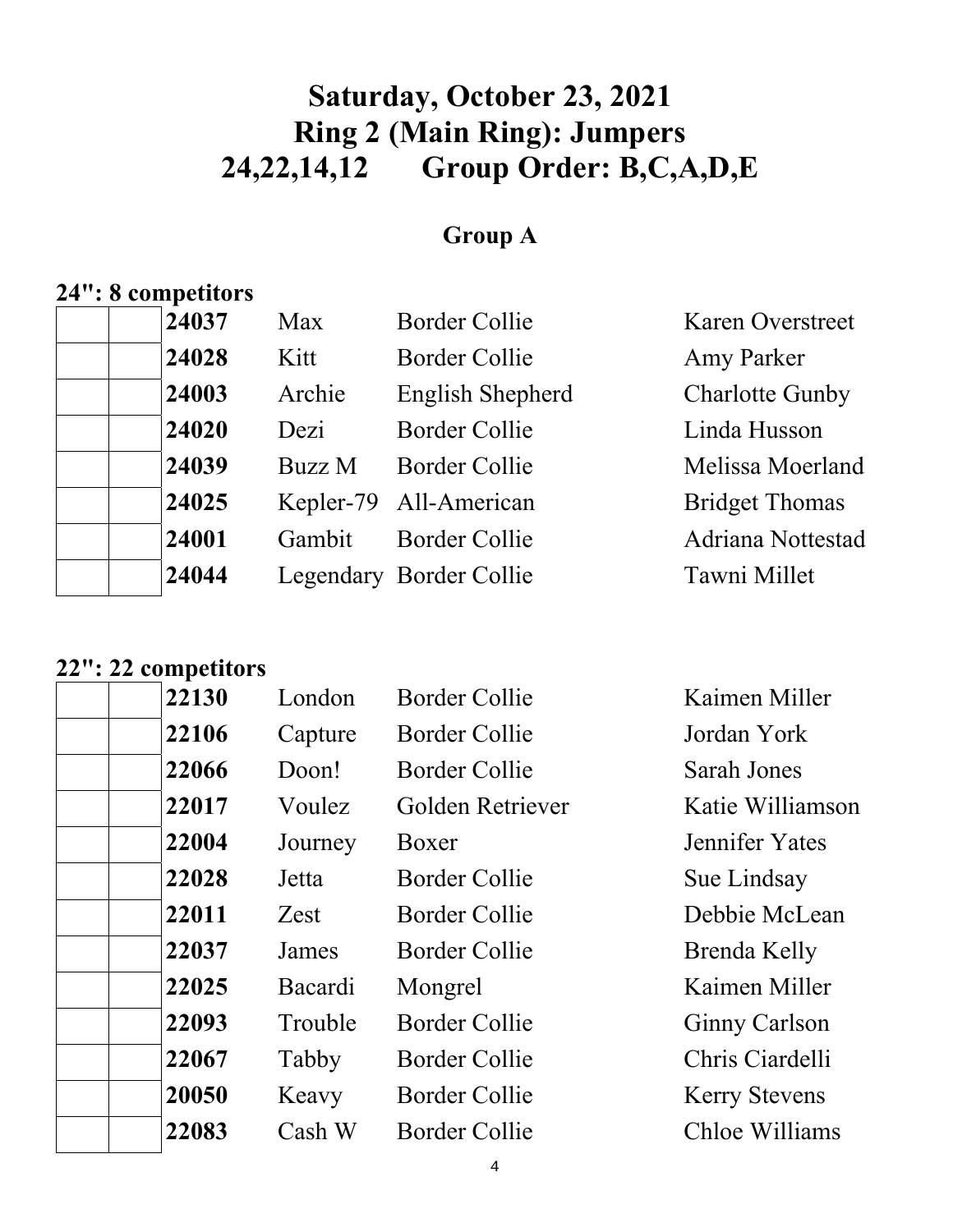|  | 22036 |
|--|-------|
|  | 22118 |
|  | 22001 |
|  | 22038 |
|  | 22063 |
|  | 22032 |
|  | 22042 |
|  | 22129 |
|  | 22027 |
|  |       |

| 6 | Zachery     | Koolie               | Anne Crawshaw        |
|---|-------------|----------------------|----------------------|
| 8 | Gilles      | <b>Border Collie</b> | Nicole Houghton      |
| 1 | Equis       | <b>Border Collie</b> | Stefanie Anderson    |
| 8 | Angel       | <b>Border Collie</b> | Wendy Crawshaw       |
| 3 | Flair       | <b>Border Collie</b> | Amber Abbott         |
| 2 | Rhythm      | <b>Border Collie</b> | Linda Husson         |
| 2 | <b>Nile</b> | <b>Border Collie</b> | Jordan York          |
| 9 | Smudge      | <b>Border Collie</b> | Kaimen Miller        |
|   | Pixie       | <b>Border Collie</b> | <b>Ginny Carlson</b> |
|   |             |                      |                      |

### **14": 11 competitors**

| 14036    | <b>Sting</b>    | <b>Shetland Sheepdog</b>    | Susan Crank            |
|----------|-----------------|-----------------------------|------------------------|
| 14049(P) | Ginger          | <b>Australian Shepherd</b>  | Diana Johnson-Ford     |
| 14007(P) | Link            | Icelandic Sheepdog          | Jessica Ibarra         |
| 14025    | <b>Newt</b>     | <b>Jack Russell Terrier</b> | <b>Kate Barnes</b>     |
| 14052    | R <sub>io</sub> | <b>Shetland Sheepdog</b>    | Jennifer Crank         |
| 14032(P) | Deja Vu         | <b>Border Collie</b>        | Brenda Kelly           |
| 14010    | Swindle         | <b>Shetland Sheepdog</b>    | <b>Abigail Beasley</b> |
| 14005(P) | Talla           | Border Collie               | <b>Sarah Jones</b>     |
| 14038    | Selfie          | <b>Shetland Sheepdog</b>    | Sandra Schmidt         |
| 14043    | Tine            | All-American                | Rhonda Koeske          |
| 14030    | Stripper        | <b>Shetland Sheepdog</b>    | Susan Crank            |

#### **12": 3 competitors**

|  | 12009           | Pete         | Jack Russell Terrier | <b>Kate Barnes</b>   |
|--|-----------------|--------------|----------------------|----------------------|
|  | $12020(P)$ Rudy |              | Miniature Schnauzer  | <b>Heather Smith</b> |
|  | 12008           | <b>Bilbo</b> | Papillon             | <b>Britney Imhof</b> |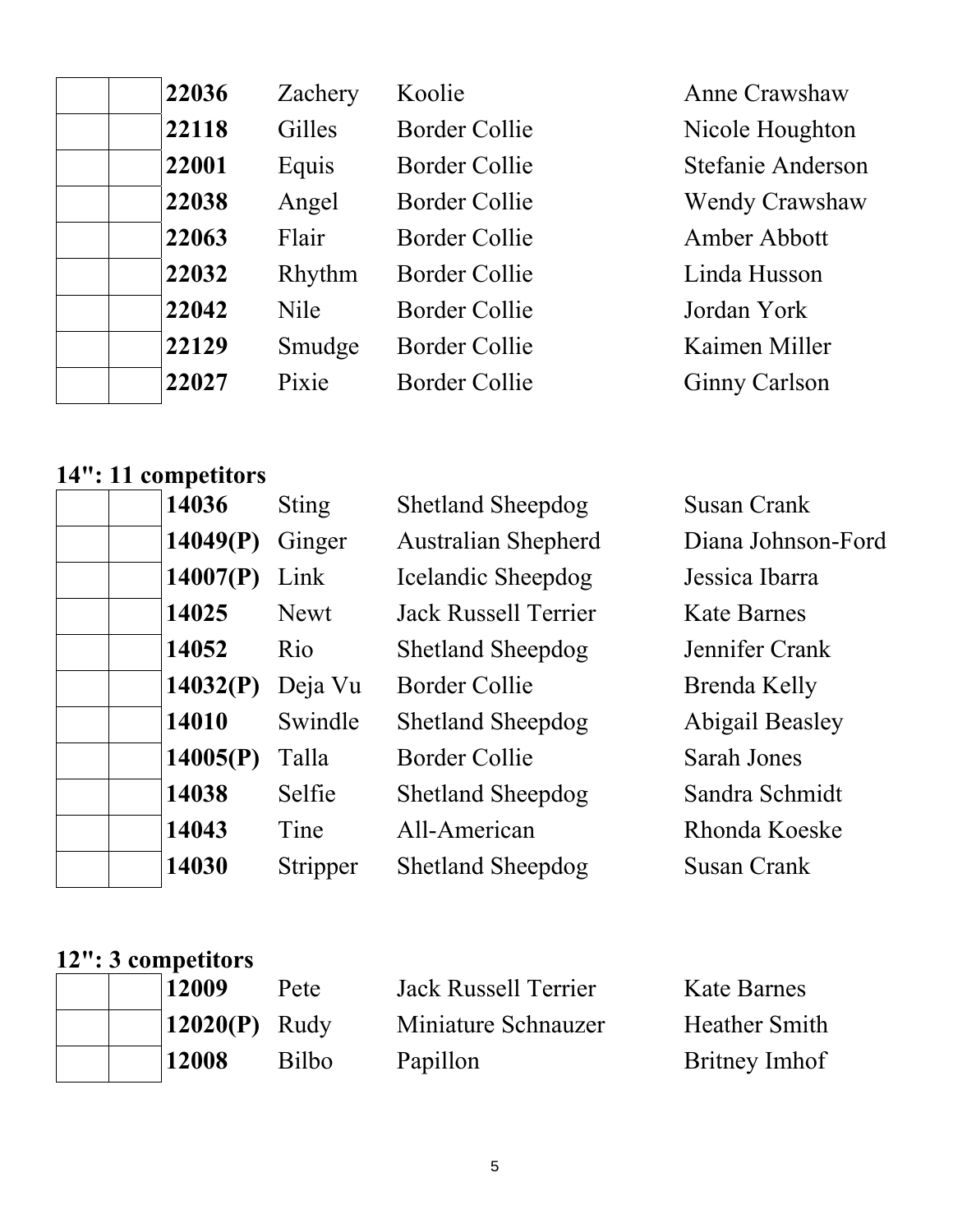### **Saturday, October 23, 2021 Ring 2 (Main Ring): Jumpers 24,22,14,12 Group Order: B,C,A,D,E Group D**

### **24": 6 competitors**

| 24019 | Dravi         | Belgian Sheepdog     | LeAnn Miller         |
|-------|---------------|----------------------|----------------------|
| 24016 | Legolas       | <b>Border Collie</b> | <b>Rachel Downs</b>  |
| 24036 | Solo          | <b>Border Collie</b> | <b>Ashley Castro</b> |
| 24041 | <b>Static</b> | <b>Border Collie</b> | Ronnie Marquez       |
| 24024 | Rocky         | <b>Border Collie</b> | Rachel Carlson       |
| 24032 | Sharky        | <b>Border Collie</b> | Sam Marquez          |

### **22": 26 competitors**

| 22072 | <b>Blitz</b>   | <b>Border Collie</b>    | Kaitlyn Rohr           |
|-------|----------------|-------------------------|------------------------|
| 22070 | Outspoken      | <b>Border Collie</b>    | Abby Peach             |
| 22133 | Riot           | Border Collie           | <b>Courtney Moore</b>  |
| 22134 | Libbi          | <b>Border Collie</b>    | Lynnea Landers         |
| 22097 | Renegade       | <b>Border Collie</b>    | Rita Browning          |
| 22041 | <b>Stoked</b>  | Border Collie           | Sheila Ross            |
| 22079 | Spark          | <b>Border Collie</b>    | Debbie Heifner         |
| 22064 | TerrA          | <b>Border Collie</b>    | Val Rutledge           |
| 22045 | Soda Pop       | <b>Border Collie</b>    | Gloria Krueger         |
| 22049 |                | Naavdanya Border Collie | Kris Seiter            |
| 22089 | Grits          | <b>Border Collie</b>    | Marie Dunn             |
| 22013 | Teller         | Border Collie           | Lauri Duke             |
| 22132 | Veni           | <b>Border Collie</b>    | Dave Hill              |
| 22110 | <b>Believe</b> | <b>Border Collie</b>    | <b>Stefanie Rainer</b> |
| 22074 | Cayman         | Border Collie           | <b>Nanette Nance</b>   |
| 22085 | Vinny          | <b>Border Collie</b>    | Chris Villano          |
| 22056 | Ren            | <b>Border Collie</b>    | Karissa Solberg        |
|       |                |                         |                        |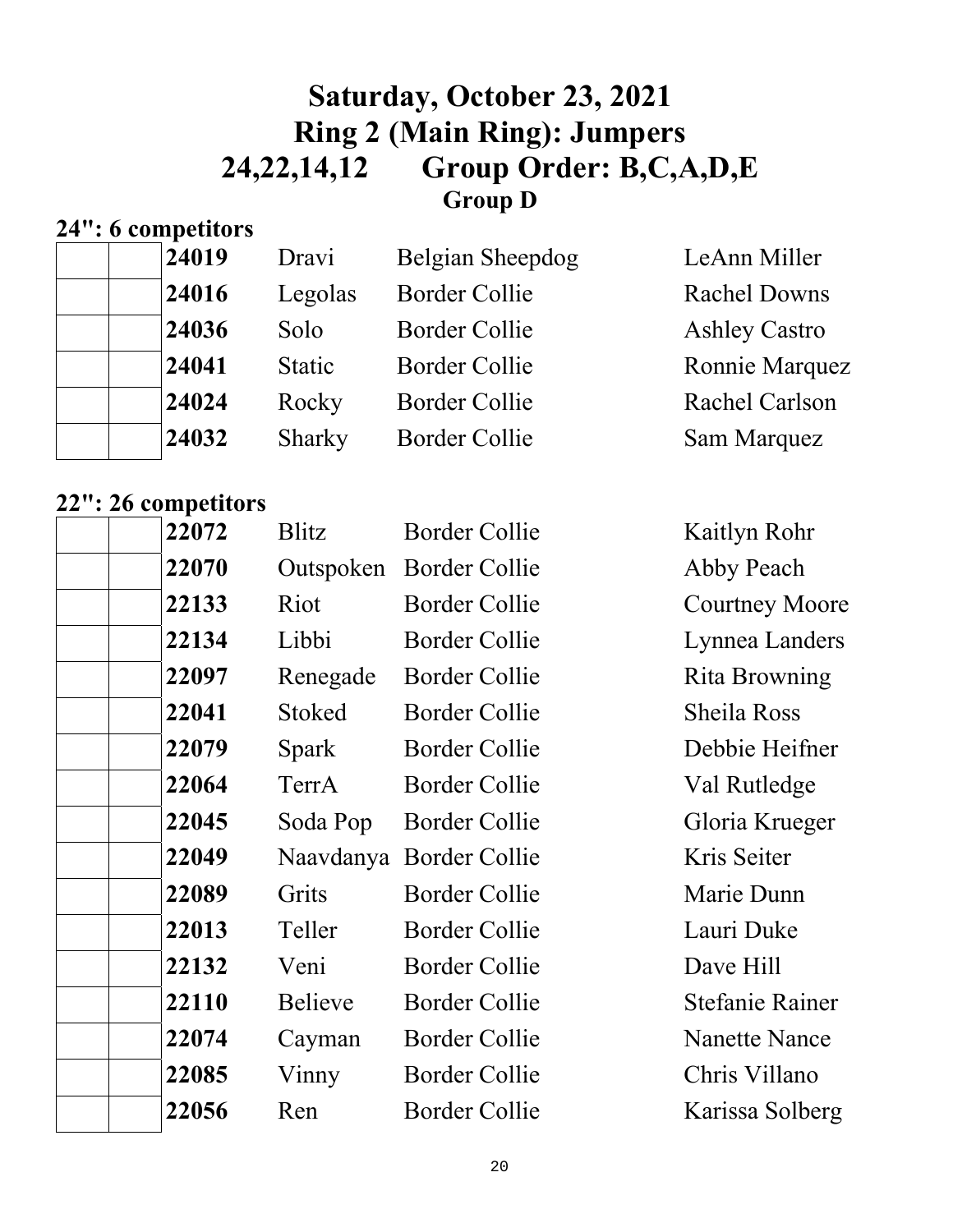| 22044 | Tarot       | Belgian Tervuren           | Samantha Saldana     |
|-------|-------------|----------------------------|----------------------|
| 22127 | Ziya        | Australian Kelpie          | Sarah Espinoza-Sokal |
| 22090 | <b>Brio</b> | <b>Australian Shepherd</b> | Jody Faulkner        |
| 22012 | Wyn         | Border Collie              | <b>Sheila Ross</b>   |
| 22094 | Planet 9    | Border Collie              | Abby Peach           |
| 22125 | Trooper     | <b>Border Collie</b>       | Janice Saylors       |
| 22099 | Cara        | <b>Border Collie</b>       | Maddie Speagle       |
| 22059 | Chica       | <b>Border Collie</b>       | Merritt Speagle      |
| 22115 | Link        | <b>Border Collie</b>       | <b>Ashley Castro</b> |
|       |             |                            |                      |

#### **14": 4 competitors**

|                   | $14051(P)$ Pixie Pig Border Collie | Alicia Bennett   |
|-------------------|------------------------------------|------------------|
| $14034(P)$ Gracey | Border Collie                      | Kaitlyn Rohr     |
| $14053(P)$ Razzi  | <b>English Springer Spaniel</b>    | Crystal Anderson |
| $14009(P)$ Venus  | Border Collie                      | Jessica Sabraski |

#### **12": 11 competitors**

| 12007(P) | Giddy<br>Marie | <b>Pyrenean Shepherd</b>                | <b>Elizabeth Evans</b> |
|----------|----------------|-----------------------------------------|------------------------|
| 12034    | Pitch          | <b>Shetland Sheepdog</b>                | Jennifer Thomas        |
| 12029(P) | Tripp          | Miniature American<br>Shepherd          | Crystal Coll           |
| 12011    | <b>Breanna</b> | <b>Shetland Sheepdog</b>                | Nick Sparks            |
| 12013(P) | Raana          | <b>Budi</b>                             | Kris Seiter            |
| 12005(P) | Teddy          | All-American                            | Betsie Bolger          |
| 12006    | Stevie         | <b>Cavalier King Charles</b><br>Spaniel | Katlynn Moffler        |
| 12022    | Hannah         | All Breed                               | Melanie Bilicki        |
| 12003(P) | Decker         | <b>Chinese Crested</b>                  | Val Rutledge           |
| 12048(P) |                | Polka-Dot Border Collie                 | <b>Elizabeth Evans</b> |
| 12012(P) | Colt           | <b>Shetland Sheepdog</b>                | Jennifer Thomas        |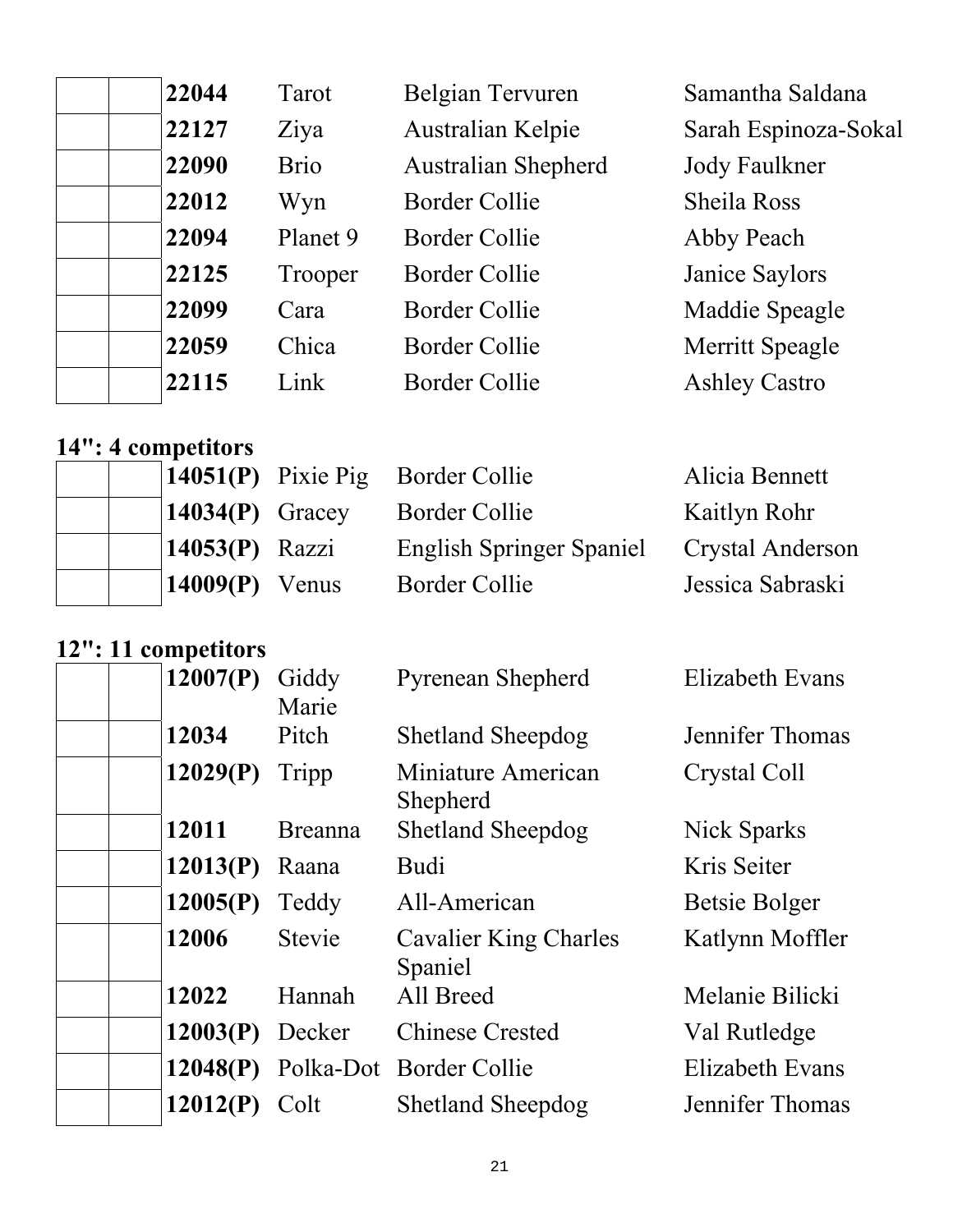# **Saturday, October 23, 2021 Ring 2 (Main Ring): Jumpers 24,22,14,12 Group Order: B,C,A,D,E**

#### **Group E**

# **24": 11 competitors**

| 24017 | Truant           | <b>Border Collie</b>       | Cynthia Hornor         |
|-------|------------------|----------------------------|------------------------|
| 24010 | Firefly          | Belgian Waffle             | Roger Ly               |
| 24038 | Onyx             | Border Collie              | <b>Tiffany Roehr</b>   |
| 24045 | Eli              | <b>Australian Shepherd</b> | Dawn Wood              |
| 24006 | Maze<br>Runner   | <b>Border Collie</b>       | <b>Lindsey Blaine</b>  |
| 24009 | Fever            | <b>Border Collie</b>       | Sarah Westcott         |
| 24014 | Sidekick<br>Kato | <b>Border Collie</b>       | Lili Dawidowicz        |
| 24042 | Lainey           | <b>Border Collie</b>       | Donna Rohaus           |
| 24013 | Alex             | Belgian Sheepdog           | <b>Elizabeth James</b> |
| 24035 | <b>Buzz B</b>    | Border Collie              | <b>Blynn Baker</b>     |
| 24034 | Super G          | Border Collie              | Anne Andrle            |
|       |                  |                            |                        |

#### **22": 29 competitors**

| 22117 | Boogie          | <b>Border Collie</b>       | Peggy Friauf   |
|-------|-----------------|----------------------------|----------------|
| 22105 | Drake           | <b>Australian Shepherd</b> | Lynn Proe      |
| 22061 | Dash            | <b>Border Collie</b>       | Kim Udovic     |
| 22103 | Raze            | <b>Border Collie</b>       | Robin Taylor   |
| 22010 | Sophie<br>Bella | <b>Border Collie</b>       | Anne Hong      |
| 22081 | Seb             | <b>Border Collie</b>       | Cliff Anderson |
| 22023 | <b>Brodie</b>   | <b>Border Collie</b>       | Sue Tetanich   |
| 22076 | <b>Slate</b>    | <b>Border Collie</b>       | Judy Whitbred  |
| 22030 | Ben             | <b>Border Collie</b>       | Eric Swanson   |
|       |                 |                            |                |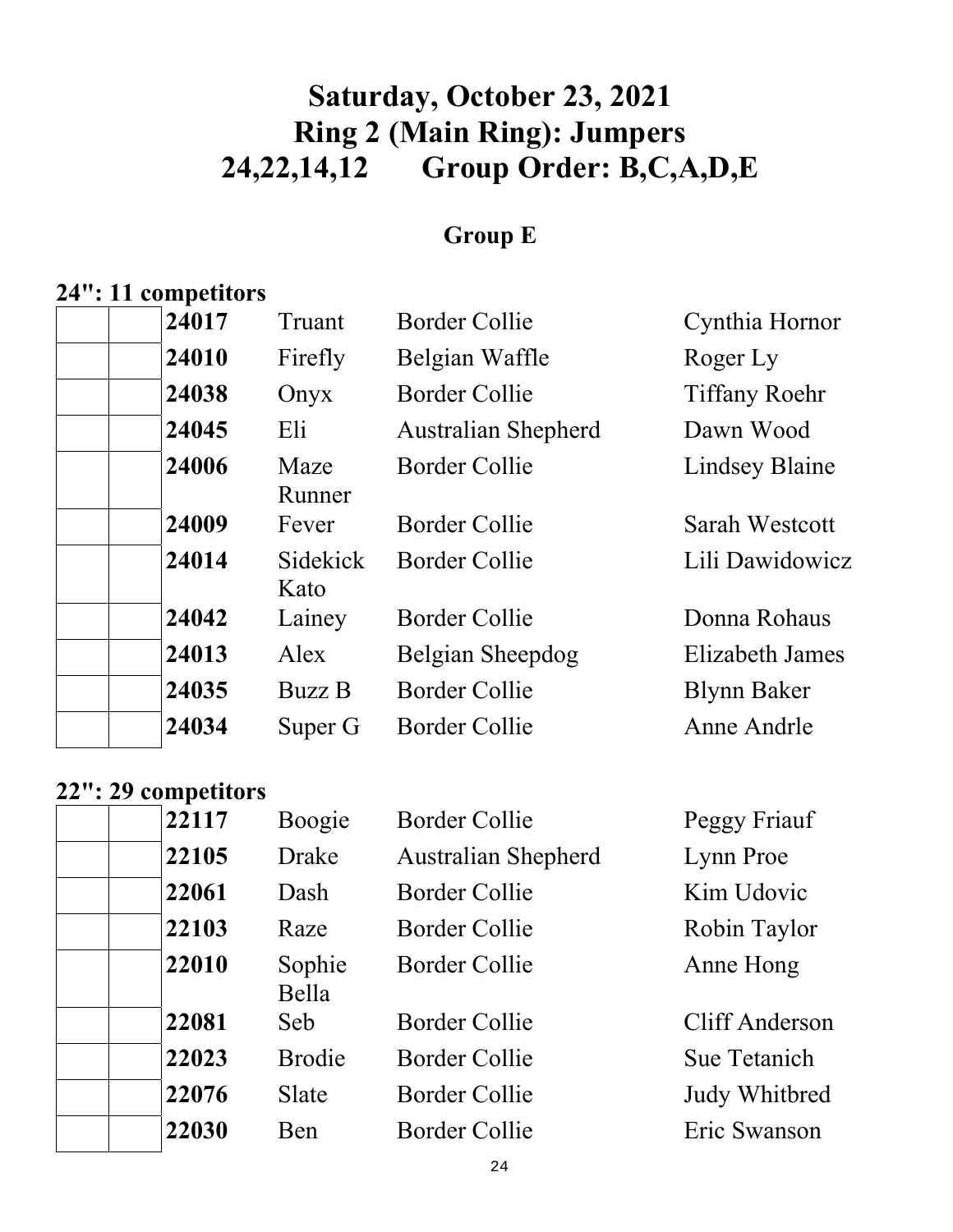| 22024 | Kyla     | <b>Border Collie</b>                            | Nancy Tetrick          |
|-------|----------|-------------------------------------------------|------------------------|
| 22123 | Universe | <b>Border Collie</b>                            | <b>Rachel Evers</b>    |
| 22048 | Shiver   | <b>Border Collie</b>                            | Nikki Hall             |
| 22100 | Zim      | <b>Border Collie</b>                            | <b>Melanie Behrens</b> |
| 22128 | Rori     | <b>Border Collie</b>                            | Dan Brackney           |
| 22022 |          | Rascal Joe All-American                         | <b>Suzan Roberts</b>   |
| 22071 | Tempo    | <b>Border Collie</b>                            | <b>Bonny Henning</b>   |
| 22096 | Beckett  | <b>Australian Shepherd</b>                      | Anne Popper            |
| 22077 | Ze'ev    | <b>Border Collie</b>                            | Barbara Holbrook       |
| 22009 | Vibe     | All-American                                    | Nicole James           |
| 22029 | Nate     | <b>Border Collie</b>                            | Pam Presser            |
| 22020 |          | Phoenix H Nova Scotia Duck Tolling<br>Retriever | Randy Holford          |
| 22015 | Moon     | <b>Border Collie</b>                            | Danielle Scott         |
| 22057 | Xcel     | Australian Kelpie                               | Erin Stumler           |
| 22047 | Sadie    | <b>Border Collie</b>                            | <b>Katelyn Jones</b>   |
| 22095 | Kaiden   | All Breed                                       | Robin Taylor           |
| 22086 | Justice  | <b>Border Collie</b>                            | Kate Almasy            |
| 22087 | Bailey   | Australian Shepherd                             | <b>Ronald Seiter</b>   |
| 22084 | Fib      | <b>Border Collie</b>                            | <b>Tracy Horn</b>      |
| 22098 | Jury     | <b>Border Collie</b>                            | Nikki Hall             |

# **14": 7 competitors**

| $14040(P)$ Lizzy  |        | <b>Border Collie</b>         | Lea Harvey                 |
|-------------------|--------|------------------------------|----------------------------|
| 14001(P) Rush     |        | <b>Border Collie</b>         | Makayla Luse               |
| 14039(P)          | June   | <b>Australian Cattle Dog</b> | <b>Lauren Hansen Alers</b> |
| 14016             | Jay    | <b>Shetland Sheepdog</b>     | Karen Schelling            |
| $14019(P)$ DeWalt |        | <b>Border Collie</b>         | <b>Vincent Madeiros</b>    |
| 14042 $(P)$ Zoe   |        | Wheatable                    | Cliff Anderson             |
| 14047             | Nimble | Unicorn                      | Cynthia Hornor             |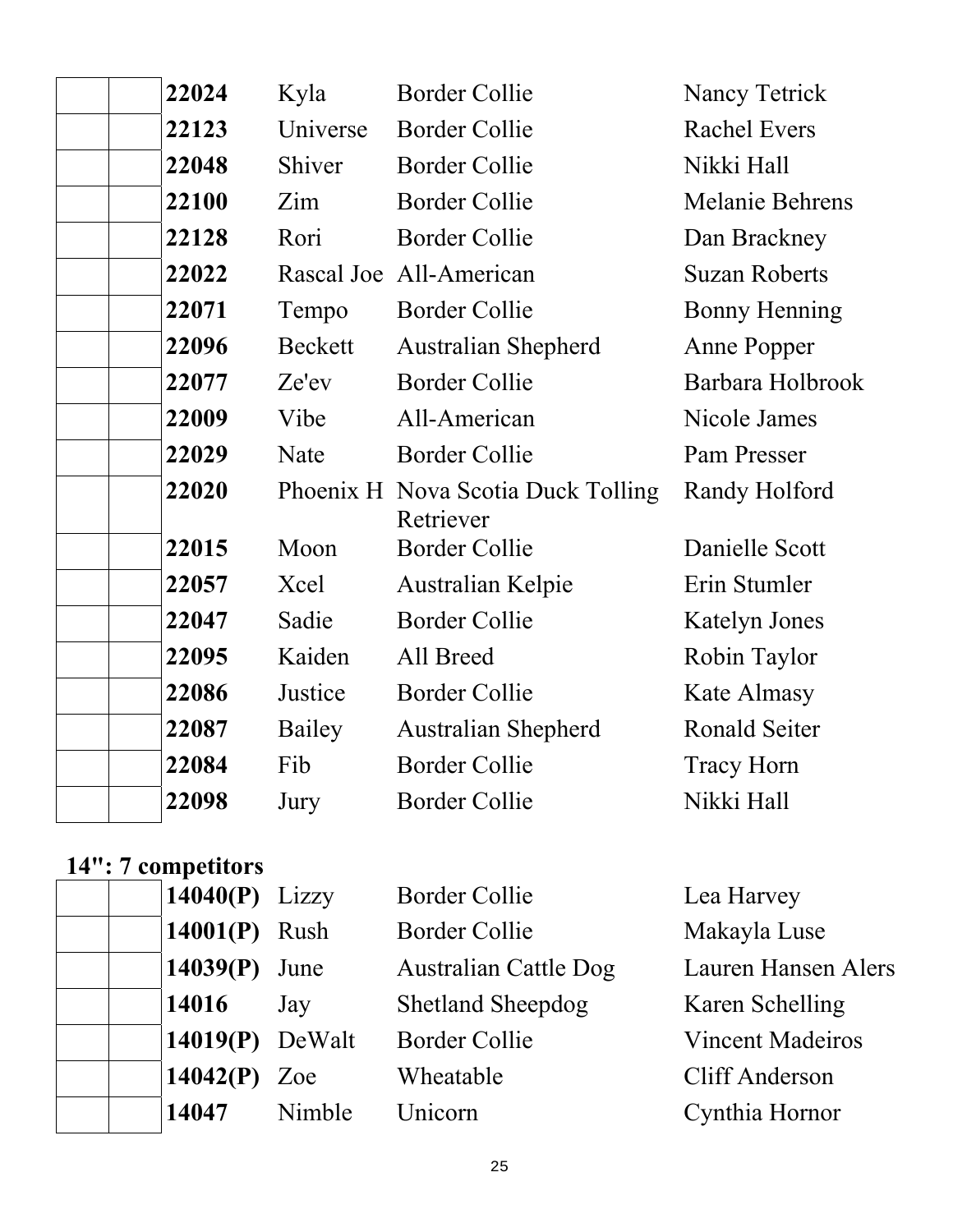#### **12": 5 competitors**

| 12016(P) | Shiloh      | Sheltie Mix                 | Beth Bond             |
|----------|-------------|-----------------------------|-----------------------|
| 12023    | Gucci       | Poodle (Miniature)          | <b>Cindy Madeiros</b> |
| 12018    | <b>Bree</b> | Jack Russell Terrier        | Emily Klarman         |
| 12024    | Chibi       | <b>Jack Russell Terrier</b> | <b>Mich Powers</b>    |
| 12049    | Luna        | <b>Shetland Sheepdog</b>    | <b>Beth Bond</b>      |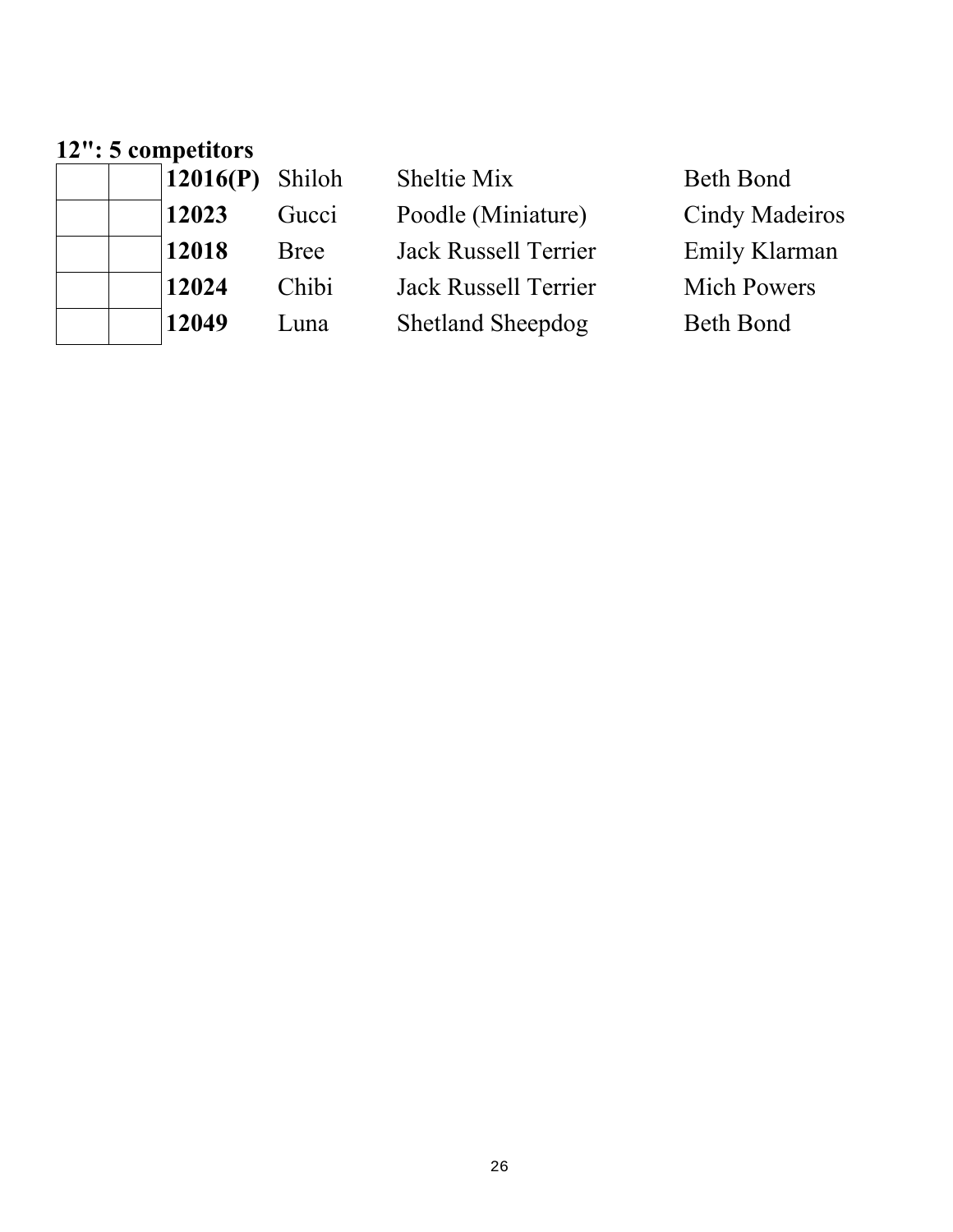# **Saturday, October 23, 2021 Ring 3: Standard 22,24,12,14 Group Order: C,B,E,D,A**

### **Group C**

# **22": 29 competitors**

| 22091 | Simi             | <b>Border Collie</b>                | Leonda Armstrong       |
|-------|------------------|-------------------------------------|------------------------|
| 22111 | Misty            | <b>Border Collie</b>                | Peter Cinotto          |
| 22119 | Chevy            | <b>Border Collie</b>                | Jamie Lyle             |
| 22120 | Remington        | <b>Australian Shepherd</b>          | <b>Christie Deen</b>   |
| 22088 | <b>Ruckus</b>    | Australian Shepherd                 | Jeremy Gerhard         |
| 22108 | Malcolm<br>Young | <b>Speckled Faced Ball</b><br>Hound | Annie DeChance         |
| 22005 | Peyote           | <b>Working Bearded</b><br>Collie    | Mary Cheney            |
| 22080 | <b>Mystery</b>   | <b>Border Collie</b>                | Alice Cinotto          |
| 22060 | Lily             | <b>Border Collie</b>                | Mike Wagner            |
| 22116 | Phoenix C        | Belgian Tervuren                    | Jeanine Collins        |
| 22002 | Salty            | <b>Border Collie</b>                | Martine Kopka          |
| 22082 | Hero             | <b>Border Collie</b>                | <b>Shelley Nichols</b> |
| 22121 | Babe             | <b>Border Collie</b>                | <b>Richard Eggie</b>   |
| 22112 | Twist            | <b>Border Collie</b>                | <b>Christy Skinner</b> |
| 22026 | Roulez           | Golden Retriever                    | Carrie Neyland         |
| 22101 | Koza             | <b>Border Collie</b>                | Jody Lolich            |
| 22078 | Fargo            | <b>Border Collie</b>                | Kathy Wells            |
| 22068 | Glen             | <b>Border Collie</b>                | Janet Wagner           |
| 22104 | Peak             | <b>Border Collie</b>                | Desiree Snelleman      |
| 22021 | Jango            | Australian Koolie                   | Ernie Rodriguez        |
| 22055 | Callie           | <b>Australian Shepherd</b>          | Jamie Juckett          |
| 22053 | Hotsy-totsy      | <b>Border Collie</b>                | Dana Pike              |
|       |                  |                                     |                        |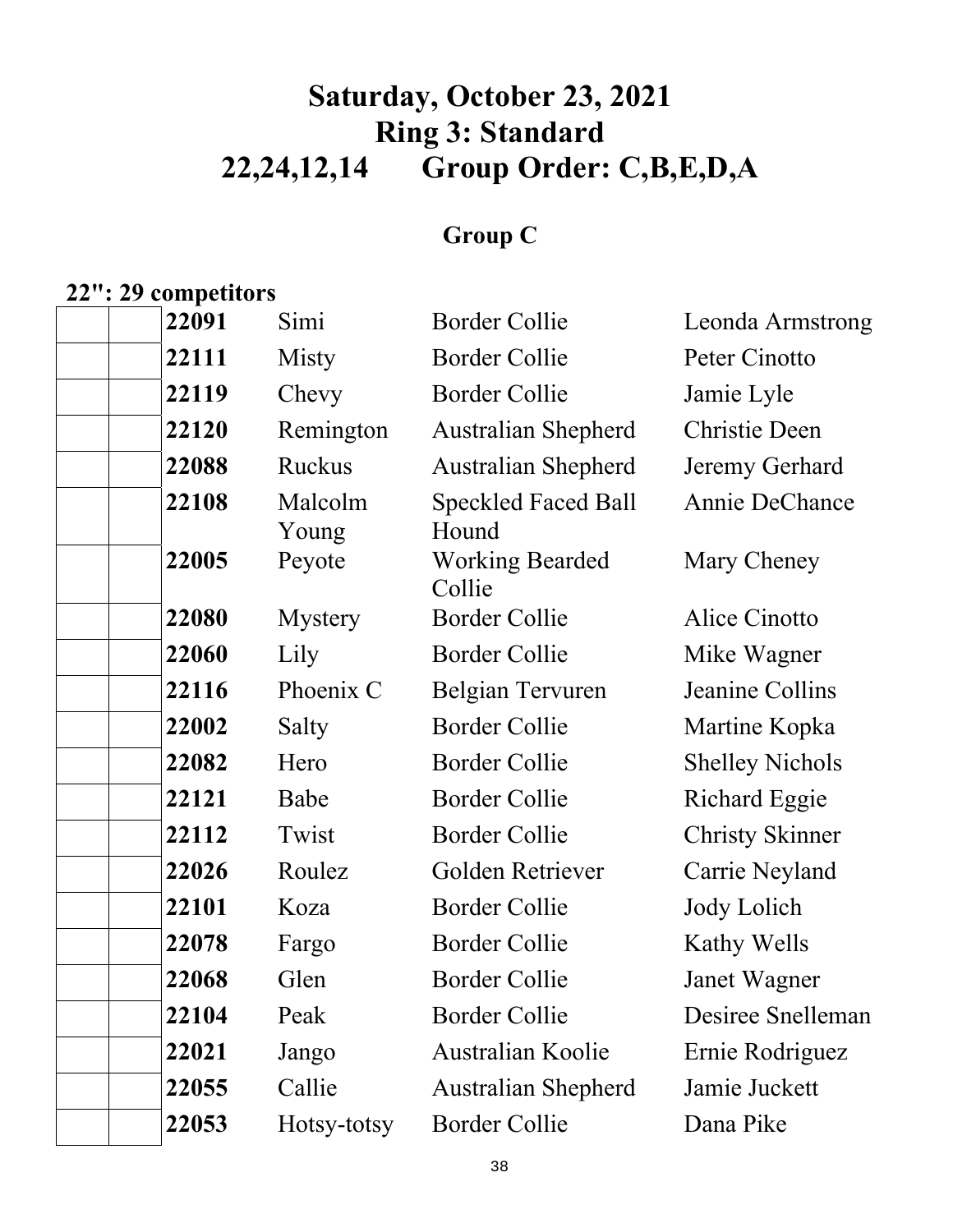| 22114 | Rascal | <b>Border Collie</b> | Peter Cinotto            |
|-------|--------|----------------------|--------------------------|
| 22018 | Cruz'N | <b>Border Collie</b> | <b>Shar Henry</b>        |
| 22122 | Eugene | Border Collie        | Gabriela Sloan           |
| 22039 | Ast'N  | <b>Border Collie</b> | Norm Lende               |
| 22052 | Tri    | <b>Border Collie</b> | Anne Cook                |
| 22102 | Rafaga | <b>Border Collie</b> | <b>Rosarito Martinez</b> |
| 22062 | Felix  | <b>Border Collie</b> | <b>Sarah Stremming</b>   |

# **24": 6 competitors**

| $24:0$ competitions |             |                      |                      |
|---------------------|-------------|----------------------|----------------------|
| 24040               | Tita'N      | Border Collie        | Norm Lende           |
| 24015               | Kyber       | Sato                 | Sheyla Gutierrez     |
| 24023               | Racer       | Golden Retriever     | <b>Kathy Quiroz</b>  |
| 24007               | <b>Moss</b> | Border Collie        | <b>Shelby Tilden</b> |
| 24026               | Trubbel     | <b>Border Collie</b> | Susan Jearls         |
| 24033               | Venom       | Border Collie        | Tim Mitchell         |
|                     |             |                      |                      |

### **12": 2 competitors**

|  | 12027                  | <b>Nelson</b> | Jack Russell Terrier | Laura Miller |
|--|------------------------|---------------|----------------------|--------------|
|  | $\vert 12021(P)$ Vegas |               | All-American         | Kim Neff     |

|  | 14": 7 competitors |
|--|--------------------|
|  |                    |

| 14020             | Bette | All-American                 | Kim Neff              |
|-------------------|-------|------------------------------|-----------------------|
| $14023(P)$ Decker |       | <b>Border Staffy</b>         | Robin Newman          |
| 14026 $(P)$ Emma  |       | <b>Border Collie</b>         | Mike Wagner           |
| $14033(P)$ Henna  |       | <b>Australian Cattle Dog</b> | Jennifer Baiocco      |
| $14008(P)$ Legacy |       | <b>Border Collie</b>         | <b>Elizabeth Dott</b> |
| 14041(P)          | Jax   | <b>Border Collie</b>         | Michael Fitch         |
| 14014             | Finn  | <b>Shetland Sheepdog</b>     | Karen Siebeck         |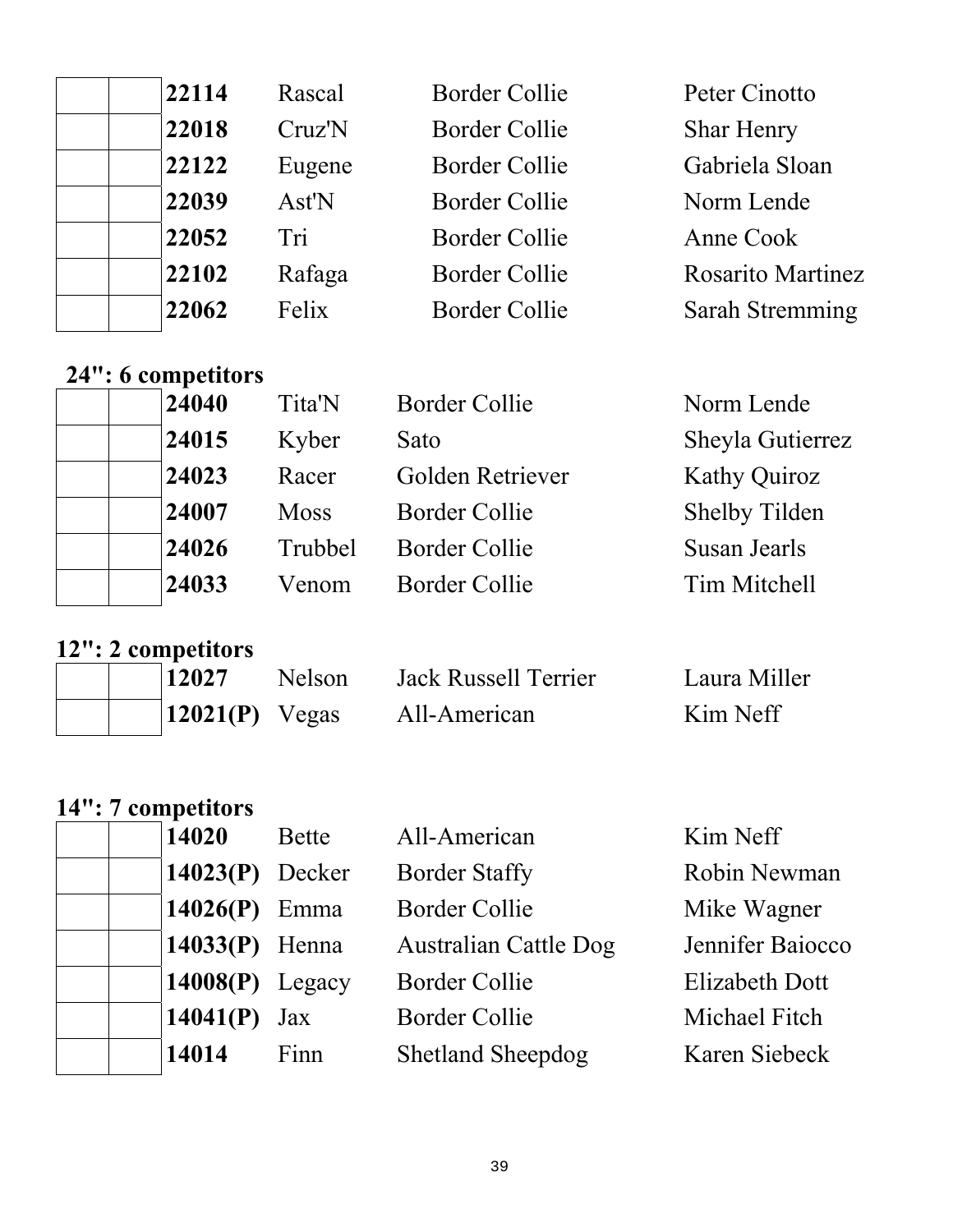# **Saturday, October 23, 2021 Ring 3: Standard 22,24,12,14 Group Order: C,B,E,D,A**

### **Group B**

### **22": 13 competitors**

| 22113 | Epic                  | <b>Border Collie</b>                       | Susan Rolek          |
|-------|-----------------------|--------------------------------------------|----------------------|
| 22014 | Fame                  | <b>Border Collie</b>                       | <b>Janet Boggs</b>   |
| 22008 | Legacy                | Border Collie                              | <b>Janet Gauntt</b>  |
| 22046 | Beinn                 | <b>Border Collie</b>                       | Linda Medcraft       |
| 22034 | Aero                  | <b>Border Collie</b>                       | Renee Clark          |
| 22051 | <b>Bob</b>            | <b>Border Collie</b>                       | Mark Wirant          |
| 22050 | Cappuccino! CoolCross |                                            | <b>Barb Davis</b>    |
| 22131 | Snap!                 | <b>Border Collie</b>                       | <b>Steve Schwarz</b> |
| 22031 | Hoosier               | <b>Border Collie</b>                       | Lexi Brigante        |
| 22019 | Ska                   | English Springer Spaniel Katherine Ostiguy |                      |
| 22109 | <b>Rhys</b>           | <b>Border Collie</b>                       | Anna Blanton         |
| 22043 | Ignite                | <b>Border Collie</b>                       | <b>Susan Rolek</b>   |
| 22075 | Kickit                | <b>Border Collie</b>                       | <b>Janet Boggs</b>   |
|       |                       |                                            |                      |

### **24": 4 competitors**

|  |                                  | Border Collie                | Dawn Fillips         |
|--|----------------------------------|------------------------------|----------------------|
|  |                                  | Labrador Retriever           | Rene Hartmann        |
|  |                                  | German Shepherd Dog          | <b>Beth Bradshaw</b> |
|  |                                  | Border Collie                | LeAnne Meyer         |
|  | 24043<br>24022<br>24012<br>24027 | Edge<br>Tark<br>Aine<br>Cruz |                      |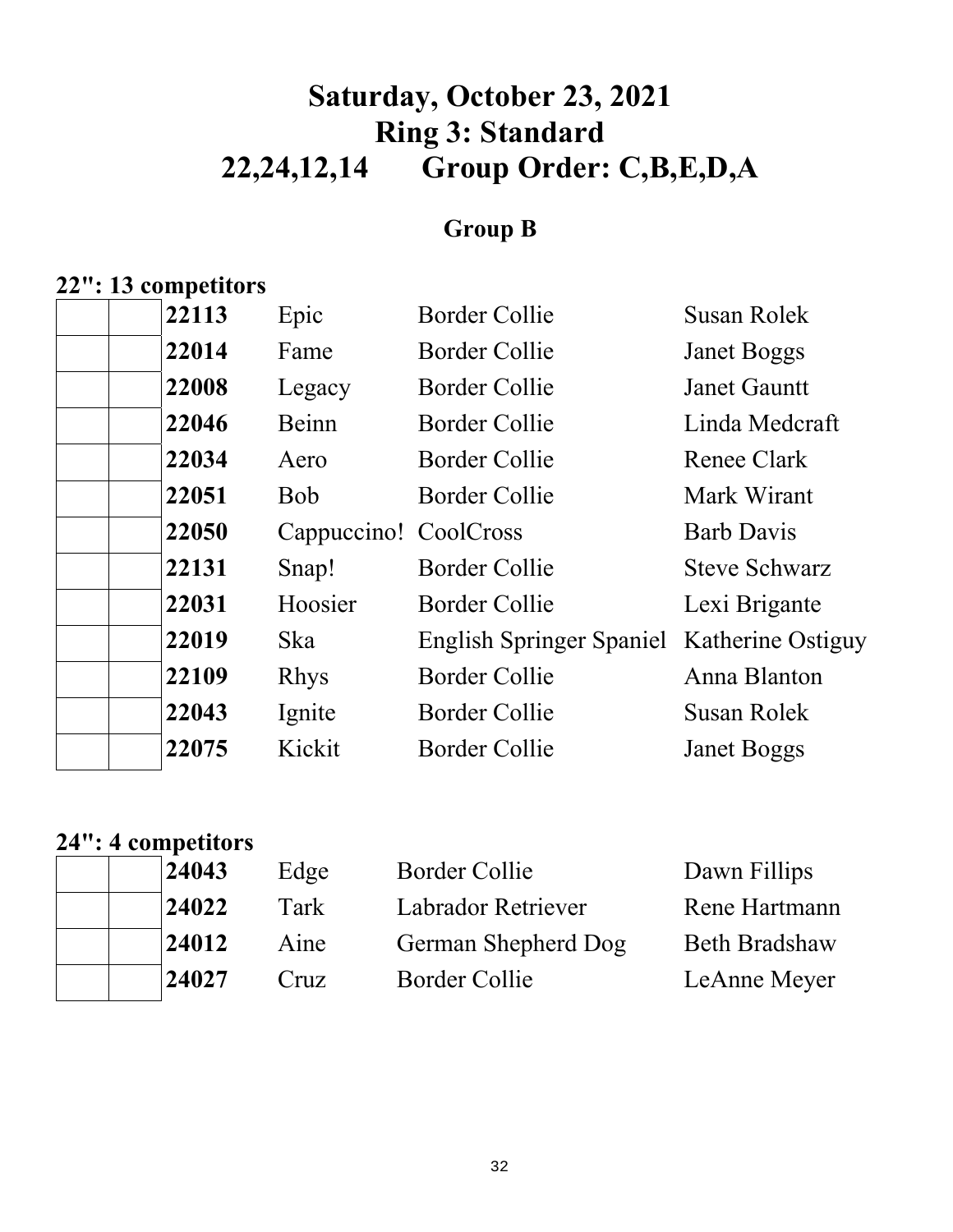# **12": 20 competitors**

### **5' Aframe (Veterans)**

| 12025 | Penny           | All-American                          | Mandy Kleiman         |
|-------|-----------------|---------------------------------------|-----------------------|
| 12002 | Hype            | All-American                          | Anna Blanton          |
| 12040 | Flyer           | <b>Border Collie</b>                  | <b>Steve Schwarz</b>  |
| 12030 | Edge            | <b>Border Collie</b>                  | Pamela Fish           |
| 12015 | Kata            | Nova Scotia Duck Tolling<br>Retriever | Tammi Stone           |
| 12033 | Ringer          | <b>Border Collie</b>                  | <b>Allison Garcia</b> |
| 12038 | Swift           | <b>Border Collie</b>                  | Linda Medcraft        |
| 12036 | Coby            | Pumi                                  | Kellie Verrelli       |
| 12046 | Guts            | <b>Border Collie</b>                  | Dawn Fillips          |
| 12044 | Zuri            | <b>Border Collie</b>                  | <b>Renee Clark</b>    |
| 12039 | Zesty           | <b>Border Collie</b>                  | <b>Sharon Wirant</b>  |
| 12017 | Harlow          | <b>Border Collie</b>                  | Giuliana Lund         |
| 12031 | <b>Blizzard</b> | <b>Border Collie</b>                  | Catherine Laria       |
| 12010 | Fine            | <b>Border Collie</b>                  | Jean Hood             |

#### **5'" AFrame**

| <u>TAI LAILIV</u> |         |                          |                       |
|-------------------|---------|--------------------------|-----------------------|
| 12043             | Yeti    | Jack Russell Terrier     | <b>Beth Martin</b>    |
| $12026(P)$ Better | Cheddar | All-American             | <b>Allison Garcia</b> |
| 12032(P) Rukia    |         | <b>Shetland Sheepdog</b> | Giuliana Lund         |
| 12041 $(P)$ Riima |         | <b>Shetland Sheepdog</b> | <b>Joyce Rivers</b>   |
| $12045(P)$ Brink  |         | All-American             | <b>Beth Martin</b>    |
| 12001(P)          | Lindi   | <b>Cocker Spaniel</b>    | Jen Ludlum            |
|                   |         |                          |                       |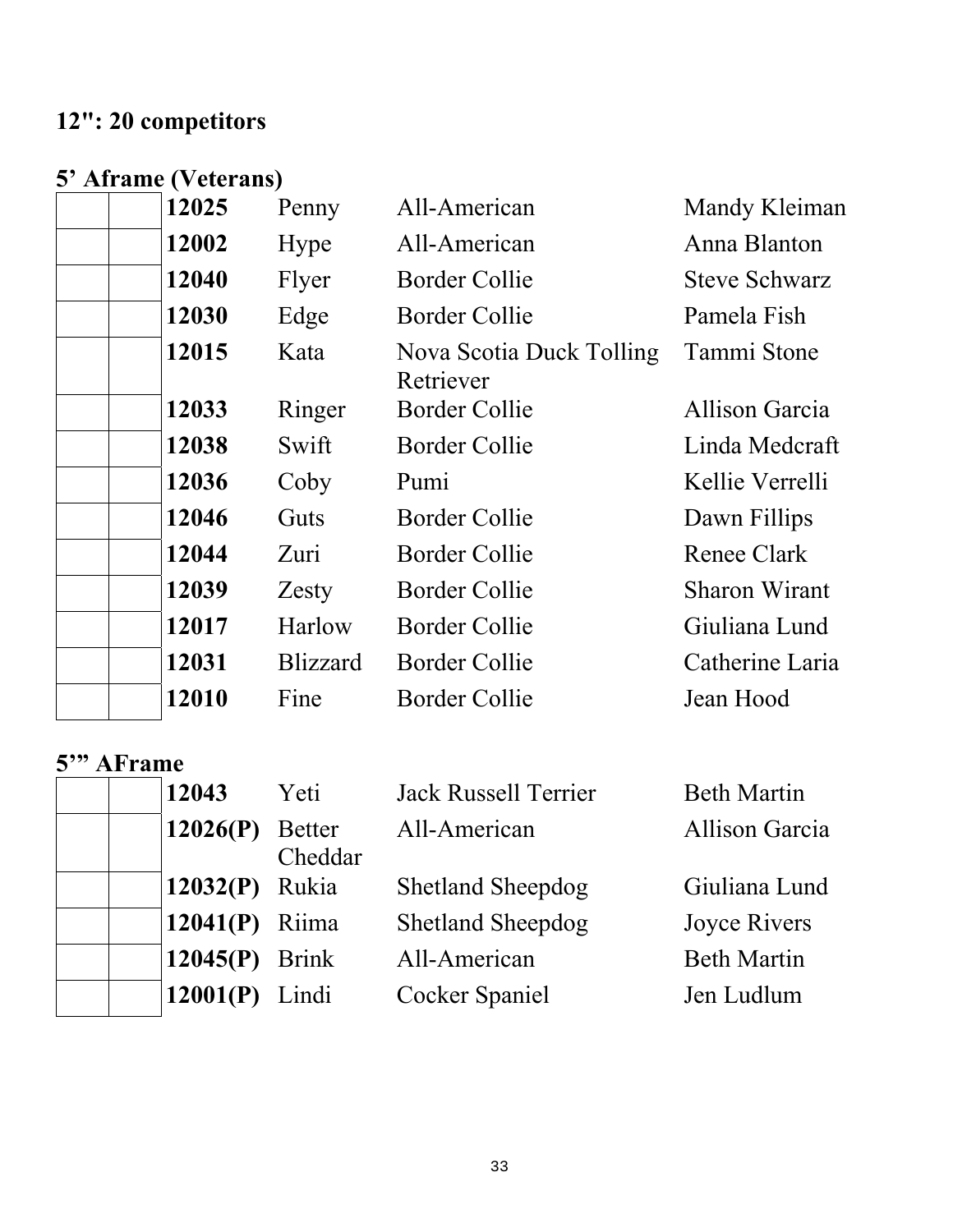## **14": 14 competitors**

| 14003    | Valkyrie          | <b>Bedlington Terrier</b>   | <b>JoAnn Burtness</b> |
|----------|-------------------|-----------------------------|-----------------------|
| 14045    |                   | Madeleine Pyrenean Shepherd | Pam Vojtas            |
| 14017    | Chrome            | Jack Russell Terrier        | Cheryl Earnshaw       |
| 14031(P) | Grace             | Border Collie               | Ann Koenig            |
| 14004    | Synge             | Poodle (Miniature)          | <b>Suzanne Wesley</b> |
| 14013(P) | Inka              | All-American                | <b>Skye Priesz</b>    |
| 14027    | <b>Style</b>      | <b>Shetland Sheepdog</b>    | Erin Rakosky          |
| 14018(P) | Kona              | <b>Australian Shepherd</b>  | Jeanette Losey        |
| 14048    | Joy               | <b>Shetland Sheepdog</b>    | Lisa Stoddard         |
| 14002    | Zig-zag           | <b>Shetland Sheepdog</b>    | Sara Peterson         |
| 14022(P) | <b>Stun</b>       | <b>Border Collie</b>        | Meryl Sheard          |
| 14028    | <b>Bolt</b>       | <b>Shetland Sheepdog</b>    | Judy Klar             |
| 14037    | Phyllis<br>Diller | Poodle (Miniature)          | Emily Ingersoll       |
| 14050(P) | Epic              | <b>Border Collie</b>        | Lexi Brigante         |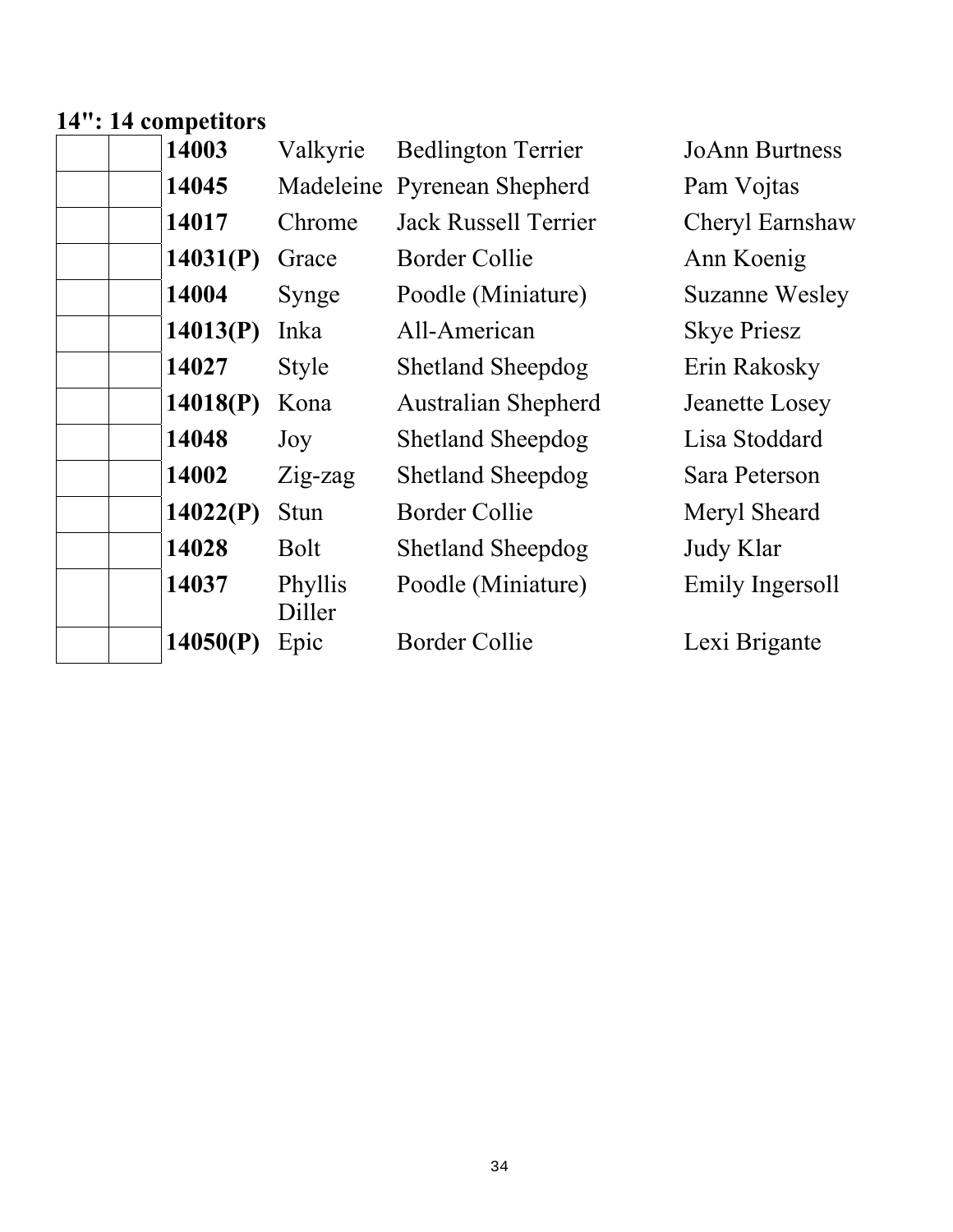# **Saturday, October 23, 2021 Ring 3: Standard 22,24,12,14 Group Order: C,B,E,D,A**

### **Group E**

### **22": 29 competitors**

| 22048 | Shiver          | <b>Border Collie</b>                            | Nikki Hall             |
|-------|-----------------|-------------------------------------------------|------------------------|
| 22084 | Fib             | <b>Border Collie</b>                            | <b>Tracy Horn</b>      |
| 22077 | Ze'ev           | <b>Border Collie</b>                            | Barbara Holbrook       |
| 22015 | Moon            | <b>Border Collie</b>                            | Danielle Scott         |
| 22128 | Rori            | <b>Border Collie</b>                            | Dan Brackney           |
| 22022 |                 | Rascal Joe All-American                         | <b>Suzan Roberts</b>   |
| 22057 | Xcel            | Australian Kelpie                               | Erin Stumler           |
| 22095 | Kaiden          | All Breed                                       | Robin Taylor           |
| 22047 | Sadie           | <b>Border Collie</b>                            | <b>Katelyn Jones</b>   |
| 22071 | Tempo           | <b>Border Collie</b>                            | <b>Bonny Henning</b>   |
| 22100 | Zim             | <b>Border Collie</b>                            | <b>Melanie Behrens</b> |
| 22009 | Vibe            | All-American                                    | Nicole James           |
| 22087 | Bailey          | <b>Australian Shepherd</b>                      | Ronald Seiter          |
| 22020 |                 | Phoenix H Nova Scotia Duck Tolling<br>Retriever | Randy Holford          |
| 22086 | Justice         | <b>Border Collie</b>                            | Kate Almasy            |
| 22029 | Nate            | <b>Border Collie</b>                            | Pam Presser            |
| 22096 | Beckett         | Australian Shepherd                             | <b>Anne Popper</b>     |
| 22098 | Jury            | <b>Border Collie</b>                            | Nikki Hall             |
| 22123 | Universe        | <b>Border Collie</b>                            | <b>Rachel Evers</b>    |
| 22117 | Boogie          | <b>Border Collie</b>                            | Peggy Friauf           |
| 22024 | Kyla            | <b>Border Collie</b>                            | <b>Nancy Tetrick</b>   |
| 22010 | Sophie<br>Bella | <b>Border Collie</b>                            | Anne Hong              |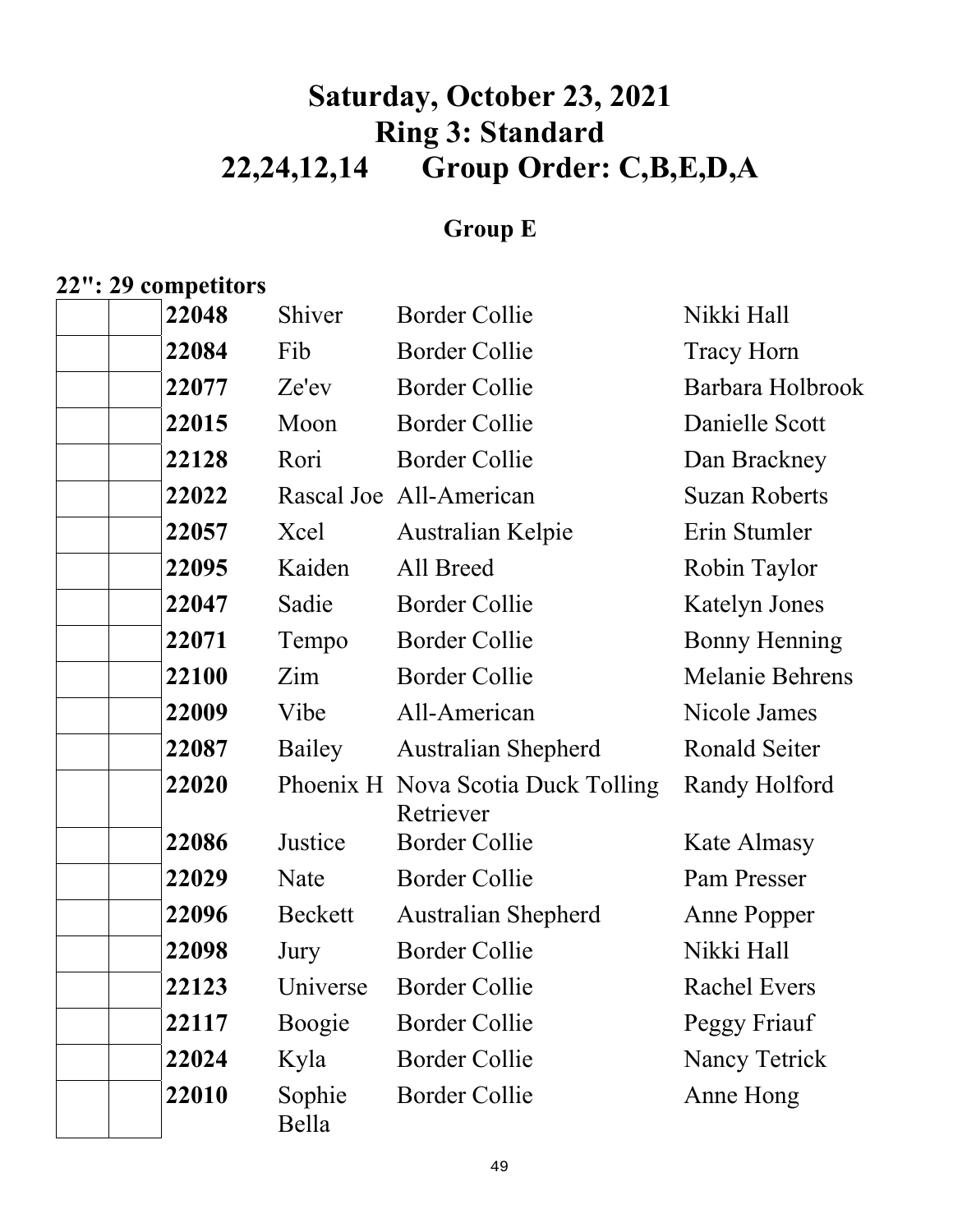| 22061 | Dash          | <b>Border Collie</b>       | Kim Udovic     |
|-------|---------------|----------------------------|----------------|
| 22105 | <b>Drake</b>  | <b>Australian Shepherd</b> | Lynn Proe      |
| 22023 | <b>Brodie</b> | <b>Border Collie</b>       | Sue Tetanich   |
| 22076 | Slate         | Border Collie              | Judy Whitbred  |
| 22103 | Raze          | <b>Border Collie</b>       | Robin Taylor   |
| 22081 | Seb           | <b>Border Collie</b>       | Cliff Anderson |
| 22030 | Ben           | <b>Border Collie</b>       | Eric Swanson   |
|       |               |                            |                |

### **24": 11 competitors**

| 24017 | Truant           | <b>Border Collie</b>       | Cynthia Hornor         |
|-------|------------------|----------------------------|------------------------|
| 24014 | Sidekick<br>Kato | <b>Border Collie</b>       | Lili Dawidowicz        |
| 24042 | Lainey           | <b>Border Collie</b>       | Donna Rohaus           |
| 24034 | Super G          | Border Collie              | Anne Andrle            |
| 24009 | Fever            | Border Collie              | Sarah Westcott         |
| 24035 | <b>Buzz B</b>    | <b>Border Collie</b>       | <b>Blynn Baker</b>     |
| 24013 | Alex             | Belgian Sheepdog           | <b>Elizabeth James</b> |
| 24038 | Onyx             | <b>Border Collie</b>       | <b>Tiffany Roehr</b>   |
| 24006 | Maze<br>Runner   | Border Collie              | <b>Lindsey Blaine</b>  |
| 24010 | Firefly          | Belgian Waffle             | Roger Ly               |
| 24045 | Eli              | <b>Australian Shepherd</b> | Dawn Wood              |

# **12": 5 competitors**

| <b>Beth Bond</b>      |
|-----------------------|
| <b>Mich Powers</b>    |
| Emily Klarman         |
| <b>Cindy Madeiros</b> |
| <b>Beth Bond</b>      |
|                       |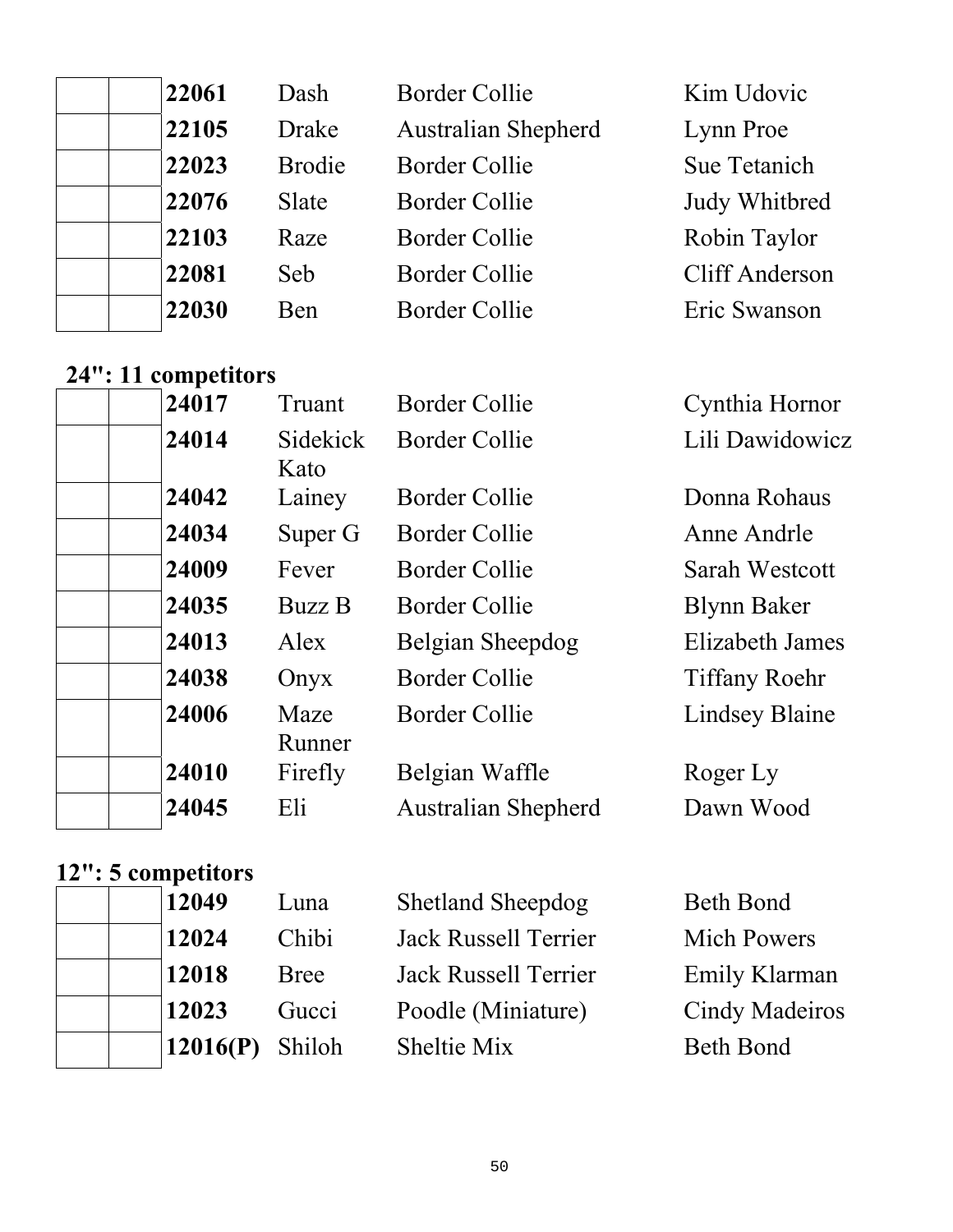## **14": 7 competitors**

| 14016 | Jay               | <b>Shetland Sheepdog</b>     | Karen Schelling            |
|-------|-------------------|------------------------------|----------------------------|
|       | $14019(P)$ DeWalt | <b>Border Collie</b>         | <b>Vincent Madeiros</b>    |
|       | 14042 $(P)$ Zoe   | Wheatable                    | Cliff Anderson             |
| 14047 | Nimble            | Unicorn                      | Cynthia Hornor             |
|       | $14001(P)$ Rush   | <b>Border Collie</b>         | Makayla Luse               |
|       | 14040 $(P)$ Lizzy | <b>Border Collie</b>         | Lea Harvey                 |
|       | $14039(P)$ June   | <b>Australian Cattle Dog</b> | <b>Lauren Hansen Alers</b> |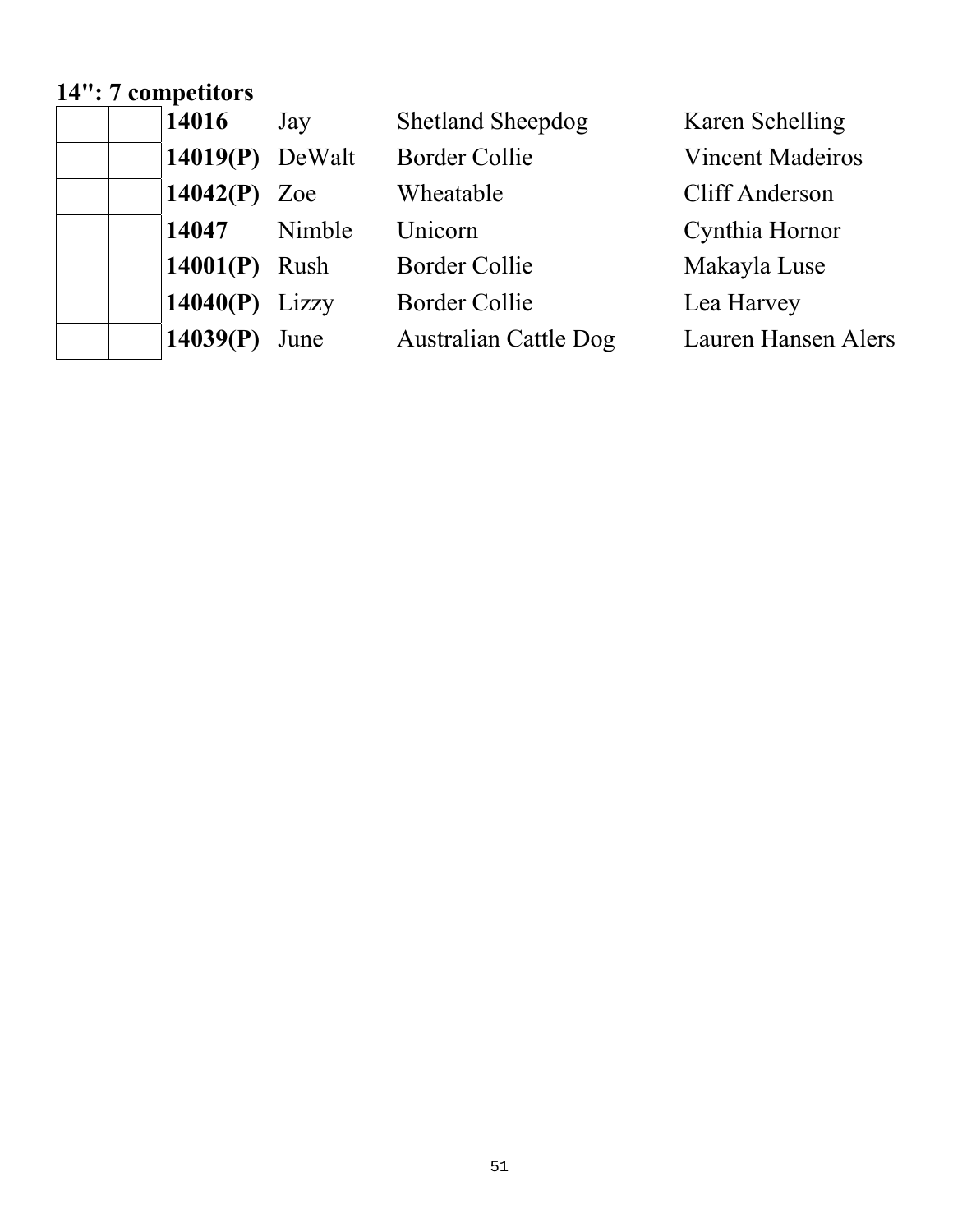# **Saturday, October 23, 2021 Ring 3: Standard 22,24,12,14 Group Order: C,B,E,D,A**

### **Group D**

## **22": 26 competitors**

| 22099 | Cara           | <b>Border Collie</b>       | Maddie Speagle         |
|-------|----------------|----------------------------|------------------------|
| 22059 | Chica          | <b>Border Collie</b>       | <b>Merritt Speagle</b> |
| 22064 | TerrA          | <b>Border Collie</b>       | Val Rutledge           |
| 22094 | Planet 9       | <b>Border Collie</b>       | Abby Peach             |
| 22074 | Cayman         | <b>Border Collie</b>       | <b>Nanette Nance</b>   |
| 22013 | Teller         | <b>Border Collie</b>       | Lauri Duke             |
| 22085 | Vinny          | <b>Border Collie</b>       | Chris Villano          |
| 22090 | <b>Brio</b>    | <b>Australian Shepherd</b> | <b>Jody Faulkner</b>   |
| 22127 | Ziya           | Australian Kelpie          | Sarah Espinoza-Sokal   |
| 22056 | Ren            | <b>Border Collie</b>       | Karissa Solberg        |
| 22049 | Naavdanya      | <b>Border Collie</b>       | Kris Seiter            |
| 22044 | Tarot          | Belgian Tervuren           | Samantha Saldana       |
| 22125 | Trooper        | <b>Border Collie</b>       | Janice Saylors         |
| 22132 | Veni           | <b>Border Collie</b>       | Dave Hill              |
| 22012 | Wyn            | <b>Border Collie</b>       | Sheila Ross            |
| 22045 | Soda Pop       | <b>Border Collie</b>       | Gloria Krueger         |
| 22110 | <b>Believe</b> | <b>Border Collie</b>       | <b>Stefanie Rainer</b> |
| 22089 | Grits          | <b>Border Collie</b>       | Marie Dunn             |
| 22115 | Link           | <b>Border Collie</b>       | <b>Ashley Castro</b>   |
| 22079 | Spark          | <b>Border Collie</b>       | Debbie Heifner         |
| 22072 | <b>Blitz</b>   | <b>Border Collie</b>       | Kaitlyn Rohr           |
|       |                |                            |                        |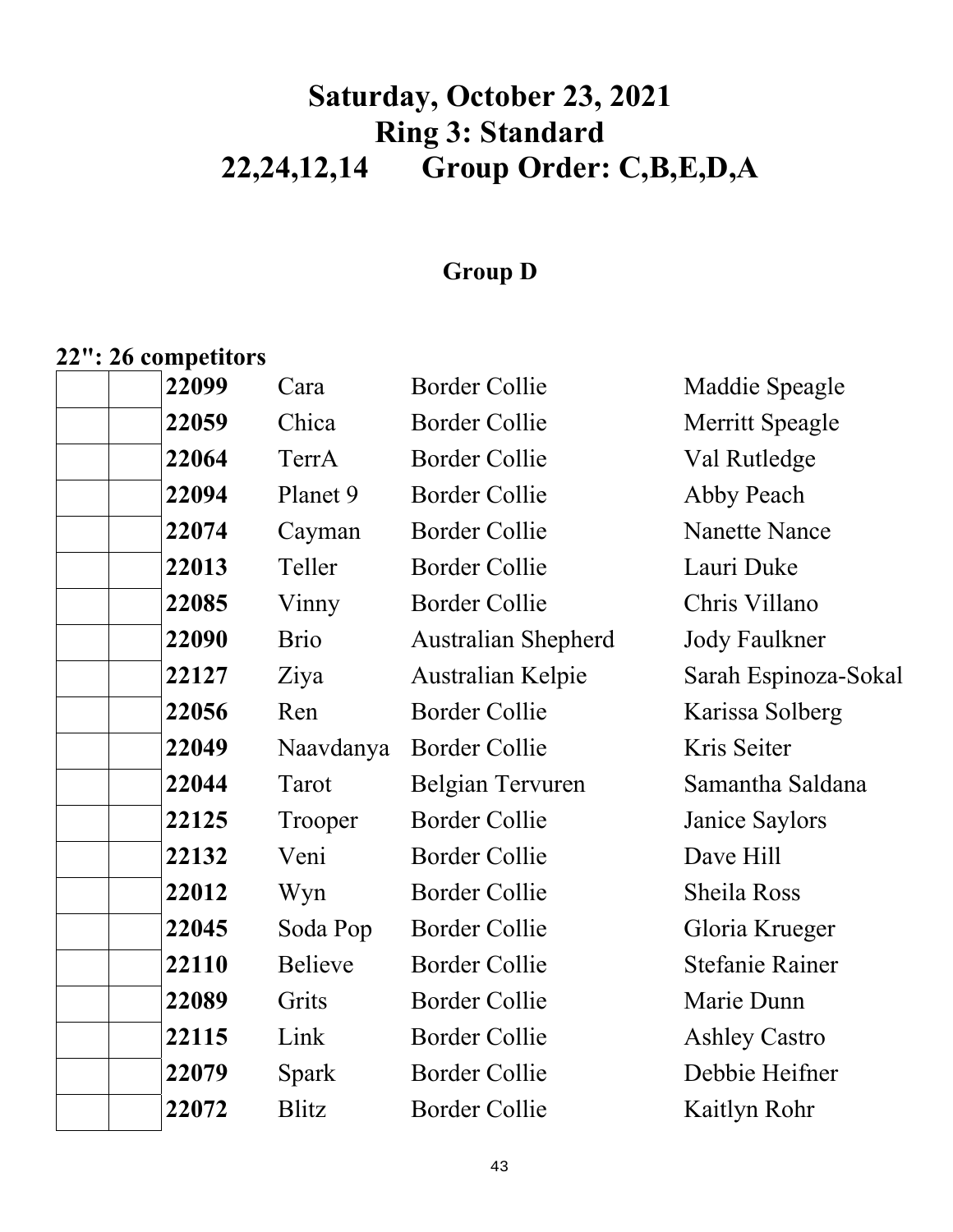| 22097 | Renegade      | Border Collie           | Rita Browning         |
|-------|---------------|-------------------------|-----------------------|
| 22134 | Libbi         | <b>Border Collie</b>    | Lynnea Landers        |
| 22133 | Riot          | <b>Border Collie</b>    | <b>Courtney Moore</b> |
| 22070 |               | Outspoken Border Collie | Abby Peach            |
| 22041 | <b>Stoked</b> | <b>Border Collie</b>    | Sheila Ross           |

## **24": 6 competitors**

| 24036 | Solo          | <b>Border Collie</b> | <b>Ashley Castro</b> |
|-------|---------------|----------------------|----------------------|
| 24041 | <b>Static</b> | <b>Border Collie</b> | Ronnie Marquez       |
| 24032 | Sharky        | <b>Border Collie</b> | Sam Marquez          |
| 24024 | Rocky         | <b>Border Collie</b> | Rachel Carlson       |
| 24016 | Legolas       | <b>Border Collie</b> | <b>Rachel Downs</b>  |
| 24019 | Dravi         | Belgian Sheepdog     | LeAnn Miller         |

# **12": 11 competitors**

| 12012(P)          | Colt           | <b>Shetland Sheepdog</b>                | Jennifer Thomas |
|-------------------|----------------|-----------------------------------------|-----------------|
| 12048(P)          |                | Polka-Dot Border Collie                 | Elizabeth Evans |
| 12006             | <b>Stevie</b>  | <b>Cavalier King Charles</b><br>Spaniel | Katlynn Moffler |
| 12022             | Hannah         | All Breed                               | Melanie Bilicki |
| $12003(P)$ Decker |                | <b>Chinese Crested</b>                  | Val Rutledge    |
| 12013(P)          | Raana          | <b>Budi</b>                             | Kris Seiter     |
| 12029(P)          | Tripp          | Miniature American<br>Shepherd          | Crystal Coll    |
| 12011             | <b>Breanna</b> | <b>Shetland Sheepdog</b>                | Nick Sparks     |
| 12005(P)          | Teddy          | All-American                            | Betsie Bolger   |
| 12034             | Pitch          | <b>Shetland Sheepdog</b>                | Jennifer Thomas |
| 12007(P)          | Giddy<br>Marie | <b>Pyrenean Shepherd</b>                | Elizabeth Evans |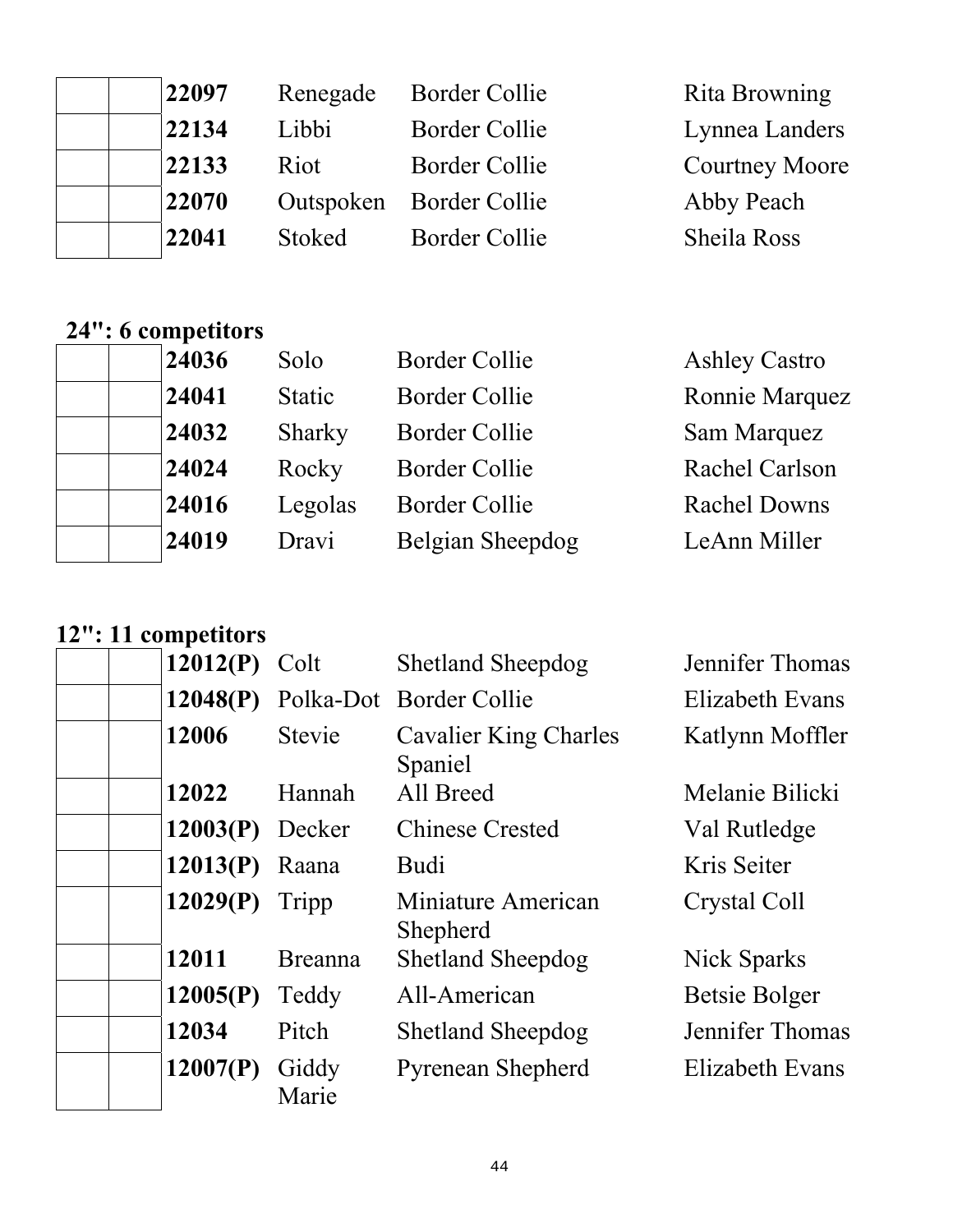#### **14": 4 competitors**

| $\vert 14009(P)$ Venus        | Border Collie                      | Jessica Sabraski |
|-------------------------------|------------------------------------|------------------|
| $14053(P)$ Razzi              | <b>English Springer Spaniel</b>    | Crystal Anderson |
| $\vert 14034(P) \vert$ Gracey | Border Collie                      | Kaitlyn Rohr     |
|                               | $14051(P)$ Pixie Pig Border Collie | Alicia Bennett   |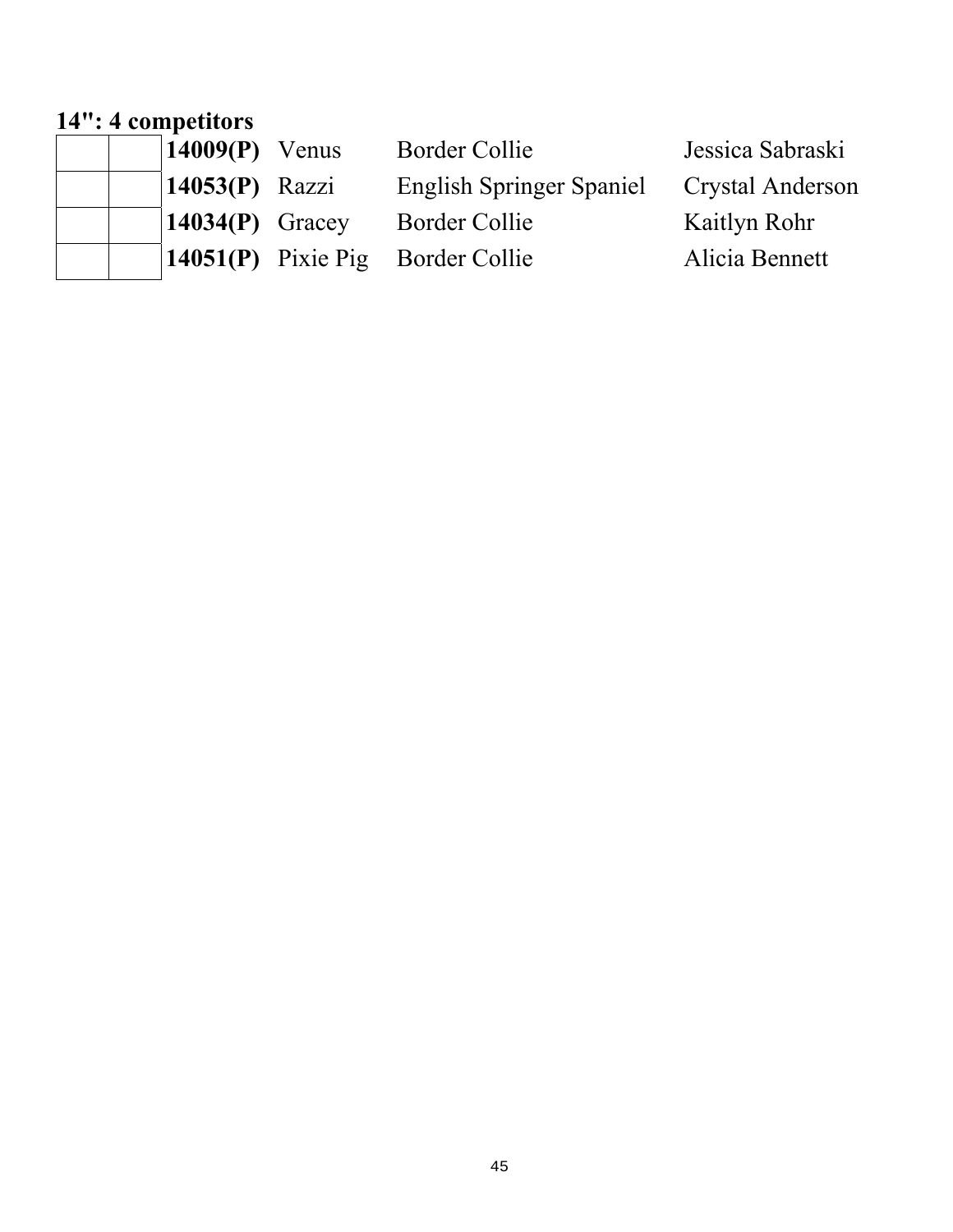# **Saturday, October 23, 2021 Ring 3: Standard 22,24,12,14 Group Order: C,B,E,D,A**

### **Group A**

## **22": 22 competitors**

| 22025 | Bacardi     | Mongrel              | Kaimen Miller         |
|-------|-------------|----------------------|-----------------------|
| 22027 | Pixie       | <b>Border Collie</b> | <b>Ginny Carlson</b>  |
| 22038 | Angel       | <b>Border Collie</b> | <b>Wendy Crawshaw</b> |
| 20050 | Keavy       | <b>Border Collie</b> | <b>Kerry Stevens</b>  |
| 22063 | Flair       | <b>Border Collie</b> | Amber Abbott          |
| 22118 | Gilles      | <b>Border Collie</b> | Nicole Houghton       |
| 22083 | Cash W      | <b>Border Collie</b> | Chloe Williams        |
| 22067 | Tabby       | <b>Border Collie</b> | Chris Ciardelli       |
| 22001 | Equis       | <b>Border Collie</b> | Stefanie Anderson     |
| 22036 | Zachery     | Koolie               | Anne Crawshaw         |
| 22032 | Rhythm      | <b>Border Collie</b> | Linda Husson          |
| 22129 | Smudge      | <b>Border Collie</b> | Kaimen Miller         |
| 22093 | Trouble     | <b>Border Collie</b> | Ginny Carlson         |
| 22004 | Journey     | Boxer                | Jennifer Yates        |
| 22042 | <b>Nile</b> | <b>Border Collie</b> | Jordan York           |
| 22011 | Zest        | <b>Border Collie</b> | Debbie McLean         |
| 22028 | Jetta       | <b>Border Collie</b> | Sue Lindsay           |
| 22066 | Doon!       | <b>Border Collie</b> | Sarah Jones           |
| 22037 | James       | <b>Border Collie</b> | Brenda Kelly          |
| 22017 | Voulez      | Golden Retriever     | Katie Williamson      |
| 22106 | Capture     | <b>Border Collie</b> | Jordan York           |
| 22130 | London      | <b>Border Collie</b> | Kaimen Miller         |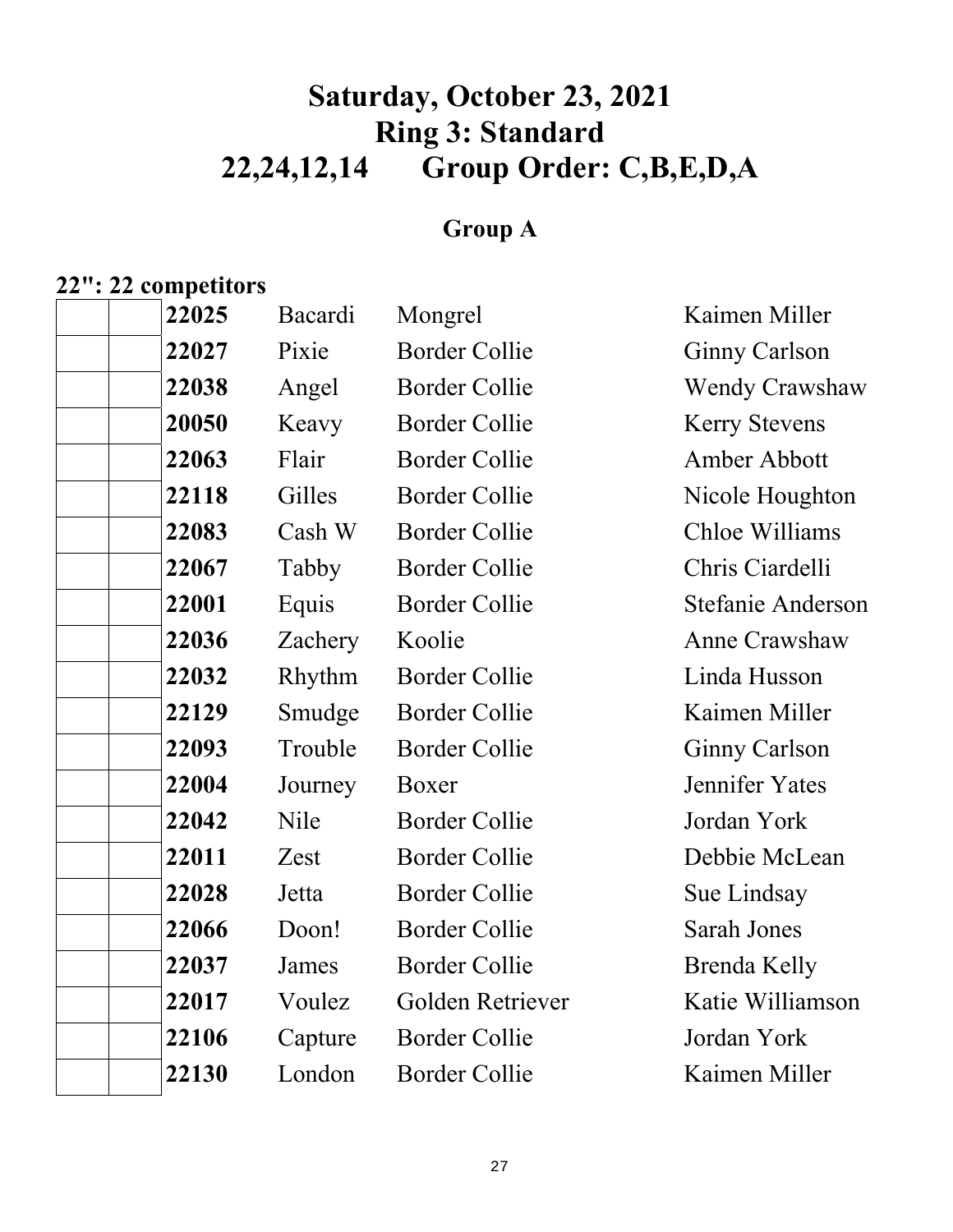#### **24": 8 competitors**

|  | 24020 |  |
|--|-------|--|
|  | 24044 |  |
|  | 24039 |  |
|  | 24001 |  |
|  | 24025 |  |
|  | 24028 |  |
|  | 24037 |  |
|  | 24003 |  |
|  |       |  |

| Dezi   | <b>Border Collie</b>    | Linda Husson            |
|--------|-------------------------|-------------------------|
|        | Legendary Border Collie | Tawni Millet            |
| Buzz M | <b>Border Collie</b>    | Melissa Moerland        |
| Gambit | <b>Border Collie</b>    | Adriana Nottestad       |
|        | Kepler-79 All-American  | <b>Bridget Thomas</b>   |
| Kitt   | Border Collie           | Amy Parker              |
| Max    | Border Collie           | <b>Karen Overstreet</b> |
| Archie | English Shepherd        | <b>Charlotte Gunby</b>  |
|        |                         |                         |

### **12": 3 competitors**

|  | 12008           | <b>Bilbo</b> | Papillon             | Britney Imhof        |
|--|-----------------|--------------|----------------------|----------------------|
|  | 12009           | Pete         | Jack Russell Terrier | <b>Kate Barnes</b>   |
|  | $12020(P)$ Rudy |              | Miniature Schnauzer  | <b>Heather Smith</b> |

### **14": 11 competitors**

| 14036    | <b>Sting</b> | <b>Shetland Sheepdog</b>    | Susan Crank        |
|----------|--------------|-----------------------------|--------------------|
| 14005(P) | Talla        | <b>Border Collie</b>        | <b>Sarah Jones</b> |
| 14032(P) | Deja Vu      | Border Collie               | Brenda Kelly       |
| 14052    | Rio          | <b>Shetland Sheepdog</b>    | Jennifer Crank     |
| 14043    | Tine         | All-American                | Rhonda Koeske      |
| 14010    | Swindle      | <b>Shetland Sheepdog</b>    | Abigail Beasley    |
| 14025    | Newt         | <b>Jack Russell Terrier</b> | <b>Kate Barnes</b> |
| 14038    | Selfie       | <b>Shetland Sheepdog</b>    | Sandra Schmidt     |
| 14049(P) | Ginger       | <b>Australian Shepherd</b>  | Diana Johnson-Ford |
| 14007(P) | Link         | Icelandic Sheepdog          | Jessica Ibarra     |
| 14030    | Stripper     | <b>Shetland Sheepdog</b>    | Susan Crank        |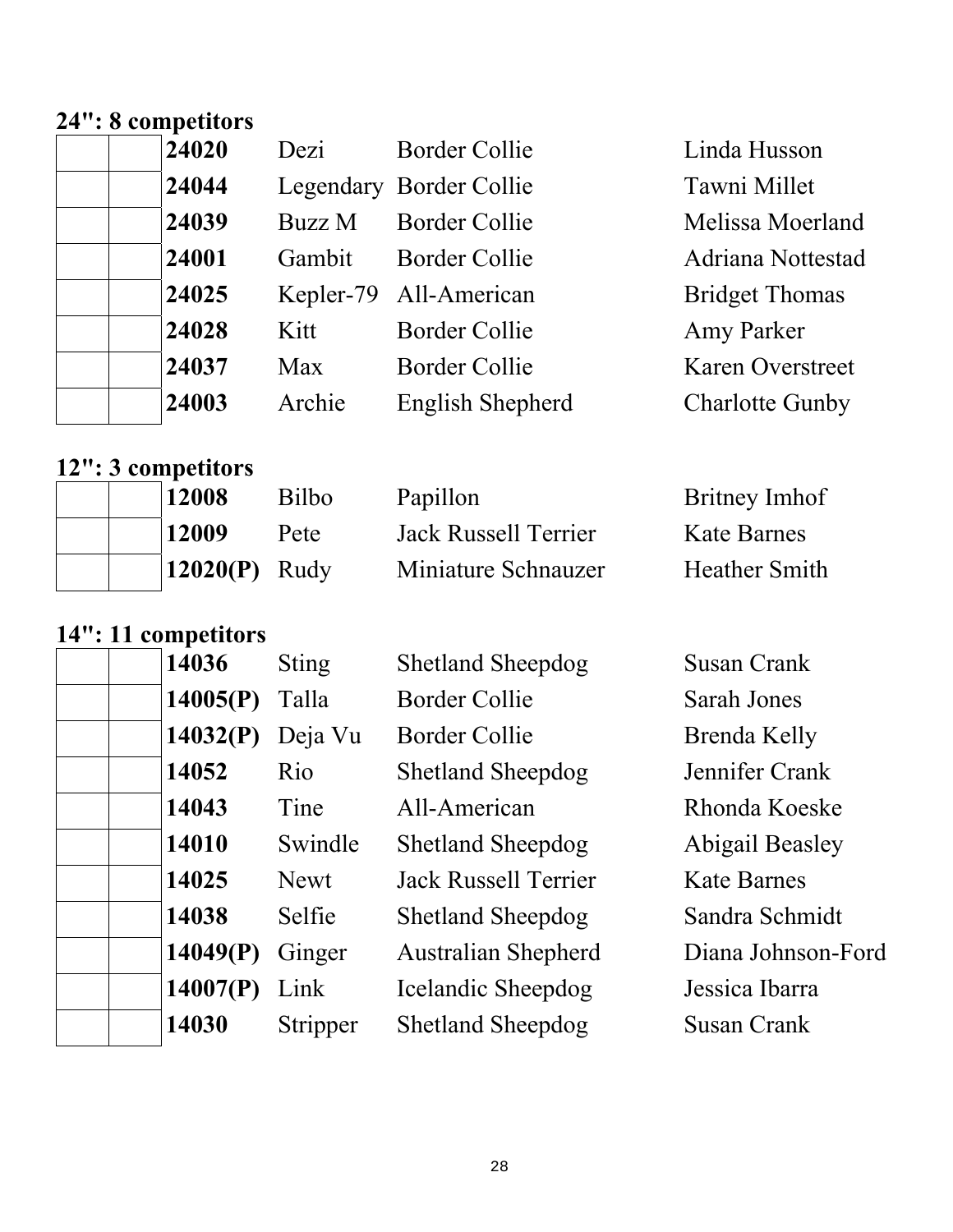# **Saturday, October 23, 2021 Ring 4: Jumpers 20,16,10,8,4 Group Order: D,E,C,A,B**

### **Group D**

### **20": 25 competitors**

| 20059(P) | Bentlee          | Golden Retriever                | Jada Sawhney            |
|----------|------------------|---------------------------------|-------------------------|
| 20124    | <b>Brilliant</b> | <b>Australian Shepherd</b>      | Crystal Ragan           |
| 20085    | Glory            | <b>Border Collie</b>            | <b>Rachel Downs</b>     |
| 20094(P) | Rango            | Labrador Retriever              | Debbie Heifner          |
| 20037(P) | Ted              | All-American                    | Madelyn Rohde           |
| 20110(P) | Louie            | Doberman Pinscher               | Judi Villano            |
| 20035(P) | Hot              | <b>Border Collie</b>            | Mimi Fountain           |
| 20038(P) | Etta             | Labrador Retriever              | Joann McDermott         |
| 20029(P) | Pearl            | Catahoula Leopard Dog           | Lori Leonhardt          |
| 20082(P) | Tillie           | <b>Chesapeake Bay Retriever</b> | <b>VeeAnn Cross</b>     |
| 20074(P) | Tallee           | Golden Retriever                | Jada Sawhney            |
| 20072    | Burundi          | <b>Border Collie</b>            | Chris Tucci             |
| 20019    | Hula Girl        | <b>Border Collie</b>            | Renee Culpepper         |
| 20127    | Damuraz          | <b>Border Collie</b>            | Merritt Speagle         |
| 20031    | Celebrate        | <b>Border Collie</b>            | <b>Shirley Loos</b>     |
| 20136(P) | Doby             | <b>Australian Shepherd</b>      | Lori Duncan             |
| 20009    | Stitch           | <b>Border Collie</b>            | <b>Shelly Vandevens</b> |
| 20012    | ShooFly          | <b>Border Collie</b>            | Barbara Hill            |
| 20111    | P-Piper          | <b>Border Collie</b>            | Patty Drom              |
| 20049    | Jetter           | <b>Border Collie</b>            | Ronnie Marquez          |
| 20101    | <b>Bright</b>    | <b>Border Collie</b>            | Leanne Wortman          |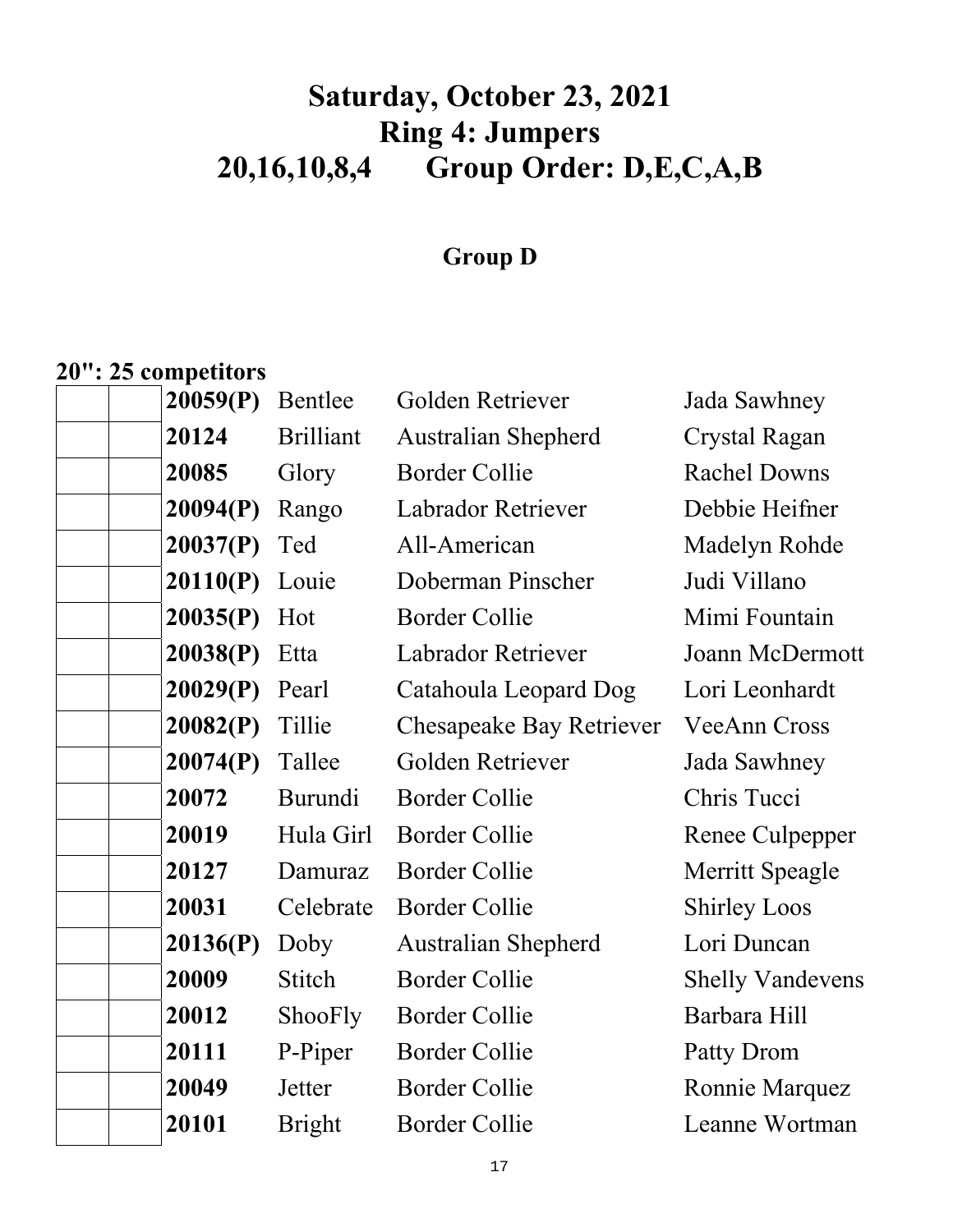| 20081 | Vex W  | Miniature American<br>Shepherd | Lisa Woodside      |
|-------|--------|--------------------------------|--------------------|
| 20077 | Menty  | <b>Border Collie</b>           | <b>Janet Terry</b> |
| 20123 | Safari | <b>Border Collie</b>           | Katlynn Moffler    |
| 20018 | Animal | Border Collie                  | Chris Tucci        |

#### **16": 20 competitors**

| 16046(P) | Jake         | <b>Border Collie</b>       | Kaitlyn Rohr         |
|----------|--------------|----------------------------|----------------------|
| 16036(P) | Ultra        | <b>Border Collie</b>       | <b>Ashley Castro</b> |
| 16107    | Beauregard   | <b>Boston Terrier</b>      | Kari Taylor          |
| 16105    | Motown       | <b>Shetland Sheepdog</b>   | <b>Susan Bekaert</b> |
| 16083(P) | Ninja Ml     | <b>Labrador Retriever</b>  | Dawn Mlatecek        |
| 16022(P) | Nash         | Australian Koolie          | Cheryl Lenox         |
| 16041(P) | Reese        | <b>Australian Shepherd</b> | Crystal Ragan        |
| 16101(P) | Atomic       | <b>Border Collie</b>       | Maddie Speagle       |
| 16013(P) | Fleur De Lis | <b>Border Collie</b>       | Renee Culpepper      |
| 16092(P) | Pippa        | All-American               | Madelyn Rohde        |
| 16003    | Rev          | <b>Border Collie</b>       | Marni Brown          |
| 16012(P) | Usher        | <b>Border Collie</b>       | Abby Peach           |
| 16069(P) | Lyric        | <b>Border Collie</b>       | Kevin Kent           |
| 20044(P) | Aura         | Labrador Retriever         | Dawn Mlatecek        |
| 16102(P) | Punch        | <b>Border Collie</b>       | <b>Brett Duke</b>    |
| 16111(P) | Phenomenon   | <b>Border Collie</b>       | Merritt Speagle      |
| 16023(P) | Garnet       | Rottweiler                 | Paula Miloglav-Recco |
| 16005    | Finnegan     | Pumi                       | Annie Burke          |
| 16006    | The Palinka  | All-American               | Chris Tucci          |
| 16088(P) | Velo         | <b>Border Collie</b>       | Maddie Speagle       |
|          |              |                            |                      |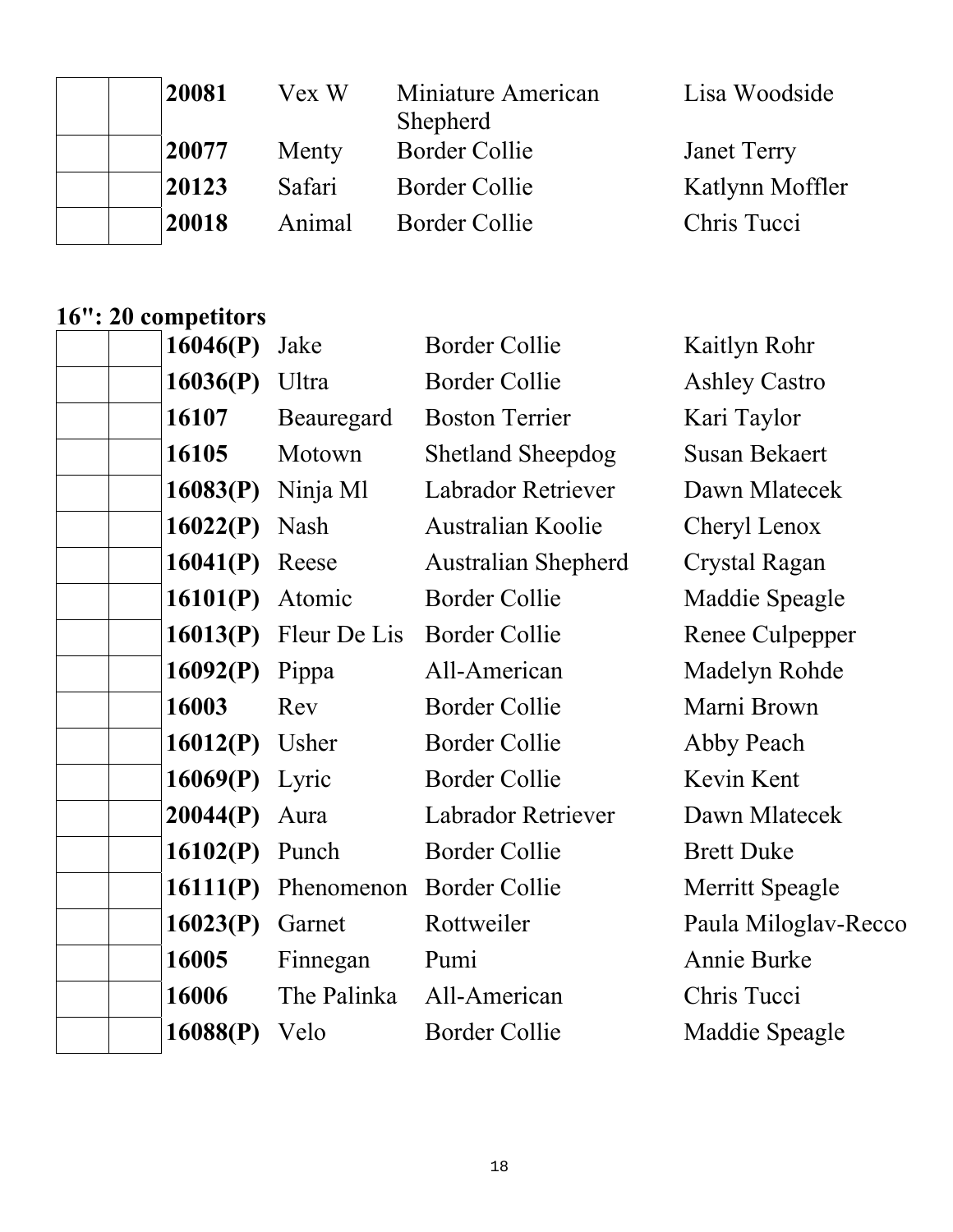## **10":7 competitors**

| 10016 | Snooker       | Pomeranian            | Lisa Ann Koenigs      |
|-------|---------------|-----------------------|-----------------------|
| 10010 | Bee           | Jack Russell Terrier  | Nicole Newman         |
| 10009 | Ripple        | <b>Boston Terrier</b> | Dan Haddy             |
| 10011 | Lee           | Papillon              | Pamela McCaleb        |
| 10014 | Coco          | All-American          | <b>Betsie Bolger</b>  |
| 10001 | <b>Butter</b> | BorderPapPap          | <b>Courtney Moore</b> |
| 10006 | Dazzle        | Poodle (Miniature)    | Mitzi Keating         |

#### **8": 2 competitors**

| $ 08034(P)$ Francine Evil Fox |          | Courtney Keys  |
|-------------------------------|----------|----------------|
| $ 08012(P)$ Bleu              | Papillon | Alicia Bennett |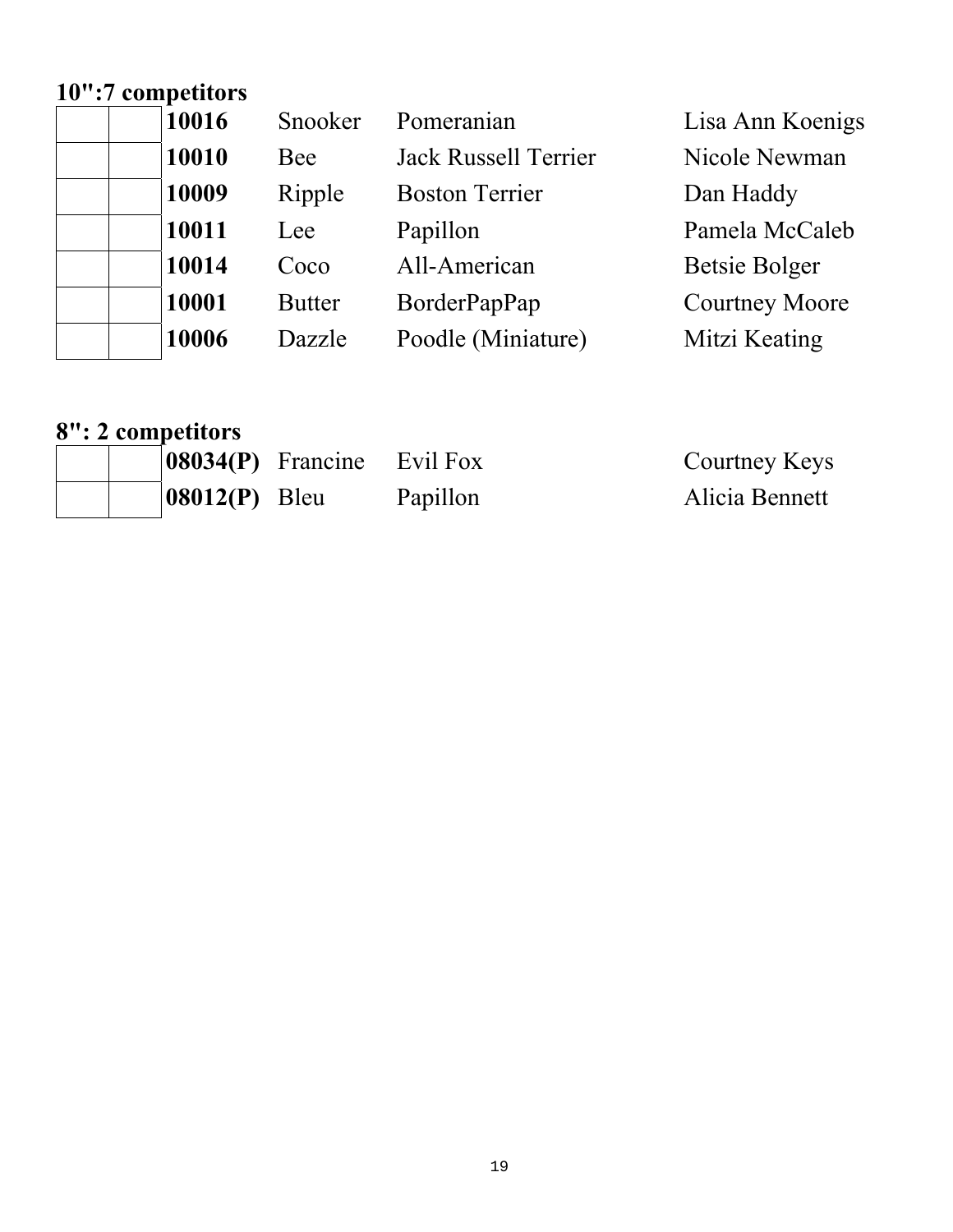# **Saturday, October 23, 2021 Ring 4: Jumpers 20,16,10,8,4 Group Order: D,E,C,A,B**

### **Group E**

### **20": 23 competitors**

| 20131    | Vex E            | <b>Border Collie</b>       | <b>Rachel Evers</b>     |
|----------|------------------|----------------------------|-------------------------|
| 20057(P) | Torque           | Border Collie              | Dan Brackney            |
| 20108(P) | Jenga!           | <b>Border Collie</b>       | Courtney Iannello       |
| 20062(P) | Plenty           | Golden Retriever           | Mardi Closson           |
| 20120    | Mender           | <b>Border Collie</b>       | <b>Stefanie Hawkins</b> |
| 20051    | Moxie            | <b>Border Collie</b>       | Andrea Friedel          |
| 20010    | Keahilani        | <b>Border Collie</b>       | Lili Dawidowicz         |
| 20008    | Franky           | <b>Border Collie</b>       | <b>Blynn Baker</b>      |
| 20115(P) | Panda            | All-American               | Freda Jessen            |
| 20060(P) | Flight           | <b>Australian Shepherd</b> | Jen Waller              |
| 20126    | Zero G           | <b>Border Collie</b>       | Anne Andrle             |
| 20139(P) | <b>Sticks</b>    | <b>Border Collie</b>       | Jacqueline Hoye         |
| 20137(P) | Fenway           | Labrador Retriever         | <b>Beth McClung</b>     |
| 20080    | Splendid         | <b>Border Collie</b>       | Michelle Beardsley      |
| 20138(P) | Huey             | <b>Border Collie</b>       | Caitlin Varhalla        |
| 20107    | Lidl<br>Abner    | <b>Standard Schnauzer</b>  | <b>Kathy Grace</b>      |
| 20084    | Whit             | <b>Border Collie</b>       | <b>Tracey Fulmer</b>    |
| 20135(P) | Finn             | <b>Border Collie</b>       | Makayla Luse            |
| 20128    | Rebel            | <b>Border Collie</b>       | Ashleigh Fann           |
| 20079(P) | Hero             | <b>Border Collie</b>       | Laura Selmic            |
| 20088    | Sloane<br>Ranger | <b>Border Collie</b>       | <b>Catherine Holmes</b> |
| 20070    | Ren              | <b>Border Collie</b>       | <b>Jill Potter</b>      |
| 20004    | Cola             | <b>Border Collie</b>       | Lea Harvey              |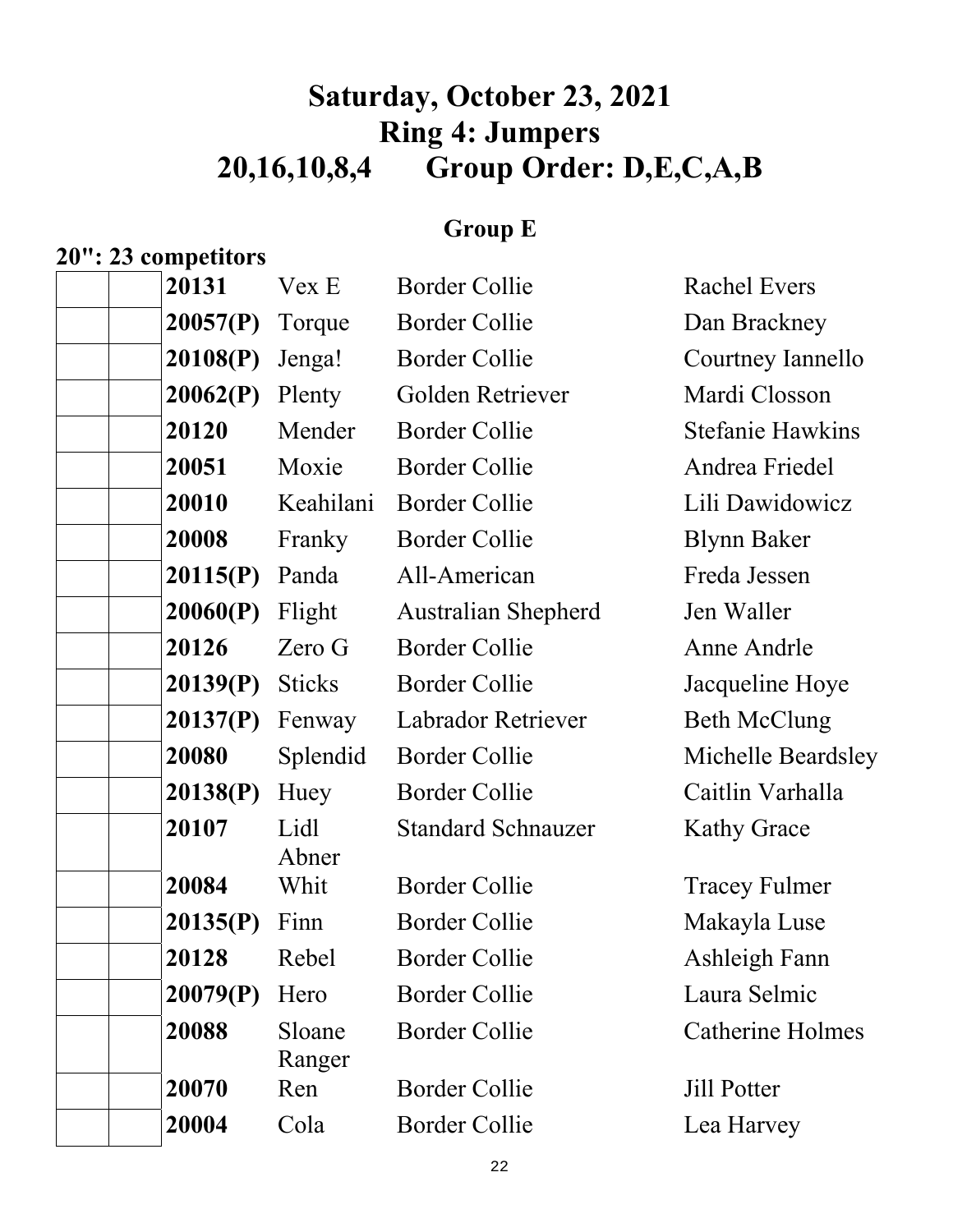# **16": 12 competitors**

| 16054                 | Fuji           | Asian Border Collie             | <b>Mich Powers</b>    |
|-----------------------|----------------|---------------------------------|-----------------------|
| $16015(P)$ Norm       |                | Border Collie                   | Donna Rohaus          |
| $16056(P)$ Hopi       |                | <b>Border Collie</b>            | Lauralyn Johnson      |
| $16082(P)$ Vader      |                | Border Collie                   | <b>Jill Potter</b>    |
| $16070(P)$ Bindi      |                | <b>Australian Shepherd</b>      | Tom Howard            |
| <b>16037(P)</b> Elvis |                | Border Collie                   | <b>Tracy Horn</b>     |
| $16057(P)$ Bria       |                | <b>English Springer Spaniel</b> | Karen Schelling       |
| 16018(P) Luna         |                | All-American                    | <b>Heather Venkat</b> |
| $16089(P)$ Denali     |                | Border Collie                   | Jeannie Bonsignore    |
| 16093                 | Quiver         | BorderPap                       | Marya Brackney        |
| 16091(P)              | Whit           | Border Collie                   | Freda Jessen          |
| 16034                 | City<br>Lights | All-American                    | Jen Waller            |

### **10": 5 competitors**

| $10 \rightarrow 0$ tomponions |         |                                         |                      |
|-------------------------------|---------|-----------------------------------------|----------------------|
| 10002                         | Pink    | <b>Cocker Spaniel</b>                   | Carolyn Hess         |
| 10012                         | Bella   | <b>Cavalier King Charles</b><br>Spaniel | <b>Emily Bradley</b> |
| 10007                         | Maus    | Chihuahua                               | Jennifer Woelke      |
| 10005                         | Hedy    | Poodle (Miniature)                      | Susan Cochran        |
| 10019                         | Spumoni | All-American                            | Kathy Tyson          |
|                               |         |                                         |                      |

# **8": 4 competitors**

|  | $ 08027(P)$ Reddy              | Pembroke Welsh Corgi                         | Barbara Stephens       |
|--|--------------------------------|----------------------------------------------|------------------------|
|  | $ 08030(P)$ Cricket            | All-American                                 | Jennifer Woelke        |
|  |                                | <b>08010(P)</b> Carly Rae Poodle (Miniature) | Megan Shepter Garges   |
|  | $\vert 08002(P) \vert$ Kit Kat | Papillon                                     | <b>Lindsey Barrows</b> |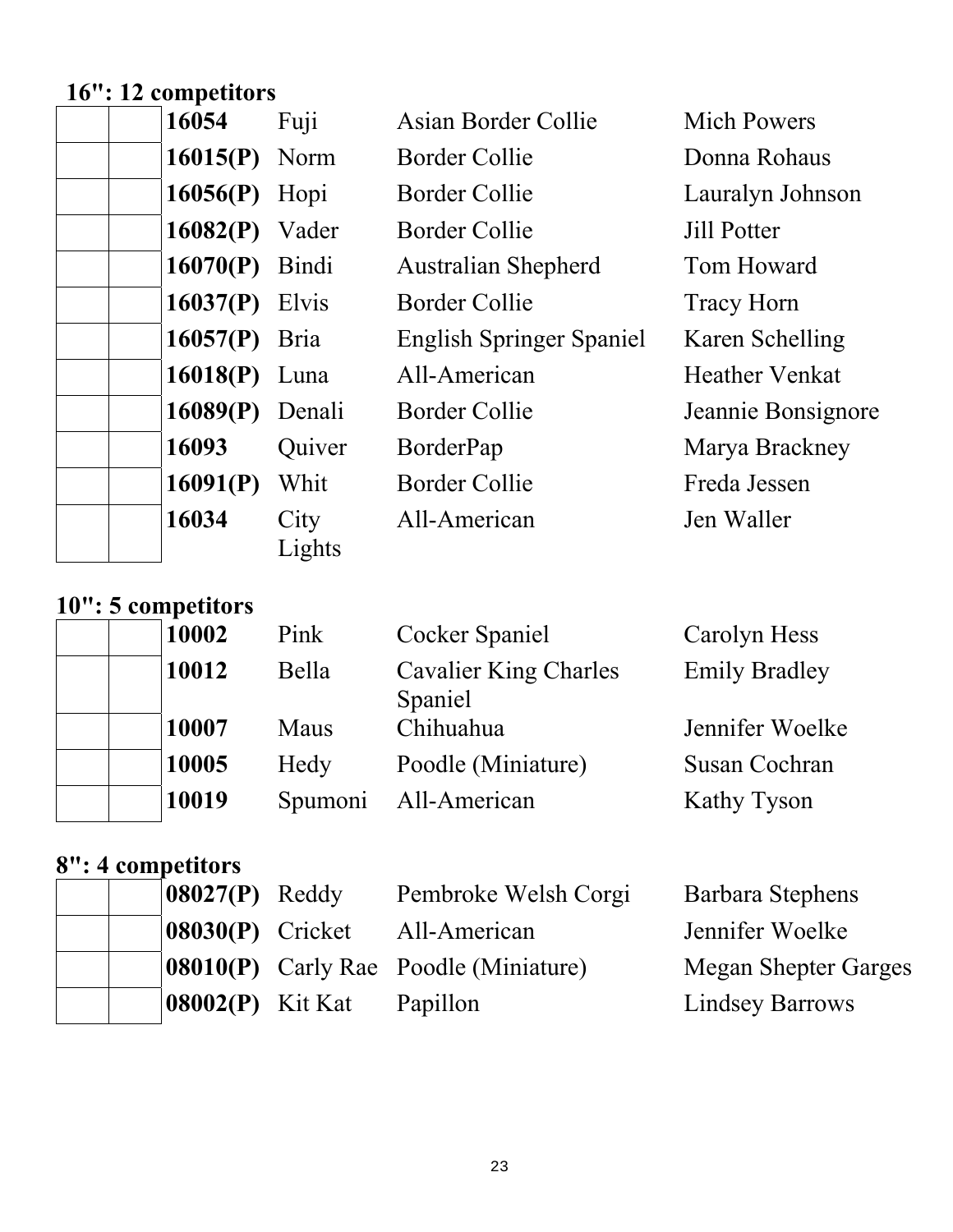# **Saturday, October 23, 2021 Ring 4: Jumpers 20,16,10,8,4 Group Order: D,E,C,A,B**

### **Group C**

| 20": 19 competitors |                      |                              |                      |
|---------------------|----------------------|------------------------------|----------------------|
| 20033(P)            | Kip                  | <b>Border Collie</b>         | Krista Cantrell      |
| 20020(P)            | Rowley               | Belgian Tervuren             | Deandra Gero         |
| 20117(P)            | Zion                 | <b>Border Collie</b>         | Lori Vanni           |
| 20125(P)            | Creed                | <b>Border Collie</b>         | <b>Sangie Brooks</b> |
| 20105(P)            | Sprocket             | <b>Australian Cattle Dog</b> | <b>Brea Witt</b>     |
| 20104(P)            | Murphy               | Australian Shepherd          | Dinah Reece          |
| 20129               | Swedish<br>Fika      | <b>Border Collie</b>         | Renee King           |
| 20005               | Envy                 | <b>Border Collie</b>         | Kaitlyn Arnsdorf     |
| 20015               | Cinder               | <b>Shetland Sheepdog</b>     | <b>Katie Rogers</b>  |
| 20024               | Taryn<br><b>Skye</b> | <b>Border Collie</b>         | Gail Chadwick        |
| 20026(P)            | Player               | <b>Border Collie</b>         | Dana Pike            |
| 20040               | Lagniappe            | All-American                 | Kathy Topham         |
| 20068(P)            | Race'N               | Golden Retriever             | Norm Lende           |
| 20071               | Legion               | <b>Border Collie</b>         | Martine Kopka        |
| 20076               | Tease                | <b>Border Collie</b>         | Jeremy Gerhard       |
| 20086               | Finesse              | <b>Border Collie</b>         | <b>Brooke Ortale</b> |
| 20092               | Jasper               | <b>Australian Cattle Dog</b> | Lisa Stevens         |
| 20106(P)            | True                 | Golden Retriever             | <b>Kathy Quiroz</b>  |
| 20113(P)            | Tiger                | <b>Border Collie</b>         | Gina Day             |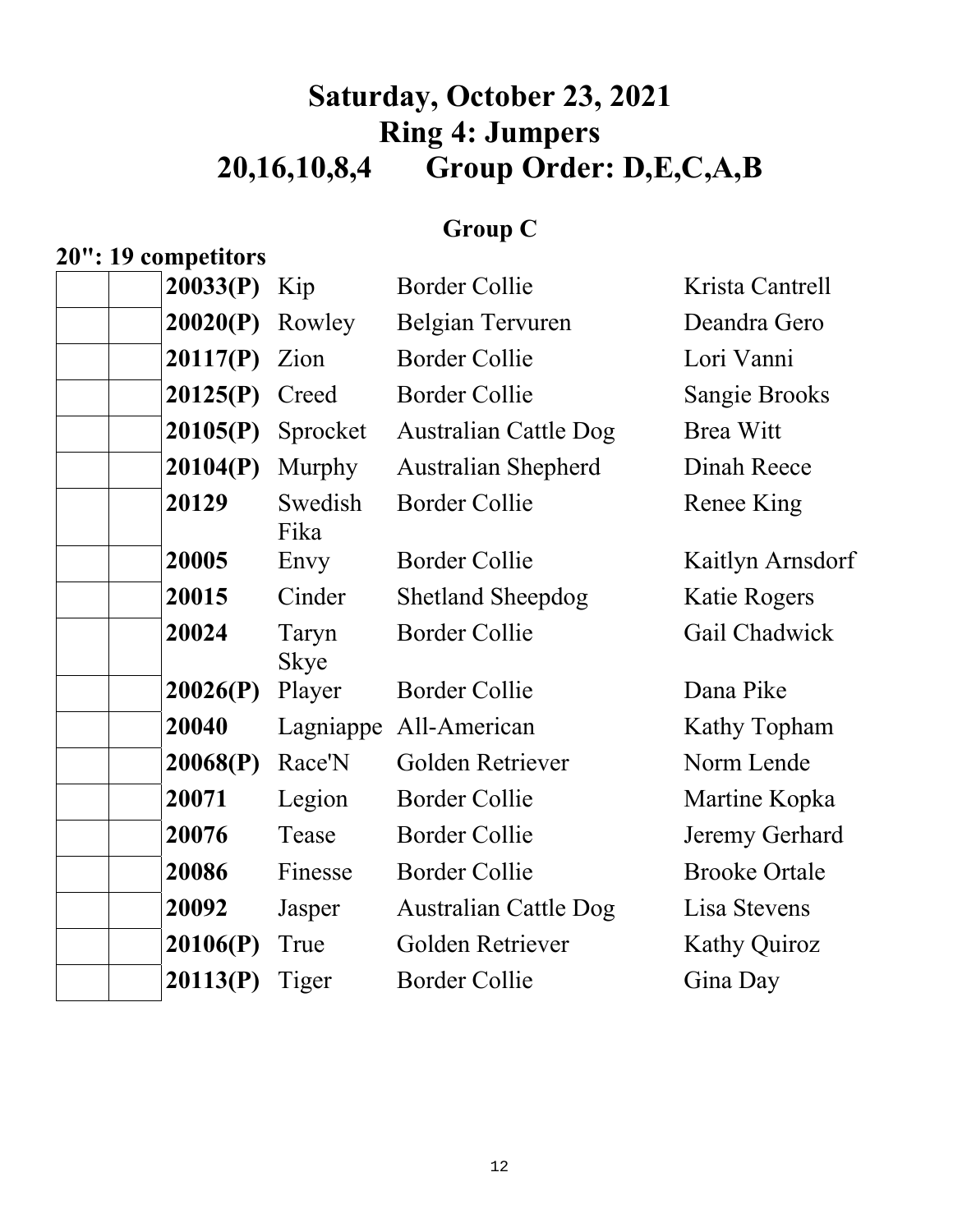# **16": 22 competitors**

| 16081    | Reacher         | All-American                          | Robin Newman         |
|----------|-----------------|---------------------------------------|----------------------|
| 16043    | Honey<br>Badger | <b>Baby Barks Alot</b>                | Jody Lolich          |
| 16063(P) | Livie<br>Clare  | <b>Border Collie</b>                  | Gail Chadwick        |
| 16027(P) | Mesa            | <b>Border Collie</b>                  | <b>Brooke Ortale</b> |
| 16084    | Mambo           | Nova Scotia Duck Tolling<br>Retriever | Lisette Berrios      |
| 16050(P) | Desmond         | <b>Border Collie</b>                  | Danielle Davis       |
| 16053(P) | Lickity         | <b>Border Collie</b>                  | Krista Cantrell      |
| 16040    | Wasabi          | All Breed                             | Melinda Mello        |
| 16118    | Rebel           | <b>Border Collie</b>                  | Sheyla Gutierrez     |
| 16007    | Tawnie          | All Breed                             | Leonda Armstrong     |
| 16020(P) | Lady Iris       | <b>Border Collie</b>                  | Sheri Boone          |
| 16011    | Moose           | Pumi                                  | <b>Stacy Lehman</b>  |
| 16016(P) | Monty           | <b>Shetland Sheepdog</b>              | Viveka Rosenberger   |
| 16021(P) | Hauser          | <b>Border Collie</b>                  | Lizabeth Smith       |
| 16044(P) | Ziva            | German Coolie                         | Ernie Rodriguez      |
| 16051(P) | Kaj             | All American Love Bug                 | Tami Olheiser        |
| 16060(P) | Weebo           | All-American                          | Phil Boone           |
| 16079    | Dottie          | All-American                          | Aimee Legendre       |
| 16095    | Piston          | Australian Cattle Dog                 | <b>Tracey Roth</b>   |
| 16115    | Maddie          | <b>Border Collie</b>                  | Jenna Williams       |
| 16094(P) | Swig            | <b>Border Collie</b>                  | Renee King           |
| 16071    | Kahuna          | Poodle (Miniature)                    | Melinda Mello        |
|          |                 |                                       |                      |

# **10": 2 competitors**

| 10008 | Sprinkles Papillon |                               | Nicole Cabrera |
|-------|--------------------|-------------------------------|----------------|
| 10022 |                    | Maverick Pembroke Welsh Corgi | Jeremy Gerhard |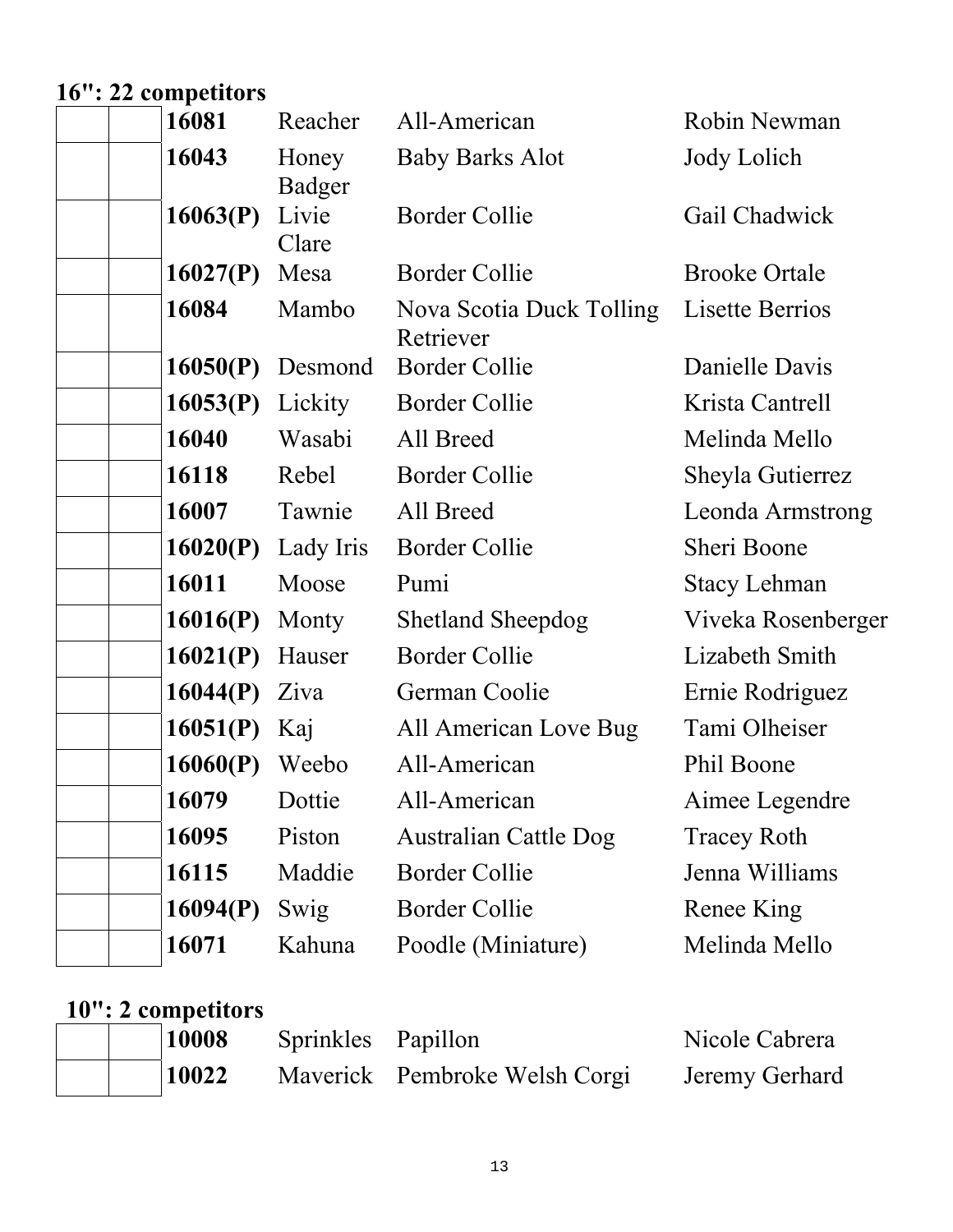### **8": 4 competitors**

| $ 08026(P)$ Bindi           | <b>Boston Terrier</b> | Sarah Closson |
|-----------------------------|-----------------------|---------------|
| $ 08019(P)$ Hoo!            | Chihuahua             | Laura Miller  |
| $ 08008(P)$ Watson          | Pembroke Welsh Corgi  | Julie Neer    |
| $\vert 08001(P) \vert$ Lark | Papillon              | Betsey Lynch  |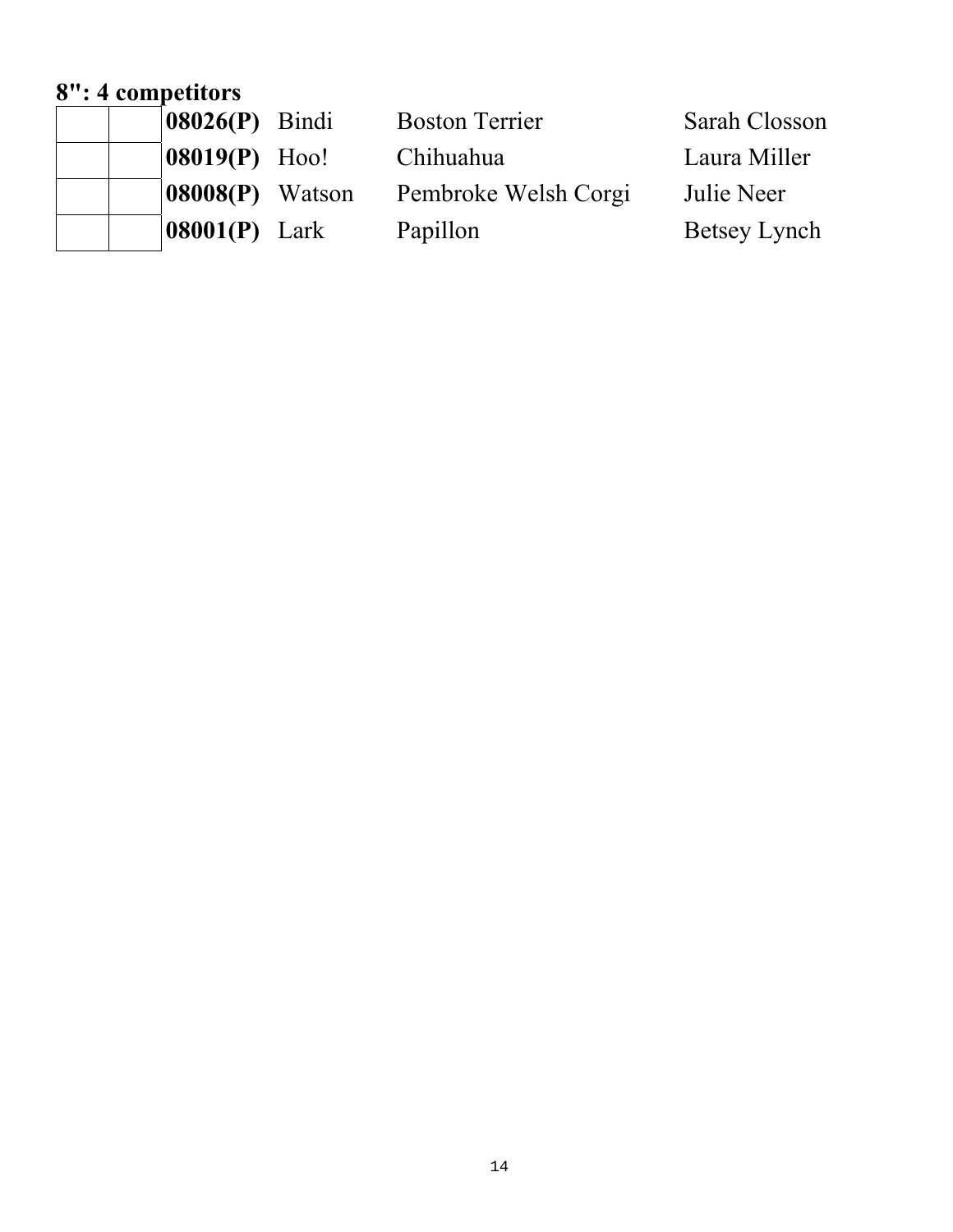# **Saturday, October 23, 2021 Ring 4: Jumpers 20,16,10,8,4 Group Order: D,E,C,A,B**

### **Group A**

#### **20": 23 competitors**

| Border Collie |  |
|---------------|--|
|               |  |

| 20090    | Fate              | <b>Border Collie</b>         | Jennifer Yates         |
|----------|-------------------|------------------------------|------------------------|
| 20006(P) | Sly               | <b>Border Collie</b>         | Judy Pretli            |
| 20041    | Endeavor          | <b>Border Collie</b>         | Kelsey Kirkpatrick     |
| 20102    | Shine J           | English Shepherd             | Hope Jones             |
| 20069(P) | Cirilla           | <b>Border Collie</b>         | Adriana Nottestad      |
| 20048    | Koozie            | <b>Border Collie</b>         | <b>Shawn Cossart</b>   |
| 20028    |                   | Vida Loca Border Collie      | Jen Denereaz           |
| 20014    | Ditto             | <b>Border Collie</b>         | Kris DuRocher          |
| 20130(P) | Storm             | <b>Flat-Coated Retriever</b> | Kathy Petroni          |
| 20075(P) | M.E.              | <b>Border Collie</b>         | Karen Stinnett         |
| 20013    | Quack             | <b>Border Collie</b>         | <b>Britney Imhof</b>   |
| 20058    | Little<br>Sparkle | <b>Border Collie</b>         | Tawni Millet           |
| 20098    | Ritz              | <b>Border Collie</b>         | Nicole Houghton        |
| 20103    | Ella              | All-American                 | Courtney Holscher      |
| 20093    | Pure              | <b>Border Collie</b>         | Iva Perna              |
| 20097(P) | Leeroy            | <b>Border Collie</b>         | Jennifer Weaver        |
| 20064    | #1 Hottie         | <b>Border Collie</b>         | Don St. Croix          |
| 20052    | Jaxon             | <b>Australian Shepherd</b>   | Renee Kalmanson        |
| 20063    | Fury              | <b>Border Collie</b>         | Jennifer Kerwick       |
| 20016(P) | Blue              | <b>Border Collie</b>         | <b>Scarlett Miller</b> |
| 20055(P) | Cajun             | Vizsla                       | Louis Moeckler         |
| 20114    | Fuzzy<br>Knuckles | <b>Border Collie</b>         | Melanie Rock           |
| 20043(P) | Fly               | <b>Border Collie</b>         | Karen Stinnett         |
|          |                   |                              |                        |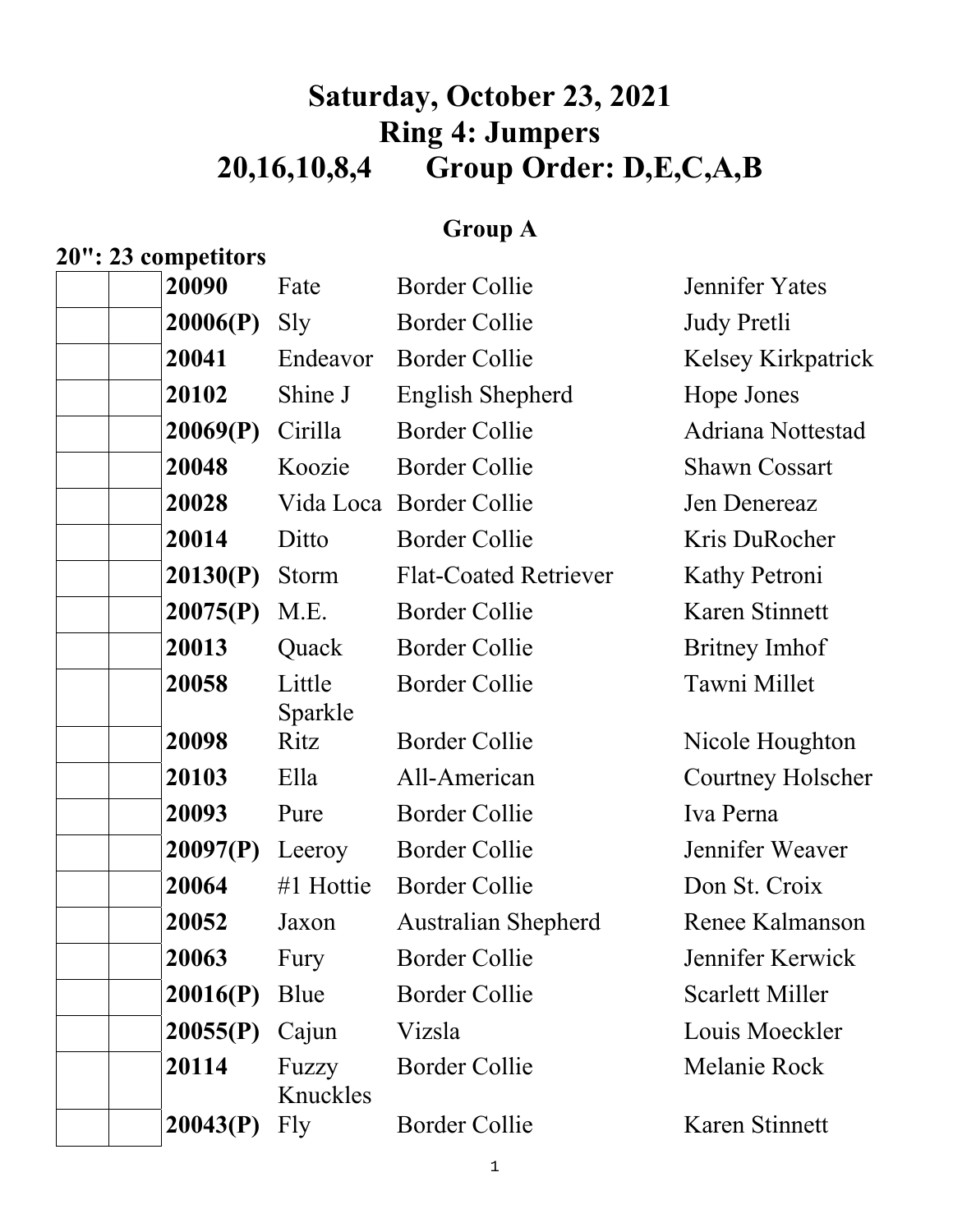#### **16": 22 competitors**

| 16024    | Legitimate     | <b>Border Collie</b>                  | Kelsey Kirkpatrick    |
|----------|----------------|---------------------------------------|-----------------------|
| 16110    |                | Courageous Labrador Retriever         | Chris Ciardelli       |
| 16087    | Cash           | <b>Border Collie</b>                  | Karen Stinnett        |
| 16064(P) | Bindi Sue      | <b>Border Collie</b>                  | Kaimen Miller         |
| 16074(P) | Lincoln D      | <b>Shetland Sheepdog</b>              | Tina Desrosiers       |
| 16108(P) | BAM!           | <b>Border Collie</b>                  | <b>Sharon Levine</b>  |
| 16072    | Indi           | Pumi                                  | <b>Christine Brew</b> |
| 16026    | D'Artagnan     | <b>Pyrenean Shepherd</b>              | Eleonora Zalo         |
| 16104    | Airy           | BorderPap                             | Ginsey St. Croix      |
| 16033    | <b>Brittan</b> | Mudi                                  | Jeanine Cowger        |
| 16076    | Grape          | All-American                          | <b>Bridget Thomas</b> |
| 16097(P) | Banshee        | Mongrel                               | Kaimen Miller         |
| 16106    | Marshall       | BorderPap                             | Amber Abbott          |
| 16047    | Deacon         | <b>Shetland Sheepdog</b>              | Elizabeth Blanchard   |
| 16030(P) | Holly          | All-American                          | Hannah McCausland     |
| 16090(P) | Carbon         | <b>Border Collie</b>                  | Katelyn Scott         |
| 16017(P) | Charlie        | <b>Border Collie</b>                  | <b>Wendy Crawshaw</b> |
| 16038    | Bee            | <b>Shetland Sheepdog</b>              | Jean Lavalley         |
| 16065(P) | Finnegan       | Nova Scotia Duck Tolling<br>Retriever | Jennifer Goldberg     |
| 16073    | Lincoln Q      | Cocker Spaniel                        | Erin Queen            |
| 16114(P) | Cosmic         | All-American                          | Kara Sheerer          |
| 16075    | <b>Bug</b>     | <b>Border Staffy</b>                  | Laura Slusher         |
|          |                |                                       |                       |

# **10": 2 competitors**

| 10015 | Miley | <b>Shetland Sheepdog</b> | Amber Abbott        |
|-------|-------|--------------------------|---------------------|
| 10013 | Rowan | <b>Shetland Sheepdog</b> | <b>Heather Witt</b> |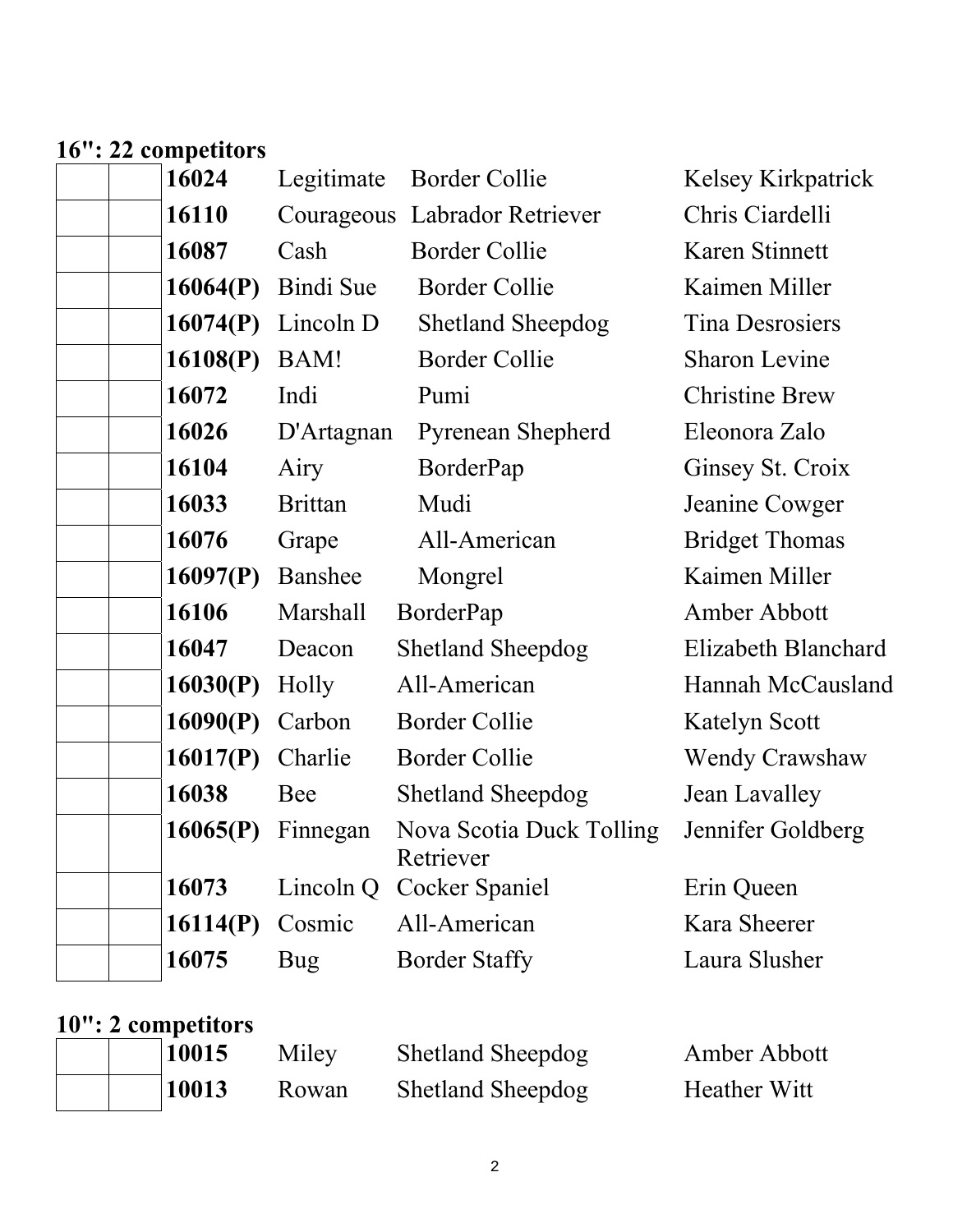#### **8": 10 competitors**

| 08003    | Dusty       | Miniature Schnauzer                          | <b>Heather Smith</b>   |
|----------|-------------|----------------------------------------------|------------------------|
| 08028    | Huckleberry | Nova Scotia Duck<br><b>Tolling Retriever</b> | Jennifer Goldberg      |
| 08009    | Tikaani     | American Eskimo Dog                          | Eleonora Zalo          |
| 08031    | Elise       | <b>Shetland Sheepdog</b>                     | <b>Tina Desrosiers</b> |
| 08021    | Dreamer     | <b>Shetland Sheepdog</b>                     | Abigail Beasley        |
| 08032(P) | Rose        | Pembroke Welsh Corgi                         | Tabitha Krol           |
|          |             | Papillon                                     | <b>Terry Pertile</b>   |
| 08023(P) | Simba       | All-American                                 | Debra Slaybaugh        |
| 08017(P) | Ziggy       | Pembroke Welsh Corgi                         | Tabitha Krol           |
| 08014(P) | Gram        | <b>Shetland Sheepdog</b>                     | Melinda Stomel         |
|          |             | 08006(P)<br>Kazzie                           |                        |

# **4": 3 competitors**

|  | 04001 | Mouse  | Jack Russell Terrier | Tracey Luggiero |
|--|-------|--------|----------------------|-----------------|
|  | 04003 | Phire  | Swedish Vallhund     | Barb Atkinson   |
|  | 04002 | Baxter | Pembroke Welsh Corgi | Tabitha Krol    |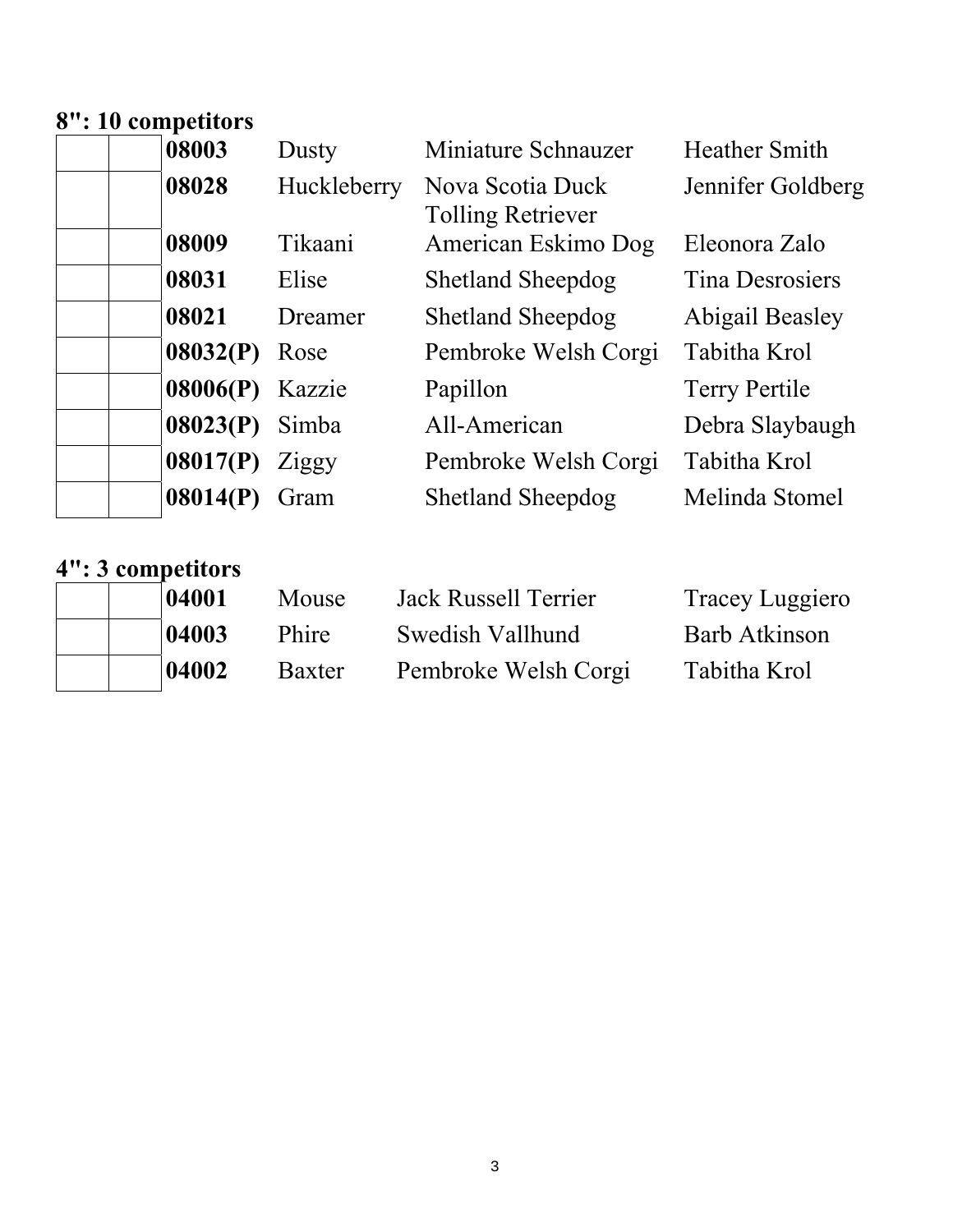## **Saturday, October 23, 2021 Ring 4: Jumpers 20,16,10,8,4 Group Order: D,E,C,A,B**

#### **Group B**

**20": 23 competitors** 

## 20121 Rev Border Collie Lexi Brigante **20039(P)** Zola Labrador Retriever Rene Hartmann **20116(P)** Burst Border Collie Terry Smorch  **20056** Boomer Australian Cattle Dog Rhonda Schimon **20030** Jenny Border Collie Kent Mahan **20061(P)** Westley Border Collie Mary Metelko **20023** Jelly Belly Border Collie Catherine Laria Bean **20095(P)** Mazikeen Dutch Shepherd Heather Sather  **20066** Clarity Border Collie Anna Marszalek  **20001** Veritas Border Collie Jordan Phoenix 20022 Joy Border Collie Kim Dowis  **20025** Ringo Border Collie Jeannette Molina **20002** Bendetta Border Collie Kim Dowis **20007** Abby Border Collie Kathy Ketner  **20054** Focus Border Collie H.Lee Miller  **20078** Johnny B Border Collie Janet Gauntt 20042 Liri Border Collie Casey Keller **20100** Cora All-American Alex Hovey **20034** Fang BorderPap Emily Ingersoll 20119 Electra Border Collie Ricardo Segui **20045(P)** Sizzle Border Collie Carol Boggess  **20089** Kelila Border Collie Laura Novick  **20017** Flynn Australian Koolie Julie Iverson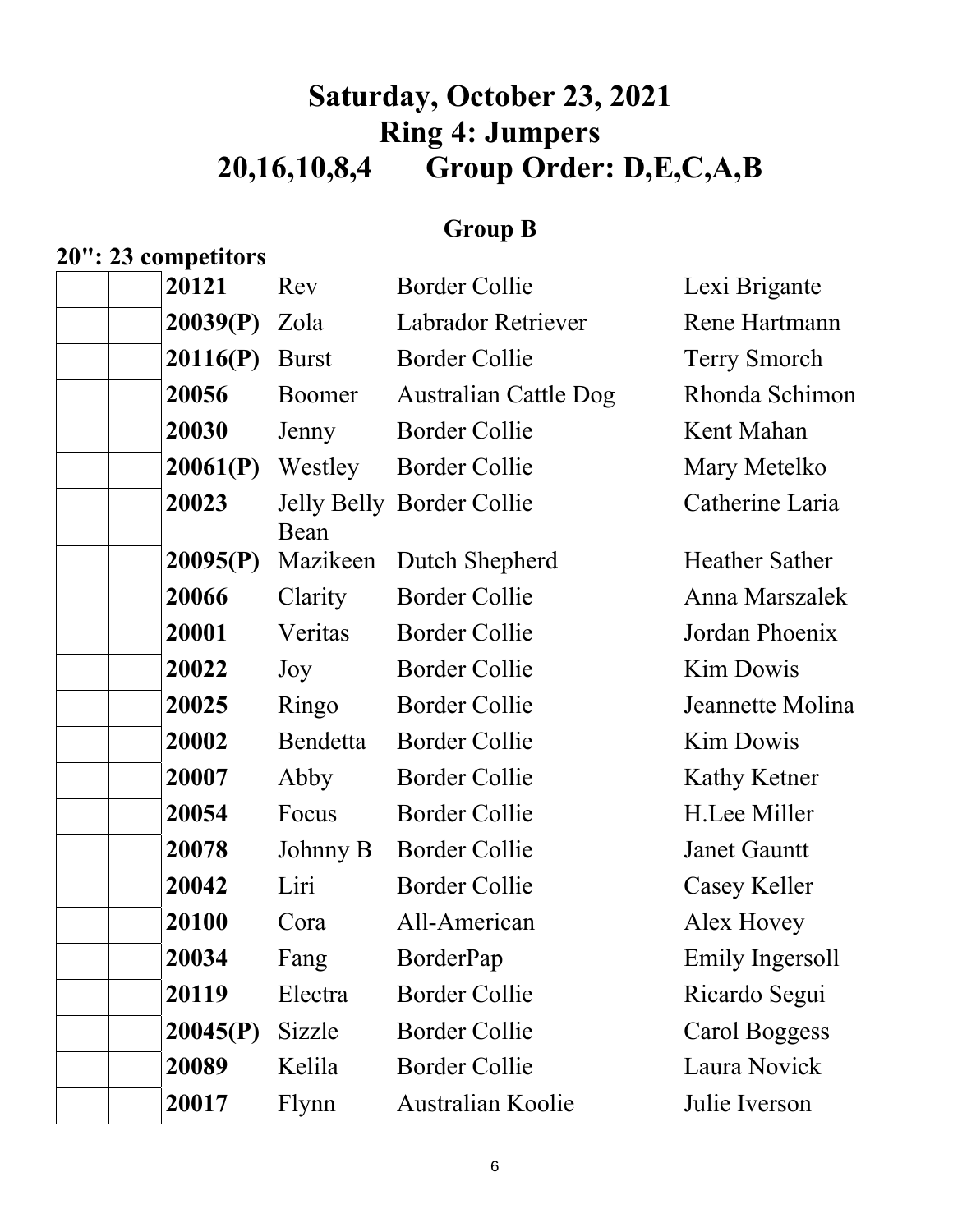### **16": 20 competitors**

| 16048(P) | Esther       | <b>Labrador Retriever</b>             | Joan Kurlander          |
|----------|--------------|---------------------------------------|-------------------------|
| 16078(P) | Wilson       | <b>Australian Shepherd</b>            | Jill Arenson            |
| 16009(P) | <b>Sassy</b> | <b>Border Collie</b>                  | Pamela Fish             |
| 16058    | Anthem       | <b>Shetland Sheepdog</b>              | Daniel Lombard          |
| 16080    | Ninja Mc     | Miniature American<br>Shepherd        | Laurie McClain          |
| 16113(P) | Tutti        | Golden Retriever                      | <b>Sally Peters</b>     |
| 16045    | Grifter      | All-American                          | Pamela Reid             |
| 16117    | Flynn        | <b>Shetland Sheepdog</b>              | Ellen Reinke            |
| 16025(P) | Pressa       | <b>Border Collie</b>                  | <b>Candace Atchison</b> |
| 16066(P) | CiCi         | <b>Border Collie</b>                  | Joan Kurlander          |
| 16042(P) | Scout        | <b>Border Collie</b>                  | Samantha Kemp           |
| 16028    | Guster       | Miniature Schnauzer                   | Grace Huffman           |
| 16062    |              | Genevieve Pyrenean Shepherd           | Pam Vojtas              |
| 16096    | Cider        | Nova Scotia Duck Tolling<br>Retriever | Tammi Stone             |
| 16055(P) | <b>Jiffy</b> | <b>Border Collie</b>                  | Lexi Brigante           |
| 16119    | Nemesis      | <b>Bedlington Terrier</b>             | <b>JoAnn Burtness</b>   |
| 16068    | Demi         | <b>Border Collie</b>                  | Meryl Sheard            |
| 16077    | Ares         | <b>Shetland Sheepdog</b>              | <b>Katy Mallory</b>     |
| 16035(P) | Roxie        | <b>Border Collie</b>                  | <b>Brooke Robey</b>     |
| 16067(P) |              | Gabby Blu Australian Shepherd         | <b>Suzette McCauley</b> |
|          |              |                                       |                         |

# **10": 4 competitors**

| 10003 | Phoebe | Cavalier King Charles<br>Spaniel | Deb Orosz            |
|-------|--------|----------------------------------|----------------------|
| 10018 | Min    | <b>Shetland Sheepdog</b>         | Julie Heller         |
| 10017 | Zaya   | Papillon                         | <b>Sharon Wirant</b> |
| 10020 | Razzle | Miniature Schnauzer              | Laura Kelley         |